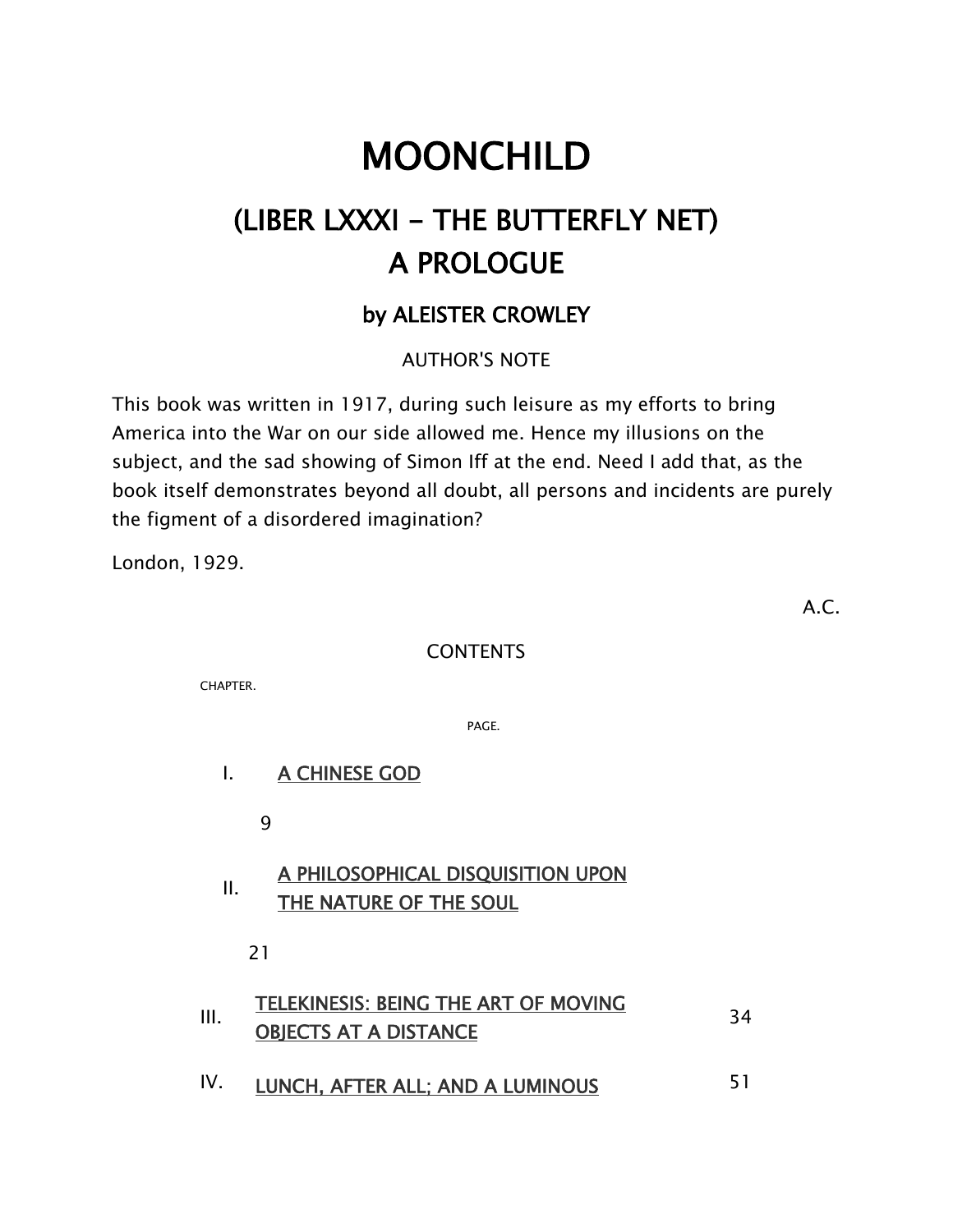## [ACCOUNT OF THE FOURTH DIMENSION](http://hermetic.com/crowley/moonchild/mc04.html)

| V.    | OF THE THING IN THE GARDEN; AND OF<br>THE WAY OF THE TAO                                                                                                     | 64  |
|-------|--------------------------------------------------------------------------------------------------------------------------------------------------------------|-----|
| VI.   | OF A DINNER, WITH THE TALK OF DIVERS<br><b>GUESTS</b>                                                                                                        | 78  |
| VII.  | OF THE OATH OF LISA LA GIUFFRIA; AND<br>OF HER VIGIL IN THE CHAPEL OF<br><b>ABOMINATIONS</b>                                                                 | 91  |
|       | OF THE HOMUNCULUS; CONCLUSION OF THE<br>VIII. FORMER ARGUMENT CONCERNING THE<br><b>NATURE OF THE SOUL</b>                                                    | 104 |
| IX.   | HOW THEY BROUGHT THE BAD NEWS FROM<br>ARAGO TO QUINCAMPOIX; AND WHAT<br><b>ACTION WAS TAKEN THEREUPON</b>                                                    | 117 |
| Χ.    | HOW THEY GATHERED THE SILK FOR THE<br><b>WEAVING OF THE BUTTERFLY-NET</b>                                                                                    | 132 |
| XI.   | OF THE MOON OF HONEY, AND ITS EVENTS;<br><b>WITH SUNDRY REMARKS ON MAGICK;</b><br>THE WHOLE ADORNED WITH MORAL<br><b>REFLECTIONS USEFUL TO THE YOUNG</b>     | 145 |
| XII.  | OF BROTHER ONOFRIO, HIS STOUTNESS AND<br><b>VALIANCE; AND OF THE MISADVENTURES</b><br>THAT CAME THEREBY TO THE BLACK LODGE                                   | 157 |
| XIII. | OF THE PROGRESS OF THE GREAT EXPERIMENT;<br>NOT FORGETTING OUR FRIENDS LAST SEEN IN<br>PARIS, ABOUT WHOSE WELFARE MUCH ANXIETY<br><b>MUST HAVE BEEN FELT</b> | 171 |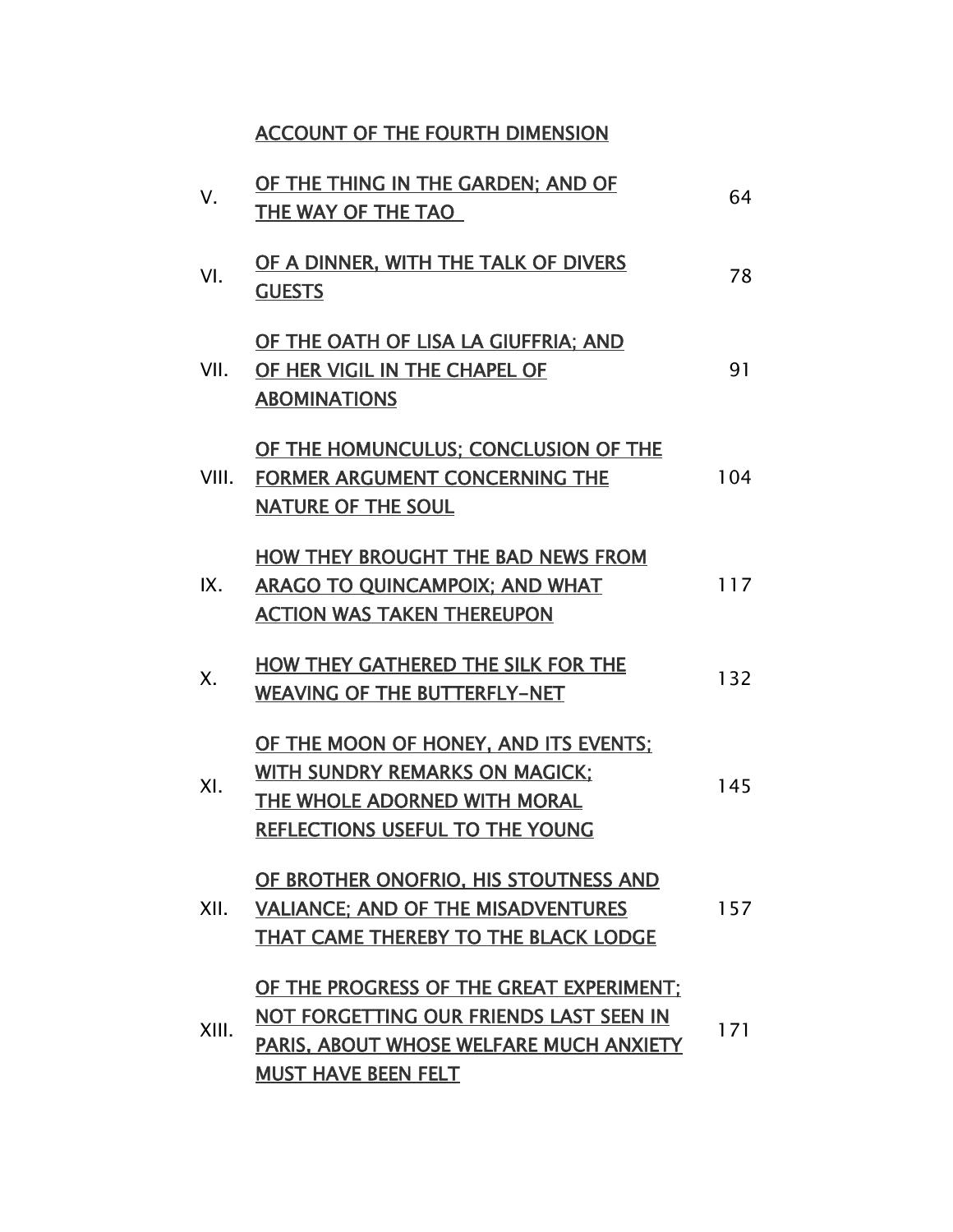| XIV. | AN INFORMATIVE DISCOURSE UPON THE<br>OCCULT CHARACTER OF THE MOON, HER<br><b>THREEFOLD NATURE, HER FOURFOLD</b><br>PHASES, AND HER EIGHT-AND-TWENTY<br><b>MANSIONS: WITH AN ACCOUNT OF THE</b><br>EVENTS THAT PRECEDED THE CLIMAX OF<br>THE GREAT EXPERIMENT, BUT ESPECIALLY<br>OF THE VISION OF ILIEL | 185 |
|------|--------------------------------------------------------------------------------------------------------------------------------------------------------------------------------------------------------------------------------------------------------------------------------------------------------|-----|
| XV.  | OF DR. VESQUIT AND HIS COMPANIONS,<br><b>HOW THEY FARED IN THEIR WORK OF</b><br>NECROMANCY; AND OF A COUNCIL OF WAR<br>OF CYRIL GREY AND BROTHER ONOFRIO.<br>WITH CERTAIN OPINIONS OF THE FORMER<br><b>UPON THE ART OF MAGICK</b>                                                                      | 201 |
| XVI. | OF THE SPREADING OF THE BUTTERFLY-NET;<br>WITH A DELECTABLE DISCOURSE CONCERNING<br>DIVERS ORDERS OF BEING; AND OF THE<br>STATE OF THE LADY ILIEL, AND HER<br>DESIRES, AND OF THE SECOND VISION<br><b>THAT SHE HAD IN WAKING</b>                                                                       | 215 |
|      | OF THE REPORT WHICH EDWIN ARTHWAIT<br><b>MADE TO HIS CHIEF, AND OF THE DELIBERA-</b><br>XVII. TIONS OF THE BLACK LODGE THEREUPON;<br>AND OF THE CONSPIRACIES THEREBY CON-<br><b>CERTED; WITH A DISCOURSE UPON SORCERY</b>                                                                              | 235 |
|      | XVIII. THE DARK SIDE OF THE MOON                                                                                                                                                                                                                                                                       | 250 |
| XIX. | THE GRAND BEWITCHMENT                                                                                                                                                                                                                                                                                  | 264 |
|      | XX. WALPURGIS-NIGHT                                                                                                                                                                                                                                                                                    | 277 |
| XXI. | OF THE RENEWAL OF THE GREAT ATTACK;                                                                                                                                                                                                                                                                    | 292 |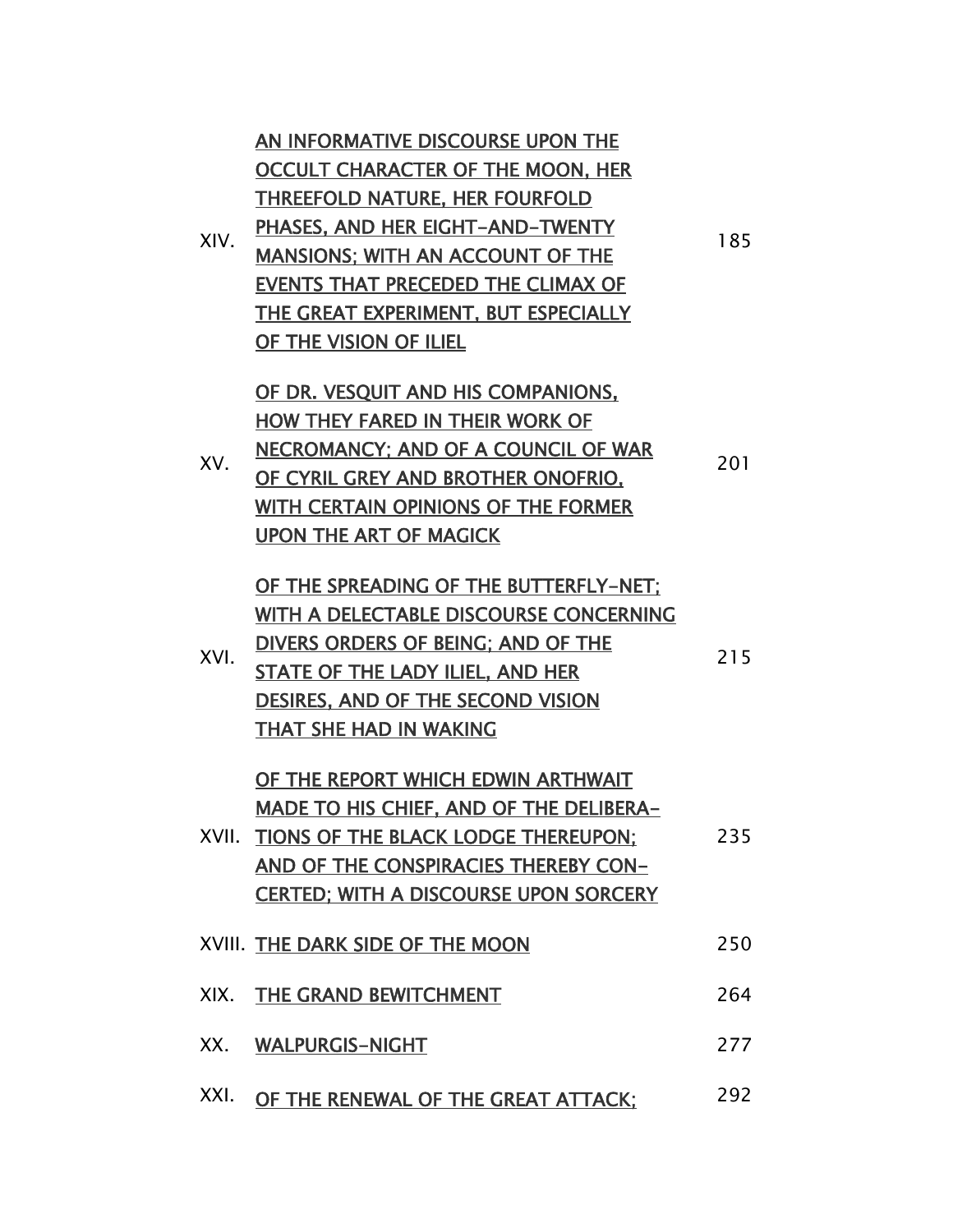## [AND HOW IT FARED](http://hermetic.com/crowley/moonchild/mc21.html)

| XXII.  | OF A CERTAIN DAWN UPON OUR OLD FRIEND       |     |
|--------|---------------------------------------------|-----|
|        | THE BOULEVARD ARAGO; AND OF THE             |     |
|        | LOVES OF LISA LA GIUFERIA AND ABDUL         |     |
|        | <u>BEY, HOW THEY PROSPERED. OF THE CON-</u> | 307 |
|        | <b>CLUSION OF THE FALSE ALARM OF THE</b>    |     |
|        | <b>GREAT EXPERIMENT, AND OF A CONFER-</b>   |     |
|        | <b>ENCE BETWEEN DOUGLAS AND HIS SUB-</b>    |     |
|        | <b>ORDINATE</b>                             |     |
|        |                                             |     |
| XXIII. | OF THE ARRIVAL OF A CHINESE GOD UPON        |     |
|        | <b>THE FIELD OF BATTLE; OF HIS SUCCESS</b>  |     |
|        | WITH HIS SUPERIORS: AND OF A SIGHT          |     |
|        | WHICH HE SAW UPON THE ROAD TO PARIS.        | 322 |
|        | ALSO OF THAT WHICH THEREBY CAME UNTO        |     |
|        | <u>HIM, AND OF THE END OF ALL THOSE</u>     |     |
|        | THINGS WHOSE EVENT BEGAT A CERTAIN          |     |
|        | <b>BEGINNING</b>                            |     |
|        |                                             |     |

"MOONCHILD" (LIBER LXXXI - THE BUTTERFLY NET)

Copyright © [Ordo Templi Orientis](http://otohq.org/oto/)

Transcribed & 1st Proofread, 4/14/98 e.v. by Fr. Ra-Hoor-Hd III°/Camp Master of Xanadu O.T.O.

Additional work and design by John Griogair Bell of The Hermetic Library at Hermetic.com

- { } denotes footnotes and/or marginalia.
- [ ] denotes page numbers

## LIMITED LICENSE

Except for notations added to the history of modification, the text in this file down to the next row of asterisks must accompany all copies made of this file. In particular, this paragraph and the copyright notice are not to be deleted or changed on any copies or print-outs of this file. With these provisos, anyone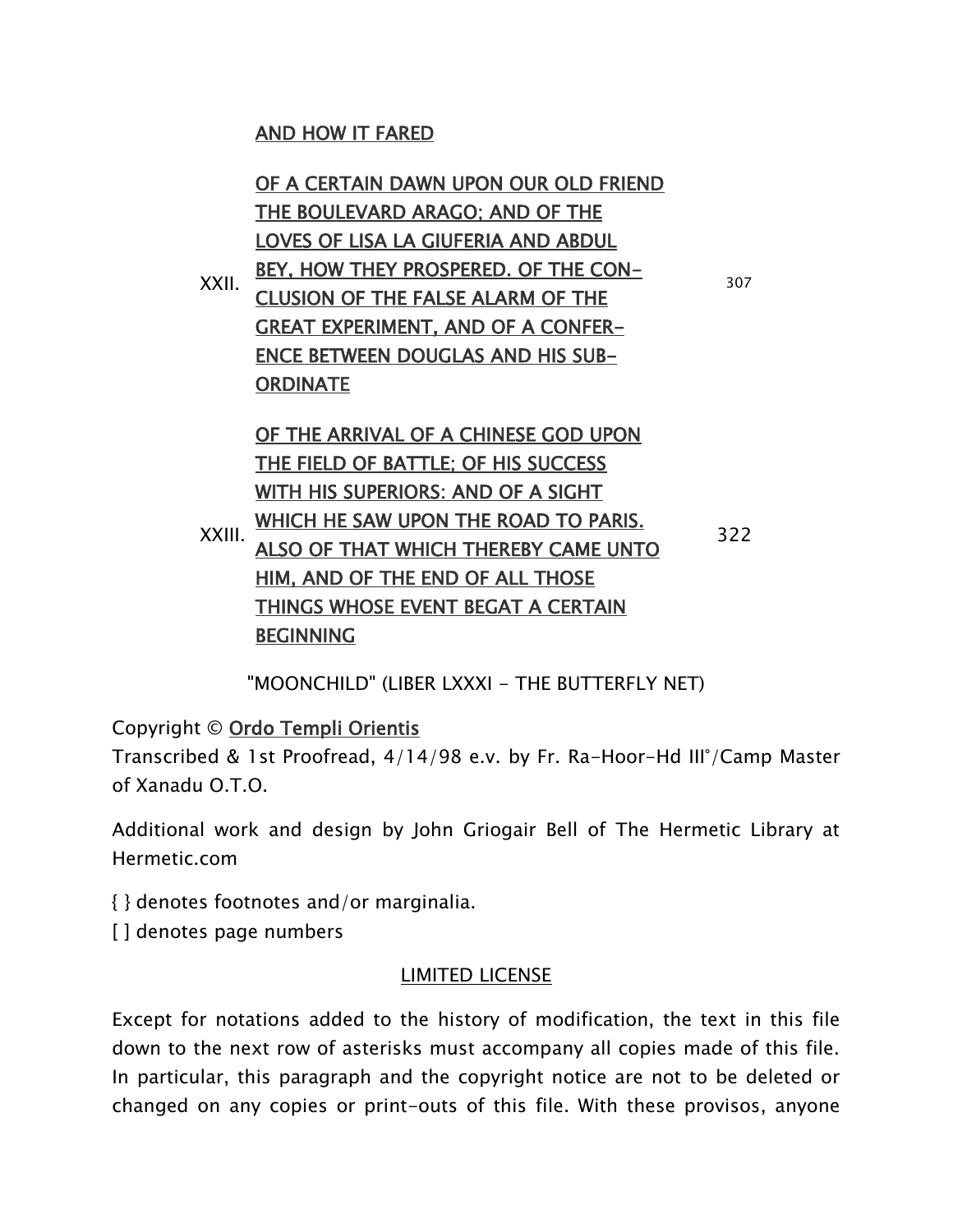may copy this file for personal use or research. Copies may be made for others at reasonable cost of copying and mailing only, no additional charges may be added. This file may not be incorporated in media share-ware collections for commercial sales.

\*\*\*\*\*\*\*\*\*\*\*\*\*\*\*\*\*\*\*\*\*\*\*\*\*\*\*\*\*\*\*\*\*\*\*\*\*\*\*\*\*\*\*\*\*\*\*\*\*\*\*\*\*\*\*\*\*\*\*\*\*\*\*\*\*\*\*\*\*\*\*\*\*

# MOONCHILD

## **CHAPTER I**

### A CHINESE GOD

LONDON, in England, the capital city of the British Empire, is situated upon the banks of the Thames. It is not likely that these facts were unfamiliar to James Abbott McNeill Whistler, a Scottish gentleman born in America and resident in Paris but it is certain that he did not appreciate them. For he settled quietly down to discover a fact which no one had previously observed; namely, that it was very beautiful at night. The man was steeped in Highland fantasy, and he revealed London as Wrapt in a soft haze of mystic beauty, a fairy tale of delicacy and wistfulness.

It is here that the Fates showed partiality; for London should rather have been painted by Goya. The city is monstrous and misshapen; its mystery is not a brooding, but a conspiracy. And these truths are evident above all to one who recognizes that London's heart is Charing Cross.

For the old Cross, which is, even technically, the centre of the city, is so in sober moral geography. The Strand roars toward Fleet Street, and so to Ludgate Hill, crowned by St. Paul's Cathedral; Whitehall sweeps down to Westminster Abbey and the Houses of Parliament. Trafalgar Square, which guards it at the third angle, saves it to some extent from the modern banalities of Piccadilly and Pall Mall, mere Georgian sham stucco, not even rivals to [9] the historic grandeur of the great religious monuments, for Trafalgar really did make history; but it is to be observed that Nelson, on his monument, is careful to turn his gaze upon the Thames. For here is the true life of the city, the aorta of that great heart of which London and Westminster are the ventricles. Charing Cross Station, moreover, is the only true Metropolitan terminus. Euston, St. Pancras, and King's Cross merely convey one to the provinces, even, perhaps, to savage Scotland, as nude and barren to-day as in the time of Dr. Johnson; Victoria and Paddington seem to serve the vices of Brighton and Bournemouth in winter, Maidenhead and Henley in summer. Liverpool Street and Fenchurch Street are mere suburban sewers; Waterloo is the funereal antechamber to Woking; Great Central is a "notion" imported, name and all, from Broadway, by an enterprising kind of railway Barnum, named Yerkes; nobody ever goes there, except to golf at Sandy Lodge. If there are any other terminals in London, I forget them; clear proof of their insignificance.

But Charing Cross dates from before the Norman Conquest. Here Caesar scorned the advances of Boadicea, who had come to the station to meet him; and here St. Augustin uttered his famous mot, "Non Angli, sed angeli."

Stay: there is no need to exaggerate. Honestly, Charing Cross is the true link with Europe, and therefore with history. It understands its dignity and its destiny; the station officials never forget the story of King Alfred and the cakes, and are too wrapped in the cares of -- who knows what? -- to pay any attention to the necessities of would-be travellers. The speed of the trains is adjusted to that of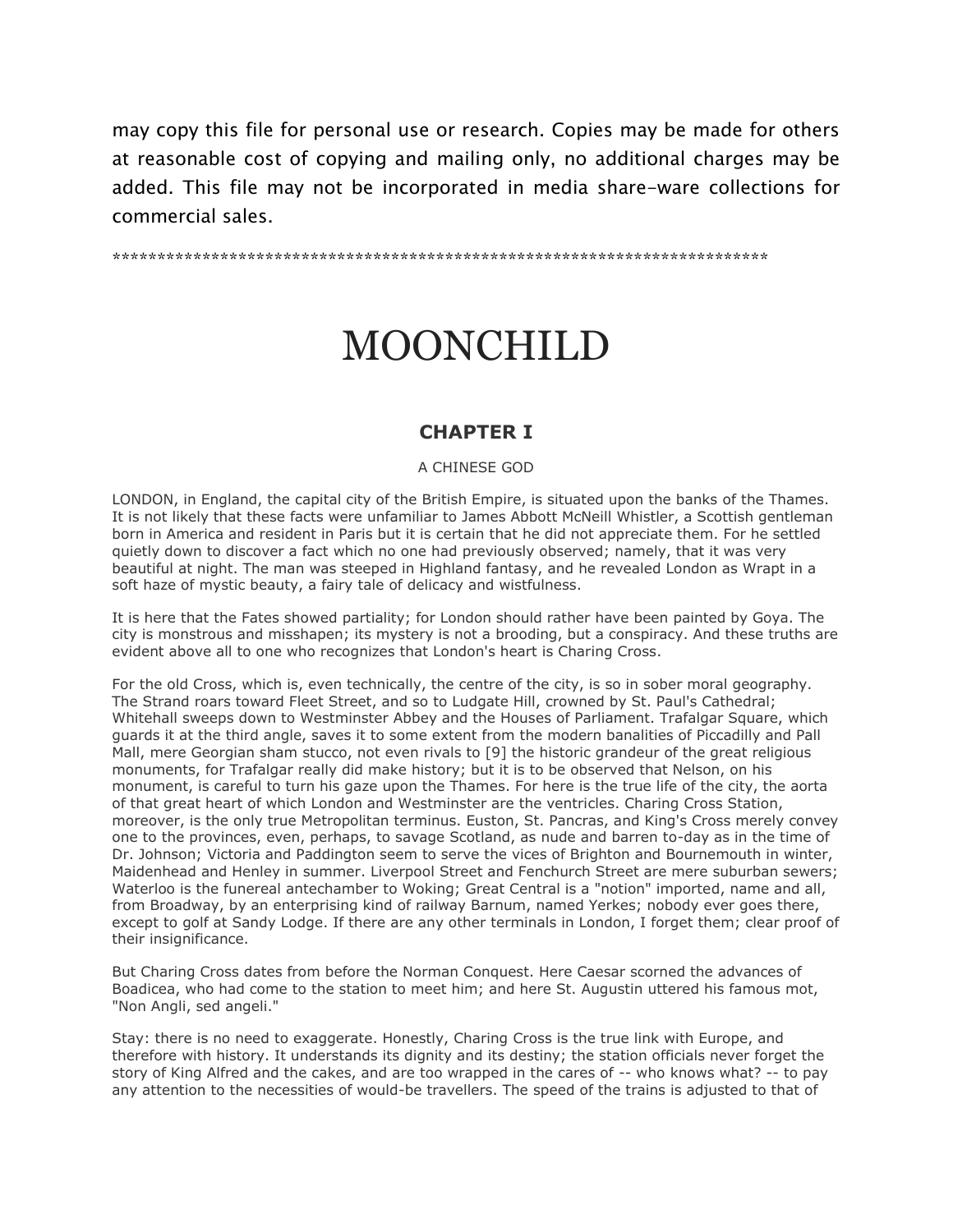the Roman Legions: three miles per hour. And they are always late, in honour of the immortal Fabius, "qui cunctando restituit rem." [10]

This terminus is swathed in immemorial gloom; it was in one of the waiting-rooms that James Thomson conceived the idea for his *City of Dreadful Night*; but it is still the heart of London, throbbing with a clear longing towards Paris. A man who goes to Paris from Victoria will never reach Paris! He will find only the city of the demi-mondaine and the tourist.

It was not by appreciation of these facts, it was not even by instinct, that Lavinia King chose to arrive at Charing Cross. She was, in her peculiar, esoteric style, the most famous dancer in the world; and she was about to poise upon one exquisite toe in London, execute one blithe pirouette, and leap to Petersburg. No: her reason for alighting at Charing Cross was utterly unconnected with any one of the facts hitherto discussed; had you asked her, she would have replied with her unusual smile, insured for seventy-five thousand dollars, that it was convenient for the Savoy Hotel.

So, on that October night, when London almost shouted its pity and terror at the poet, she only opened the windows of her suite because it was unseasonably hot. It was nothing to her that they gave on to the historic Temple Gardens; nothing that London's favourite bridge for suicides loomed dark beside the lighted span of the railway.

She was merely bored with her friend and constant companion, Lisa la Giuffria, who had been celebrating her birthday for twenty-three hours without cessation as Big Ben tolled eleven.

Lisa was having her fortune told for the eighth time that day by a lady so stout and so iron-clad in corsets that any reliable authority on high explosives might have been tempted to hurl her into Temple Gardens, lest a worse thing come unto him, and so intoxicated that she was certainly worth her weight in grape-juice to any Temperance lecturer. [11]

The name of this lady was Amy Brough, and she told the cards with resistless reiteration. "You'll certainly have thirteen birthday presents," she said, for the hundred and thirteenth time, "and that means a death in the family. Then there's a letter about a journey; and there's something about a dark man connected with a large building. He is very tall, and I think there's a journey coming to you -- something about a letter. Yes; nine and three's twelve, and one's thirteen; you'll certainly have thirteen presents." "I've only had twelve," complained Lisa, who was tired, bored, and peevish. "Oh, forget it! "snapped Lavinia King from the window, "you've got an hour to go, anyhow!" "I see something about a large building," insisted Amy Brough, "I think it means Hasty News." "That's extraordinary!" cried Lisa, suddenly awake. "That's what Bunyip said my dream last night meant! That's absolutely wonderful! And to think there are people who don't believe in clairvoyance!"

From the depths of an armchair came a sigh of infinite sadness "Gimme a peach!" Harsh and hollow, the voice issued cavernously from a lantern-jawed American with blue cheeks. He was incongruously clad in a Greek dress, with sandals. It is difficult to find a philosophical reason for disliking the combination of this costume with a pronounced Chicago accent. But one does. He was Lavinia's brother; he wore the costume as an advertisement; it was part of the family game. As he himself would explain in confidence, it made people think he was a fool, which enabled him to pick their pockets while they were preoccupied with this amiable delusion.

"Who said peaches?" observed a second sleeper, a young Jewish artist of uncannily clever powers of observation.

Lavinia King went from the window to the table. [12] Four enormous silver bowls occupied it. Three contained the finest flowers to be bought in London, the tribute of the natives to her talent; the fourth was brimmed with peaches at four shillings a peach. She threw one apiece to her brother and the Knight of the Silver Point.

"I can't make out this Jack of Clubs," went on Amy Brough, "it's something about a large building!"

Blaustein, the artist, buried his face and his heavy curved spectacles in his peach.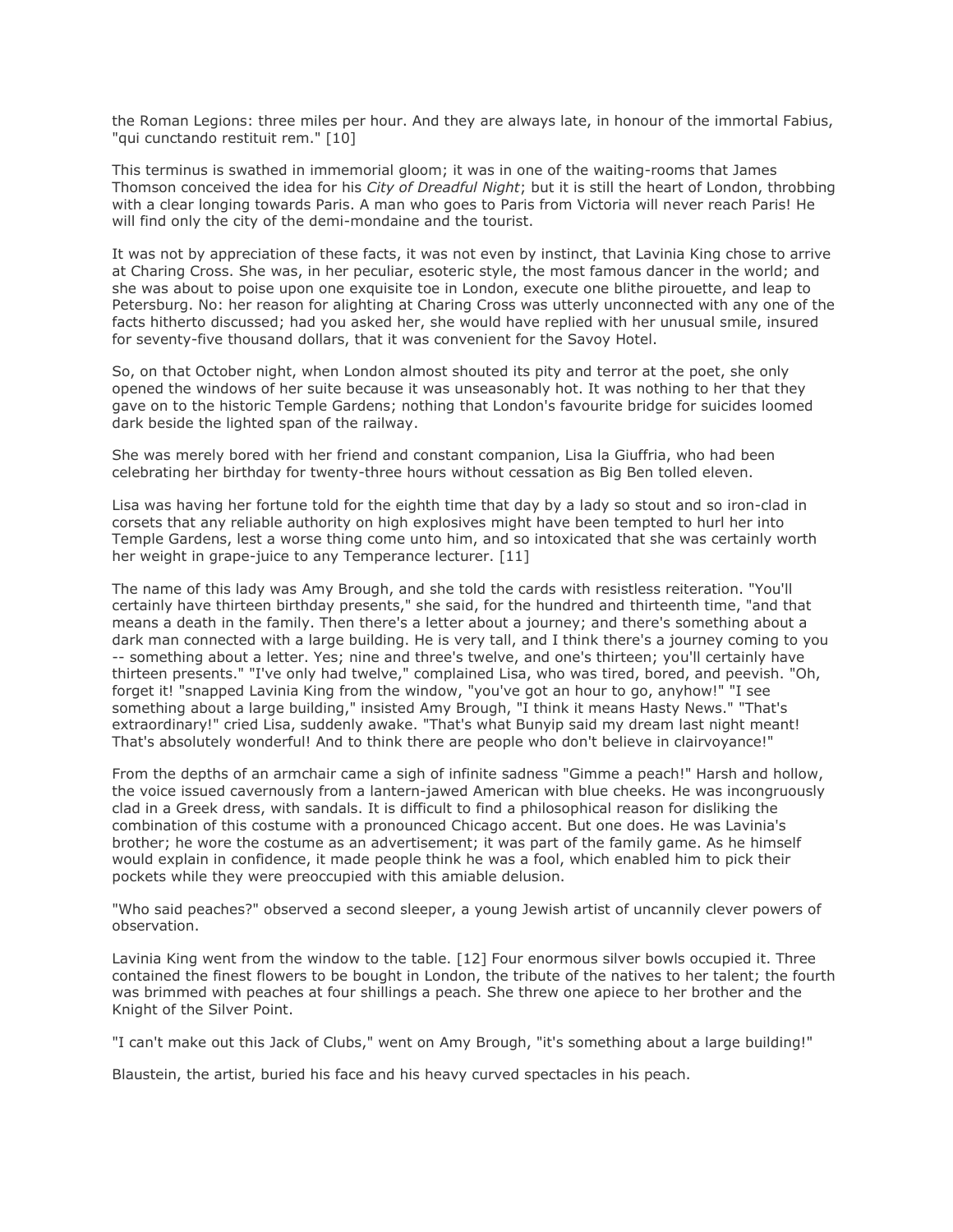"Yes, dearie," went on Amy, with a hiccough, "there's a journey about a letter. And nine and one's ten, and three's thirteen. You'll get another present, dearie, as sure as I'm sitting here."

"I really will?" asked Lisa, yawning.

"If I never take my hand off this table again!"

"Oh, cut it out!" cried Lavinia. "I'm going to bed!"

"If you go to bed on my birthday I'll never speak to you again!"

"Oh, can t we do something?" said Blaustein, who never did anything, anyhow, but draw.

"Sing something!" said Lavinia's brother, throwing away the peach-stone, and settling himself again to sleep. Big Ben struck the half hour. Big Ben is far too big to take any notice of anything terrestrial. A change of dynasty is nothing in his young life!

"Come in, for the land's sake!" cried Lavinia King. Her quick ear had caught a light knock upon the door.

She had hoped for something exciting, but it was only her private tame pianist, a cadaverous individual with the manners of an undertaker gone mad, the morals of a stool-pigeon, and imagining himself a bishop. [13]

"I had to wish you many happy returns," he said to Lisa, when he had greeted the company in general, "and I wanted to introduce my friend, Cyril Grey."

Every one was amazed. They only then perceived that a second man had entered the room without being heard or seen. This individual was tall and thin, almost, as the pianist; but he had the peculiar quality of failing to attract attention. When they saw him, he acted in the most conventional way possible; a smile, and a bow, and a formal handshake, and the right word of greeting. But the moment that introductions were over, he apparently vanished! The conversation became general; Amy Brough went to sleep; Blaustein took his leave; Arnold King followed; the pianist rose for the same purpose and looked round for his friend. Only then did anyone observe that he was seated on the floor with crossed legs, perfectly indifferent to the company.

The effect of the discovery was hypnotic. From being nothing in the room, he became everything. Even Lavinia King, who had wearied of the world at thirty, and was now forty-three, saw that here was something new to her. She looked at that impassive face. The jaw was square, the planes of the face curiously fiat. The mouth was small, a poppy-petal of vermilion, intensely sensuous. The nose was small and rounded, but fine, and the life of the face seemed concentrated in the nostrils. The eyes were tiny and oblique, with strange brows of defiance. A small tuft of irrepressible hair upon the forehead started up like a lone pine-tree on the slope of a mountain; for with this exception, the man was entirely bald; or, rather, clean-shaven, for the scalp was grey. The skull was extraordinarily narrow and long.

Again she looked at the eyes. They were parallel, [14] focussed on infinity. The pupils were pin-points. It was clear to her that he saw nothing in the room. Her dancer's vanity came to her rescue; she moved in front of the still figure, and made a mock obeisance. She might have done the same to a stone image.

To her astonishment, she found the hand of Lisa on her shoulder. A look, half shocked, half pious, was in her friend's eyes. She found herself rudely pushed aside. Turning, she saw Lisa squatting on the floor opposite the visitor, with her eyes fixed upon his. He remained apparently quite unconscious of what was going on.

Lavinia King was flooded with a sudden causeless anger. She plucked her pianist by the arm, and drew him to the window-seat.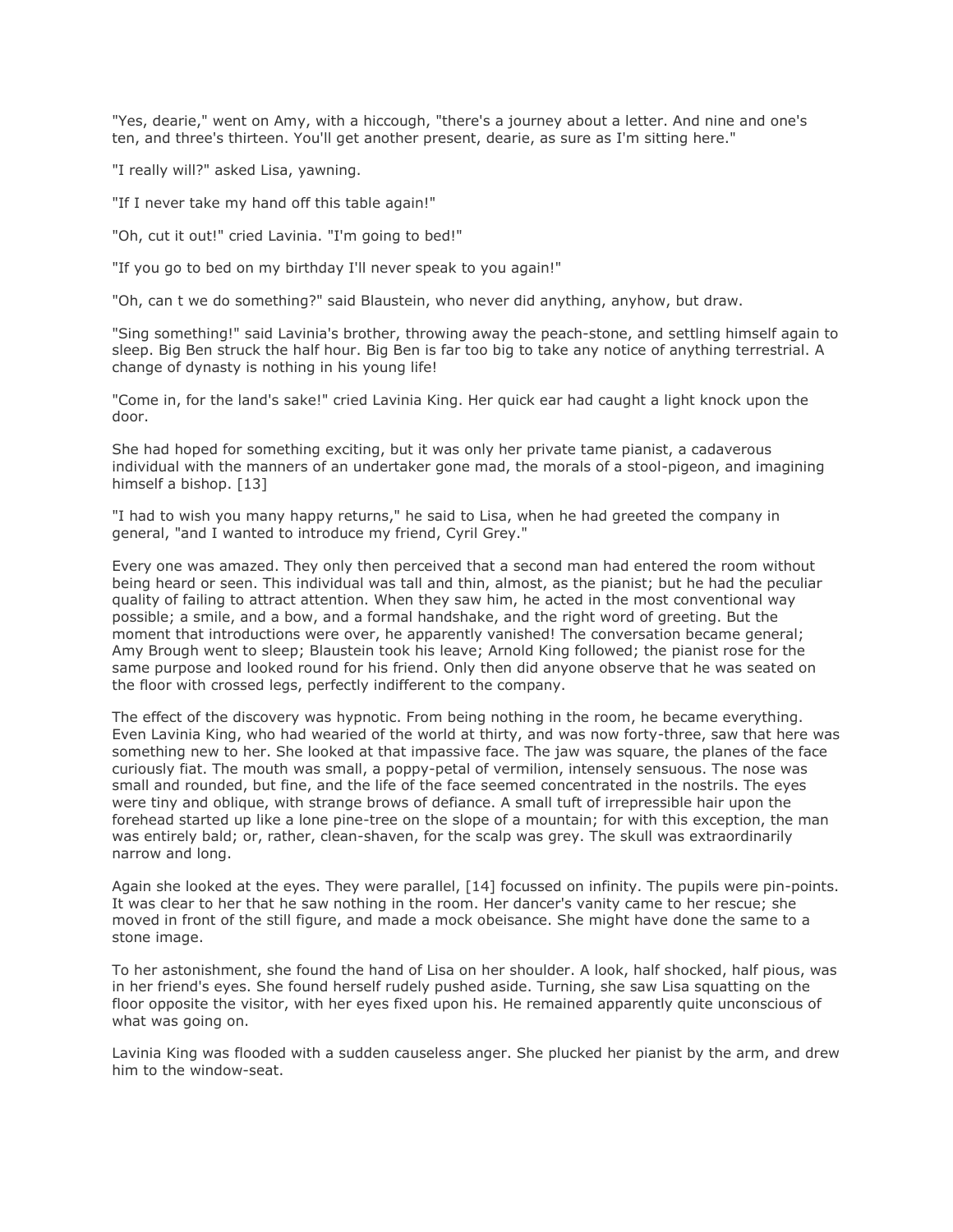Rumour accused Lavinia of too close intimacy with the musician: and rumour does not always lie. She took advantage of the situation to caress him. Monet-Knott, for that was his name, took her action as a matter of course. Her passion satisfied alike his purse and his vanity; and, being without temperament -- he was the curate type of ladies' man -- he suited the dancer, who would have found a more masterful lover in her way. This creature could not even excite the jealousy of the wealthy automobile manufacturer who financed her.

But this night she could not concentrate her thoughts upon him; they wandered continually to the man on the floor. "Who is he?" she whispered, rather fiercely, "what did you say his name was?" "Cyril Grey," answered Monet-Knott, indifferently; "he's probably the greatest man in England, in his art." "And what's his art?" "Nobody knows," was the surprising reply, "he won't show anything. He's the one big mystery of London." "I never heard such nonsense," retorted the dancer, angrily; "anyhow, I'm from Missouri!" The pianist stared. [15] "I mean you've got to show me," she explained; "he looks to me like One Big Bluff! "Monet-Knott shrugged his shoulders; he did not care to pursue that topic.

Suddenly Big Ben struck midnight. It woke the room to normality. Cyril Grey unwound himself, like a snake after six months' sleep; but in a moment he was a normal suave gentleman, all smiles and bows again. He thanked Miss King for a very pleasant evening; he only tore himself away from a consideration of the lateness of the hour---

"Do come again!" said Lavinia sarcastically, "one doesn't often enjoy so delightful a conversation."

"My birthday's over," moaned Lisa from the floor, "and I haven't got my thirteenth present."

Amy Brough half woke up. "It's something to do with a large building," she began and broke off suddenly, abashed, she knew not why.

"I'm always in at tea-time," said Lisa suddenly to Cyril. He simpered over her hand. Before they realized it, he had bowed himself out of the room.

The three women looked at each other. Suddenly Lavinia King began to laugh. It was a harsh, unnatural performance: and for some reason her friend took it amiss. She went tempestuously into her bedroom, and banged the door behind her.

Lavinia, almost equally cross, went into the opposite room and called her maid. In half-an-hour she was asleep. In the morning she went in to see her friend. She found her lying on the bed, still dressed, her eyes red and haggard. She had not slept all night. Amy Brough on the contrary, was still asleep in the arm-chair. When she was roused, she only muttered: "something about a journey in a letter." Then she suddenly shook herself and went off without a word to her place of business in Bond [16]

Street. For she was the representative of one of the great Paris dressmaking houses.

Lavinia King never knew how it was managed; she never realized even that it had been managed; hut that afternoon she found herself inextricably bound to her motor millionaire.

So Lisa was alone in the apartment. She sat upon the couch, with great eyes, black and lively, staring into eternity. Her black hair coiled upon her head, plait over plait; her dark skin glowed; her full mouth moved continually.

She was not surprised when the door opened without warning. Cyril Grey closed it behind him, with swift stealth. She was fascinated; she could not rise to greet him. He came over to her, caught her throat in both his hands, bent back her head, and, taking her lips in his teeth, bit them bit them almost through. It was a single deliberate act: instantly he released her, sat down upon the couch by her, and made some trivial remark about the weather. She gazed at him in horror and amazement. He took no notice; he poured out a flood of small-talk -- theatres, politics, literature, the latest news of art ---

Ultimately she recovered herself enough to order tea when the maid knocked.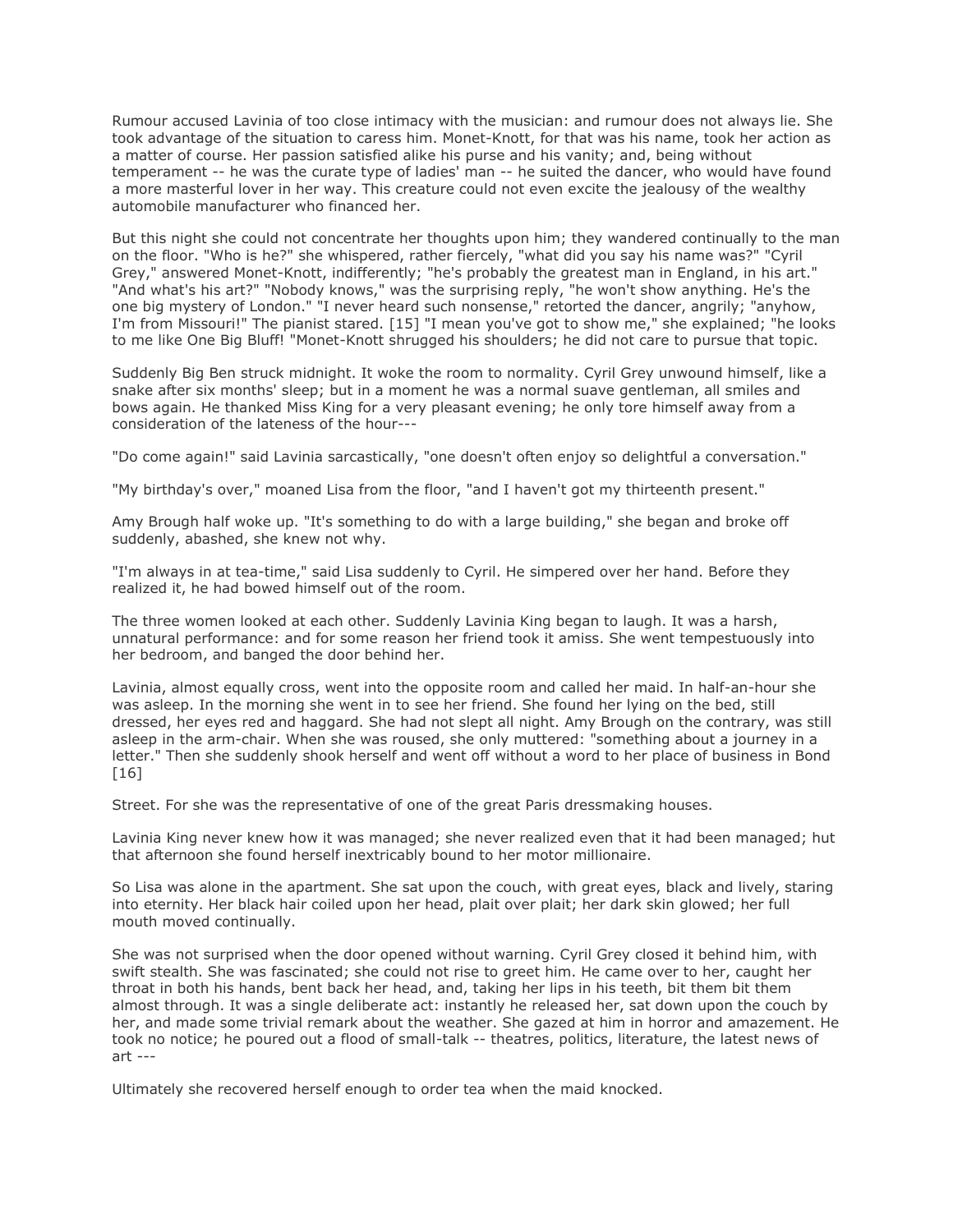After tea -- another ordeal of small-talk -- she had made up her mind. Or, more accurately, she had become conscious of herself. She knew that she belonged to this man, body and soul. Every trace of shame departed; it was burnt out by the fire that consumed her. She gave him a thousand opportunities; she fought to turn his words to serious things. He baffled her with his shallow smile and ready tongue, that twisted all topics to triviality. By six o'clock she was morally on her knees before him; she was imploring him to stay to dinner with her. He refused. He was engaged' to dine with a [17] Miss Badger in Cheyne Walk; possibly he might telephone later, if he got away early. She begged him to excuse himself; he answered -- serious for the first time -- that he never broke his word.

At last he rose to go. She clung to him. He pretended mere embarrassment. She became a tigress; he pretended innocence, with that silly shallow smile.

He looked at his watch. Suddenly his manner changed, like a flash. "I'll telephone later, if I can," he said, with a sort of silky ferocity, and flung her from him violently on to the sofa.

He was gone. She lay upon the cushions, and sobbed her heart out.

The whole evening was a nightmare for her -- and also for Lavinia King.

The pianist, who had looked in with the idea of dinner, was thrown out with objurgations. Why had he brought that cad, that brute, that fool? Amy Brough was caught by her fat wrists, and sat down to the cards; but the first time that she said "large building," was bundled bodily out of the apartment. Finally, Lavinia was astounded to have Lisa tell her that she would not come to see her dance -- her only appearance that season in London! It was incredible. But when she had gone, thoroughly huffed, Lisa threw on her wraps to follow her; then changed her mind before she had gone half way down the corridor.

Her evening was a tempest of indecisions. When Big Ben sounded eleven she was lying on the floor, collapsed. A moment later the telephone rang. It was Cyril Grey -- of course -- of course -- how could it be any other?

"When are you likely to be in?" he was asking. She could imagine the faint hateful smile, as if she had known it all her life." Never!" she answered, [18] "I'm going to Paris the first train to-morrow." "Then I'd better come up now." The voice was nonchalant as death -- or she would have hung up the receiver. "You can't come now; I'm undressed!" "Then when may I come?" It was terrible, this antinony of persistence with a stifled yawn! Her soul failed her. "When you will," she murmured. The receiver dropped from her hand; but she caught one word - the word "taxi."

In the morning, she awoke, almost a corpse. He had come, and he had gone -- he had not spoken a single word, not even given a token that he would come again. She told her maid to pack for Paris: but she could not go. Instead, she fell ill. Hysteria became neurasthenia; yet she knew that a single word would cure her.

But no word came. Incidentally she heard that Cyril Grey was playing golf at Hoylake; she had a mad impulse to go to find him; another to kill herself.

But Lavinia King, perceiving after many days that something was wrong -- after many days, for her thoughts rarely strayed beyond the contemplation of her own talents and amusements -- carried her off to Paris. She needed her, anyhow, to play hostess.

But three days after their arrival Lisa received a postcard. It bore nothing but an address and a question-mark. No signature; she had never seen the handwriting; but she knew. She snatched up her hat, and her furs, and ran downstairs. Her car was at the door; in ten minutes she was knocking at the door of Cyril's studio.

He opened.

His arms were ready to receive her; but she was on the floor, kissing his feet.

"My Chinese God! My Chinese God!" she cried. [19]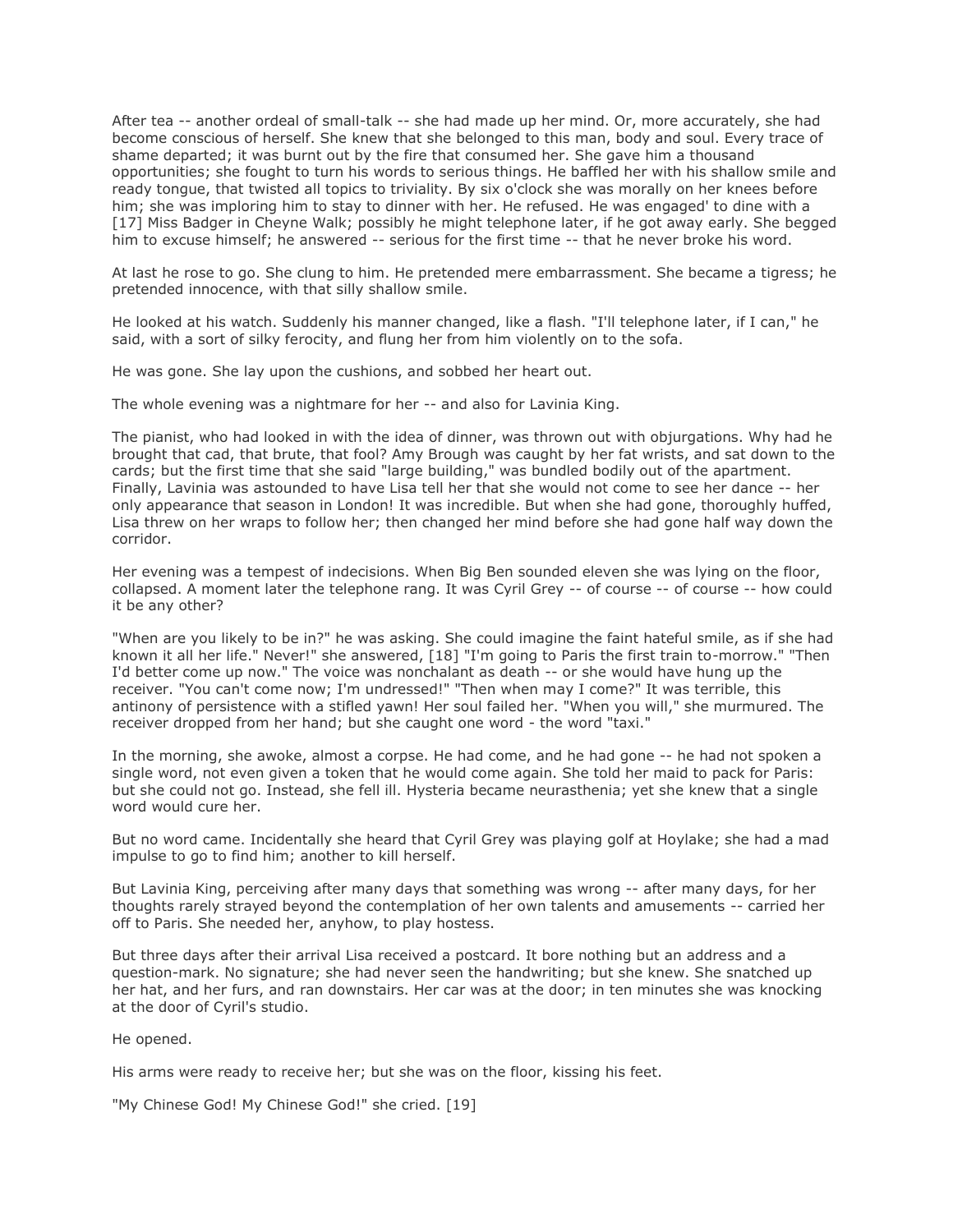"May I be permitted," observed Cyril, earnestly, "to present my friend and master, Mr. Simon Iff?"

Lisa looked up. She was in the presence of a man, very old, but very alert and active. She scrambled to her feet in confusion.

"I am not really the master," said the old man, cordially, "for our host is a Chinese God, as it appears. I am merely a student of Chinese Philosophy." [20]

## **CHAPTER II**

#### A PHILOSOPHICAL DISQUISITION UPON THE NATURE OF THE SOUL.

"THERE is little difference - barring our Occidental subtlety -- between Chinese philosophy and English," observed Cyril Grey. "The Chinese bury a man alive in an ant heap; the English introduce him to a woman."

Lisa la Giuffria was startled into normality by the words. They were not spoken in jest.

And she began to take stock of her surroundings.

Cyril Grey himself was radically changed. In fashionable London he had worn a claret-coloured suit, an enormous grey butterfly tie hiding a soft silk collar. In bohemian Paris his costume was diabolically clerical in its formality. A frock coat, tightly buttoned to the body, fell to the knees; its cut was as severe as it was distinguished; the trousers were of sober grey. A big black four-in-hand tie was fastened about a tall uncompromising collar by a cabochon sapphire so dark as to be hardly noticeable. A rimless monocle was fixed in his right eye. His manner had changed to parallel his dress. The supercilious air was gone; the smile was gone. He might have been a diplomatist at the crisis of an empire: he looked even more like a duellist.

The studio in which she stood was situated on the Boulevard Arago, below the Sante' prison. It was reached from the road through am archway, which [21] opened upon an oblong patch of garden. Across this, a row of studios nestled; and behind these again were other gardens, one to each studio, whose gates gave on to a tiny pathway. It was not only private -- it was rural. One might have been ten miles from the city limits.

The studio itself was severely elegant -- simplex munditiis; its walls were concealed by dull tapestries. In the centre of the room stood a square carved ebony table, matched by a sideboard in the west and a writing-desk in the east.

Four chairs with high Gothic backs stood about the table; in the north was a divan, covered with the pelt of a Polar bear. The floor was also furred, but with black bears from the Himalayas. On the table stood a Burmese dragon of dark green bronze. The smoke of incense issued from its mouth.

But Simon Iff was the strangest object in that strange room. She had heard of him, of course; he was known for his writings on mysticism and had long borne the reputation of a crank. But in the last few years he had chosen to use his abilities in ways intelligible to the average man; it was he who had saved Professor Briggs, and, incidentally, England when that genius had been accused of and condemned to death for, murder, but was too preoccupied with the theory of his new flying-machine to notice that his fellows were about to hang him. And it was he who had solved a dozen other mysteries of crime, with apparently no other resource than pure capacity to analyse the minds of men. People had consequently begun to revise their opinions of him; they even began to read his books. But the man himself remained unspeakably mysterious. He had a habit of disappearing for long periods, and it was rumoured that he had the secret of the Elixir of Life. For although he was known to be over eighty years of age, [22] his brightness and activity would have done credit to a man of forty; and the vitality of his whole being, the fire of his eyes, the quick conciseness of his mind, bore witness to an interior energy almost more than human.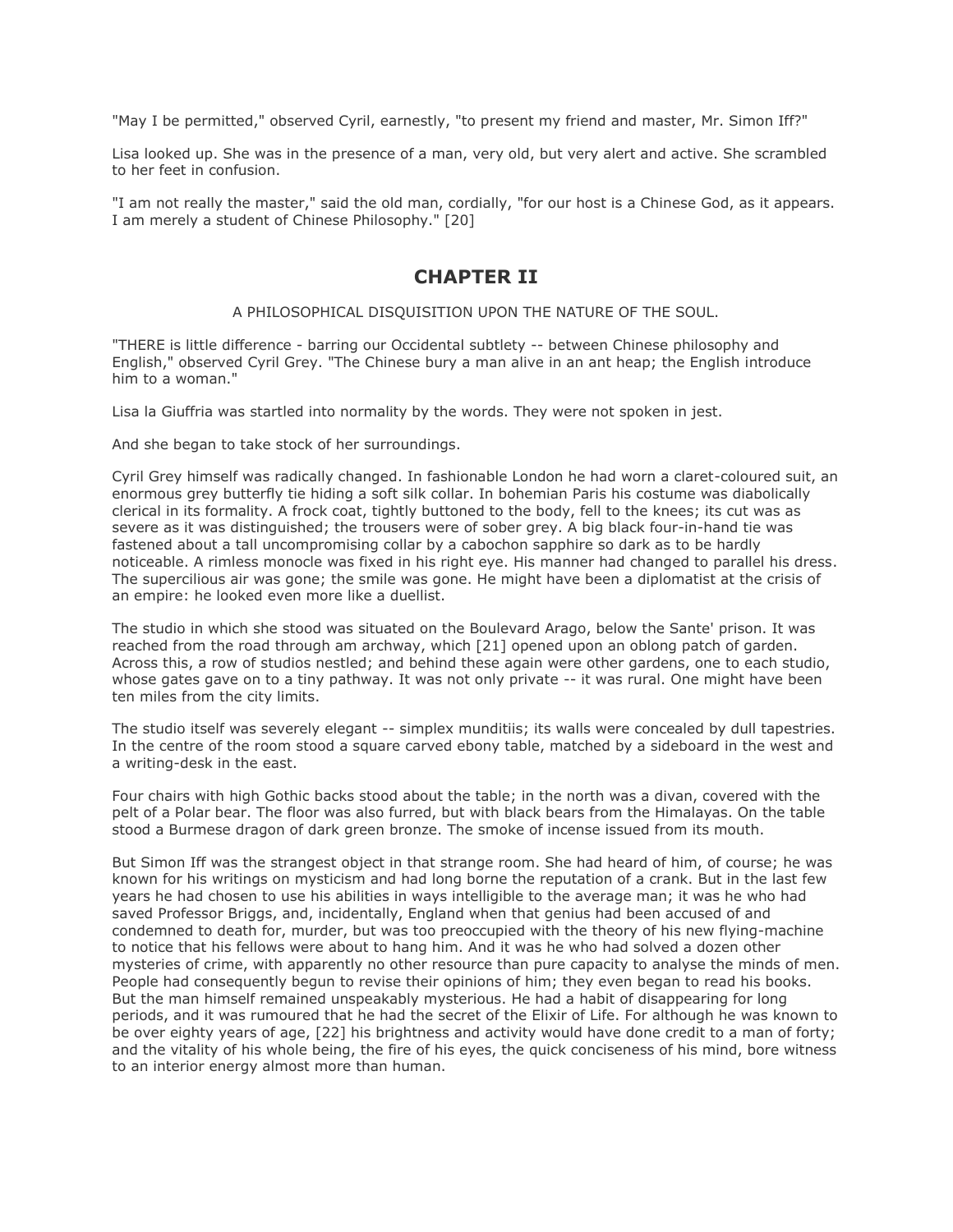He was a small man, dressed carelessly in a blue serge suit with a narrow dark red tie. His iron-grey hair was curly and irrepressible; his complexion, although wrinkled, was clear and healthy; his small mouth was a moving wreath of smiles; and his whole being radiated an intense and contagious happiness.

His greeting to Lisa had been more than cordial; at Cyril's remark he took her friendlily by the arm, and sat her down on the divan." I'm sure you smoke," he said, "never mind Cyril! Try one of these; they come from the Khedive's own man."

He extracted an immense cigar-case from his pocket. One side was full of long Partagas, the other of cigarettes. "These are musk scented the dark ones; the yellowish kind are ambergris; and the thin white ones are scented with attar of roses." Lisa hesitated; then she chose the ambergris. The old man laughed happily. "Just the right choice: the Middle Way! Now I know we are going to be friends." He lit her cigarette, and his own cigar. "I know what is in your mind, my dear young lady: you are thinking that two's company and three's none; and I agree; but we are going to put that right by asking Brother Cyril to study his Qabalah for a little; for before leaving him in the ant-heap -- he has really a shocking turn of mind -- I want a little chat with you. You see, you are one of Us now, my dear."

"I don't understand," uttered the girl, rather angrily, as Cyril obediently went to his desk, pulled a large square volume out of it, and became immediately engrossed. [23]

Brother Cyril has told me of your three interviews with him, and I am perfectly prepared to give a description of your mind. You are in rude health, and yet you are hysterical; you are fascinated and subdued by all things weird and unusual, though to the world you hold yourself so high, proud, and passionate. You need love, it is true; so much you know yourself; and you know also that no common love attracts you; you need the sensational, the bizarre, the unique. But perhaps you do not understand what is at the root of that passion. I will tell you. You have an inexpressible hunger of the soul; you despise earth and its delusions; and you aspire unconsciously to at higher life than anything this planet can offer.

"I will tell you something that may convince you of my right to speak. You were born on October the eleventh; so Brother Cyril told me. But he did not tell me the hour; you never told him; it was a little before sunrise."

Lisa was taken aback; the mystic had guessed right.

"The Order to which I belong," pursued Simon Iff," does not believe anything; it knows, or it doubts, as the case may be; and it seeks ever to increase human knowledge by the method of science, that is to say by observation and experiment. Therefore you must not expect me to satisfy your real craving by answering your questions as to the existence of the Soul; but I will tell you what I know, and can prove; further, what hypotheses seem worthy of consideration; lastly what experiments ought to be tried. For it is in this last matter that you can aid us; and with this in mind I have come up from St. Jean de Luz to see you."

Lisa's eyes danced with pleasure. "Do you know," she cried, "you are the first man that ever understood me?" [24]

"Let me see whether I do understand you fully. I know very little of your life. You are half Italian, evidently; the other half probably Irish."

"Quite right."

"You come of peasant stock, but you were brought up in refined surroundings, and your nature developed on the best lines possible without check. You married early."

"Yes; but there was trouble. I divorced my husband, and married again two years later."

"That was the Marquis la Giuffria?"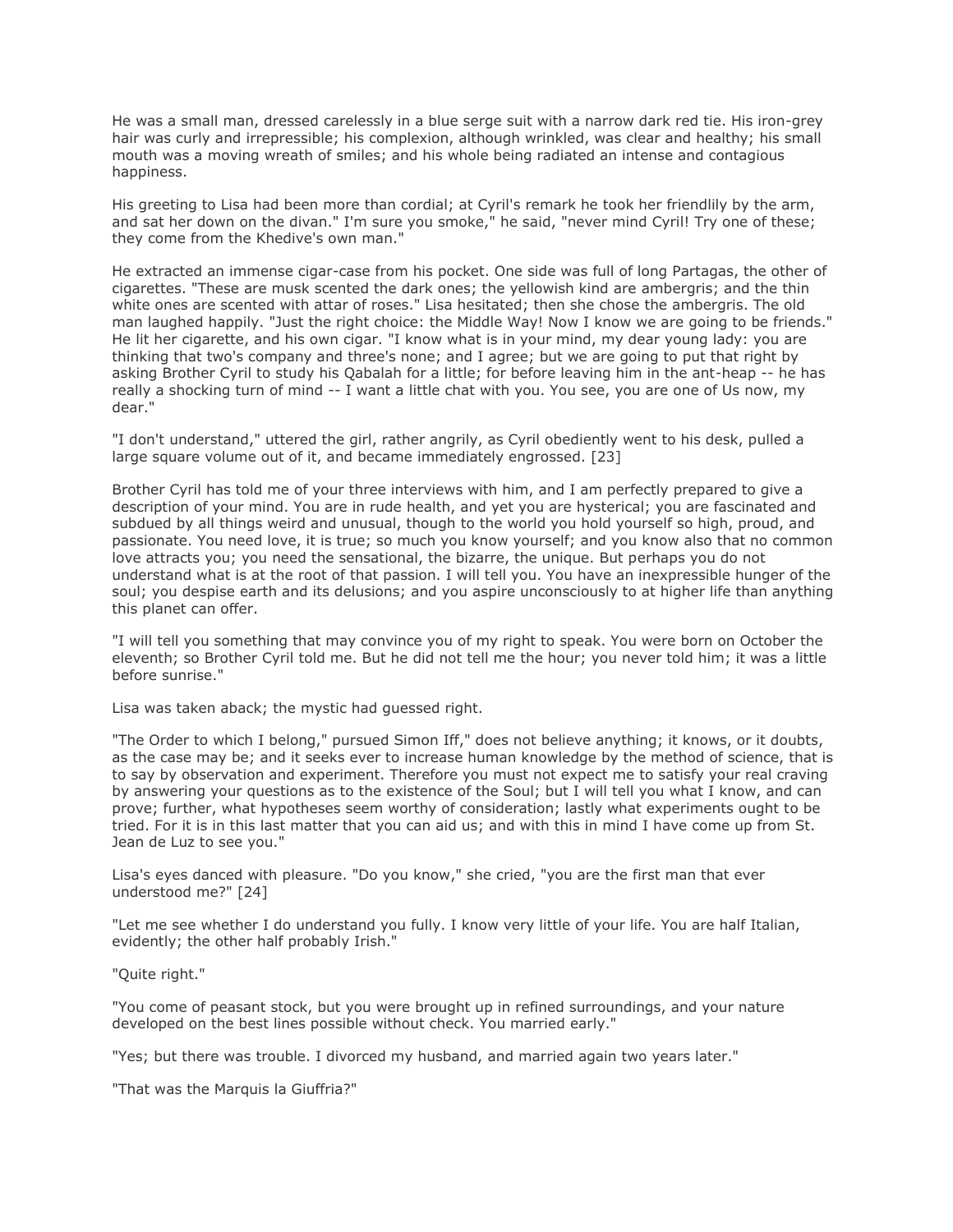"Yes."

"Well, then, you left him, although he was a good husband, and devoted to you, to throw in your lot with Lavinia King."

"I have lived with her for five years, almost to a month."

"Then why? I used to know her pretty well myself. She was, even in those days, heartless, and mercenary; she was a sponger, the worst type of courtezan; and she was an intolerable poseuse. Every word of hers must have disgusted you. Yet you stick to her closer than a brother."

"That's all true! But she's a sublime genius, the greatest artist the world has ever seen."

"She has a genius," distinguished Simon Iff. "Her dancing is a species of angelic possession, if I may coin a phrase. She comes off the stage from an interpretation of the subtlest and most spiritual music of Chopin or Tschaikowsky; and forthwith proceeds to scold, to wheedle, or to blackmail. Can you explain that reasonably by talking of `two sides to her character'? It is nonsense to do so. The only analogy is that of a noble thinker and his stupid, dishonest, and immoral secretary. The dictation is taken down correctly, and given to the world. The last person to be enlightened by it is the secretary [25] himself! So, I take it, is the case with all genius; only in many cases the man is in more or less conscious harmony with his genius, and strives eternally to make himself a worthier instrument for his master's touch. The clever man, so-called, the man of talent, shuts out his genius by setting up his conscious will as a positive entity. The true man of genius deliberately subordinates himself, reduces himself to a negative, and allows his genius to play through him as It will. We all know how stupid we are when we try to do things. Seek to make any other muscle work as consistently as your heart does without your silly interference -- you cannot keep it up for forty-eight hours. (I forget what the record is, but it's not much over twenty-four.) All this, which is truth ascertained and certain, lies at the base of the Taoistic doctrine of non-action; the plan of a doing everything by seeming to do nothing. Yield yourself utterly to the Will of Heaven, and you become the omnipotent instrument of that Will. Most systems of mysticism have a similar doctrine; but that it is true in action is only properly expressed by the Chinese. Nothing that any man can do will improve that genius; but the genius needs his mind, and he can broaden that mind, fertilize it with knowledge of all kinds, improve its powers of expression; supply the genius, in short, with an orchestra instead of a tin whistle. All our little great men, our one-poem poets, our one-picture painters, have merely failed to perfect themselves as instruments. The Genius who wrote *The Ancient Mariner* is no less sublime than he who wrote *The Tempest*; but Coleridge had some incapacity to catch and express the thoughts of his genius -- was ever such wooden stuff as his conscious work? -- while Shakespeare had the knack of acquiring the knowledge necessary to the expression of every conceivable harmony, and his technique was sufficiently fluent [26] to transcribe with ease. Thus we have two equal angels, one with a good secretary, the other with a bad one. I think this is the only explanation of genius -- in the extreme case of Lavinia King it stands out as the one thing thinkable."

Lisa la Giuffria listened with constantly growing surprise and enthusiasm.

"I don't say," went on the mystic, "that the genius and his artist are not inseparably connected. It may be a little more closely than the horse and his rider. But there is at least a distinction to be drawn. And here is a point for you to consider: the genius appears to have all knowledge, all illumination, and to be limited merely by the powers of his medium's mind. Even this is not always a bar: how often do we see a writer gasp at his own work? 'I never knew that,' he cries, amazed, although only a minute previously he has written it down in plain English. In short, the genius appears to be a being of another plane, a soul of light and immortality! I know that much of this may be explained by supposing what I have called the genius to be a bodily substance in which the consciousness of the whole race (in his particular time) may become active under certain stimuli. There is much to be said for this view; language itself confirms it; for the words 'to know, 'gnosis,' are merely sub-echoes of the first cries implying generation in the physical sense; for the root GAN means 'to know' only in the second place; its original sense is 'to beget.' Similarly 'spirit' only means 'breath'; 'divine' and most other words of identical purport imply no more than 'shining.' So it is one of the limitations of our minds that we are fettered by language to the crude ideas of our savage ancestors; and we ought to be free to investigate whether there may not be something in the evolution of language besides a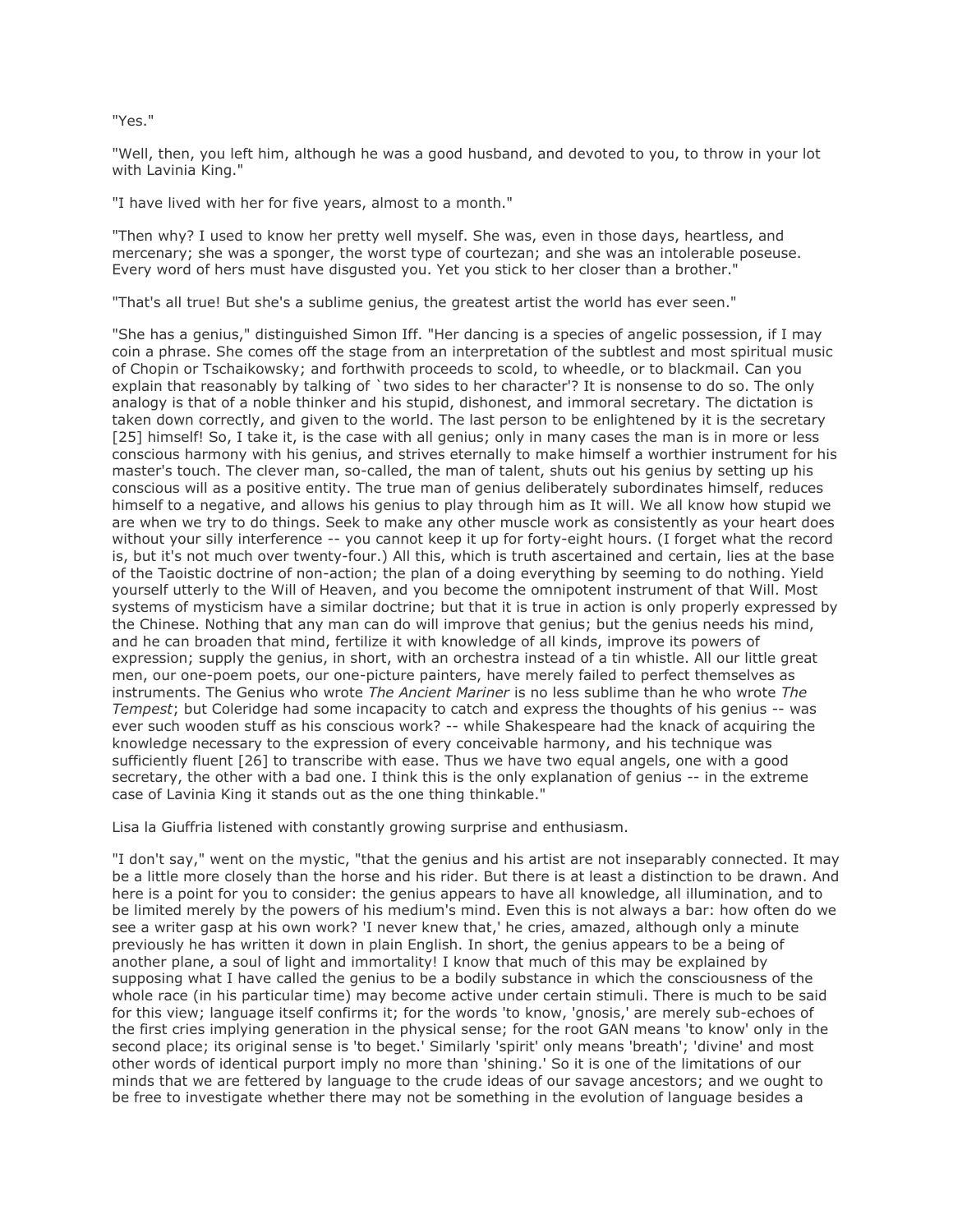monkey-trick of metaphysical [27] abstractions; whether, in short, men have not been right to sophisticate primitive ideas; whether the growth of language is not evidence of a true growth of knowledge; whether, when all is said and done, there may not be some valid evidence for the existence of a soul."

"The soul!" exclaimed Lisa, joyfully. "Oh, I believe in the soul!"

"Very improper!" rejoined the mystic; "Belief is the enemy of knowledge. Skeat tells us that Soul probably comes from SU, to beget."

"I wish you would speak simply to me, you lift me up, and throw me down again all the time."

"Only because you try to build without foundations. Now I am going to try to show you some good reasons for thinking that the soul exists, and is omniscient and immortal, other than that about genius which we have discussed already. I am not going to bore you with the arguments of Socrates, for, although, as a member of the Hemlock Club, which he founded, I perhaps ought not to say so, the Phaedo is a tissue of the silliest sophistry.

"But I am going to tell you one curious fact in medicine. In certain cases of dementia, where the mind has long been gone, and where subsequent examination has shown the brain to be definitely degenerated, there sometimes occur moments of complete lucidity, where the man is in possession of his full powers. If the mind depended absolutely on the physical condition of the brain, this would be difficult to explain.

"Science, too, is beginning to discover that in various abnormal circumstances, totally different personalities may chase each other through a single body. Do you know what is the great difficulty with regard to spiritualism? It is that of proving the identity of the dead man. In practice, since we [28] have lost the sense of smell on which dogs, for instance, principally rely, we judge that a man is himself either by anthropometric methods, which have nothing to do with the mind or the personality, or by the sound of the voice, or by the handwriting, or by the contents of the mind. In the case of a dead man, only the last method is available. And here we are tossed on a dilemma. Either the 'spirit' says something which he is known to have known during his life, or something else. In the first case, somebody else must have known it, and may conceivably have informed the medium; in the second case, it is rather disproof than proof of the identity!

"Various plans have been proposed to avoid this difficulty; notably the device of the sealed letter to be opened a year after death. Any medium divulging the contents before that date receives the felicitations of her critics. So far no one has succeeded, though success would mean many thousands of pounds in the medium's pocket; but even if it happened, proof of survival would still be lacking. Clairvoyance, telepathy, guesswork-there are plenty of alternative explanations.

"Then there is the elaborate method of cross-correspondences: I won't bore you with that; Brother Cyril will have plenty of time to talk to you at Naples."

Lisa sat up with a shock. Despite her interest in the subject, her brain had tired. The last words galvanized her.

"I shall explain after lunch," continued the mystic, lighting a third Partaga; "meanwhile, I have wandered slightly from the subject, as you were too polite to remark. I was going to show you how a soul with a weak hold on its tenant could be expelled by another; how, indeed, half-a-dozen personalities could take turns to live in one body. That they are [29] real, independent souls is shown by the fact that not only do the contents of the mind differ -- which might conceivably be a fake but their handwritings, their voices, and that in ways which are quite beyond anything we know in the way of conscious simulation, or even possible simulation.

"These personalities are constant quantities; they depart and return unchanged. It is then sure that they do not exist merely by manifestation; they need no body for existence."

"You are coming back to the theory of possession, like the Gadarene swine," cried Lisa, delighted. she could hardly say why.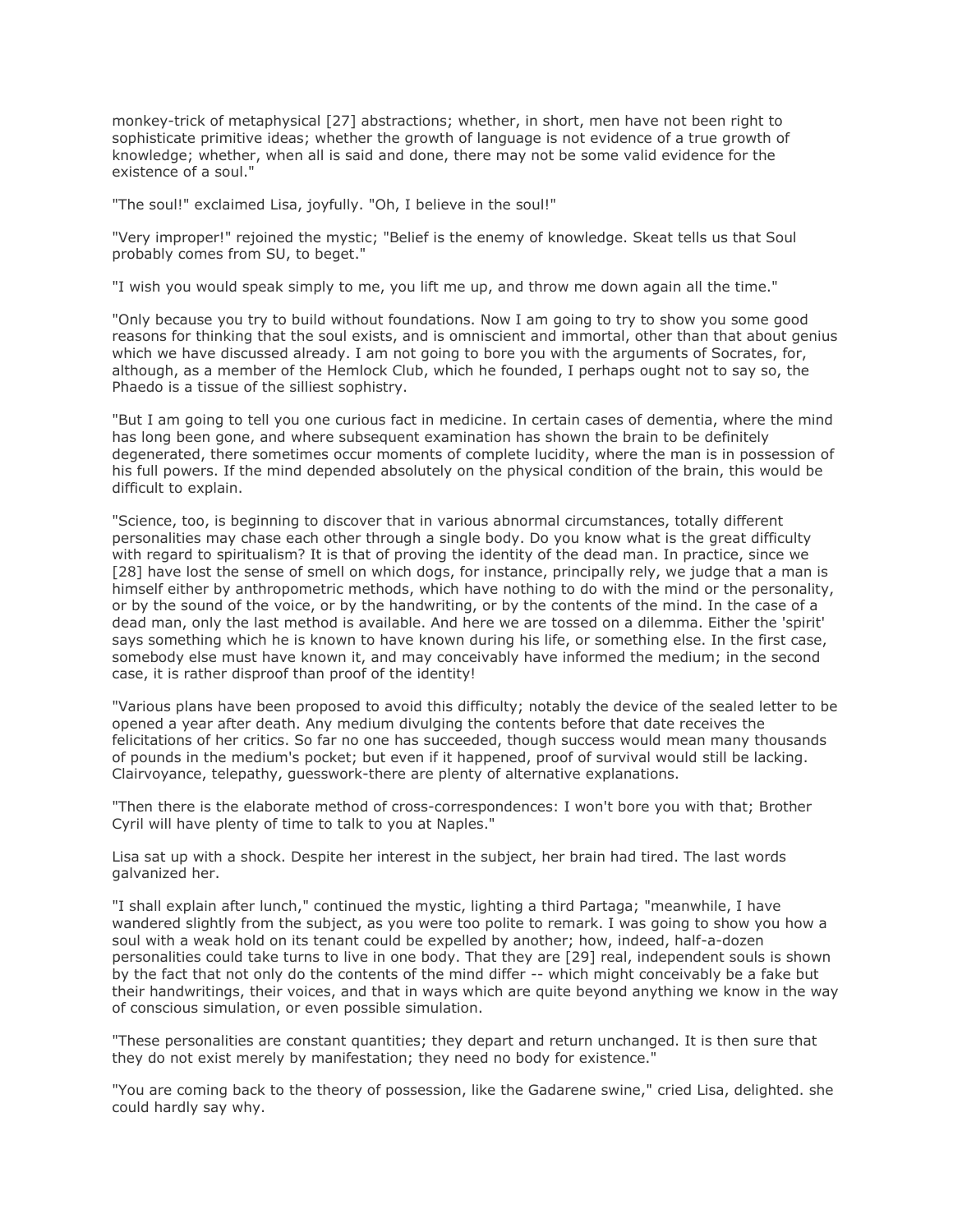Cyril Grey interrupted the conversation for the first time. He swung round in his arm chair, and deliberately cleared his throat while he refixed his eyeglass.

"In these days," he observed, "when devils enter into swine, they do not rush violently down a steep place. They call themselves moral reformers, and vote the Prohibition ticket." He shut up with a snap, swung his chair round again, and returned to the study of his big square book.

"I hope you realize," remarked Simon Iff, "what you have let yourself in for?"

Lisa blushed laughingly. "You have set me at my ease. I should certainly never know how to talk to him."

"Always talk," observed Cyril Grey, without looking up. "Words! Words! Words! It's an awful thing to be Hamlet when Ophelia takes after Polonius. She wants to know how to talk to me! And I want to teach her to be silent -- even as the friend of Catullus turned his uncle into a statue of Harpocrates."

"Oh yes! I know Harpocrates, the Egyptian God of Silence," gushed the Irish-Italian girl. [30]

Simon Iff gave her a significant glance, and she was wise enough to take it. There are subjects which it is better to drop.

"You know, Mr. Iff," said Lisa, to lighten the sudden tension, "I've been most fearfully interested in all you have said, and I think I have understood quite a part of it; but I don't see the practical application. Do you want me to get messages from the Mighty Dead?"

"Just at present," said the mystic, "I want you to digest what you have heard, and the dejeuner which Brother Cyril is about to offer us. After that we shall feel better able to cope with the problems of the Fourth Dimension."

"Dear me! And poor little Lisa has to do all that before she learns the reason of your leaving St. Jean de Luz?"

"All that, and the whole story of the Homunculus!"

"Whatever is that?"

"After lunch."

But as it turned out, it was a very long while before lunch. The bell of the studio rang brusquely.

Cyril Grey went to the door; and once again Lisa had the impression of a duellist. No: it was a sentinel that stood there. Her vivid power of visualization put a spear in his hand.

It was his own studio, but he announced his visitors as if he had been a butler. "Akbar Pasha and Countess Helena Mottich." Simon Iff sprang to the door. It was not his studio, but he welcomed the visitors with both hands outstretched.

"Since you have crossed our threshold," he cried, "I am sure you will stay to dejeuner." The visitors murmured a polite acceptance. Cyril Grey was frowning formidably. It was evident that he knew and detested his guests; that he feared their [31] coming; that he suspected -- who could say what? He acquiesced instantly in his master's words; yet if silence ever spoke, this was the moment when it beggared curses.

He had not given his hand to his guests. Simon Iff did so: but he did it in such a way that each of them was obliged to take a hand at the same moment as the other.

Lisa had risen from the divan. She could see that some intricacy was on foot, but could form no notion of its nature.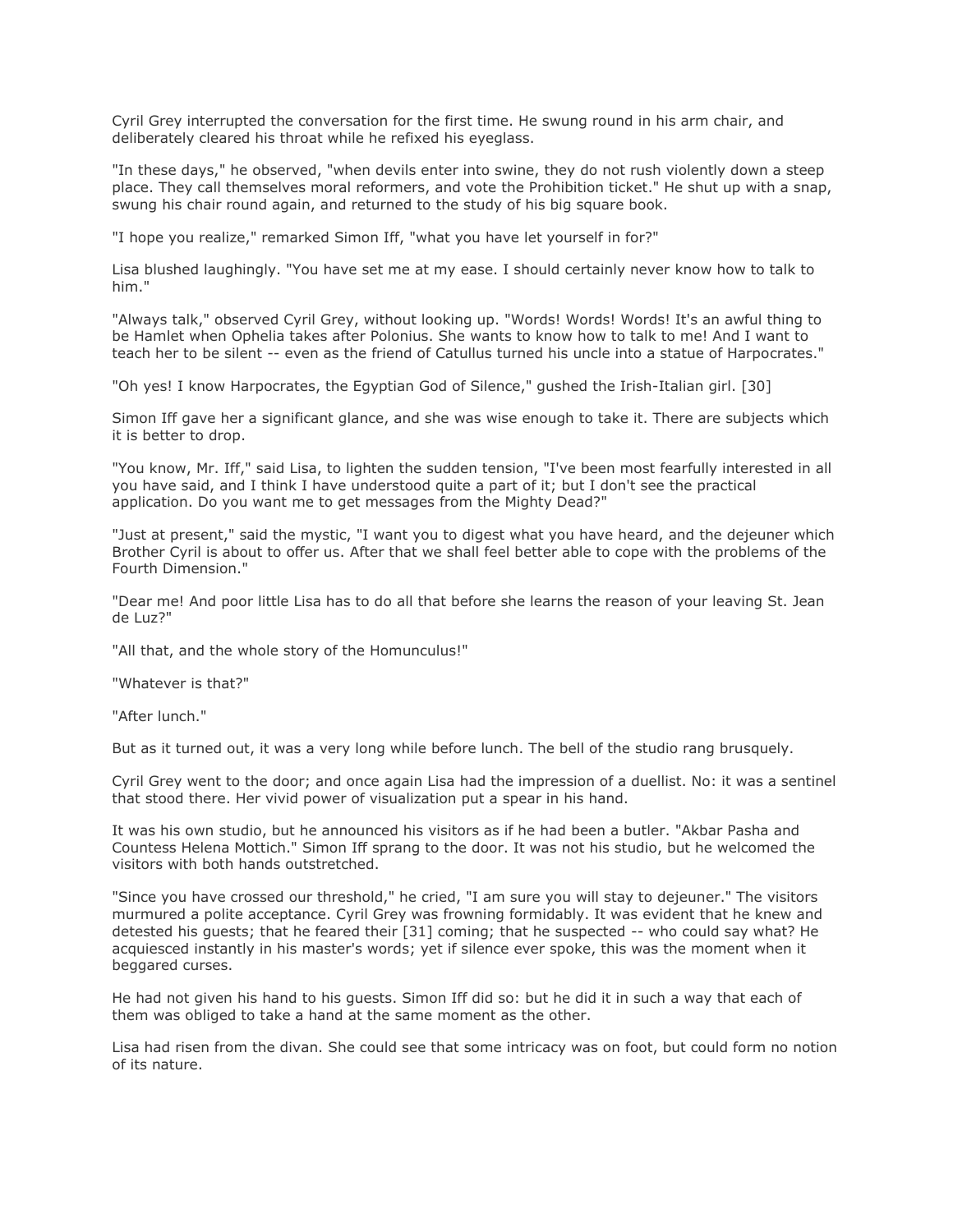When the newcomers were seated, Lisa found that she was expected to regale them with the news of Paris. It was rather a relief to her to get away from the mystic's theories. The others left everything to her. She rattled off some details of Lavinia King's latest success. Then suddenly noticed that Cyril Grey had laid the table. For his eager cynical voice broke into the conversation. "I was there," he said, "I liked the first number: the Dying Grampus Phantasy in B flat was extraordinarily realistic. I didn't care so much for the 'Misadventures of a pat of butter' Sonata. But the Tschaikowsky symphony was best: that was Atmosphere; it put me right back among the old familiar scenes; I thought I was somewhere on the South-Eastern Railway waiting for a train."

Lisa flamed indignation. "She's the most wonderful dancer in the world." "Yes, she is that," said her lover, with affected heavy sadness. "Wonderful! My father used to say, too, that she used even to dance well when she was forty."

The nostrils of la Giuffria dilated. She understood that it was a monster that had carried her away; and she made ready for a last battle.

But Simon Iff announced the meal. "Pray you, be seated!" he said. "Unfortunately, to-day is a [32] fast-day with us; we have but some salt fish with our bread and wine."

Lisa wondered what kind of a fast-day it might be: it was certainly not Friday. The Pasha made a wry face. "Ah!" said Iff, as if he had just remembered it, "but we have some Caviar." The Pasha refused coldly. "I do not really want dejeuner," he said. "I only came to ask whether you would care for a seance with the Countess."

"Delighted! Delighted!" cried Iff, and again Lisa understood that he was on the alert; that he sensed some deadly yet invisible peril; that he loathed the visitors, and yet would be careful to do every thing that they suggested. Already she had a sort of intuition of the nature of "the way of the Tao." [33]

## **CHAPTER III**

#### TELEKINESIS: BEING THE ART OF MOVING OBJECTS AT A DISTANCE

THE Countess Mottich was far more famous than most Prime Ministers or Imperial Chancellors. For, to the great bewilderment of many alleged men of science, she had the power of small objects to move without apparent physical contact. Her first experiments had been with a purblind old person named Oudouwitz, who was in love with her in his senile way. Few people swallowed the published results of his experiiments with her. If convinced they would have been very much startled. For she was supposed to be able to stop clocks at will, to open and close doors without approaching them -- and other feats of the same general type. But she had sobered down since leaving the Professor -- which she had done, just as soon as she had acquired enough money to get married to the man she wanted. Her power had left her instantly, strange to say; and many were the theories propounded connecting these circumstances. But her husband had displeased her; she had flown off in a rage -- and her power had returned! But most of her sensational feats were relegated to the bad mad old days of wild and headstrong youth; at present she merely undertook to raise light small objects, such as tiny celluloid spheres, from the table, without touching them. [34]

So Cyril explained, when Lisa asked "What does she do?"

(The Countess was supposed to know no English. She spoke it as well as anyone in the room, of course.)

"She moves things," he said; "manages to get hold of a couple of hairs when we're tired of looking at foolishness for hours together, twists them in her fingers, and, miracle of miracles! the ball rises in the air. This is everywhere considered by all rightly-disposed people to be certain proof of the immortality of the soul."

"But doesn't she challenge you? ask you to search her, and all that?"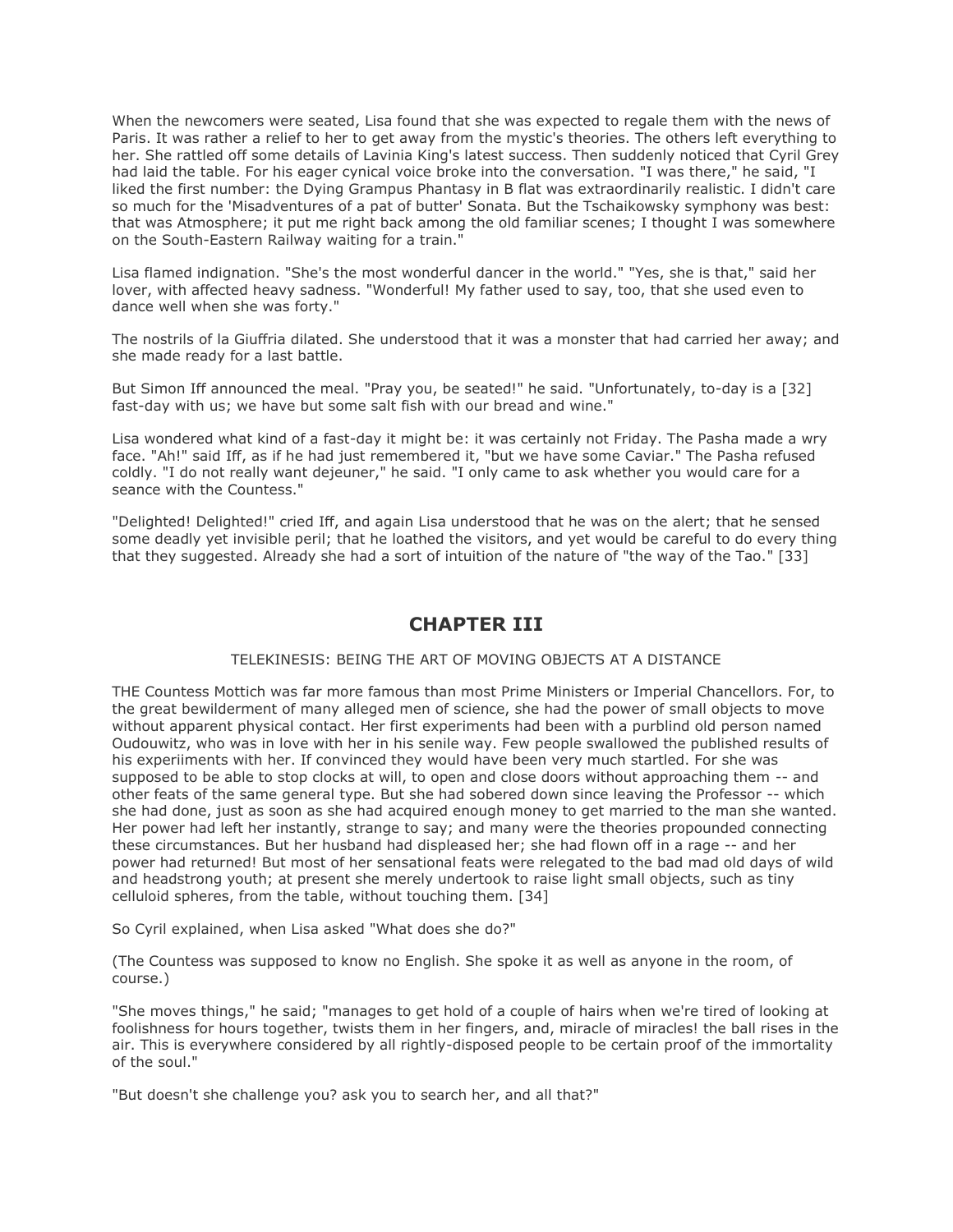"Oh yes! You've got the same chance as a deaf man has to detect a mistake in a Casals recital. If she can't get a hair, she'll pull a thread from her silk stockings or her dress; if you get people that are really too clever for her, then 'the force is very weak this afternoon,' though she keeps you longer than ever in the hope of tiring your attention, and perhaps to pay you out for baffling her!"

Grey said all this with an air of the most hideous boredom. It was evident that he hated the whole business. He was restless and anxious, too, with another part of his brain; Lisa could see that, but she dared not question him. So she went on the old track.

"Doesn't she get messages from the dead?"

"It's not done much now. It's too easy to fake, and the monied fools lost interest, as a class. This new game tickles the vanity of some of the sham scientific people, like Lombroso; they think they'll make a reputation like Newton out of it. They don't know enough science to criticize the business on sensible lines. Oh, really, I prefer your fat friend with the large building and the letter about a journey!" [35]

"You mean that the whole thing is absolute fraud?"

"Can't say. Hard to prove a negative, or to affirm a universal proposition. But the onus of proof is on the spiritualists, and there are only two cases worth considering, Mrs. Piper, who never did anything very striking, anyhow, and Eusapia Palladino."

"She was exposed in America some time ago," said the girl, "but I think it was only in the Hearst newspapers."

"Hearst is the American Northcliffe," explained Cyril for the benefit of the Pasha. "And so is Northcliffe," he added musingly and unblushingly!

"I'm afraid I don't know who Northeliffe is," said Akbar.

"Northcliffe was Harmsworth." Cyril's voice was caressing, like one soothing a fractious child.

"But who was Harmsworth?" asked the Turk.

The young magician, in a hollow tone: "Nobody."

"Nobody?" cried Akbar. "I don't understand!"

Cyril shook his head solemnly and sadly." "There ain't no such person." Akbar Pasha looked at Grey as if he were a ghost. It was a horrible trick of the boy's. He would invite confidence by a sensible, even possibly a bright, remark; then, in an explanatory way, he would lead his interlocutor, with exquisite skill, through quaking sands of various forms of insanity, only to drop them at the end into the bog of dementia. The dialogue suddenly realized itself as a nightmare. To Cyril it was probably the one genuine pleasure of conversation. He went on, in a brisk professional manner, with a suave persuasive smile; "I am trying to affirm the metaphysical dogma enunciated by Schelling in his philosophy of the relative, emphasizing in particular [36] the lemma that the acceptation of the objective as real involves the conception of the individual as a tabula rasa, thus correlating Occidental theories of the Absolute with the Buddhist doctrine of Sakyaditthi! But confer in rebuttal the Vagasaneyi-Samhita-Upanishad!" He turned brusquely to Lisa with the finality of one who has explained everything to the satisfaction of everybody. "Yes, you do right to speak in defence of Eusapia Palladino; we will investigate her when we reach Naples."

"You seem determined that I should go to Naples?"

"Nothing to do with me: the master's orders. He'll explain, by-and-by. Now let's prove that this lady, whose locks are bushy and black as a raven's, has no hairs concealed upon her person!"

"I hate you when you're cynical and sarcastic."

"Love me, love my dog!" ---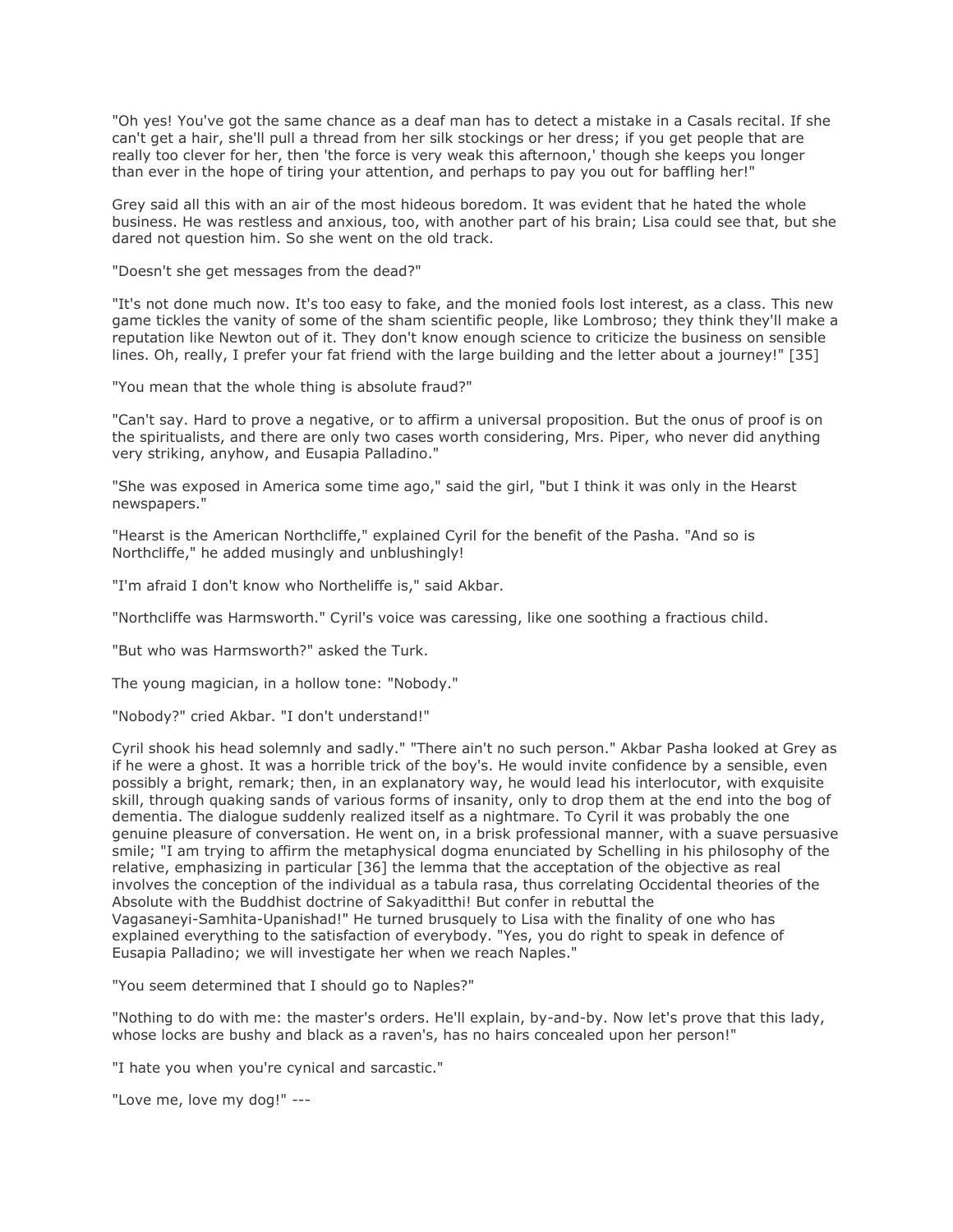Simon Iff arrested his attention with an imperious gesture.

"Come into the garden, Maud," said Cyril suddenly; "For the black bat, Night, hath flown." He took her by the arm.

"Girl," he said, when they were among the flowers with his long arms about her, and a passionate kiss still flaming through every nerve of both their bodies, "I can't explain now, but you're in the most deadly danger from these people. And we simply can't get rid of them. Trust us, and wait! Till they're gone, keep away from them: make any excuse you like, 'if it's necessary; sham a hysterical attack and bolt if the worst comes to the worst -- but don't let either of them manage to scratch you! It might be your death."

His evident earnestness did more than convince her. It reassured her on her whole position. She realized that he loved her, that his manner was merely [37] an ornament, an affectation like his shaved head and his strange dress. And her own love for him, freed from all doubt, rushed out as does the sun from behind the crest of some cold pyramid of rock and ice, in mountain lands.

When they returned to the studio, they found that the simple preparations for the seance had been completed. The medium was already seated at the table, with the two men one on either side of her. Before her, between her hands, were some small spheres of celluloid, a couple of pencil-ends, and various other small objects. These had been "examined" with the utmost care, as who should examine the tail of a dog to find out whether he would bite. The history of spiritualism is that of blocking up every crack in a room with putty, and then leaving the door wide open.

It may well be doubted whether even the most tedious writer could describe a seance with success. People generally have an idea that there is something exciting and mysterious about it. In reality, people who boast of their ability to enjoy their third consecutive sleepless night have been known to pray their Maker for sudden death at least two hours before the occurrence of the first "phenomenon." To be asked to keep the attention unceasingly on things of not the slightest intrinsic interest or importance is absolutely maddening to anyone above the mental level of a limpet.

"Observe how advantageously we are placed," whispered Cyril to Lisa as they took seats on the divan, toward which the table had been drawn. "For all we know, one or both those men are in collusion with Mottich. I'd stake my life Simple Simon isn't; but I wouldn't expect my own twin brother to take my word for it, in a matter like this. Then the curtains have been drawn; why? To [38] help the force along. Yet it is supposed to be kinetic force; and we cannot even imagine how light could interfere with it. Otherwise, it is that the light 'distresses the medium in her peculiar state.' Just as the policeman's bull's-eye distresses the burglar in *his* peculiar state! Now look here! These arguments about 'evidential' phenomena always resolve themselves into questions of the conditions prevailing at the time; but the jest is that it always turns out that the argument is about conjuring tricks, not about 'forces' at all."

#### "Won't she mind us talking?"

"Mediums alway's encourage the sitters to talk. The moment she sees us getting interested in what we are saying, she takes the opportunity to do the dangerous, delicate part of the trick; then she calls our attention, says we must watch her very carefully to see that the control is good and no cheating possible, because she feels the force coming very strong. Everybody disguises himself as a cat at a mousehole -- which you can keep up, after long training, for about three minutes; then the attention slackens slightly again, and she pulls off the dear old miracle. Listen!"

Simon Iff was engaged in a violent controversy with the Pasha as to the disposition of the six legs at their end of the table. On the accurate solution of this problem, knotty in more than one sense, depended the question as to whether the medium could have kicked the table and made one of the balls jump. If it were proved that it was impossible, the question would properly arise as to whether a ball had jumped, anyhow.

"Isn't it the dullest thing on earth?" droned Cyril. But, even without what he had said in the garden, she would have known that he was lying. For all his nonchalance, he was watching very acutely; for all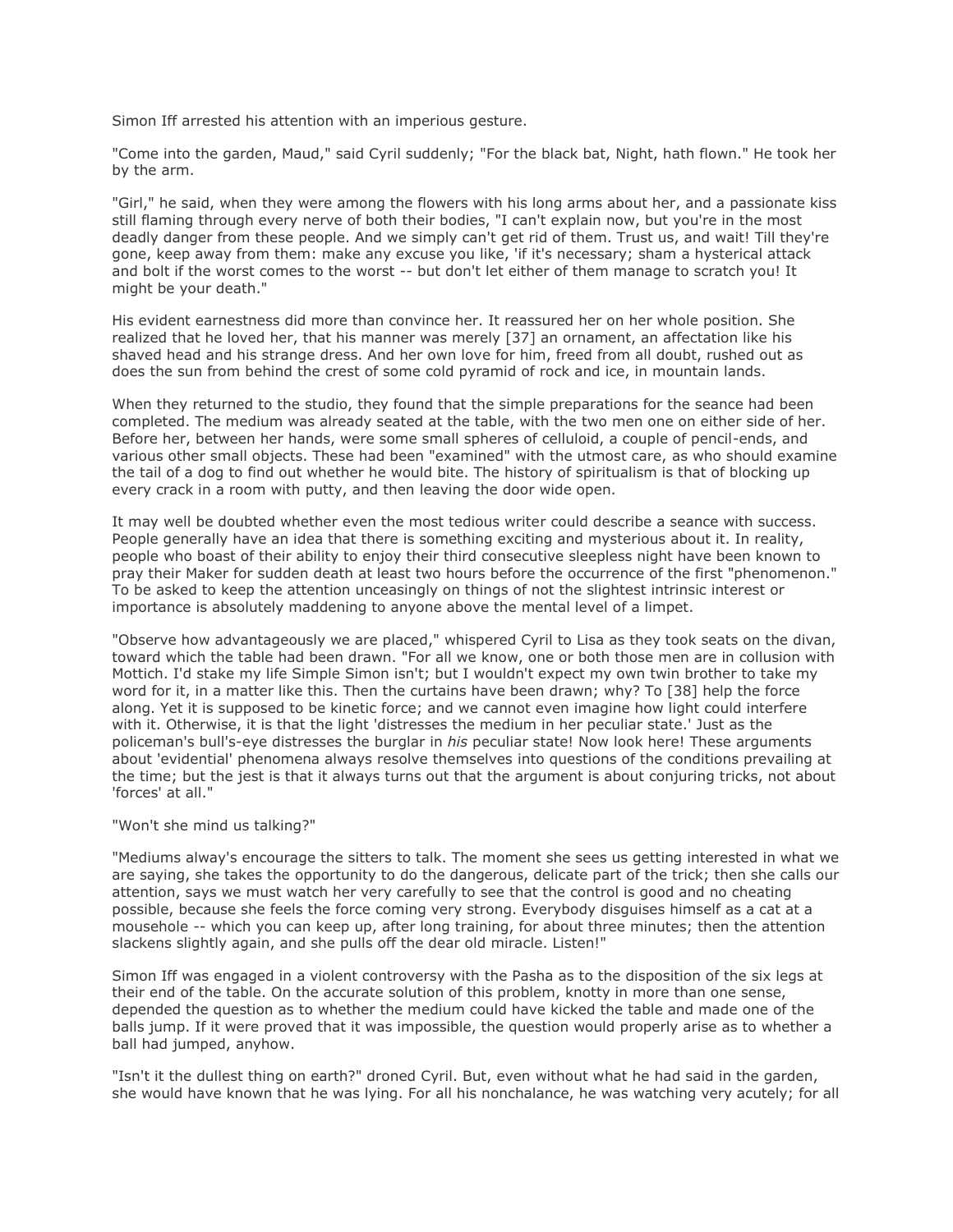his bored, faded voice, she could feel [39] every tone tingling with suppressed excitement. It was certainly not the seance that interested him; but what was it?

The medium began to moan. She complained of cold; she began to twist her body about; she dropped her head suddenly on the table in collapse. Nobody took any particular notice; it was all part of the performance. "Give me your hands!" she said to Lisa, "I feel you are so sympathetic." As a matter of fact, the girl's natural warmth of heart had stirred her for a moment. She reached her hands out. But Simon Iff rose from the table and caught them. "You may have a hair or a loose thread," he said sharply. "Lights up, please, Cyril!"

The old mystic proceeded to make a careful examination of Lisa's hands. But Cyril watching him, divined an ulterior purpose. "I say," he drawled, "I'm afraid I was in the garden when you examined the Countess. Oughtn't I to look at her hands if this is to be evidential?" Simon Iff's smile showed him that he was on the right track. He took the medium's hands, and inspected them minutely. Of course he found no hairs; he was not looking for them. "Do you know," he said, "I think we ought to file off these nails. There's such a lot of room for hairs and things."

The Pasha immediately protested. "I don't think we ought to interfere with a lady's manicuring," he said indignantly. "Surely we can trust our eyes!"

Cyril Grey had beaten lynxes in the Open Championship; but he only murmured: "I'm so sorry, Pasha; I can't trust mine. I'm threatened with tobacco amblyopia."

The imbecility of the remark, as intended, came near to upset the Turk's temper.

"I've always agreed with Berkeley," he went on, completely changing the plane of the conversation, [40] while maintaining its original subject, "that our eyes bear no witness to anything external. I am afraid I'm only wasting your time, because I don't believe anything I see, in any case."

The Turk was intensely irritated at the magician's insolence. Whenever Cyril was among strangers, or in any danger, he invariably donned the bomb-proof armour of British aristocracy. He had been on the "Titanic"; a second and a half before she took the last plunge, he had turned to his neighbour, and asked casually, "Do you think there is any danger?"

Half an hour later he had been dragged into a boat, and, on recovering consciousness, took occasion to remark that the last time he had been spilt out of a boat was in Byron's Pool -- "above Cambridge, England, you know" -- and proceeded to relate the entire story of his adventure. He passed from one story to another, quite indifferent to the tumult on the boat, and ended by transporting the minds of the others far from the ice of the Atlantic to the sunny joys of the May Week at Cambridge. He had got everybody worked up as to what would happen after "First shot just before Ditton, and missed by half a blade; Jesus washed us off, and went away like the devil! Third were coming up like steam, with Hall behind them, and old T.J. cursing them to blazes from his gee; it was L for leather all up the Long Reach; then, thank goodness, Hall bumped Third just under the Railway Bridge: Cox yelled, and there was Jesus ---" But they never heard what happened to the first boat of that excellent college, for Grey suddenly fainted, and they found that he was bleeding slowly to death from a deep wound over the heart.

This was the man who was frightened out of his life at the possibility of a chance scratch from an exquisitely clean and polished finger-nail.[41]

The Turk could do nothing but bow. "Well, if you insist, Mr. Grey, we can only ask the lady."

He did so, and she professed most willing eagerness. The operation was a short one, and the seance recommenced.

But in a few minutes the Countess herself wearied. "I know I shall get nothing; it's no use; I do wish Baby were here; she could do what you want in a minute."

The Pasha nodded gleefully. "That's always the way we begin," he explained to Simple Simon. "Now I'll have to hypnotize her and she'll wake up in her other personality."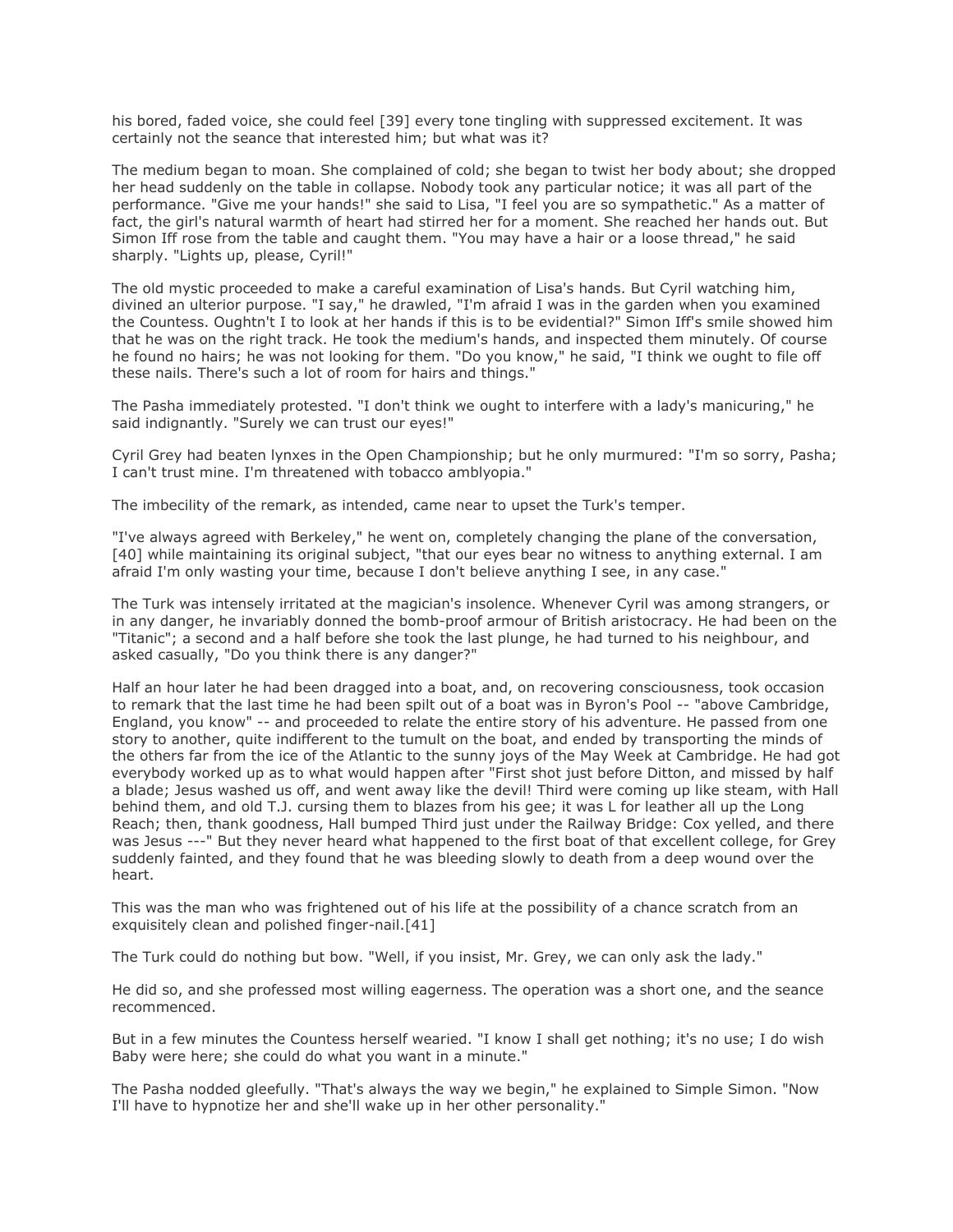"Very, very interesting," agreed Simon; curiously enough, we were just discussing double personalities with Madame la Giuffria when you honoured us with your visit. She has never seen anything of the kind."

"You'll he charmed, Marquise," the old Turk assured Lisa; "it's the most wonderful thing you ever saw." He began to make passes over the medium's forehead; she made a series of convulsive movements, which gradually died away, and were succeeded by deep sleep. Cyril took Lisa to one side. "This is really great magic! This is the old original confidence trick. Pretend to be asleep yourself, so that all the others may go to sleep in reality. It is described at no length whatever by Frazer in his book on sympathetic magic. For that most learned doctor, vir praeclarus et optimus, omits the single essential of his subject. It is not enough to pretend that your wax image is the person you want to bewitch; you must make a real connexion. That is the whole art of magic, to be able to do that; and it is the one point that Frazer omits."

The Countess was now heaving horribly, and emitting a series of complicated snorts. The Pasha [42] explained that this was "normal," that she was "waking up into the new personality." Almost before he finished, she had slid off her chair on to the floor, where she uttered an intense and prolonged wail. The men removed the table, that her extrication might become more simple. They found her on her back, smiling and crowing, opening and closing her hands. When she saw the men she began to cry with fright. Then her first articulation was "Mum--Mum--Mum--Mum--Mum."

"She wants her mother," explained Akbar. "I didn't know a lady was to be present; but as we are so happy, would you mind pretending to be her mother? It would help immensely."

Lisa had quite forgotten Cyril's warning, and would have accepted. She was quite willing to enter into the spirit of the performance, whether it was a serious affair, a swindle, or merely an idiotic game; but Simon Iff interfered.

"Madame is not accustomed to seances," he said; and Cyril darted a look at her which compelled her obedience, though she had no idea in the world why she should, or why she shouldn't, do any given thing. She was like one in a strange country; the only thing to do is to conform to the customs as well as one can; and to trust one's guide.

"Baby" continued to yell. The Pasha, prepared for the event, whipped a bottle of milk out of his pocket, and she began to suck at it contentedly.

"What ridiculous fellows those old alchemists were!" said Cyril to his beloved. "How could they have gone on fooling with their athanors and cucurbites and alembics, and their Red Dragon, and their Caput Mortuum, and their Lunar Water? They really had no notion of the Dignity of Scientific Research."

There was no need to press home the bitterness of [43] his speech; Lisa was already conscious of a sense of shame at assisting at such degrading imbecilities.

"Baby" relinquished the bottle, and began to crawl after one of the celluloid balls, which had rolled off the table when they moved it. She found it in a corner, sat up, and began to play with it.

All of a sudden something happened which shocked Lisa into a disgusted exclamation.

"It is all part of the assumption of baby-hood," said Cyril, coldly "and a bad one; for there is no reason why obsession by a baby's soul or mind should interfere with adult reflexes. The real reason is that this woman comes from the lowest sewers of Buda-Pesth. She was a common prostitute at the age of nine, and only took up this game as a better speculation. It is part of her pleasure to abuse the licence we allow her by such bestialities: it is a mark of her black envy; she does not understand that her foulness does not so much as soil our shoe-heather."

Despite her years of practice in the art of not understanding English, "Baby " winced momentarily. For her dearest thought was the social prestige which she enjoyed. It was terrible to see that the Real Thing was not under the slightest illusion. She did not mind a thousand "exposures" as a fraud; but she did want to keep up the bluff of being a Countess. She was past thirty-five; it was high time she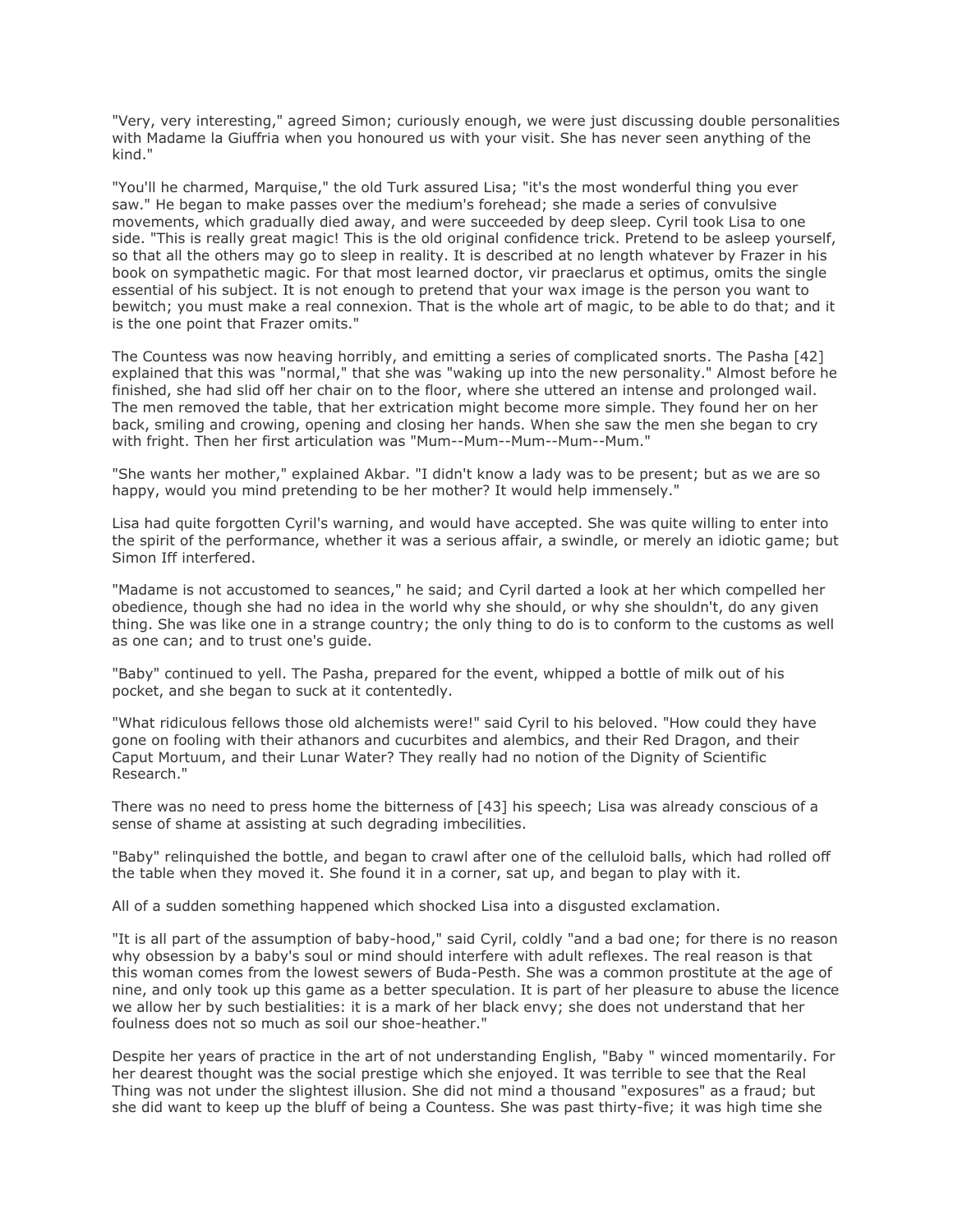found an old fool to marry her. She had designs on the Pasha; she had agreed to certain proposals in respect of this very seance with a view to getting him into her power.

He was apologizing for her in the conventional way to Simon Iff. She had no consciousness or memory of this state at all, it appeared. "She will grow up in a little while; wait a few moments only."

And so it happened; soon she was prattling to [44] the Pasha, who thoughtfully produced a doll for her to play with. Finally, she came over on her knees to Lisa, and began to cry, and simulate fear, and stammer out a confession of some kind. But Lisa did not wait to hear it; she was hot-tempered, and constitutionally unable to conceal her feelings beyond a certain point. She dragged her skirts away roughly, and went to the other end of the room. The Pasha deprecated the action, with oriental aplomb; but the medium had already reached the next and final stage. She went to the Pasha, sat on his knee, and began to make the most violent love to him, with wanton kisses and caresses.

"That's the best trick of the lot," explained Cyril; "It goes wonderfully with a great many men. It gets their powers of observation rattled; she can pull off the most obvious 'miracles,' and get them to swear that the control was perfect. That's how she fooled Oudouwitz; he was a very old man, and she proved to him that he was not as old as he thought he was. Great Harry Lauder! apart from any deception, a man in such circumstances might be willing to swear away his own reputation in order to assure her a career!"

"It's rather embarrassing," said the Pasha, "especially to a Mohammedan like myself; but one must endure everything in the cause of Science. In a moment now she'll be ready for the sitting."

Indeed, she changed suddenly into Personality Number Three, a very decorous young Frenchwoman named Annette, maid to the wife of a Jewish Banker. She went with rather stiff decorum to the table -- she had to lay breakfast for her mistress, it appeared -- but the moment she got there, she began to tremble violently all over, sank into the chair, and resumed the "Baby" personality, after a struggle. "Det away, bad Annette -- naughty, naughty!" was the [45] burden of her inspiring monologue for a few minutes. Then she suddenly became absorbed in the small objects before her -- the Pasha had replaced them -- and began to play with them, as intently as many children do with toys.

"Now we must have the lights down!" said the Pasha. Cyril complied. "Light is terribly painful and dangerous to her in this state. Once she lost her reason for a month through some one switching on the current unexpectedly. But we shall make a close examination, for all that." He took a thick silk scarf, and bound it over her eyes. Then, with an electric torch, he swept the table. He pulled back her sleeves to the shoulder and fastened them there; and he went over her hands inch by inch, opening the fingers and separating them, searching the nails, proving, in short, to demonstration, that there was no deception.

"You see," whispered Cyril, "we're not preparing for a scientific experiment; we're preparing for a conjuring trick. It's the psychology of trickery. Not my idea; the master's."

However, the attention of Lisa la Giuffria, almost despite herself, was drawn to the restless fingers on the table. They moved and twisted into such uncanny shapes; and there was something in the play of them, their intention towards the frail globe on which they converged, that fascinated her.

The medium drew her fingers swiftly away from the ball; at the same instant it jumped three or four inches into the air.

The Turk purred delight. "Quite evidential, don't you think, sir?" he observed to Simon.

"Oh, quite," returned the old man, but in a tone that would have made any one who knew him well continue the conversation with these words "Evidential of WHAT?" But Akbar was fully satisfied. [46] As a matter of form, he turned the torch on again, and made a new examination of the medium's fingers; but no hairs were to be discovered.

From this moment the phenomena became continuous. The articles upon the table hopped, skipped and danced like autumn leaves in a whirlwind. For ten minutes this went on, with constantly increasing energy.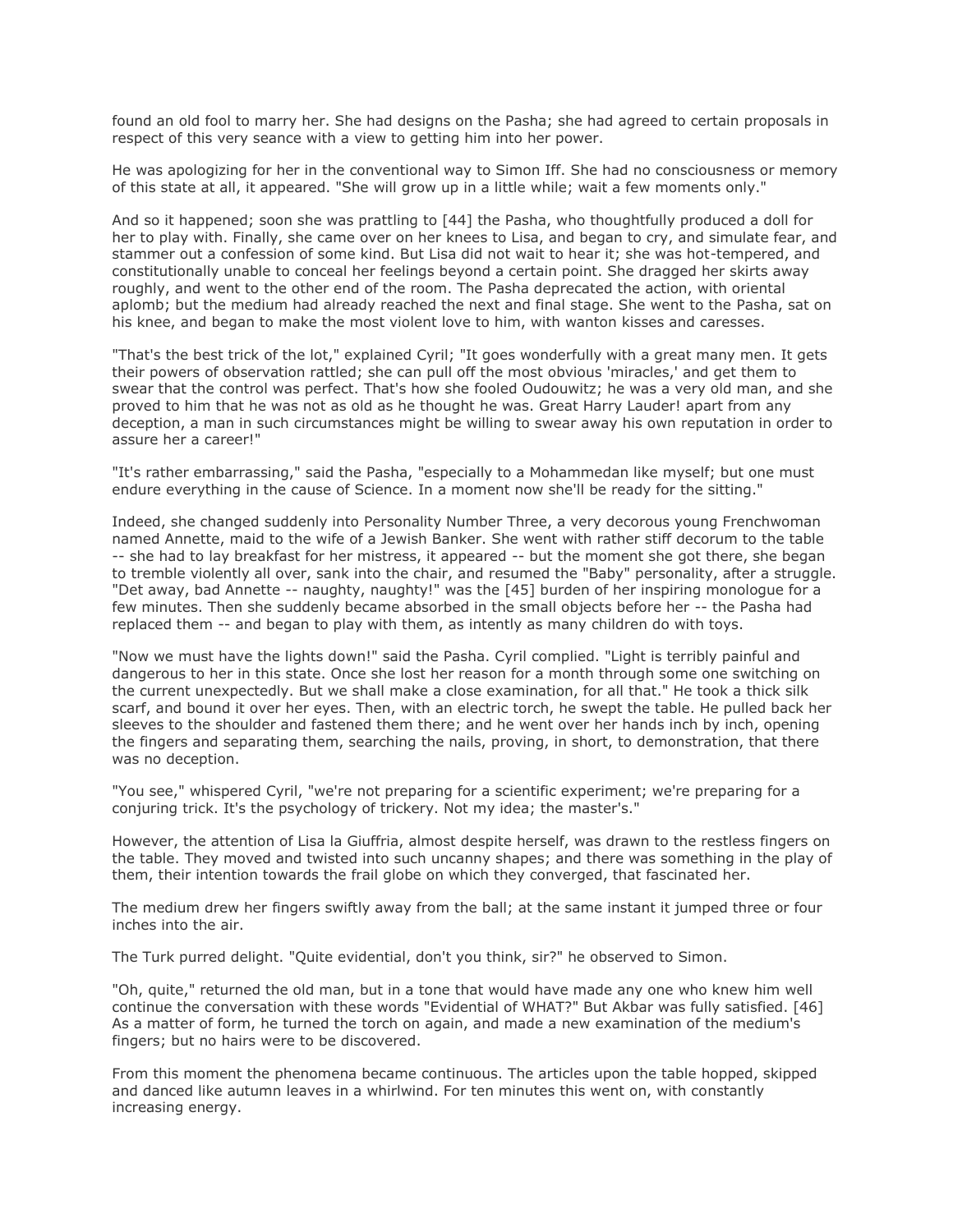"The fun is fast and furious," cried Lisa.

Cyril adjusted his monocle with immense deliberation. "The epithet of which you appear to be in search," he remarked, "is, possibly, 'chronic.'"

Lisa stared at him, while the pencils and balls still pattered on the table like dancing hail.

"Doctor Johnson once remarked that we need not criticize too closely the performance of a whistling cabbage, or whatever it was," he explained wearily, "the wonder being in the fact of the animal being able to do it at all. But I would venture to add that for my part I find wonder amply satisfied by a single exhibition of this kind; to fall into a habit appears to me utterly out of accord with the views of the late John Stuart Mill on Liberty."

Lisa always found herself whirled about like a Dervish by the strange twists which her lover continued to give to his conversation.

Monet-Knott had told her in London of his famous *faux pas* at Cannon Street Station, when the railway official had passed along the train, shouting "All change! All change!" only to be publicly embraced by Cyril, who pretended to believe that he was a Buddhist Missionary, on the ground that one of the chief doctrines of Buddhism is that change is a principle inherent in all component things!

And unless you knew beforehand what Cyril was thinking, his words gave you no clue. You could never tell whether he were serious or joking. He had [47] fashioned his irony on the model of that hard, cold, cruel, smooth glittering black ice that one finds only in deep gullies of the loftiest mountains; it was said in the clubs that he had found seventy-seven distinct ways of calling a man, to his face, something which only the most brazen fish-wives of Billingsgate care to call by its name, without his suspecting anything beyond a well-turned compliment.

Fortunately his lighter side was equally prominent. It was he who had gone into Lincoln Bennett's -- Hatters to his Majesty since helmets ceased to be the wear -- had asked with diffidence and embarrassment to see the proprietor on a matter of the utmost importance; and, on being deferentially conducted to a private room, had enquired earnestly: "Do you sell hats?"

The mystery of the man was an endless inquietude to her. She wished to save herself from loving, him, but only because she felt that she could never be sure that she had got him. And that intensified her determination to make him wholly and for ever hers.

Another story of Monet-Knott's had frightened her terribly. He had once put himself to a great deal of trouble to obtain a walking-stick to his liking. Ultimately he had found it, with such joy that he had called his friends and neighbours together, and bidden them to a lunch at the Carlton. Alter the meal, he had walked down Pall Mall with two of his guests -- and discovered that he had forgotten the walking-stick. "Careless of me!" had been his only remark; and nothing would persuade him to stir a step towards its recovery.

She preferred to think of that other side of his character which she knew from the "Titanic" episode, and that other of how his men had feared to follow him across a certain snow-slope that hung above a Himalayan precipice -- when he had glissaded [48] on his back, head foremost, to within a yard of the brink. The men had followed him then; and she knew that she too would follow him to the end of the world.

Lost in these meditations, she hardly noticed that the seance was over. The medium had gradually fallen "asleep" again, to wake up in her Number One personality. But as the others rose from the table, Lisa too rose, more or less automatically, with them.

The foot of Akbar Pasha caught in the edge of a bearskin; and he stumbled violently. She shot out an arm to save him; but the young magician was quicker. He caught the Turk's shoulder with his heft hand, and steadied him; at the same moment she felt his other hand crushing her wrist, and her arm bent back with such suddenness that she wondered that it did not snap.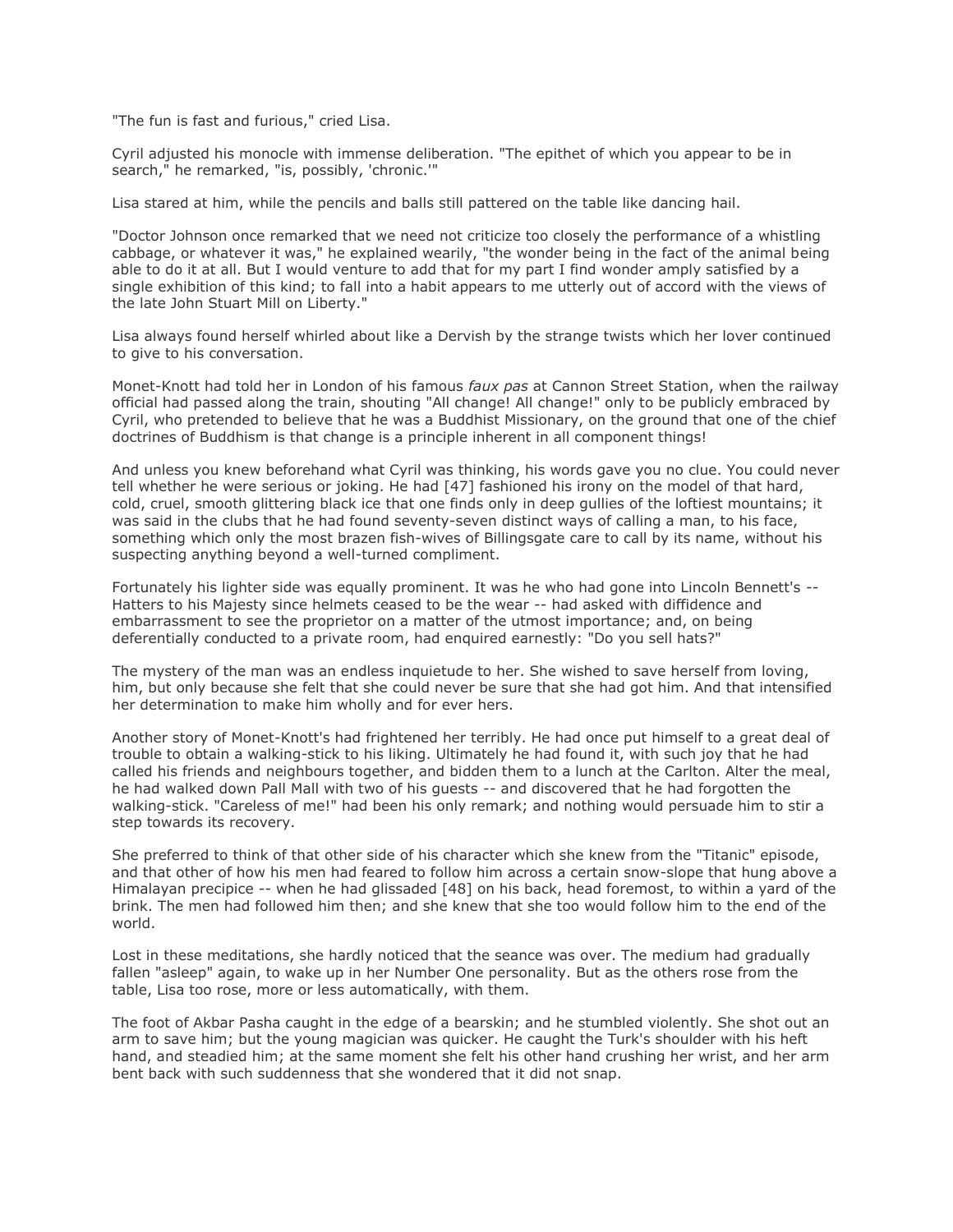The next moment she saw that Cyril, with his hand on the Pasha's arm, was begging permission in his silkiest tones to examine a signet-ring of very beautiful design "Admirable!" he was saying, "but isn't the edge too sharp, Pasha? One could cut oneself if one drew one's hand across it sharply, like this." He made a swift gesture. "You see?" he remarked. A stream of blood was already trickling from his hand. The Turk looked at him with sudden black rage, of which she could not guess the cause. Cyril had expressly told her that a scratch might be death. Yet he had courted it; and now he stood exchanging commonplaces, with his blood dripping upon the floor. Impulsively she seized his hand and bound it with her handkerchief.

The Countess had wrapped her furs about her; but suddenly she felt faint "I can't bear the sight of blood," she said, and collapsed upon the divan. Simon Iff appeared at her side with a glass of brandy. [49] "I feel better now; do give me my hat, Marquise!" Again Cyril intervened. "Over my dead body!" he cried, feigning to be a jealous lover; and adjusted it with his own hands.

Presently the visitors were at the door. The Turk became voluble over the seance. "Wonderful!" he cried; one of the most remarkable I was ever present at!"

"So glad, Pasha!" replied Grey, with his hand on the door; "one can't pick a winner every time at this game, can one?"

Lisa ha Giuffria saw that (somehow) the courteous phrase cut like a whip of whalebone.

She turned as the door closed. To her surprise she saw that Simon Iff had sunk on the divan, and that he was wiping the sweat from his brows.

Behind her, her lover took a great breath, as one who comes out of deep water.

And then she realized that she had been present not at a seance, but at a battle. She became conscious of the strain upon herself. and she broke into a flood of tears.

Cyril Grey, with a pale smile, was bending upon her face, kissing away the drops even as they issued; and, beneath her, his strong arm bore her whole weight without a tremor. [50]

## **CHAPTER IV**

#### LUNCH, AFTER ALL; AND A LUMINOUS ACCOUNT OF THE FOURTH DIMENSION

"I CONFESS to hunger," said Simon Iff, after a few moments. Cyril kissed Lisa on the mouth, and walked with his arm still circling her, to the sideboard. "You are hostess here now you know," he said quite simply. All his affectations dropped from him at that moment, and Lisa understood that he was just a simple-minded, brave, and honest man, who, walking in the midst of perils, had devised a formidable armament both for attack and defence.

She felt a curious pang of pain simultaneously with a sense of exaltation. For she was no longer merely his mistress; he had accepted her as a friend. It was no longer a purely sexual relation, which is always in the nature of a duel; he might cease to love her, in the crude savage sense; but he would always be a pal -- just as if she were a man. And here was the pang: was he sure to return to the mood that her whole body and soul were even at that moment crying out for?

The story of his "Judgment of Paris," as they called it, came into her mind. Some years before, he had had three women in love with him at once. It seemed to each that she was the only one. But they discovered the arrangement -- he never took pains to hide such things -- and they agreed to confront him. They called at his studio together, and [51] told him that he must choose one of them. He smoked a full pipe before replying; then went to his bedroom and returned with a pair of socks -- in need of attention. "Simon, Son of Jonas, lovest thou me? -- Yea, Lord, thou knowest that I love thee. Mend my socks," he misquoted somewhat blasphemously, and threw the socks to the one he really loved.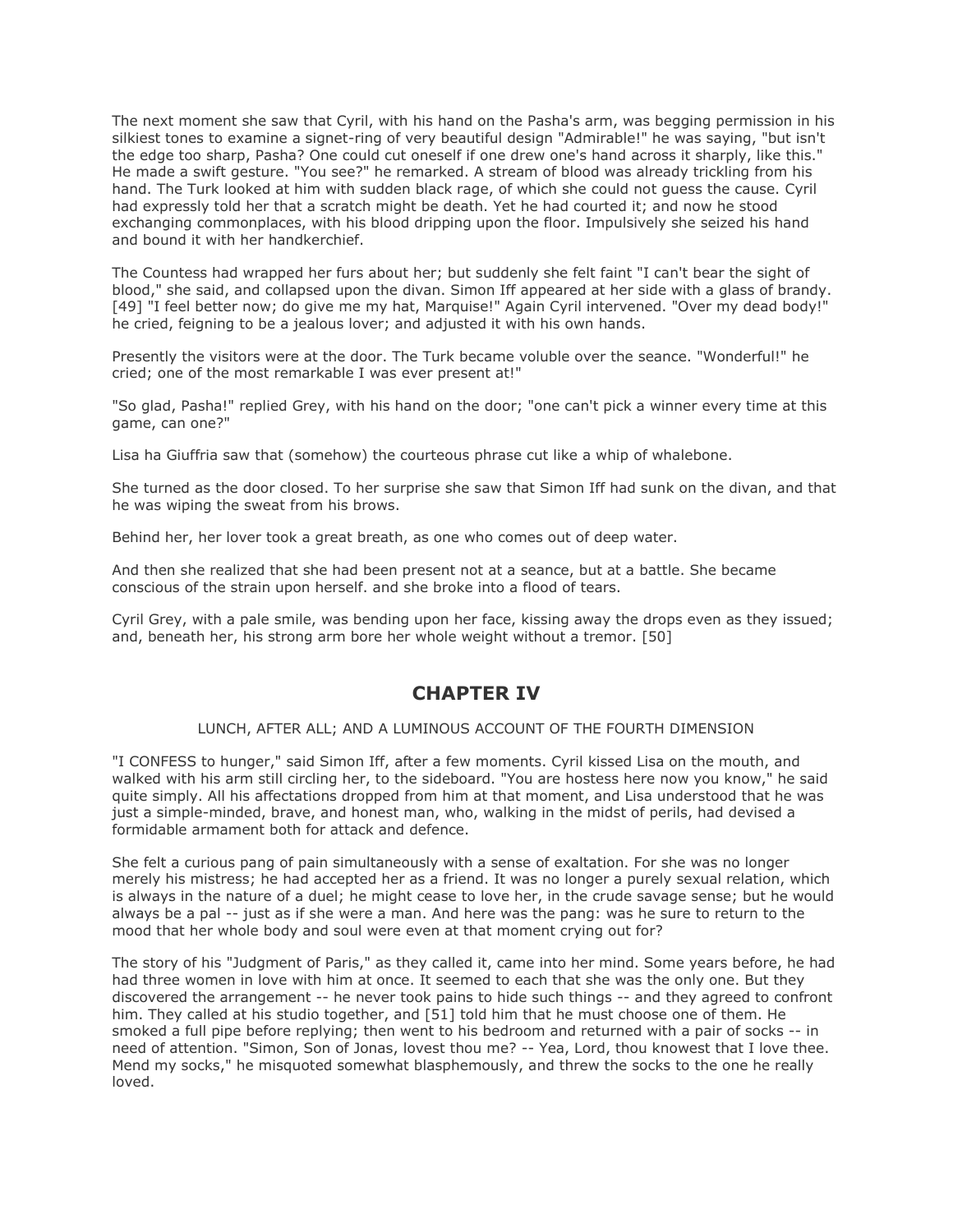Lisa meant to lay the table in that sense of the word, so to speak. She remembered that the only words spoken by Kundry after her redemption were "Dienen! Dienen!"

"Is this your fast? " she cried gaily, discovering the contents of the sideboard. For her gaze fell upon a lobster salad of surprising glory flanked by a bowl of caviar in ice on one side, and one of those foie gras pies -- the only kind really worth eating -- which you have to cut with a spoon dipped in hot water. On an upper shelf was a pyramid of woodcock, prepared for the chafing dish which stood beside them; there was a basket of pears and grapes of more value than a virtuous woman -- and we know that *her* price is above rubies! In the background stood the wines in cohorts. There was hock from the cellars of Prince Metternich; there was Burgundy -- a Chambertin that could have given body to a ghost, and hardly lost its potency; there was a Tokay that really was Imperial; there was 1865 brandy made him 1865 -- which is as rare as radium in pitchblende.

Simon Iff took it upon himself to explain his apparent lack of hospitality toward the visitors.

"Akbar Pasha came here for blood: a drop of your blood, my dear; Cyril's and mine are not in his power -- you saw how contemptuously the boy played up to his trick! So I persisted in offering him salt, and nothing but salt." [52]

"But why should he want my blood? And why should you give him salt?"

"If he accepts salt it limits his powers to injure the house where he accepts it, or its inmates; and it exposes him to a terrible riposte. Why he should want your blood -- that is another question, and a very serious one. Unfortunately, it implies that he knows who you are, and what we purpose for you. If he had it, he could influence you to do his will; we only wish that you should be free to do your own. I won't insult you by telling you that you can go scatheless by the simple process of returning to your ordinary life. I've been watching you, and I know you would despise me for suggesting it. I know that you are ignorant of what may lie before you, but that you judge it to be formidable; and that you embrace the adventure with both hands."

"I mustn't contradict time famous expert in psychology!" she laughed back at him. "I ought to deny it indignantly. And I surely am crazy to leap in the dark -- only it isn't dark when Love is the lamp."

"Be careful of love!" the old magician warned her. "Love is a Jack o' Lantern, and hovers over bogs and graves; it's but a luminous bubble of poisonous gas. In our Order we say 'Love is the law, love under will.' Will is the iron signal staff. Fix love on that, and you have a lighthouse, and your ship comes safe to harbour!"

" I may now apologize," remarked Cyril, as they seated themselves at the table, "for leaving you the other night to dine at Miss Badger's. I had given my word to her, and nothing but physical inability would have stopped me from going. I didn't want to go, any more than I wanted to drown myself; and that is a great compliment to you, for she is one of the two nicest women in London; but I would have faced a thousand deaths to get there." [53]

"It is right to be so stern about a trifle?"

"Keeping one's word is no trifle. False in one, false in all. Can't you see how simple it makes life for me, never to have to worry about a decision, always to be able to refer everything to a simple standard, my Will? And can't you see how simple it makes life for you, to know that if I once say a thing, I'll do it?"

"Yes. I do see. But, oh, Cyril, what agony I passed through that evening!"

"That was ignorance," said Simon Iff, "the cause of all suffering. You failed to read him, to be assured that, just as he was keeping his word to Miss Badger about the dinner, he would keep his to you about the telephone."

"Now, tell me about the Battle. I see that I am in the thick of the fight; but I haven't got a ghost of a notion why!"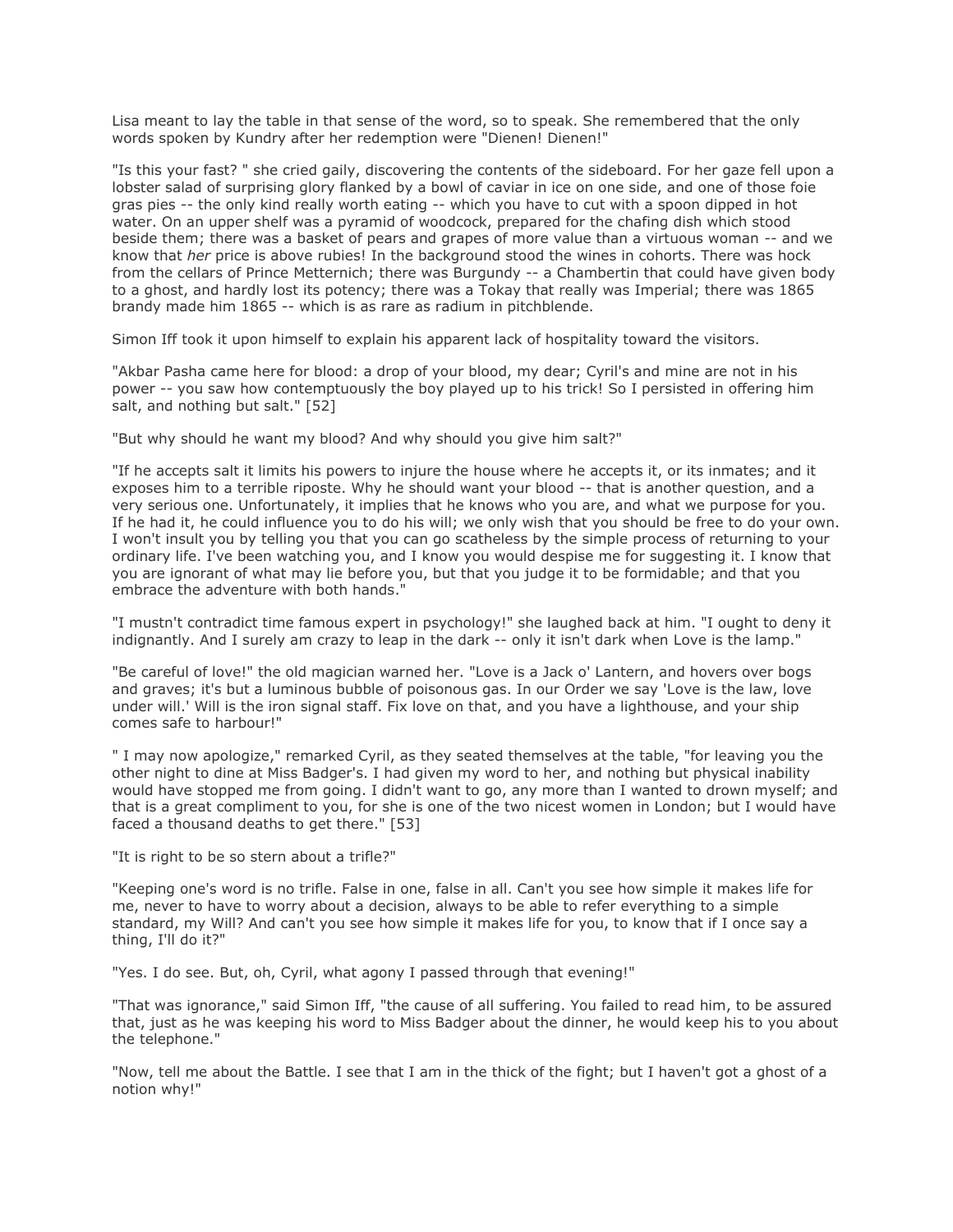"I'm sorry, dear child, but this Knowledge is unsuited to your exalted grade," he answered playfully. "We must get up to it slowly by telling you exactly what we want to do, and why. Then you will see why others should try to thwart us. And I deeply regret to have to inform you that our road lies through somewhat hilly country. You will have to listen to a lecture on the Fourth Dimension."

"Whatever in the world is that?"

"I think we had better talk of simpler matters until hunch is over."

They began to discuss their private affairs. There was no reason at all why Lisa should not take up her residence with Cyril from that moment. She had merely to telephone her maid to pack, and come along. She offered to do so when Simon Iff said that he thought they ought to leave Paris without a day's delay. But he said: "I don't think it quite fair on the girl. It's a battle, and no call for her to [54] fight. Besides" -- he turned to Cyril -- "she would probably be obsessed in twenty-four hours."

I shouldn't be surprised to learn that they were after her already. Let's try! Call her, Lisa, and say you'll not be back to-night; tell her to wait further instructions."

Lisa went to the telephone. Instead of getting her room, she was connected with the manager of the hotel. "I much regret to have to tell you, madame, that your maid was seized with epileptic fits shortly after you left this morning."

Lisa was too stunned to reply. She dropped the receiver. Cyril crossed to her instantly, and told the man that his news had upset Madame; she would telephone again later.

Lisa repeated what the manager had said.

"I thought as much," said Cyril.

"I didn't," said Iff frankly, "and it worries me. I'm not guessing, like you are -- and it's no credit to guess right, my young friend, but a deceit of the devil, like winning at roulette. I'm deducing from what I know. Therefore, the fact that I'm wrong proves that there is something I don't know -- and it worries me. But, clearly, we must get into a properly protected area without a moment wasted. That is, you must. I'll watch at the front. There must be somebody big behind that clumsy fool Akbar Pasha."

"Yes; I've been guessing," admitted Cyril, with some shame. "Or, perhaps worse, I've let my ego expand, and taken the largest possible view of the importance of our project."

"Well, tell me the project!" said Lisa. "Can't you see I can hardly bear this any more?"

"You're safe within these walls," said Simon, "now that there is no enemy within the gates; and to-night we shall take you under guard to a protected area. To-morrow the fun will begin in [55] good earnest. Meanwhile, here is the preliminary knowledge with regard to the project. Before you start, you have to take a certain vow; and we cannot allow you to do that in ignorance of all that it implies, down to the tiniest iota."

"I am ready."

"I am going to make everything as simple as I possibly can. You have a good imagination, and I think you should be able to follow.

"See here: I take a pencil and a piece of paper. I make a point. It stays there. It doesn't go in any direction. In mathematics we say: 'It is extended in no dimension.' Now I draw a straight line. That goes in one direction. We say, it is extended in one dimension.

"Now I make another line to cross it at right angles. That is one extension in a second dimension."

"I see, And another line would make a third dimension."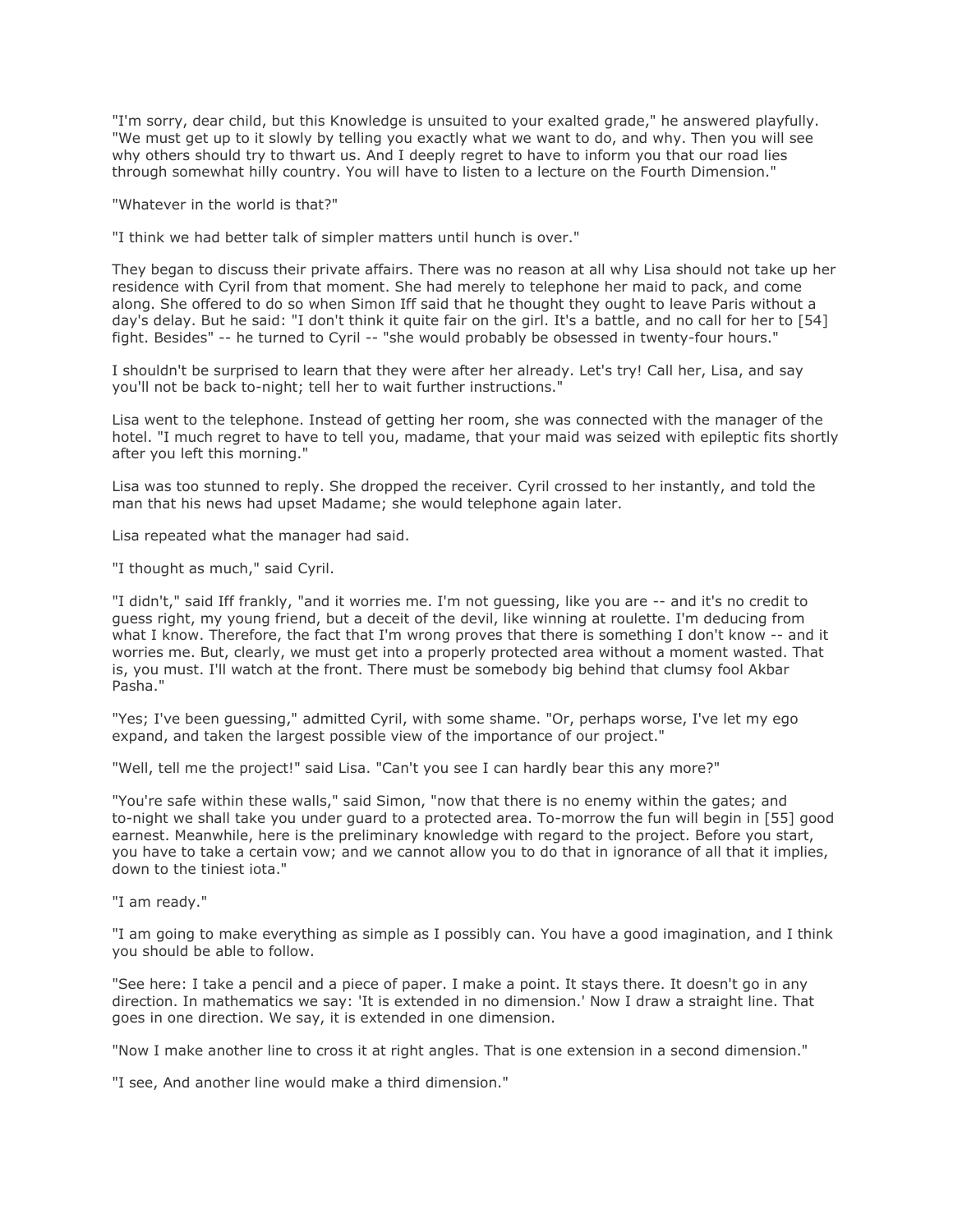"Don't go too fast. Your third line is no use. If I want to show the position of any point on the paper, I can do it by reference to these two lines only. Make a point, and I'll show you."

She obeyed.

"Now, I draw lines from your point to make right angles with my lines. I say your point is so far east of the central point, and so far north. You see? I determine the position by only two measurements."

"But if I made my point right in the air here?"

"Exactly. We need a third line, but it must be at right angles to the other two; sticking straight up, as you might say. Then we can measure in three directions, and determine the point. It is so far east, so far south, and so high."

"Yes."

"Now I'll go over that again in another way. [56]

"Here is a point, not long nor broad nor thick: no dimension.

"Here is a line, long but neither broad nor thick one dimension.

Here is a surface, long and broad, but not thick: two dimensions.

"Here is a solid, long and broad and thick: three dimensions."

"Now I quite understand. But you said: four dimensions.

"I will say it presently. But just now I am going to hammer at two.

"Observe: I make a triangle. All the sides are equal. Now I draw a line through it from one angle to the middle of the other side. I have two triangles. They are exactly alike, as you see; same size, same shape. But -- they point in opposite directions. Now we will cut them out with scissors.

He did so.

"Slide them about, so that one lies exactly to cover the other!"

She tried and failed: then, with a laugh, turned one over, when it easily fitted.

"Ah, you cheated. I said, 'slide them.'"

"I'm sorry."

"On the contrary, you have acted divinely, in the best sense! You took the thing that wouldn't fit out of its world of two into the world of three, put it back, and they all lived happy ever after!

"The next thing is this. Everything that exists -- everything material -- has these three dimensions. These points and lines and surfaces have all a minute extension in some other dimension, or they would be merely things in our imagination. The surface of water, for instance, is merely the boundary between it and the air.

"Now I am going to tell you why some people [57] have thought that another dimension might exist. Those triangles, so like, yet so unlike, have analogies in the world of what we call real things. For example there are two kinds of sugar, exactly alike in every way but one. You know how a prism bends a ray of light? Well if you take a hollow prism, and fill it with a solution of one of these kinds of sugar, the ray bends to the right; use the other kind, and it bends to the left. Chemistry is full of these examples.

"Then we have our hands and feet; however we move about, we can never make them fill exactly the same place. A right hand is always a right hand, however you move it. It only becomes a left hand in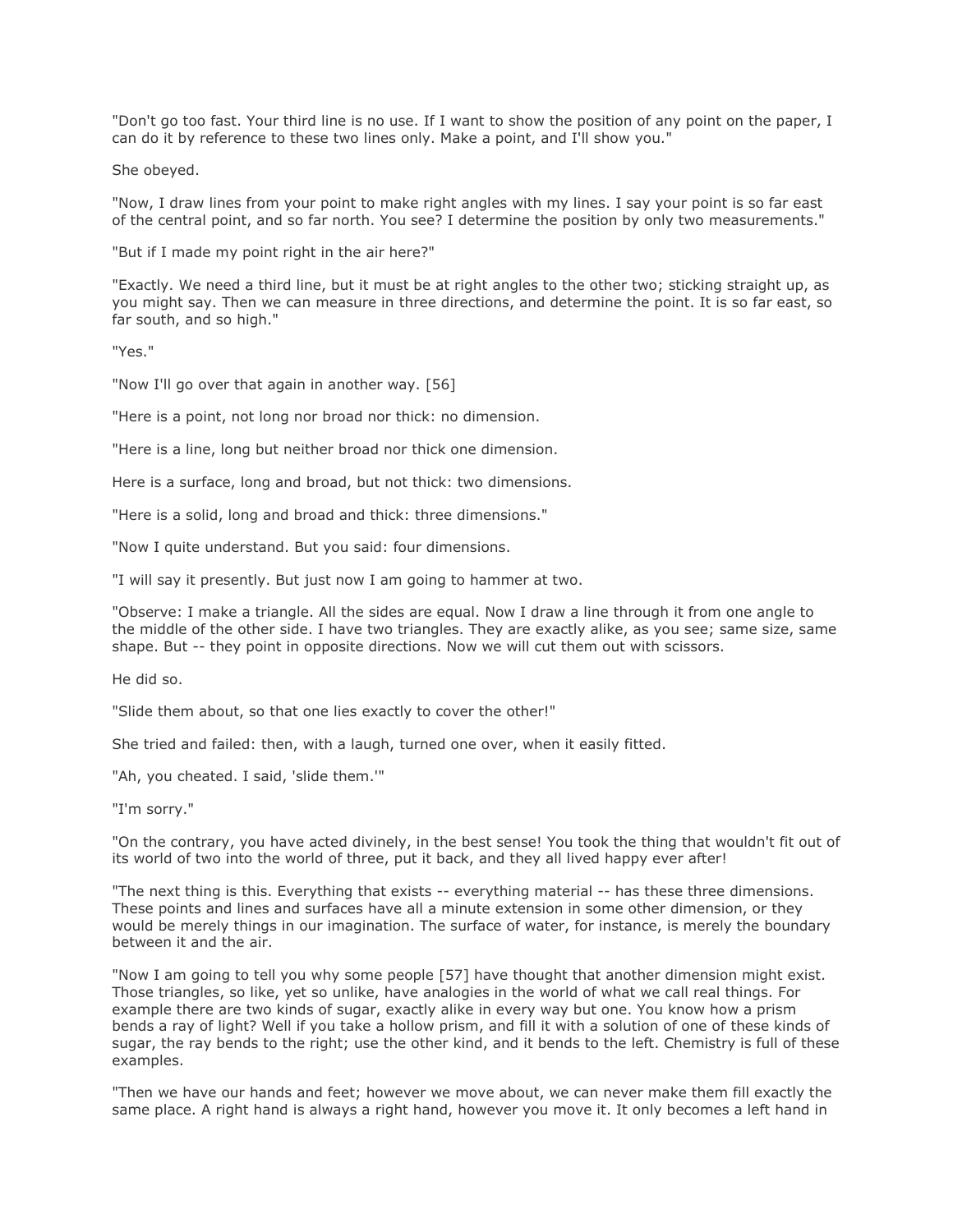a looking-glass -- so your mirror should in future afford you a superior sort of reflection! It should remind you that there is a looking-glass world, if you could only get through!"

#### "Yes, but we can't get through!"

"Don't let us lose our way! Enough to say that there might be such a world. But we must try to find a reason for thinking that there is one. Now the best reason of all is a very deep one; but try to understand it."

#### Lisa nodded.

"We know that the planets move at certain rates in certain paths, and we know that the laws which govern them are the same as those which made Newton's apple fall. But Newton couldn't explain the law, and he said that he found himself quite unable to imagine a force acting at a distance, as gravitation it, (so called) appears to do. Science was hard put to it, and had finally to invent a substance called the ether, of which there was no evidence, only it must be there! But this ether had so many contradictory and impossible qualities, that people began to cast about for some other explanation. And it was found that by supposing an extension of the universe (thin but uniform) in a fourth dimension, that the law would hold good.

"I know it's hard to grasp the idea; let me put it to you this way. Take this cube. Here is a point, a corner, where the three bounding lines join. The point is nothing, yet it is part of the lines. To imagine it at all as a reality, we must say that it has a minute extension in these lines.

"Now take a line. It has a similar minute uniform extension in the two surfaces which it bounds. Take the surface; it is similarly part of the one cube.

"Go one step further; imagine that the cube is related to some unknown thing as the surface is to the cube. You can't? True; you can't make a definite image of it; but you can form an idea -- and if you train yourself to think of this very hard, presently you will get a little closer to it. I'm not going to bother you much longer with this dry theoretical part; I'll only just tell you that a fourth dimension, besides explaining the difficulties of gravitation, and some others, gives us an idea of how it is that there is only a definite fixed number of kinds of things, from which all others are combined.

"And now we can get down to business. Brother Cyril, who obliged with the cube, will be so good as to produce a wooden cone -- and a basin of water."

#### Brother Cyril complied.

"I want you to realize," went on the old man, "that all the talk about the Progress of Science is cheap journalism. Most of the boasted progress is mere commercial adaptation of science, as who should say that he is Experimenting with Electricity when he rides in an electric train. One hears of Edison and Marconi as 'men of science'; neither of them ever discovered a single fact; they merely exploited facts already known. The real men Science are in absolute agreement that the advance in our [59] knowledge, great as it has been, leaves us as ignorant of ultimate truth and reality as we were ten thousand years ago. The universe guards its secret: Isis can still boast that no man hath lifted her veil!

"But, suppose our trouble were due to the fact that we only received our impressions in disconnected pieces. A very simple thing might seem the maddest jumble. Ready, Cyril?"

"Quite ready."

"I. A. A. I. U. I. A."

"R. F. G. L. S. L."

"What were we saying?"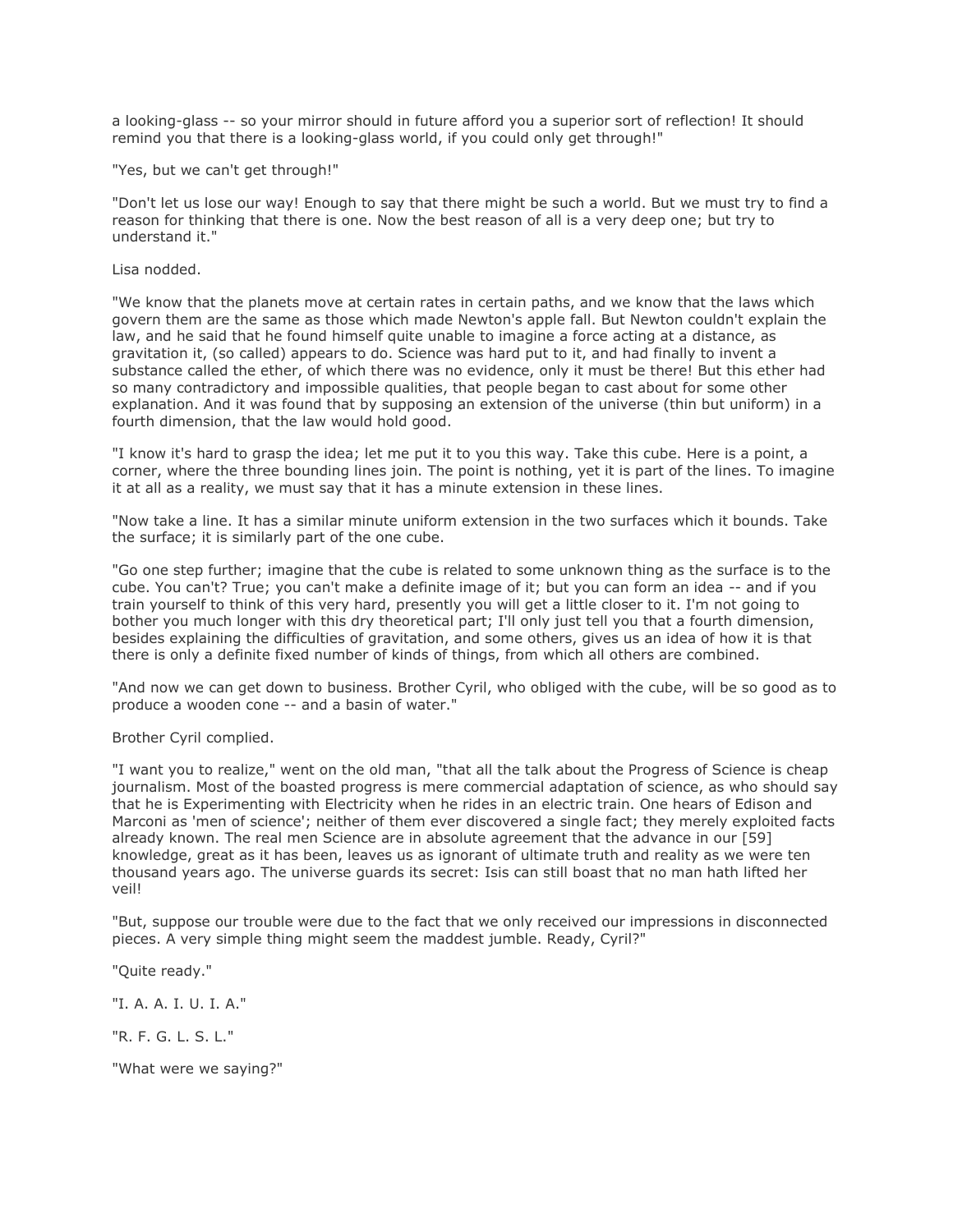Lisa laughed rather excitedly. Her vivid mind told her that these instructions were going to take sudden shape.

"Only your very pretty name, my dear! Now, Cyril, the cone." He took it in his hand, and poised it over a bowl of water.

"We are now going to suppose that this very simple object is going to try its best to explain its nature to the surface of the water, which we will imagine as endowed with powers of observation and reasoning equal to our own. All that the cone can do is to show itself to the water, and it can only impress the water by touching it.

"So it dips its point, thus. The water perceives a point. The cone goes on dipping. The water sees a circle round where the point was. The cone goes on. The circle gets bigger and bigger. Suddenly, as the cone goes completely through, snap!

"Now, what does the water know?

"Nothing about any cone. If it got any idea that the various commotions were caused by a single object, which it would only do if it compared them carefully, noted a regularity of rate of increase in the size of the circle, and so on -- in other words, used the scientific method - it would not evolve a theory of a [60] cone, for we must remember that any solid body is to it a thing as wildly inconceivable as a fourth -- dimensional body is to us.

"The cone would try again. This time, we dip it obliquely. The water now perceives a totally different set of phenomena; there are no circles, but ellipses. Dip again, first at this angle, then at that. One way we get curious curves called parabolas, the other way equally curious curves called hyperbolas.

"By this time the water would be nearly out of its mind, if it insisted on trying to refer all these absolutely different phenomena to a single cause!

"It might work out a geometry -- our own plane geometry, in fact -- and it would perhaps get some extraordinary poetic conception of a Creator who manifested in his universe such marvellous and beautiful relations. It would get all sorts of fantastic theories of this Creator's power; what it would never get -- until it produced a James Hinton -- would be the idea that all this diversity was caused by seeing, disjointedly, different aspects of one single simple thing

"I purposely took the easiest case. Suppose that instead of a cone we used an irregular body -- the series of impressions would seem to the water like absolute madness!

"Now slide your imagination up one dimension! Do you not see at once how parallel is our situation to that of the surface of the water?

"The first impression of the savage about the universe is of a great mysterious jumble of things which come upon him without rime or reason, usually to smite him down.

"Long later, man developed the idea of connecting phenomena, at least a few at a time.

"Centuries elapse; he begins to perceive law, at first operating only in a very few matters. [61]

"More centuries; some bold thinker invents a single cause for all these diverse effects, and calls it God. This hypothesis leads to interminable disputes about the nature of God; in fact, they have never been settled. The problem of the origin of evil, alone, has quite baffled Theology.

"Science advances; we now find that all things are subject to law. There is no need of any mysterious creator, in the old sense; we look for causes in the same order of nature as the effects they produce. We no lounger propitiate ghosts to keep our fires alight.

"Now, at last, I and a few others are asking whether the whole universe be not illusion, in exactly the same way as a true surface is an illusion.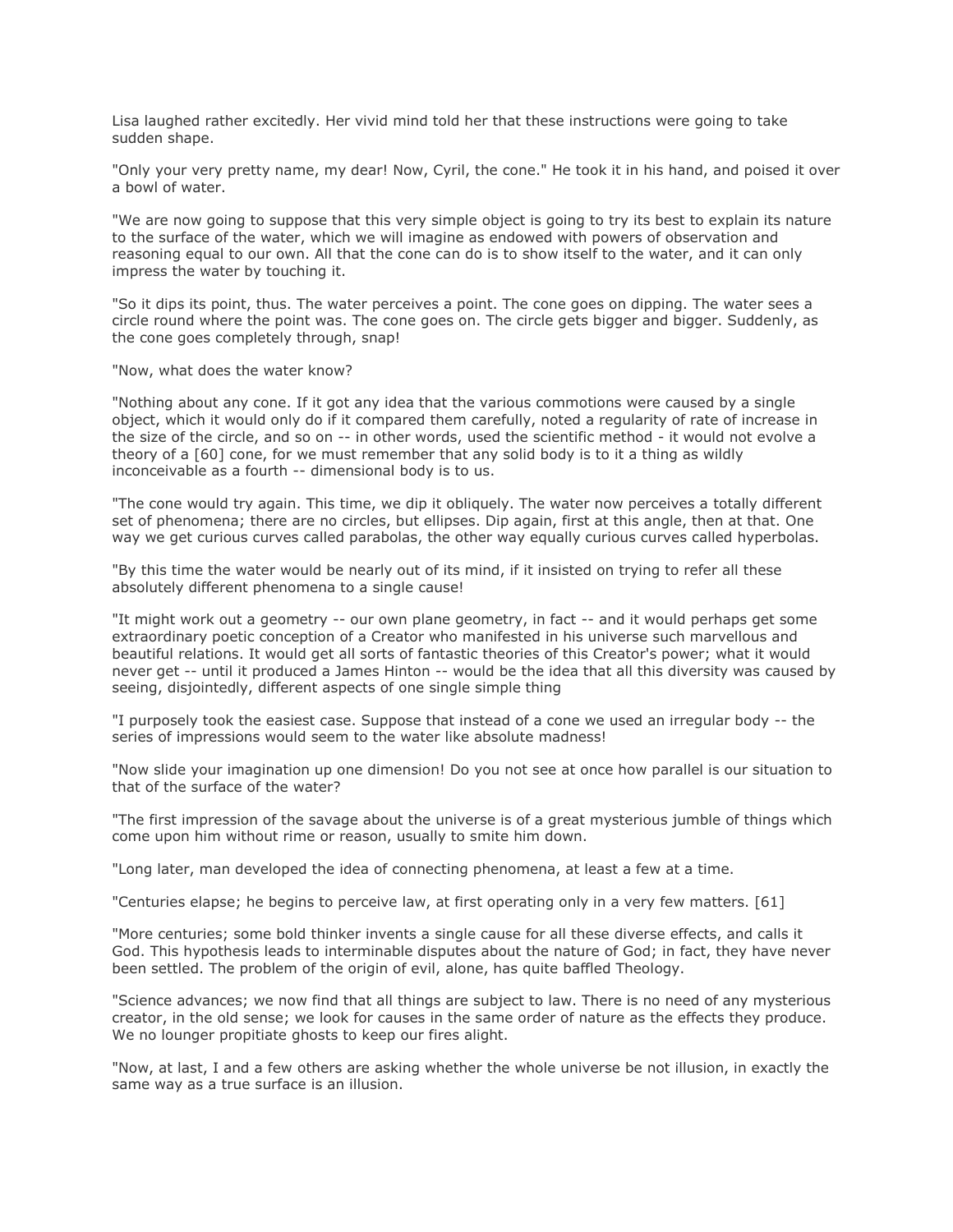"Perhaps the universe is a four-dimensional object, or collection of objects, quite sane, and simple, and intelligible, manifesting itself in diversity, regular or irregular, just as the cone did to the water."

"Of course I can't grasp all this; I will ask Cyril to tell me again and again till I do. But what is this fourth-dimensional universe? Can't you give me something to cling to?"

"Just so. Here this long lecture links up with that little chat about the soul!"

"O--o--oh!"

"And the double personality, and all the rest of it!

"It's perfectly simple. I, the fourth-dimensional reality, am going about my business in a perfectly legitimate way. I find myself pushing through to my surface, or let us say, I become conscious of my surface, the material universe, much as the cone did as it went through the water. I make my appearance with a yell. I grow. I die. There are the same phenomena of change which we all perceive around us. My three-dimensional mind thinks all this 'real,' a history; where at most it is a geography, a partial [62] set of infinite aspects. I say infinite, for the cone contains an infinite number of curves. Yet this three-dimensional being is actually a part of me, though such a minute one; and it rather amuses me, now I have discovered a little bit more of myself, to find that mind think that he, or even his yet baser body, is the one and only."

"I'm understanding you with a part of me that I didn't know was there."

"That's the way, child. But I'm going on a little. I want you to consider how nicely this explains the psychology of crowds, for example. We may suppose an Idea to be a real four-dimensional thing. I, when I know myself more fully, shall probably turn out to be a pretty simple kind of a thing, manifesting in perhaps one person only. But we can imagine abstract 'Individuals' who come to the surface in hundreds or thousands of minds at the same time. Liberty, for example. It begins to push through. It is noticed by one or two men only at first; that is like the point of the cone. Then it spreads gradually -- or it breaks out suddenly, just as the circle would, if, instead of a cone, you dropped a spiked shield upon the water. And that is all the lesson for this afternoon, child. Think it over, and see if you have it all clear, and if you can find any other little problems to straighten out. The next lesson will be of a more desperate sort -- the kind that leads directly to action.

Cyril broke in on the word. "We have a great deal to do," he said sharply, "even before we leave this house. It's pretty dark -- and there's a Thing in the garden." [63]

## **CHAPTER V**

#### OF THE THING IN THE GARDEN; AND OF THE WAY OF THE TAO

"OH, little Brother!" said the old mystic sadly.

"How long will it take you to work through this wretched business?"

"I have omnipotence at my command, and eternity at my disposal," smiled the boy, using Eliphaz Levi's well-known formula.

"I ought to explain," said Simple Simon, turning to Lisa. "This boy is a desperate magician confined within the circle of this forest. His plan is Action; he is all for Magick; give him a Wand and a host of Demons to control, and he is happy. For my part, I prefer the Way of the Tao, and to do everything by doing nothing. I know it sounds difficult; one day I will explain. But the practical result is that I lead a placid and contented life, and nothing ever happens; he, on the contrary, makes trouble everywhere, excites the wrath of Turks, and worse, if I am right; he thereby brings about a situation where perfectly competent ladies' maids have epileptic fits, mediums endeavour to procure blood from bewitching damozels -- and now there's a Thing in the Garden." His voice had a wail of comic disgust.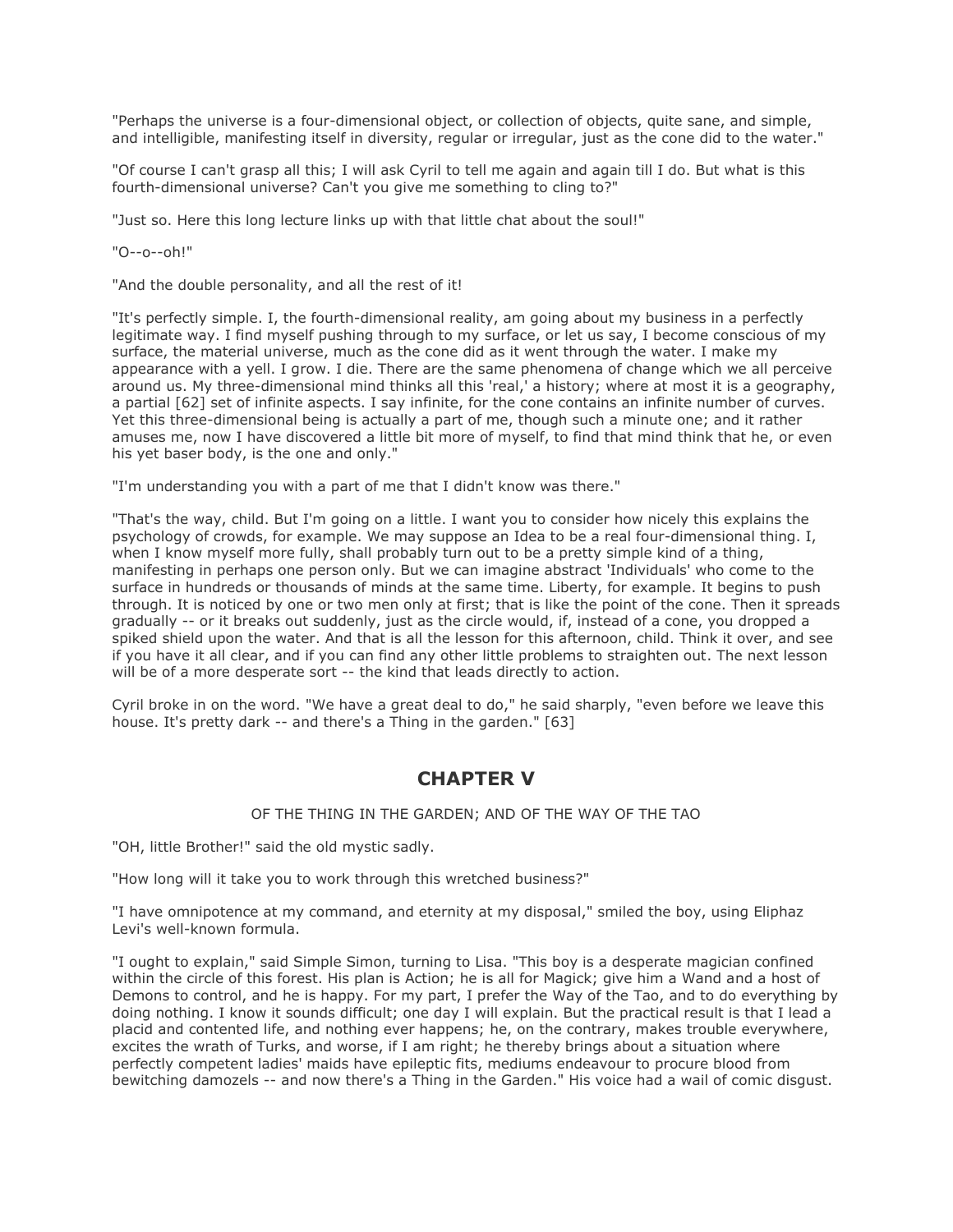"However, this is Cyril's funeral, not mine. He called me in; I must say I approve of his general plan, on the whole, and I dare say much of the opposition is unavoidable. In any case he is the [64] magician; Principal Boy in a Pantomime. I merely hold the sponge; and we have to use his formula throughout, not mine. If it ends in disaster," he added as a cheerful afterthought, "perhaps it will teach him a lesson! A Chinese God, indeed! He would be better as a Chinese coolie, smoking opium at the feet of Chwangtze!"

"He tells me that I stand in my own way, that I love struggle and adventure, and that this is weakness and not strength."

"This girl is in danger: quite unnecessary danger."

"I am going to ask my master to show you his method; you will see plenty of mine in the next few weeks; and I should like you to have a standard of comparison. Maybe you'll want to choose one day!"

"I'm afraid I, too, like danger and excitement!" cried Lisa.

"I'm afraid you do! However, since Brother Cyril asks it, the Way of the Tao shall be trodden so far as this is possible: What would Brother Cyril do?"

"I should take the Magic Sword, make the appropriate symbols, and invoke the Names Divine appurtenant thereto: the Thing, shrivelled and blasted, would go back to those that sent it, screaming in agony, cursing at the gods, ready to turn even on its employers, that they might wail with it in torment."

"One of the best numbers on the programme," said Simon Iff. "Now see the other way!"

"Yes: if your way is better than that!" cried the girl, her eyes gleaming.

"It isn't *my* way," said the mystic, with a sudden inflection of solemnity. His voice rose in a low monotonous chant as he quoted from "The Book of the Heart girt with the Serpent."

"I, and Me, and Mine were sitting with lutes in [65] the market-place of the great city, the city of the violets and the roses.

"The night fell, and the music of the lutes was stilled.

"The tempest arose, and the music of the lutes was stilled.

The hour passed, and the music of the lutes was stilled.

"But Thou art Eternity and Space; Thou art Matter and Motion; and Thou art the Negation of all these things. For there is no symbol of Thee."

The listeners were thrilled to the marrow of their bones. But the old man merely gathered a handful of dittany leaves from the chased golden box where they were kept, and led the way to the garden.

It was very dark; nothing could be distinguished but the outlines of the shrubs and the line of the fence beyond.

"Do you see the Thing?" said Iff.

Lisa strained her eyes.

"You mustn't look for anything very definite," said the mystic.

"It seems as if the darkness were somehow different in that corner," said Lisa at last, pointing. "A sort of reddish tinge to the murk."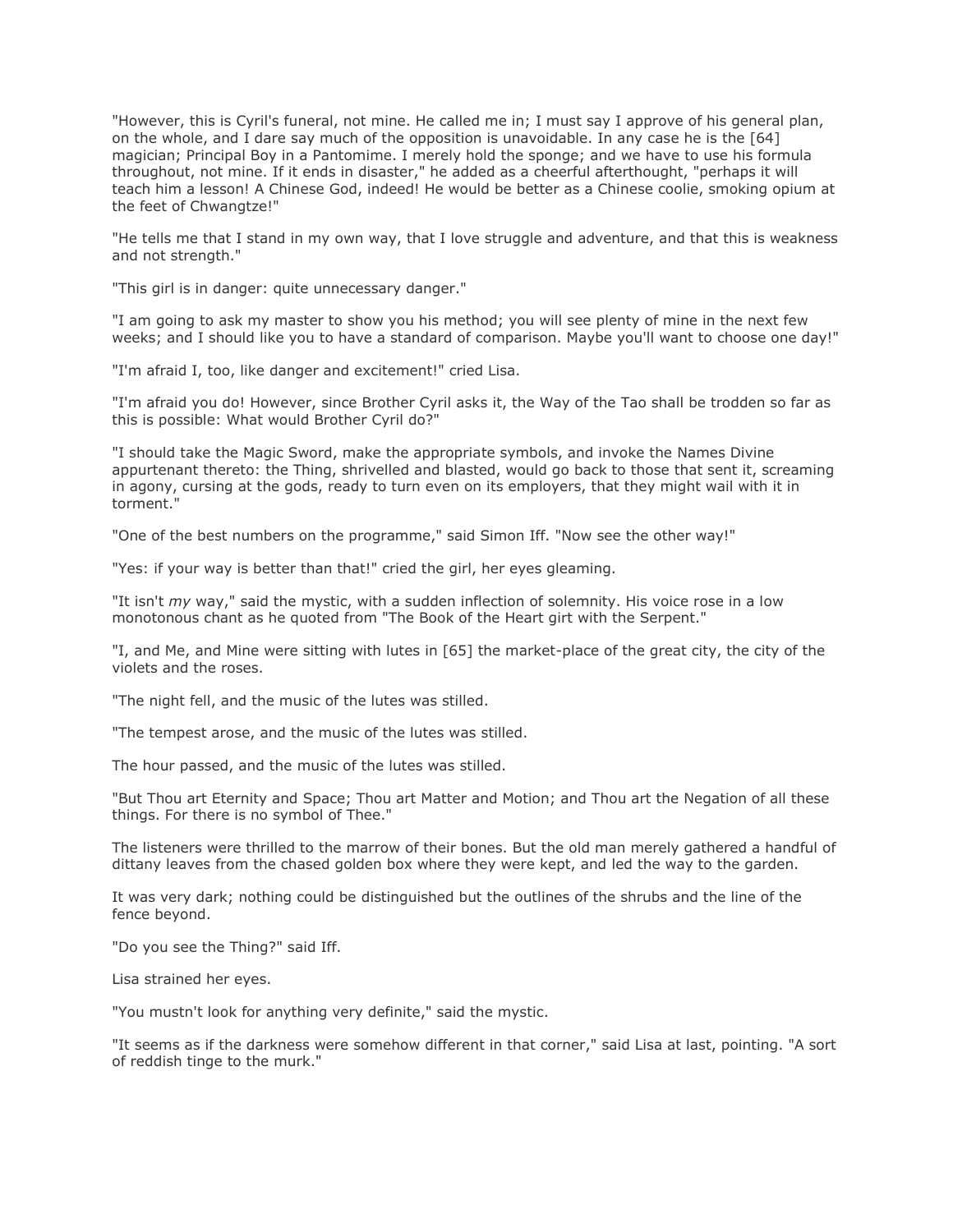"Oh dear me! if you will use words hike 'murk'! I'm afraid you're all on Cyril's side! Look now! " And he put his hand on her head. With the other he offered her the dittany. "Chew one of these leaves!" he said.

She took one of the silver-grey heaves, with its delicate snow-bloom, between her teeth.

"I can see a sort of shapeless mass, dark-red," she said after a pause.

"Now watch!" cried Iff. He took several steps into the garden, and raised his right hand. "Do what thou wilt shall be the whole of the Law!" [66] he proclaimed in such a voice as once shook Sinai.

Then he threw the rest of the dittany in the direction of the Thing.

"By all the powers of the Pentagram!" shouted Cyril Grey; "he's deliberately making a magical link between it and Lisa." He bit his lip, and cursed himself in silence; he knew he had been startled out of prudence.

Simon Iff had not noticed the outburst. He quoted "The Book of the Law," "Be strong!" he cried. "Enjoy all things of sense and rapture! There is no god that shall deny thee for this!"

The Thing became coherent. It contracted slightly. Lisa could now see that it was an animal of the wolf type, couchant. The body was as big as that of a small elephant. It became quite clearly visible. It was a dull fiery red. The head was turned toward her, and she was suddenly shocked to see that it had no eyes.

The old man advanced towards it. He had abandoned his prophetic attitude. His whole gait expressed indifference -- no, forgetfulness. He was merely a quiet old gentleman taking an evening stroll.

He walked right into the Thing. Suddenly, as it enveloped him, Lisa saw that a faint light was issuing from his body, a pale phosphorescence which kindled warmly as he went. She saw the edges of the Thing contract, as if they were sucked inwards. This proceeded, and the light became intense. About a burning ovoid core dawned and vibrated the flashing colours of the rainbow. The Thing disappeared completely; at the same moment the light went out. Simon Iff was once again merely an old gentleman taking an evening stroll.

But she heard a soft voice, almost as faint as an echo; it murmured: "Love is the law, love under will." [67]

"Let us go in," said he as he rejoined them. "You must not catch a chill."

Lisa went to the divan. She said nothing; she was stupefied by what she had seen. Perhaps she even lost full consciousness for a moment; for her next impression was of the two men arguing.

"I agree," Cyril was saying, "it is very neat, and shows the restraint of the great artist; but I am thinking of the Man behind the gun. I should have struck terror into him."

"But fear is failure!" protested Iff mildly, as if surprised.

"But we want them to fail!"

"Oh no! I want them to succeed."

Cyril turned rather angrily to Lisa. "He's impossible! I fancy myself at paradox, you know; but he goes beyond my understanding every time. I'm an amateur, and a rotten amateur at that."

"Let me explain!" said Simple Simon. "If everybody did his Will, there would be no collision. Every man and every woman is a star. It is when we get off our orbits that the clashes come. Now if a Thing gets off its orbit, and comes into my sphere of attraction, I absorb it as quietly as possible, and the stars sing together again."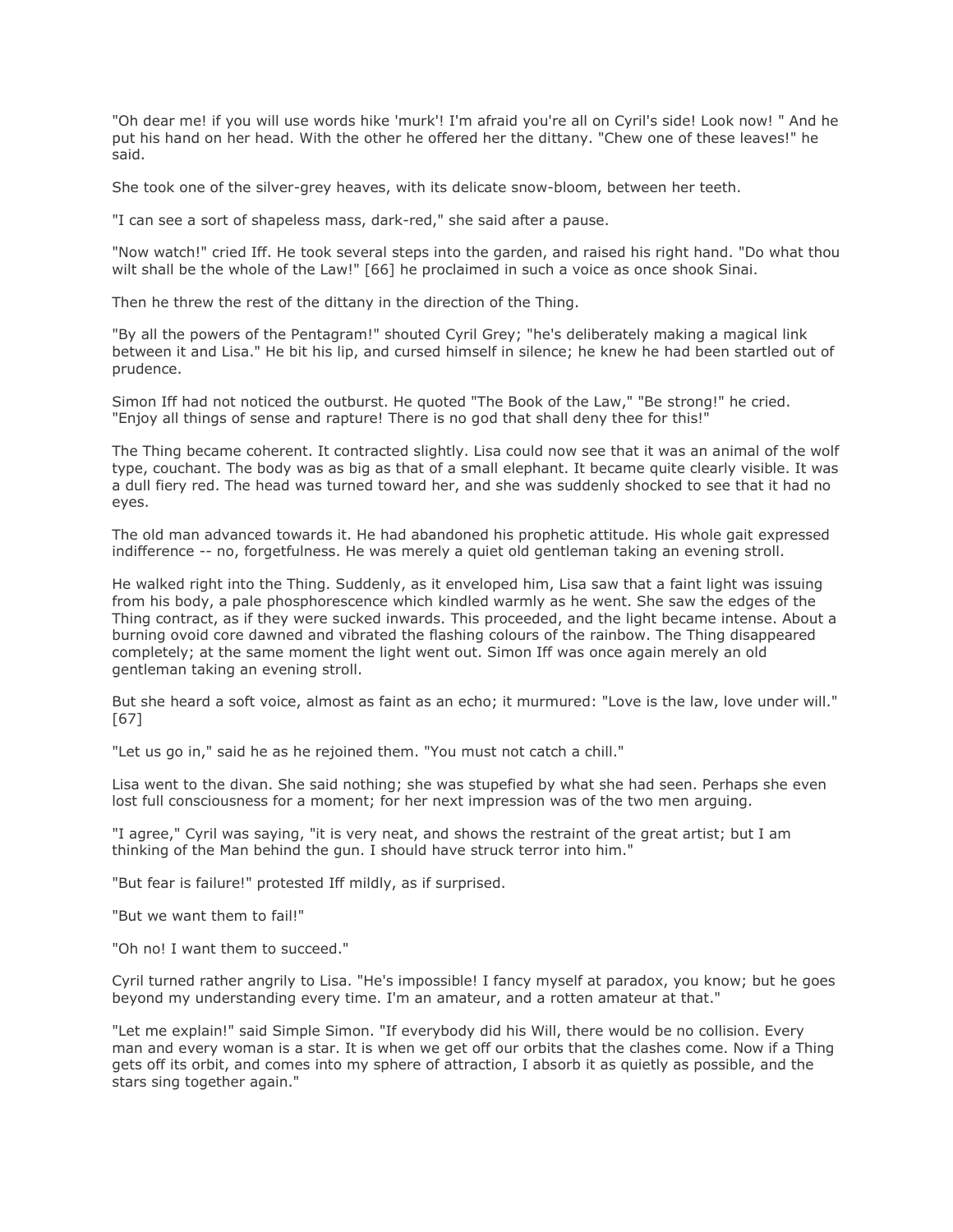"Whew!" said Cyril, and pretended to wipe the sweat from his brow.

"But weren't you in danger from that devilish Thing?" asked Lisa, with the memory of a great anxiety. She had trembled like an aspen during the scene in the garden.

"The rhinoceros," quoted Simon Iff, "finds no place in him into which to thrust its horn, nor the tiger a place in which to fix its claws, nor the weapon a place to admit its point. And for what reason? Because there is in him no place of death."

"But you did nothing. You were just acting [68] like an ordinary man. But I think it would have been death for any one but you."

"An ordinary man would not have touched the Thing. It was on a different plane, and would no more have interfered with him than sound interferes with light. A young magician, one who had opened a gate on to that plane, but had not yet become master of that plane, might have been overcome. The Thing might even have dispossessed his ego, and used his body as its own. That is the beginner's danger in magick."

"And what is your secret?"

"To have assimilated all things so perfectly that there is no longer any possibility of strungle. To have destroyed the idea of duality. To have achieved Love and Will so that there is no longer any object to Love, or any aim for Will. To have killed desire at the root; to be one with every thing and with Nothing.

"Look!" he went on, with a change of tone, "why does a man die when he is struck by lightning? Because he has a gate open to lightning; he insists on being an electrical substance by possessing the quality of resistance to the passage of the electric current. If we could diminish that resistance to zero, lightning would no longer take notice of him.

"There are two ways of preventing a rise of temperature from the sun's heat. One is to oppose a shield of non-conducting and opaque material: that is Cyril's way, and at the best it is imperfect; some heat always gets through. The other is to remove every particle of matter from the space which you wish to be cold; then there is nothing there to become hot; and that is the Way of the Tao."

Lisa put an arm round Cyril's neck, and rested her head on his shoulder. "I shouldn't know how [69] to begin!" she said: "and -- I know it would mean giving up Cyril."

"It would mean giving up yourself," retorted the mystic, "and you'll have to do it one day: But be reassured! Everybody has to go through your stage -- and unless I'm mistaken, you are about to go through it in a particularly acute form."

"I've tried the Tao," said Cyril, half regretful, "but I can't manage it."

The old man laughed. "You're like the old man in the storm who realized that he would be warmer elsewhere. So he decided to diminish the amount of himself by removing his clothes, and only found it colder. It gets worse and worse till the moment when you vanish utterly and for ever. But you have only tried half-measures. Naturally, you have found your will divided against itself -- the will to live against the will to Nirvana, if I may call it so -- and that is not even good magick."

The boy groaned inwardly. He could understand just enough to realize how far the heights reached above him. His heart almost failed him at the thought -- which was instinctive knowledge -- that he must scale them, whether he would or no.

"Take care!" suddenly cried Simon Iff.

At almost the same instant a terrible scream shrilled out from a neighbouring studio.

"It is my fault," murmured the old man, humbly. "I divided his will. I have been talking like an old fool. I must have been identified with Simon Iff for a moment. Oh, pride! Oh, pride!"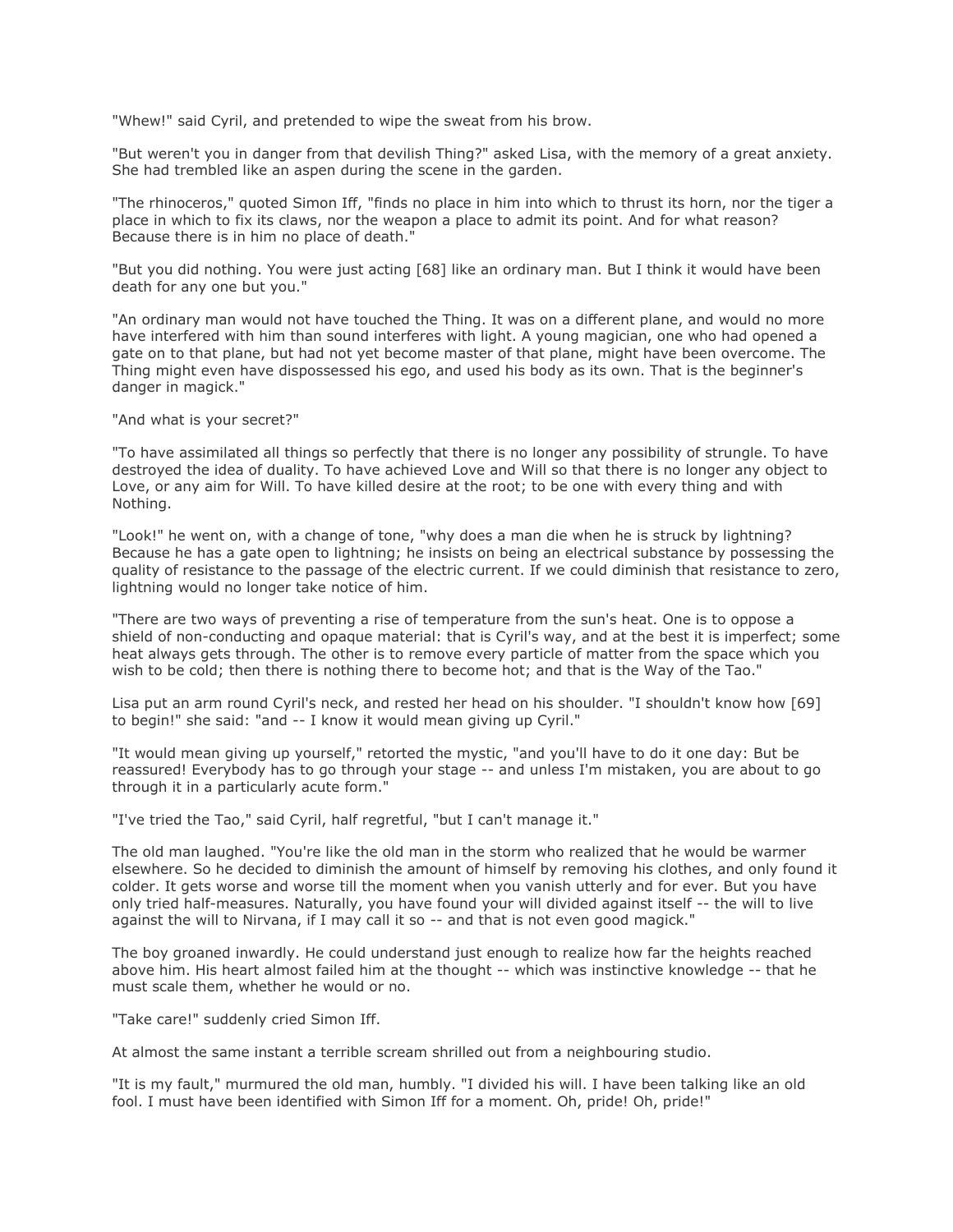But Cyril Grey had understood the warning. He rose to his full height, and made a curious gesture. Then, with a grim face, he ran out of the studio. In a moment he was battering at the door of his neighbour. It burst open under the momentum of his shoulder. [70]

A woman lay upon the floor. Over her stood the sculptor, a blood-stained hammer in his hand. He seemed absolutely dazed. Grey shook him. He looked round stupidly." What have I done?" he said. "Nothing!" snarled Cyril. "I did it, I. Quick! can't we save her?" But the sculptor burst into lamentation: he was incapable of anything but tears. He flung himself upon the body of his model, and wept passionately. Cyril gritted his teeth; the girl was on the borderland. "Master!" he cried, in a terrible voice.

"In a case of this kind," said Simple Simon, who was standing unperceived within a foot of him, "where Nature has been outraged, an attempt made to interfere violently with her laws, it is permissible to act -- or rather, to counteract just so much as is necessary to restore equilibrium. There was a seed of quarrel in the hearts of these young people; the blow aimed at you, when your own will became divided, struck aslant; their own division attracted the murder-force to them.

"I will administer The Medicine." He took a flask from his pocket, put a drop of the contents on the lips of the girl, and one in each nostril. He then sprinkled a little upon a handkerchief, and put it to the wound on her head.

Suddenly the sculptor rose to his feet with a great cry. His hands were covered in blood, which streamed from his own scalp.

"Quick! back to the studio!" said Simon. "We don't want to make explanations. They'll both be all right in five minutes, and they'll think it all a dream. As, indeed, like the rest of things, it is!"

But Cyril had to carry la Giuffria. The rapid successions of these mysterious events had ended by throwing her consciousness completely out of gear. She lay in a deep trance. [71]

"A very fortunate circumstance!" remarked Simon, when he observed it. "This is the time to take her over to the Profess-House." Cyril wrapped her in her furs; between them they carried her to the boulevard, where Simon Iff's automobile was in waiting.

The old mystic held up his left hand, with two of the fingers crossed. It was a signal to the chauffeur. In another moment they were running on easy speed up the Boulevard Arago.

Lisa came to herself as the car, crossing the Seine, pointed at the heights of Montmartre; and she was perfectly recovered as it stopped before a modest house of quite modern type, which was set against the steepest part of the hill.

The door opened, without alarm being given. Lisa learnt later that in this house no orders needed to be issued, that simplicity had reached so serene a level that all things operated together without question. Only when unusual accidents took place was there need for speech; and little, even then.

The door stood open, and a quite ordinary butler presented himself, bowing. Simon Iff returned the salute, and walked on, when a second door opened, also spontaneously. Lisa found herself in a small lobby. The man who had opened the inner door was clad from neck to knee in a single black robe, without sleeves. From his belt hung a heavy sword with a cross-hilt. This man held up three fingers. Simon Iff again nodded, and led his guests to the room on the left.

Here were the three guests indicated by the gesture of the guard. Lord Antony Bowling was a familiar friend of the old mystic. He was a stout and strong man of nearly fifty years of age, with a gaze both intrepid and acute: His nose was of the extreme aristocratic type, his mouth sensual and strong. [72]

Cyril Grey had nicknamed him "The Merman of Mayfair" and claimed that Rodin got the idea for his "Centaur" the day that he met him.

He was the younger brother of the Duke of Flint, his race probably Norman in the main: but he gave the impression of a Roman Emperor. Haughtiness was here, and great good-nature; the intellect was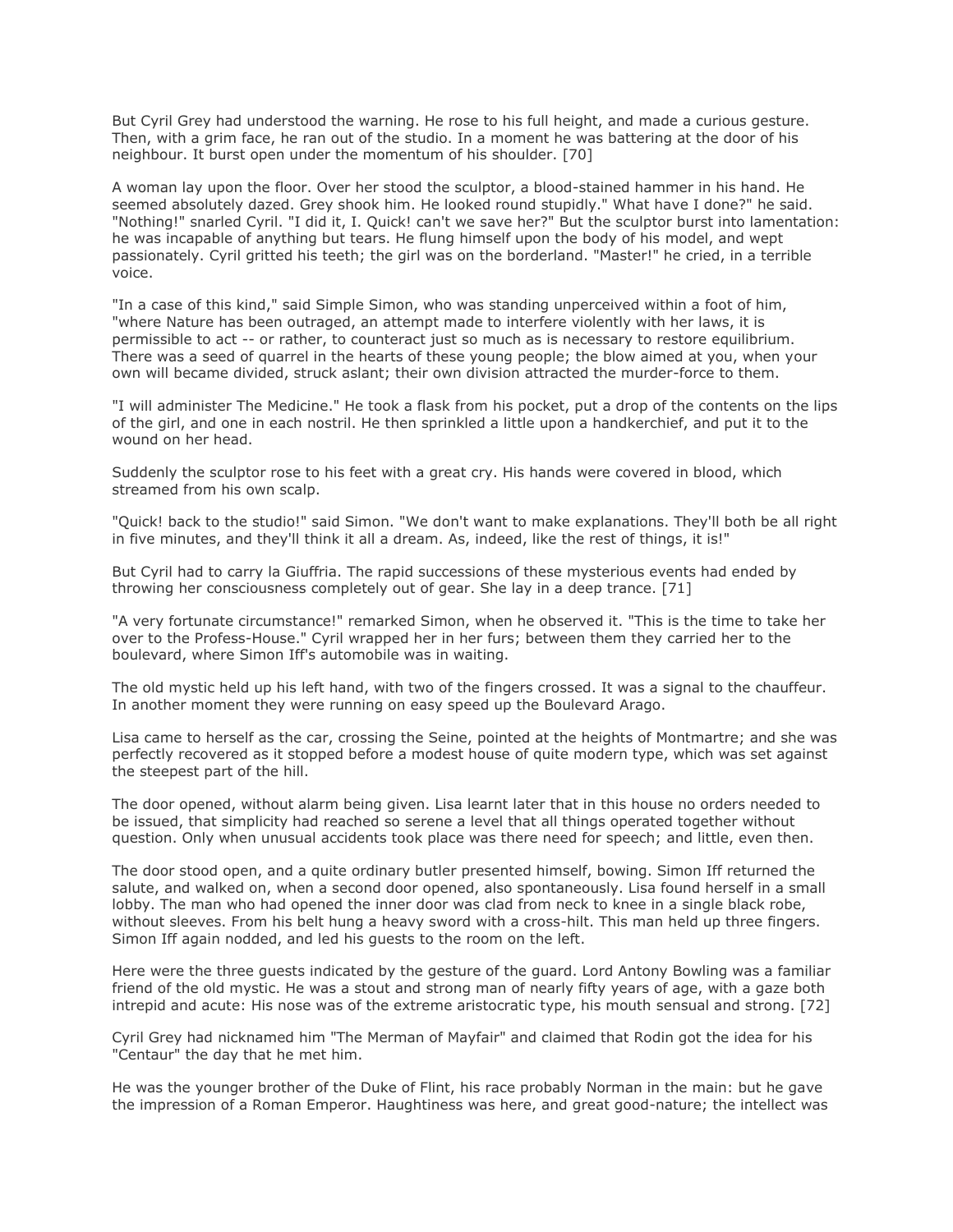evidently developed to the highest possible pitch of which man as man is capable; and one could read the judicial habit on his deep wide brows. Against this one could see the huge force of the man's soul, the passionate desire for knowledge which burnt in that great brain. One could conceive him capable of monstrous deeds, for he would let no man, no prejudice of men, stand in his way. He would certainly have fiddled while Rome was burning if it had been his hobby to play the violin.

This man was the mainstay of the Society for Psychical Research. He was the only absolutely competent man in it, perhaps; at least, he stood well above all others. He had the capacity for measuring the limits of error in any investigation with great accuracy. Just as the skilful climber can make his way on rotten chalk by trusting each crumbling fragment with just that fraction of his weight which will not quite dislodge it, so Lord Antony could prepare a sound case from worthless testimony. He knew the limits of fraud. He might catch a medium in the act of cheating a dozen times in a seance, and yet record some of the phenomena of that seance as evidential. He used to say that the fact of a medium having his hands free did not explain the earthquake at Messina.

If this man had ever caused people to distrust his judgment -- nobody but an imbecile could have doubted his sincerity -- the cause lay in his power to fool the mediums he was investigating to the top of their bent. He would enter into every phase of their [73] strange moods as if he had been absolutely one with them in spirit; then, when they were gone, he would withdraw and look at the whole course of events from without, as if he had had no share in them.

But people who saw him only in the first phase thought him easily hoodwinked.

The second of the guests of Simon Iff, or, rather, of the Order to which he belonged, was a tall man bowed with ill-health. A shock of heavy black hair crowned a face pallid as death itself; but his eyes blazed formidably beneath their bushy brows. He had just returned from Burma, where he had lived for many years as a Buddhist monk. The indomitable moral valour of the man shone from him; one could see in every gesture the marks of his fierce fight against a dozen deadly sicknesses. With hardly a week of even tolerable health in any year, he had done work that might have frightened the staff of a great University. Almost single-handed, he had explored the inmost doctrine of the Buddha, and thrown light on many a tangled grove of thought. He had reorganized Buddhism as a missionary religion, and founded societies everywhere to study and practise it. He had even found time and strength, amid these labours, to pursue his own hobby of electrical research. Misunderstood, thwarted, hampered in every way, he had won through; and he had never violated the precepts of his Teacher by raising his voice to denounce error. Even his enemies had been compelled to recognize him as a saint. Simon Iff had never met him, but he went to greet Cyril with the affection of a brother. The boy had been the greatest of his pupils, but the Mahathera Phang, as he was now called in his monastery, had long ago abandoned magick for a path not very different from that of Simon Iff.

The third man was of very inferior calibre to [74] either of the others. He was of medium height and good build, though somewhat frail. But in him was no great development. One divined a restless intelligence fettered to mere cleverness, a failure to grasp the distinction between genius and talent. He was an expert conjurer, had all the facts of psychic research at his finger's end, was up in all the modern theories of psychology, but was little more than a machine. He was incapable of refuting his own logic by an appeal to his common sense. Some one having once remarked that we all dig our graves with our teeth, Wake Morningside had started to prove scientifically that eating was the direct cause of death; and that, consequently, absolute fasting would confer immortality. This was of course easy to prove -- in America.

He had continued with experiments in weighing souls, photographing thoughts, and would probably have gone fishing for the Absolute if he had only thought of it! He was a prop to the editors of the New York Sunday Newspapers, and was at present engaged on writing a scenario for moving pictures in which he was to incorporate the facts of psychical research. Nobody in the world was better aware than he that everything reliable could be packed into a single reel, and rattle, but he had undauntedly contracted for a series of fifty five-part pictures. He chewed his chocolate -- his latest specific for averting the perils of more complex nutrition -- with no idea that these activities might damage his reputation as a research student. And he was really a very clever man, with a quick eye and brain. If he had possessed moral force, he might have been saved from many of his follies. But his belief in his own fads had impaired his health and made him somewhat hysterical; as a result of this, and of his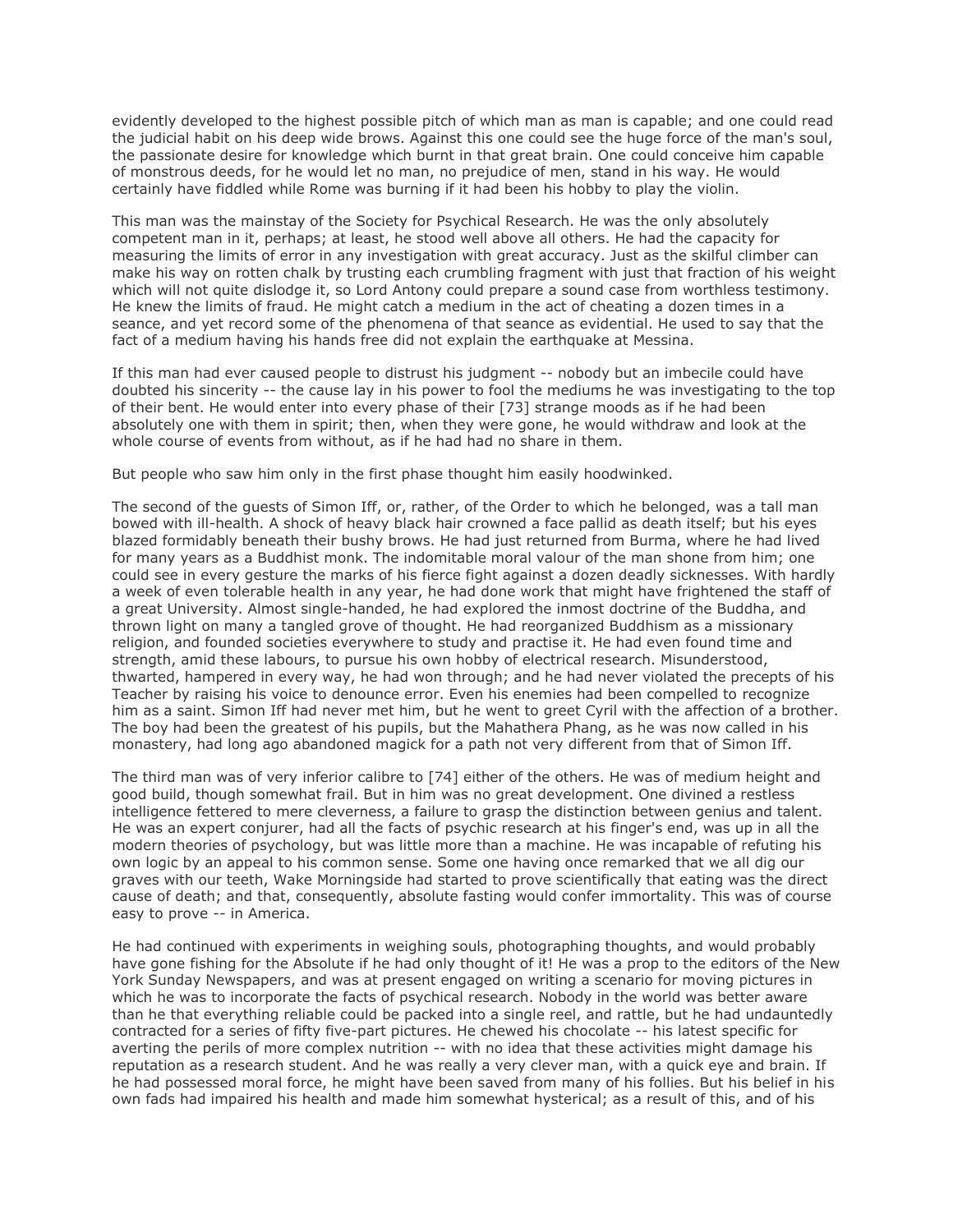tendency to exploit his knowledge in second-rate ways, people had begun to [75] doubt the value of his testimony even in serious matters. For instance. Some years before, he had been one of the signatories to a favourable report on a medium named Jansen; the following year he had brought the man over to America, and made a great deal of money out of the tour. The action destroyed both Jansen and the earlier report. In New York the Scandinavian medium had been exposed, and when Morningside had objected that this did not invalidate the earlier report, his opponent retorted: "No: *Your* presence there does that!"

But Bowling, with whom he had just crossed from England, knew him better than to think venality of him, and still valued his co-operation in the investigations of alleged spiritualistic phenomena for his extraordinary skill in conjuring, and his practically complete knowledge of every trick that ever had been played, or could be played. In fact, he was Bowling's expert witness on the question of the limits of possible fraud.

Until Simon Iff and his party entered, these three men had been entertained by a woman. She was dressed in a plain purple robe, made in a single piece. It fell to her feet. The sleeves were long and widening towards the wrist. A red rose, upon a cross of gold, was embroidered on the breast. Her rich brown hair was coiled over her ears.

The face of this woman was of extreme beauty, in a certain esoteric fancy. Like her whole body, it was sturdy and vigorous, but there was infinite delicacy, surprising in so strong a model. Her eyes were clear and fearless and true; but one could see that they must have served her ill indeed often enough, for they were evidently incapable of understanding falsity, and evil. The nose was straight and broad, full of energy; and the mouth passionate and firm. The lips were somewhat thick, but they were mobile; [76] and the whole expression of the face redeemed any defect of any feature. For while its general physical aspect was severe, even savage -- she might have been a Tartar beauty, the bride of a Gengis Khan, or a South Sea Island Queen, tossing her lovers into the crater of Mauna Loa after killing them in the excess and fantasy of her passion -- yet the soul within shone out and turned the swords to plowshares. There was pride, indeed, but only of that kind which is (as it were) the buckler on the arm of nobility; the woman was incapable of meanness, of treachery, or even of unkindness.

There were terrible fires in the depths of that volcano; but they had been turned to human service; they had been used to heat the forge of art. For this woman was a great singer; and no one outside the Order knew of her secret aspirations, or that she retired from time to time to one or the other of the Profess-Houses of the Order, there to pursue a mightier transmutation of her being.

She greeted Cyril with peculiar warmth -- indeed, it had been she to whom he had once thrown a pair of socks. In a way, it was he that had made her a great artist; for his personality had broken down her dykes; not till she met him had she ever let herself go. And it was by a magical trick that he had shown her how to use her art as a vehicle for her soul.

Later, he had brought her into the Order, realizing the inestimable value of her virtue; and if she was not its most advanced member she was its most beloved.

They called her Sister Cybele. [77]

## **CHAPTER VI**

#### OF A DINNER, WITH THE TALK OF DIVERS GUESTS

SIMON IFF and Cyril Grey had slipped out of the reception-room to clothe themselves according to their dignity in the Order.

They returned in a few moments. The old man was in a robe of the same pattern as Sister Cybele's - all the robes of the Order were thus fashioned -- but it was of black silk, and on the breast was embroidered a golden eye within a radiant triangle.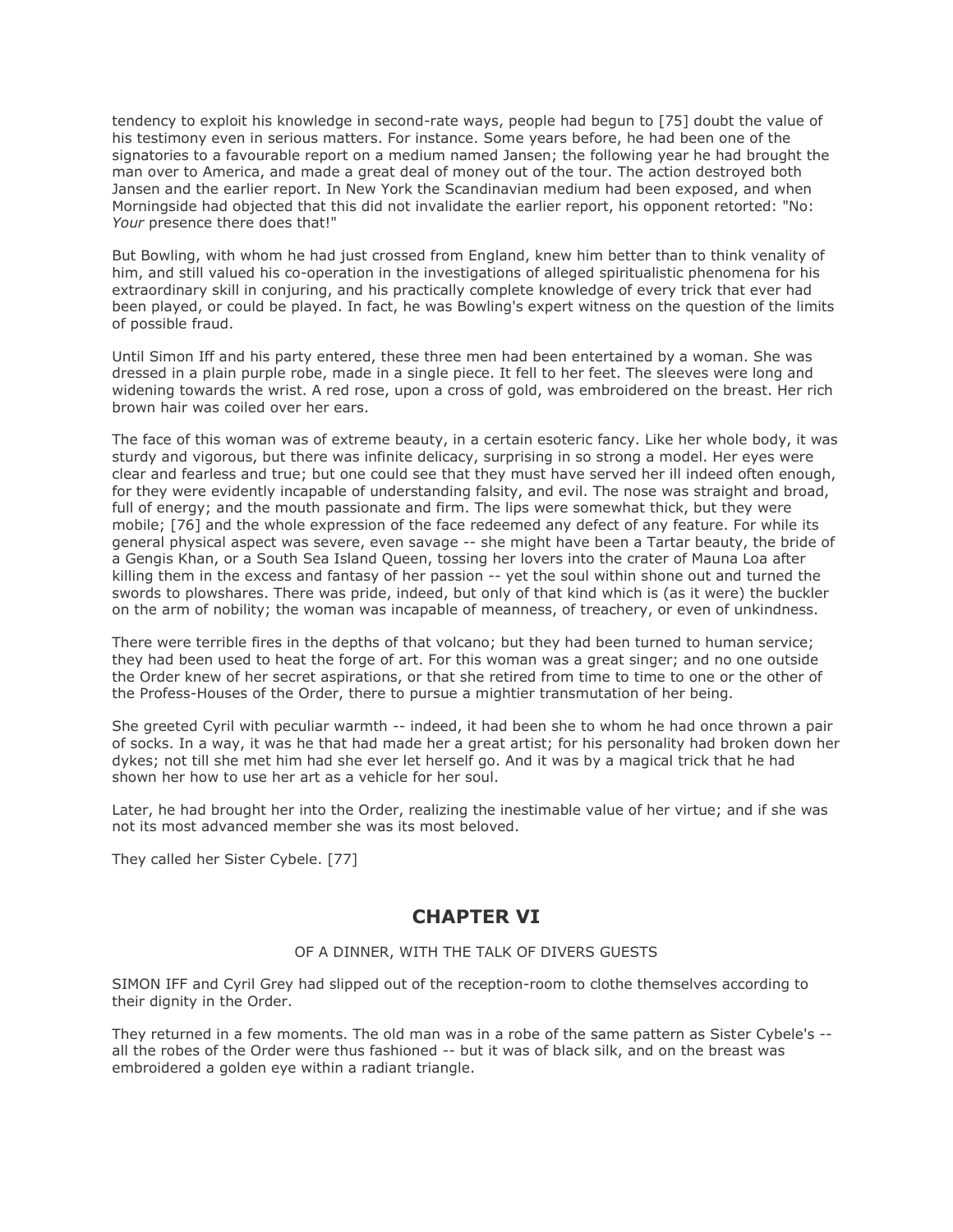Cyril Grey was in a similar robe, but the eye was enclosed in a six-pointed star, and swords with undulating blades issued from each re-entrant angle.

Their return broke up the conversation, and Sister Cybele led the way, with Lisa on her arm, to the lobby.

There the wonder of the house began. The wall facing the front door was masked by a group of statuary of heroic size.

It was a bronze, and represented Mercury leading Hercules into Hades. In the background stood Charon in his boat, one hand upon his oar, the other stretched to receive his obolus.

Sister Cybele waited until all the guests were in the boat. Then she made pretence to place the coin in Charon's hand.

In reality she touched a spring. The wall parted; the boat moved slowly through; it took its place beside another wharf.

They were in a vast hall; and Lisa realized that [78] the hill behind the house must have been profoundly hollowed out. This hall was lofty, narrow and long. In the midst, a circular table awaited the guests. Behind each chair stood one of the Probationers of the Order in a white robe, on whose breast was a scarlet Pentagram. Neck, sleeves, and hem were trimmed with gold. Beyond this table, at which a number of other members, in variously coloured robes, were already seated, though they rose to salute the newcomers briefly and in silence, was a triangular slab of black marble, the points truncated for convenience. Around this there were six seats, made of ebony inlaid with silver discs.

Sister Cybele left the others to take her seat as president of the circular table. Simon Iff himself sat at the head of the triangle, placing Cyril Grey and the Mahathera Phang at the other corners. Lord Antony Bowling was at his left, Lisa at his right; Morningside faced him from the base.

When all were seated, Sister Cybele rose, struck a bell that stood at her hand, and said:

"Do what thou wilt shall be the whole of the Law. O Master of the Temple, what is thy will?"

Simon Iff rose in his place. "It is my will to eat and drink," said he.

"Why shouldst thou eat and drink?"

"To sustain my body in strength."

"Why is it thy will that thy body may be sustained in strength?"

"That it may aid me in the accomplishment of the Great Work."

At this word all rose, and chanted solemnly in chorus, "So mote it be."

"Love is the law, love under will," said Sister Cybele softly, and sat down.

"Of course it's a most absurd superstition," remarked Morningside to Simon Iff, "to think that Food [79] sustains the body. It is sleep that does that. Food merely renews the tissues.

"I agree entirely," said Cyril, before Iff could answer, "and I am about to renew my tissues to the extent of a dozen of these excellent Cherbourg prawns -- to begin with!"

"My dear man," said Lord Antony, "prawns are much better at the end of a dinner -- as you'd know if you had been to Armenia lately."

When Morningside said something absurd, it merely meant that he was airing his fads; when Lord Antony did so, it meant a story. And all his stories were good ones. Simon Iff jumped at the opening. He turned immediately, and asked for the yarn.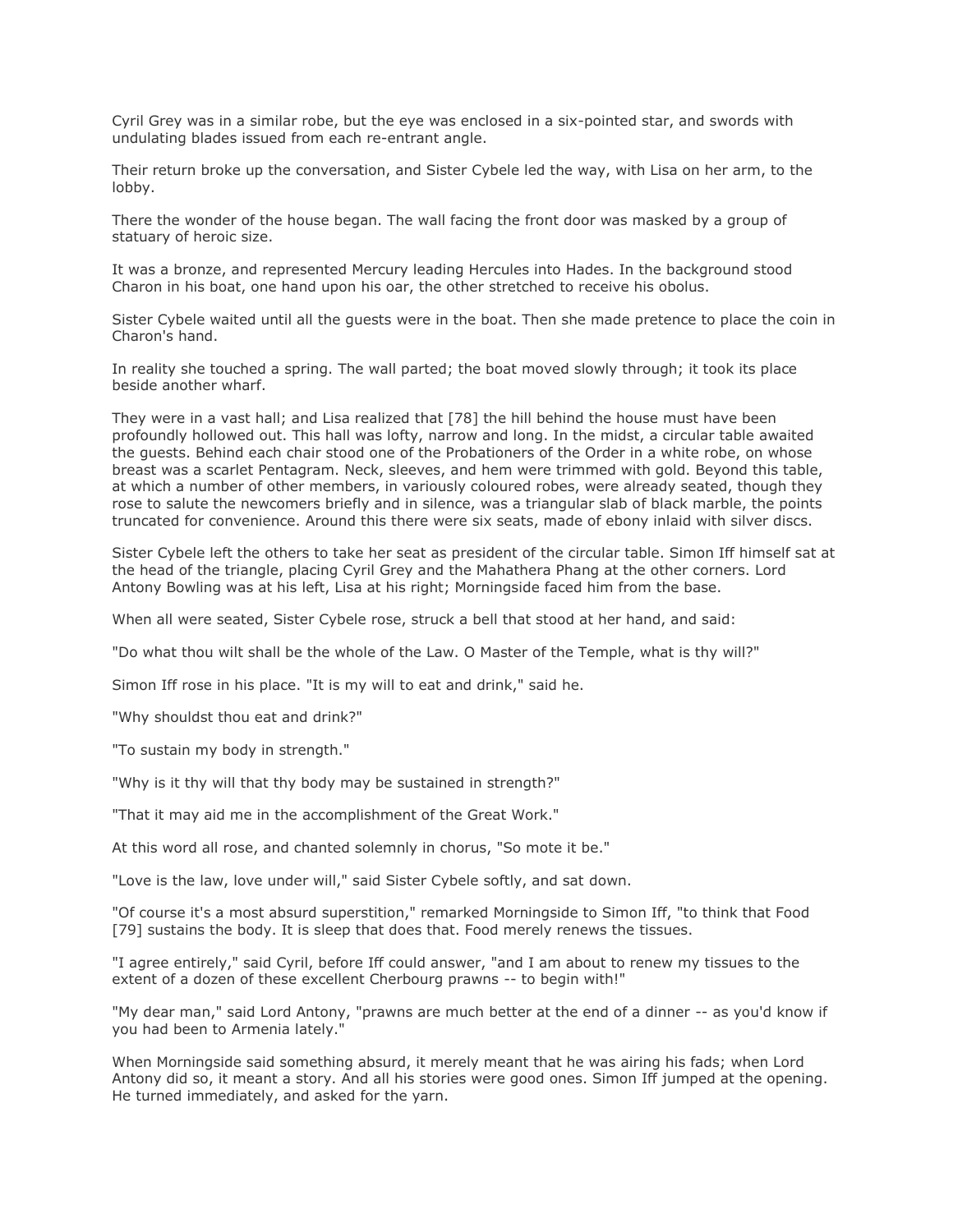"It's rather long," said Bowling, a little dubiously. "But it's very, very beautiful."

Unacknowledged quotations gave a curious fascination to his narrative style. People became interested through the psychological trick involved. They recognized, yet could not place, the remark, and they were stirred by the magick of association, just as one becomes interested in a stranger who reminds one of -- one can't quite think who.

"At the close of a dark afternoon," pursued Lord Antony, "a huntsman of sinister appearance might have been seen approaching the hamlet of Sitkab in Armenia. This was myself -- or I should hardly think it worth while to tell the story. Why detain you with a lesser potentate? I was in pursuit of the most savage, elusive, and dangerous wild beast, with the exception of woman," (he smiled at Lisa so delightfully that she could only take it as a compliment) "that infests this globe. Need I say that I refer to the Poltergeist?"

"You must do more," laughed Lisa. "You must tell me what my rival is!"

"A Poltergeist is a variety of spook distinguished by its playful habit of throwing furniture about, and [80] otherwise playing practical jokes of the clown-in-the-pantomime order. The particular specimen whose hide -- if they have hides -- I was anxious to add to my collection of theosophical tea-cups, spirit cigarettes, and other articles of vertu was an artist of singular refinement, for he performed upon only one instrument, as a rule; but of that instrument he had acquired the most admirable mastery. It was a common broomstick. This genial spectre -- or rather non-spectre, for the are but rarely seen, only heard, conditions precisely opposed, I beg you to note, to those that we require in little boys -- this Poltergeist, then, was alleged to be the guest of the local lawyer in the aforesaid hamlet. It had annoyed him considerably for some two years; for while claiming, through an excellent medium in the locality, to be the spirit of a deceased Adept, it had merely thrown broomsticks at him as he went about his daily task of making mischief between the citizens of that deplorably peaceful corner of the earth, or misappropriating funds intrusted to him for investment. He was an honest lawyer, as lawyers go -- I was called to the Bar myself in my unregenerate days -- and he resented the interference, the more so as no writ of *habeas broomstick* seemed to abate the nuisance.

"The amiable creature, however, had recently taken pity upon his host, and sought to establish a claim upon his gratitude by saving him from death. For one day, as the lawyer was about to drive across the village bridge he saw the broomstick fall from the sky and stand erect, precisely in his path. His horse reared; a moment later the bridge was swept away by the torrent. (This is really excellent Bortsch, Mr. Iff.) Well, I had been called in to investigate this matter, and there I was, installed in the house of my brother brigand. The results of my stay of six weeks or so were inconclusive. I was [81] convinced of the man's entire belief in his story, and the broomstick certainly moved in various ways for which I could not account; but I was not fortunate enough to observe anything of the kind when he was not somewhere in the offing. And one is bound to strain one's theories of the limits of fraud as far as it is humanly possible -- especially when one is dealing with a lawyer or a broomstick. So I returned from the parts of the tribes even unto the modern Babylon, where I abode for a season. A little while later I received a card announcing my friend's marriage to the heiress of Sitkab, and, a year later again, in response to kind enquiries, he had the honour to announce that the manifestations of the Poltergeist had totally ceased since time day of the wedding. Some of these Adepts are of course fearfully particular on the sex-question, as we all know. Fall for an hour from the austerities of a Galahad, and devil a cigar will precipitate itself into your soup, nor will you be interrupted at billiards by the arrival of an urgent message from Tibet, written on notepaper of the kind you purchase in Walham Green if you are a real lady, to the effect that the secret Wisdom is beyond the Veil, or some other remark evidential of Supreme Enlightenment in too much of a hurry to use the regular post.

"No, the story does not end here; in fact, the above has been but the prelude to a mightier theme. Once more a year passed by. By a singular, and, in view of what happened later, I think an ominous, train of circumstance, it occupied exactly twelve calendar months in the process.

"I now received another letter from the lawyer. Whether love's moon had waned or no he did not say; but he announced the resumption of the phenomena, with additions and improvements. One encouraging point was that in the previous series nothing had ever happened outside his house, except in the case of [82] the bridge incident; now the broomstick was ubiquitous indeed, and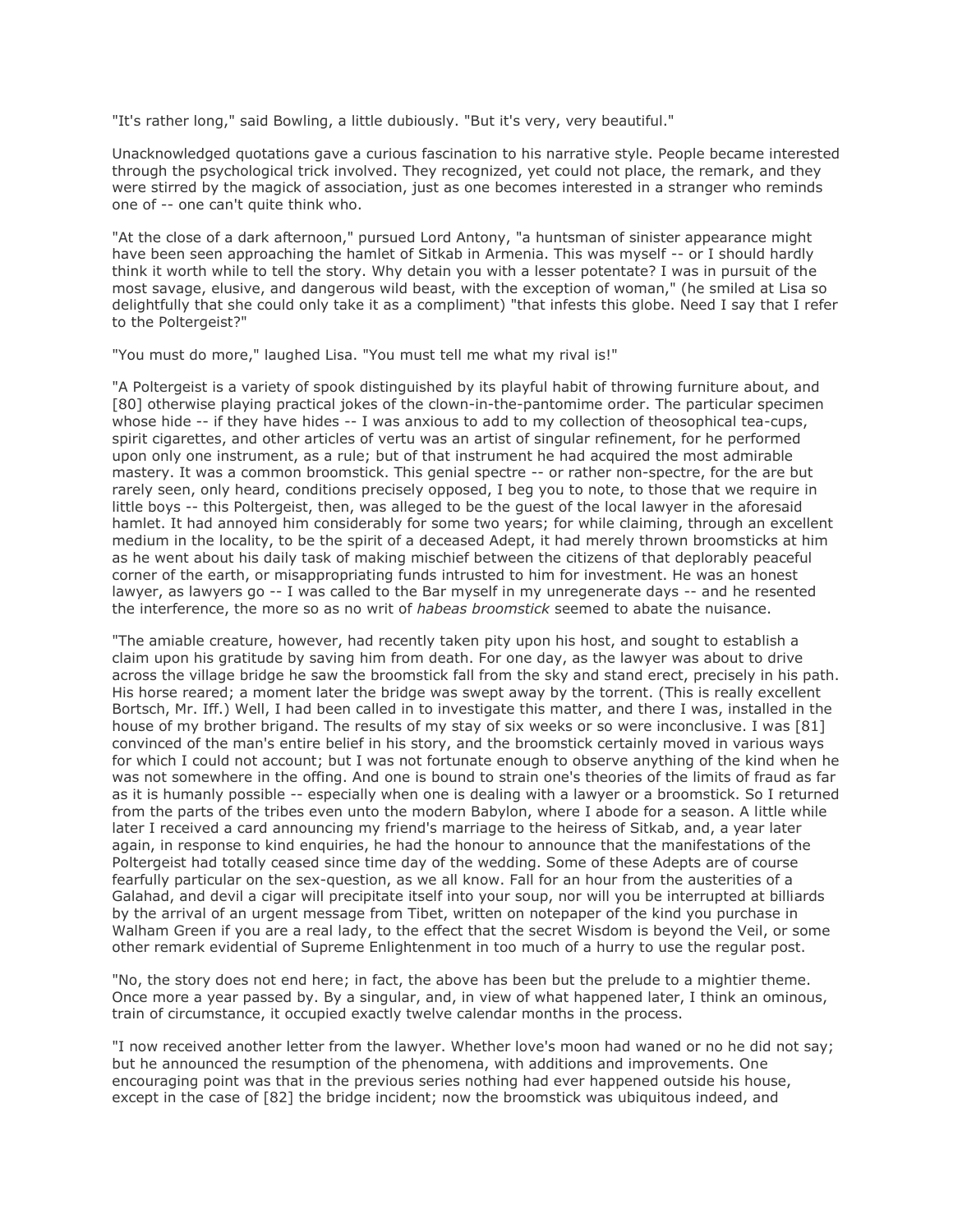followed him about like Mary's lamb. His wife, too, had developed the most surprising powers of mediumship and was obtaining messages from Herr P. Geist, which seemed of unusual importance. A new world was open to our view. I have always fancied myself as a Columbus; and, as I had recently made a considerable sum of money by a fortunate speculation in oil, I did not hesitate to go to the expense of a telegram. I have always fancied myself as a Caesar, and I endeavoured to emulate his conciseness. 'Come stay winter' was the expression employed. A week later those simple and pious souls, escaping the perils of the journey to Constantinople, were safely cloistered, if I may use the term, in the Orient Express. They were extricated from Paris by a friend whom I had thoughtfully sent to meet them; and the following day my heart was gladdened by the realization of my dreams -- the actual physical presence of my loved ones in my ancestral halls in Curzon Street -- those which I rented two years ago from Barney Isaacs; or rather from his heirs, for the poor fellow was hanged, as you remember.

"Well, the conclusions of science appear to indicate that a Poltergeist of the better classes takes a fortnight or more to accustom himself to a new domicile; from which circumstance learned men have written many treatises to suggest that it may be of the cat tribe; though others equally learned have contended with great plausibility that its touching attachment to this lawyer shows its nature to conform rather with that of the dog.

To me it has seemed possible that the light is not altogether withheld from either party to the discussion; I have in fac diffidently put forward the theory that the Poltergeist, for all its German name, is of an ambiguous nature, like [83] the animals of Australia; and I have ventured to rely upon the analogy between the broomstick employed in this case and the throwing-stick of the aborigines of that continent. However this may be, friend Poltergeist began to rehearse exactly fourteen days after the arrival of the lawyer and his wife, and was so kind as to oblige with a full recital -- Scherzo in A flat, or more accurately A house -- three days later. I never really valued the Sevres vase which was offered on this occasion to the infernal gods.

The mediumistic powers of the lady began to develop at the same time. The spirit had devised an ingenious method of communication, known to science as Planchette. This instrument is probably familiar to you all; it is am inconvenient way of writing, but otherwise exhibits no marked peculiarity. Now that we have accepted 'automatic wrriting' as automatic, there is really no reason why mediums should pretend that a planchette is not under control.

"This planchette gave us much invaluable information as to the habits, mode of life, social and other pleasures, of various parties deceased; and added, free of all charge, advice which, followed out, would undoubtedly tend to make me an even better man than I am. It is, however, with regret that I find myself obliged to confess that scientific truth is an even dearer object of my heart than moral beauty, and at the moment I was wholly absorbed in the desire to verify the latest facts about the Poltergeist, for these lent great weight to the theory that it was some kind of dog. Under the inspiring intuition of its charming mistress, it had developed those qualities which we associate with the spaniel or the retriever.

"Even in Armenia it had been wont, when weary of its solos upon the broomstick, to gladden and instruct humanity by putting small articles in places [84] where they should not be. I would occasionally find my socks stuffed tightly into my trousers' pockets, or my razor poised upon a mirror, when I realized that morning in the bowl of night had flung the stone that puts the stars to flight, and that the Hunter of the East had caught the Sultan's Turret in a noose of light. But in the second series of phenomena the faithful and intelligent animal had done far more than this, bringing into the house various objects from afar. It was evidently appreciated in the Beyond that a Poltergeist's reach should exceed his grasp.

"One day, in the wonderful month of May with all its flowers a-blossom, the planchette produced an exceedingly mysterious message. So far as we could understand him, he would bring more evidence of his presence. 'Proof' was one of the words used, I remember; yes, I remember that very distinctly. And the message ended, with a sudden transition, 'Look out for game!' There could hardly have been a more superfluous injunction so far as I was concerned!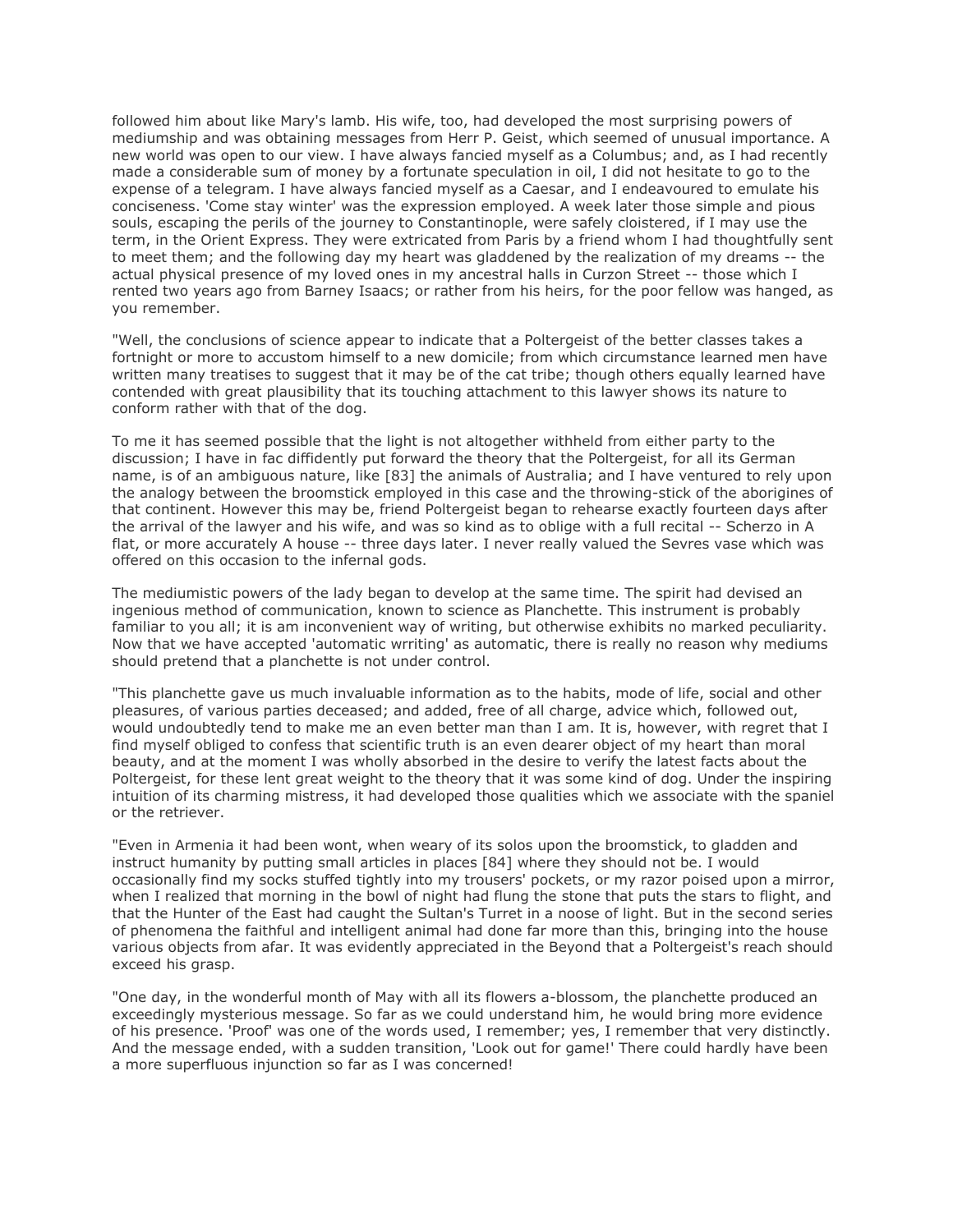"I must now describe my dining-room. It is very like any other room of the sort, I dare say; the point is that there is a big table, over which is suspended a cluster of electric lamps, a flat shade covering these from above. The top of this shade is just about on the level of the eyes of a fairly tall man, standing. I can see clear over it from the edge of the table without straining.

"Well, we went down to dinner, and the Poltergeist was exceptionally active all through the meal. The medium was exceedingly distressed by his insistence on the mysterious injunction to look out for game. It was only at dessert that the problem was solved. The medium screamed out suddenly, 'Oh! he's pinching my neck!' -- and a second later - [85] lightning in a clear sky -- a large quail fell from the empyrean upon my humble mahogany.

"I only wished I could have had Rear Admiral Moore, Sir Oliver Lodge, Colonel Olcott, Sir Alfred Turner, Mr. A. P. Sinnett, and Sir Arthur Conan Doyle present on that sublime occasion. There could have been no dissentient voice to say that this was not 'evidential' -- save, possibly, what is negligible, my own. A poor thing, but mine own!

"I wonder if you have ever reflected upon the halo of excitement and romance which must gild the lives of the members of the worshipful Company of Poulterers. They are the true sportsmen of our times; theirs to beard the turkey in his den, theirs to grapple the lordly pheasant, to close in deadly combat with the grouse, to wrest the plover's egg from its lonely nest upon the moors, to dare a thousand deaths in their grim heroism, the fulfilment of their oaths to supply us with sparrow, cat or rabbit. Think, too, of their relations with the mysterious bazaars of Baghdad; their traffickings with wily orientals, the counting-out of secret gold by moonlight in the shadow of the mosques; think of Mason, as he painfully deciphers the code cablegram from Fortnum, burns the message, and armed with a dagger and a bag of uncut rubies, plunges from the Ghezireh Palace Hotel to his rendezvous with Achmet Abdullah in the Fishmarket, where, with no eve to see, the hideous bargain is concluded, and, handing over his rubies, Mason sallies from that dreadful alley, clutching beneath his gaberdine -a quail.

"You have not thought such thoughts? Nor, until now, had I. But I knew that quails were cold storage products of the burning East, and I knew that the number of poulterers in my vicinity was limited. Early the next morning I visited in turn these respectable tradesmen, the third of whom [86] remembered the sale of a quail to a lady on the previous day. Both quail and lady answered to the descriptions I had in mind.

"It had been the custom of my guests to walk abroad in the afternoons, now singly, now together, now with one or another of the members of my household.

"On this particular day, I begged the medium to permit me the honour of escorting her. She agreed with characteristic amiability; and, once in the street, I pleaded with her, like a child, to tell me a story. I said that I was sure she had a nice story to tell me. But no; it appeared not.

"In the course of our ambulation, we came -- surely led by some mysterious Providence -- to the very poulterer whom I had seen in the morning. I led her to that worthy man. 'Yes, my lord,' he replied to my urbane question with affable obsequience, 'this is the lady to whom I sold the quail.' She contradicted the statement brusquely; she had never been in the shop in her life. We proceeded on our walk. 'Tell me,' I said, 'exactly what you did do when you were out yesterday.' 'Nothing at all,' she answered. 'I went and sat in the park for a little. Presently my sister came and sat down with me, and we talked for a little. Then she went away, and came back in about half-an-hour. We talked some more, and them I came away back to Curzon Street.'

"On our return I questioned her husband. 'Sister!' he exclaimed, 'she never had a sister!'

"The mystery was cleared up. It was a case of Double Personality! There was, however, still one small point. How did that Spirit Quail get on to the table? It had fallen very straight, or so it seemed to us; and the butler said that he could hardly believe that a quail could have been concealed on [87] the lamp-shade; he would have noticed it, he thought, while laying the table.

"The experiments continued. Some time later Brother Poltergeist permitted himself some allusions to fish -- in the best possible taste -- and I took my precautions accordingly. Before dinner I slipped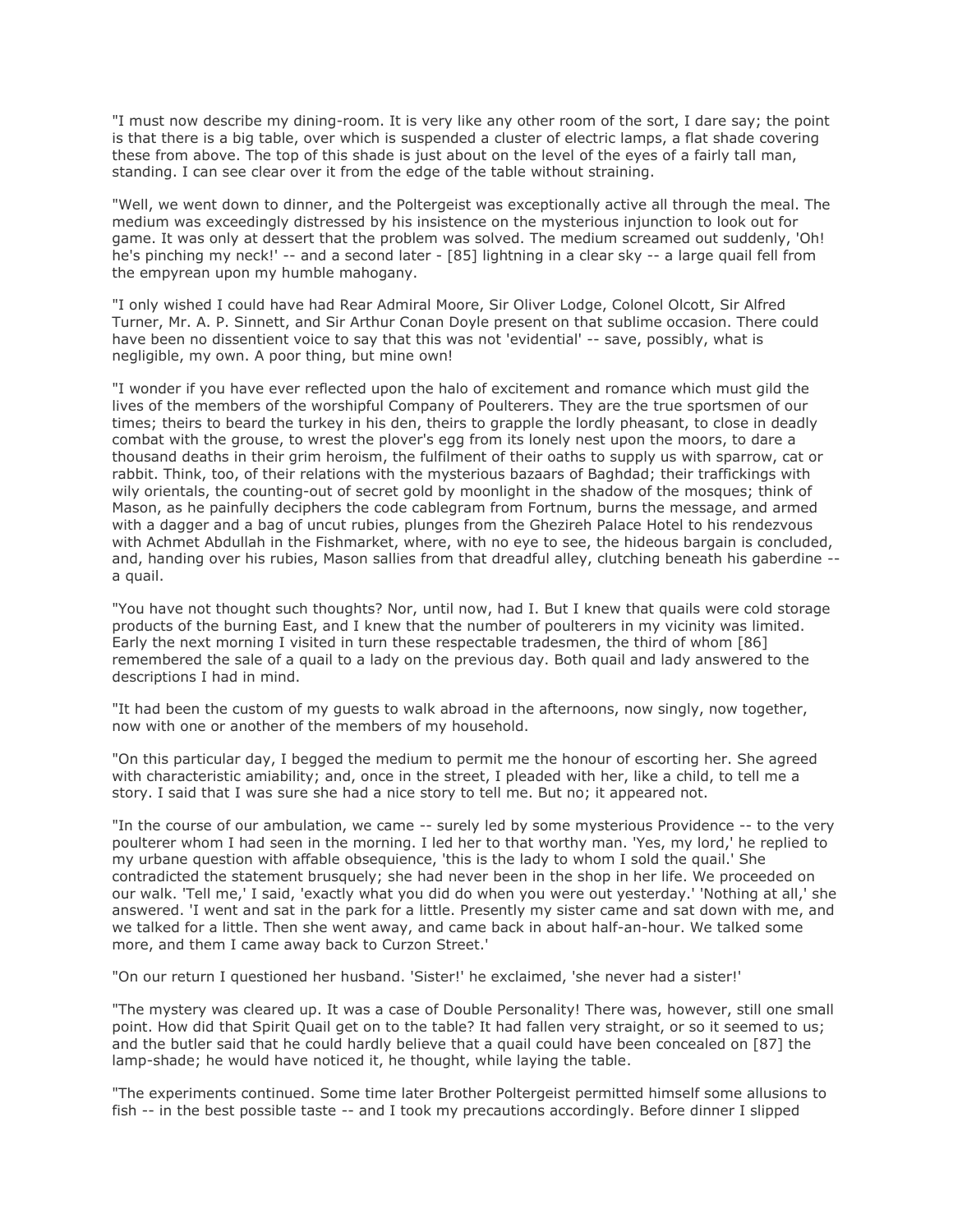downstairs and made a thorough search of the dining room. Alas! to what treacheries are the most virtuous of us liable to be subjected? That medium's saucy Sister Second Personality had again betrayed her to a most unjustifiable suspicion! For one dozen prawns, of the best quality, were distributed in most excellent symmetry about the lamp-shade.

"A hasty reference to the dictionary not yet published by the Society for Psychical Research assured me that this sort of thing was a 'prepared phenomenon.'

"Now, if you are going to prepare a phenomenon, you may as well prepare it properly; and I attended -- you shall soon learn how -- alike to decency and to asthetics.

"Dinner was served; the Poltergeist supplied the conversation. Never before had he been so light, so genial, so anxious to assure us of our future in Summerland; but ever and anon he touched the minor chord, spoke darkly of 'proof,' and of fish! (I beg you all to bear witness that I have not degraded myself by the evident pun). The dessert arrived. And now the Poltergeist was imminent. The lawyer thought to touch him and to hold him; he saw signs of him all over the room; he ran about after him, like a boy with a butterfly-net. But of all this I took no heed; I was watching the lady's face.

"Professor Freud would perhaps explain my motive as 'infantile psycho-sexual pre-sexuality'; but no matter: I watched her face.

"The lawyer, like what's his name pursuing [88] Priam, was close on the heels of the Poltergeist -- 'jam, jam' as used by Vergil in the sense of prolonging the suspense -- at last he made one grab in empty air. He overbalanced; must have touched the lamp-shade, I suppose -- for a shower of prawns fell upon us like the gentle rain from heaven, blessing both him that gives and him that takes.

"And oh! those spirit prawns were beautiful upon the table-cloth; for each had a bunch of blue ribbon, blue ribbon, to tie up its bonny red hair. I had not moved my eyes from that fair lady's face; and I am sorry to conclude this abstract and brief chronicle of the prawn by saying that I cannot swear that she betrayed any guilty knowledge!"

Lord Antony stopped with a jerk; and lifting his liqueur glass, drained it suddenly.

Sister Cybele rose and bowed to Simon Iff.

But Cyril Grey's voice rose in a high-pitched drawl: "Better a dinner of herbs where love is, than a stalled prawn, and discontentment therewith!"

The Master frowned him down. "Gentlemen!" he said, "It is the custom of this House that its guests pay for their entertainment. Lord Antony Bowling has done so by his delightful story; Mr. Morningside by his brilliant theory upon the function of food; and the Mahathera Phang by his silence. I may say that I expected no less, and no different, from any one of you; we are overpaid; and the debt of gratitude is ours.

Morningside was pleased; he thhought the compliment sincere Bowling understood something of the soul which had escaped him until that moment; the Mahathera Phang remained in his superb indifference.

Lisa addressed the Master: "I'm afraid I haven't paid; and I've had a perfectly wonderful dinner!"

Simon Iff replied with weight: "My dear young lady, you are not a guest -- you are a candidate." [89]

Suddenly conscious of herself, she blanched, and became rigid in her chair.

Simon Iff bade farewell to the three guests; Cyril and Sister Cybele conducted them to the boat, and bade them God-speed. The other brethren of the Order dispersed, one to one task, one to another.

Presently Simon and Cyril, Cybele and Lisa were together alone. The old man led the way to a cell cunningly hidden in the wall. There they took seats.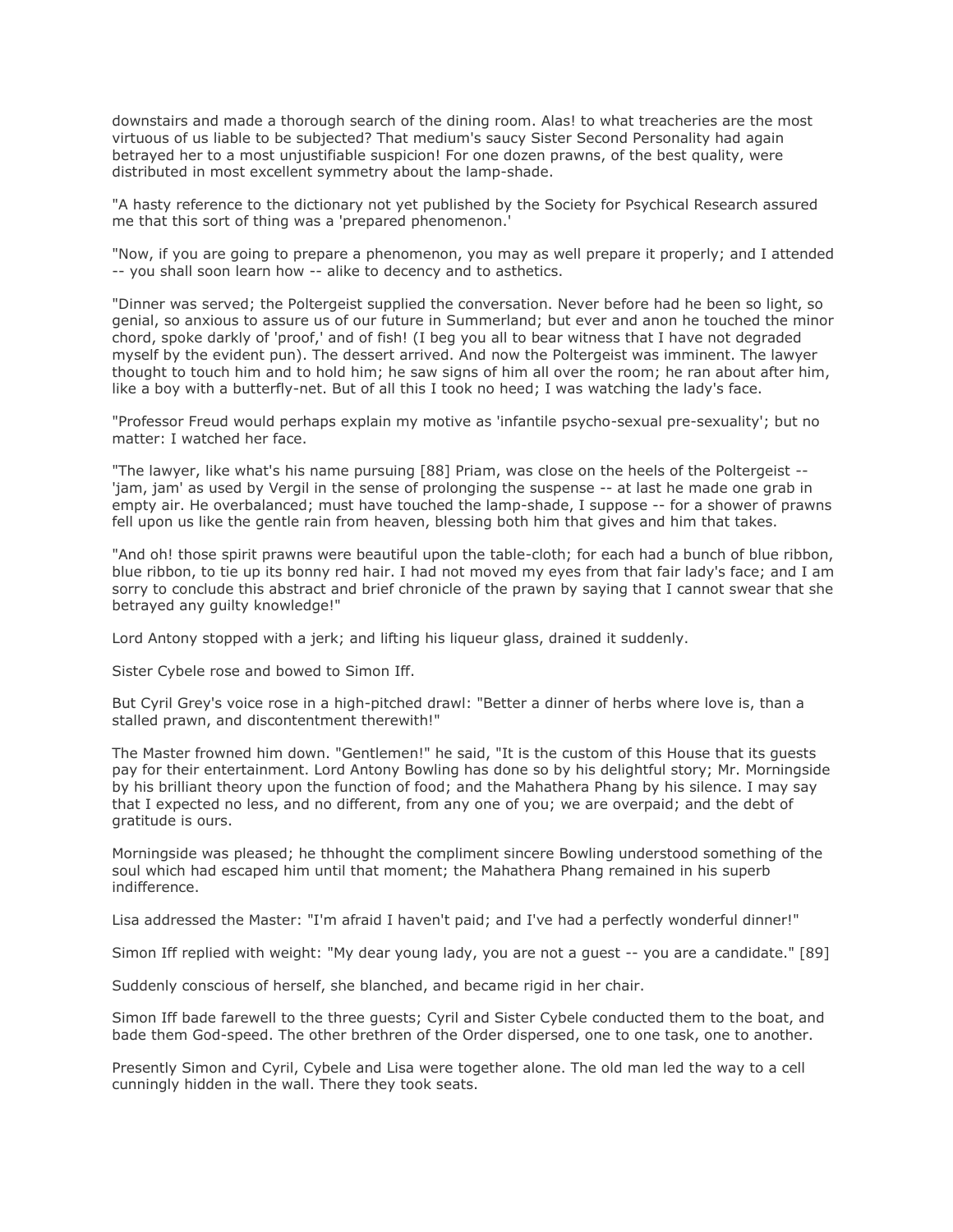Lisa la Giuffria recognized that the critical moment of her life was come upon her. [90]

# **CHAPTER VII**

### OF THE OATH OF LISA LA GIUFFRIA; AND OF HER VIGIL IN THE CHAPEL OF ABOMINATIONS

"BEFORE we go further," began Cyril Grey, "I think it right to express a doubt as to the advisability of our procedure. We have already seen the most determined opposition to our plans; and for my part, I would say frankly that it might be wiser, certainly safer, to abandon them."

Lisa turned on him like a tigress. "I don't know what your plans are, and don't care. But I didn't think you'd go back on them."

"Impulsive ladies," returned Cyril, "rush in where angels fear to tread."

"I'll go," said she. "I'm sorry for all that has happened -- all!" and she fixed her lover with a look of infinite contempt.

Cyril shrugged his shoulders. "If you feel like that, of course, we can continue. But when the pinch comes, don't squeal! I have warned you."

"Brother Cyril could not draw back if he wished," put in Sister Cybele. "He is bound by his oath -- as, in a little while, you will be."

Lisa read upon the woman's face a smile, as of triumphant malice. It disturbed her far more than Cyril's protest. Was she indeed in a trap? It might be so; then, Cyril, who had tried to save her, was in the trap too. She must go on, if only to be able to save him when opportunity occurred. At present [91] she was wholly in the dark. She could feel the atmosphere of constraint, of subtle and terrible forces in the abyss which she was treading blindfold upon some razor-edge whose supports she could not even imagine; the adventure was to her a supreme excitement, and she lived first and last for that. Had she known herself better, she would have understood that her love for Cyril was little more than a passion for the bizarre. But at the moment she was Joan of Arc and Juliet in one.

Moreover, she had the instinctive feeling that wherever these people might be going it was certainly somewhere. They were engineers building a bridge to an unknown land, just as methodically and purposefully as the builders of an earthly bridge. There was no doubt as to the validity of their knowledge or their powers. She perceived that Lord Antony Bowling had spent his life in the investigation of disjointed, purposeless items of mostly plain fraud; while under his very nose the Brethren of this Order were proceeding calmly with some stupendous task, not troubling even to acquaint the world with their results. And she could dimly guess why this was so, and must be so. They did not wish to be dragged into foolish controversies with the ignorant.

And just then Simon Iff took up the conversation with a remark in tune with that thought.

"We shall not ask you for any pledge of secrecy, he said, "for you have only to say what you see and hear to be laughed at for a liar. If this be our last meeting, we are quits. You will be taken to a little chapel leading from this room. There you will find a circle, which you must enter, being careful not to touch it, even with your dress; for that would be dangerous. Within that circle you must remain until we send for you, unless you wish to leave, in [92] which case you have only to pass through the white curtains in the north. You will find yourself in a lighted passage; open the dooor at the end, you will be in the street, where my automobile awaits your orders. Your use of this exit will, however, close your career in magick; in any future relations we should merely be good friends -- or I hope so -- but we should not consider any proposal to reconstruct the present situation."

"I will wait until you send for me," cried Lisa. "I swear it."

Simon Iff placed his hand upon her brow; in another instant he was gone from the room.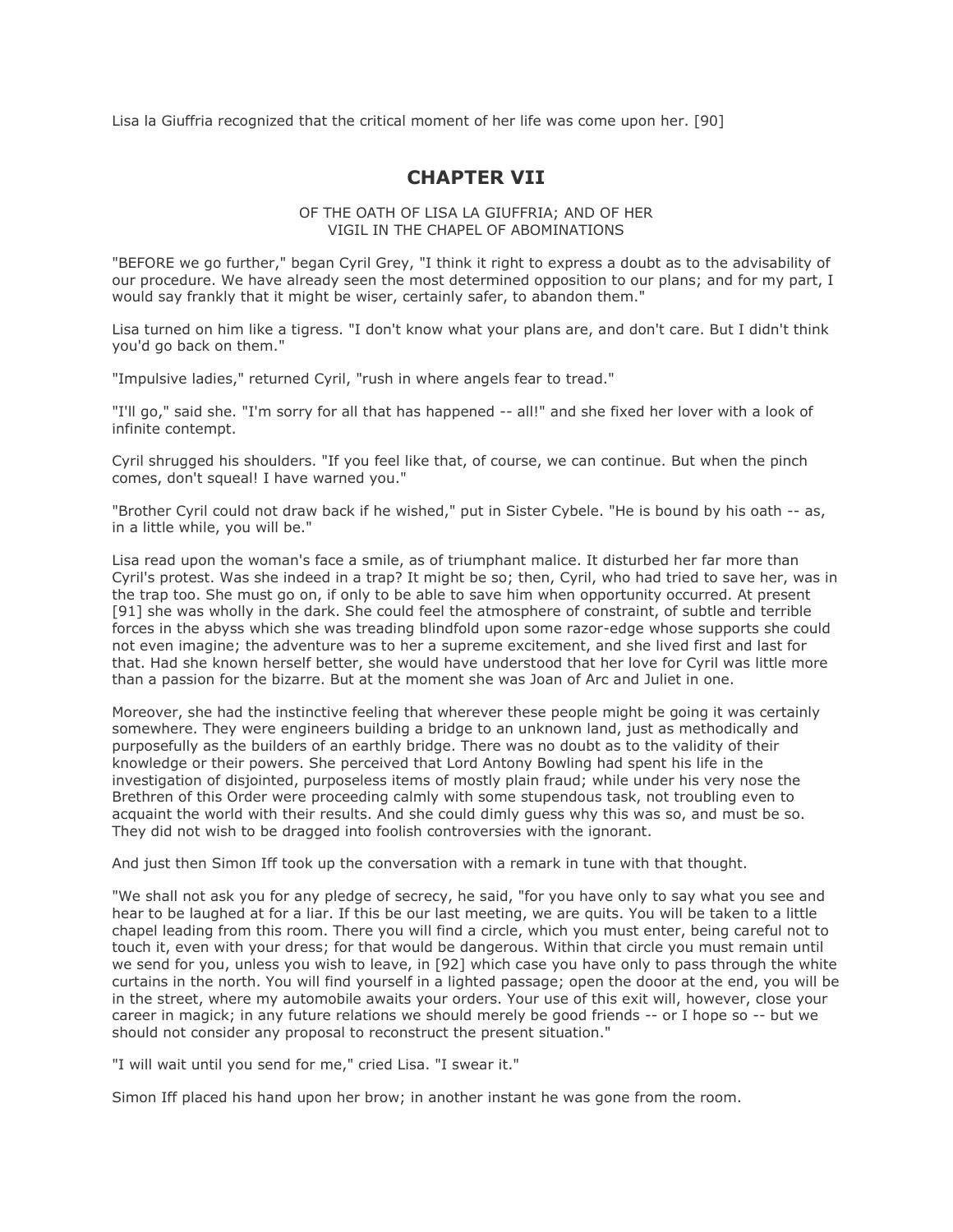Sister Cybele rose and took her by the hand. "Come!" said she; "but you had better bid farewell to your lover." The girl once again thrilled to the undertone of malice in the voice. But Cyril took her fondly in his arms, and crushed her to him.

"To-morrow," he said, "brave heart, true heart! To-morrow we shall be alone together!"

Trembling, la Giuffria returned to Sister Cybele, and followed her to the door of the chapel. She threw a last look over her shoulder: to her amazement Cyril was regarding her with a cynical smile of amusement. Her heart went deadly cold; she felt the pull of Sister Cybele's hand, suddenly grown iron and inexorable. The door shut behind her with a monstrous clang; and she found herself in a room at once obscure and menacing.

She wondered why they called it a chapel. It was a bell-shaped cave. She dimly saw the white curtains of which Iff had spoken; there was nothing else in the room but a square thin altar whose surface was of polished silver, around whose base ran a broad copper band, evidently the circle referred to, and ten lamps, set in little stars of iron, which gave a faint blue light. The entire chamber was cut out of the solid rock. [93] Only that part of it which lay within the circle had been dressed; the rest of the floor, and the walls, which bent over to meet in a point, were rough.

She stepped carefully into the circle, raising her dress. Sister Cybele faced her squarely. In the woman's face Lisa read a thousand evil purposes, a cruelty devilishly hot as Cyril's was devilishly cold, and the assurance in those grey eyes that she had fallen into the power of creatures utterly abominable. Sister Cybele suddenly broke into a short harsh laugh, then stepped aside, and Lisa, turning quickly, only saw the door close behind her. Heedless of caution, she leapt after her in the impulse of self-preservation -- but the door was entirely smooth on the inside. She beat against it, uttering a horrible, fierce cry: but only silence answered her.

The impulse passed as quickly as it had come. Mechanically she stepped back into the circle. And as she did so the thought of Simon Iff came to calm her. The other two might puzzle her, but she felt that Iff would neither do nor suffer wrong.

During dinner, too, she had fixed her gaze, fascinated, upon the Mahathera Phang. She knew that he was more than friendly to the Order, though not a member of it; and his face, coupled with the fact that he had not spoken even once in her presence, redoubled that confidence.

In front of the little altar, she discovered, as her eyes accommodated themselves to the dimness, a curiously-shapen stool covered with leather. She squatted on it, and found it a very Paradise of ease. And then it dawned upon her that she had to wait. To wait!

There was no sound or movement to fix her attention; presently she began to amuse herself by making faces at herself in the polished silver of the [94] altar. It was not long before she tired of that; and once again she found herself waiting.

Her imagination soon began to people the little room with phantoms; the memory of the Thing in the Garden began to obsess her. Once again Simon Iff came to the rescue. She knew that her imagination was at work, and that, even had the shapes about her been real, they could not harm her. She heard herself repeating the old mystic's words: "Because there is in him no place of death."

She became perfectly calm; for a little while her thoughts occupied her. Suddenly they fled, and she found herself (so to speak) in a small open boat, without provisions, in the midst of a limitless ocean of unutterable boredom.

She had a period of fidgets; that over, she became listless, and merely prayed for sleep.

Then she noticed that a square pencil of light had entered from the apex of the chapel, and was casting glory upon the top of the altar. She rose instantly -- and gasped in amazement, for figures were moving on the silver.

Three men, with strange musical instruments, species respectively of flute, viol, and drum, were walking across a room. This room was hung with rose-coloured curtains, and lit with silver candelabra.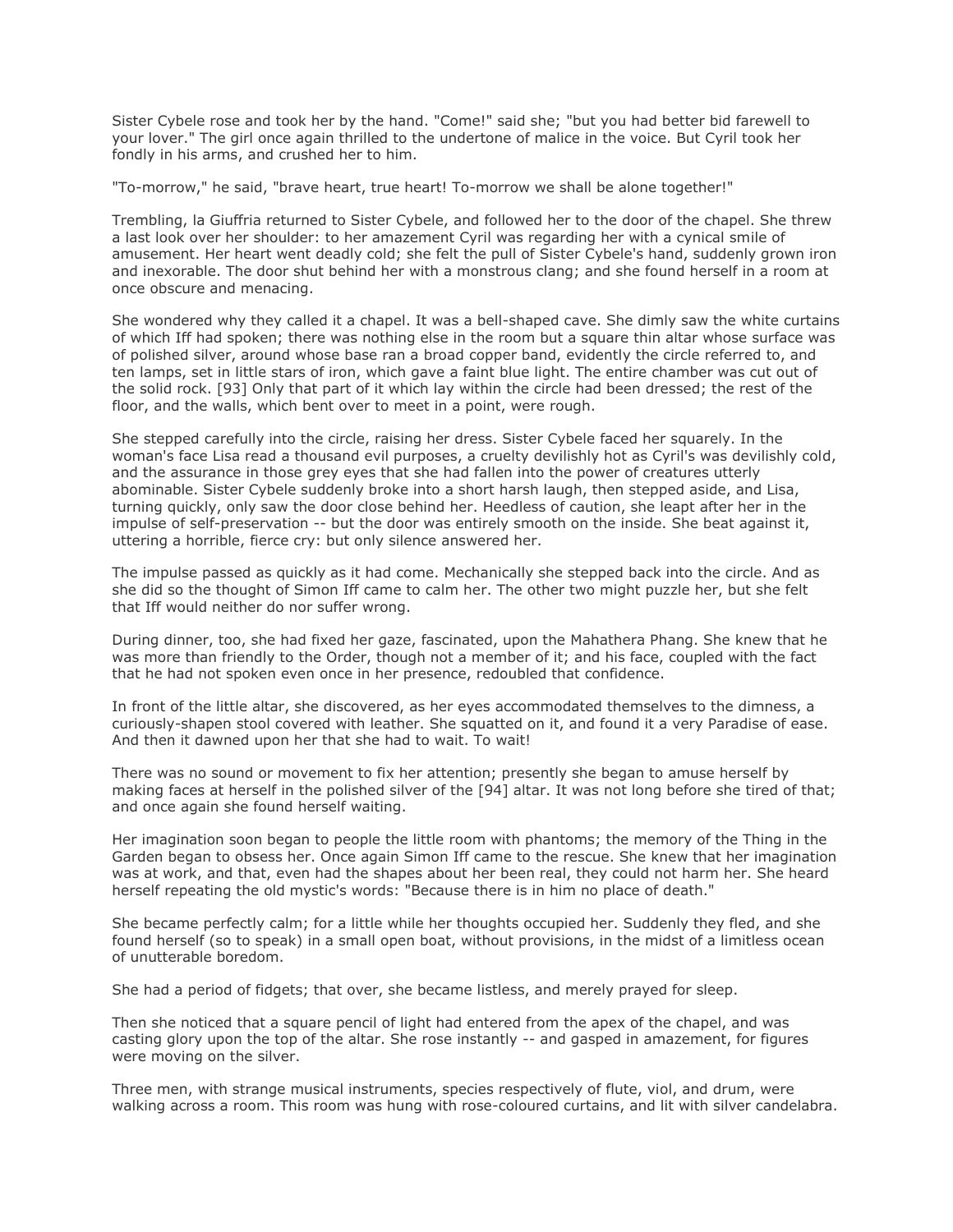At one end was a dais, and on this the men took their seats. They began to tune their instruments, and so strong was her fancy, that she thought she heard them. It was a fantastic Oriental dance-music. Presently a small boy, a negro, dressed in a yellow tunic and baggy breeches of pale blue, entered the room. He carried a salver, on which were a great flask of wine and two goblets of gold.

Then, to her utter amazement, Cyril Grey stepped into the room with Sister Cybele. They took the wine from the boy, and, each placing the left hand on the [95] left shoulder of the other, they touched their goblets, and, throwing their heads back, drained them. The boy took the empty cups and disappeared.

She saw Cyril and Cybele draw together; they gave a laugh which (once again) she fancied she could hear. It rang demoniac in her very inmost soul. An instant more, and their mouths met in a kiss.

Lisa felt her knees give way. She caught the altar, and saved herself from falling; but she must have lost consciousness for a second or two, for when her eyes opened she saw that they had discarded their robes, and were dancing together. It was wild and horrible beyond all imagination; the dancers were locked so closely that they appeared like a single monster of fable, a thing with two heads and four legs which writhed or leapt in hideous ecstasy.

She was so shaken that she did not even ask herself the nature of the vision, whether it was a dream, an hallucination, a picture of the past, or an actual happening. The bacchanal obscenity of it was overwhelming. Again and again she turned her eyes away; but they always returned to the gaze, and every gesture shot a pang of agony to her soul. She understood the ambiguities of her lover; his strange behaviour seemed like an open book to her; and the malice of Sister Cybele, her elfin laughter, her satanic sneer, sank into her bleeding heart like acid, burning, fuming.

The revel did not diminish; instead, it took novel and more atrocious forms. All that she had ever conceived of sensuality of bestiality, was a thousandfold surpassed. It was an infinite refinement of abomination joined with an exaggeration of grossness that might have turned Georges Sand to stone. The light went out.

The thought of flight from that abominable chapel never came to her. It was Cyril -- the man to whom [96] she had given herself utterly at the first touch -- who was plunging this poisoned dagger into her soul. And she could not even die; it was ferocity and madness that awoke in her. She would wait until the morning -- and she would find a way to be avenged. Yet she felt that she was slowly bleeding to death; it did not seem that any morning could ever come to her. She would not be able to face Cyril; it seemed somehow as if the shame were hers.

And then she screamed aloud -- a soft hand was on her shoulder. "Hush! Hush!" came a gentle voice in her ear. It was the girl who had waited on her at dinner. Even at the time Lisa had noticed that she was very different to the others; for they were of most cheerful countenance, and this girl's eyes were red with weeping. "Come away!" said the girl, "come away while it is time. This is the first chance I have ever had to escape; I was set to watch the chapel door to-night; and I found the spring. Oh, come away quickly! They're criminals; they corrupt you and they torture you. Oh do come, sister! I can't escape without you; the man in the automobile would stop me. But if you come, I can slip away. It's only a step through the passage. Oh God! Oh God! if I had only gone when I was as you are!" Lisa's whole soul went out in sympathy to the gentle creature." Look what they've done to me!" "Feel all down my back!" The girl winced with pain even at Lisa's gentle finger-tips. Her back was a mass of knotted weals; she must have been beaten savagely with a sjambok or a knout.

"And see my arms!" The girl lifted her hands, and the loose sleeves of her robe fell back. From wrist to elbow she was a mass of parallel cuts. "I wouldn't do what they wanted," she moaned, "it was too horrible. You'd think no woman would; [97] but they do. Sister Cybele's the worst. O come! do come from this abominable house!"

Lisa had touched the summit of the mountain of hysteria. Her feelings were far beyond all expression; she was living in a world deeper than feeling. She gained the consciousness of her own nature, something far deeper than anything she had ever known, and she expressed its will in words of absolute despair. "I can't leave Cyril Grey."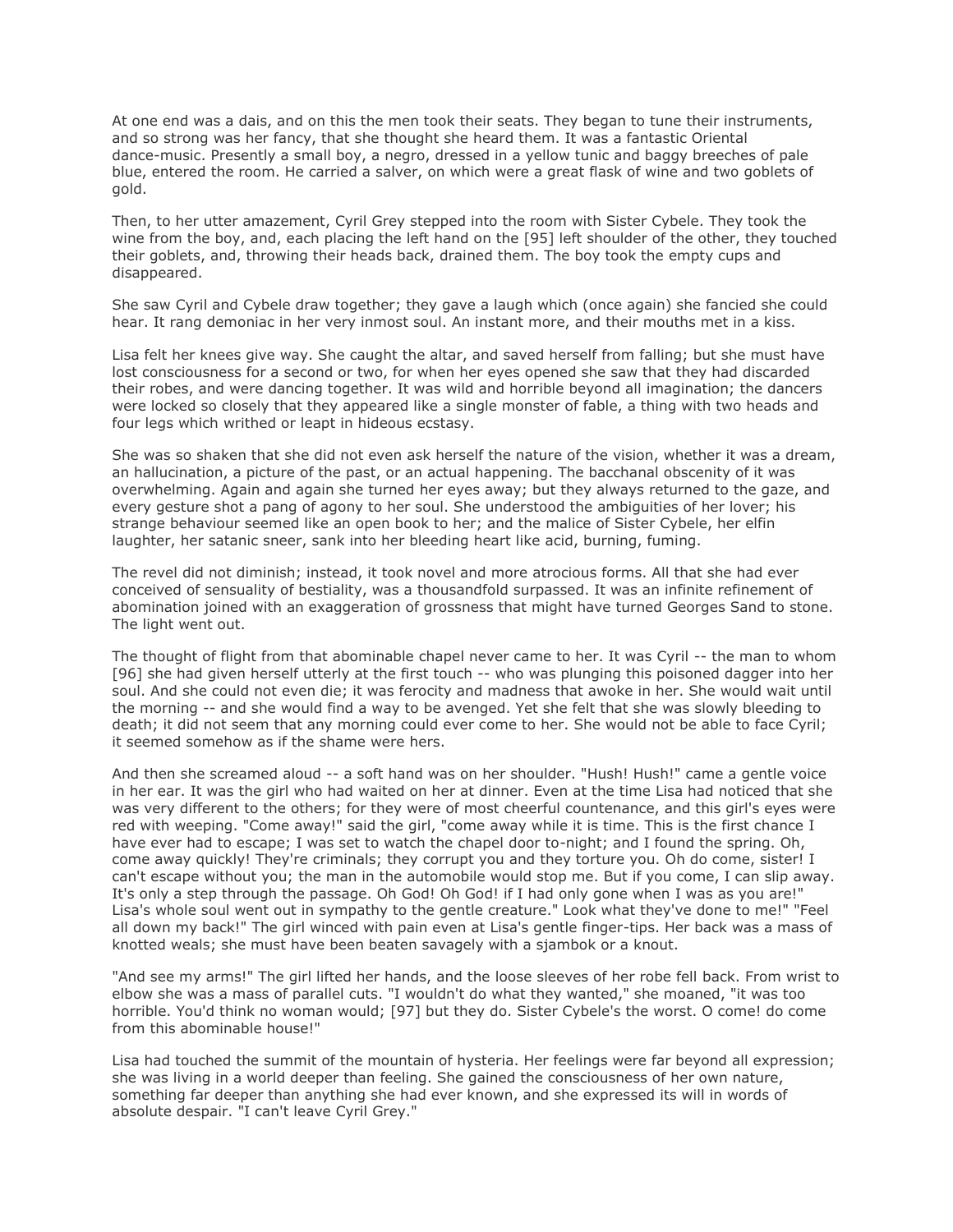"I'm afraid of him more than all the others," whispered the girl." I loved him too. And when I came to him two days ago, thinking that he still loved me -- he laughed -- and he had me whipped. Oh come away!"

"I can't," said Lisa, brokenly. "But you shall go. Here, take my dress; give me your robe. The chauffeur won't know the difference. Tell him to drive to the Grand Hotel; ask for Lavinia King; I'll get word to you to-morrow, and money if you need it. But - I - can't - go."

The last words dripped out icily from the frozen waters of her soul. Quickly the girl dressed herself in Lisa's clothes: then she threw the white robe over her -- La Giuffria never thought of the symbolism of the action; she would have rather stood naked before a thousand men than appear in that garment of infamy ---

The girl pressed one soft kiss upon her forehead: then was gone headlong through the curtains. Lisa heard the clang of the outer door, and a breath of cold air swept round the room.

It dizzied her, as if she had been drunk; she remembered no more; probably she slept.

At last, she came to consciousness again in a most strange state of being. A peculiar smell was in the air, something as of the sea; she felt a physical exhilaration incomparable. Her mind was still quite [98] blank as to the past; she was not even surprised at her surroundings. She rose and began to stretch her arms in a dozen physical exercises. Just as she touched her toes for the tenth time the door behind her opened. Sister Cybele was standing there. "Come, Sister!" she cried, "it will be dawn in three minutes; first we must make the Adoration of the Sun, and then comes breakfast!"

The horror of the night returned to Lisa in a flash. But somehow it had receeded into a deeper stratum of her being; when it came to a question of any possible action, she seemed remote. She had the horrible fancy that she had died in the night. She followed Sister Cybele as she would have followed her executioner to the block.

Together they went up a spiral staircase. They came to a large room, circular in shape; it was full of the members of the Order, in their robes. At the East, where an oriel opened toward the dawn, she could see the figure of Simon Iff, his eyes fixed, awaiting the rising of the Sun.

A beam touched his face; and he began:

"Hail unto thee that art Ra in thy rising; even unto thee that art Ra in thy strength, that travellest over the Heavens in thy Bark in the uprising of the Sun! Tahuti standeth in his splendour at the prow, and Ra-Hoor abideth at the helm; hail unto thee from the abodes of night!"

It seemed to her that the whole assembly, uniting in the singular gesture with which Simon Iff accompanied his words, was uplifted in some subtle way beyond her understanding. The crowd-psychology assailed her; and she gritted her teeth to curse this hypocrisy of devilry.

But at that moment the crowd broke like a wave upon the beach; and she saw a girl running upon her. [99]

"Oh, you were splendid, sister!" cried a voice, and two scarred arms were thrown about her neck. It was the girl of the night before!

"Didn't you escape?" babbled Lisa, incoherent.

But the child's ringing laughter silenced her. "I forgive you for spoiling my record," she bubbled over. "You know, I'm supposed to get them five times in six."

Lisa stood bewildered. But Sister Cybele was wringing her hands and kissing her, and Cyril Grey was telling the child that he had first claim on the strangle-hold ---

And then they all suddenly melted from her. Simon Iff was walking toward her, and his hand was open.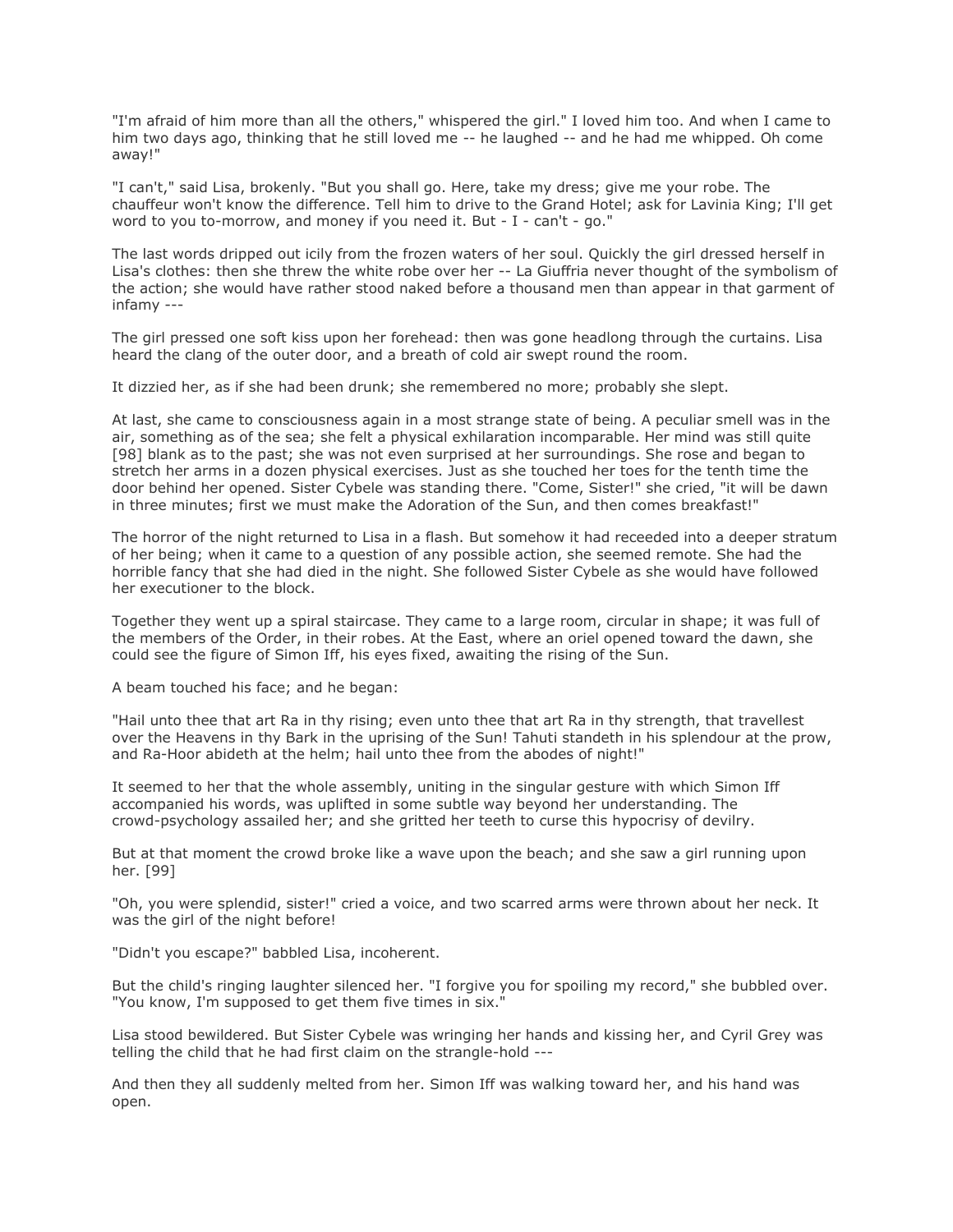"I congratulate you, sister," he said solemnly, "upon your initiation to our holy Order. You have well earned the robe in which you stand, for you have paid its price -- service to others without thought of the consequence to yourself. Let us break our fast!"

And he took Lisa's arm; presently they came to the refectory. As in a well-rehearsed play, every one fell into his place; and before Lisa realized the utter subversion that had taken place in her being, Sister Cybele was on her feet, proclaiming:

"Do what thou wilt shall be the whole of the Law."

Lisa thought that breakfast the most delicious she had ever tasted in her life.

A great reaction from the strain of the previous twenty-four hours was upon her. She had lived a lifetime in that period; and in a sense she had most surely died and been reborn. She felt like a little child. She wanted to climb on to everybody's knee, and be hugged! She had regained at a single [100] stroke the infant's faith in human nature; she looked at the universe as simply as a great artist does. (For in him too lives and rejoices the Eternal Babe).

But her greatest surprise was in her physical health and energy. She had passed through a fierce and furious day, a night of infernal torture; yet she was unaccountably buoyant, eager, assiduous in every act, from her smiled word of pleasure to the drinking of her coffee.

Everything at that meal seemed matter of intoxication. She had not previously realized that toast, properly understood, was a superior stimulant to brandy.

When breakfast ended, she could not have walked across the room. It was dancing or nothing, so she said to herself.

Somehow she found herself once more in the Chapel of Abominations. On the altar was laid a sprig of gorse, and the sunlight, streaming through the apex of the vault, made its thorny bloom of the very fire and colour of day.

Simon Iff stood behind the altar; Cyril Grey was on her right hand, Sister Cybele on her left. They joined their hands about her.

"I will now complete the formality of your reception," said the old man. "Say after me: 'I (your name).'"

"I, Lisa la Giuffria ---"

"Solemnly promise to devote myself" She repeated the phrase.

To the discovery of my true purpose in this life."

She echoed in a lower tone.

All three concluded "So mote it be." "I receive you into this Order," which Simon Iff, "I confirm you in the robe which you have won; I greet you with [101] the right hand of fellowship; and I induct you to the Gate of the Great Work." Still holding the hand which he had grasped, he led her from the chapel.

They passed through the refectory, and entered a room on its other side. This room was furnished as a library; there was nothing in it to suggest magick.

"This is the Hall of Learning," said Simon Iff "Here must your work begin. And, innocent as it seems, it is a thousandfold more dangerous than the chapel from which you have come forth with so much credit."

Lisa seated herself, and prepared to listen to the exposition of her task in life which she expected to follow.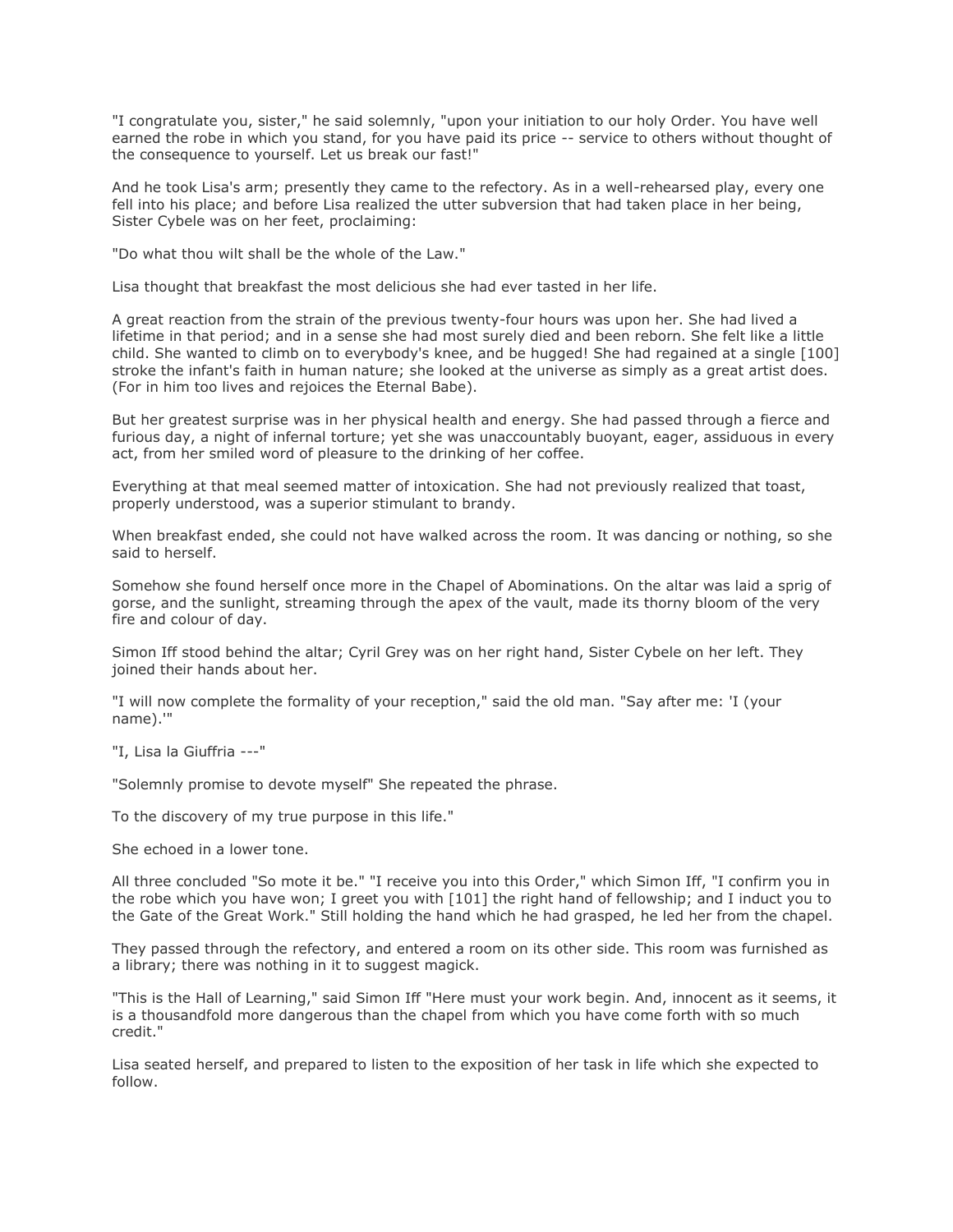But she could not know why the old mystic was at so great pains (as he afterwards proved) to make every syllable of his discourse intelligible; for she had not heard his conference with Cyril Grey at the moment when Sister Cybele had called her.

"Brother Cyril!" the old mystic had said, "I shall go on -- I shall even put more than the necessary care into the work -- as if this were victory and not defeat.

"I tell you that you will never do anything yourself, still less anything for others, so long as you rely on women. This victory of the woman's is only the chance resultant of a chaos of emotional states. She's in it for the fun of the thing; she's not even an artist; she's merely the female of the species; and I do not alleviate the situation by one further precision -- your species!"

"Are women no use? Why were they made?" asked Cyril, angry He did not know that his question was prompted by a desire yet unconquered in [102] himself. But Simon Iff answered him with mock humility.

"I am unskilled to unravel the mysteries of the Universe. Like Sir Isaac Newton, I am ---" But seeing the muffled rage in the boy's eyes, he spared him the conclusion. [103]

## **CHAPTER VIII**

### OF THE HOMUNCULUS; CONCLUSION OF THE FORMER ARGUMENT CONCERNING THE NATURE OF THE SOUL

"I AM going to be perfectly horrid," said Simon Iff, leaning over to Lisa, and measuring his words with the minutest care. "I am going to do everything possible to damp your enthusiasm. I would rather have you start from cold and spark up well as you go, than have you go off with a spurt, and find yourself without petrol in the middle of the big rise.

"I want you to take up this research because of your real love of knowledge, not because of your passion for Brother Cyril. And I tell you honestly that I am mortally afraid for you, because you live in extremes. It is good for a swift push to have that sudden energy of yours; but no research in science is to be taken by storm. You need infinite patience, nay, even infinite indifference to the very thing on which your heart is set:

"Well, I have prated. The old man must utter his distrust of fiery youth. So we'll go on.

"I'm going to talk to you about the soul again. Remember our conception of it, the idea that seemed to do away with all the difficulties at a blow. We had the idea of a soul, of a real physical substance, one of whose surfaces, or rather boundary-solids, was what we call body and mind. Body and mind are real, too, and truly belong to the soul, but are only minute aspects of it, just as any ellipse or hyperbola is an aspect of the section of a cone. [104]

"We'll take just one more analogy in the lower dimensions as we pass.

"How do solids know one another? Almost entirely by their surfaces! Except in chemistry, which we have reason to believe to be a fourth-dimensional science, witness the phenomena of polarization and geometrical isomerism, solids only make contact superficially.

"Then, shifting the analogy as we did before, how do fourth-dimensional beings know one another? By their bounding solids. In other words, my soul speaks to yours through the medium of our minds and bodies.

"That is the common phrase? Quite so; but I am using it in an absolute physical sense. A line can only be aware of another line at a point of contact; a plane of another plane at the line where they cut; a cube of another cube at the surface common to both; and a soul of another soul where their ideas are in conjunction.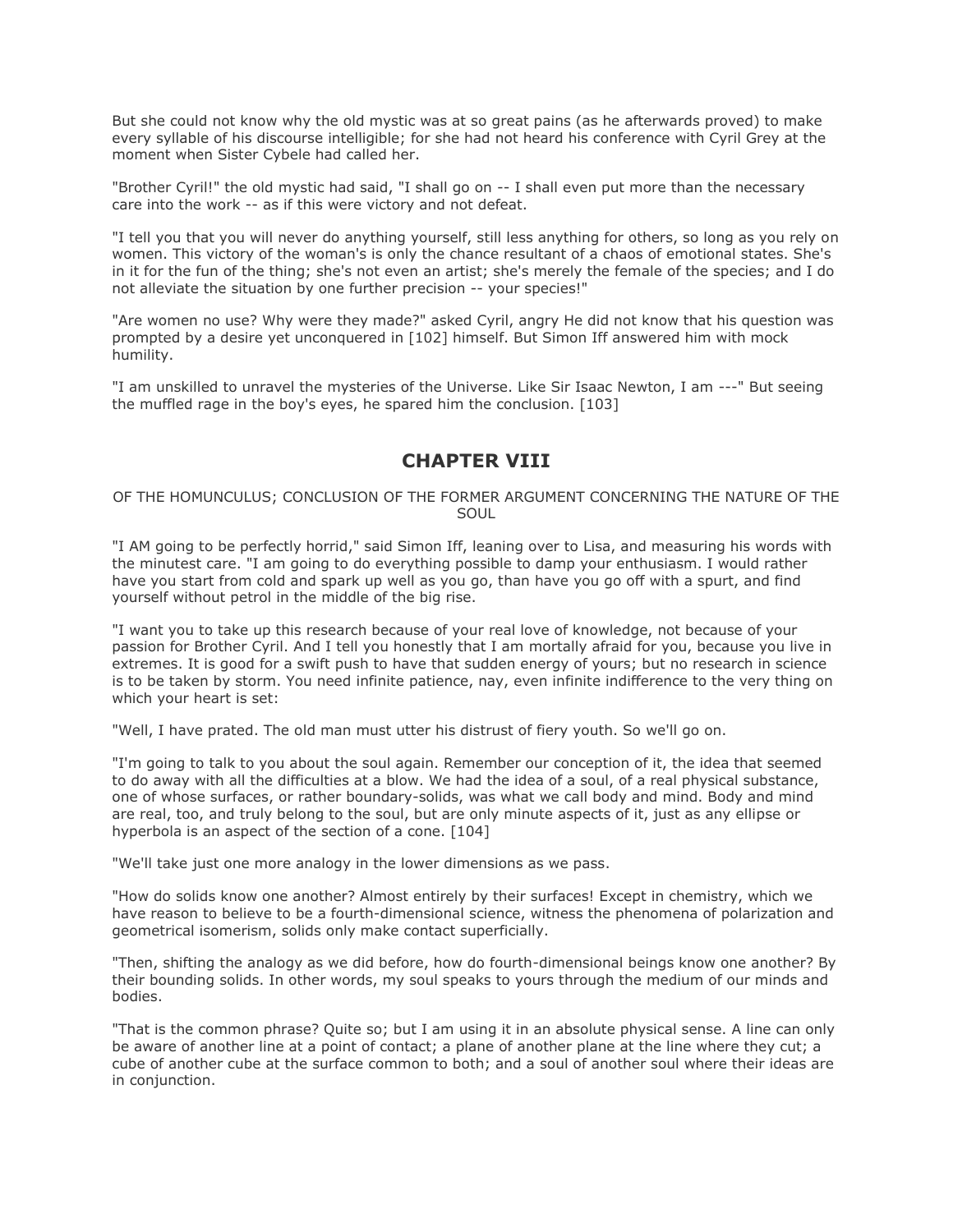"I do want you to grasp this with every fibre in your being; I believe it to be the most important thesis ever enunciated, and you will be proud to learn that it is wholly Brother Cyril's, with no help from me. Hinton, Rouse Ball, and others, laid the foundations; but it was he that put it in such a clear light, and correlated it with occult science.

"You must give the honour to the Mahathera Phang!" interjected Cyril. "I was proving to him the metaphysical nature of the soul -- and he regarded me with so amused a smile that I perceived my asininity. Of course there can be but one order of Nature!"

"In any case," continued Iff, "this theory of Cyril's wipes the slate clean of every metaphysical speculation. Good and evil vanish instantly, with Realism and Nominalism, and Free will and [105] Determinism -- and all the 'isms' and all the 'ologies'! Life is reduced to mathematical formulae, indeed, as the Victorian scientists rightly wished to do; but at the same time mathematics is restored to her royal pre-eminence as not only the most exact, but the most exalted of the sciences. The intelligible order of things, moreover, becomes natural and inevitable; and such moral problems as the cruelty of organic life return to their real insignificance. The almost comic antinomy between man's size and his intelligence is reduced; and although the mystery of the Universe remains unsolved, at least it is a rational mystery, and neither senseless nor intolerable.

"Let us now come down to a simple practical point. Here is a soul anxious to communicate with other souls. He can only do it by obtaining a mind and body. Now you'll notice, taking that cone image of ours again, that any section of it is always one of three regular curves. It would not fit into a square, for example, however you turned it. And so our soul has to look about for some mind which will fit one of his sections. There is a great deal of latitude, no doubt; for the mind grows, and is at first very plastic. But there must be some sort of relation. If I am a wandering soul, and wish to communicate with the soul now manifesting a section of itself as Professor of Electricity at Oxford, it is useless for me to take the mind of a Hottentot. (Cyril sighed a doubt.)

"I'm going to digress for a moment. Look at the finished product, the soul 'incarnated,' as we may call it. There are three forces at work upon it; the soul itself, the heredity and the environment. A clever soul will therefore be careful to choose the embryo which seems most likely to be fairly free in the two latter respects. It will look for a healthy stock, for parents who will, and can, give the child every chance [106] in life. You must remember that every soul is, from our point of view, a 'genius,' for its world is so incalculably greater than ours that one spark of its knowledge is enough to kindle a new epoch in mankind.

"But heredity and environment usually manage to prevent any of this coming to light. No matter how full of whisky a flask may be, you will never make it drunk!

"So we may perhaps conceive of some competition between souls for possession of different minds and bodies; or, let us say, to combine the ideas, different embryos. I hope you notice how this theory removes the objection to reincarnation, that one's mind does not remember 'the last time.' Why should our cone make connexion between its different curves? Each is so unimportant to it that it would hardly think of doing so. Yet there might be some similarity between successive curves (in our case, lives) that might make an historian suspect that they were connected; just as a poet's style would be constant in some respects, whether he wrote a war-story or a love-lyric.

"You see, of course, by the way, how this theory does away with all the nonsense about 'Are the planets inhabited?' with its implication of idiotic waste if they be not. To us every grain of dust, every jet of hydrogen on the sun's envelope, is the manifestation of a section of some soul:

"And here we find ourselves quite suddenly and unexpectedly in line with some of the old Rosicrucian doctrines.

"This brings us to the consideration of certain experiments made by our predecessors. They had quite another theory of souls; at least, their language was very different to ours; but they wanted very much to produce a man who should not be bound up [107] in his heredity, and should have the environment which they desired for him.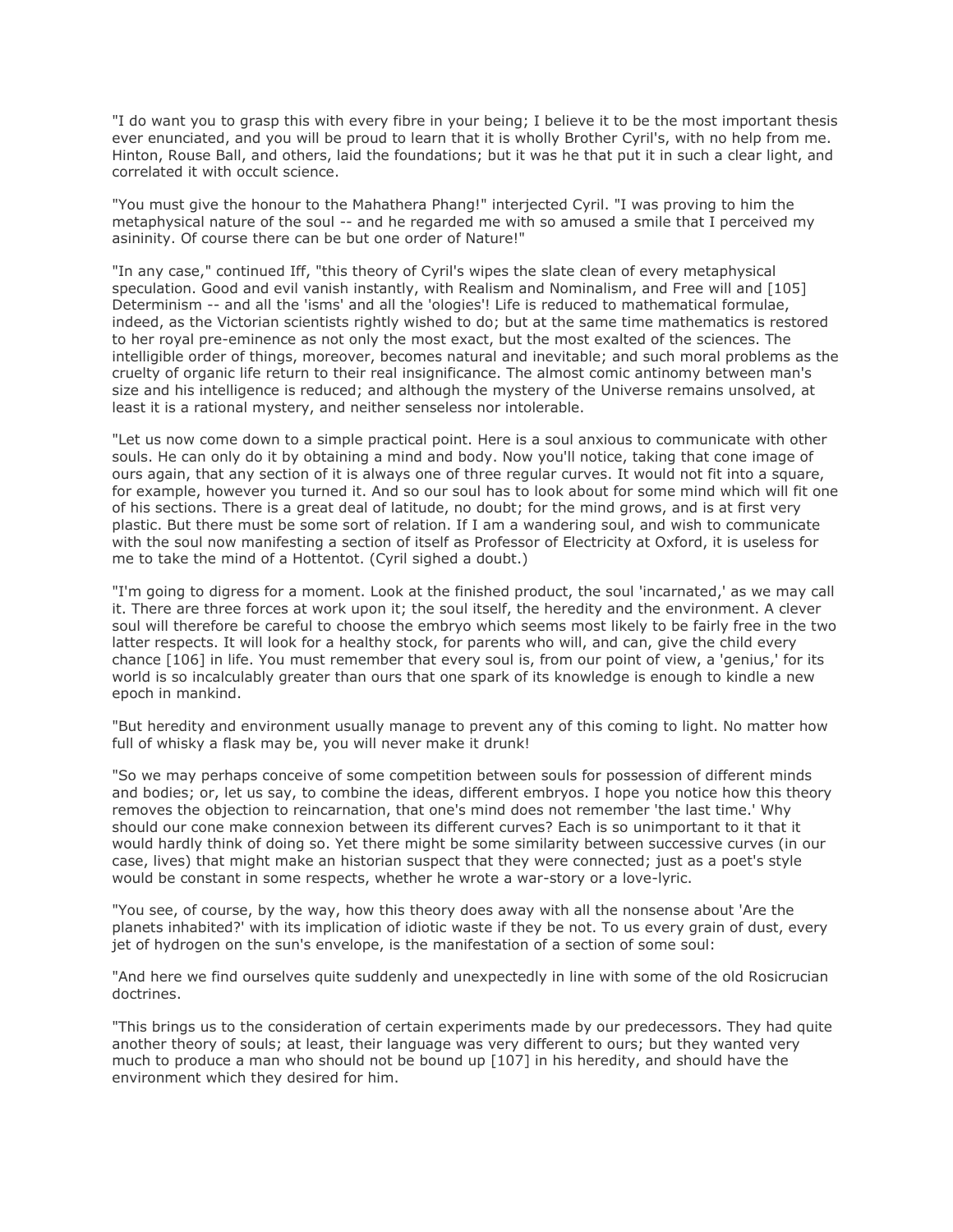"They started in paraphysical ways; that is, they repudiated natural generation altogether. They made figures of brass, and tried to induce souls to indwell them. In some accounts we read that they succeeded; Friar Bacon was credited with one such Homunculus; so was Albertus Magnus, and, I think, Paracelsus.

"He had, at least, a devil in his long sword 'which taught him all the cunning pranks of past and future mountebanks,' or Samuel Butler, first of that dynasty, has lied.

"But other magicians sought to make this Homunculus in a way closer to nature. In all these cases they had held that environment could be modified at will by the application of telesmata or sympathetic figures. For example, a nine-pointed star would attract the influence which they called Luna -- not meaning the actual moon, but an idea similar to the poets' ideas of her. By surrounding an object with such stars, with similarly-disposed herbs, perfumes, metals, talismans, and so on, and by carefully keeping off all other influences by parallel methods, they hoped to invest the original object so treated with the Lunar qualities, and no others. (I am giving the briefest outline of an immense subject.) Now then they proceeded to try to make the Homunculus on very curious lines.

"Man, said they, is merely a fertilized ovum properly incubated. Heredity is there even at first, of course, but in a feeble degree. Anyhow, they could arrange any desired environment from the beginning, if they could only manage to nourish the embryo in some artificial way -- incubate it, in fact, as is done with chickens to-day. Furthermore, and this is the crucial point, they thought that by performing this [108] experiment in a specially prepared place, a place protected magically against all incompatible forces, and by invoking into that place some one force which they desired, some tremendously powerful being, angel or archangel -- and they had conjurations which they thought capable of doing this -- that they would be able to cause the incarnation of beings of infinite knowledge and power, who would be able to bring the whole world into Light and Truth.

"I may conclude this little sketch by saying that the idea has been almost universal in one form or another; the wish has always been for a Messiah or Superman, and the method some attempt to produce man by artificial or at least abnormal means. Greek and Roman legend is full of stories in which this mystery is thinly veiled; they seem mostly to derive from Asia Minor and Syria. Here exogamic principles have been pushed to an amusing extreme. I need not remind you of the Persian formula for producing a magician, or of the Egyptian routine in the matter of Pharaoh, or of the Mohammedan device for inaugurating the Millenium. I did remind Brother Cyril, by the way, of this last point, and he did need it; but it did him no good, for here we are at the threshold of a Great Experiment on yet another false track!"

"He is only taunting me to put me on my mettle," laughed Cyril.

"Now I'm going to bring all this to a point," went on the old mystic. "The Greeks, as you know, practised a kind of eugenics. (Of course, all tribal marriage laws are primarily eugenic in intention). But like the mediaeval magicians we were speaking of, with their Homunculus, the Greeks attached the greatest possible importance to the condition of the mother during gestation. She was encouraged to look only on beautiful statues, to read only [109] beautiful books. The Mohammedans, again, whose marriage system makes Christian marriage by comparison a thing for cattle, shut up a woman during that period, keep her perfectly quiet and free from the interference of her husband.

"This is all very good, but it falls short of Brother Cyril's latest lunacy. As I understand him, he wishes indeed to proceed normally in a physical sense, but to prepare the way by making the heredity, and environment as attractive as possible to one special type of soul, and then -- to go soul-fishing in the Fourth Dimension!

"Thus he will have a perfectly normal child, which yet is also a Homunculus in the mediaeval sense of the word!

"And he has asked me to lend you the villa of the Order at Naples for the purpose."

Lisa had lent forward; her face, between her hands was burning.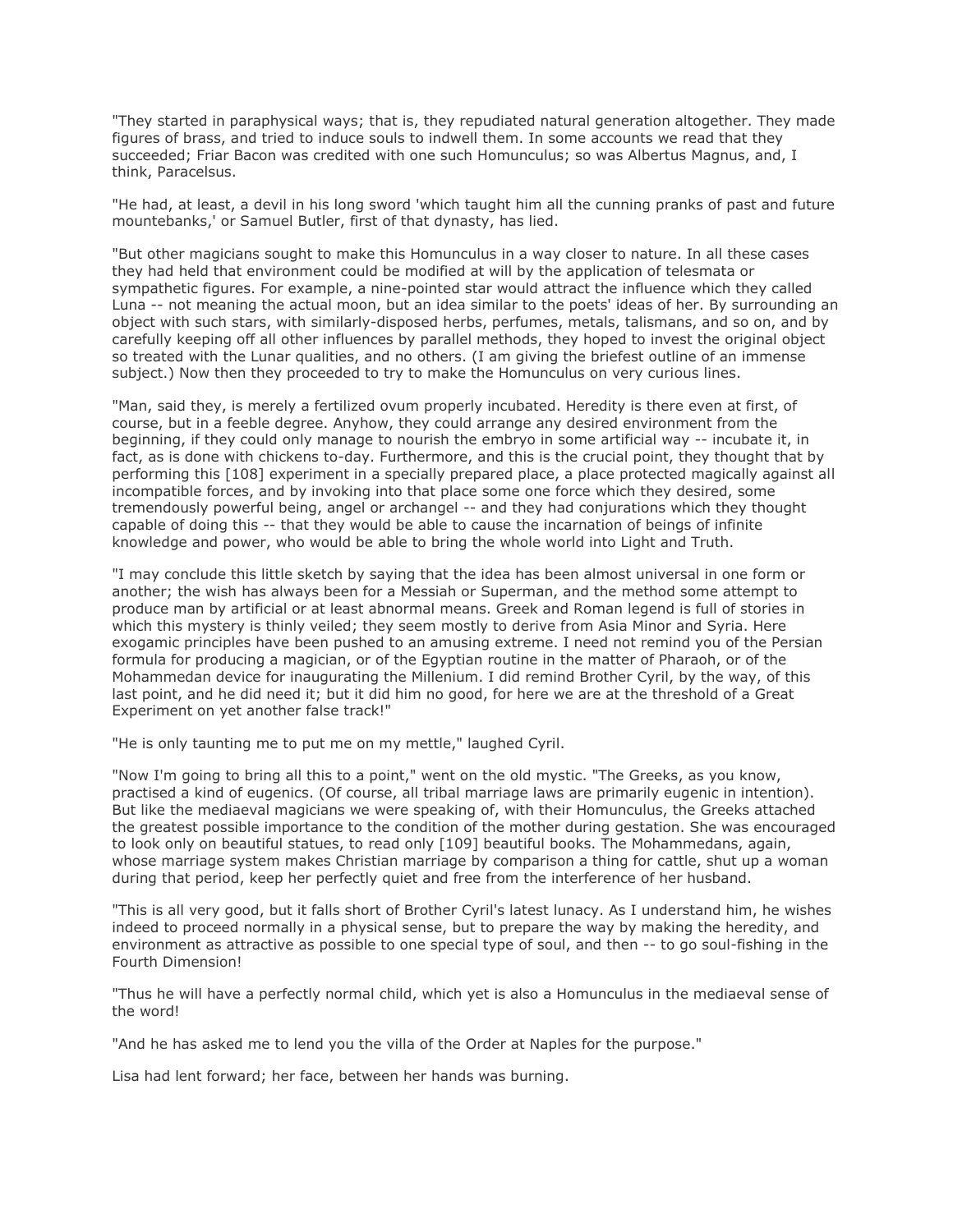Slowly she spoke: "You know that you are asking me to sacrifice my humanity?" She was not silly enough to pretend to misunderstand the proposal and Simon liked her better for the way she took it.

He thought a moment. "I see now; I never thought of it before, and I am foolish, The conservatism of woman calls this sort of thing a 'heartless experiment.' Yet nothing is farther from our thoughts. There will be no action to annoy or offend you on the contrary. But I understand the feeling -- it is the swift natural repugnance to discuss what is sacred."

"Tut--tut--my memory is always failing me these days," muttered Cyril; "I've quite forgotten the percentage of children that were born blind in 1861."

Lisa started to her feet. She did not know what he meant, but in some way it stung her like a serpent. [110]

Simon Iff intervened. "Brother Cyril, you always use strong medicine!" he said, shaking his head; "I sometimes think you're too keen to see your results."

"I hate to beat about the bush. I say the thing that can never be forgotten,"

"Or forgiven, sometimes," said the old man in gentle reproof.

"But come, my dear, sit down; he meant truth, after all, and truth cuts only to cure. It's a brutal fact that children used to be born blind, literally by the thousand, because it wasn't quite nice to publish the facts about certain diseases; and precautions against them were called 'heartless experiments.' What Cyril is asking you to do is no more than what your whole heart craves for; only he wants to crown that with a gift to humanity such as has never yet been given. Suppose that you succeed, that you can attract a soul to you who will find a way to abolish poverty, or to cure cancer, or to -- oh! surely you glow with vision, a thousand heights of human progress thrusting their sunlit snows through the clouds of doubt!"

Lisa rose again to her feet, but her mood was no longer the same. She put her hands in Simon Iff's. "I think you're a very noble man," she said, "and it's an honour to work in such a cause." Cyril took her in his arms. "Then you will come with me to Naples? To the Master's own villa?"

She looked at Iff with a queer smile. "May I make a joke?" she said. "I should like to rechristen the villa -- The Butterfly-Net!"

Simple Simon laughed with her like a child. It was just the delicate humour that appealed to him; and the classical allusion to the Butterfly as allegorical of the Soul showed him a side of the girl that he had hardly suspected. [111]

But Cyril Grey swerved instantly to the serious aspect of the problem. "We have merely been discussing an A.B. case," he said; "we have forgotten where we stand. Somewhere or other I have made a blunder already, mark you! -- and we have the Black Lodge on our trail. You may possibly recall some of the events of yesterday?" he concluded, with a touch of his old airy manner.

"Yes," said Simon, "I think you had better get to business."

"We discussed the thing on general lines during your vigil last night," said Cyril. "Our first need is defence. The strongest form of defence is counter-attack; but you should arrange for that to take shape as far as possible from the place you are defending, In this game you are keeping goal, Lisa; I am full back; Simple Simon is the captain playing at half-back; and I think we have a fairly fit eleven! So that's all right. There is reason to believe that the enemy's goal is in Paris itself. And if we can keep the ball in their half all through the game, you and I can spend a very quiet year in Italy."

"I can't follow all that football slang; but do explain why anyone should want to interfere with us. It's too silly."

"It's only silly when you get to the very distant end of a most abstruse philosophy. On the surface it's obvious. It's the objection of the burglar to electric lights and bells. You can imagine him having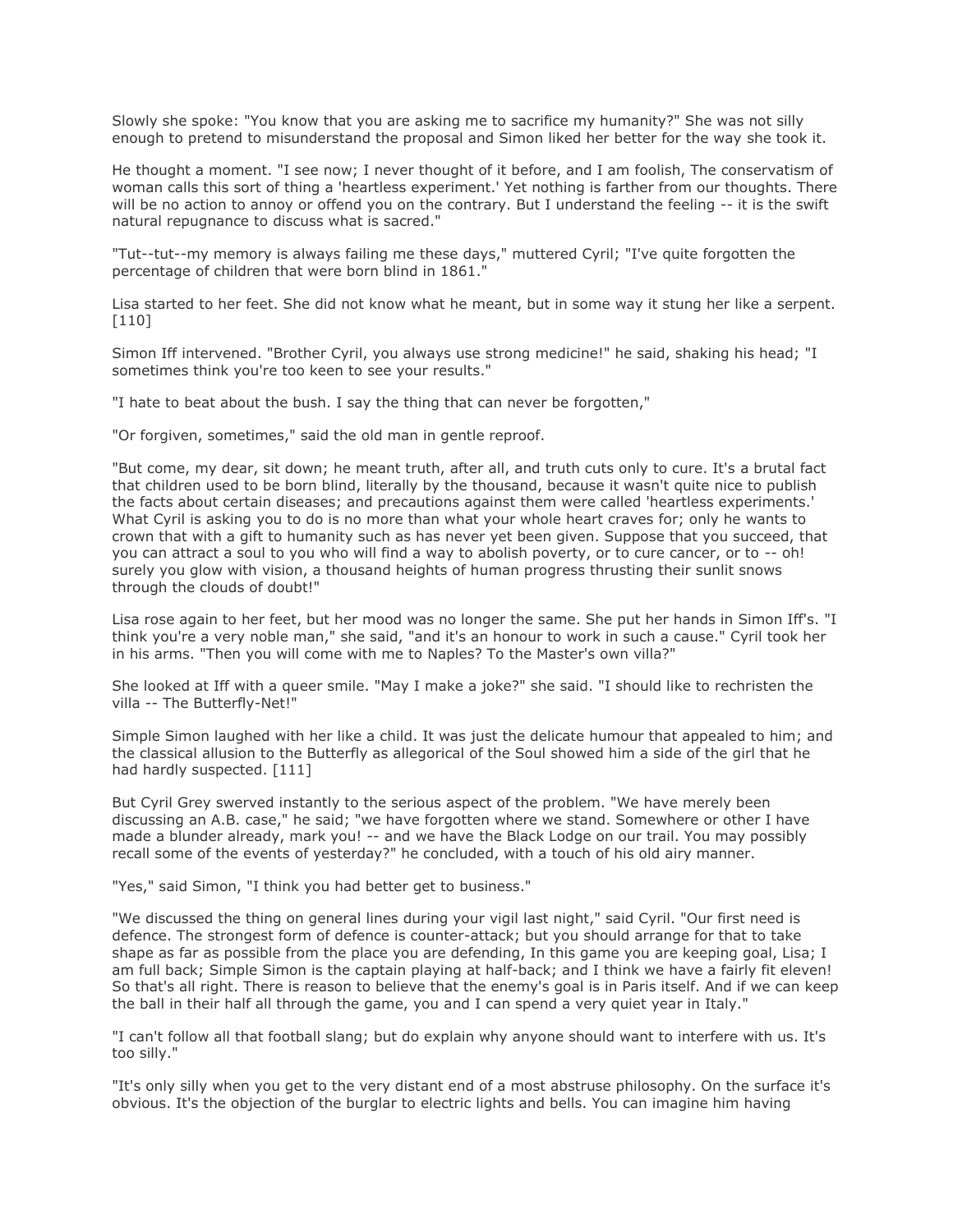enough foresight to vote against a town councillor who proposed an appropriation for the study of science in general. Something might turn up which would put him out of business."

"But what is their business?"

"Ultimately, you may call it selfishness -- only that's a dreadful word, and will mislead you. We're [112] just as selfish; only we realize that other things beyond our own consciousnesses are equally ourselves. For instance, I try to unite myself as intimately as I can with every other mind, or body, or idea, that comes in my way. To take that cone simile, I want to be all the different curves I can, so as to have a better chance of realizing the cone. The Black Lodge magician clings to his one curve, tries to make it permanent, to exalt it above all other curves. And of course the moment the cone shifts, out he goes: pop!"

"Observe the poet!" remarked Simon Iff. "He values himself enormously; but his idea of perpetuating himself is to make the beauty that is inherent in his own soul radiate beyond him so as to illumine every other mind in the world. But your Black Magician is secret, and difficult of access; he isn't going to tell anyone anything, not he! So even his knowledge tends to extinction, in the long run."

"But you are yourselves a secret society!" exclaimed Lisa.

"Only to secure freedom from interruption. It is merely the same idea as that which makes every householder close his doors at night; or, better, as public libraries are guarded by certain regulations. We can't allow lunatics to scrawl over our unique manuscripts, and tear the pages out of all our books. Shallow people are always chattering about science being free to all; the truth is that it is guarded as no other secret ever was in all history, by the simple fact that, with all the help in the world, it takes half a lifetime to begin to master even one small section of it. We guard our magick just as much and as little as our other branches of physics; but people are so stupid that, though they know it requires years of training to use so simple an instrument as a [113] microscope, they are indignant that we cannot teach them to use the Verendum in an hour."

"Ah, but they complain that you have never proved the use of the Verendum at all."

"Only those who have not learnt its use. I can read Homer, but I can only prove the fact to another man by teaching him Greek; and he is then obliged to do the same to a third party, and so on. People generally acquiesce that some men can read Homer because -- well, it's their intellectual laziness. A really stout intelligence would doubt it.

"Spiritualism and Christian Science, which are either fraud or bluff or misinterpretation of facts, have spread all over the Anglo-Saxon world because there is no true critical spirit among the half-educated. But we are not willing to have our laboratories invaded by reporters and curiosity-mongers; we are dealing with delicate forces; we have to train our minds we with an intensity which no other study in the world demands. Public indifference and incredulity suit us perfectly. The only object of advertisement would be to get suitable members; but we have methods of finding them without publicity. We make no secret of our methods and results, on the other hand; but only the right man knows how to discover them.

"It is not as if we were working in an old field where all the terms were defined, and the main laws ascertained. In Magick, even more than in any other science, the student must keep his practice level with his theory."

"Don't you ever do magick under test conditions?"

"Unfortunately, my child, creative magick, which is the thaumaturgic side of the business, depends on a peculiar excitation which objects to 'test conditions' very strongly. You might as well ask Cyril to prove his poetic gift, or even his manhood, before a set of [114] fools. He will produce you poems, and infants, and events, as the case may be; but you have more or less to take his word for it that he did the acts responsible primarily for them. Another difficulty about true magick is that it is so perfectly a natural process that its phenomena never excite surprise except by their timeliness -- so that one has to record hundreds of experiments to set up a case which will even begin to exclude coincidence. For instance, I want a certain book. I use my book-producing talisman. The following day,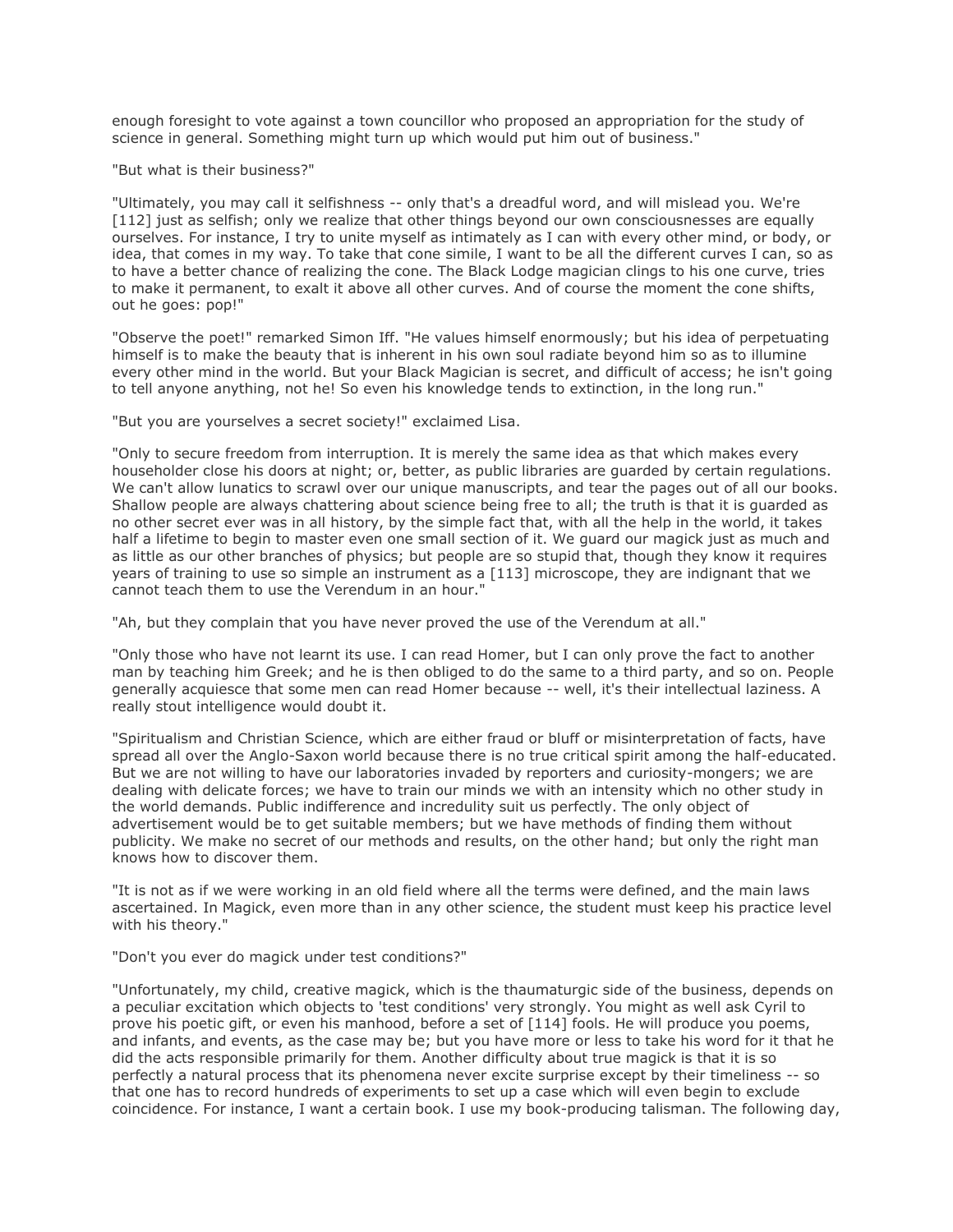a bookseller offers me the volume. One experiment proves nothing. My ability to do it every time is the proof. And I can't even do that under 'test conditions'; for it is necessary that I should really want the book, in my subconsciousness, whose will works the miracle. It is useless for me to think, or pretend, that I want it. Any man may fluke a ten-shot at billiards, but you call him a player only when he can average a break of thirty or so every time he goes to the table.

But in some branches of magick we can give proof on the spot; in any branch, that is, where the female, and not the male, part of us is concerned. The analogy is quite perfect. Thus, in my guess at your birth-hour -- was not that a test? I will do it all day, and be right five times in six. Further, in the event of error, I will show exactly why I was wrong. It's a case where one is sometimes right to be wrong, as I'll explain one day. Then again, your own clairvoyance; I did not tell you that sort of a Thing to look for; yet you saw it under the same form as I did. You shall practice these things daily with Cyril if you like, always checking your results in a way which he will show you; and in a month you will be an expert. Then, if you feel you want to advertise, do. But you won't.

Besides, the real trouble is that not one person in a thousand cares for [115] any form of science whatever; even such base applications of science as the steam-engine and all its family, from the telegraph to the automobile, were only thrust upon the unwilling people by bullies who knew that there was money in them. Who are your 'men of science' in the popular notion of to-day? Edison and Marconi, neither of whom ever invented anything, but were smart business men, with the capacity to exploit the brains of others, and turn science to commercially useful and profitable ends. Heigho!"

"We're a long way from our subject," said Cyril. "I have had a delightful morning -- I have felt like Plato with the Good, the True, and the Beautiful in contemplating you three -- but we have work before us. I propose in this emergency to copy the tactics of Washington at Valley Forge. We will make a direct and vehement attack on the Black Lodge: they will expect me to be in my usual position in the van -- I will slip away with Lisa while the fires blaze brightest."

"A sound plan," said Simon. "Let us break up this conference, and put it immediately into execution. You had better not attract attention by collecting luggage, and you must certainly take no person outside the Order into your circle. So after dinner you will put on your other clothes, walk down to the Metro, cross to the Gare de Lyon, and jump into the Rome rapide. Wire me when you arrive at The Butterfly-Net!" [116]

## **CHAPTER IX**

#### HOW THEY BROUGHT THE BAD NEWS FROM ARAGO TO QUINCAMPOIX: AND WHAT ACTION WAS TAKEN THEREUPON

JUST as Lord Antony Bowling turned into the Grands Boulevards from the Faubourg Montmartre, Akbar Pasha was leaving them. The Turk did not see the genially flourished cane; he was preoccupied -- and perhaps he did not wish to be recognized. For he dodged among the obscure and dangerous streets of "The Belly of Paris" with many a look behind him. To be sure, this is but a reasonable precaution in a district so favourable to Apache activities. At last he came out into the great open square of the markets; and, crossing obliquely, came to a drinking den of the type which seeks to attract foreigners, preferably Americans. It bore the quite incongruous name "Au Pere Tranquille." Akbar mounted the stairs. It was too early for revellers; even the musicians had not arrived; but an old man sat in one corner of the room, sipping a concoction of gin, whisky and rum which goes in certain circles by the name of a Nantucket Cocktail.

This individual was of some sixty years of age; his hair and beard were white; his dress was that of a professional man, and he endeavoured to give dignity to his appearance by the assumption of a certain paternal or even patriarchal manner. But his eye was pale and cold as a murderer's, shifty and furtive as a thief's. His hands trembled continually [117] with a kind of palsy; and the white knuckles told a tale of gout. Self-indulgence had bloated his body; unhealthy fat was everywhere upon him.

The trembling of his hands seemed in sympathy with that of his mind; one would have said that he was in deadly fear, or the prey to a consuming anxiety.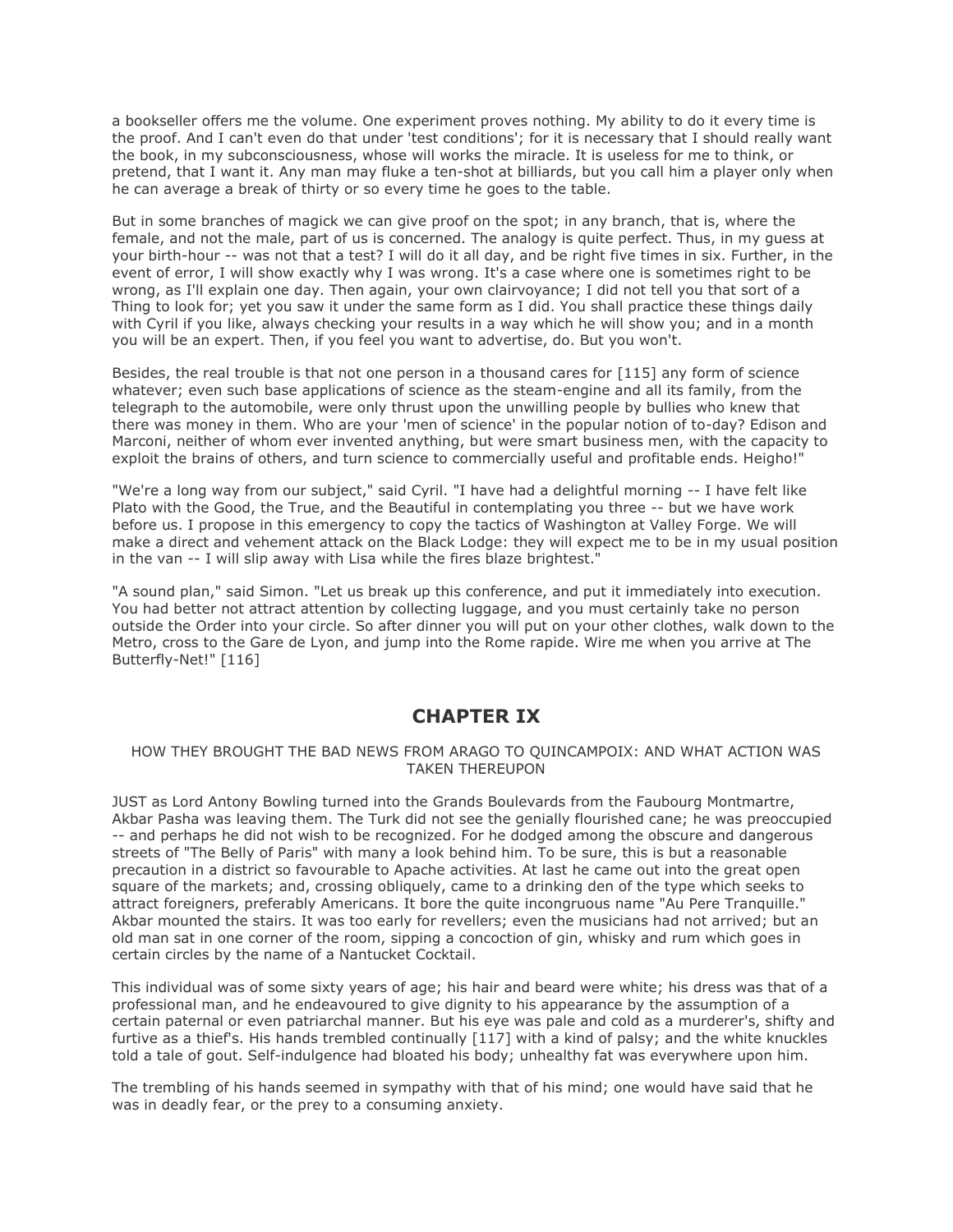At the Turk's entrance he rose clumsily, then fell back into his chair. He was more than half intoxicated.

Akbar took the chair opposite to him. "We couldn't get it," he said; in a whisper, though there was nobody within earshot. "Oh, Dr. Balloch, Dr. Balloch! do try to understand! It was impossible. We tried all sorts of ways."

The doctor's voice had a soft suavity. Though a licensed physician, he had long since abandoned legitimate practice, and under the guise of homeopathy pursued various courses which would have been but ill regarded by more regular practitioners.

His reply was horrible, uttered as it was in feline falseness, like a caress. "You foul ass!" he said. "I have to take this up with S.R.M.D., you know! What will he say and do?"

"I tell you I couldn't. There was an old man there who spoilt everything, in my idea."

"An old man?" Dr. Balloch almost dropped his hypocritical bedside voice in his rage. "Oh curse, oh curse it all!" He leant over to the Turk, caught his beard, and deliberately pulled it. There is no grosser insult that you can offer to a Mussulman, but Akbar accepted it without resentment. Yet so savage was the assault that a sharp cry of pain escaped him.

You dog! you Turkish swine!" hissed Balloch. "Do you know what has happened? S.R.M.D. sent a Watcher -- a bit of himself, do you understand what that means, you piece of dirt? -- and it hasn't returned. It must have been killed, but we can't find out how, [118] and S.R.M.D. is lying half dead in his house. You pig! Why didn't you come with your storry at once? I know now what is wrong."

"You know I don't know your address," said the Turk humbly. "Please, oh please, leave go of my beard!"

Balloch contemptuously released his victim -- who was a brave enough man in an ordinary way, and would have had the blood of his own Sultan, though he knew that the guards would cut him to pieces within the next ten seconds, for the least of such words as had been addressed to him. But Balloch was his Superior in the Black Lodge, which rules by terror and by torture; its first principle was to enslave its members. The bully Balloch became a whimpering cur at the slightest glance of the dreaded S.R.M.D.

"Tell me what the old man was like," he said. "Did you get his name?"

"Yes," said Akbar, "I got that. It was Simon Iff."

Balloch dashed his glass upon the ground. "Oh hell! Oh hell! Oh hell!" he said, not so much as a curse but as an invocation. "Hear, oh hear this creature! The ignorant, blind swine! You had him -- Him! - under your hand; oh hell, you fool, you fool!"

I felt sure he was somebody," said Akbar, "but I had no orders."

"And no brains, no brains," snarled the other. "Look here; I'll tell you how to get your step in the Lodge if you'll give me a hundred pounds."

"Do you mean it?" cried Akbar, entirely his own man in a moment, for abject fear and obsessing ambition combined to make his advancement the tyrant of his whole tormented mind. "Will you swear it?" [119]

Balloch made an ugly face. "By the black sow's udder, I will."

His whole frame trembling with excitement, Akbar Pasha drew a cheque-book from his pocket, and filled in a blank for the required sum.

Balloch snatched it greedily. "This is worth your money," he said. "That man Iff is in the second grade, perhaps even the first, of their dirty Order; and we sometimes think he's the most powerful of the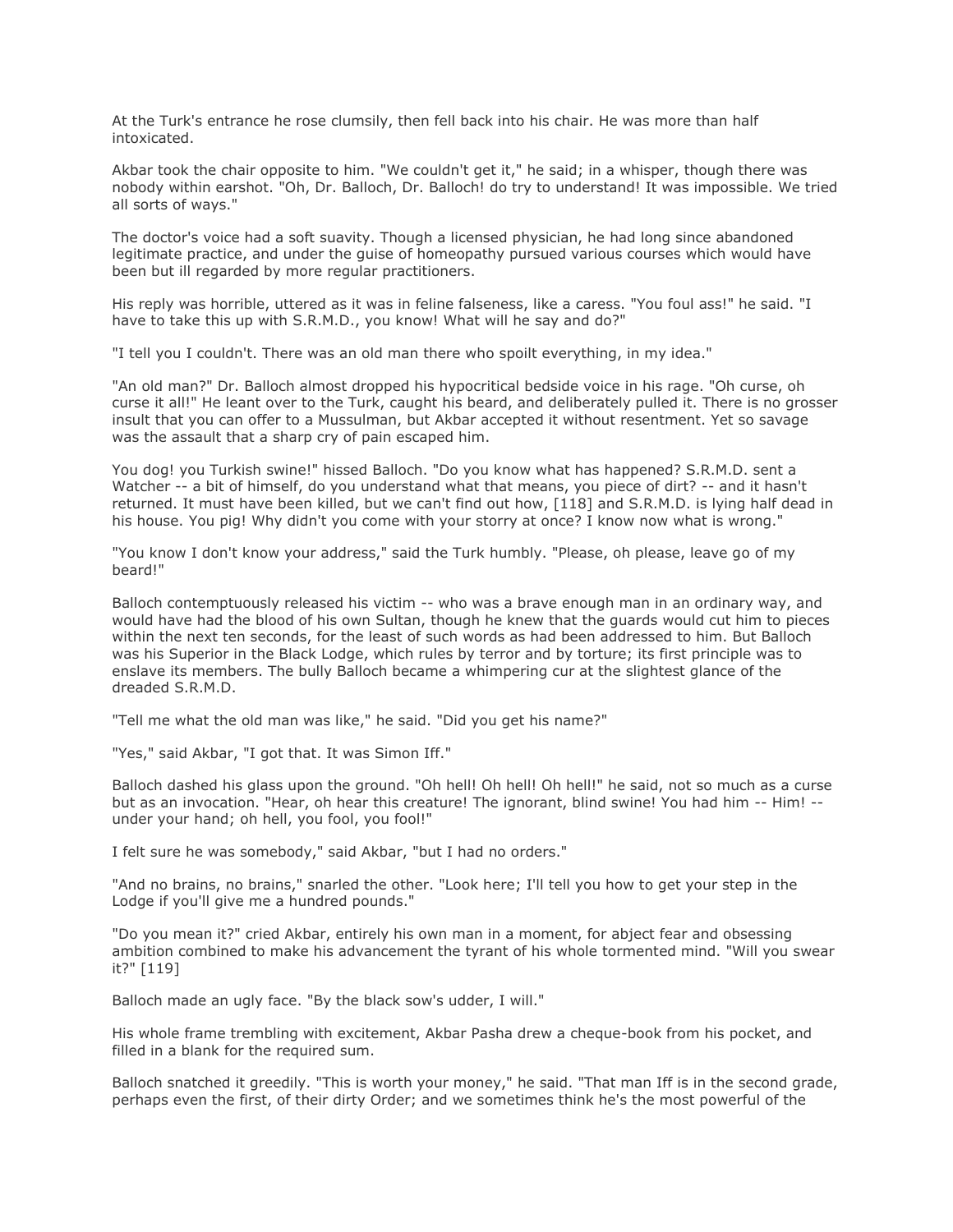whole damned crew. That fool Grey's a child to him. I know now how the Watcher was destroyed. Oh! S.R.M.D. will pay somebody for this! But listen, man -- you bring that old beast's head on a charger - or Grey's, either! -- and you can have any grade you dare ask for! And that's no lie, curse it! Why," he went on with increasing vehemence, "the whole thing's a plant of ours. Monet-Knott's one of us; we use him to blackmail Lavinia King -- about all he's fit for, the prig! And we got him to drag that dago woman in front of Master Grey's dog nose! And now they bring in Simon Iff. Oh, it s too much! We've even lost their trail. Ten to one they're safe in their Abbey to-night. Be off! No, wait for me here; I'll bring back orders. And while I'm gone, get that son of yours here -- he's got more sense than you. We'll have to trace Grey somehow -- and astral watchers won't do the trick when Simon Iff's about."

Balloch rose to his feet, buttoned his coat around him, put on a tall silk hat, and was gone without wasting another word upon his subordinate.

The Turk would have given his ears to have dared to follow him. The mystery of S.R.M.D.'s personality and abode were shrouded in the blackest secrecy. Akbar had but the vaguest ideas of the man; he was a formless ideal of terrific power and knowledge, a sort of incarnated Satan, the epitome of successful [120] iniquity. The episode of the "Watcher" had not diminished the chief's prestige in his eyes; it was evidently an "accident"; S.R.M.D. had sent out a patrol and it had been ambushed by a whole division, as it were. So trivial a "regrettable incident" was negligibly normal.

Akbar had no thought but of S.R.M.D. as a Being infinitely great in himself; he had no conception of the price paid by the members of the Black Lodge. The truth is, that as its intimates advance, their power and knowledge becomes enormously greater; but such progress is not a mark of general growth, as it is in the case of the White Brotherhood; it is like a cancer, which indeed grows apace, but at the expense of the man on whom it feeds, and will destroy both him and itself in the long run. The process may be slow; it may extend over a series of incarnations; but it is sure enough. The analogy of the cancer is a close one; for the man knows his doom, suffers continual torture; but to this is added the horrible delusion that if only the disease can be induced to advance far enough, all is saved. Thus he hugs the fearful growth, cherishes it as his one dearest possession, stimulates it by every means in his power. Yet all the time he nurses in his heart an agonizing certainty that this is the way of death.

Balloch knew S.R.M.D. well; had known him for years. He hoped to supplant him, and while he feared him with hideous and unmanly fear, hated him with most hellish hatred. He was under no delusion as to the nature of the Path of the Black Lodge. Akbar Pasha, a mere outsider, without a crime on his hands as yet, was a rich and honoured officer in the service of the Sultan; he, Balloch, was an ill-reputed doctor, living on the fears of old maids, on doubtful and even criminal services to foolish people from the supply of morphia to the suppression of [121] the evidence of scandal, and on the harvest of half-disguised blackmail that goes with such pursuits. But he was respectability itself compared to S.R.M.D.

This man, who called himself the Count Macgregor of Glenlyon, was in reality a Hampshire man, of lowland Scottish extraction, of the name of Douglas. He had been well educated, became a good scholar, and developed an astounding taste and capacity for magic. For some time he had kept straight; then he had fallen, chosen the wrong road. His powers had increased at a bound; but they were solely used for base ends. He had established the Black Lodge far more firmly than ever before, jockeyed his seniors out of office by superior villainy, and proceeded to forge the whole weapon to his own liking. He had had one terrible set-back.

Cyril Grey, when only twenty years of age, a free-lance magician, had entered the Lodge; for it worked to attract innocent people under a false pretence of wisdom and of virtue. Cyril, discovering the trick, had not withdrawn; he had played the game of the Lodge, and made himself Douglas's right-hand man. This being achieved, he had suddenly put a match to the arsenal.

The Lodge was always seething with hate; Theosophists themselves might have taken lessons from this exponent; and the result of Cyril's intervention had been to disintegrate the entire structure. Douglas found his prestige gone, and his income with it. Addiction to drink, which had accompanied his magical fall, now became an all-absorbing vice. He was never able to rebuild his Lodge on its former lines; but those who thirsted for knowledge and power and these he still possessed in ever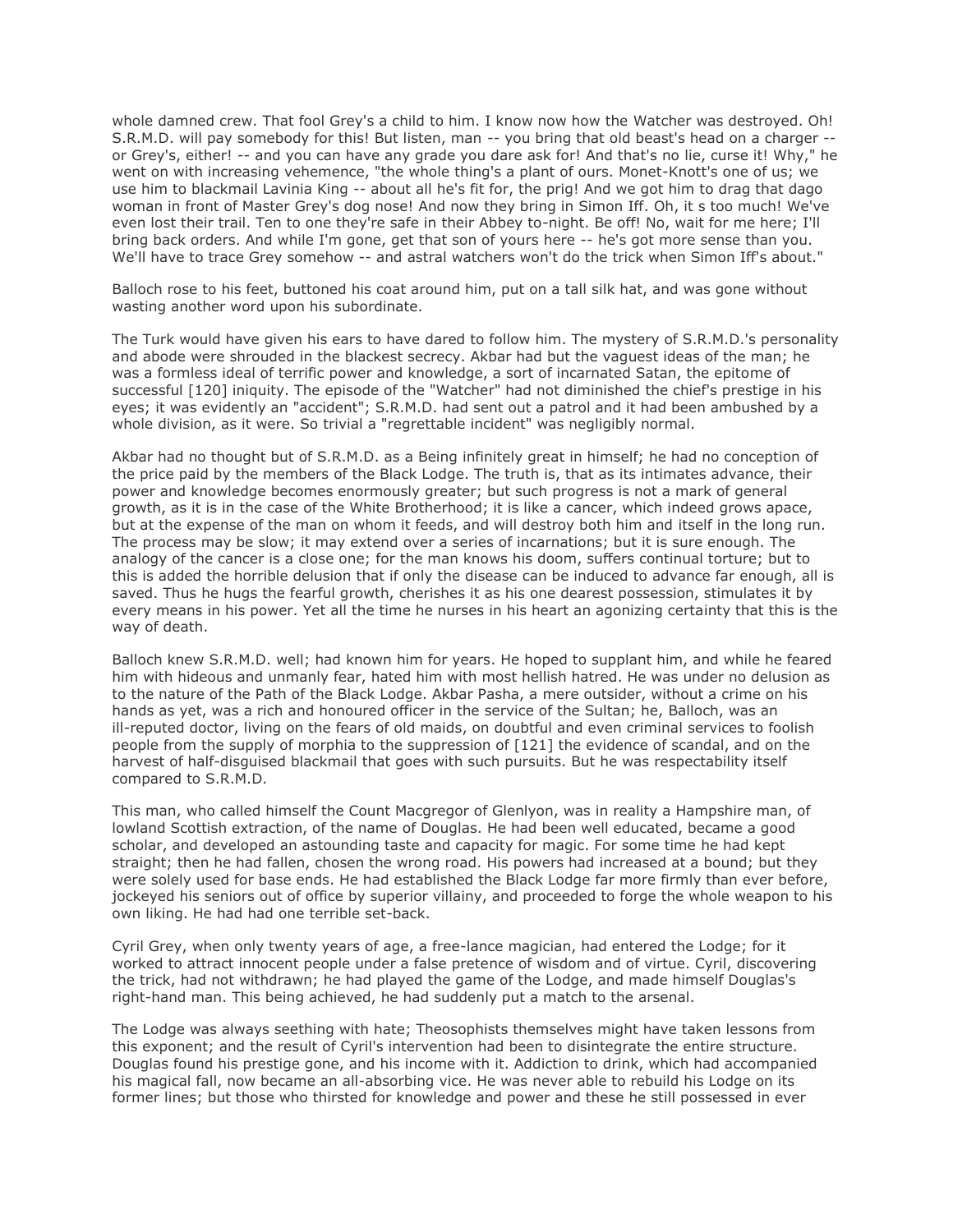increasing abundance as he himself decayed -- clung to him, hating and envying him, as a young ruffian of the [122] streets will envy the fame of some robber or murderer who happens to fill the public eye.

It was with this clot of perverse feelings that Balloch approached the Rue Quincampoix, one of the lowest streets in Paris, and turned in at the den where Douglas lodged.

S.R.M.D. was lying on a torn soiled sofa, his face white as death; a mottled and empurpled nose, still showing trace of its original aggressive and haughty model, alone made for colour. For his eyes were even paler than the doctor's. In his hand was a bottle half full of raw whisky, with which he was seeking to restore his vitality.

"I brought you some whisky," said Balloch, who knew the way to favour.

"Put it down, over there. You've got some money."

Balloch did not dare to lie. S.R.M.D. had spotted the fact without a word.

Only a cheque. You shall have half to-morrow when I've cashed it."

"Come here at noon.

Despite the obvious degradation of his whole being, S.R.M.D. was still somebody. He was a wreck, but he was the wreck of something indubitably big. He had not only the habit of command, but the tone of fine manners. In his palmy days he had associated with some very highly placed people. It was said that the Third Section of the Russian Police Bureau had once found a use for him.

"Is the Countess at home?" asked Balloch, apparently in courtesy.

"She's on the Boulevard. Where else should she be, at this time of night?"

It was the vilest thing charged against that vile parody of a man, his treatment of his wife, a young, beautiful, talented, and charming girl, the sister of [123] a famous Professor at the Sorbonne. He had delighted to reduce her to the bedraggled street-walker that she now was.

Nobody knew what Douglas did with his money. The contributions of his Lodge were large; blackmail and his wife's earnings aided the exchequer; he had probably a dozen other sources of income. Yet he never extricated himself from his sordidness; and he was always in need of money. It was no feigned need, either; for he was sometimes short of whisky.

The man's knowledge of the minds of others was uncanny; he read Balloch at a gesture.

"Grey never struck the Watcher," he said; "it was not his style; who was it?"

"Simon Iff."

"I shall see to that."

Balloch understood that, though S.R.M.D. feared Iff and loathed him, his great preoccupation was with Cyril Grey. He hated the young magician with a perfect hatred; he would never forget his ruin at those boyish hands. Also, he forgave nothing, from a kindness to an insult; he was malignant for the sake of malice.

"They will have gone over to their house on Montmartre," continued Douglas, in a voice of absolute certitude. "We must have the exits watched by Abdul Bey and his men. But I know what Grey will do as well as if he had told me; he will bolt somewhere warm for his damned honeymoon. You and Akbar watch the Gare de Lyon. Now, look here! with a bit of luck, we'll finish off this game; I'm weary of it. Mark me well!"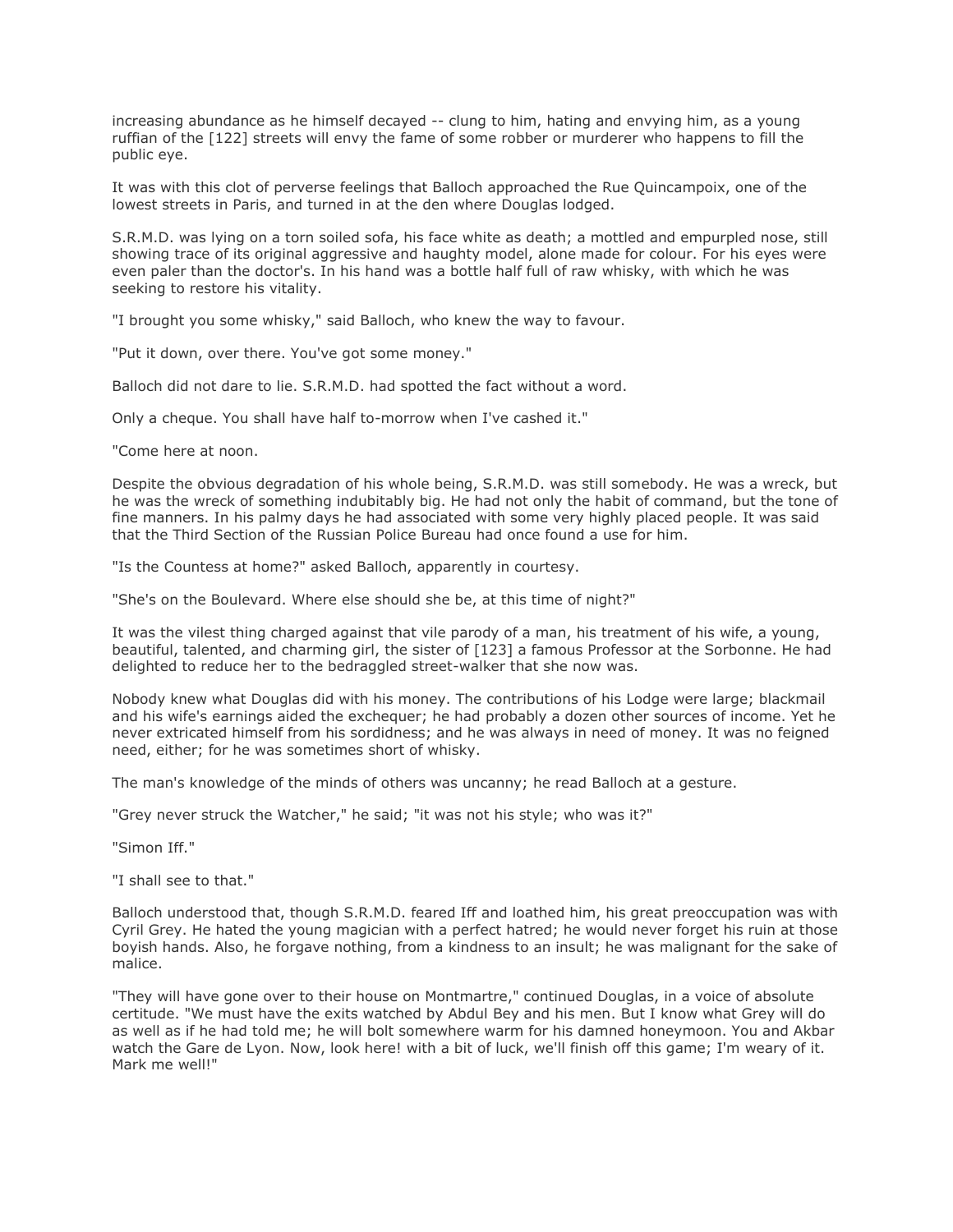Douglas rose. The whisky he had drunk was impotent to affect him, head or legs. He went over to a small table on which were painted certain curious figures. He took a saucer, poured some [124] whisky into it, and dropped a five-franc piece into the middle. Then he began to make weird gestures, and to utter a long conjuration, harsh-sounding, and apparently in gibberish. Lastly, he set fire to the whisky in the saucer. When it was nearly burnt through, he blew it out. He took the coin, wrapped it in a piece of dark-red silk, and gave it to his pupil.

"When Grey boards a traiin," he ordered, "go up to the engine-driver, give him this, and tell him to drive carefully. Let me know what the fellow looks like; get his name, if you can; say you want to drink his health. Then come straight here in a cab."

Balloch nodded. The type of magic proposed was familiar enough to him. He took the coin and made off.

At the Sign of the Tranquil Father, Akbar was awaiting him with his son Abdul Bey. The latter was in charge of the Turkish Secret Service in Paris, and he did not hesitate to use the facilities thus at his disposal to his own magical advancement. All his resources were constantly at the service of Balloch. Now that S.R.M.D. himself was employing him, he was beside himself with pride and pleasure.

Balloch gave his instructions. An hour later the house where Lisa was even then undergoing her ordeal would be surrounded by spies; additional men would be placed at all the big terminals of Paris; for Abdul Bey meant to do the thing thoroughly. He would not take a chance; for all his fanatical faith in Douglas, he thought it prudent to provide against the possibility of an error in the chief's occult calculations. Also, his action would prove his zeal. Besides, Cyril might deliberately lay a false trail - was almost sure to play some trick of the sort.

Balloch and Akbar Pasha were stationed in a [125] restaurant facing the Gare de Lyon, ready to answer the telephone at any moment." Now," said Abdul, "Have you photographs of these people to show my men?"

Balloch produced them.

"I've seen this man Grey somewhere," remarked the young Turk casually. And then he gave a sudden and terrible cry. In Lisa he recognized an unknown woman whom he had admired the year before at a dance -- and whom he had craved ever since. "Tell S.R.M.D.," he roared, "that I'm in this thing for life or death; but I ask the girl for a trophy."

"You'll get that, or anything else," said Balloch, "if you can put an end to the activities of Mr. Cyril Grey."

Abdul Bey rushed off without another word spoken; and Balloch and the Pasha went to the rendezvous appointed. They passed that night and the next day in alternate bouts of drink and sleep. About half-past eight on the following evening the telephone rang. Douglas had judged rightly; the lovers had arrived at the Gare de Lyon.

Balloch and his pupil sprang to life -- fresh and vigorous at the prick of the summons to action.

It was easy to mark the tall figure of the magician, with the lovely girl upon his arm; at the barrier their distinction touched the humanity of the collector. Tickets through to Rome -- and no luggage! Most evidently an elopement!

With romantic sympathy, the kind man determined to oppose the passage of Balloch, whom he supposed to he an angry father or an outraged husband. But the manner of the Englishman disarmed him; besides, he had a ticket to Dijon.

Concealing himself as best he could, the doctor walked rapidly to the head of the train. There, assuming the character of a timid old man, he [126] implored the driver, with the gift of the bewitched "cart-wheel," to be sure to drive carefully. He would drink the good fellow's health, to be sure -- what name? Oh! Marcel Dufour. "Of the furnace -- that is appropriate!" laughed the genial passenger, apparently reassured as to his security.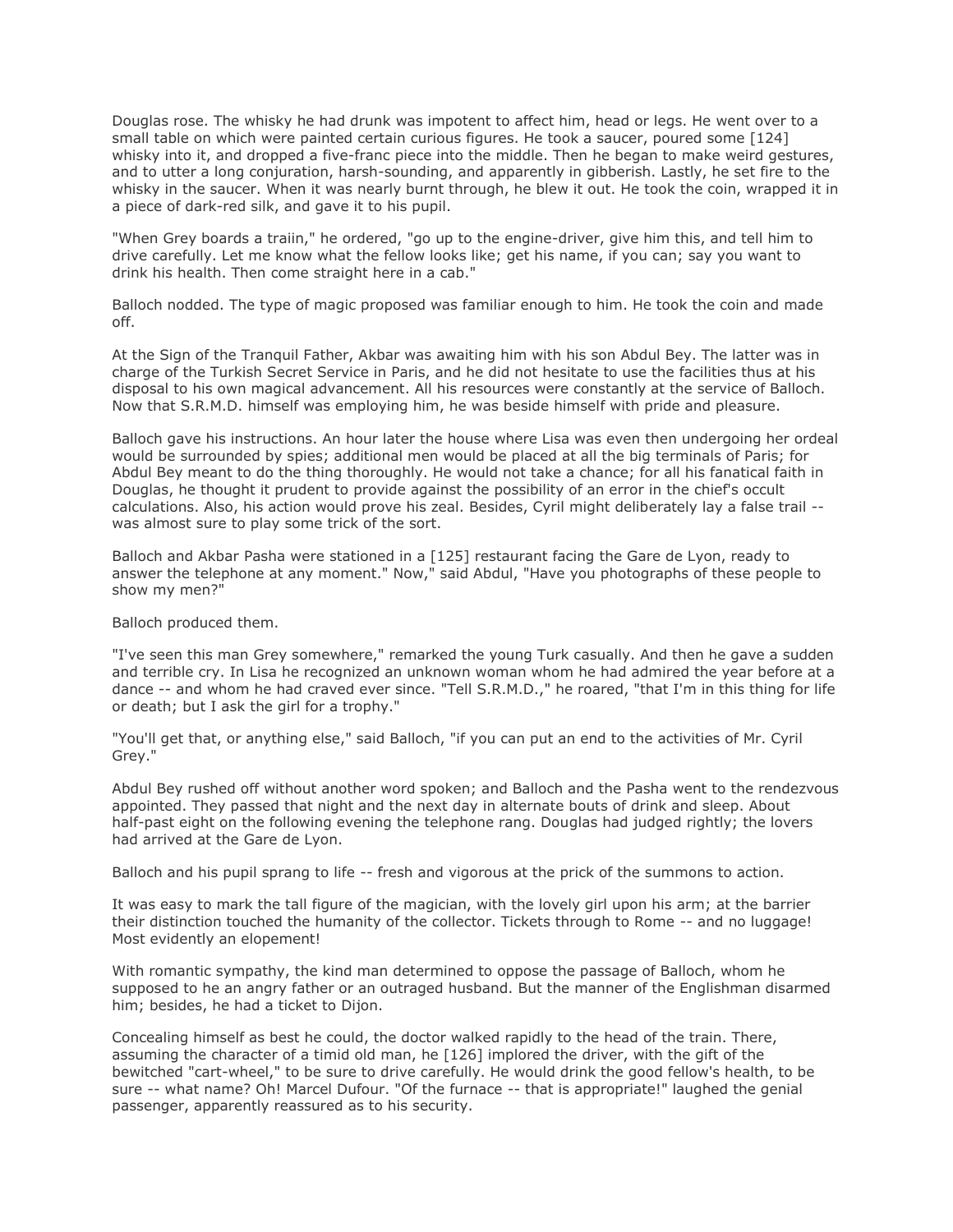But he did not enter the train. He dashed out of the station, and into a motor-cab, overjoyed to return to Douglas with so clean a record of work accomplished.

He never gave the Turk another thought.

But Akbar Pasha had had an idea. Balloch had taken a ticket for Dijon -- he would take one, too. And he would go -- he would retrieve his error of yesterday. He was not in the least afraid of that cub Grey, when Simon Iff was not there to back him. It would go hard, but he should get a drop of Lisa's blood -- if he had to bribe the wagon-lit man. Then -- who knows? -- there might even be a chance to kill Grey. He waited till the last moment before he boarded the train.

The train would stop at Moret-les-Sablons; by that time the beds would be made up; he would have plenty of time to act; he could go on to Rome if necessary.

Cyril Grey, away from the influence of Simon Iff, had become the sarcastic sphinx once more. He was wearing a travelling suit with knickerbockers, but he still affected the ultra-pontifical diplomatist.

"The upholstery of these cars is revolting," he said to Lisa, with a glance of disgust. And he suddenly opened the door away from the platform and lifted her on to the permanent way; thence into a stuffy compartment in the train that was standing at the next "Voie."

"A frosty moonlight night like this," he said, pulling a large black pipe from his pocket and filling [127] it, "indicates (to romantic lovers like ourselves) the propriety of a descent at Moret, a walk to Barbizon through the forest, a return to Moret by a similar route in a day or so, and the pursuance of our journey to Naples. See Naples and die!" he added musingly, "decidedly a superior programme."

Lisa would have listened to a proposition to begin their travels by swimming the Seine, on the ground that the day after to-morrow would be Friday; so she raised no objection. But she could not help saying that they would have reached Moret more quickly by the rapide.

"My infant child!" he returned; " the celebrated Latin poet Quintus Horatius Flaccus has observed, for our edification and behoof, 'Festina lente.' This epigram has been translated by a famous Spanish author, 'manana.' Dante adds his testimony to truth in his grandiose outburst, 'Domani.' Also, an Arab philosopher, whom I personally revere, remarks, if we may trust the assertion of Sir Richard Francis Burton, K.C.M.G. -- and why should we not? -- 'Conceal thy tenets, thy treasure, and thy travelling!' This I do. More so," he concluded cryptically, "than you imagine!"

They were still waiting for their local funeral (which the French grandiloquently describe as a train) to start when Dr. Balloch returned radiant to the Rue Quincampoix.

Douglas was on the alert to receive him. The news took only a second to communicate.

"Marcel Dufour!" cried S.R.M.D. "We shall drink for him, as he may not drink on duty."

He carefully opened two bottles of whisky, mixed the stale spirit in the magic saucer with their contents, and bade Balloch join him at the table.

"Your very good health, Marcel Dufour!" cried Douglas. "And mind you drive carefully!" [128] Balloch and he now set to work steadily to drain the two bottles -- a stiff nip every minute -- but the stuff had no effect on them. It was far otherwise with the man on the engine.

Almost before he had well left Paris behind him, he began to fret about the furnace, and told his fireman to keep up the fullest head of steam. At Melun the train should have slackened speed; instead, it increased it. The signalman at Fontainebleau was amazed to see the *rapide* rush through the station, eight minutes ahead of time, against the signals. He saw the driver grappling with the fireman, who was thrown from the foot-plate a moment after, but escaped with a broken leg.

"My mate went suddenly mad," the injured man explained later. "He held up a five-franc piece which some old gentleman had given him, and swore that the devil had promised him another if he made Dijon in two hours. (And, as you know, it is five, what horror!)."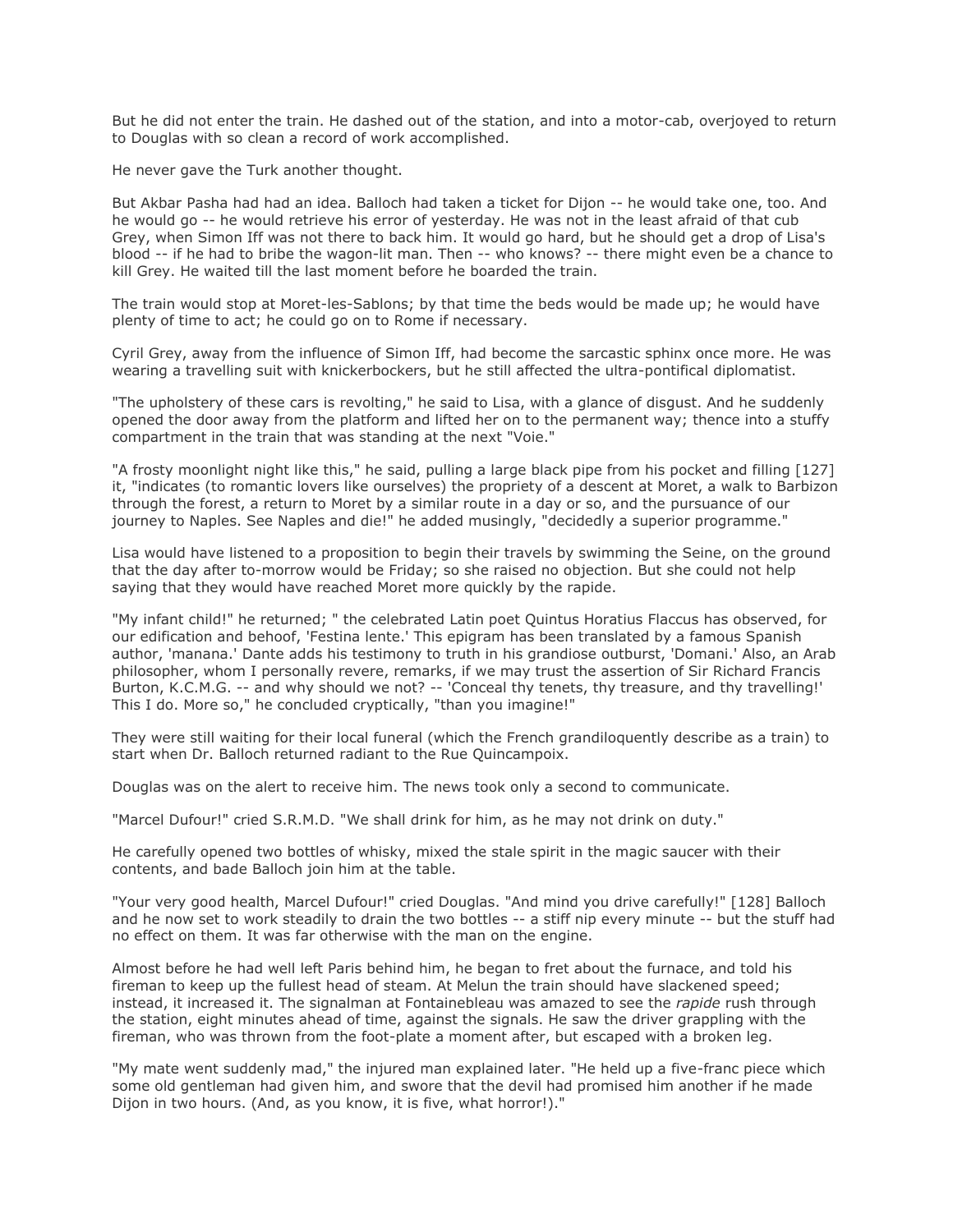He grew afraid, saw the signals set at danger, and sprang to the lever. Then that poor crazed Dufour had thrown him off the train.

The guard was new to that section of the line, and so, no doubt, too timid to take the initiative; he certainly should have applied the brakes, even at Melun.

An hour later Cyril Grey and Lisa and all their fellow passengers were turned out at Fontainebleau. There had been a terrible disaster to the Paris-Rome *rapide* at Moret. The line would be blocked all night.

"This contretemps," said Cyril, as if he had heard of a change of programme at a theatre, "will add appreciably to the length -- and, may I add, to the romance -- of our proposed walk.

When they reached Moret more than three hours [129] later, they found the *rapide* inextricably tangled with a heavy freight train. It had left the line at the curve and crashed into the slower train. Cyril Grey had still a surprise in store. He produced a paper of some sort from his pocket, which the officer of the police cordon received in the manner of the infant Samuel when overwhelmed by the gift of prophecy. He made way for them with proud deference.

They had not to walk far before the magician found what he was seeking. Beneath the ruins of the rear compartment were the remains of the late Akbar Pasha.

"I wonder how that happened," he said. "However, here is a guess at your epitaph: 'a little learning is a dangerous thing.' I think, Lisa, that we should sup at the Cheval Blanc before we start our walk to Barbizon. It is a long way, especially at night, and we want to cut away to the west so as to avoid Fontainebleau, for the sake of the romance of the thing."

Lisa did not mind whether she supped at the White Horse, or on one. She realized that she had hold of a man of strength, wisdom, and foresight, far more than a match for their enemies.

He stopped to speak to the officer in charge of the cordon as they passed him. "Among the dead: Mr. and Mrs. Cyril Grey. English people. No flowers. Service of the minister."

The officer promised to record the lie officially. His deference was amazing. Lisa perceived that her lover had been at the pains to arm himself with more than one kind of weapon.

Lisa pressed his arm, and murmured her appreciation of his cleverness.

"It won't deceive Douglas for two minutes, if he be, as I suspect, the immediate Hound of the Baskervilles, but he may waste some time rejoicing [130] over my being such an ass as to try it; and that's always a gain."

Lisa began to wonder whether her best chance of ever saying the right thing would not be to choose the wrong. His point of view was always round the corner of her street! [131]

### **CHAPTER X**

#### HOW THEY GATHERED THE SILK FOR THE WEAVING OF THE BUTTERFLY-NET

CYRIL GREY made the midnight invocation to the Sun-God, Khephra, the Winged Beetle, upon the crest of the Long Rocher; and he made the morning invocation to the Sun-God, Ra, the Hawk, upon the heights that overlooked the hamlet of Barbizon.

Thence, like Chanticleer himself, he woke the people of the Inn, who, in memory of the days Stevenson had spent with them, honour his ashes by emulating the morality of Long John Silver.

They were prepared for the breakfast order; but Cyril's requirement, a long-distance call to Paris, struck them as unseasonable and calculated to disturb the balance of the Republic. They asked themselves if the Dreyfus case were come again. However, Cyril got his call, and Simon Iff his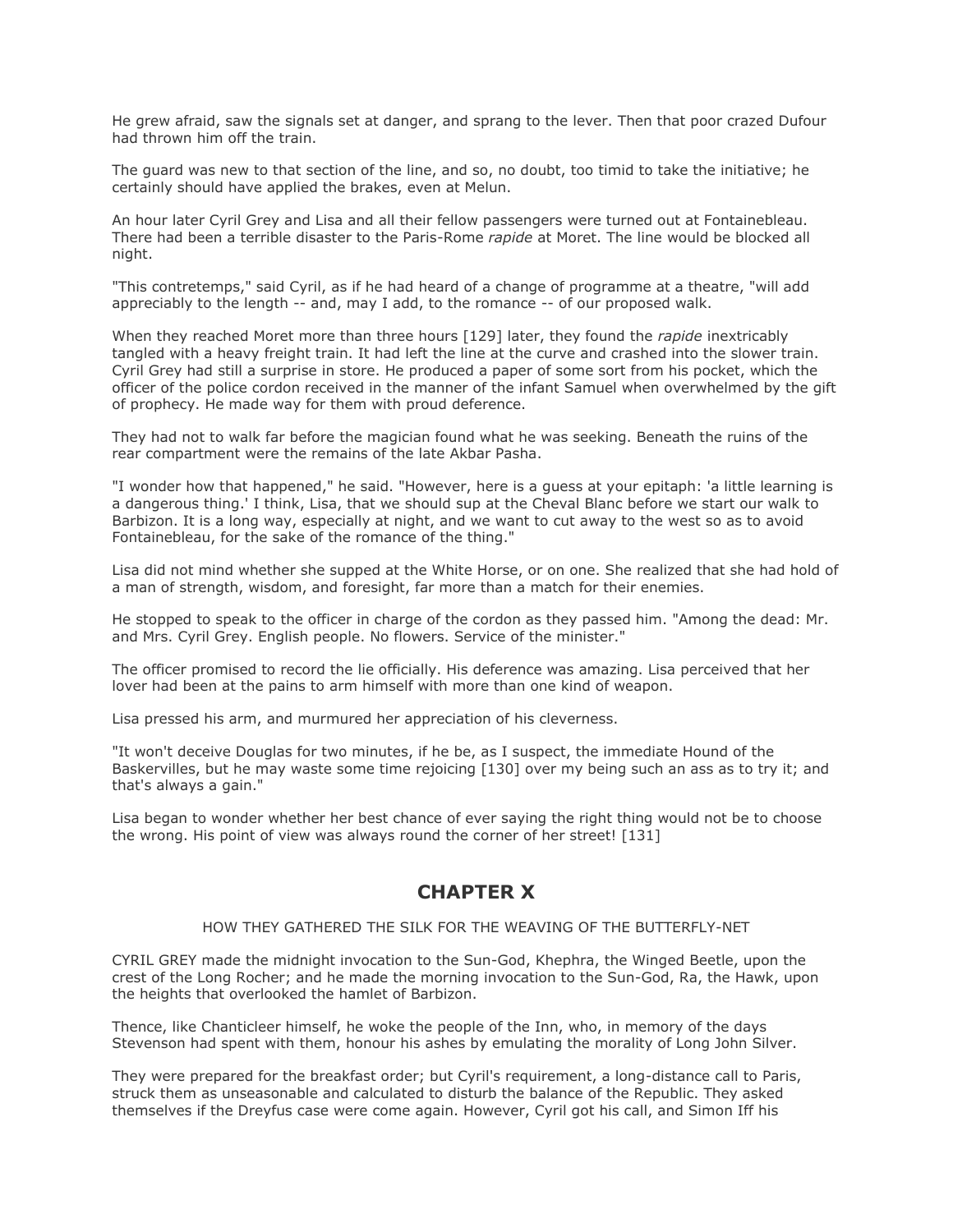information, before seven o'clock. Long before Douglas, who had waited until midnight for the news of his triumph, had recovered from the sleep following its celebration, Iff in his fastest automobile had picked up the lovers at an agreed spot in the forest, the Croix du Grand Maitre, whirled them to Dijon, and put them into the train for Marseilles. There they took ship, and came to Naples by sea, without adventure.

The enemy, in one way or another, had been thrown utterly off the track. [132] It was early in the morning when they landed; at three o'clock they had visited such local deities as commanded their more urgent piety; the Museum, Vergil's Tomb, also Michaelsen the bookseller and vendor of images of the Ineffable. At four they started, hand in hand, along the shore, towards their new home.

An hour's walk brought them to the foot of a long stairway, damp stonework, narrow, between high walls, that led vertical and steep to the very crest of Posilippo. One could see the old church amid its cluster of houses. Cyril pointed to a house a couple of hundred yards north of the church. It was the most attractive building on the hillside.

The house itself was not large, but it was built like a toy imitation of one of those old castles that one sees everywhere on difficult heights, throughout most of Southern and even Central Europe; in a word, like a castle in a fairy-story. It looked from below, owing to foreshortening, as if it were built over a sheer rampart, like the Potala at Lhassa; but this was only the effect of merging a series of walls which divided the garden by terraces.

"Is that the Butterfly-net?" cried Lisa, slapping her hands with delight.

"That," he dissented, "is The Net."

Once again Lisa felt a pang of something like distrust. His trick of saying the simplest things as if they bore a second meaning, hidden from her, annoyed her. He had been strangely silent on the voyage, and wholly aloof from her on those planes where she most needed him; that was a necessary condition of the experiment, of course; but none the less it tended to disturb her happiness. Such talks as they had had were either purely educative, Magick in Six Easy Lessons, he called it, or Magick without Tears, or else they were conventional lover's chats, which she [133] felt sure he despised. He would tell her that her eyes were like the stars; and she would think that he meant: "What am I to say to this piece of wood?" Even nature seemed to stir his contempt in some way. One night she had noticed him rapt in a poetic trance leaning over the bows watching the foam. For a long while he remained motionless, his breast rising quickly and falling, his lips trembling with passion -- and then he turned to her and said in cold blood: "Ought that to be used to advertize a dentifrice or a shaving soap?" She was sure that he had rehearsed the whole scene merely to work her up in order to have the fun of dropping her again. Only the next morning she woke early, to find a pencilled sonnet on his table, a poem so spiritual, so profound, and of such jewelcraft, that she knew why the few people whom he had allowed to read his work thought him the match of Milton. So apt were the similes that there could be no doubt that he had thought it out line by line, in that trance which he had marred, for her, by his brutal anti-climax.

She had asked him about it.

"Some people," he had said quite seriously, "have one brain; some have two. I have two." A minute later: "Oh, I forgot. Some have none."

She had refused to be snubbed. "What do you mean by your having two brains?"

"I really have. It seems as if; in order to grasp anything, I were obliged to take its extremes. I see both the sublime and the ridiculous at once, and I can't imagine one existing apart from the other, any more than you can have a stick with only one end. So I use one point of view to overbalance the other, like a child starting to swing itself. I am never happy until I have identified an idea with its opposite. I take the idea of murder -- just a plain, horrid idea. But I don't stop there. I multiply [134] that murder, and intensify it a millionfold, and then a millionfold again. Suddenly one comes out into the sublime idea of the Opening of the Eye of Shiva, when the Universe is annihilated in an instant. Then I swing back, and make the whole thing comic by having the hero chloroform Shiva in the nick of time, so that he can marry the beautiful American heiress.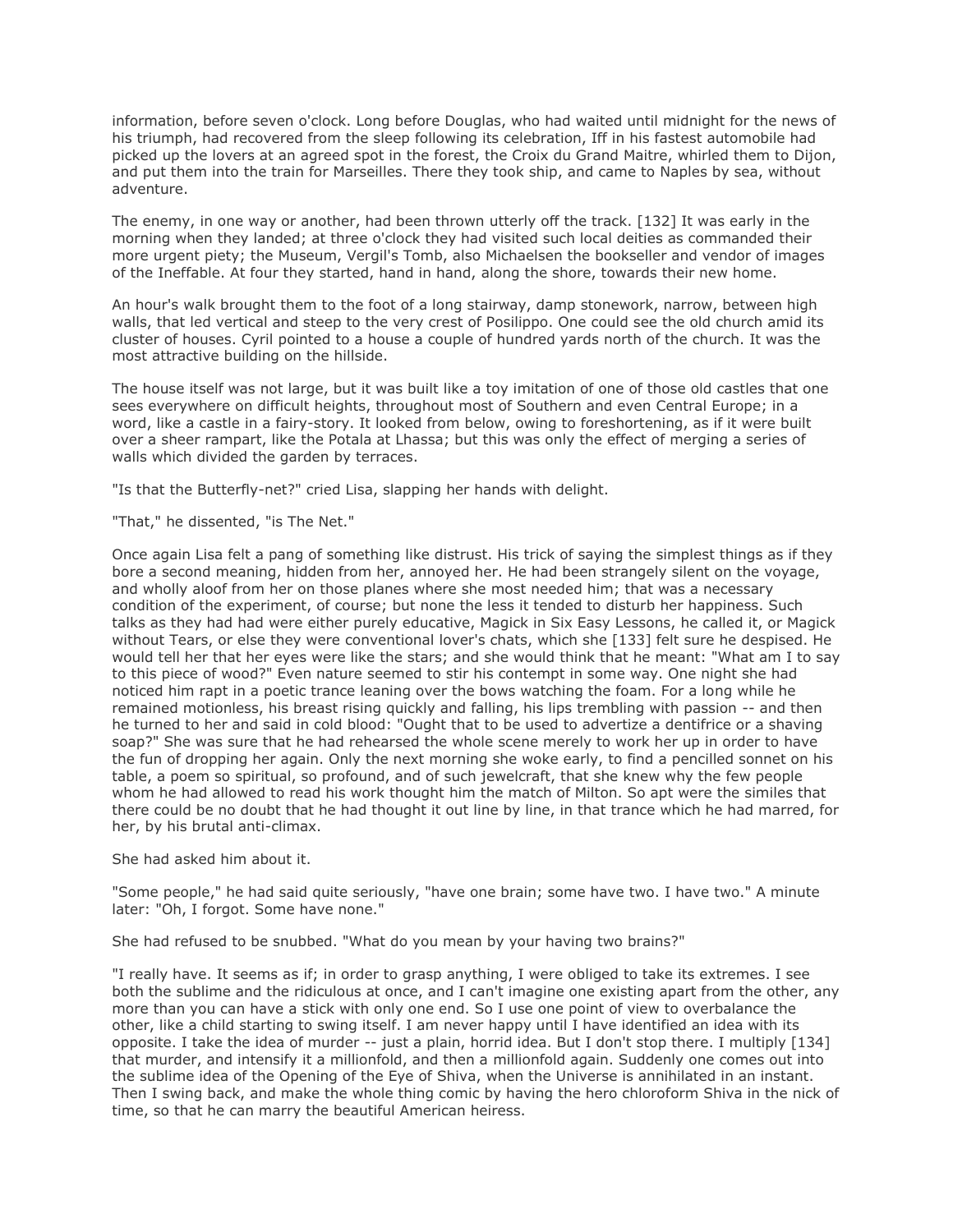"Until I have been all round the clock like that, I don't feel that I have the idea at all. If you had only let me go on about the shaving soap, I should have made it into something lovely again -- and all the time I should have perceived the absolute identity of even the two contradictory phases."

But it was beyond her still, in each case as it came up "That is the Net!" a riddle? It might mean a thousand things; and to a woman of her positive and prosaic temperament (which she had, for all her hysteria and romanticism) doubt was torture. Love itself always torments women of this type; they want their lovers under lock and key. They would like love itself to be a more substantial commodity, a thing that one could buy by the pound, and store in a safe or an ice-chest.

Doubt and jealousy, those other hand-maidens of love, are also the children of imagination. But people wrongly use the word "imagination" to mean abstraction of ideas from concrete facts. And this is the reverse of the truth. Imagination makes ideas visible, clothes Being in form. It is, in short, very much like the "faith" of which Paul speaks. When true imagination makes true images of the Unseen, we have true love, and all true gods; when false imagination makes false images -- then come the idols, Moloch, Jahveh, Jaganath, and their kindred, attended by all shapes of vice, of crime, of misery.

Lisa was thinking, as she climbed the apparently unending staircase, that she had taken pretty long [135] odds. She had not hesitated to buck the Tiger, Life. Simon Iff had warned her that she was acting on impulse. But -- on the top of that -- he had merely urged her to be true to it. She swore once more that she would stick to her guns. The black mood fell from her. She turned and looked upon the sea, now far below. The sun, a hollow orb of molten glory, hung quivering in the mist of the Mediterranean; and Lisa entered for a moment into a perfect peace of spirit. She became one with Nature, instead of a being eternally at war with it.

But Cyril turned his face again to the mountain; she knew that he wanted to perform the evening adoration from the terrace of the house itself.

At last they came out from their narrow gangway to the by-street behind the church. It was an old and neglected thoroughfare, far from the main automobile road that runs along the crest. It was a place that the centuries had forgotten. Lisa realized that it was a haven of calm -- and in a sense she resented the fact. Her highly-coloured nature demanded constant stimulus. She was an emotion-fiend, if one may construct the term by analogy with another branch of pathology.

The lovers turned to the left through the village; in a few minutes the road opened, and they saw the villa before them. It stood on a spur of rock, separated from the main hill by a sharply-cut chasm. This was spanned by an old stone bridge, a flying arch set steeply from the road to the house. It almost gave the effect of a frozen cascade issuing from the great doorway.

Cyril led Lisa across the bridge. This house was not served like that they had left behind them in Paris. Visitors were not expected or desired at any time, and the inmates rarely left the grounds, except on duty. [136]

It was therefore some time before an answer to the summons reached them. Cyril's hand, dragging down an iron rope, had set swinging a great bell, deep and solemn, like a tocsin, in the turret which overlooked the chasm. Not until its last echo was dumb did a small Judas in the door slide back. Cyril held up his left hand, and showed his seal-ring. Immediately the door swung open; a man of fifty odd years of age, dressed in black, with a great sword, like his brother guard at the Profess-House in Paris, stood bowing before them.

"Do what thou wilt shall be the whole of the Law. I enter the house."

With these words Cyril Grey assumed possession. "Lead me to Sister Clara." The man turned and went before them down a long corridor which opened upon a stone terrace, flagged with porphyry. A circular fountain in the middle had, for its centre a copy of the Venus Callipyge in black marble. The parapet was decorated with statues of satyrs, fauns, and nymphs.

The woman who came to meet them was assuredly kin to that ancient company. She was about forty years of age, robust and hardy, burnt dark with years of outdoor life, her face slightly pitted with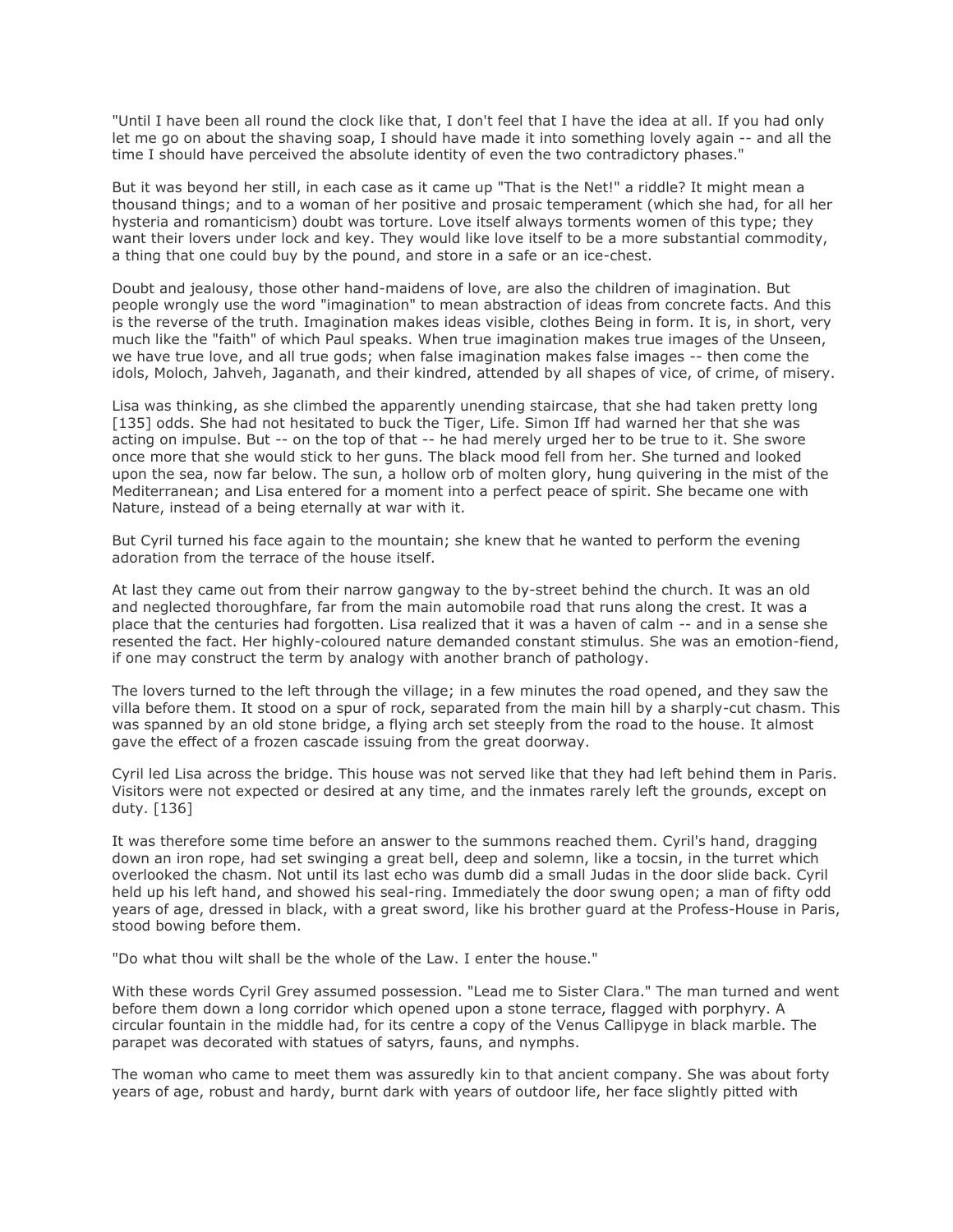smallpox, her eyes black, stern, and true. Her whole aspect and demeanour expressed devoting capacity and determination. It was she who ruled the house in the absence of Simon Iff.

A brief colloquy between this woman and Cyril Grey followed their first greetings, whose austere formality inexplicably conveyed the most cordial kindness. He explained that he wished her to continue in full control of the house, only modifying its rules so far as might be necessary for the success of a certain experiment in magick which he had come to carry out. Sister Clara acquiesced with the [137] slightest of nods; then she raised her voice, and summoned the others to the evening adoration of the Sun.

Cyril performed this as leader; the duty done, he was free to meet his new brothers and sisters.

Sister Clara was assisted by two young women, both of the slender willowy type -- rather babyish even, one might say, with their light brown fluffiness and their full, red soft lips. They remained standing apart from the men, who numbered five. First in rank came the burly Brother Onofrio, a man of some thirty-five years, strong as a bull, with every muscle like iron from constant physical toil. Two men of thirty stood beside him, and behind them two lads of about sixteen.

They were all devoted -- so far as the outer world was aware -- to the healing of humanity in respect of its physical ills. The men were doctors, or students, the women nurses; though in fact Sister Clara was herself the most brilliant of them all, a surgeon who could have held her own against any man in Europe.

But it was contrary to the rule of the house for any sick person to lodge there; the private hospital which was attached to it was situated some three hundred yards further back from the hillside.

At a glance Lisa perceived that she had come into a circle where discipline was the first consideration.

Every one moved as if a Prussian sergeant had been in charge of him from infancy. Every one looked as if his responsibility were ever present to his mind. These manners sat naturally enough upon Clara and Onofrio; on the others the idea was hardly yet assimilated. But there was no evidence of any outward constraint; even the youngest of the boys was proud to take himself so seriously as he did.

A touch of frost was in the air; Cyril led Lisa within. A special set of rooms had been prepared [138] for their reception; but Lisa was displeased to find that they had been arranged entirely with reference to feminine tastes and requirements. A single scheme of colour embraced the whole suite; white, blue and silver. The tapestries, the carpets, the very ceilings, were wholly in these and no other lights.

The pictures and statues were of Artemis, no other goddess; the very objects in the apartment were crescent shaped, and the only metal in evidence was silver. Where the crescent could not serve the purpose, the surfaces had been engraved with stars of nine points.

Only three books lay upon the table; they were the *Endymion* of Keats, the *Atalanta in Calydon* of Swinburne, and one other. But in a small bookshelf were several other volumes; and Lisa found later that each one described, suggested, or had been more or less directly inspired by the moon. In a silver censer, too, burnt an incense whose predominating ingredient was camphor. Everything present was designed or chosen so that it might turn the girl's mind to the earth's satellite. Subsequently she discovered that this plan extended even to her diet -- she was to live exclusively on those foods which wise men of old classified as lunar in nature, on account either of their inherent qualities, or because they are traditionally sacred to Diana.

After the beginning of the experiment, no male was to enter that apartment.

She was a little frightened on grasping the fact that Cyril must have forseen her perfect compliance from the beginning. He noticed it with a slow smile, and began to explain to her why he had chosen the moon as the type of "butterfly" they were going to snare.

"The moon is the most powerful influence in your horoscope," he said. "She stands, in her own sign Cancer, in the mid-heaven. The Sun and [139] Mercury are rising in square to her, which is not specially good; it may bring trouble of a certain kind; But Neptune is sextile to her, Jupiter and Venus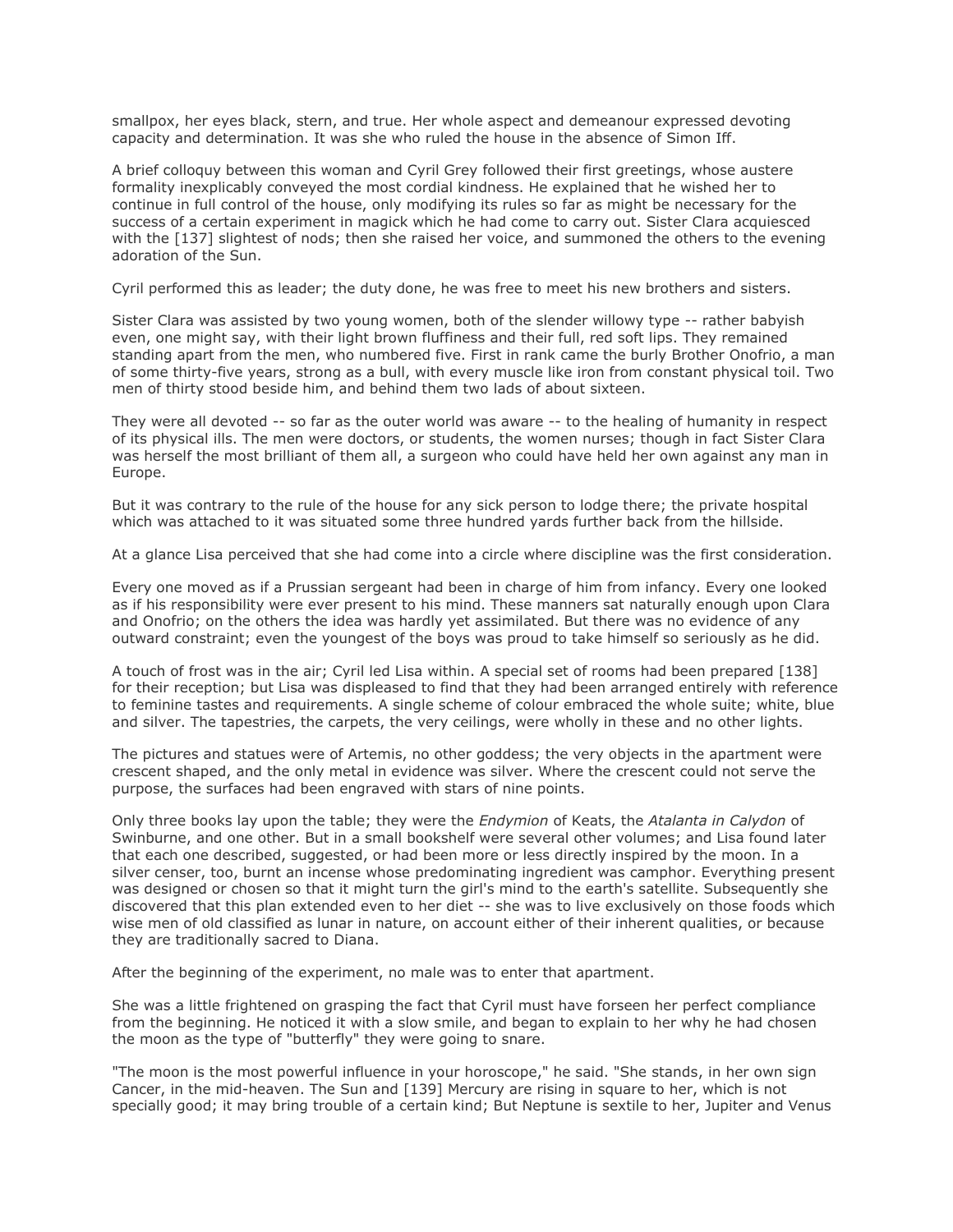trine. It is about as good a horoscope as one could hope for in such a case. The worst danger is the conjunction of Luna and Uranus -- they are much too close to be comfortable. My own nativity goes well with yours, for I am primarily solar by nature, though (Heaven knows!) Herschel in the ascendant modifies it; and so I make the complement to you. But I am not to influence you or associate with you too much. I shall sleep with the men in the square tower yonder, which is kept magically separate from the rest of the house. We shall all be working constantly to invoke the moon's influence and to keep off intruders. Sister Clara is egregiously powerful in work of this special kind; she has made a particular study of it for twenty years; and during the past ten she has never spoken to a man, except in strict necessity. Her pupils have taken a similar resolution. There is no question of vows, which imply self-distrust -- fear of weakness and of vacillation; the women of our order execute their own wills, with no need of external pressure. Go thou and do likewise!" Suddenly he had become stern and gloomy; and she felt how terrible would be his anger or contempt.

The morning broke brilliant; and Lisa found, not for the first time, that the most bracing influence resulted from the routine peculiar to the Profess-houses. To rise before dawn; to make a ceremonial ablution with the intention of so purifying both body and mind that they should be as it were new-born; then the joyous outburst of adoration as the sun rose to sight: this was a true Opening of the Day. Insensibly the years slipped from her; she became like a maiden in thought and in activity.

About a week was to elapse before the new moon, [140] at the moment of which the operation was timed to commence; but it was a busy week for Cyril Grey. With Brother Onofrio, for whom he had taken an immense liking, he inspected every inch of the defences of the house. It was already a kind of fortress; the terraces were bounded by ramparts angled or rounded so as to suggest that old-fashioned pattern of military work of which Fort William in Calcutta is said to be the most perfect example.

But the defence of which the magicians were thinking was of a different order; the problem was to convert the whole place as it stood into an impregnable magical circle. For years, of course, the place had been defended, but not as against its present dangers. It had been hitherto sufficient to exclude evil and ignorant beings, things of the same class as Douglas' watcher; but now a far more formidable problem was in view, how to dissuade a Soul, a being armed with the imperial right to enter, from approaching. Demons and elementals and intelligences were only fractions of true Entities, according to the theory; they were illusions, things merely three-dimensional, with no core of substance in themselves. In yet another figure, they were adjectives, and not nouns. But a human soul is a complete reality. "Every man and every woman is a star."

To repel one such from its demand to issue into the world of matter was a serious difficulty -- and, also, possibly involved no mean responsibility. However, Cyril's main hope was that any passing souls would be reasonable, and not try to force themselves into uncongenial company, or plant themselves in unsuitable soil. He had always held that incarnation was balked when the soul discovered that the heredity and environment of the embryo it had chosen were too hostile to allow the desired manifestation; the soul would then withdraw, with the physical result of [141] miscarriage, still-birth, or, where the embryo, deserted by the human soul, becomes open to the obsession of some other thing, such as a Vampire or what the Bible calls a "dumb spirit," the production of monsters or idiots.

Cyril Grey, by insisting upon constant devotion to the human ideal, hoped to ward off all other types of soul, just as the presence of a pack of wolves would frighten away a lamb; and he further trusted to attract potent forces, who would serve as a kind of lighthouse to his harbour. He imagined his desired Moon-soul, afloat in space, vehemently spurred towards the choir of sympathetic intelligences whom it could hardly fail to perceive, by reason of the intensity of the concentration of the magical forces of the operators upon the human idea.

Two days before the beginning of the operation, a telegram from Paris reached him. It stated that, as he suspected, Balloch and Douglas were the forces behind the attack; further, that Grey's presence in Naples was known, and that three members of the Black Lodge had left Paris for Italy.

He thought it undesirable to communicate the news to Lisa.

But he renewed his general warnings to her.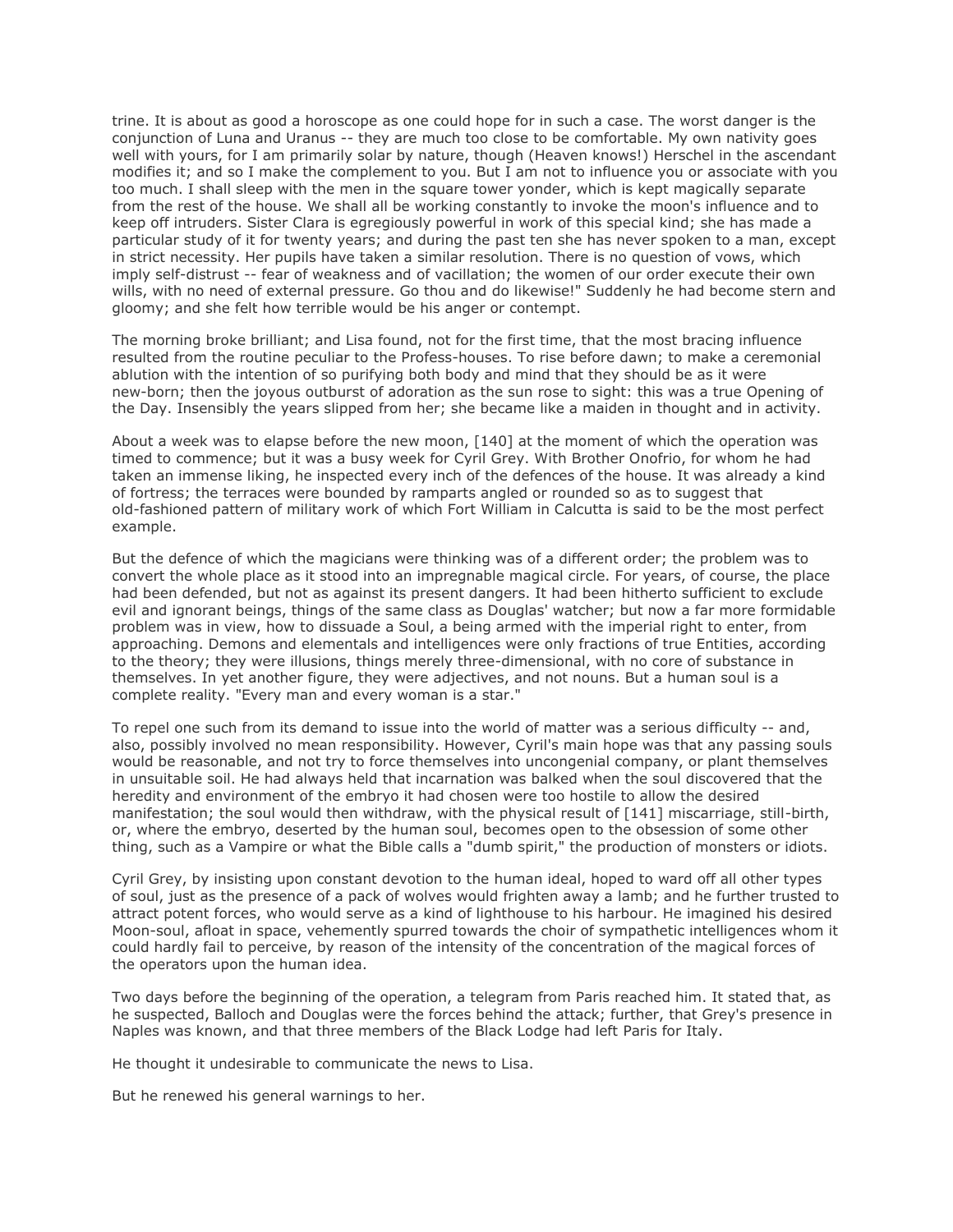"Child!" he said, "you are now ready for our great experiment. On Monday, the day of the New Moon, you take the oath of dedication; and we shall be able to resume those relations which we temporarily renounced. Now let me say to you that you are absolutely guarded in every way but one. The weak spot is this: we cannot abolish unsuitable thoughts entirely from your mind. It is for you to do that, and we have done our best to make the conditions as favourable as possible; but I warn you that the struggle may be bitter. You will be amazed at the possibilities of your own mind, its fertility of [142] cunning, its fatally false logic, its power of blinding you to facts that ought to be as clear as daylight - yes, even to the things before your very eyes. It will seek to bewilder you, to make you lose your mental balance -- every trick is possible. And you will be so beaten and so blind that you have only one safe -- guard; which is, to adhere desperately to the literal terms of your oath.

"Do that, and in a little while the mind will clear; you will understand what empty phantoms they were that assailed you. But if you fail, your only standard is gone; the waters will swirl about you and carry you away to the abyss of madness. Above all, never distinguish between the spirit and the letter of your oath! The most exquisite deceit of the devil is to lure you from the plain meaning of words. So, though your instinct, and your reason, and your common sense, and your intelligence all urge you to interpret some duty otherwise than in the plain original sense; don't do it!"

"I don't see what you mean."

"Here's a case. Suppose you swore 'not to touch alcohol.' The devil would come with a sickness, and an alcholic medicine; he would tempt you to say that of course your oath didn't mean 'medicinally.' Or you would wish to rub your skin with eau-de-cologne; of course 'touch' really meant 'drink.'"

"And I should really be right to be stupidly literal, like that?"

"Yes, in a case where the mind, being under a magical strain, becomes unfit to judge. It's the story of Bluebeard; only you must alter it so that the contents of the fatal chamber exist only in the woman's imagination, that she had so worked herself up by what she thought she might see that she also thought she saw it. So be on your guard!" [143]

On the last day of the old moon he gave her an idea of the main programme.

First, the honeymoon; their normal relations were to endure until there was evidence of the need to emphasize the crucial point of the operation. From that moment she was to see nothing of Cyril save in the ceremonies of invocation; all other relations were to cease. The lover would become the hermit. The magician had calculated the probable moment of incarnation as about six months before the day of birth. Once it became certain that the soul had taken possession of the embryo, the hermit would become the elder brother.

It was clearly the middle period that was critical; not only because of the magical difficulties, but because Lisa herself would be under intense strain, and isolated from her lover's active sympathy. But Cyril thought it best to dare these dangers rather than to allow his own soul to influence her atmosphere, as his solar personality might possibly drive away the very "butterfly" which they wished to collect. In fact, his human individuality was one of the things that had to be banished from her neighbourhood. She must know nothing of him but the purely magical side, when, clothed in robes suitable to the invocations of Luna and with word and gesture concentrated wholly upon the work, he sank Cyril Grey utterly in the Priest of Artemis -- "thy shrine, thine oracle, thine heat of pale-mouthed prophet dreaming." [144]

### **CHAPTER XI**

OF THE MOON OF HONEY, AND ITS EVENTS; WITH SUNDRY REMARKS ON MAGICK; THE WHOLE ADORNED WITH MORAL REFLECTIONS USEFUL TO THE YOUNG

THE many-terraced garden of the villa was planted with olive and tamarind, orange and cypress; but in the lowest of them all, a crescent over whose wall one could look down upon one of the paths that threaded the hillside, there was a pavement of white marble. A spring wept from the naked rock, and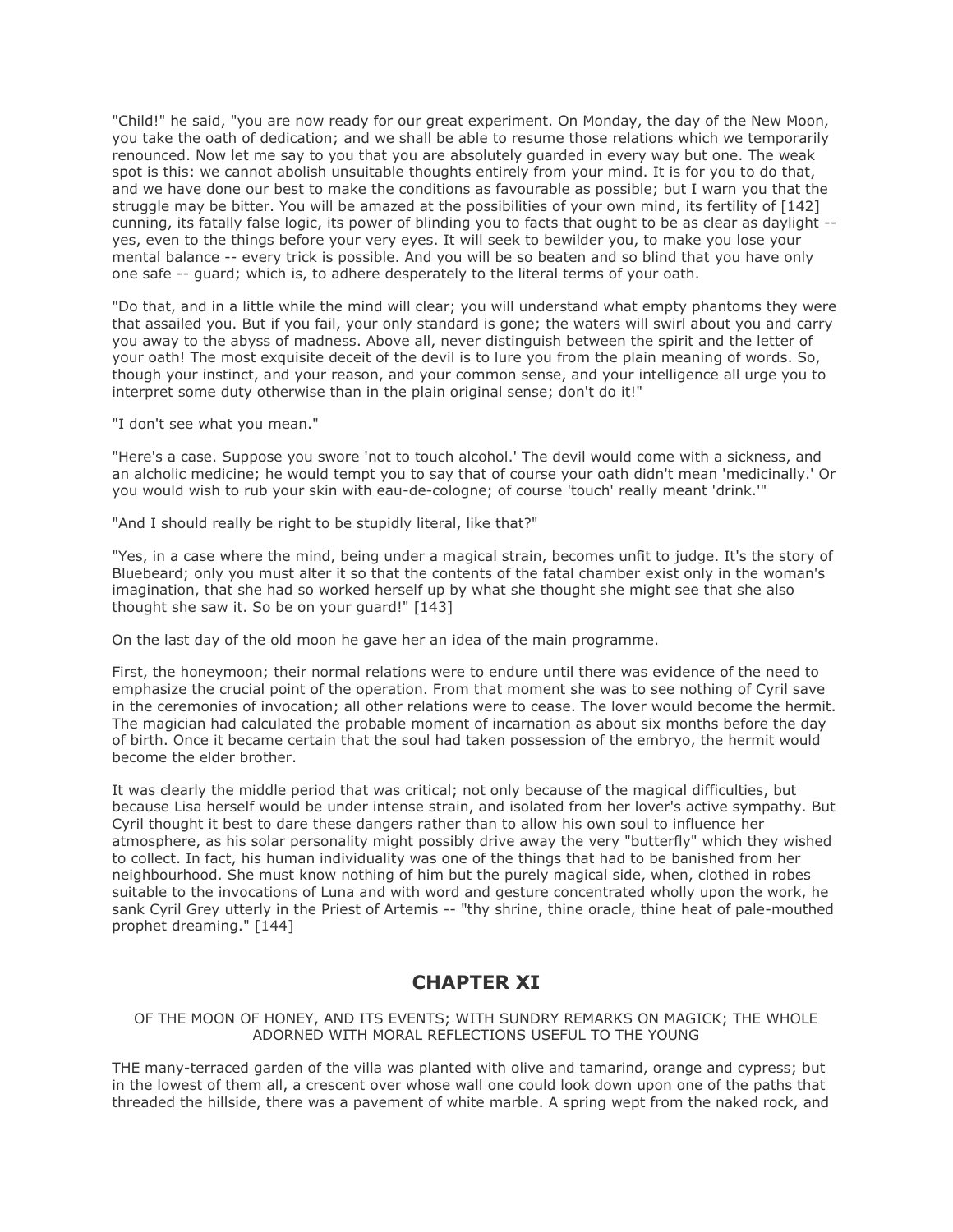fell into a circular basin; from this small streamlets issued, and watered the terrace in narrow grooves, between the slabs. This garden was sacred to lilies; and because of its apt symbolism, Cyril Grey had chosen it for the scene of Lisa's dedication to Artemis. He had set up a small triangular altar of silver; and it was upon this that Sister Clara and her disciples came thrice nightly to make their incantations. The ritual of the moon might never be celebrated during daylight.

Upon the evening of Monday, after the adoration of the setting sun, Sister Clara called Lisa aside, and led her to this garden.

There she and the hand-maidens unclothed her, and washed her from head to foot in the waters of the sacred spring. Then she put upon her a solemn oath that she would follow out the rules of the ritual, not speaking to any man except her chosen, not leaving the protection of the circle, not communicating with the outer and uninitiated world; but, on the other [145] hand, devoting herself wholly to the invocation of the Moon.

Then she clothed her in a specially prepared and consecrated garment. It was not of the same pattern as those of the Order; it was a loose vestment of pale blue covered with silver tissue; and the secret sigils of the moon were woven cunningly upon its hem. It was frail, but of great volume; and the effect was that the wearer seemed to be wrapped in a mist of moonlight.

In a languid and mysterious chant Sister Clara raised her voice, and her acolytes kept accord on their mandolines; it was an incantation of fervour and of madness, the madness of things chaste, remote, and inscrutable. At the conclusion she took Lisa by the hand, and gave her a new name, a mystic name, engraved upon a moonstone, set in a silver ring which she put upon her finger. This name was Iliel. It had been chosen on account of its sympathy of number to the moon; for the name is Hebrew, in which language its characters have the value of 81, the square of 9, the sacred number of the moon. But other considerations helped to determine the choice of this name. The letter L in Hebrew refers to Libra, the sign under which she had been born; and it was surrounded with two letters, I, to indicate her envelopment by the force of creation and chastity which the wise men of old hid in that hieroglyph.

The final "EL" signified the divinity of her new being; for this is the Hebrew word for God, and is commonly attached by the sages to divers roots, to imply that these ideas have been manifested in individuals of angelic nature.

This instruction had been given to Lisa in advance; now that it was ceremonially conferred upon her, she was struck to the heart by its great meaning. Her passion for Cyril Grey had been gross and vehement, [146] almost vulgar; he had translated it into terms of hunger after holiness, of awful aspiration, of utter purity. Nor Rhea Silvia, nor Semele, nor any other mortal virgin had ever glowed to inherit more glorious a destiny, to feel such infinite exaltation of chastity. Even the thought of Cyril himself fell from her like a stain. He had become no more than a necessary evil. At that moment she could have shaken off the trammels of humanity itself, and joined Sister Clara in her ecstatic mood, passed on, imperial votaress, in maiden meditation fancy-free. Only the knowledge of her sublime task inured her to its bitter taste. From these meditations she was awakened by the voice of Sister Clara.

"Oh, Iliel! Oh, Iliel! Oh, Iliel! there is a cloud upon the sea."

The, two girls chimed in with the music of their mandolins.

"It is growing dark. I am afraid," cried Sister Clara.

The girls quavered in their melody.

"We are alone in the sacred grove. Oh, Artemis, be near us, protect us from all evil!"

"Protect us from all evil!" echoed the two children.

"There is a shape in the cloud; there is a stirring in the darkness; there is a stranger in the sacred grove!"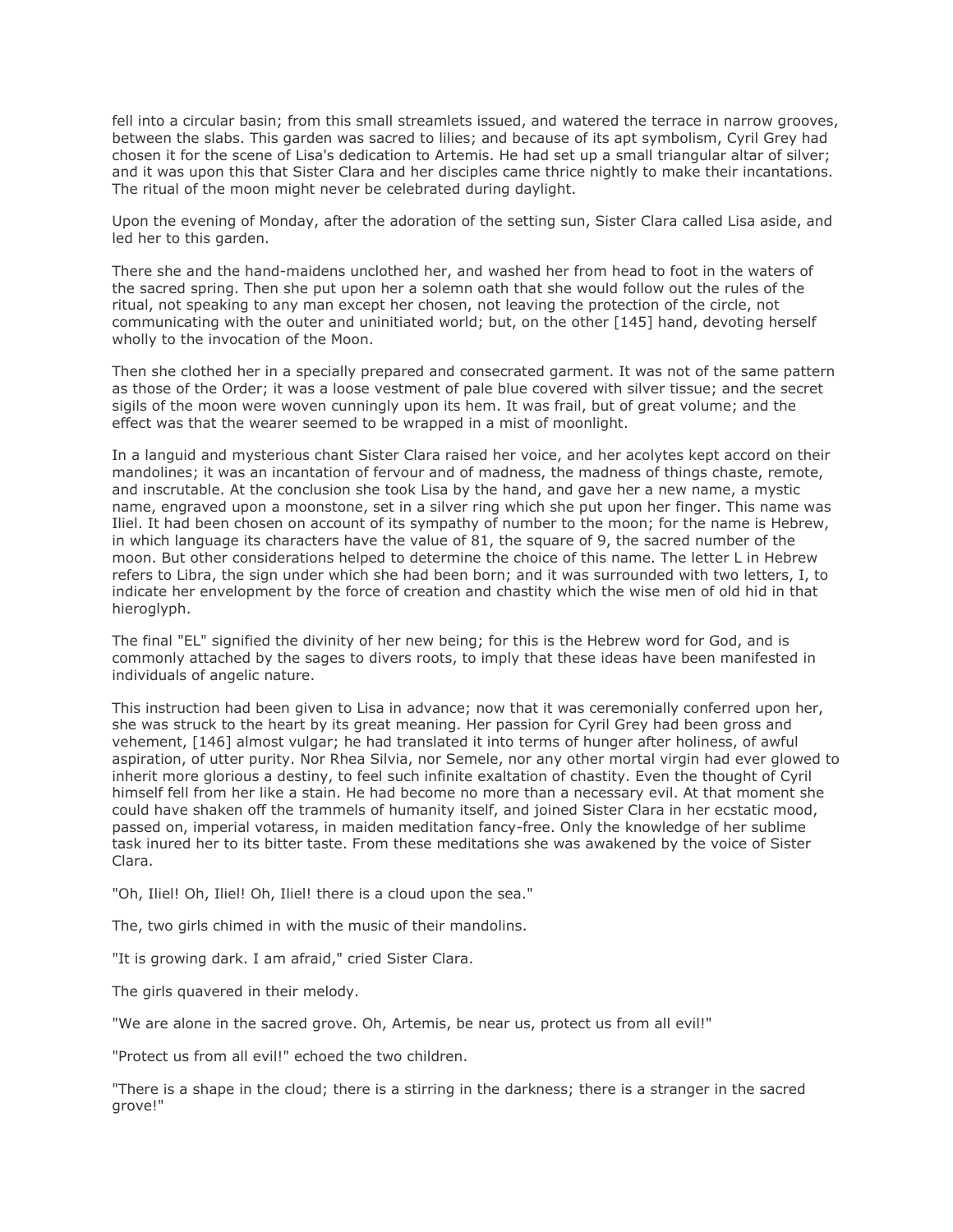"Artemis! Artemis! Artemis!" shrilled the girls, their instruments fierce and agitated.

At that moment a great cry arose from the men, who were in waiting on the upper Terrace. It was a scream of abject fear, inarticulate, save for the one word "Pan!" They fled shrieking in every direction as Cyril Grey, clad in a rough dress of goatskins, bounded from the topmost terrace into their midst. In another moment, leaping down the garden, he [147] reached the parapet that overlooked the little terrace where the girls crouched, moaning.

He sprang down among them; Sister Clara and her disciples fled with cries like startled sea-birds; but he crushed Iliel to his breast, then flung her over his shoulder, and strode triumphant to the house.

Such was the magical ceremony devised by the adept, a commemoration or dramatic representation of the legend of the capture of Diana by Pan. It is, of course, from such rites that all dramatic performance developed. The idea is to identify oneself, in thought by means of action, with the deities whom one desires to invoke.

The idea of presenting a story ceremonially may have preceded the ritual, and the Gods may have been mere sublimations of eponymous heroes or personifications of abstract ideas; but ultimately it is much the same. Admit that the genius of man is divine, and the question "Which is the cart, and which the horse?" becomes as pointless as if one asked it about an automobile.

The ensuing month, from the middle of November until the week before Christmas, was a honeymoon. But animal appetite was scarce more than an accidental adjunct; the human love of Cyril and Lisa had been raised to inconceivable heights by the backbone of spirituality and love of mankind that hay behind its manifestations. Moreover, everything was attuned to it; nothing detracted from it. The lovers never lost sight of each other for an hour; they had their fill and will of love; but in a way, and with an intensity, of which worldly lovers never dream. Even sleep was to them but as a veil of many colours cast upon their rapture; in their dreams they still pursued each other, and attained each other, beneath bluer skies, upon seas that laughed more [148] melodiously than that which lay between them and Capri, through gardens of more gladness than their own, and upon slopes that stretched eternally to the palaces of the Empyrean.

For four weeks no word came from outside; with one exception, when Sister Clara brought a telegram to Cyril. It was unsigned, and the message curt. "About August First" was all its purport. "The better the day, the better the deed!" cried Cyril gaily. Iliel questioned him. "Just magick!" he answered. She did not pursue the subject: she divined that the matter did not concern her, and she regretted even that microscopical interruption.

But although Iliel was kept from all knowledge of external events, it was by dint of steel. The Black Lodge had not been idle; Brother Onofrio, in charge of the garrison, had found his hands full. But his manoeuvres had been successful; the enemy had not even secured their first point of vantage, a material link with the Brotherhood.

It is a law of magick that causes and effects lie on the same plane. You may be able to send a ghost to frighten someone you dislike, but you must not expect the ghost to use a club, or steal a pocket handkerchief. Also, most practical magick starts on the material plane, and proceeds to create images on other planes. Thus, to evoke a spirit, you first obtain the objects necessary for its manifestation, and create subtler forms of the same nature from them.

The Butterfly-net was worked on exactly the same lines. Morality enters into magick no more than into art or science. It is only when the effects react upon the moral nature of man that this question arises. The Venus de Medici is neither good nor bad; it is merely beautiful; but its reaction on the mind of an Antony Comstock or a harry Thaw may be disastrous, owing to the nature of such minds. One can settle [149] the details of a murder over the telephone; but one should not blame the telephone.

The laws of magick are closely related to those of other physical sciences. A century or so ago men were ignorant of a dozen important properties of matter; thermal conductivity, electrical resistance, opacity to the X-ray, spectroscopic reaction, and others even more occult. Magick deals principally with certain physical forces still unrecognized by the vulgar; but those forces are just as real, just as material -- if indeed you can call them so, for all things are ultimately spiritual -- as properties like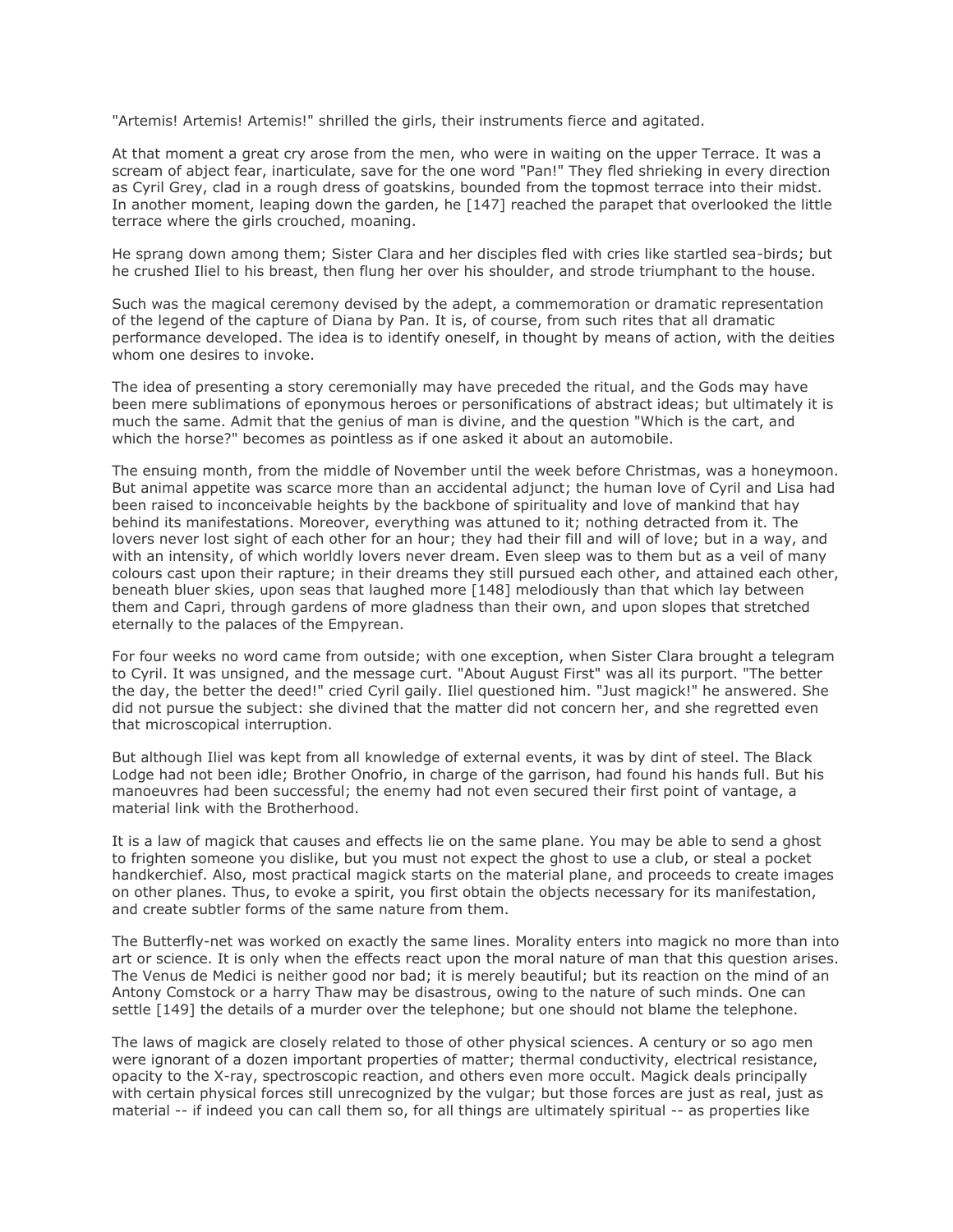radio-activity, weight and hardness. The difficulty in defining and measuring them lies principally in the subtlety of their relation to life. Living protoplasm is identical with dead protoplasm in all but the fact of life. The Mass is a magical ceremony performed with the object of endowing a material substance with divine virtue; but there is no material difference between the consecrated and the unconsecrated wafer. Yet there is an enormous difference in the moral reaction upon the communicant. Recognizing that its principal sacrament is only one of an infinite number of possible experiments in talismanic magic, the Church has never denied the reality of that Art, but treated its exponents as rivals. She dare not lop the branch on which she sits.

On the other hand, the sceptic, finding it impossible to deny the effects of ceremonial consecration, is compelled to refer the cause to "faith"; and sneers that Faith is the real miracle. Whereupon the Church smilingly agrees; but the magician, holding the balance between the disputants, and insisting upon the unity of Nature, asserts that all force is one in origin. He believes in the "miracle," but maintains that it is exactly the same kind of miracle as charging a Leyden Jar with electricity. You must use a moral [150] indicator to test one, an electrical indicator to test the other; the balance and the test-tube will not reveal the change in either.

The Black Lodge knew well enough that the weak strand in the Butterfly-net was Lisa's untrained mind. Its white-hot flame of enthusiasm, radiating passionate love, was too active to assail directly, even could they have succeeded in communicating with it.

But they were content to watch and wait for the reaction, should it come, as they knew it must ultimately do. Eros finds Anteros always on his heels; soon or late, he will be supplanted, unless he have the wit to feed his fire with the fuel of Friendship. In the meanwhile, it was the best chance to work upon the mind through the body. Had they been able to procure a drop of Iliel's blood, she might have been as easy a prey as that unlucky engine-driver of the Paris-Rome *rapide*.

But Sister Clara saw to it that not so much as a nail-paring of Iliel escaped careful magical destruction; and Brother Onofrio organized a nightly patrol of the garden, so that no physical breach of the circle should be made.

The man in charge of the mission of the Black Lodge was one Arthwait, a dull and inaccurate pedant without imagination or real magical perception. Like most Black Magicians, he tippled habitually; and his capacity for inflicting damage upon others was limited by his inordinate conceit. He hated Cyril Grey as much as he hated any one, because his books had been reviewed by that bright spirit, in his most bitterly ironical strain, in the *Emerald Tablet*, the famous literary review edited by Jack Flynn; and Grey had been at particular pains to point out elementary blunders in translation which showed that Arthwait was comically ignorant of the [151] languages in which he boasted scholarship. But he was not the man for the task set him by Douglas; his pomposity always stood in his way; a man fighting for life is exceptionally a fool if he insists on stopping every moment to admire himself. Douglas had chosen him for one of the curious back-handed reasons which so often appeal to people of perverse intelligence: it was because he was harmless that he was selected to work harm. A democracy often chooses its generals on the same principle; a capable man might overthrow the republic. It apparently prefers to be overthrown by a capable enemy.

But Douglas had backed him with a strong executive.

Abdul Bey knew no magic, and never would; but he had a desperate passion for Lisa, and a fanatical hatred of Grey, whom he credited, at the suggestion of Balloch, with the death of his father. He had almost unlimited resources, social and financial; there could hardly have been a better man for the external part of the work.

The third commissioner was the brains of the business. He was a man highly skilled in black magic in his own way. He was a lean, cadaverous Protestant-Irishman named Gates, tall, with the scholar's stoop. He possessed real original talent, with now and then a flash of insight which came close to genius. But though his intellect was keen and fine, it was in some way confused; and there was a lack of virility in his make-up. His hair was long, lank and unkempt; his teeth were neglected; and he had a habit of physical dirt which was so obvious as to be repulsive even to a stranger.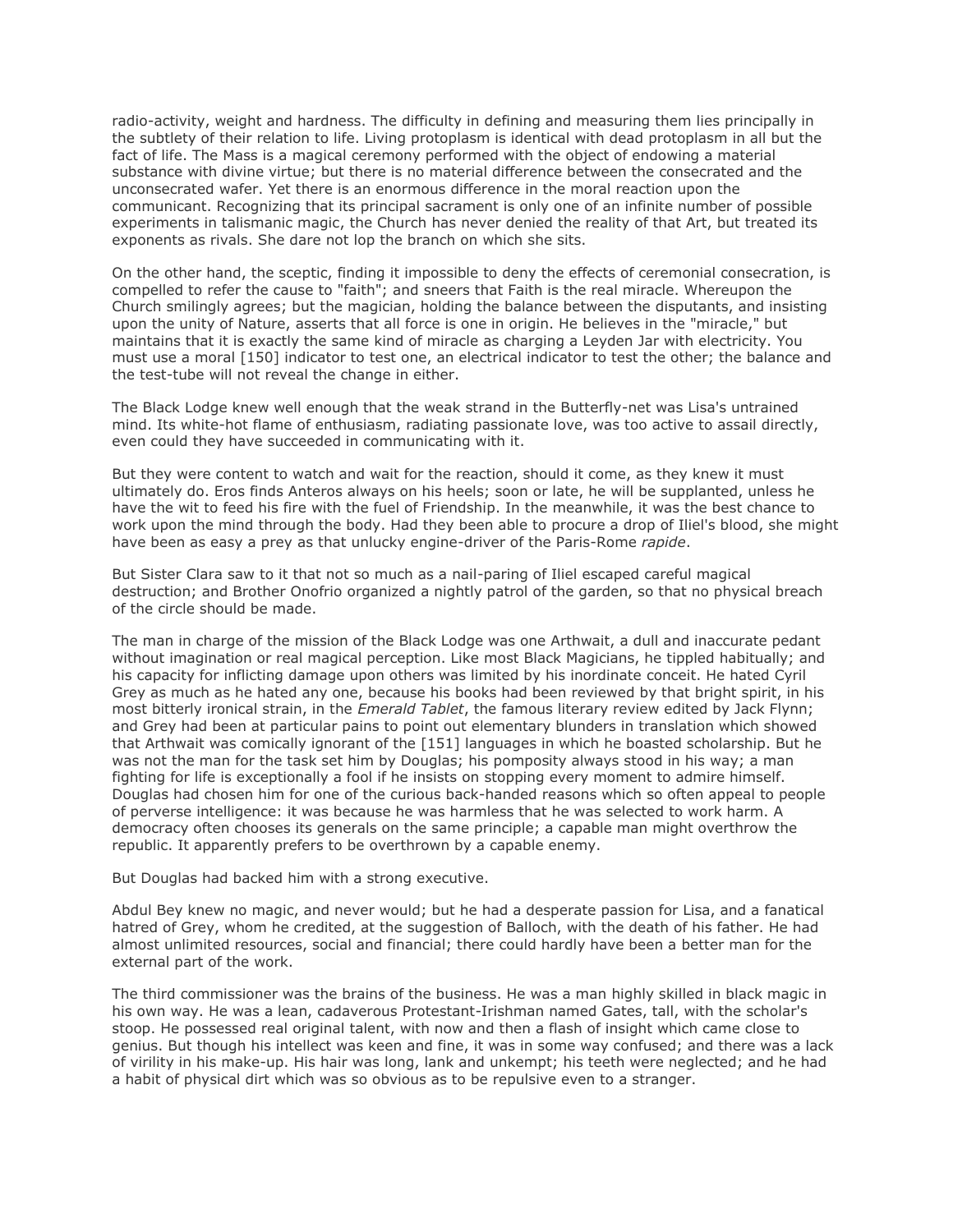But there was no harm in him; he had no business in the Black Lodge at all; it was but one of his romantic phantasies to pose as a terribly wicked fellow. Yet he took it seriously enough, and was [152] ready to serve Douglas in any scheme, however atrocious, which would secure his advancement in the Lodge. He was only there through muddle-headedness; so far as he had an object beyond the satisfaction of his vanity, it was innocent in itself -- the acquisition of knowledge and power. He was entirely the dupe of Douglas, who found him a useful stalking-horse, for Gates had a considerable reputation in some of the best circles in England.

Douglas had chosen him for this business on excellent points of cunning; for he neither hated nor loved his intended victims, and so was likely to interpret their actions without passion or prejudice. It was this interpretation that Douglas most desired. Douglas had seen him personally -- rare privilege -before he left for Naples and explained his wishes somewhat as follows.

The fool Arthwait was to blunder pedantically along with the classical methods of magical assault, partly on the chance of a hit, partly to keep Grey busy, and possibly to lead him to believe that the main attack lay there. Meanwhile he, Gates, was to devote himself, on the quiet, to divining the true nature of Grey's purpose. This information was essential; Douglas knew that it must be something tremendous; that the forces which Cyril was working to evoke were cosmic in scope. He knew it not only from his own divinations, but deduced it from the fact of the intervention of Simon Iff. He knew well that the old Master would not have lifted a finger for anything less than a world-war. Douglas therefore judged that if he could defeat Grey's purpose, it would involve the triumph of his own. Such forces, recoiling upon his head who had evoked them, would shatter him into a thousand fragments. Douglas, still weak from the destruction of his "watcher," was particularly clear on this point! [153]

Arthwait was to be the nominal head of the party in all things, and Abdul Bey was to be urged to support him vigorously in all ways that lay in his power; but if necessary Gates was to thwart Arthwait, and secure the allegiance of the Turk, bound to secrecy on the matter, by showing him a card which Douglas then and there duly inscribed and handed over.

Louis XV tried a double-cross game of this sort on his ambassadors; but Douglas was not strong on history, and knew nothing of how those experiments resulted.

Nor, apparently, had he taken to heart the words of the gospel: "If Satan be divided against Satan, how shall his kingdom stand?"

Still less did he realize that this ingenious plan had been suggested to him by Simon Iff! Yet it was so: this was the head of the counter-attack which the old mystic had agreed to deliver on behalf of Cyril Grey. It was only a quarter of an hour's work; the Way of the Tao is the easiest as it is the surest.

This is what "Simple Simon" had done. Since all simple motion is one-pointed, and its enemy is inertia, the swordsmith brings his sword to a single sharp edge; the fletcher grinds his arrow-barb to a fine point. Your Dum-Dum bullet will not penetrate as does your nickel tip; and you cannot afford to use the former unless the power of penetration is so great as to reach the soft spots before the bullet expands and stops. This mechanical principle is perfectly applicable in magick. Therefore, when there is need to resist a magical attack, your best method will be to divide your antagonist's forces.

Douglas had already lost a pawn in the game, Akbar Pasha having gone to his destruction through setting up an idea of his own, apart from, and inconsistent with, the plan of his superior. The defect is inherent in all Black Magic, because that art is itself [154] a thing set up against the Universal Will. If it were not negligibly small, it would destroy the Universe, just as the bomb-throwing Anarchist would succeed in destroying society if he amounted to, say, a third of the population.

Now Simple Simon, at this time, did not know Douglas for the enemy General; but he was in the closest possible magical touch with him. For he had absorbed the Thing in the garden into himself and that Thing had been a part of Douglas.

So he set himself to the complete assimilation of that Thing; he made certain that it should be part of himself for ever. His method of doing this was as simple as usual. He went over the Universe in his mind, and set himself to reconcile all contradictions in a higher Unity. Beginning with such gross things as the colours of the spectrum, which are only partialities of white light, he resolved everything that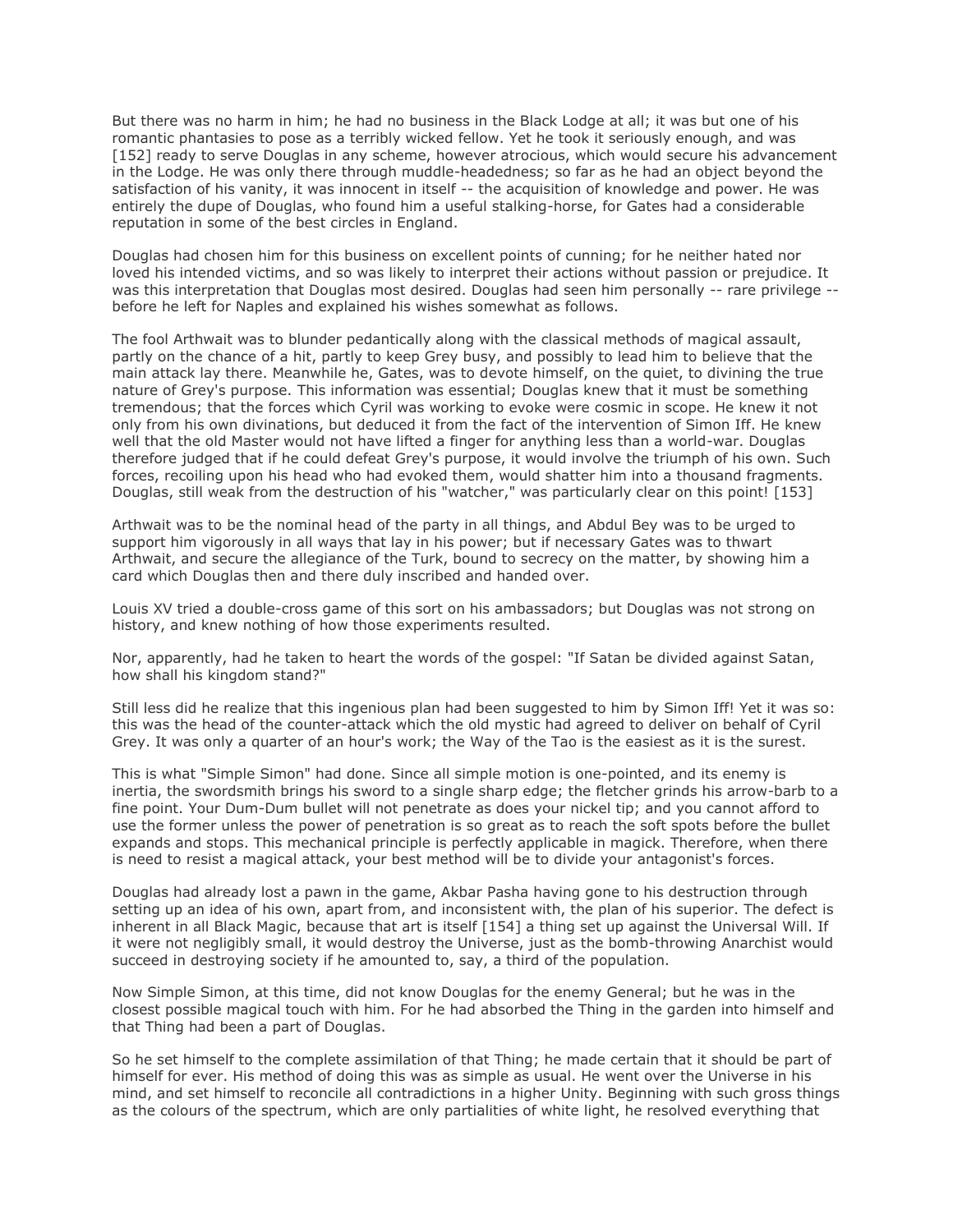came into his mind until he reached such abstractions as matter and motion, being and form; and by this process worked himself up into a state of mind which was capable of grasping those sublime ideas which unite even these ultimate antinomies. That was all.

Douglas, still in magical touch with that "watcher," could feel it being slowly digested, so to say, by some other magician. This (incidentally) is the final fate of all black magicians, to be torn piecemeal, for lack of the love which grows by giving itself to the beloved, again and again, until its "I" is continuous with existence itself. "Whoso loveth his life shall lose it" is the corresponding scriptural phrase.

So Douglas, who might at that moment have saved himself by resignation, was too blind to see the way -- an acquired blindness resulting from repeated acts whose essence was the denial of the unity of himself with the rest of the universe. And so he [155] fought desperately against the assimilation of his "watcher." "It's mine, not yours!" he raged. To the steady and continuous affirmation of true unity in all diversity which Simon Iff was making, he opposed the affirmation of duality. The result was that his whole mind was aflame with the passion of contrasting things, of playing forces off against each other. When it came to practical decisions, he divided his forces, and deliberately created jealousy and hatred where co-operation and loyalty should have been the first and last consideration.

Yet Simon Iff had used no spell but Love. [156]

## **CHAPTER XII**

OF BROTHER ONOFRIO, HIS STOUTNESS AND VALIANCE; AND OF THE MISADVENTURES THAT CAME THEREBY TO THE BLACK LODGE

THE ecclesiastic is a definite type of man. The Italian priest has changed his character in three thousand years as little as he has his costume.

Brother Onofrio's father happened to be a free-thinking Anti-clerical, a pillar of Masonry; otherwise, his son would assuredly have been a bishop. The type is perfectly pagan, whatever the creed; it is robust and subtle, spiritual and sensual, adroit in manipulation of inferiors and superiors alike. It has the courage which vigorous health and the consciousness of its own validity combine to give; and where courage will not serve the turn, astuteness deftly takes its place.

A stupid pedant like Edwin Arthwait is the very feeblest opponent for such a man.

Brother Onofrio, while successfully practising magick, was quite ready at a moment's notice to throw the whole theory overboard with a horse laugh -- and at the same time to reckon his action in so doing a branch of magick also. It was the beginning of the duplicate brain-development which Cyril Grey had cultivated to so high a point of perfection.

But Arthwait was in the fetters of his own egoism; while he pronounced himself father and grandfather [157] of all spiritual science, in language that would have seemed stilted and archaic to Henry James, or Osric, and presumptuous in the mouth of an archangel, he was the bondslave of utterly insignificant writers, fakers of magical "grimoires " of the fourteenth century, hawkers of spells and conjurations to a benighted peasantry who wished to bewitch cows or to prevent their neighbours from catching fish. Arthwait had published a book to show the folly of such works, but in practice they were his only guide. In particular, he swore by the "Black Pullet," which seemed to him less dangerous than the "Grand Grimoire," or the forgery attributed to Pope Honorius. He wanted to evoke the devil, but was terrified lest he should be successful. However, nobody could be more pedantically pious than he in following out the practical prescriptions of these absurd charm-books.

This individual might usually have been discovered during that honeymoon in the Naples villa, seated in the arm-chair of the apartment which he had rented in the Galeria Vittoria. He would be clad in a frockcoat of City cut, for he affected the "professional man," and his air would be preoccupied. The arrival of his colleagues for consultation would apparently startle him from a profound speculation upon the weightier matters of the law.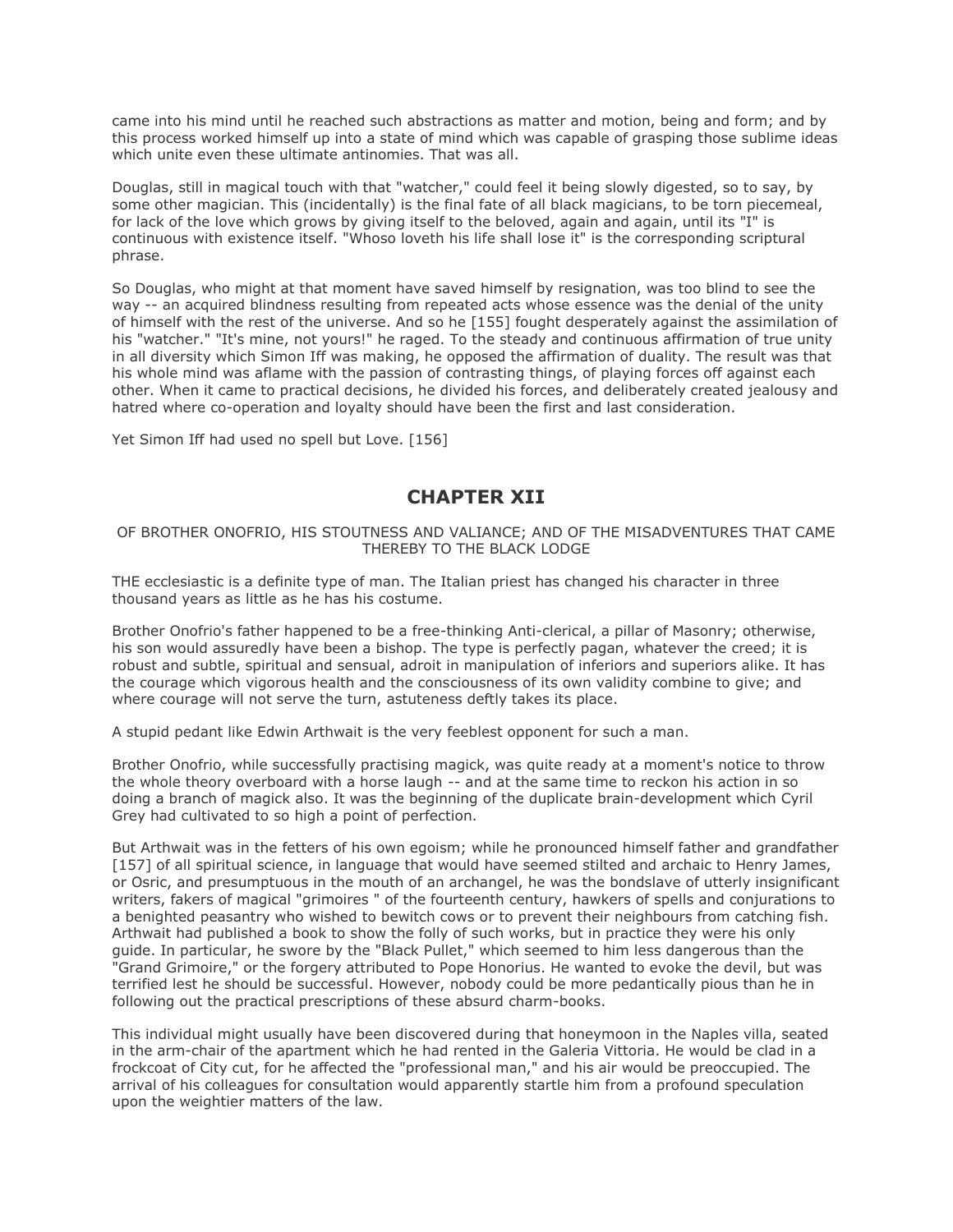It would be only by an effort that he spoke in English; the least distraction would send him back into Latin, Greek, or Hebrew, none of which languages he understood. He was a peddler of words; his mind was a rag-and-bone shop of worthless and disjointed mediaevalism.

After a severe struggle, he would "proceed to an allocution." He never "spoke"; he "monologized."

The first formal conference took place when they had been about a week in Naples.

"My fathers learned in Art Magic," he began, [158] addressing Gates and Abdul, "venerable and archetypal doctors of the Hermetic Arcanum, it hath been sacramentally imposed upon our sophistic Tebunah by the monumentally aggregated psycho-mentality of Those whose names in respect of known dedications must here -- juxta nos -- be heled ob Danaos (as I should adumbrate advisedly, for is it not script, concerning cowans, in the archives of the Clermont Harodim?) that a term, in fine, should mete the orbit and currency of the heretic and apostate, quem in Tartarum conjuro, hight Grey, in his areopagus of the averse hierarchy. I exiterate, clam populo, that all warrants of precursors falt no ratification, peradventure, in the actual concatenation, sed, me judice, it is meliorated that by virtue and cosmodominicy of Satanas -- cognomen ineffabile, quod reverentissime proloquor! -- the opus confronts the Sir Knights of the Black Chapter -- in via sua propria -- in the authentic valley and this lucus tenebrosa Neapolitanensis, as the near -- nay, the next! - conflagration of barbaric pilum against retiarial ludibry. Worthy Fathers and reverend in the doctrine, salutatio in summo imperio -- per totam orbem -- in the supranominal Donner of Orcus and of Phlegethon -- sufficit!"

The Turkish diplomat spoke nine languages, but not this one. Gates, who had known Arthwait for many years, explained that these remarks, formidable in appearance, meant only that Grey ought to be killed at any time, on general principles, but that as they were specially charged with that task by their leaders, so much the better.

The conference, thus prosperously inaugurated, proved a lengthy one. How, indeed, could it be otherwise? For Arthwait was naturally slow of thought and speech; it took him some time to warm up to real eloquence; and then he became so [159] long-winded, and lost himself so completely in his words and phrases, that he would speak for many hours without conveying a single idea of any kind to his hearers, or even having one to convey.

But the upshot of his conversation upon this occasion was that an attempt should be made to poison the household magically by bewitching the food supplied to them from the market. Certain succulent shell-fish, called vongole, very popular in Naples, were selected as a material basis, "because their appurtenance and charter was be-Yekl Klippoth," as Arthwait explained.

Into these molluscs, therefore, might be conjured a spirit of Mars "of them that bear witness unto Bartzabel," in the hope that those who partook of them might be stricken with some type of fever, fevers and all acute diseases being classified as Martial.

It was unfortunate for these plans that Brother Onofrio habitually took the precaution to purify and consecrate all food that came into the house before it reached the kitchen; and further, anticipating some such attempt, he had everything tested psychometrically by one of his acolytes, whom he had trained especially in sensitiveness to all such subtle impressions.

The shell-fish were consequently discovered to be charged with the Martial current; Brother Onofrio smiled hugely and proceeded to call upon the divine forces of Mars, before which even Bartzabel "trembles every day," and, thus having converted himself into a high-power engine of war, sat down to a Gargantuan banquet, eating the entire consignment himself. The result was that the unfortunate Arthwait was seized with violent and intractable colic, which kept him twisted in agony on his bed for forty-eight hours.

Gates had taken no part in this performance; [160] he knew how dangerous it was, and how likely to recoil upon the rash practitioner. But he did some genuinely useful work. He had been to the church in the village, near Posilippo, whose tower overlooked the Butterfly-net; and he had persuaded the priest to allow him continual access to that tower, on the pretext of being an artist. And indeed he had a pretty amateur talent for painting in water-colours: some people thought it stronger than his verses.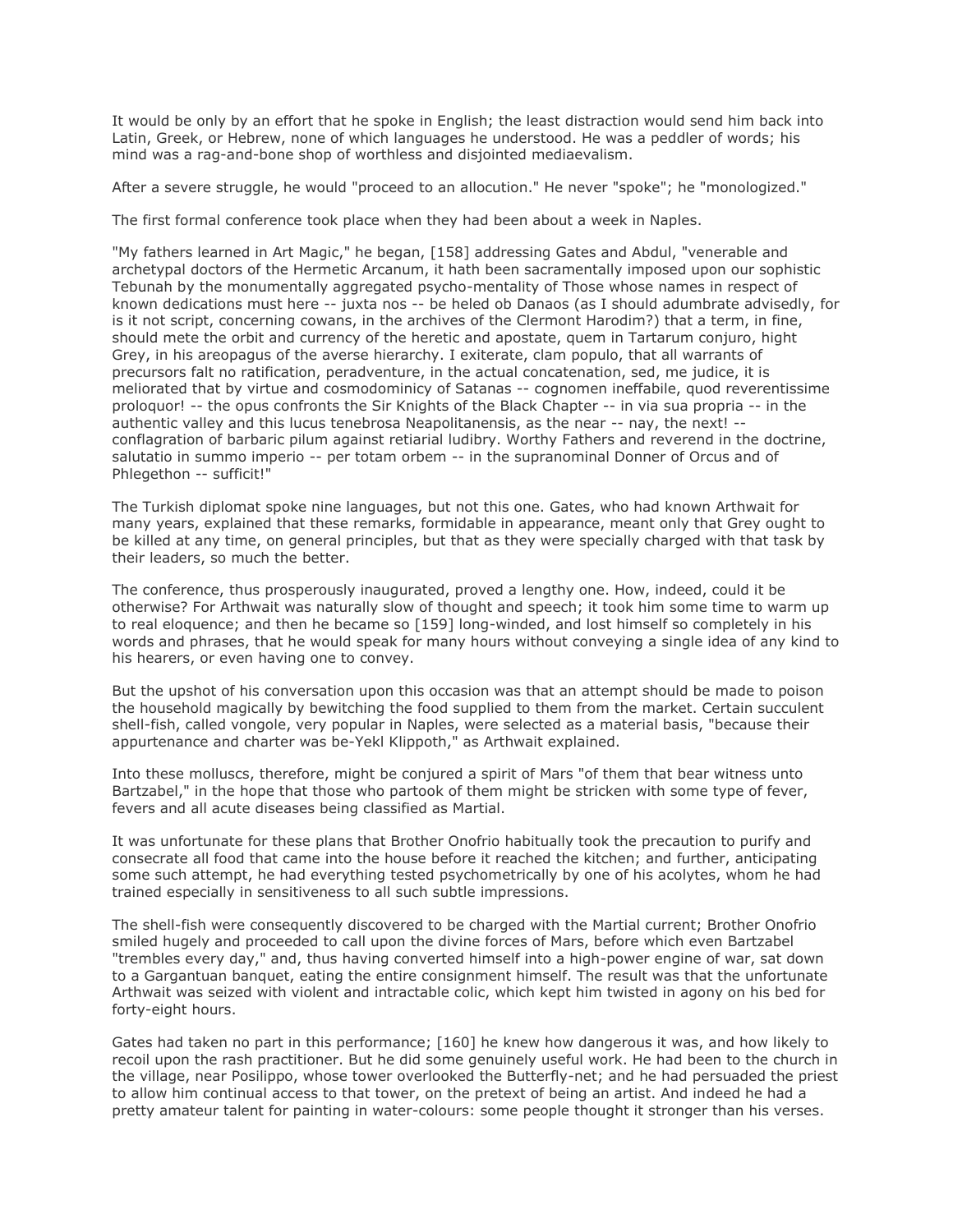For ten days he watched the Butterfly-net with extreme care, and he wrote down the routine of the inhabitants hour by hour. Nothing escaped him of their doings in the garden; and (as it happened) the preponderating portion of their work lay out-of-doors. He could make nor head nor tail of the fact that the most important people were apparently doing no magick of any kind, but, careless lovers, enjoying the firstfruits of their flight to the South.

But Douglas put two and two together very cleverly, even from the first report; he noted, also, the intelligence and ability of Gates, and made a memorandum to use him up quickly and destroy him.

Without divining the exact intention of Cyril Grey, he rightly concluded that this "honeymoon" was not so simple as it seemed; in fact, he recognized it as the core of the apple. He telegraphed Gates to redouble his watch upon the lovers, and to report instantly if any marked change occurred in their habits.

Meanwhile, Edwin Arthwait was busy with the "Black Pullet." There is a method of describing a pentagram upon a doorstep which is infallible. The first person who crosses it receives a shock which may drive him insane, or even kill him. A magician would naturally be suspicious if he found anything of this kind on his front doorstep, so Arthwait cleverly determined to paint the pentagram in Gum Arabic, which would hardly be visible. Accordingly he went [161] to the Butterfly-net at dead of night, armed with this means of grace, and set to work by the light of a candle-lamp. He was careful to make the pentagram so large that it was impossible to cross the bridge without stepping over it. Absorbed in his inspiring task, he did not notice, until the last stroke was in place, that he was himself hemmed in between his pentagram and the door of the villa. He crouched in terror for the best part of an hour; then a hint of daylight made him fearful of discovery. He was forced to make a move of some sort; and he found that by careful sidling he could escape to the parapet of the bridge. But he was no climber; he overbalanced and fell into the chasm, being lucky to escape with a severe shaking. On his limping way back to Naples he was overtaken by an icy shower of rain; and as he got into bed, too late to avoid a nasty chill, which kept him in bed for a week, he had the irritating reflexion that his pentagram must have been washed away.

But he had not become known as the most voluminous of modern pedants without perseverance. His literary method was that of the "tank." It was not agile, it was not versatile, it was exposed to artillery attack; but it proceeded. He was as comprehensive as the Catalogue of the British Museum -- and almost as extensive. But he was not arranged. Such a man was not to be deterred by two failures, or forty-two. Indeed, but for the frank criticism of Gates, he would have counted them successes.

For his third experiment he chose "The Wonder-working Serpent," whose possession confers the power of attracting love. The appeal lay in the failure of Abdul to make any impression upon Lisa, whom he had courted in characteristically local manner by appearing, guitar in hand, below the terrace where she had been dedicated to the moon. He caught her [162] there alone, and called her by her name. She recognized him instantly; she had been violently attracted to him at the ball where they had originally met; and, until she had seen Cyril, regretted constantly that she had missed the opportunity. The memory of that thwarted desire sprang vehement upon her; but she was at the white heat of her passion for Cyril. Even so, she half hesitated; she wanted to keep Abdul on ice, so to speak, for a future occasion; such action was as instinctive with her as breathing. But her obligation was still fresh in her mind; she was pledged not to communicate with the outer world. She ignored him; she turned and left the garden without so much as a gesture; and he went back to Naples in a black fury against her. "The Wonder-working Serpent" was, therefore, an operation entirely to his taste. Gates thought the line of attack hopeful; he was totally sceptical of Lisa's virtue, or any woman's; and he had lived on women long enough to make his view arguable, within the limits of his experience. He bade Abdul try again. Good -- then let magic aid!

In order to possess "The Wonder-working Serpent," it is necessary, in the words of the Grimoire, "to buy an egg without haggling," which (by the way) indicates the class of person for and by whom the book was written. This egg is to be buried in a cemetery at midnight, and every morning at sunrise it must be watered with brandy. On the ninth day a spirit appears, and demands your purpose. You reply "I am watering my plant." This occurs on three successive days; at the midnight following the egg is dug up, and found to contain a serpent, with a cock's head. This amiable animal answers to the name of Ambrosiel. Carry it in your bosom, and your suit inevitably prospers.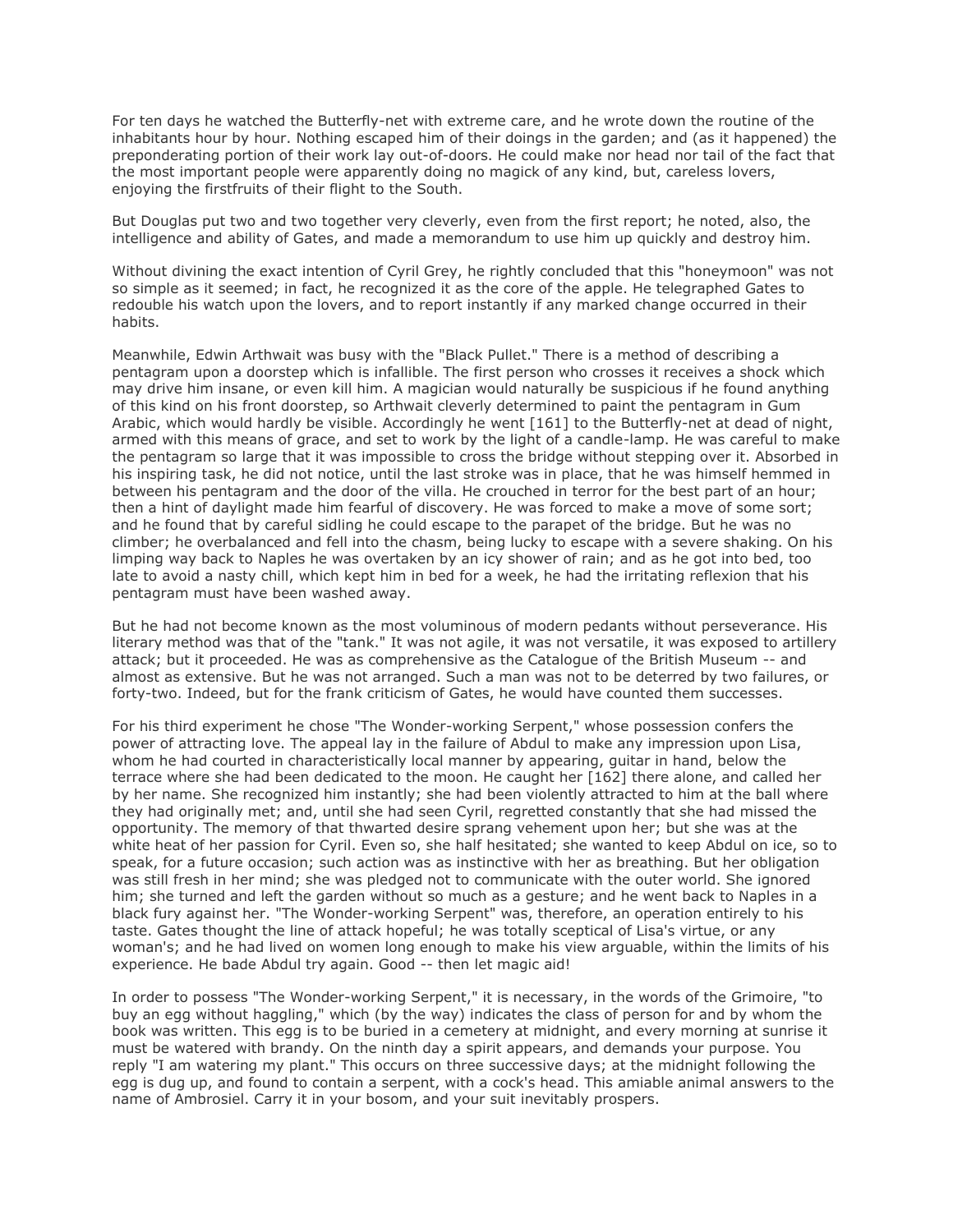Arthwait put this scheme into careful rehearsal, [163] and having got the conjurations and ceremonies perfect -- for the egg must be buried with full military honours, as it were -- he reached the third day without mishap. But at this point a spirit appeared -- a guardian of the cemetery -- and, dissatisfied with his answers, took him to the police-station as a wandering lunatic. A less other-worldly master of the dark sciences might have bribed the official; but Arthwait's self-importance once again stood in his way. He got in deeper, and in the end it was Gates who offered to be responsible for him, and persuaded the British Consul to use influence for his release.

As so many workers of magic have done, from the Yukon and Basutoland to Tonga and Mongolia, Arthwait attributed his defeats to the superior cunning and wickedness of his opponents.

Gates himself had varied his pleasures by a much more serious attempt to create a magical link with the garrison. From his tower he had observed many pigeons upon the hillside, and he began to tame these, spreading corn upon the tower. In three days they were eating out of his hand. He then trained them to recognize him and follow him from place to place. A week later he found a moment when the garden was deserted save for a single patrol, and threw his grain over the wall. The pigeons flocked to it and fed. Now it so happened that the patrolling magician was unsuspicious. He was aware that the benign influence of the house made its gardens attractive. There flowers bloomed brighter than elsewhere; and all Nature's wanderers seemed to look to it as their refuge. They felt instinctively the innocence and goodwill of the inhabitants, and thronged those hospitable terraces.

When Gates moved on, the pigeons followed his next throw; round the first corner, he placed the remains of his supply of corn in a small heap on the [164] ground; the pigeons unsuspectingly approached, and he threw a net over half a dozen of them.

This was a great point gained; for the Black Lodge was in possession of living things that had come from within the guarded precinct; it would be easy to attack the inmates by means of sympathetic magic. As it chanced, two of the birds were male; but pigeons being of the general nature of Venus, it was decided to try to identify them with the least male persons of the garrison, namely the four women and the two boys. Accordingly, ribbons were tied to the necks of the birds, and the names of the intended victims inscribed upon them. Magical ceremonies were now made, Gates, who took a real interest in the experiment, being the leader.

When he considered the identification adequate, he placed red pepper on the tongues of the birds; and was rewarded the following morning by seeing Sister Clara turn upon one of her girls with a gesture of rage; he could even hear faintly the tones of anger in her voice.

But Brother Onofrio had not failed to observe the same thing; and he divined instantly that a breach had been made in his circle. He went immediately to Sister Clara, and compelled her attention by a sign of such authority that no initiate dare overlook it.

"Sister," he said very gently, "you do not speak with man; what cause, then, can there be for bitterness?"

She answered him, still angrily. "The house is upside down," she said. "Iliel is as irritable as an eczema; the boys have both made insulting faces at every one they have seen this morning; and the girls are absolutely impudent."

"This is a matter for me, as in charge of the defence of the circle." [165]

Sister Clara uttered a sharp exclamation. It had not occurred to her to think of it in that way.

"I should be obliged," continued Brother Onofrio, "if you could see your way to impose a rule of silence for seven days from sunset to-night. Excepting, of course, in the invocations. I will warn the boys; do you take up the matter with Iliel and the girls."

" It shall be done."

Brother Onofrio went off to the private room where he did his own particular magick. He saw that a serious inroad had been made; but his divination, on this occasion, failed to enlighten him. His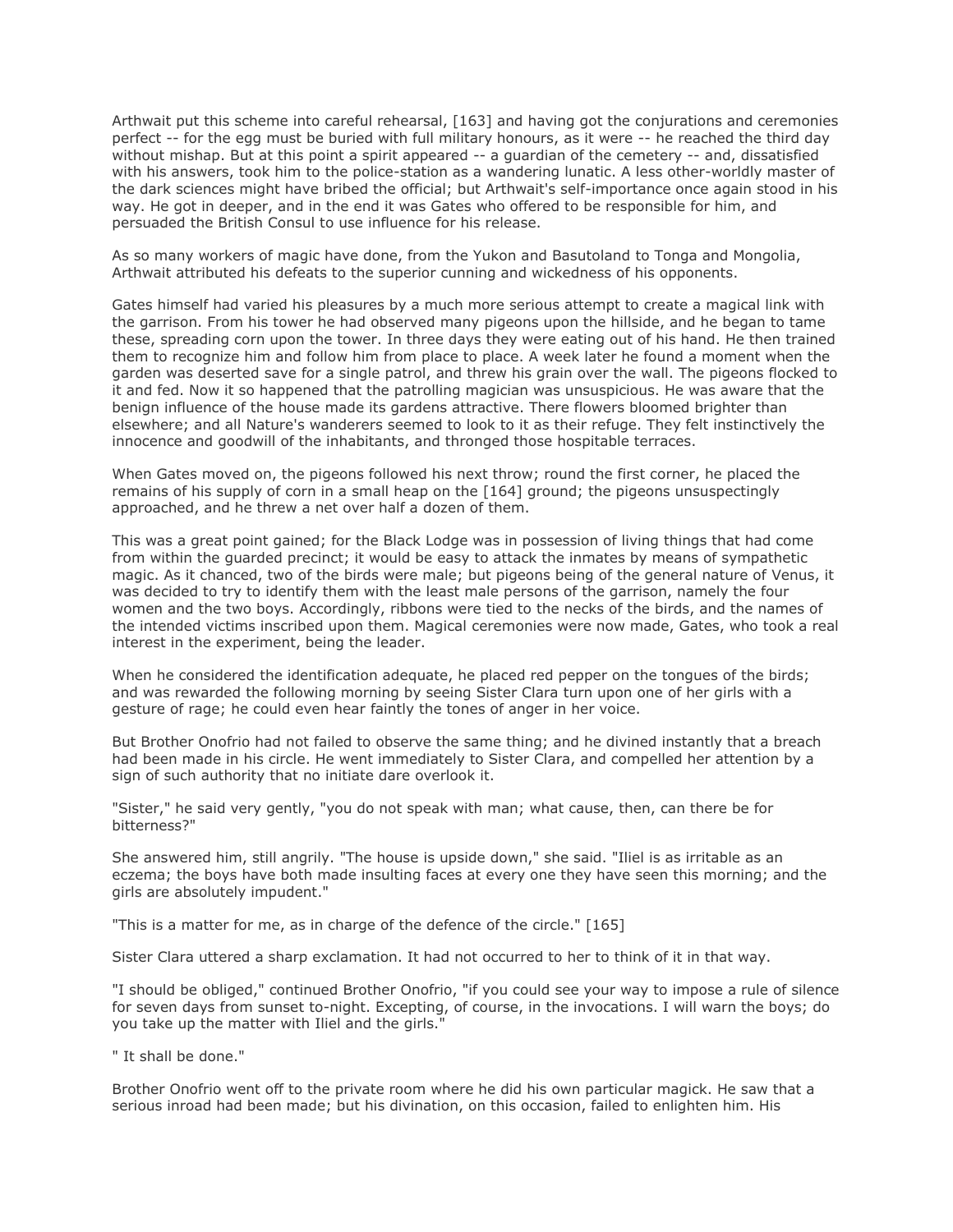favourite device was the Tarot, those mysterious cards with their twenty-two hieroglyphic trumps; and as a rule he was able to discover all kinds of unknown matters by their use. But on this attempt he was baffled by the monotony of his answer.

However he used the cards, they always reverted to a single symbol, the trump numbered *XVI*, which is called "The Blasted Tower," and has some reference to the legend of Babel.

"I know," he muttered, himself irritated by the persistence of the card, "I know it's Mars" -- which is the planet signified by that particular hieroglyph. "But I wanted a lot more than that. I asked 'What is the trouble?' 'From whom is the trouble?' 'Where is the trouble?' 'What shall I do?' And the same card answers all the questions!"

The next day Gates found that the tongues of the birds were shrivelled up, and he divined that his mode of attack had been detected, and precaution taken. He proceeded by drugging the pigeons with the vapour of ether.

In the house the result was immediate. The six people affected showed signs of intoxication and dizziness, coupled with a strong feeling of suffocation. [166] Sister Clara was less troubled than the others, and she recognized the magical cause of the symptoms. She ran quickly to Brother Onofrio; he saw instantly that a new attack was in progress, and gave the sign agreed upon for retirement to a specially consecrated room in the square tower, a sort of inner circle, or citadel. The victims gathered in this room within a few minutes, and their symptoms abated on the instant.

But Brother Onofrio had a glimpse of light, as he assisted one of the two boys, who was almost choking, to reach the refuge. The tower caught his eye, and it flashed upon him that perhaps the Tarot was referring to an actual tower. It was only one step to think of the tower of the church; and, running into the garden, he saw that a man was standing there, evidently engaged in watching the house of the magicians. Brother Onofrio's quick insight decided him instantly upon the course to follow.

The Tarot Trump in question represents a tower struck by lightning, from which figures of men are seen falling.

He laughed joyously; his favourite method of divination had vindicated itself supremely. His four questions had indeed a single answer.

W. S. Gilbert informs us that "a deed of blood, and fire, and flames, was meat and drink to Simple James"; and to find himself approached upon the plane of Mars was like mother's milk to Brother Onofrio.

For he was himself of the strongest Martial type, having been born with Scorpio, the night house of Mars, rising, and the planet himself conjoined with Herschel in the mid-heaven in the sign of the Lion, with the Sun rising in trine and Jupiter conjoined with Saturn making an additional trine from the sixth house, which governs secret things such as magick [167] It was as formidable a combination as Mars could make in a thousand years.

He happened also to belong to that grade of the Order -- Adeptus Major -- which specializes in Mars; Arthwait and Company had unwittingly come to meet him where he was strongest.

To invoke Mars is to establish a connection with that order of nature which we class as martial. It may be remembered how a man once came to a doctor, suffering internal pangs of no mean order from having swallowed by mistake some pills intended for a horse. Asked how it came to happen, he explained that he had been administering them to the horse by blowing them down its throat through a tube; but the horse had blown first.

This is of course the danger in every magical experiment; and this constitutes the evergreen glory of every man who adventures upon it; for at each new portal he enters, naked and new-born, to confront he knows not what malignant enemies. The sole excuse for the existence of our miserable species lies not in intelligence, but in this masterful courage, this aspiration to extend the empire of the spirit.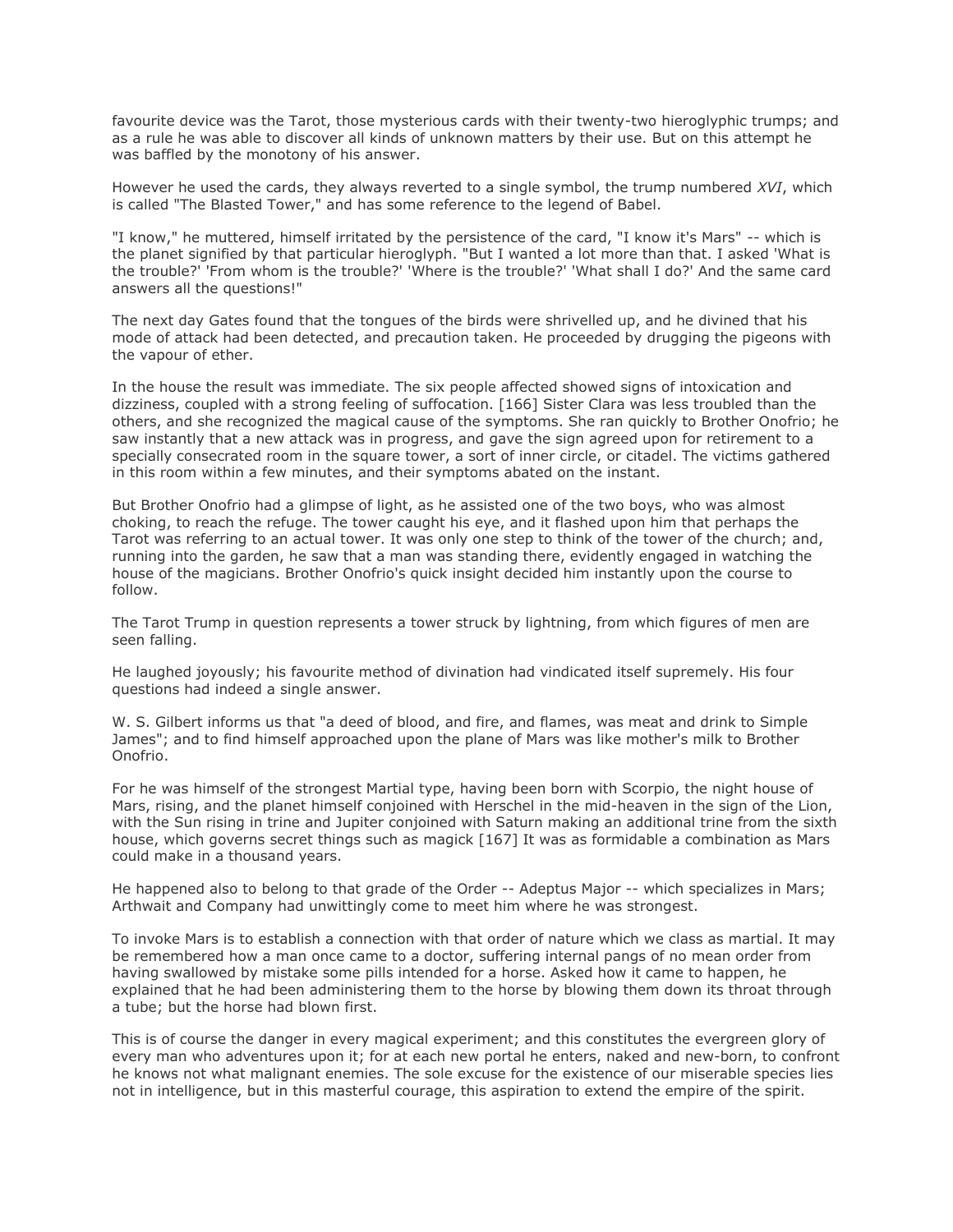Even the blackest of magicians, like Douglas, or the stupidest, like Arthwait, is a higher type of being than the bourgeois who goes along with his nose on the ground picking up gold bricks in the mire.

Now when Brother Onofrio found Gates perched upon the campanile, he saw the Martial symbol complete -- only awaiting the lightning-flash. There was no need for him to produce a thunderstorm, as it would have been if Gates had been an ordinary man, accessible only to coarse influences; no, Brother Onofrio knew how to assimilate the church tower to The Blasted Tower of the Tarot without appealing to the material forces of nature, so-called, as if "matter" were not comprehensive as "nature" [168] herself; but the English language is full of these booby-traps.

He went to his laboratory, took out the Tarot card *XVI* and set it up on the altar. He lighted the fire upon the tripod, and he kindled the incense of dragon's blood that stood ready in the iron censer. He then put upon his head the steel crown of Mars, thorny with its four flashing pentagrams, and he took in his hands the heavy sword, as long as himself, with a two-edged blade tapering from a width, at the junction of the hilt, of no less than five inches.

Chanting the terrible conjurations of Mars, fierce war-songs of the olden peoples of the world, invocations of mighty deities throned upon the thunder -- "He sent out his arrows and scattered them; he sent forth his lightnings, and consumed them" -- Brother Onofrio began the war-dance of the Serpent, the invoking dance of Mars. Close coiled about the altar at first, he took gradually a wider sweep, constantly revolving on himself but his feet tracing a complex spiral curve. On reaching the door of the room, he allowed the "Serpent" to stretch out its length, and, ever twisting on himself, came out upon the terrace.

Gates was still at his post upon the campanile; he had been about to go, but this new feature of the routine of the house riveted him to his place. This was just what Douglas needed to know! He leant upon the parapet of the tower, watching with infinite eagerness and minuteness the convolutions of the adept.

Once upon the terrace, Brother Onofrio proceeded to coil up his "Serpent" after him, diminishing the sweep of his spirals until he was at zero, merely rotating on himself.

Then he began the second part of his work, the Dance of the Sword. [169]

Slowly he began to cause his feet to trace a pentagram, and he allowed the Sword to leave his body as he quickened his pace, just as one sees the weights of the ball-governor of a steam-engine fly outwards as pressure and speed leap higher.

Gates was altogether fascinated by the sight. In the sunlight, this scarlet figure with lights darting from every brilliance of its steel was a magnificent spectacle, almost bewildering in its intensity.

Faster and faster whirled the adept, his sword swaying about him like a garment of light; and his voice, louder and fiercer with every turn, assumed the very majesty of thunder.

Gates watched with open mouth; he was learning much from this man. He began to perceive the primaeval energy of the universe, under a veil, the magical clang and rush of blazing stars in the blind emptiness of space. And suddenly Brother Onofrio stopped dead; his voice snapped short into a silence far more terrible than any word; and his long sword was still, fearfully still, stretched out like a shaft of murderous light -- the point towards the tower.

Gates was suddenly aware that he had all along been the object of the dance; and then his brain began to reel. Had the whirling flashes hypnotized him? He could not think; the world went black for him. Automatically he clutched at the parapet; but he pitched headlong over it, and crashed upon the ground a hundred feet below.

On the terrace Brother Onofrio was beginning the banishing spirals of Mars, with songs of triumph into which stole, as if surreptitiously, some hint of that joy of love which, from the beginning of time, has welcomed the victorious soldier. [170]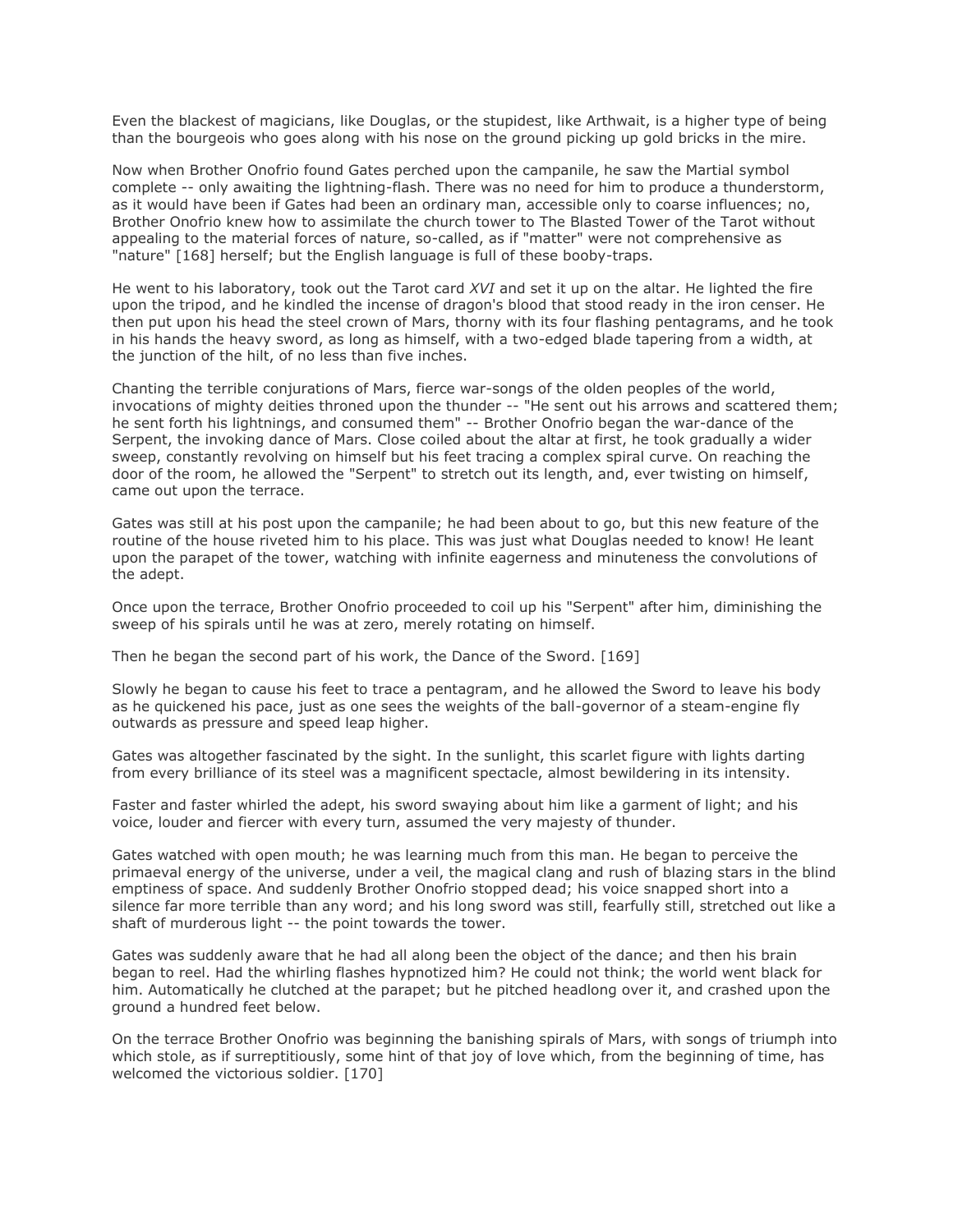### **CHAPTER XIII**

#### OF THE PROGRESS OF THE GREAT EXPERIMENT; NOT FORGETTING OUR FRIENDS LAST SEEN IN PARIS, ABOUT WHOSE WELFARE MUCH ANXIETY MUST HAVE BEEN FELT

EARLY in January Cyril Grey received a letter from Lord Antony Bowling. "My good Grey," it began, "may the New Year bring you courage to break your resolutions early! My own plan is to swear off every kind of virtue, so that I triumph even when I fall!

"Morningside is off to America with his New Discovery in Science. It is that all crime is due to breathing. Statistics show (a) that all convicts are guilty of this disgusting habit; (b) it is characteristic of all the inmates of our insane asylums.

"On the other hand, neither crime nor insanity has ever been proved against any person who was not an habitual breather. The case, as you see, is complete. Morningside has gone even farther, and shown that breathing is akin to drug-habits; he has made numerous experiments upon addicts, and finds that suppression leads to mental and physical distress of an even more acute type than that which follows the removal of morphia or cocaine from their slaves. There is little doubt that Congress will take immediate action to penalize this filthy vice as it deserves, and Fresh Air will be included among the drugs to which the Harrison Law applies. Hot Air, as the natural food of the People, will of course be permitted.

"I saw Sister Cybele the other day. She was [171] passing through London to visit friends in Scotland. I tried to alleviate that dreadful destiny by asking her to dinner, and we had an amusing seance with my new toy, a youth named Roger Blunt, who is controlled by a spirit called Wooloo, has eight secondary personalities, and causes pencils to adhere to walls. It cannot be that this is varnish, or surface tension, or a little of both; it would be too, too cruel!

"The Mahathera Phang has vanished from our gaze; he has probably gone to the Equator to correct the obliquity of the Ecliptic in the interest of the Law of Righteousness. I'm sorry; I believe in that man; I know he's got something that I haven't, and I want it. However, Simple Simon has been nice to me; only he won't talk Phenomena -- says that, like a certain Pope, he has seen too many miracles to believe in them. Which is my own case, only he is referring to genuine ones. Hence difficulty in comprehension of his attitude.

"I hope you're having a great time with the devil; I envy your blue skies; London is wrapped in fog, and even on fine days I have to go to the War Office. But isn't it a pity those wicked bad naughty men know where you are? I have my doubts about magick; but I know Balloch, and he's the rottenest egg in London. I gather he's at the back of it. Some blackmailing articles on you, again; but as Morningside would say, you should worry. Come along and see me before, in a moment of madness and despair, you plunge into Vesuvius in the hope of exciting a future Mathew Arnold to immortalize you.

"Well, here's the best to you! "ANTONY BOWLING."

There was a brief note, too, from Simon Iff. "It's to be supposed all's well; rumours of disaster to enemy offensive current in Paris. You had better [172] worry along on your own now; there's other fish frying in this kitchen. An old man may possibly drop in on you early in August; you may recognize him -- with a strong pair of glasses -- as your old friend, -- SIMON IFF."

Simple Simon never spoke of himself as "I" in a letter; he only used the pronoun in conversation as a concession to custom.

The Black Commissioners had also heard from headquarters; Gates was replaced, as quick as rail could carry, by a man of superior advancement in the Black Lodge.

This was the celebrated Dr. Victor Vesquit, the most famous necromancer of his age. There was really little harm in the man beyond his extraordinary perversion in the matter of corpses. His house in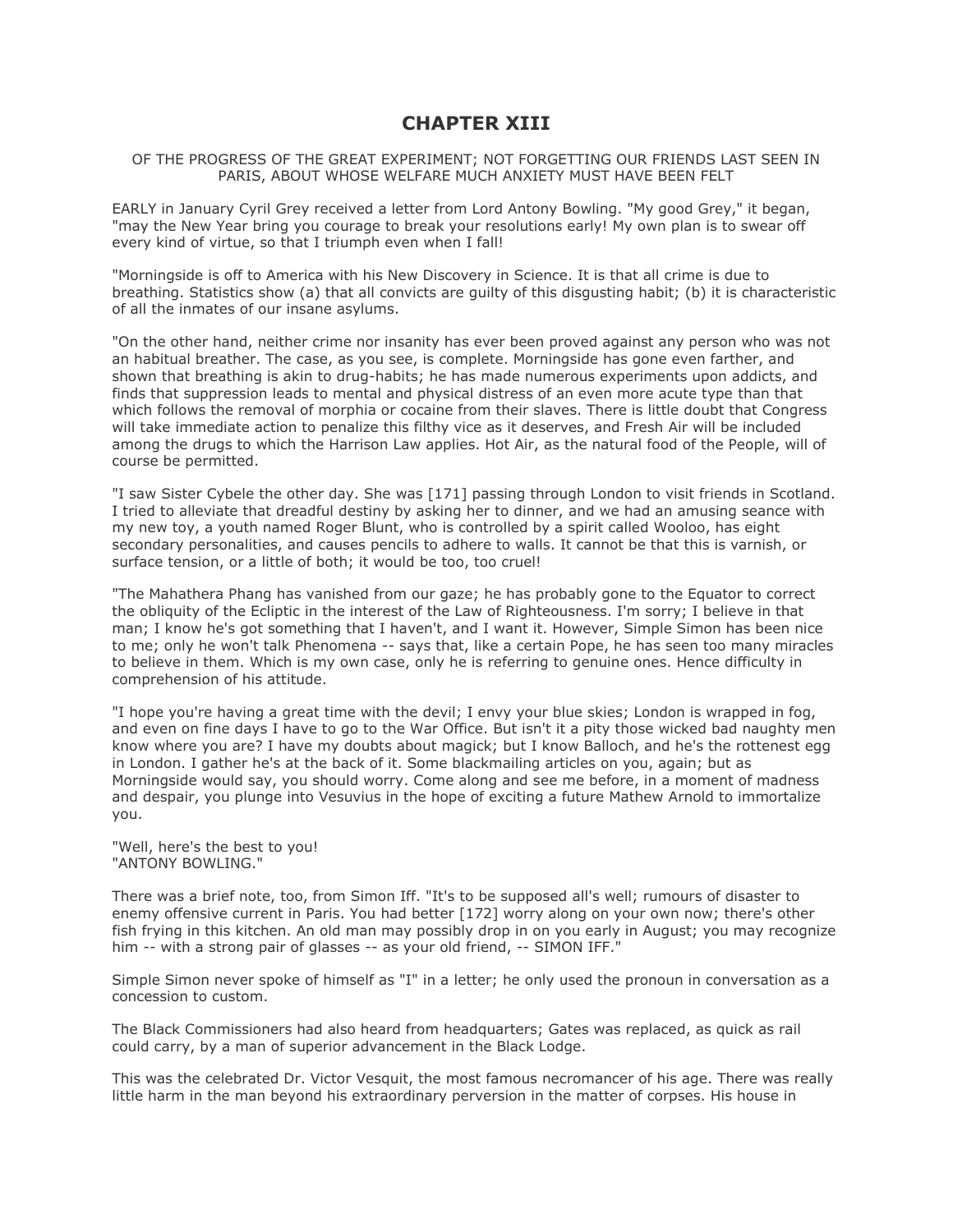Hampden Road was not only a rendezvous of spiritualists, but a Home for Lost Mummies. He based all his magical operations upon dead bodies, or detached portions of the same, believing that to endow dead matter with life -- the essential of nearly all magick, as he quite rightly saw -- it was best to choose matter in which life had recently been manifest. An obvious corollary is that the best bodies are those that have met a violent death, rather than those which have been subjected to illness and decay. Also, it followed that the best corpses of all were those of executed murderers, whose vitality may be assumed as very great -- though on this last point Cyril Grey, for one, would have disagreed with him, saying that the most vital people would have too much respect for the principle of life to commit murder in cold blood.

However, Dr Vesquit had obtained an appointment as coroner in the most murderous district of London; and uncanny were the rumours that circulated among occult sympathizers. [173]

His career had nearly been ruined on two occasions by scandal. The notorious Diana Vaughan, it had been said, was his mistress; and he had become her accomplice in the introduction of the frightful sect of the Palladists.

The rumour was not widespread, and Vesquit need not have suffered; but he took alarm, and had the unlucky thought of employing Arthwait to write a book clearing him from all suspicion, by which it naturally was fixed on him for ever.

The second trouble was his little quarrel with Douglas. Vesquit was Senior in the Black Lodge, and Douglas overthrew him by "carelessly" leaving, in a hansom cab, some documents belonging to the Lodge, with Vesquit's name and address attached to them, which made some exceedingly grim revelations of the necromantic practices carried on in Hampden Road.

The honest cabby had turned over the papers to Scotland Yard, as his duty was; and the police had sent them on to those in authority over coroners; and Vesquit received, with his documents, an intimation that he must drop that sort of thing at once.

To be chief in the Lodge seemed less than to be always in a Paradise of corpses; so he resigned office, and Douglas pushed his advantage by making him an abject tool, under the perpetual threat of exposure.

No sooner did Douglas learn of the death of Gates than he telegraphed to Arthwait to get the inquest adjourned "so that the relatives of the deceased in England might attend, and take possession of the body," and to Vesquit to attend the same. On this occasion the coroner needed no threat -- the job was after his own heart.

Douglas met him in Paris in high glee, for he was not sorry to be rid of Gates; and, on the other hand, the man had died in full tide of battle, and should be the very corpse that Vesquit most needed; as Douglas himself said, with a certain grim humour in which he excelled, he was, morally speaking, an executed criminal; while, being in actual magical contact with Grey and his friends, so much so that he had evidently been killed by them, he was an ideal magical link.

Vesquit's task was, if possible, to learn from Gates exactly what had happened, and so expert a necromancer had no fear of the result. He was also to create a semi-material ghost of Gates from the remains, and send it to the person who had dealt out death to that unlucky wizard.

On his arrival at Naples, there was no difficulty in the way of the Black Lodge; the authorities were only too glad to return a formal verdict of death by misadventure, and to hand over the corpse to the rejoicing Vesquit.

Gates had fortunately left memoranda, a rough diary of the various procedures hitherto adopted; so that Vesquit was not committed to the task of acquiring information from Arthwait, which might easily have occupied a season; and from these notes the old necromancer came to the conclusion that the enemy was to be respected. Gates had done pretty well in the matter of the pigeons, at first; his procedure was not to be compared with his colleague's pedantic idiocies; but the first touch of riposte had been indeed deadly. Gates had been the clairvoyant of the party; he had gauged clearly enough the result of his operation; but naturally he had left no note of the last act, and neither Arthwait nor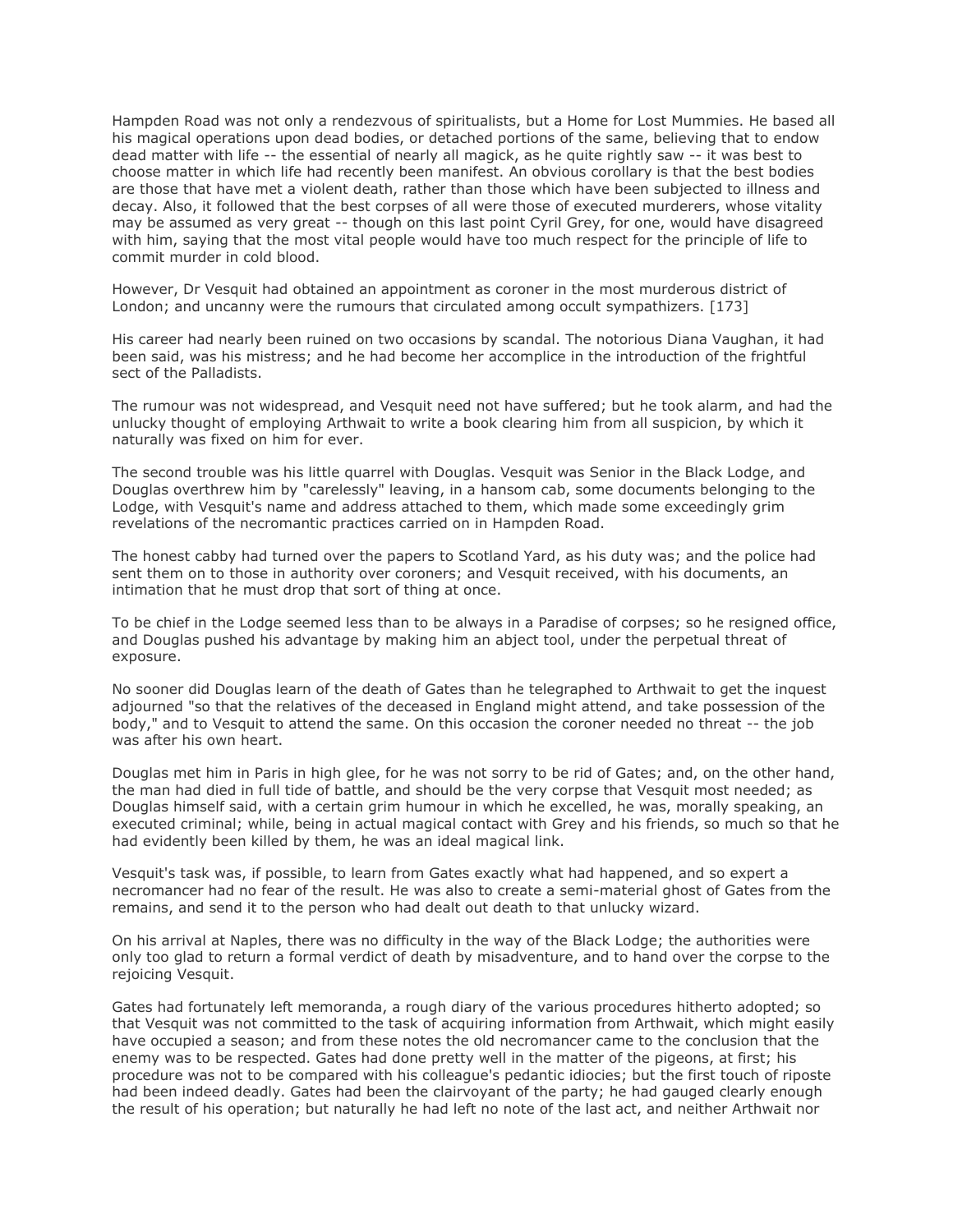Abdul Bey had been able to do anything. Arthwait had been scared badly until his pompous vanity came to the rescue, and showed him that accidents of that kind must be expected when one is handicapped with an assistant of inferior ability.

Vesquit decided that the battle should be properly [175] prepared, and no trouble spared to make it a success. His fondness for corpses had not gone to the length of desiring to become one.

In him there had been the makings of a fairly strong man; and, with Douglas to push him on, he was still capable of acting with spirit and determination. Also, he had the habit of authority. He set Arthwait to worrk on the Grimoire; for, in a operation of this importance, one must make all one's instruments.

Beginning with a magic knife, which one is allowed to buy, one cuts the magic wand from a hazel, the magic quill from a goose, and so on. The idea is to confirm the will to perform the operation by a long series of acts *ad hoc*. It is even desirable to procure parchment by killing a consecrated animal with the magic knife, and making ready the skin with similarly prepared utensils; one might for instance, cut and consecrate even the pegs which stretched the skin. However, in this case Arthwait had plenty of "Virgin parchment" in stock, with quills of a black vulture, and ink made by burning human bones, and mixing the carbonized products with the soot of the magic dark-lantern, whose candles were prepared with human fat.

But the Grimoire of any great operation must be thought out and composed; according to elaborate rules, indeed, but with the purpose of the work constantly in mind. Even when all this is done, the Grimoire is hardly begun; for it must be copied out in the way above indicated; and it should be illuminated with every kind of appropriate design. This was an ideal task for Arthwait; he was able to wallow in dog-latin and corrupt Greek-Coptic; he made sentences so complicated that the complete works of George Meredith, Thomas Carlyle, and Henry James, tangled together, would have seemed in comparison like a word of three letters. [176]

His Grimoire was in reality excellent for its purpose; for the infernal hierarchy delights in unintelligible images, in every kind of confusion and obscurity. This particular lucubration was calculated to drag the Archdemon of Bad Syntax himself from the most remote corner of his lair.

For Arthwait could not speak with becoming unintelligibility; to knot a sentence up properly it has to be thought out carefully, and revised. New phrases have to be put in; sudden changes of subject must be introduced; verbs must be shifted to unsuspected localities; short words must be excised with ruthless hand; archaisms must be sprinkled like sugar-plums upon the concoction; the fatal human tendency to say things straightforwardly must be detected and defeated by adroit reversals; and, if a glimmer of meaning yet remain under close scrutiny, it must be removed by replacing all the principal verbs by paraphrases in some dead language.

This is not to be achieved in a moment; it is not enough to write disconnected nonsense; it must be possible for anyone acquainted with the tortuosities of the author's mind to resolve the sentence into its elements, and reproduce -- not the meaning, for there is none, but the same mental fog from which he was originally suffering. An illustration is appended.

> PneumaticalsOmnient (spirits)(all) TabernacularSubinfractically (dwelling)(Below) Homotopichermeneutical (this)(magic) Ru-volvolimperipunct,suprorientalize,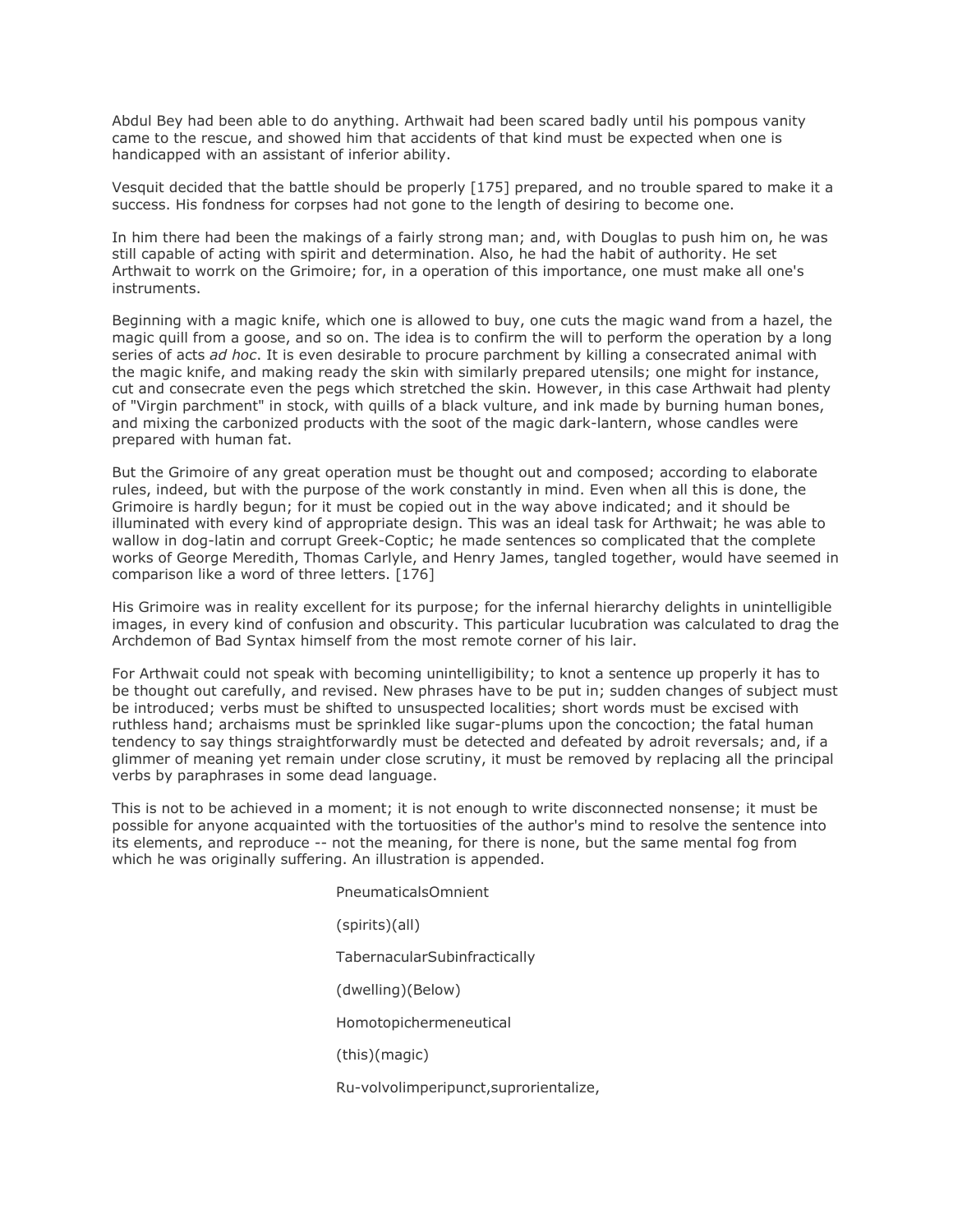(circle)(arise) factotekinematodrastically, (move)(soon) overplusphenomenize! (and)(appear) [177]

Upon this skeleton, a fair example of his earlier manner, for no man attains the summit of an art in a day, he would build a superstructure by the deft introduction of parentheses, amplifying each word until the original coherence of the paragraph was diluted to such an extent that the true trail was undiscoverable. The effect upon his public was to impress them with the universality of his learning.

Arthwait being thus well out of harm's way, Vesquit and Abdul set to work on the less arduous of the preparations. Four black cats were needed for the four points of the compass, and it was desirable to massacre a goat upon the altar, which would be no less than the corpse itself. Vesquit, declaring that the body was to be sent to England, had a dummy shipped off in a coffin, and kept Gates on ice, which may or may not have been a great comfort to him.

Abdul had no difficulty in procuring the cats which, much to their dissatisfaction, were caged in Arthwait's study, and fed on human flesh, which Vesquit easily procured from the dissecting-rooms of the local hospitals.

But the goat was a more serious matter. An ordinary goat will not do; it had to qualify in certain respects; Abdul succeeded in his quest only after a series of intrigues with the lowest ruffians in Naples, which brought him into more vulgar and unpleasant dangers than he had contemplated "when he first put that uniform on." It was, however, at least temporarily, a very amusing situation for the goat. The requisite bat, which must be fed on a woman's blood, was easily arranged for, a courageous country girl offering to accommodate with a toe, for a consideration. The nails from a suicide's coffin, and the skull of the parricide, were of course no trouble; for Vesquit never travelled without these household requisites.

There were many other details to arrange; the consideration of a proper place for the operation gave rise to much mental labour. It is, generally speaking, desirable to choose the locality of a recent battle; and the greater the number of slain the better. (There should be some very desirable spots in the vicinity of Verdun for black magicians who happen to flourish after the vulgar year 1917). But the Grimoires were written in other times with other manners; now-a-days there is risk of disturbance if one sets up one's paraphernalia of goats and cats at a cross-roads, in the hope of helping oneself out with a recently-interred suicide, or a ceremonially annihilated vampire; where the peasant of the fourteenth century would have fled shrieking, the motorist of the twentieth century stops to observe, or, more likely, runs you over; so that unless your property includes a private battlefield, it is a point of valour to choose a more retired site for one's necromancy than the stricken field of the Marne. Cross-roads, again, are not so thickly planted with suicides and vampires as in happier days. Reflecting solidly and ably upon these points of modern degeneracy, Vesquit made up his mind to compromise, and accept the most agreeable substitute, a profaned chapel; it was easy to rent a villa with a chapel attached, and, to a man of Vesquit's ability, the work of a moment to profane it.

This he accordingly arranged through Abdul Bey.

The mind of this youth was very forcibly impressed by the preparations of the old coroner. He had been brought up in the modern school, and could laugh at superstition with the best of us; but there were traces of hereditary faith in Islam, and he was not sceptical enough to spoil the magic of Vesquit.

No man knew better than the necromancer that all this insane ceremonial was irrational. But it [179] so happens that everything on this planet is, ultimately, irrational; there is not, and cannot be, any reason for the causal connexion of things, if only because our use of the word "reason" already implies the idea of causal connexion. But, even if we avoid this fundamental difficulty, Hume said that causal connexion was not merely unprovable, but unthinkable; and, in shallower waters still, one cannot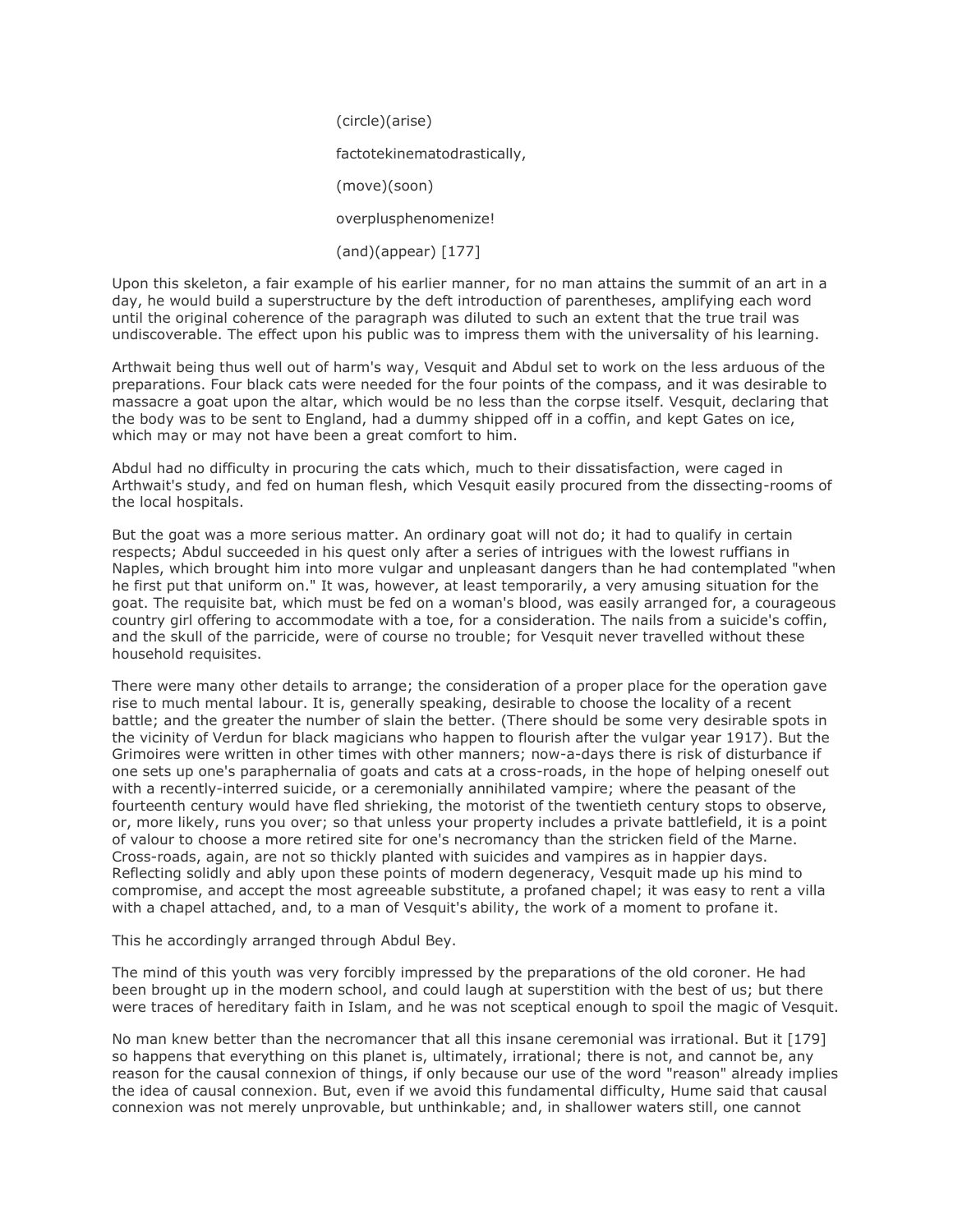assign a true reason why water should flow down hill, or sugar taste sweet in the mouth. Attempts to explain these simple matters always progress into a learned lucidity, and on further analysis retire to a remote stronghold where every thing is irrational and unthinkable.

If you cut off a man's head, he dies. Why? Because it kills him. That is really the whole answer. Learned excursions into anatomy and physiology only beg the question; it does not explain why the heart is necessary to life to say that it is a vital organ. Yet that is exactly what is done, the trick that is played on every inquiring mind. Why cannot I see in the dark? Because light is necessary to sight. No confusion of that issue by talk of rods and cones, and optical centres, and foci, and lenses, and vibrations is very different to Edwin Arthwait's treatment of the long-suffering English language.

Knowledge is really confined to experience. The laws of Nature are, as Kant said, the laws of our minds, and, as Huxley said, the generalization of observed facts.

It is, therefore, no argument against ceremonial magic to say that it is "absurd" to try to raise a thunderstorm by beating a drum; it is not even fair to say that you have tried the experiment, found it would not work, and so perceived it to be "impossible." You might as well claim that, as you had taken paint and canvas, and not produced a Rembrandt, it was evident that the pictures attributed to his painting were really produced in quite a different way.

You do not see why the skull of a parricide should help you to raise a dead man, as you do not see why the mercury in a thermometer should rise and fall, though you elaborately pretend that you do; and you could not raise a dead man by the aid of the skull of a parricide, just as you could not play the violin like Kreisler; though in the latter case you might modestly add that you thought you could learn.

This is not the special pleading of a professed magician; it boils down to the advice not to judge subjects of which you are perfectly ignorant, and is to be found, stated in clearer and lovelier language, in the Essays of Thomas Henry Huxley.

Dr. Victor Vesquit, to whom the whole of these ideas was perfectly familiar, proceeded with his quaint preparations unperturbed by the least doubt of their efficacy.

He had found that they worked; and he cared no more for the opinion of those who, whatever their knowledge in other branches of science might be, were not experts in necromancy, than does Harry Vardon when it is proved to him, with the utmost scientific precision, that he cannot possibly hit a golf ball so long as he swings as he does, and uses that mechanically defective grip.

It is also to be remarked that the contrary holds good; no method of doing anything has yet been found which cannot be bungled by the inept.

So, as the Persian poet says: "Who hath the How is careless of the Why."

It was early in the course of Dr. Vesquit's preliminaries that (what Arthwait called the "antilan-thanetical douleskeiarchy") the secret service which had been established reported to him a complete [181] change in the routine of the people of the Butterfly net. On the seventh of January Iliel reported that the first point of the work was in all probability attained; all that was now necessary was to concentrate upon the real crux of the case, the catching of the Butterfly.

The household was reorganized accordingly; Cyril Grey withdrew himself completely from the company of Iliel, and joined the Church Militant Here On Earth; while Iliel herself came under the direct care of Sister Clara, the point within the triangle of women. She took part in their invocations, as the focus to which they were directed; while the men were wholly busied in watching over the safety of the fortress, their faces turned inexorably outward, their sole business to assure the security of the three women and their treasure.

Upon these facts being brought to the notice of Edwin Arthwait, he smiled. He had redeemed his earlier failures -- due to the incapacity of his assistants -- by a sweeping success.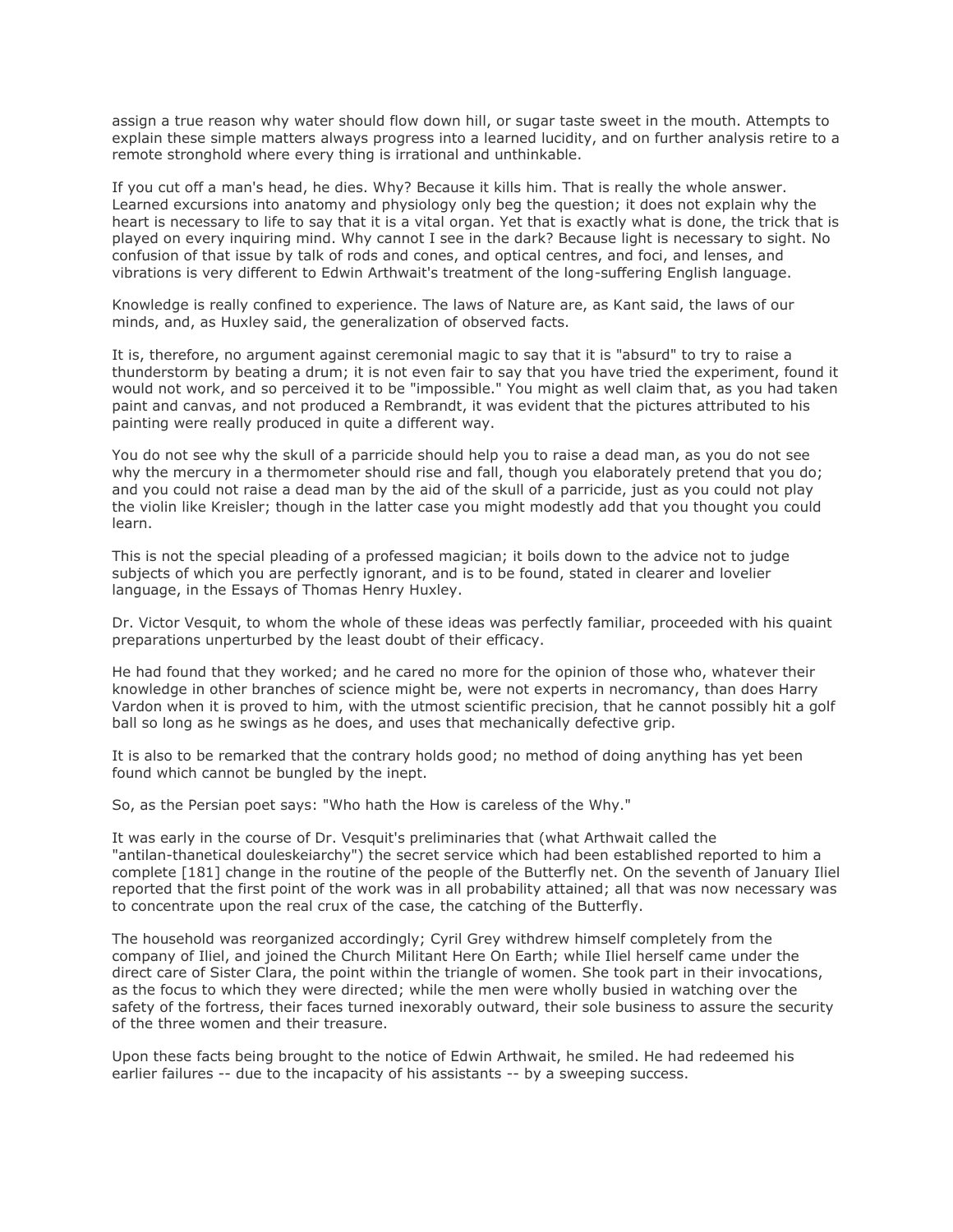For to his magic, evidently, was due the observed change in nature! Shortly after the arrival of Vesquit, he had completed his latest operation, the bewitchment of three nails in such a manner that, if struck into the door of a room of a house, the occupants would be thereby debarred from the enjoyment of conjugal felicity. And here was the result, shining before him, beautiful with banners. Even the pretence of amity had been abandoned. As a matter of fact, Brother Onofrio had discovered the nails, and taken the proper measures to return the current to its sender; but on this occasion it was as " tae tak' the breeks aff a Hielan' mon"!

Arthwait was totally insensible to the malice of his adversary, and remained in the enjoyment of his supposed victory. He resolved to steal a match on [182] Vesquit. Why should he share his glory with another? He had the enemy on the run; he had better pursue them forthwith. Vesquit's slow methods would only give them time to recover.

So he resolved upon the chivalrous if perilous course of Cat's Cradle. This magical operation, the relics of which are familiar even to the most unspiritually-minded children, is exceedingly widespread, especially among nations which live principally by fishing, as, for example, the South Sea Islanders. Many most intricate and beautiful patterns have been devised, and of these the wayfaring man may partake by a perusal of Dr. W. W. R. Ball's monograph upon the subject.1[1] That able mathematician, however, neglects unpardonably the magical side of the matter.

The theory is apparently based upon the fact that the most elusive objects, birds, butterflies, and fishes, may be taken by means of a net. It is argued, therefore, that anything whatever, no matter how elusive, such as the ghost of one's father or the soul of one's enemy, may be caught similarly, though of course the net must be adapted to the special game that one is after.

With these things Arthwait was familiar, and it occurred to him that it should be easy to identify string, or, preferably, cat-gut, with the viscera of his victims. There could then be no difficulty in knotting up the cords in such a pattern, for example, as the Many Stars, or the Owl, or the Zigzag Lightning; and assuredly the magicians thus assailed would find similar re-arrangements of the contents of their peritonea.

After various preliminary exercises, annoying to the objects of this solicitude, Arthwait proposed to proceed to the grand operation of all, tying up his gut in the Elusive Yam pattern, which, from the [183] greatest complexity, dissolves like a dream at a single last twist; the persons thus sympathetically treated would obviously perish no less miserably than did Eglon, King of Moab, or Judas Iscariot.

The advantage of this operation is evidently its extreme simplicity and economy; while, if it works at all, it surely leaves nothing to be desired in such Teutonic qualities as thoroughness and frightfulness.

Whether from any difficulty in identification or otherwise, it was some little while before Arthwait began to feel that his plan was working out. The trouble with all these operations was in the absence of a direct link with the principals; the currents invariably struck the outer defences, in the person of Brother Onofrio, before penetrating. When, therefore, Arthwait's efforts began to show results, they were first noticed by that sturdy warrior. And he, considering the situation, argued that the observed phenomena were due to Nature or to Magick, and that in either case the remedy lay in opposing no resistance to the forces, but allowing them to operate in a laudable manner. Accordingly, he took a large dose of a medicine known to the pharmacist as Hydrarg.Subchlor, adding the remark "If this be nature, may it do *me* good; and if this be magic, may it do *him* good!"

This occurred just as Arthwait reached his final operation, the evisceration of his enemy.

That night both parties were successful in causing things to happen; and the morning after Arthwait was securely incarcerated in the Quarantine Hospital of the city, and the newspapers were paragraphing a suspected case of Asiatic Cholera.

 $\overline{a}$ 

<sup>1</sup>[1] Mathematical Recreations and Essays.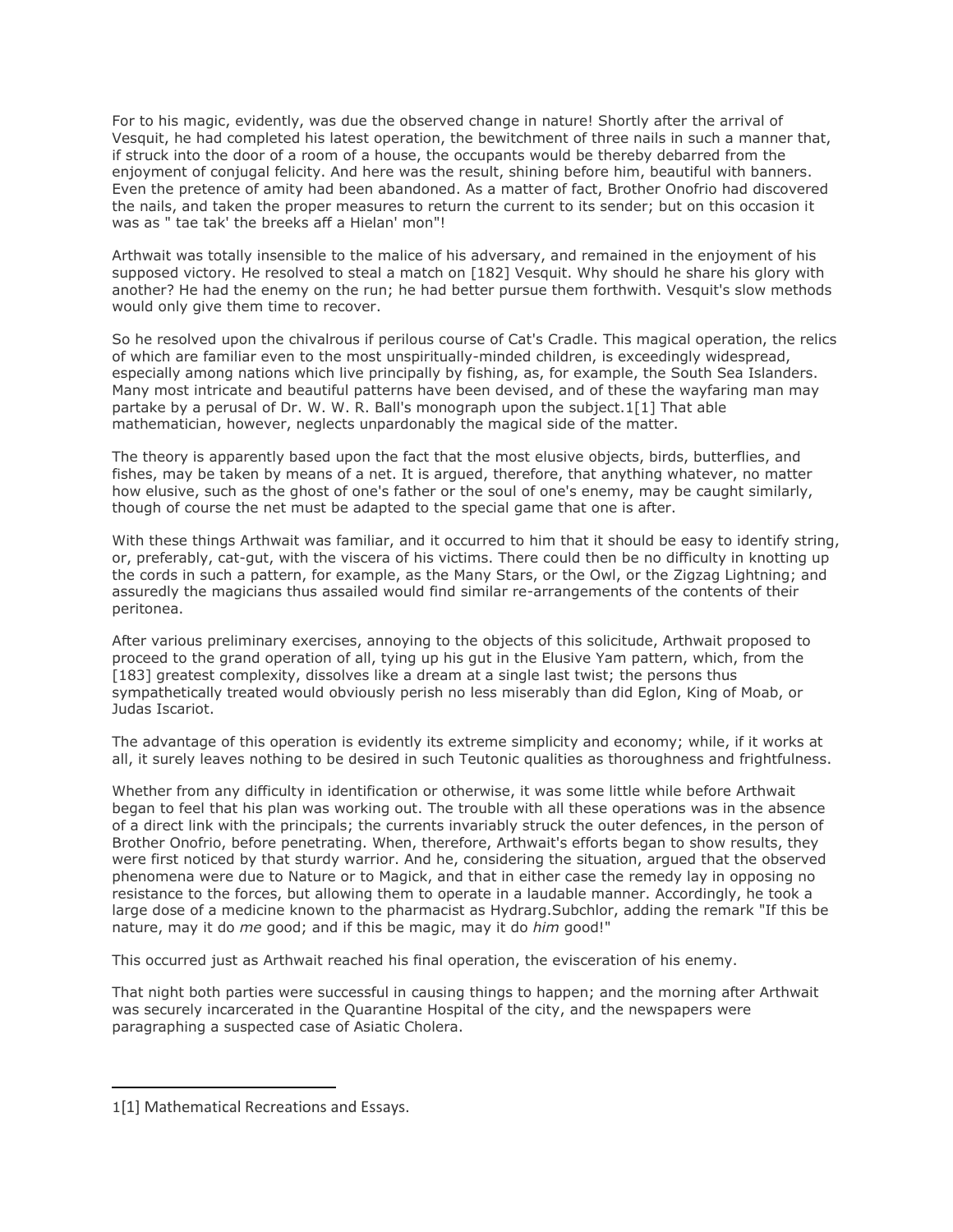However, in five days the symptoms abated; the case was declared non-infectious; and the pallid shadow of the disconcerted sorcerer was restored to the more congenial atmosphere of his Grimoire. [184]

## **CHAPTER XIV**

#### AN INFORMATIVE DISCOURSE UPON THE OCCULT CHARACTER OF THE MOON, HER THREEFOLD NATURE, HER FOURFOLD PHASES, AND HER EIGHT-AND-TWENTY MANSIONS; WITH AN ACCOUNT OF THE EVENTS THAT PRECEDED THE CLIMAX OF THE GREAT EXPERIMENT, BUT ESPECIALLY OF THE VISION OF ILIEL

THE Ancients, whose wisdom is so much despised by those who have never studied it, but content themselves with a pretence of understanding modern science which deceives nobody, would have smiled to observe how often the "latest discoveries" are equivalent to some fancy of Aristotle, or some speculation of Heracleitus. The remoter Picay-universities of America, which teach farming or mining, with a little "useless" knowledge as a side-course, for show, are full of bumptious little professors who would not be allowed to sweep out a laboratory in London or Berlin. The ambition of such persons is to obtain an illustrated interview in a Sunday supplement, with a full account of their wonderful discoveries, which have revolutionized the art of sucking eggs. They are peculiarly severe upon back numbers like Charles Darwin. Their ignorance leads them to believe the bombast of democracy-flatterers, who scream weekly of Progress, and it really appears to them that anything more than six months old is out-of-date. They do not know that this is only true of loud-shouted mushroom rubbish such as they call truth. [185]

The fundamental difference between ancient and modern science is not at all in the field of theory. Sir William Thomson was just as metaphysical as Pythagoras or Raymond Lully, and Lucretius quite as materialistic as Ernst Haeckel or Buchner.

But we have devised means of accurate measurement which they had not, and in consequence of this our methods of classification are more quantitative than qualitative. The result has been to make much of their science unintelligible; we no longer know exactly what they meant by the four elements, or by the three active principles, sulphur, mercury, and salt. Some tradition has been preserved by societies of wise men, who, because of the persecutions, when to possess any other book than a missal might be construed as heresy, concealed themselves and whispered the old teaching one to another.

The nineteenth century saw the overthrow of most of the old ecclesiastical tyranny, and in the beginning of the twentieth it was found once more possible to make public the knowledge. The wise men gathered together, discovered a student who was trustworthy and possessed of the requisite literary ability; and by him the old knowledge was revised and made secure; it was finally published in a sort of periodical encyclopedia (already almost impossible to find, such was the demand for it) entitled *The Equinox*.

Now in the science of antiquity, much classification depended upon the planets. Those things which were hot and fiery in their nature, lions, and pepper, and fevers, were classed under the Sun or Jupiter or Mars; things swift and subtle under Mercury; things cold and heavy under Saturn, and so forth.

Yet the principles of most of the planets appeared in varying proportions in almost everything; and the more equally these proportions were balanced and combined, the more complete was anything supposed to be, the nearer modelled on the divine perfection. Man himself was called a microcosm, a little universe, an image of the Creator. In him all the planets and elements had course, and even the Signs of the Zodiac were represented in his nature. The energy of the ram was in his head; the bull gave the laborious endurance to his shoulders; the lion represented the courage of his heart, and the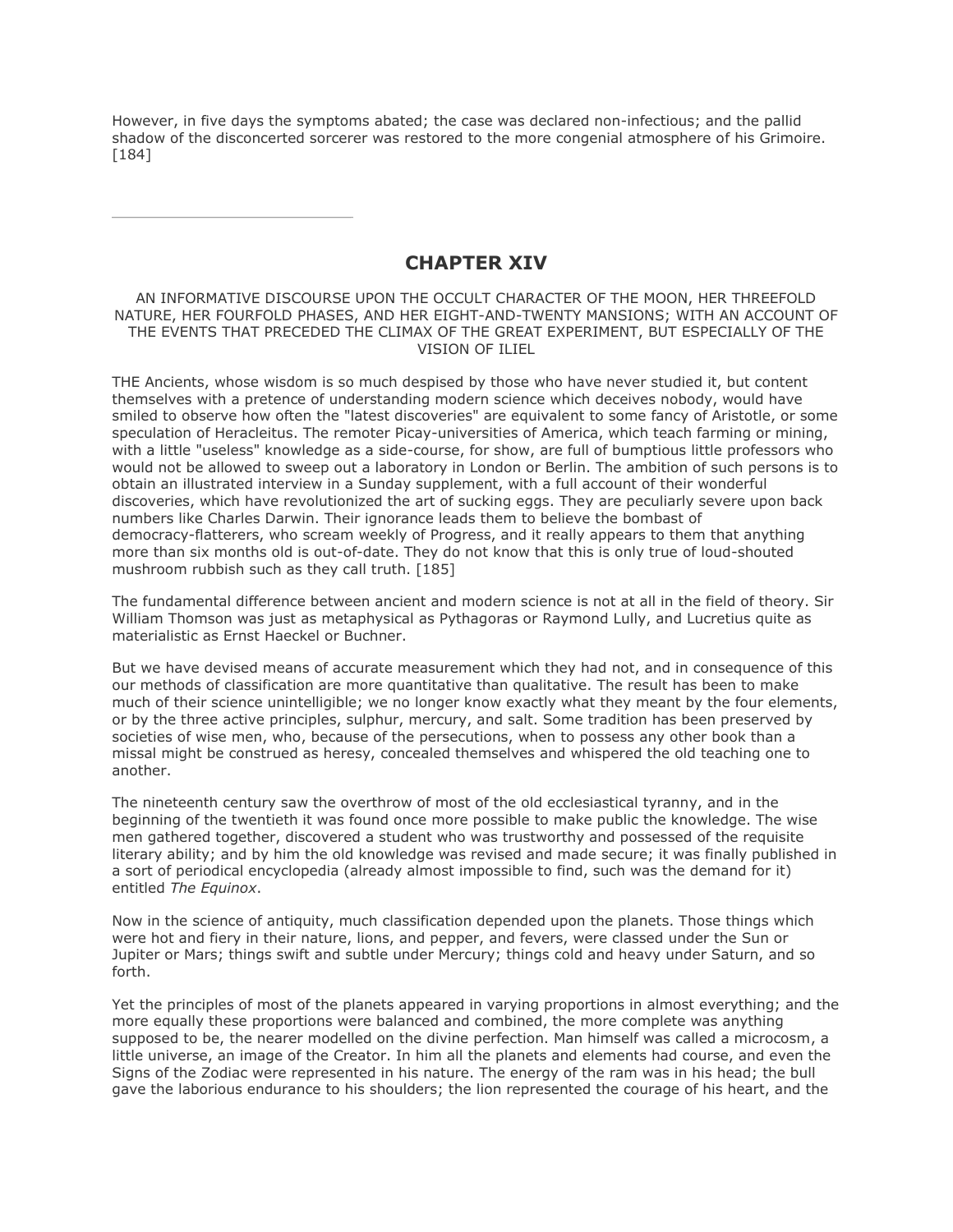fire of his temper; his knees, which help him to spring, are under the goat -- all works in, and is divided and subdivided in, beauty and harmony.

In this curious language the moon signifies primarily all receptive things, because moonlight is only reflected sunlight. Hence "lunar" is almost a synonym of "feminine." Woman changes; all depends upon the influence of the man; and she is now fertile, now barren, according to her phase. But on each day of her course she passes through a certain section of the Zodiac; and according to the supposed nature of the stars beyond her was her influence in that phase, or, as they called it, mansion. It was in order to bring Iliel into harmony with every quality of the moon that her daily routine was ordered.

But beyond such minuteness of detail is the grand character of the Moon, which is threefold. For she is Artemis or Diana, sister of the Sun, a shining Virgin Goddess; then Isis-initiatrix, who brings to man all light and purity, and is the link of his animal soul with his eternal self; and she is Persephone or Proserpine, a soul of double nature, living half upon earth and half in Hades, because, having eaten the pomegranate offered her by its lord, her mother could not bring her wholly back to earth; and thirdly, she is Hecate, a thing altogether of Hell, barren, hideous and malicious, the queen of death and evil witchcraft. [187]

All these natures are combined in woman. Artemis is unassailable, a being fine and radiant; Hecate is the crone, the woman past all hope of motherhood, her soul black with envy and hatred of happier mortals; the woman in the fullness of life is the sublime Persephone, for whose sake Demeter cursed the fields that they brought forth no more corn, until Hades consented to restore her to earth for half the year. So this "moon" of the ancients has a true psychological meaning, as sound to-day as when the priest of Mithras slew the bull; she is the soul, not the eternal and undying sun of the true soul, but the animal soul which is a projection of it, and is subject to change and sorrow, to the play of all the forces of the universe, and whose "redemption" is the solution of the cosmic problem. For it is the seed of the woman that shall bruise the serpent's head; and this is done symbolically by every woman who wins to motherhood.

Others may indeed be chaste unto Artemis, priestesses of a holy and ineffable rite; but with this exception, failure to attain the appointed goal brings them into the dark side of the moon, the cold and barren house of Hecate the accursed.

It will be seen how wide is the range of these ideas, how sensitive is the formula of woman, that can touch such extremes, springing often from one to the other in a moment -- according to the nature of the influence then at work upon her.

Cyril Grey had once said, speaking at a Woman's Suffrage Meeting:

"Woman has no soul, only sex; no morals, only moods; her mind is mob-rule; therefore she, and she only, ought to Vote."

He had sat down amid a storm of hisses; and received fourteen proposals of marriage within the next twenty-four hours. [188]

Ever since the beginning of the second stage of the Great Experiment, Iliel had become deffinitely a Spirit of the Moon While Cyril was with her, she reflected him, she clung to him, she was one with him, Isis to his Osiris, sister as well as spouse; and every thought of her mind being but the harmonic of his, there was no possibility of any internal disturbance.

But now she was torn suddenly from her support; she could not even speak to her man; and she discovered her own position as the mere centre of an Experiment.

She knew now that she was not of scientific mind; that her aspirations to the Unknown had been fully satisfied by mere love; and that she would have been much happier in a commonplace cottage. It says much for the personality of Sister Clara, and the force of her invocations, that this first impulse never came to so much as a word. But the priestess of Artemis took hold of her almost with the violence of a lover, and whisked her away into a languid ecstasy of reverie. She communicated her own enthusiasm to the girl, and kept her mind occupied with dreams, faery-fervid, of uncharted seas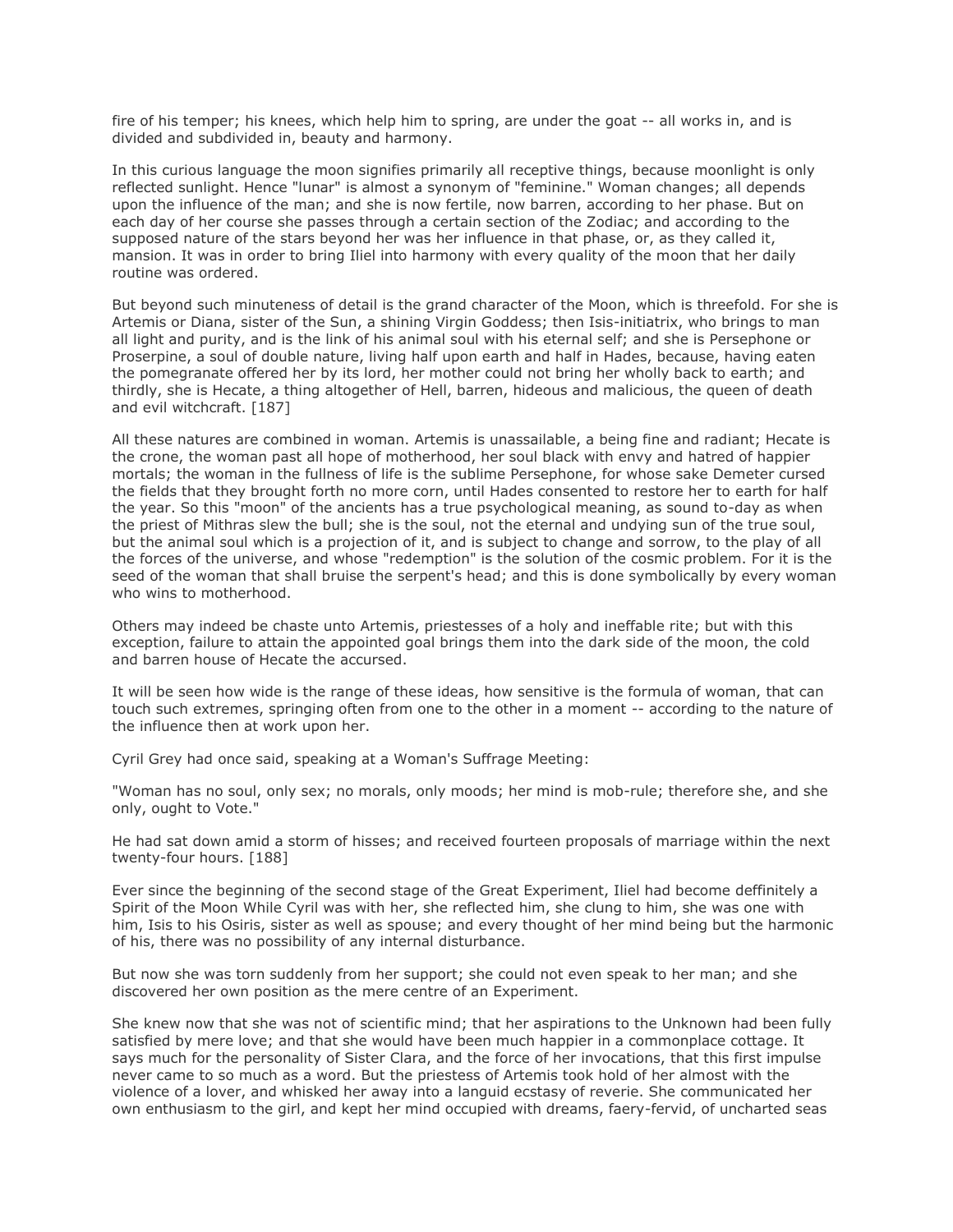of glory on which her galleon might sail, undiscovered countries of spice and sweetness, Eldorado and Utopia and the City of God.

The hour of the rising of the moon was always celebrated by an invocation upon the terrace consecrated to that planet. A few minutes earlier Iliel rose and bathed, then dressed herself in the robes, and placed upon her head the crescent-shaped tiara, with its nine great moonstones. In this the younger girls took turns to assist her. When she was ready, she joined the other girl, and together they went down to the terrace, where Sister Clara would be ready to begin the invocations. [189]

Of course, owing to the nature of the ceremony, it took place an hour later every day; and at first Iliel found a difficulty in accommodating herself to the ritual. The setting of the moon witnessed a second ceremony, directly from which she retired to her bed. It was part of the general theory of the operation thus to keep her concealed and recumbent for the greater part of the day; which, as has been seen, really lasted nearer 25 hours than 24.

But with soft singing and music, or with the recital of slow voluptuous poetry, her natural disinclination to sleep was overcome, and she began to enjoy the delicious laziness of her existence, and to sleep the clock round without turning in her bed. She lived almost entirely upon milk, and cream, and cheese soft-curded and mild, with little crescent cakes made of rye with white of egg and cane sugar; as for meat, venison, as sacred to the huntress Artemis, was her only dish. But certain shell-fish were permitted, and all soft and succulent vegetables and fruits.

She put on flesh rapidly; the fierce, active, impetuous girl of October, with taut muscles and dark-flushed mobile face, had become pale, heavy, languid, and indifferent to events, all before the beginning of February.

And it was early in this month that she was encouraged by her first waking vision of the Moon. Naturally her sleep had already been haunted by this idea from the beginning; it could hardly have been otherwise with the inveterate persistence of the ceremonies. The three women always chanted a sacred sentence, *Epelthon Epelthon Artemis*2[1] continuously for an hour after her couching; and then one of them went on while the others slept. They would each take a shift of three hours. The words were rather droned than sung, to an old magical chant, which Sister Clara, who was half Greek, half [190] Italian, born of a noble family of Mitylene, had inherited from some of the women of the island at her initiation as a young girl into some of their mysteries. They claimed that it had come down unaltered from the great singers of history. It was a drowsy lilt, yet in it was a current of fierce heat like that of the sun, and an undertone of sobbing like the sea.

So Iliel's dreams were always of the moon. If the watcher beheld trouble upon her face, as if disturbing influences were upon her, she would breathe softly in her ear, and bring her thoughts back to the infinite calm which was desired for her.

For Cyril Grey in devising the operation had by no means been blind to the dangers involved in choosing a symbol so sensitive as Luna. There is all the universe between her good and evil sides; in the case of a comparatively simple and straightforward planet like Saturn, this is not the case. And the planets with a backbone are far easier to control. If you once get Mars going, so to speak, it is easy to make him comply with Queensberry rules; but the moon is so passive that the slightest new influence throws her entirely out.

And, of course, the calmer the pool the bigger the splash! Hence, in order to draw down to Iliel only the holiest and serenest of the lunar souls, no precaution could be too great, no assiduity too intense.

The waking vision which came to her after about a month of the changed routine was of good cheer and great encouragement.

l

<sup>2[1]</sup> The spelling is in Greek. Translations courtesy of Mbabwa. Italics are mine...

<sup>&</sup>quot;Appeared Appeared alt no "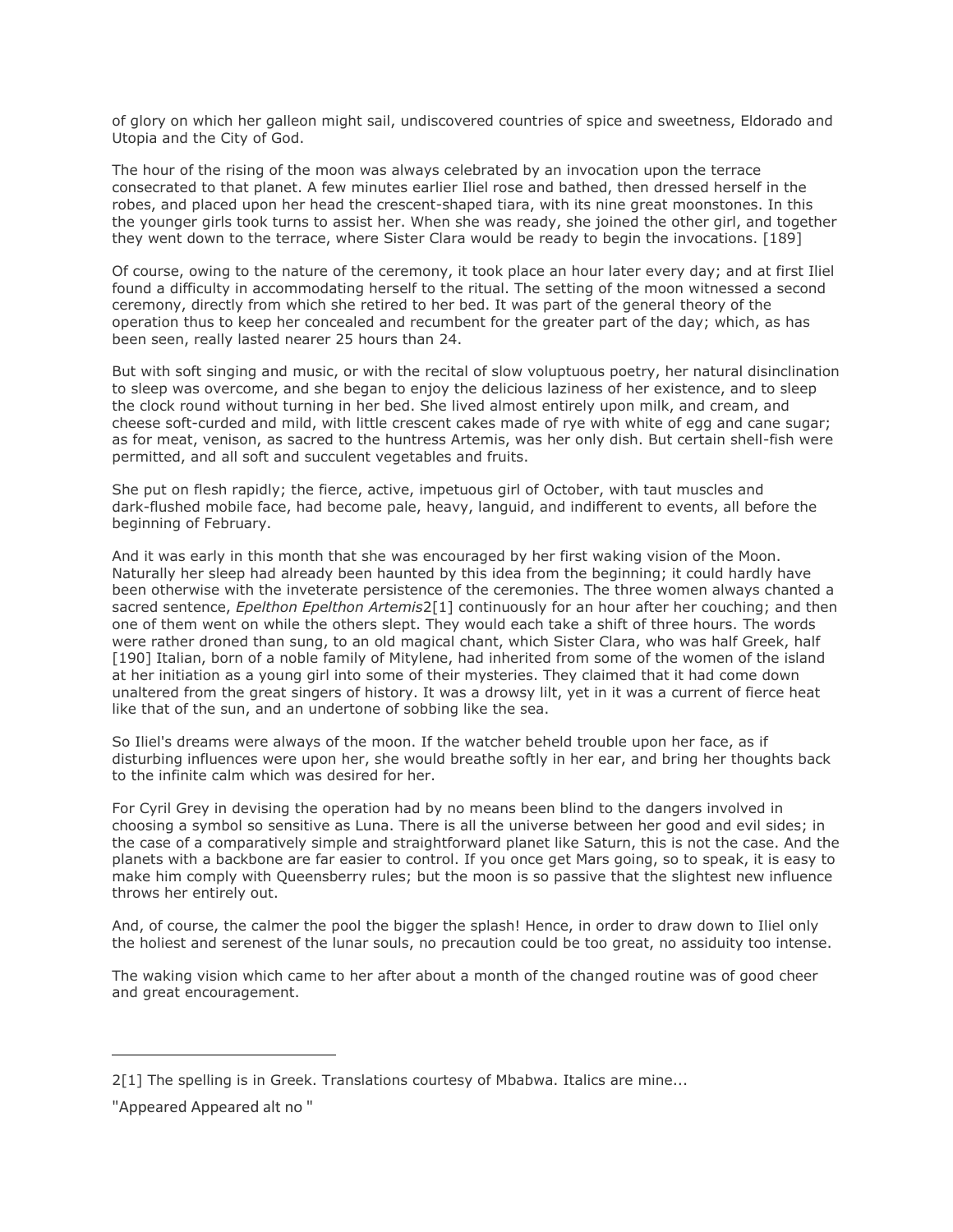It was an hour after sunset; the night was curiously warm, and a soft breeze blew from the sea. It was part of the duty of Iliel to remain in the moonlight, with her gaze and her desire fixed upon the orb, whenever possible. From her room a stairway led [191] to a tall turret, circular, with a glass dome, so as to favour all such observations. But on this night the garden tempted her. Nox erat et caelo fulgebat Luna sereno inter minora sidera. The moon hung above Capri, two hours from her setting. Iliel held her vigil upon the terrace, by the side of the basin of the fountain. When the moon was not visible, she would always replace her by looking upon the sea, or upon still water, for these have much in common with the lunar influence.

Something -- she never knew what -- drew her eyes from the moon to the water. She was so placed that the reflexion appeared in the basin, at the very edge of the marble, where the water flowed over into the little rivulets that coursed the terrace. There was a tremulous movement, almost like a timid kiss, as the water touched the edge.

And, to the eye of Iliel, it seemed as if the trembling of the moon's image were a stirring of vitality.

The thought that followed was a mystery. She said that she looked up, as if recalled to her vigil, and found that the moon was no longer in the sky. Nor indeed was there any sky; she was in a grotto whose walls, fantastically draped with stalactites, glimmered a faint purplish blue -- very much the effect, she explained, of luminous paint. She looked down again; the basin was gone; at her feet was a young fawn, snow-white, with a collar of silver. She was impelled to read the engraving upon the collar, and was able to make out these words:

Siderum regina bicornis audi,

Luna, puellas.

Iliel had learnt no Latin. But these words were not only Latin, but the Latin of Horace; and they were exactly appropriate to the nature of the Great [192] Experiment, "Luna" she had heard, and "regina"; and she might have guessed "puellas" and even "siderum"; but that is one thing, and an accurate quotation from the Carmen Saeculare is another. Yet they stood in her mind as if she had always known them, perhaps even as if they were innate in her. She repeated aloud:

"Siderum regina bicornis audi,

Luna, puellas.

"List, o moon, o queen of the stars, two-horned,

List to the maidens!"

At the time, she had, of course, no idea of the meaning of the words.

When she had read the inscription, she stroked the fawn gently; and, looking up, perceived that a child, clad in a kirtle, with a bow and quiver slung from her shoulders, was standing by her.

But the vision passed in a flash; she drew her hand across her brow, as if to auscultate her mental condition, for she had a slight feeling of bewilderment. No, she was awake; for she recognized the sacred oak under which she was standing. It was only a few paces from the door of the temple where she was priestess. She remembered perfectly now: she had come out to bid the herald blow his horn. And at that moment its mountainous music greeted her.

But what was this? From every tree in the wood, from every blade of grass, from under every stone, came running little creatures in answer to the summons. They were pale, semi-transparent, with oval (but rather flattened) heads quite disproportionately large, thin, match-like bodies and limbs, and snake-like tails attached to the base of their skulls. They were extraordinarily light and active on their feet, [193] and the tails kept up a lashing movement. The whole effect was comic, at the first sight; one might have said tadpoles on stilts.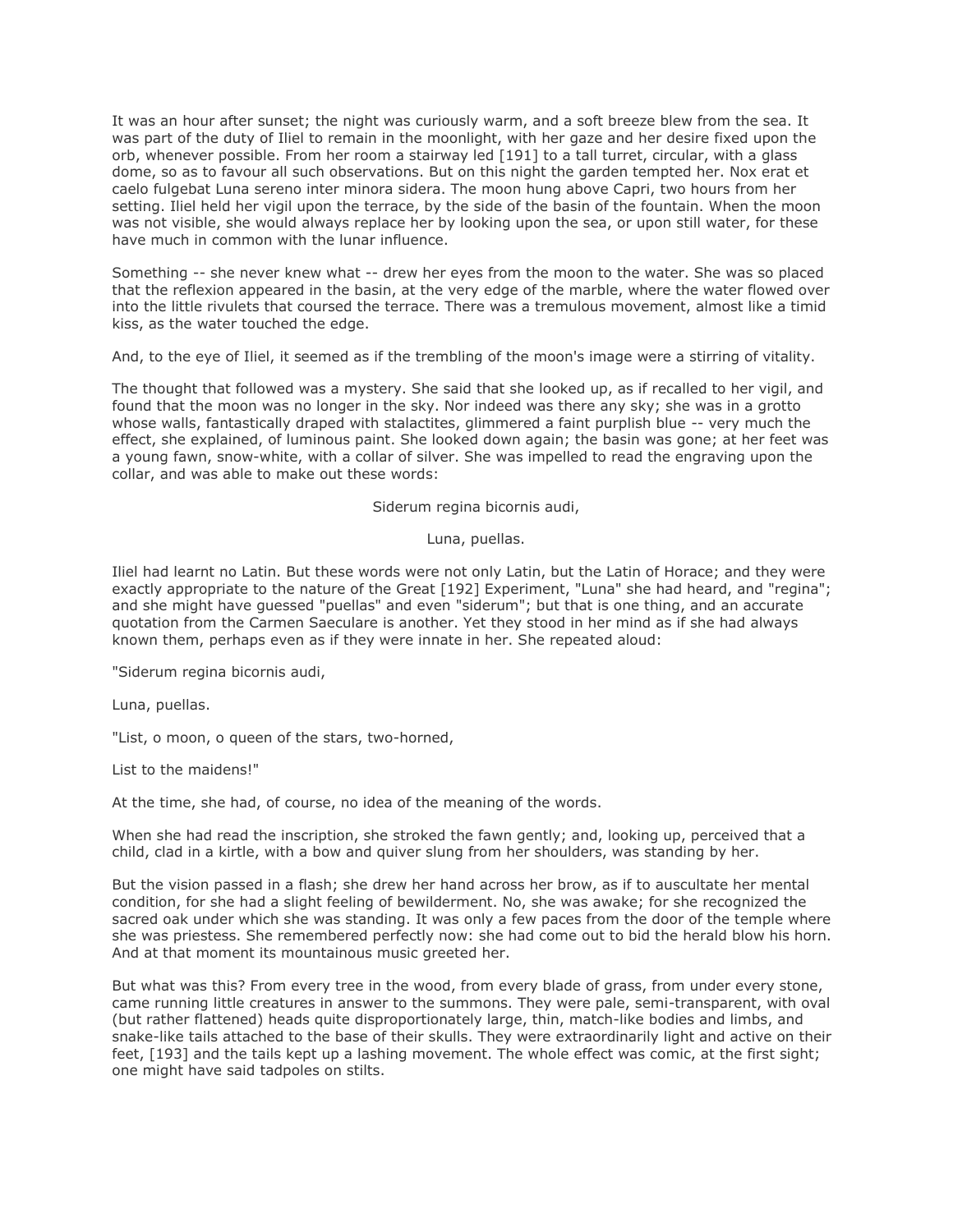But a closer inspection stayed her laughter. Each of these creatures had a single eye, and in this eye was expressed such force and energy that it was terrifying. The effect was heightened by the sagacity, the occult and profound knowledge of all possible things, which dwelt behind those fiery wills. In the carriage of the head was something leonine as well as serpentine; there was extraordinary pride and courage to match the fierce persistency.

Yet there seemed no object in the movements of these strange beings; their immense activity was unintelligible. It seemed as if they were going through physical exercises -- yet it was something more than that. At one moment she fancied that she could distinguish leaders, that this was a body of troops being rallied to some assault.

And then her attention was distracted. From her feet arose a swan, and took wing over the forest. It must have been there for a long time, for it had laid an egg directly between her sandalled feet. She suddenly realized that she was dreadfully hungry. She would go into the temple and have the egg for breakfast. But no sooner had she picked it up than she saw that it, like the collar of the fawn in her dream, was inscribed with a Latin sentence. She read it aloud: the words were absolutely familiar. They were those of the labarum of Constantine "In hoc signo vinces." "In this sign thou shalt conquer." But her,eyes gave the lie to her ears; for the word "signo" was spelt "Cygno"! The phrase was then a pun -- " In this Swan thou shalt conquer." At the time she did not understand; but she was sure of the spelling, when she came afterwards to report her vision to Sister Clara. [194]

It then came into her mind that this egg was a great treasure, and that it was her duty to guard it against all comers; and at the same moment she saw that the creatures of the wood -- "sons of the oak" she called them instinctively -- were advancing toward her.

She prepared to fight or fly. But, with a fearful crackling, the lightning -- which was, in the strange way of dreams, identical with the oak -- burst in every direction, enveloping her with its blaze; and the crash of the thunder was the fall of the oak. It struck her to the ground. The world went out before her eyes, dissolved into a rainbow rush of stars; and she heard the shouts of triumph of the "sons of the oak" as they dashed forward upon her ravished treasure. "Mitos ho Theos!" they shouted -- Sister Clara did not know, or would not tell, its meaning.

As the iridiscent galaxy in which she was floating gradually faded, she became aware that she was no longer in the wood, but in a strange city. It was crowded with men and women, of many a race and colour. In front of her was a small house, very poor and squalid, in whose doorway an old man was sitting. A long staff was by his side, leaning against the door; and at his feet was a lantern -- was it a lantern? It was more like the opposite of one; for in the full daylight it burned, and shed forth rays of darkness. The ancient was dressed in grey rags; his long unkempt hair and beard had lacked a barber for many a day. But his right arm was wholly bare, and around it was coiled a serpent, gold and green, with a triple crown sparkling with ruby, sapphire, and with it he was engraving a great square tablet of emerald. [195]

She watched him for some time; when he had finished, he went away with the staff, and the lamp, and the tablet, to the sea shore. Along the coast he proceeded for some time, and came at last to a cave. Iliel followed him to its darkest corner; and there she saw a corpse lying. Strangely, it was the body of the old scribe himself. It came to her very intensely that he had two bodies, and that he always kept one of them buried, for safety. The old scribe left the tablet upon the breast of the dead man, and went very quickly out of the cave.

But Iliel remained to read what was written.

It was afterwards translated by Cyril Grey, and there is no need to give the original.

"Utter the Word of Majesty and Terror!

True without lie, and certain without error,

And of the essence of The Truth. I know

The things above are as the things below,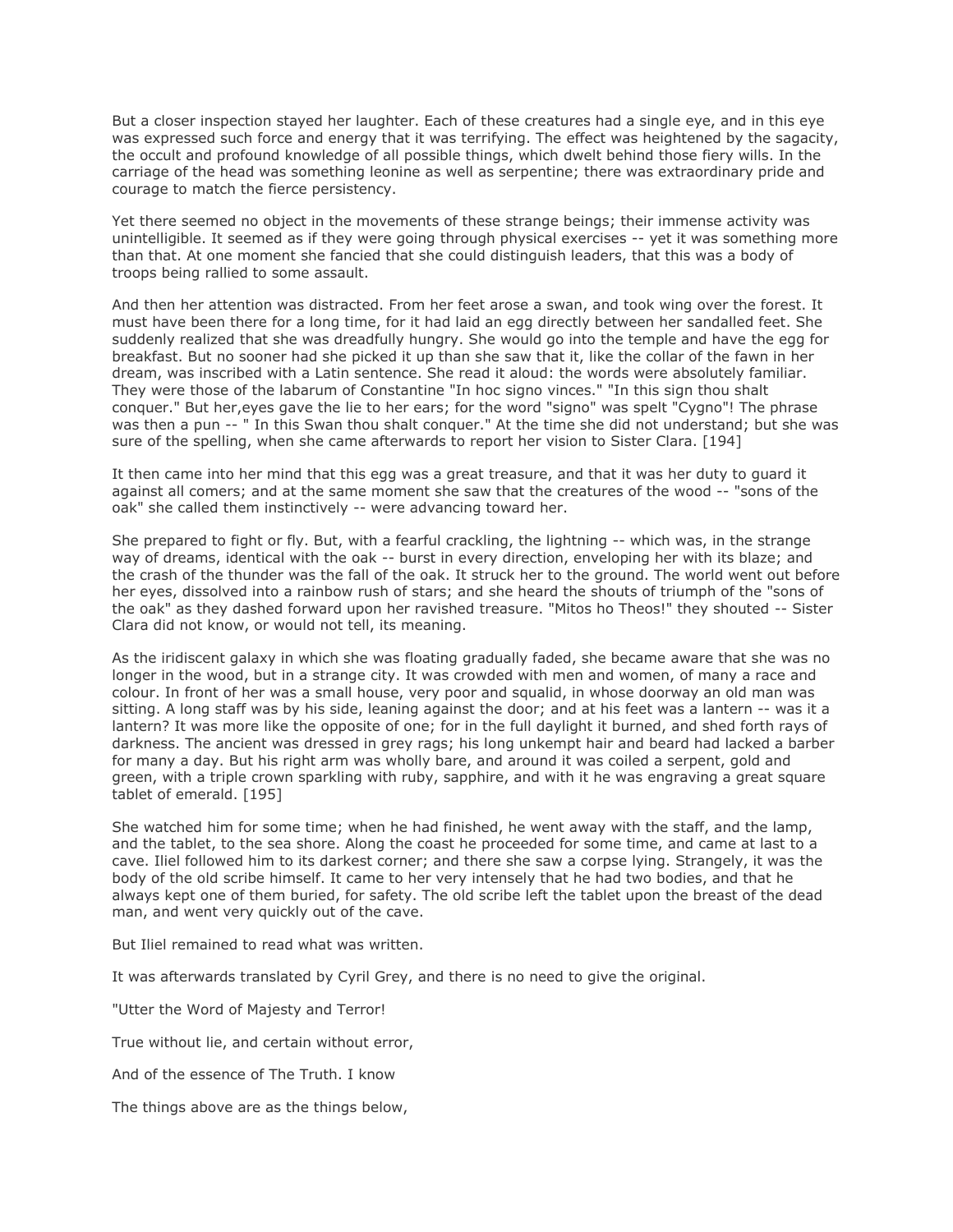The things below are as the things above, To wield the One Thing's Thaumaturgy -- Love. As all from one sprang, by one contemplation, So all from one were born, by permutation. Sun sired, Moon bore, this unique Universe; Air was its chariot, and Earth its nurse. Here is the root of every talisman Of the whole world, since the whole world began. Here is the fount and source of every soul. Let it be spilt on earth! its strength is whole. Now gently, subtly, with thine Art conspire To fine the gross, dividing earth and fire. Lo! it ascendeth and descendeth, even And swift, an endless band of earth and heaven; Thus it receiveth might of duplex Love, The powers below conjoined with those above, So shall the glory of the world be thine And darkness flee before thy SOVRAN shrine. This is the strong strength of all strength; surpass The subtle and subdue it; pierce the crass And salve it; so bring all things to their fated Perfection: for by this was all created. [196] O marvel of miracle! O magic mode! All things adapted to one circling code! Since three parts of all wisdom I may claim, Hermes thrice great, and greatest, is my name. What I have written of the one sole Sun, His work, is here divined, and dared, and done."

In this obscure and antique oracle, so Simon Iff himself subsequently agreed, the secret of the Universe is revealed to those who are worthy to partake of it.

Iliel could not understand a word of what was written, but she realized that it must be valuable, and, taking the tablet, she hid it in her robe and came out of the cave. Then she saw that the coast was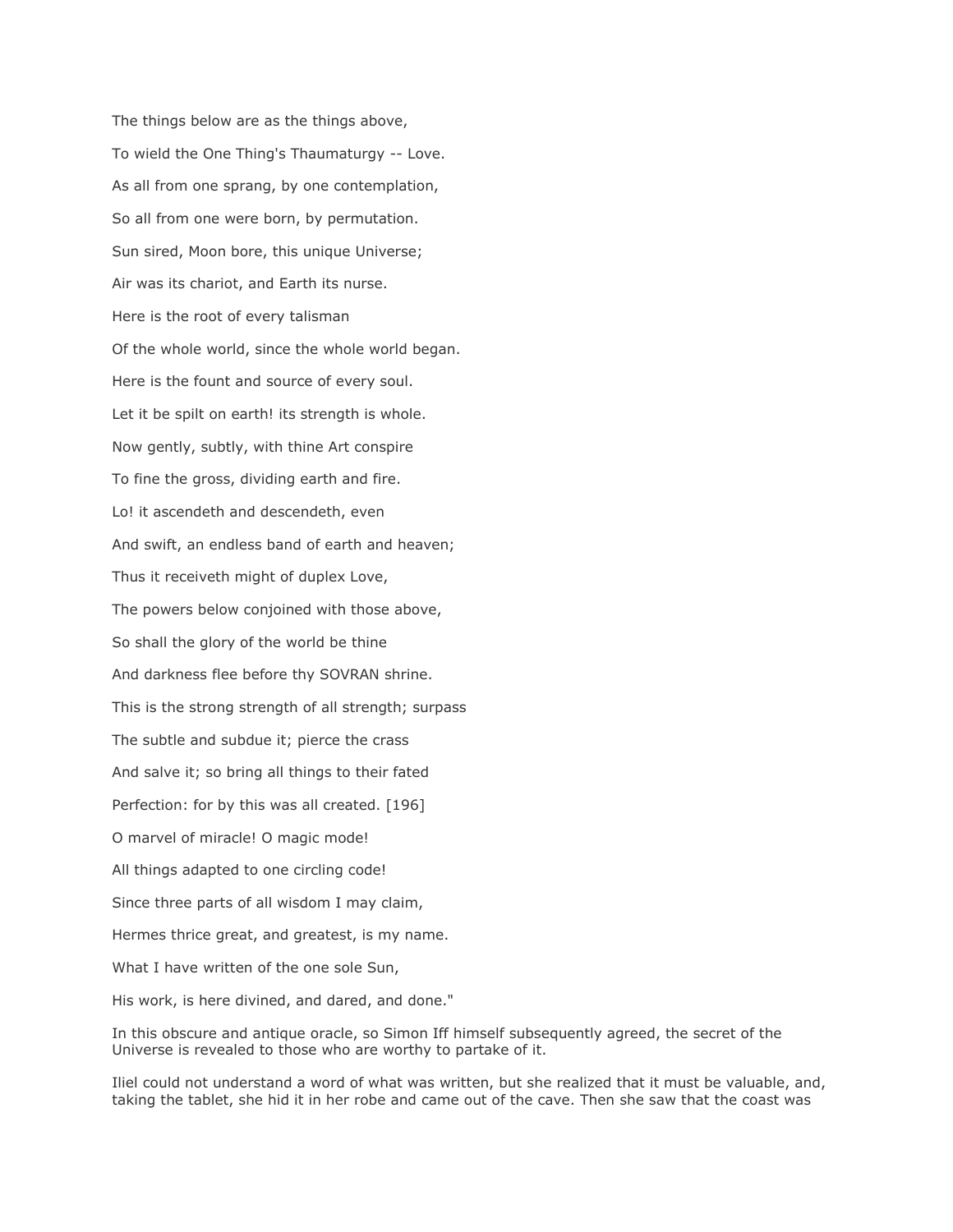changed: it was the familiar Posilippo which hung above her, and she could see Vesuvius away to the right. She turned to breast the steep slope between her and the road, when she found herself confronted by something that she could not see. She had only a feeling that it was black, that it was icy cold, and that it wished to take the tablet from her. Her first sentiment was that of acute hatred and repulsion; but the thing, whatever it was, seemed so wretched, that she felt she would like to help it. Then she suddenly glowed hot -- the arms of Abdul Bey were round her, and his face was looking into hers. She dropped the tablet hastily; she was back again in a ball-room somewhere, thousands of miles and thousands of years away. And then she saw the moon, near her setting, over Capri; she was on the terrace, seated on the ground, perfectly awake, but with the silver crescent from her hair lying upon the marble before her.

Sister Clara, on her knees beside her, was trying to decipher the scratches that she had made.

"That is the writing on the tablet," said Iliel, as if Sister Clara already knew all about it, "that the old man hid in the cave." [197]

It was now the hour for her to cradle her limbs in slumber; but, while the monotonous chant of her hand-maidens wooed the soft air, Cyril Grey and Brother Onofrio were at work upon the inscription.

Almost until dawn they toiled; and, down in another villa, another labour reached its climax. Arthwait had finished his Grimoire. He was just in time. For the great operation of necromancy should properly begin on the second day of the waning of the moon, and there were nine previous days of most arduous preparation, no longer of the materials, but of the sorcerers themselves.

They must eat dog's flesh, and black bread baked without salt or leaven, and they must drink unfermented grape-juice -- the vilest of all black magical concoctions, for it implies the denial of the divine beatitude, and affirms God to be a thing of wood. There were many other precautions also to be taken. The atmosphere of the charnel must be created about them; they must abstain from so much as the sight of women; their clothing might not be changed even for an hour, and its texture was to be that of cerements, for, filching the grave-clothes from corpses of the unassoiled, they must wrap themselves closely round in them, with some hideous travesty of the words of the Burial Service.

A visit to the Jewish graveyard put them in possession of the necessary garments; and Arthwait's palinode upon the "resurrection unto damnation" left in each mind due impression of the ghastliness of their projected rite.

And, in Paris, Douglas, smashing the neck of a bottle of whisky on the edge of the table, was drinking the good health of his visitor, an American woman of the name of Cremers.

Her squat stubborn figure was clad in rusty-black clothes, a man's except for the skirt; it was [198] surmounted by a head of unusual size, and still more unusual shape, for the back of the skull was entirely flat, and the left frontal lobe much more developed than the right; one could have thought that it had been deliberately knocked out of shape, since nature, fond, it may be, of freaks, rarely pushes asymmetry to such a point.

There would have been more than idle speculation in such a theory; for she was the child of hate, and her mother had in vain attempted every violence against her before her birth.

The face was wrinkled parchment, yellow and hard; it was framed in short, thick hair, dirty white in colour; and her expression denoted that the utmost cunning and capacity were at the command of her rapacious instincts. But her poverty was no indication that they had served her; and those primitive qualities had in fact been swallowed up in the results of their disappointment. For in her eye raved bitter a hate of all things, born of the selfish envy which regarded the happiness of any other person as an outrage and affront upon her. Every thought in her mind was a curse -- against God, against man, against love, or beauty, against life itself. She was a combination of the witch-burner with the witch; an incarnation of the spirit of Puritanism, from its sourness to its sexual degeneracy and perversion.

Douglas put the broken glass to his mouth, and gulped down a bumper of whisky. Then he offered the bottle to his visitor. She refused by saying that it "played hell with the astral body," and asked her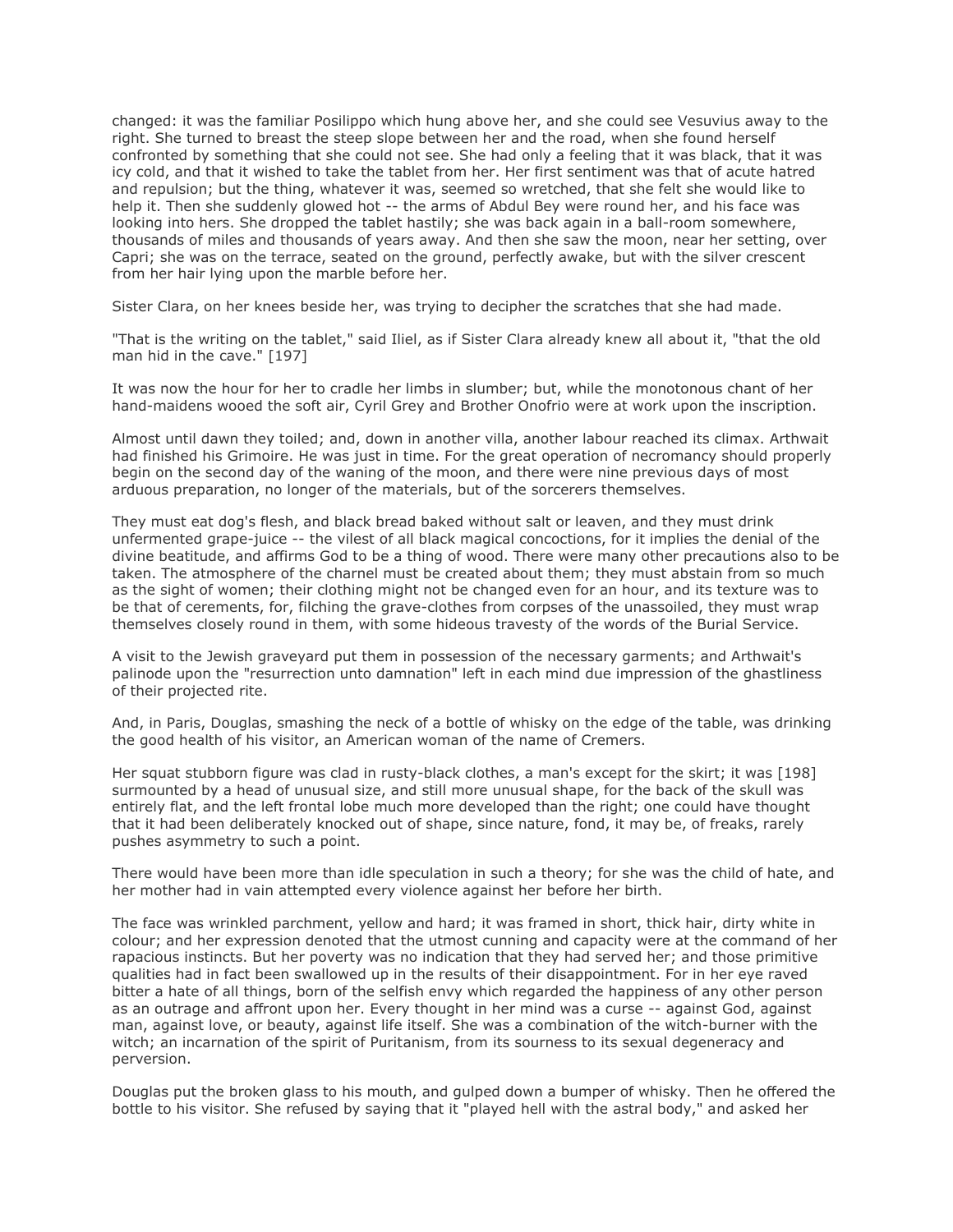host to give her the price of the drink instead. Douglas laughed like a madman -- a somewhat disgusted madman, for in him was some memory of his former state, and even his fall had been comparatively decent, the floor of his hell a ceiling to her heaven. [199] But he had a use for the hag, and he contemptuously tossed her a franc. She crawled over the floor, like some foul insect, in search of it, for it had rolled to a corner; and, having retrieved it, she forgot her mannish assumptions in her excitement at the touch of silver, and thrust it into her stocking. [200]

**CHAPTER XV** 

#### OF DR. VESQUIT AND HIS COMPANIONS, HOW THEY FARED IN THEIR WORK OF NECROMANCY; AND OF A COUNCIL OF WAR OF CYRIL GREY AND BROTHER ONOFRIO; WITH CERTAIN OPINIONS OF THE FORMER UPON THE ART OF MAGICK.

THE Neapolitan winter had overpassed its common clemency; save for a touch of frost, kindly and wholesome, on a few nights, it had no frown or rigour. Day after day the sun had enkindled the still air, and life had danced with love upon the hills.

But on the night of her fullness, the moon was tawny and obscure, with a reddish vapour about her, as if she had wrapped herself in a mantle of anger; and the next dawn broke grey with storm, the wind tearing its way across the mountain spine of Italy, as if some horde of demon bandits were raiding the peasantry of the plains. The Butterfly-Net was sheltered from its rage by the crest of Posilippo; but it was bitter cold in the house, and Iliel bade her maidens pile the brazier with hazel and white sandalwood and birch.

Across the ridge, the villa which Dr. Vesquit had taken for the winter was exposed to the senseless madness of the blast; and he too heaped his braziers, but with cypress and bituminous coal.

As the day passed the violence of the storm increased; the doctor even began to fear for the safety of his operation when, about an hour after noon, [201] a window of the villa was broken by a torn branch of olive that came hurtling against it.

But a little later the speed of the hurricane abated; the sky was visible, through the earth-vapours, as a wrack of wrathful clouds -- one might say the flight of Michael before Satan.

Though the gale was yet fierce, its heart broke in a torrent of sleet mixed with hail; for two hours more it drove almost horizontally against the hillside, and then, steadying and steepening, fell as a flood, a cataract of icy rain.

The slopes of Posilippo roared with their foaming load; gardens were washed clear of soil; walls broke down before the impetuosity of the waves they strove to dam; and the streets of lower Naples stood in water to the height of a man's thigh.

The hour for the beginning of the work of the necromancers was that of sunset; and at that moment the rain, after a last burst of vehemence, ceased entirely; nightfall, though black and bitter, was silent as the corpse of Gates itself.

In the chapel a portion of the marble floor had been torn up; for it was desired to touch the naked earth with the bare feet, and draw her powers directly up from their volcanic stratum.

This raw earth had been smeared with mire brought from the swamps of the Maremma; and upon this sulphur had been sprinkled until it formed a thick layer. In this sulphur the magick circle had been drawn with a two-pointed stick, and the grooves thus made had been filled with charcoal powder.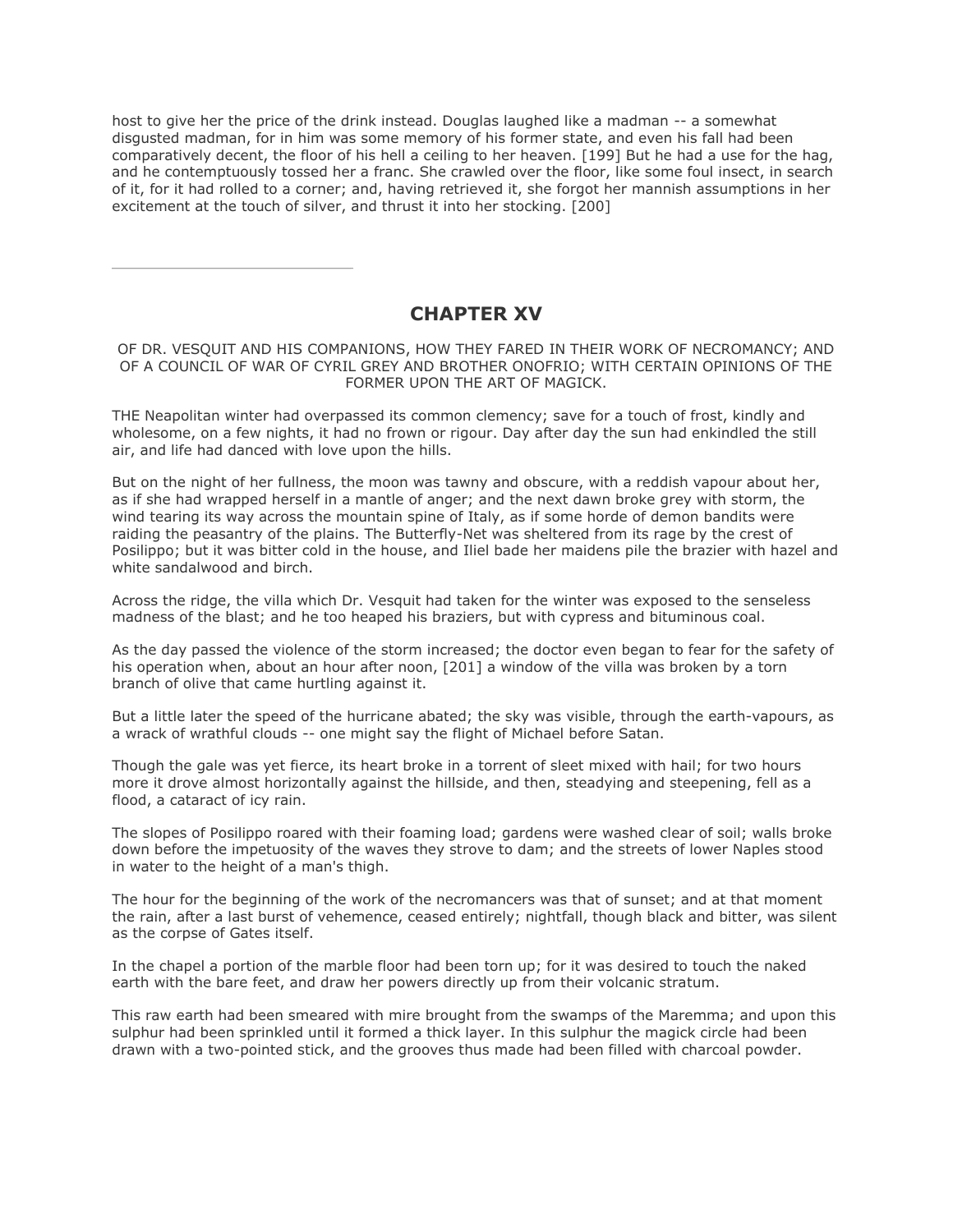It was not a true circle; no figure of sanctity and perfection might enter into that accursed rite; it had been made somewhat in the shape of an old-fashioned keyhole, a combination of circle and triangle.[202]

In the centre the body of Gates, his head toward the north, was laid; Arthwait stood on one side with the Grimoire in one hand, and a lighted taper of black wax in the other. On the opposite side was Abdul Bey, holding the goat in leash, and bearing the sickle which Vesquit was to use as the principal magical weapon of the ceremony.

The doctor was himself the last to enter the circle. In a basket he had the four black cats; and, when he had lighted the nine small candles about the circle, he pinned the four cats, at the four quarters, with black arrows of iron. He was careful not to kill them; it was important that their agony should frighten away any undesirable spirits.

All being now ready, the necromancers fell upon their knees; for this servile position is pleasing to the enemies of mankind.

The forces which made man, alone of all animals, erect, love to see him thank Them for that independence by refusing to surrender it.

The main plan of Dr. Vesquit's ceremony was simple; it was to invoke the spirit of a demon into the goat, and slaying the animal at that moment of possession upon the corpse of Gates, to endow that corpse with the demoniac power, in a kind of hideous marriage.

The object was then identical with that of spiritism, or "spiritualism," as it is commonly and illiterately called; but Dr. Vesquit was a serious student, determined to obtain results, and not to be duped; his methods were consequently more efficient than those of the common or parlour medium.

Arthwait opened the Grimoire and began his conjurations. It would be impossible to reproduce the hideous confusion and complexity of the manner, and undesirable to indicate the abomination of the matter. But every name of opposition to light was [203] invoked in its own rite; the fearful deities of man's dawn, when nature was supposed to be a personal power of cruelty, delighting in murder, rape, and pillage, were called by their most secret names, and commemoration made of their deeds of infamy.

Such was the recital of horror that, cloaked even as it was in Arthwait's unintelligible style, the meaning was salient by virtue of the tone of the enchanter, and the gestures with which Vesquit accompanied him, going in dumb show through all the gamut of infernal discord, the music of the pit. He showed how children were cast into the fire, or thrown to bears, or offered up in sacrifice on bloody altars; how peaceful nations were uprooted by savage tribes in the name of their demon, their men slain or mutilated and enslaved, their women butchered, their virgins ravished; how miracle testified to the power of the evil ones, the earth opening to swallow heretic priests, the sun stopped in the sky that the hours of massacre might be prolonged.

It was in short one interminable recital of treachery and murder and revenge; never a thought of pity or of kindliness, of common decency or common humanity, struck a false note in that record of vileness; and it culminated in the ghastliest atrocity of human history, when the one man in all that cut-throat race who now and then showed gleams of a nobler mind was chosen for torture and death as a final offering to the blood-lust of the fiend.

With a sort of hellish laughter, the second conjuration continued the recital; how the demon had brought the corpse of his victim to life, and mocked and profaned his humanity by concealing himself in that man-shape, thence to continue his reign, and extend his empire, under the cloak of hypocrisy. The crimes that had been done openly in the fiend's name, were now to be carried on with fresh device [204] of shame and horror, by those who called themselves the priests of his victim.

By this commemoration was concluded the first part of the ceremony; the atmosphere of the fiend, so to speak, was brought into the circle; in the second part the demon was to be identified with the goat; in the third part the two first were joined, and the goat as he died was to repeat the miracle wrought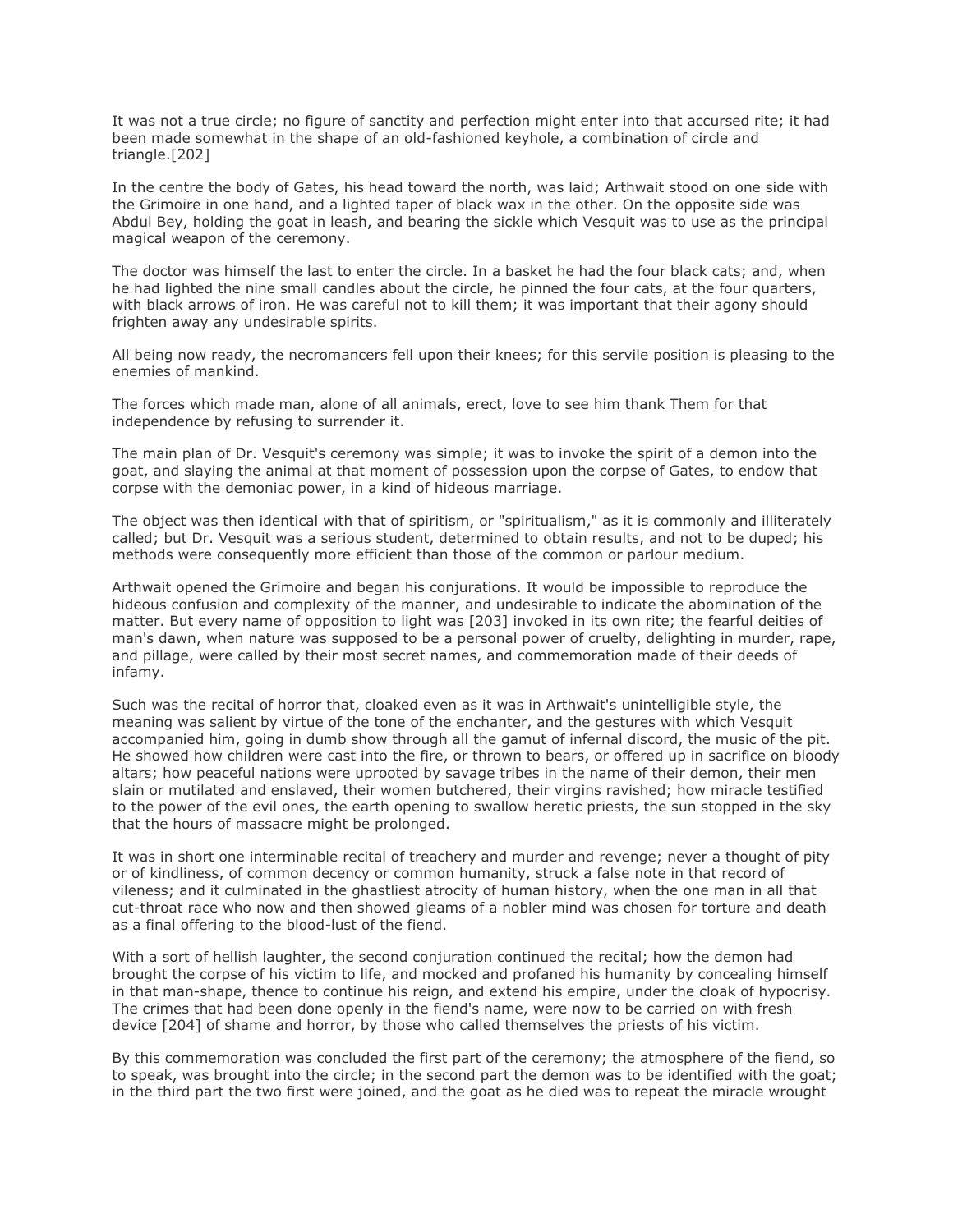in long ages past upon that other victim, by coming to life again humanized by the contact of the ghost of the sorcerer.

It is not permissible to describe this ritual in detail; it is too execrably efficient; but the Turk, brought up in a merciful and cleanly religion, with but few stains of savagery upon it, faltered and nigh fainted; only his desire for Lisa, which had become a soul-tempest, held him to the circle.

And indeed the brains of them all were awhirl. As Eliphaz Levi says, evil ceremonies are a true intellectual poison; they do invoke the powers of hallucination and madness as surely as does hashish. And who dare call the phantoms of delirium "unreal?" They are real enough to kill a man, to ruin a life, to push a soul to every kind of crime; and there are not many "real" "material" things that have such weight in work.

Phantoms, then, were apparent to the necromancers; and there was no doubt in any of their minds that they were dealing with actual and malignant entities.

The hideous cries of the tortured cats mingled with the triumphant bleating of the goat and the nasal monotone of Arthwait as he mouthed the words of the Grimoire. And it seemed to all of them as though the air grew thick and greasy; that of that slime were bred innumerable creeping things, monsters misshapen, abortions of dead paths of evolution, [205] creatures which had not been found fit to live upon the earth and so had been cast off by her as excrement. It seemed as if the goat were conscious of the phantoms; as if he understood himself as demon-king of those regions; for he bounded under the manipulations of Vesquit with such rage and pride that Abdul Bey was forced to use all his strength hold him. It was taken as a sign of success by all the necromancers; and as Vesquit made the final gesture, Arthwait turned his page, and Abdul struck home with a great knife to the brute's heart.

Now, as the blood stained their grave-clothes, the hearts of the three sorcerers beat heavily. A foul sweat broke out upon them. The sudden change -- psychological or magical? -- from the turgid drone of Arthwait to the grimness of that silence in which the howls of the agonizing cats rose hideous, struck them with a deadly fear. Or was it that they realized for the first time on what a ship they had embarked?

Suppose the corpse did move? Suppose Gates rose in the power of the devil, and strangled them? Their sweat ran down, and mingled with the blood. The stench of the slain goat was horrible, and the body of Gates had begun decomposition. The sulphur, burning in little patches here and there, where a candle had fallen and kindled it, added the reek of hell to that of death. Abdul Bey of a sudden was taken deathly sick; at the end he pitched forward, prone upon the corpses. Vesquit pulled him roughly back, and administered a violent stimulant, which made him master of himself.

Now Arthwait started the final conjuration. It can hardly be called language; it was like the jabber of a monkey-house, and like the yells of a thousand savages, and like the moaning of damned souls.

Meanwhile Vesquit proceeded to the last stage of his task. With his knife he hacked off the goat's head, [206] and thrust it into a cavity slashed in the abdomen of the other body. Other parts of the goat he thrust into the mouth of Gates, while the obscene clamour of the cats mingled with the maniac howls of his colleague.

And then the one thing happened which they none of them expected. Abdul Bey flung himself down upon the carcasses, and began to tear them with his teeth, and lap the blood with his tongue. Arthwait shrieked out in terror that the Turk had gone mad: but Vesquit understood the truth. Abdul was the most sensitive of the party, and the least developed; it was in him that the spirit of Gates, demon-inspired, would manifest.

A few minutes of that scene, and then the Turk sat up. His face expressed the most extreme pleasure. It was the release of a soul from agony that showed itself. But he must have known that his time was short, for he spoke rapidly and earnestly, with febrile energy. And his words were commanding and convincing: Vesquit had no doubt that they were in presence of knowledge vastly superior to anything that he had yet found.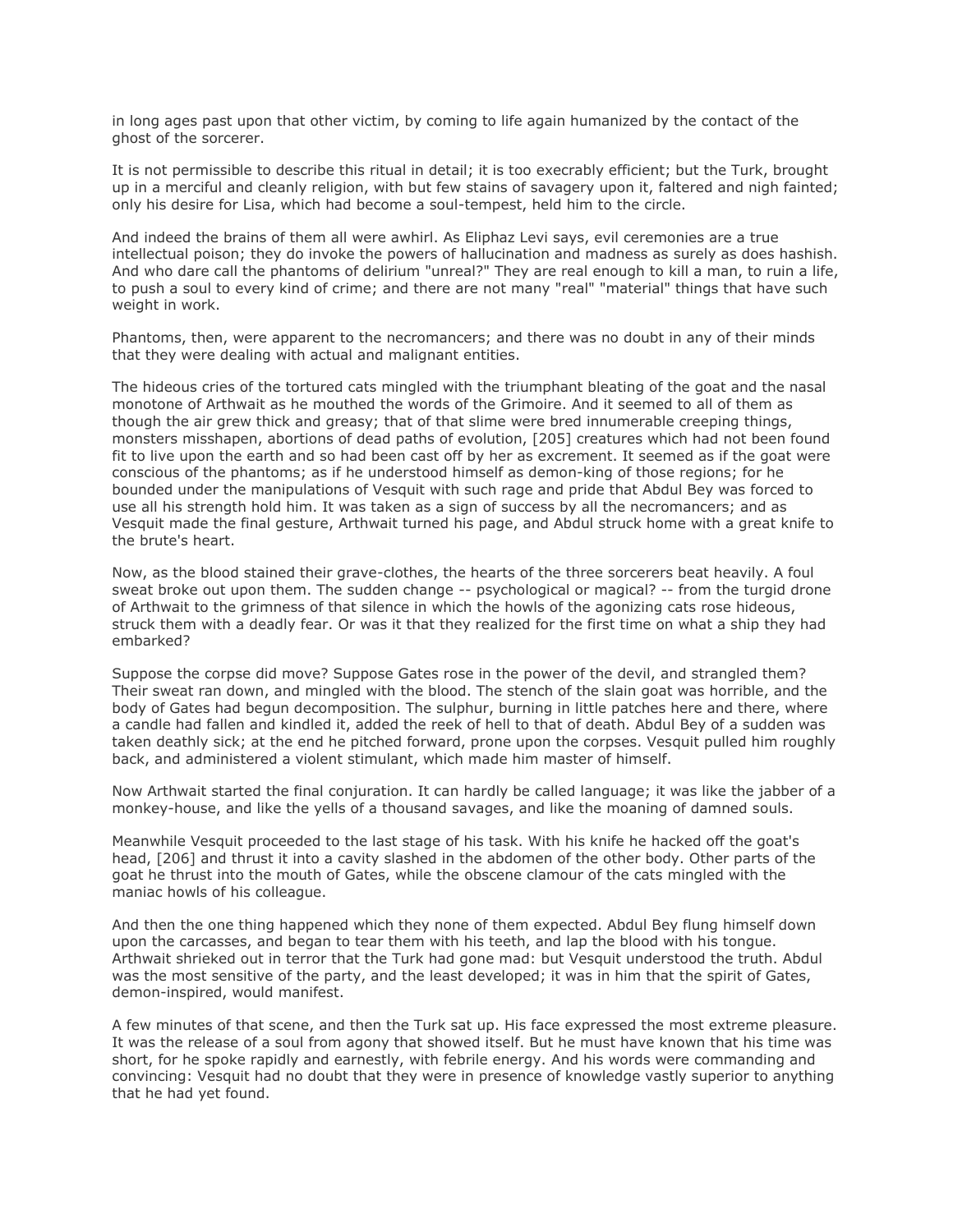He wrote down the speech upon the tablets that he had prepared for the purpose. "They are working by the moon towards the Sun.

"Hecate will come to help you. Attack from within, not from without.

"An old woman and a young man bring victory.

"All the powers are at your service; but they are stronger. Treachery shall save you.

"Abandon the direct attack; for even now you have called down your death upon you. Quick! snap the cord. Conceal yourselves awhile. Even so, you are nigh death. Oh haste! Look yonder who is standing ready to smite!"

The voice dropped. Well was it for Vesquit that he kept his presence of mind. The necromancers [207] looked round over their shoulders, and in the East was a blue mist shaped like an egg. In the midst of it, standing upon two crocodiles, was the image of Brother Onofrio, smiling, with his finger upon his lips. Vesquit realized that he was in contact with a force a thousand times greater than any at his disposal. He obeyed instantly the command spoken through Abdul Bey. "I swear," he cried, raising his right hand to heaven, "I swear that we intend you no manner of hurt." He flushed inwardly, knowing it for a lie, and therefore useless to avert the blow which he felt poised above him. He sought a new form of words. "I swear that we will not seek to break through your defences." This, he thought, should satisfy the captain of the gate, and yet permit him to do as he intended in the matter of trying to attack from within. Abdul Bey gasped out that it was well, that no more could be done, that the link with the White Lodge was broken. "But now our own blow strikes us to the earth." He fell backwards, as one dead. In another moment Arthwait, with a yell, a last invocation of that fiend whom he really believed to be omnipotent, entered into spasmodic convulsions, like a man poisoned with strychnine, or dying of tetanus. Vesquit, appalled at the fate of his companions, gazed on the figure of Brother Onofrio in an agony of fear and horror. It retained the infant smile, and Vesquit reached his arms toward it. "Mercy!" he cried, "oh, my lord, mercy!"

Arthwait was writhing upon the corpses, horribly twisting, foaming black blood from his lungs.

And the old man saw that his life had been an imbecility, that he had taken the wrong path.

Brother Onofrio still smiled. "Oh my lord!" cried Vesquit, rising to his feet, "'twere better I should die."

The formula of humanity is the willing acceptance [208] of death; and as love, in the male, is itself of the nature of a voluntary death, and therefore a sacrament, so that he who loves slays himself, therefore he who slays himself that life may live becomes a lover. Vesquit stretched out his arms in the sign of the cross, the symbol of Him who gives life through his own death, or of the instrument of that life and of that death, of the Holy One appointed from the foundation of the world as its redeemer.

It was as if there had come to him a flash of that most secret Word of all initiated knowledge, so secret and so simple that it may be declared openly in the market-place, and no man hear it. At least he realized himself as a silly old man, whose weakness and pliability in the hands of evil men had made him their accomplice. And he saw that death, grasped now, might save him.

Brother Onofrio still smiled.

"I invoke the return of the current!" cried Vesquit aloud; and thus, uniting justice with self-sacrifice, he died the death of the righteous.

The image of Brother Onofrio faded away.

The great operation of necromancy had come to naught.

Yet the writing remained; and, nearly a day later, when Abdul Bey came to himself, it was the first thing that caught his eye. He thrust it into his shroud, automatically; then stumbled to his feet, and sought his colleagues. At his feet the old coroner lay dead; Arthwait, his convulsions terminated by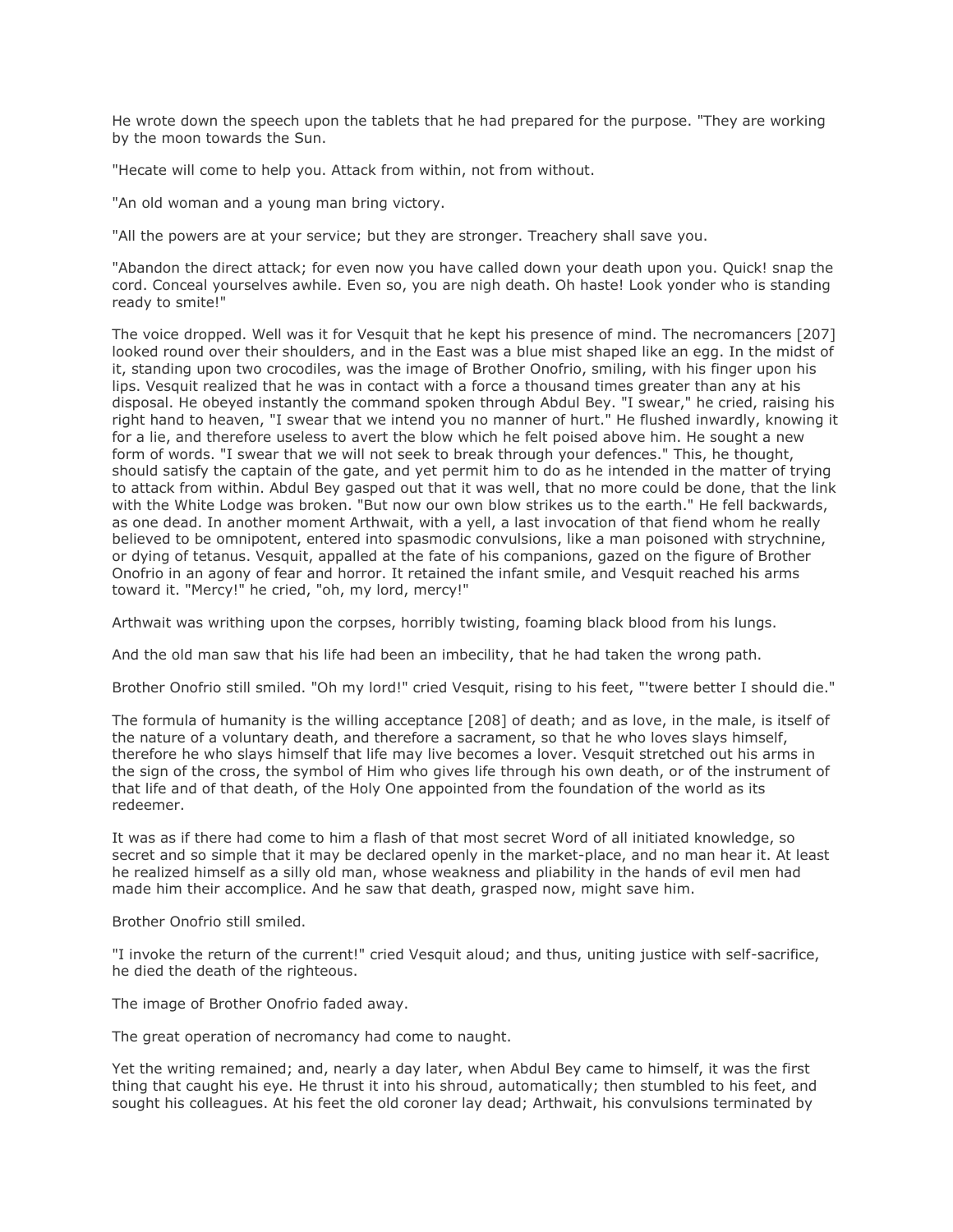exhaustion approximating coma, lay with his head upon the carrion, his tongue, lolling from his mouth, chewed to a bloody pulp.

The Turk carried him from the chapel to the villa. His high connexions made it easy for him to secure a silent doctor to certify the death of Vesquit, and to attend to Arthwait, who passed from one [209] convulsion to another at frequent intervals. It was almost a month before he could be considered out of danger, but a week after that he was his own man again. They repaired immediately to Paris to lay the case before Douglas; for even Arthwait was compelled to recognize some elements in the business which were not satisfactory, incidents which he could not but regard as indicating that he had fallen appreciably short of his high standard of success.

The day succeeding the exploit of the necromancers dawned gay and bright. The earth dried up again, but breathed refreshment. A light mist hung over the walled garden where Iliel stood upon her terrace.

The moon sank large and pale over the ocean as sunrise awoke the waves, and Iliel, her vigil almost ended, prepared for the ceremony that ended her day.

But no sooner had she gone to the care of her hand-maidens than Cyril Grey came down the garden with Brother Onofrio. Their arms were crossed upon their breasts in the stately fashion of the Order; and Brother Onofrio's scarlet robe contrasted magnificently with the soft green silk of Brother Cyril's.

In the eyes of the Italian was a passionate reverence for the younger, but more gifted, man, coupled with a human affection which was almost more than friendship; there was in it the devotion, selfless and unsleeping, which is only possible to those of immense singleness of heart. He understood that Brother Cyril was of a finer mould than himself; he seemed to be rather a flame of fire than a man, so subtle and so keen was he. For in every talk, whenever he thought that he had sounded Cyril's guard, he suddenly found, on the riposte, that he had lost touch of his blade without knowing it. But he burned with constant ardour to know more of his idol; and this morning the young man had awakened him softly with a whisper, smiling, with a finger pointed to the terrace: "Let's go over [210] there, where the Chancellor of the Exchequer can't hear us." So they had risen and come down to the lily-pool, after the morning adoration of the Sun, and their daily exercise of meditation.

Brother Cyril proved to be in his airiest mood,

"Do you remember who said `Surtout, pas de zele'?" he began. "Whoever it was then, I'm saying it now. Brother Onofrio, big brother, strong brother, clever brother, it won't do. You're doing much too well. Think you're a Russian General, if that will assist your feeble intelligence; but what you think doesn't matter, so long as you understand that to win too many victories is as bad as to eat toujours perdrix. You have not merely defended this excellent citadel, for which I formally tender you the thanks of the Republic. You may kiss my hand. But you have pursued the defeated enemy; you have annihilated their strongest regiments; and, after last night, I am afraid that they will abandon the attack altogether. The situation is lamentable."

"But they invoked the death-current themselves," objected Brother Onofrio. "How could I tell that they would send for poor old Vesquit, and prepare an operation so formidable that something definite was bound to happen, one way or the other?"

"But you failed to deal gently with the young man Gates! "

"I know I'm liable to be carried away by a Tarot divination; but he was himself attempting a magical murder. You can't work things except on their own plane. He who taketh the sword shall perish by the sword."

"I dare say you're right; but I'm terribly afraid you've scared the game. I wanted to have Douglas and Balloch down here; then was the moment to turn loose those engines of destruction."

"You might have told me." [211]

"Ah, if I had only known!"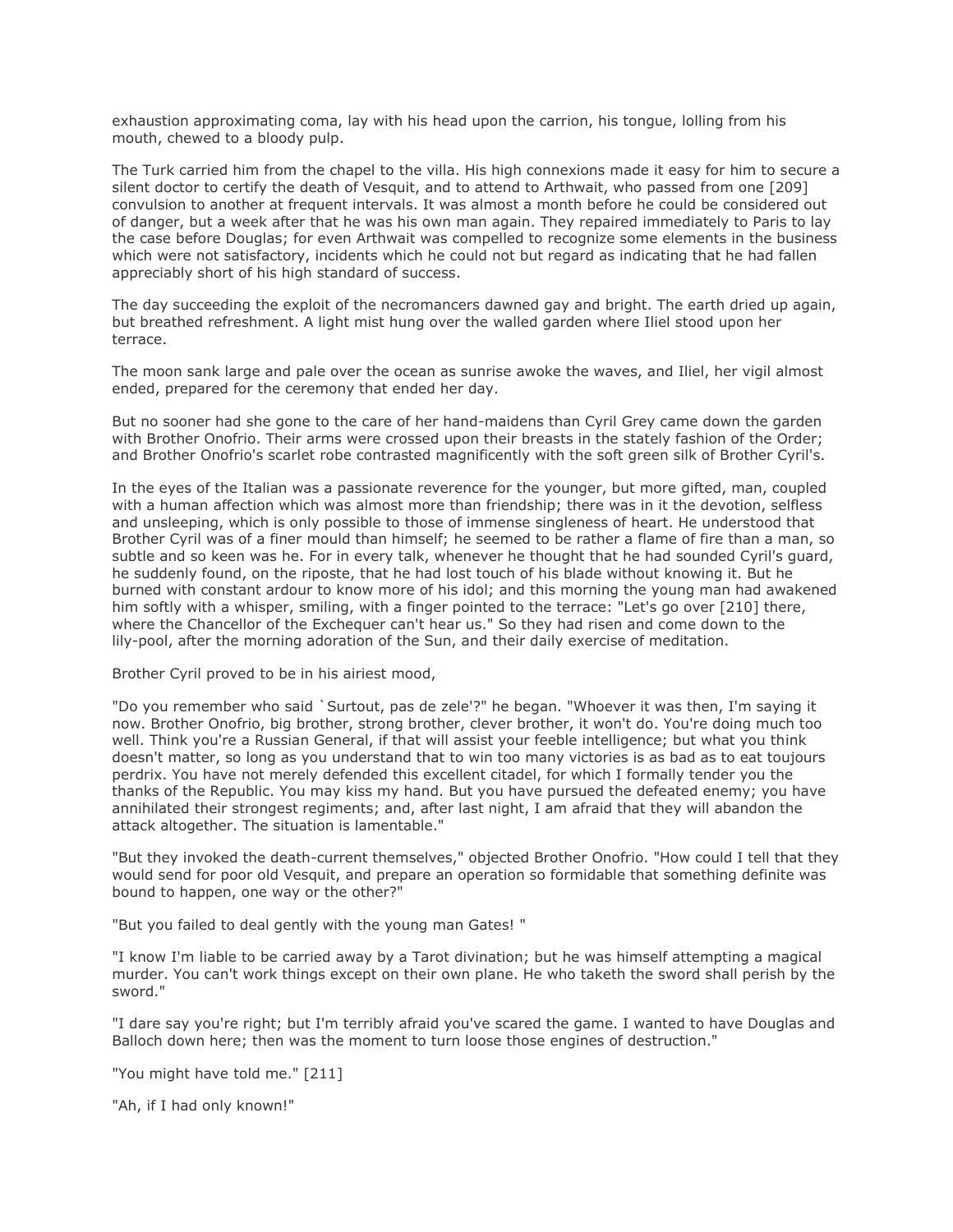Brother Onofrio gave a savage gesture. Once again he was being eluded.

"I only realized just now how fit and final were your labours. And now we are going to eat our hearts out in enervating peace and Capuan luxury. Alas! Think of the fate of Hannibal and of Napoleon. Always the same story -- too much victory!"

Brother Onofrio bounded again in his amazement. "Peace! Luxury!" he cried. "Haven't we got the Great Experiment?"

"Have we?" sighed Cyril, languidly.

"Isn't the crisis in a month?"

"There are twelve months in a year."

Brother Onofrio rose in indignation. He hated to be played with in this manner; he could see no point in the jest, if it were one; or excuse for the rudeness, in the alternative.

"Sit down, sit down!" said Cyril dreamily. "You say yourself the crisis is not for a month. What a wonderful way is Ocean, girdling the five continents like a mother with her children. I should like to sail out westward, past the Pillars of Hercules, and up into the stormy reaches of the Bay, and -- ah well! it may not be. We are held here by our stern duty; we are the chosen warriors of the Final Battle to decide whether men shall mould their own destiny, or remain the toys of Fate; we are the pioneers of the Great Experiment. To arms, Brother Onofrio! Be diligent! Be courageous! The crisis is upon us - a month, no more! Return to me with your shield, or upon it!

Dulce et decorum est pro patria mori."

"Ah! now I understand you!" cried Onofrio warmly, clasping him in the impulsive Italian fashion.

"That's splendid of you," he said brightly. "I do appreciate that." [212]

Brother Onofrio wriggled again.

"I half think," he said "that you know the Great Experiment will be a failure, and that for some reason you don't care!"

"The bluntness of the British diplomat was no match for the subtlety of the ambitious, wily, and astute Italian."

"Confound it! Is there anything real or true to you?"

"Wine, spirits, and cigars."

"You won't be serious You jest about everything most vital; and you make solemnities of merest wisps of fancy. You would make drumsticks of your father's bones, and choose a wife by blowing a puff-ball!"

"While you would go without music for fear of disturbing your father, and choose a wife by the smell of a powder-puff."

"Oh, how can you do it?"

Brother Cyril shook his head

"I must explain myself more carefully," he said. "Let me ask you, in the first place, what is the most serious thing in the world."

"Religion."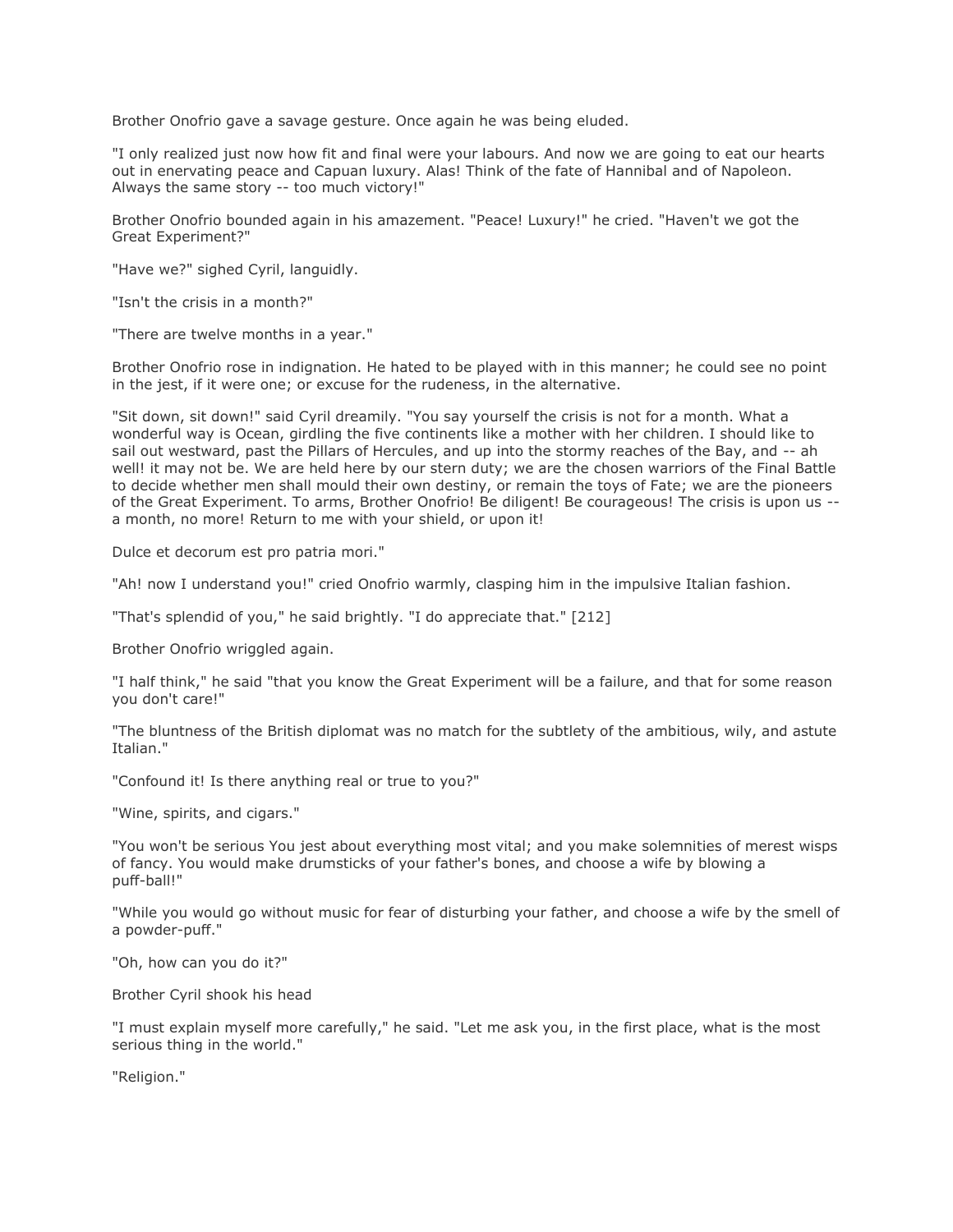"Exactly. Now, what is religion? The consummation of the soul by itself in divine ecstasy. What is life but love, and what is love but laughter? In other words, religion is a joke. There is the spirit of Dionysus and there is the spirit of Pan; but they are twin phases of laughter. Religion is a joke. Now what is the most absurd thing in the world?"

"Woman."

"Right again. And therefore she is the only serious island in this ocean of laughter. While we hunt and fish, and fight, and otherwise take our pleasure, she is toiling in the fields and cooking, and bearing children. So, all the serious words are jests, [213] and all the jokes are earnest. This, oh my brother, is the key to my light and sparkling conversation."

"But --- "

"I know what you are going to say. You can reverse it again. That is precisely the idea. You keep on reversing it; and it gets funnier and more serious every time, and it spins faster and faster until you cannot follow it, and your brain begins to whirl, and presently you become That Spiral Force which is of the Quintessence of the Absolute. So it is all a simple and easy method of attaining the summit of perfections, the stone of the Wise, True Wisdom and Perfect Happiness."

"Listening to you," reflected Brother Onofrio, with a whisk of the rapier, "produces something of this effect!"

"Then praise the Father of All for making me, and let us go to break our fast!"

In the refectory a telegram awaited Cyril Grey. He read it carefully, destroyed it, and, looking with quaint spieglish eyes at Brother Onofrio, refrained ostentatiously from a prolonged fit of laughter. His face grew exceedingly grave, and he spoke with the weightiest deliberation. "I deeply regret to be obliged to inform you," he said at last, "that the exigencies of the situation combine to make it incumbent on me to proceed to instant action by asking you to pass the sugar."

With sullen grace Brother Onofrio complied. "What saith the Scripture?" asked Cyril, still more portentous. "Ornithi gluku -- a little bit of sugar for the bird!" [214]

## **CHAPTER XVI**

#### OF THE SPREADING OF THE BUTTERFLY-NET; WITH A DELECTABLE DISCOURSE CONCERNING DIVERS ORDERS OF BEING; AND OF THE STATE OF THE LADY ILIEL, AND HER DESIRES, AND OF THE SECOND VISION THAT SHE HAD IN WAKING.

A GREAT peace brooded on the Villa. Daily sun gathered the strength; and the west wind told the flowers that a little bird had whispered to him that the spring was coming.

The results of the magical invocations began to peep through the veil of matter, like early crocuses. The atmosphere of house and garden was languid and romantic, so that a stranger could not have failed to feel it; yet with this was a timid yet vigorous purity, a concentration of the longing of the magicians.

The physical signs were equally unmistakable. By night a faint blue luminosity radiated from the whole enclosure, visible to the natural eye; and to one seated in the garden, darting scintillations, star-sparkles, would appear, flitting from flower to flower, or tree to stone, if he kept as still and sensitive as one should in such a garden. And on the rightly tuned and tempered ear might fall, now and again, vague snatches of some far-off music. Then there were pallid perfumes in the air, like suggestions of things cool, and voluptuous, and chaste and delicate, and lazy, of those soft tropical loves which satisfy themselves with dreams. [215]

All these phenomena were of a peculiar quality. It will be well to recite the fact, and to suggest an explanation.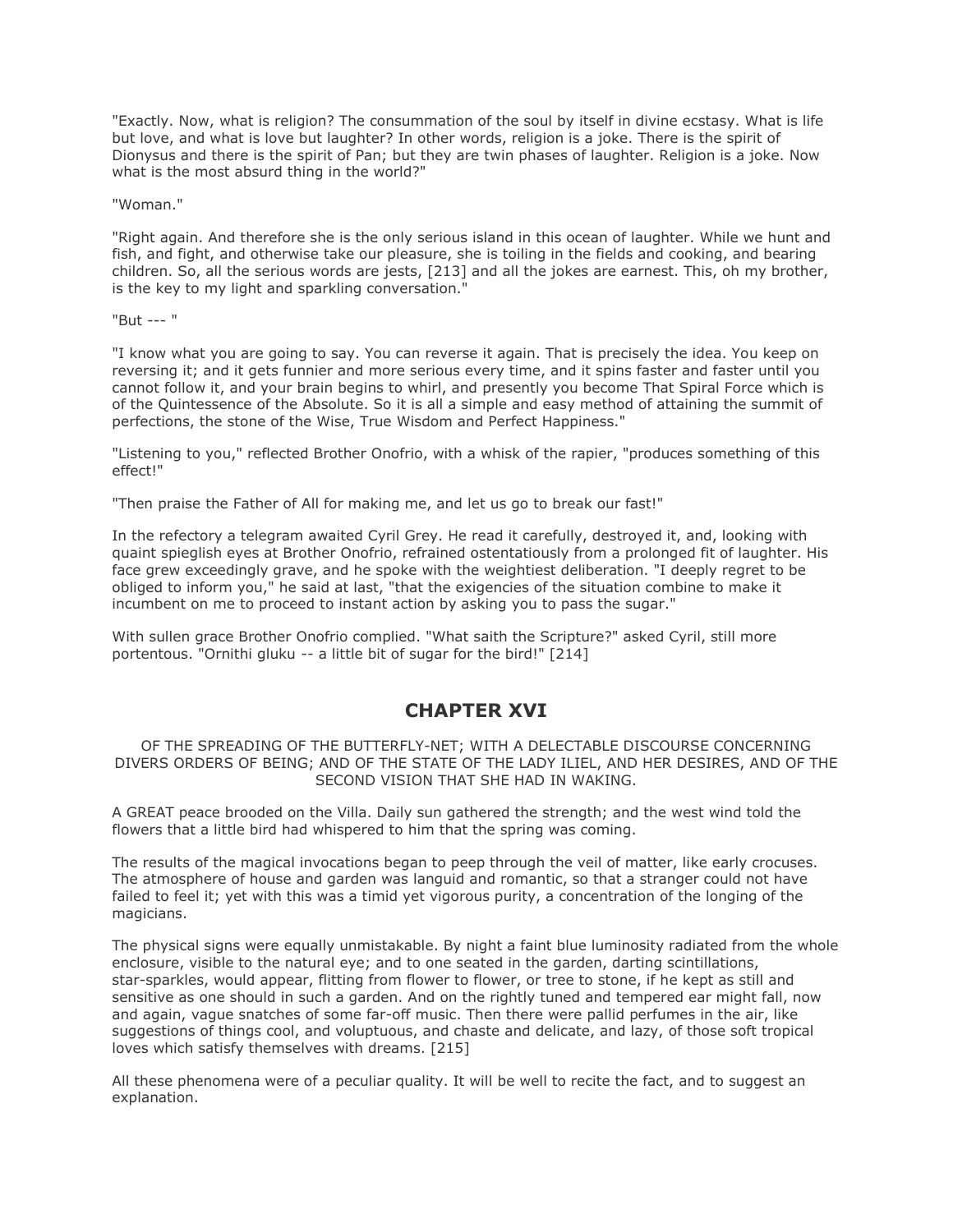These sights and sounds are conveyed clearly enough; but they disappear the moment the full attention is turned upon them. They will not bear inspection; and the fact has been used by shallow thinkers as an argument against their reality. It is a foolish point to take, as will now be proved.

The range of our senses is extremely limited. Our sensorial apparatus only works properly with reference to a very few of very many things. Every child knows how narrow is the spectrum, how confined the range of musical tone. He has not yet been drilled properly to an understanding of what this may mean, and he has not been told with equal emphasis many similar facts relating to other forms of perception. In particular, he has not learnt the meaning of diluted impression, in spite of an admirable story called *The New Accelerator* by Mr. H. G. Wells.

Our vision of things depends upon their speed; for instance, a four-bladed electric fan in motion appears as a diaphanous and shining film. Again, one may see the wheels of automobiles moving backwards in a cinematograph; and, at certain distances, the report of a cannon may be heard before the order to fire is given. Physics is packed with such paradoxes. Now we know of living beings whose time-world is quite different to ours, only touching it over a short common section. Thus, a fly lives in a world which moves so fast that he cannot perceive motion in anything with a speed of less than about a yard a second, so that a man may put his hand upon it if he can restrain the impulse to slap. To this fly, then, the whirling fan would look quite different; he would be able to distinguish the four blades.

We have thus direct evidence that there are [216] "real" "material" beings whose senses are on a different range to ours.

We also have reason to believe that this total range is almost inconceivably great. It is not merely a question of the worlds of the microscope and the telescope; these are mere extensions of our gamut. But we now think that a molecule of matter is a universe in most rapid whirl, a cosmos comparable to that of the heavens, its electrons as widely separated from each other, in proportion to their size, as the stars in space. Our universe, then, in its unmeasured vastness, is precisely similar in constitution to one molecule of hydrogen; and we may suppose that it is itself only a molecule of some larger body; also that what we call an electron may itself be a universe -- and so on for ever. This suggestion is supported by the singular fact, that the proportion in size of electron to molecule is about the same as that of sun to cosmos, the ratio in each case being as 1 to 10,000,000,000,000,000,000,000.

Suppose a drop of water, 1/8 inch in diameter, to be magnified to the size of the earth, there would be about 30 molecules in every cubic foot of it, each molecule being about the size of a golf-ball, or a little more.

However, the point involved is a simpler one, so far as our argument is concerned; it is this -- that there is no question of "illusion" about any of these things. Electrons are quite as elusive as ghosts; we are only aware of them as the conclusion to a colossal sorites. The evidence for ghosts is as strong as that for any other phenomenon in nature; and the only argument, for a horse-laugh is not argument, which has been adduced against their existence is that you cannot catch them. But, just as one can catch the fly by accommodating oneself to the conditions of its world, one might (conceivably) catch the ghost by conforming with its conditions. [217]

It is one magical hypothesis that all things are made up of ten different sorts of vibrations, each with a different gamut, and each corresponding to a "planet." Our own senses being built up similarly, they only register these when they are combined. Hence, a "lunar" being, purified of other elements, would be imperceptible. And if one, by emphasizing the lunar quality in oneself, began to acquire the power of perceiving similar beings, one would begin by perceiving them as tenuous and elusive; just, in fact, as is observed to be the case.

We are therefore justified in regarding the phenomena of the magicians as in all respects "real," in the same sense as our own bodies; and all doubt on the subject is removed by consideration of the fact, to which all magicians testify, that these phenomena can be produced at will, by using proper means.

It is no criticism to reply that it should be possible to show them "in the laboratory," because laboratory conditions happen not to suit their production. One does not doubt the reality of electrical phenomena either, because electricity is not perceptible directly by any of the senses, or because its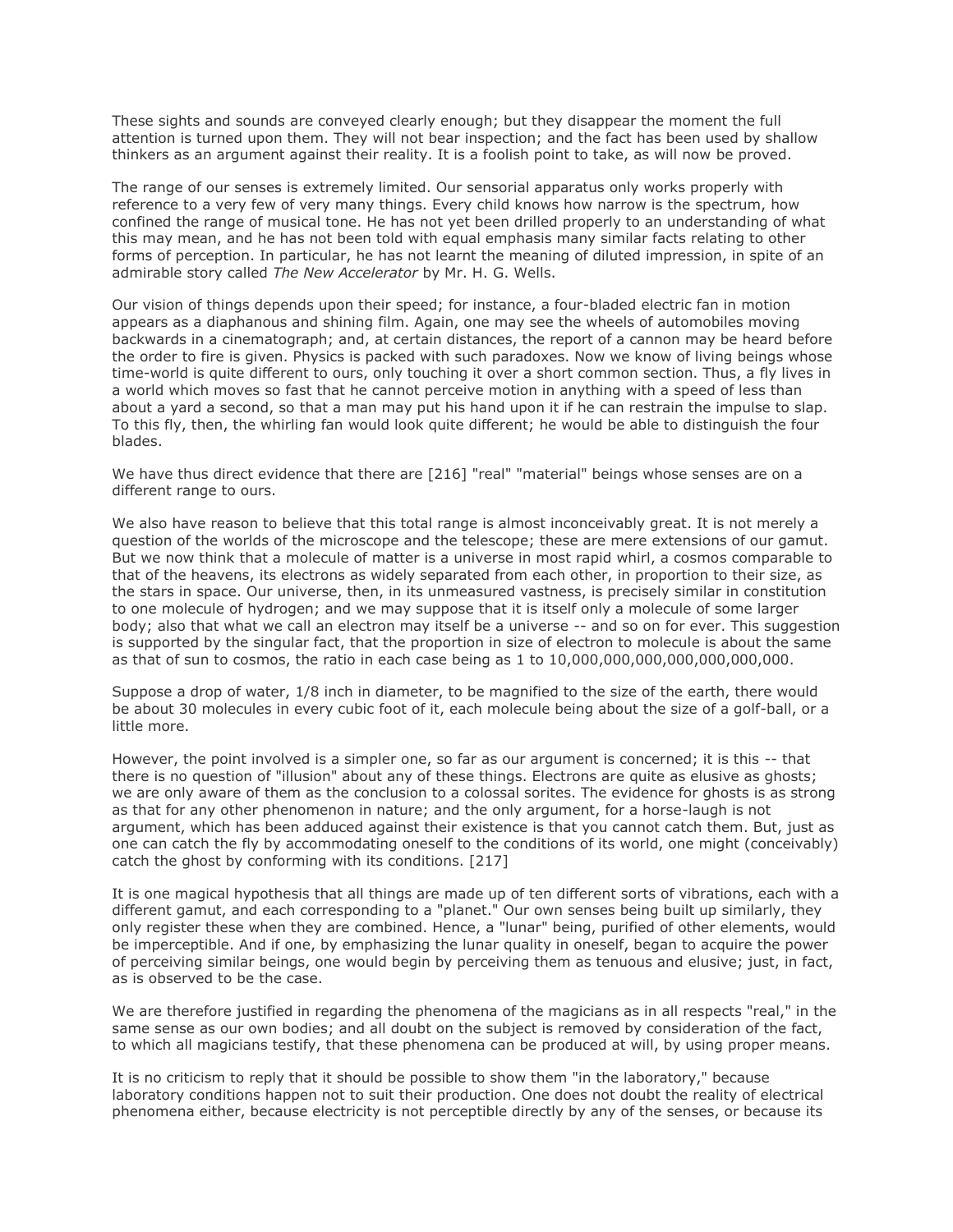ultimate nature is unknown, or because the electrician refuses to comply with your "test conditions" by his irrational and evidently felonious habit of insulating his wires.

So far as Iliel was concerned, the result of the operation was almost too evident. Simon Iff might have thought that things were being overdone.

For she had become extremely fat; her skin was of a white and heavy pallor; her eyes were almost closed by their perpetual droop. Her habit of life had become infinitely sensuous and languid; when she rose from recumbency she lolled rather than walked; her lassitude was such that she hardly cared to feed herself; yet she managed to consume five or [218] six times a normal dietary. She seemed always half asleep. A cradle, shaped like a canoe had been arranged for her on the Terrace of the Moon; and most of her waking hours were spent there, drinking milk, and munching creams flavoured with angelica. Her soul seemed utterly attracted to the moon. She held out her body to it like an offering.

Just before the new moon of February, Abdul Bey, before leaving Naples, determined to seek a last sight of his adored Lisa. He had found her easily, and was amazed at the physical changes in her. They increased his passion beyond all measure, for she was now the very ideal of any Turkish lover. She appeared hardly conscious of his presence upon the wall beyond the little lane that wound below the Terrace of the Moon, but in reality she absorbed his devotion with a lazy hunger, like a sponge. For her activity and resistance had been reduced to zero; she reflected any impression, feeling it to the utmost, but incapable of response He understood that she could not have repulsed him, yet could have taken no step towards him; and he cursed the vigilance of the patrol. Help he must have; and though it was agony to drag himself from Naples, he knew that without Douglas he could do nothing more.

From the new moon of February, the invocations of Artemis had become continuous. Brother Onofrio and his two henchmen devoted their time and energy to the rituals which banish all other ideas than the one desired; but the boys had joined Sister Clara and her maidens in an elaborate ceremony in which the four represented the four phases of the moon. This ceremony was performed thrice daily; but the intervals were fully occupied. During the whole of the twenty-five hours one or the other of the enchanters kept up their conjurations by spells, by music, and by dances. Every day witnessed some new [219] phenomenon, ever more vivid and persistent, as the imminence of the lunar world increased, and as the natures of the celebrants became more and more capable of appreciating those silvern vibrations.

Cyril Grey alone took no active part. He represented the solar force, the final energy creatrix of all subordinate orbs; his work had been done when he had set the system in motion. But since Brother Onofrio represented so active a force as Mars, he made himself a silent partner to the Italian, an elasticity to buffer the reactions of his vehemence. Thus he became a shadow to the warrior, giving him the graceful ease which was the due reward of fatigues so exhausting as were involved in the Keeping of the Circle. For the labour of banishing became daily more arduous; the preponderance of lunar force within the circle created a high potential. All the other forces of Nature wished to enter and redress the balance. It is the same effect as would be seen were one to plunge a globe full of water beneath the sea, and gradually withdraw the water from the globe. The strain upon the surface of the globe would constantly increase. It may be remarked in parenthesis that the Laws of Magick are always exactly like those of the other natural forces. All that Magick lacks to put it on a footing with hydrostatics or electricity is a method of quantitative estimation. The qualitative work is admirably accomplished.

The moon was waxen beyond her first phase; she set well after midnight. The nights were yet cold; but Iliel's cradle had been made like a nest in cloudland with fleece of camels -- for they are sacred to the moon; and she was covered with a quilt of silver fox. Thus she could lie in the open without discomfort, and yearn toward her goddess as she moved majestically across heaven.

Now that the climax of the Experiment was upon [220] her, the exaltation of wonder seized her wholly; she was in precisely the state necessary to the magical plan. She remained in a continuous reverie of longing and expectancy for the marvel which was to come to her.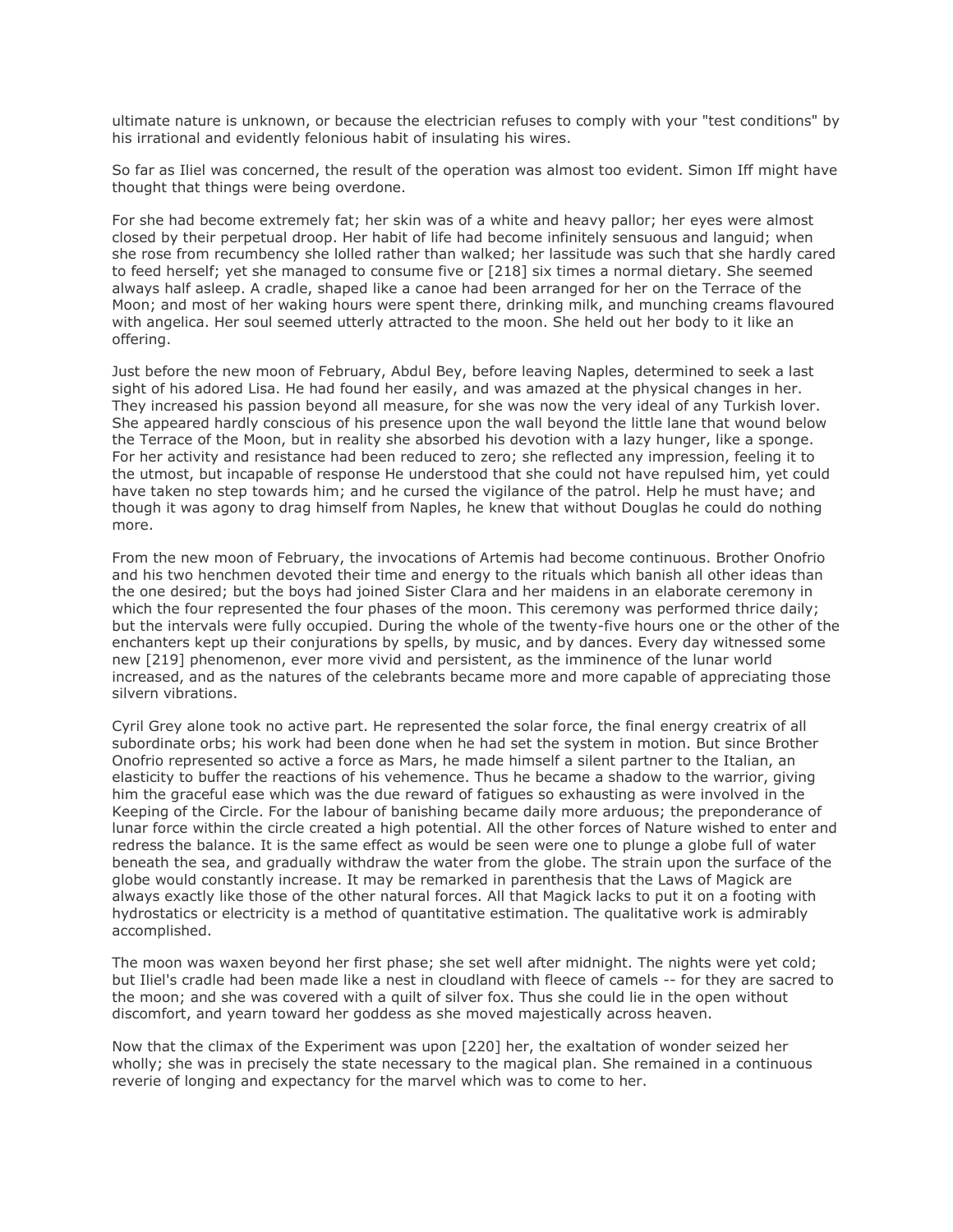It was now the night of the full moon. She rose over the crest of Posilippo soon after sunset, and Iliel greeted her from her cradle on the Terrace with a hushed song of adoration.

She was more languid than ever before, that night. It seemed to her as if her body were altogether too heavy for her; she had the feeling so well known to opium-smokers, which they call "clou'e 'a terre." It is as if the body clung desperately to the earth, by its own weight, and yet in the same way as a tired child nestles to its mother's breast. In this sensation there is a perfect lassitude mingled with a perfect longing. It may be that it is the counterpart of the freedom of the soul of which it is the herald and companion. In the Burial Service of the Church, we read "earth to earth, dust to dust," coupled with the idea of the return of the spirit to the God that gave it. And there is in this state some sister-similarity to death, one would not say sleep, for the soul of the sleeper is usually earth-bound by his gross desires, or the memory of them, or of his recent impressions. But the smoker of opium, and the saint, self-conscious of their nature celestial, heed earth no more, and on the pinions of imagination or of faith seek mountain-tops of being.

It was in this state or one akin to it that Iliel found herself. And gradually, as comes also to the smoker of opium, the process of bodily repose became complete; the earth was one with earth, and no longer troubled or trammelled her truer self.

She became acutely conscious that she was not the body that lay supine in the cradle, with the moon [221] gleaming upon its bloodless countenance. No; she was rather the blue mist of the whole circle of enchantment, and her thoughts the sparkling dew- spirits that darted hither and thither like silvery fire-flies. And, as if they were parts of herself, she saw Sister Clara and her pages and her hand-maidens under the image of stars. For each was a radiant world of glory, thrilling with most divine activities, yet all in azure orbits curling celestially, their wake of light like comets' tails, wrapping her in a motion that was music.

A flaming boundary to her sphere, the fires of the circle blazed far into the night, forked swords of scarlet light in everlasting motion, snakes of visible force extended every way to keep the gates of her garden. She saw the forms of Brother Onofrio and his captains, of the same shape as those of Sister Clara and her companions, but blazing with a fierce and indomitable heat, throwing off coruscations into the surrounding blackness. She was reminded of a visit that yonder idle carcass in the cradle had once made to an observatory, where she had been shown the corona of the sun.

And then, instinctively, she looked for Cyril Grey. But all that she could find of him was the green-veiled glory that surrounded the sphere of Brother Onofrio; and she understood that this was a mere projection of part of his personality. Himself she could not find. He should have been the core of all, the axis on which all swung; but she could feel nothing. Her intuition told her, in a voice of cogency beyond contradiction, that he was not there.

She began to argue with herself, to affirm that she held a part of him by right of gift; but, looking on it, she beheld only an impenetrable veil. She knew and understood that not yet was the Butterfly in the Net, and in that she acquiesced; but the absence of her [222] lover himself from her, at this moment of all moments, was mystery of horror so chill that she doubted for a time of her own being. She thought of the moon as a dead soul -- and wondered -- and wondered ---

She would have striven to seek him out, to course the universe in his pursuit; but she was incapable of any effort. She sank again into the receptive phase, in which impressions came to her, like bees to a flower, without eliciting conscious response.

And it was then that her bodily eyes opened. The action drew her back into her body; but the material universe held her only for a second. She saw the moon, indeed, but in its centre was a shape of minute size, but infinite brightness. With the speed of a huntress the shape neared her, hid the moon from her, and she perceived the buskined Artemis, silver-sandalled, with her bright bow and her quiver of light. Leaping behind her came her hounds, and she thought that she could hear their eager baying.

Between heaven and earth stood the goddess, and looked about her, her eyes a-sparkle with keen joy. She unslung her baldric, and put her silver bugle to her lips.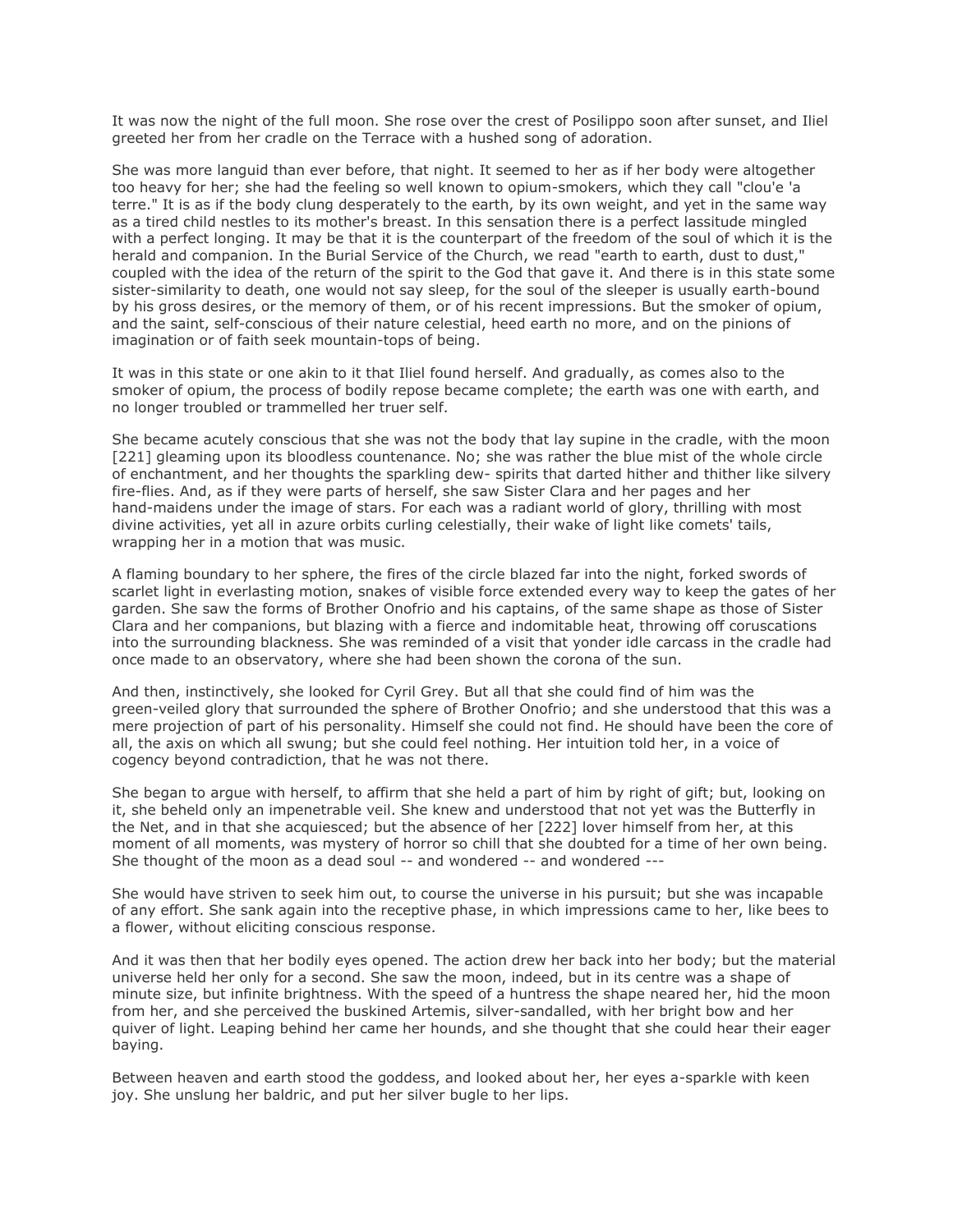Through all the vastness of heaven that call rang loud; and, in obedience, the stars rushed from their thrones, and made obeisance to their mistress. It was a gallant hunting-party. For she perceived that these were no longer stars, but souls. Had not Simon Iff once said to her: "Every man and every woman is a star"? And even as she understood that, she saw that Artemis regarded them with reverence, with awe even. This was no pleasure chase; he who won the victory was himself the quarry. Every soul was stamped with absolute heroism; it offered itself to itself, like Odin, when nine windy nights he hung in space, his own spear thrust into his side. What [223] gain might be she could not understand; but it was clear enough that every act of incarnation is a crucifixion. She saw that she had been mistaken in thinking of these souls as hunters at all; and at that instant it seemed to her as though she herself were the huntress. For a flash she saw the fabled loadstone rock which draws ships to it, and, flashing forth their bolts by the might of its magnetism, loosens their timbers so that they are but waifs of flotsam. It was only a glimpse; for now the souls drew near her. She could distinguish their differences by the colour of the predominating rays. And as they approached, she saw that only those whose nature was lunar might pass into the garden. The others started back, and it seemed to her that they trembled with surprise, as if it were a new thing to them to be repelled.

And now she was standing on the Terrace of the Moon with Artemis, watching the body of Lisa la Giuffria, that lay there in its cradle. And she saw that the body was a dead thing, as dead as the cradle itself; it was unreal; all "material" things were unreal, shells void of meaning, geometrical abstractions, as Simon Iff had explained to her on their first meeting. But this body was different to the other husks in one respect, that it was the focus of a most startling electrical phenomenon. (She could not think of it but as electrical.) An incandescent cone was scintillating before her. She could see but the tip of it, but she knew intuitively that the base of it was in the sun itself. About this cone played curious figures, dancers wreathed with vine leaves, having all sorts of images in their hands, like toys, houses, and dolls, and ships and fields, and woods, little soldiers in their uniforms, little lawyers in their wigs and gowns, an innumerable multitude of replicas of every-day things. And Iliel watched the souls as they came into the [224] glow of the cone. They took human shape, and she was amazed to see among them the faces of many of the great men of the race.

There was one very curious feature about the space in which this vision took place: this, that innumerable beings could occupy it at once, yet each one remain distinct from all the rest as the attention happened to focus it. But it was no question of dissolving views; for each soul was present equally all the time.

With most of the faces there was little attachment, scarce more than a vague wreath of a mist that swirled purposelessly about them. Some, however, were more developed; and it seemed as if more or less definite shapes had been formulated by them as adjuncts to their original personalities. When it came to such men as Iliel remembered through history, there was already a symbolic or pictorial representation of the nature of the man, and of the trend of his life, about him. She could see the unhappy Maximilian, once Emperor of Mexico, a frail thing struggling in an environment far too intense for him. He was stifled in his own web, and seemed afraid either to stay where he was, or to attempt to approach the cone.

Less hampered, but almost equally the prey of hideous vacillation, lack of decision, was General Boulanger, whose white horse charged again an again through space toward the cone, only to be caught up each time by the quick nervous snatch at his rein.

Next him, a gracious girlish figure3[1] was the centre of sparkling waves of music, many-hued; but one could see that they were not issuing from her, but only through her. A man of short stature4[2], with a pale face, stood before her, very similar in the character of his radiations; but they were colder, and duller, and less clear and energetic. [225]

And now all gave way to a most enigmatic figure5[3]. It was an insignificant face and form; but the attributions of him filled all heaven. In his sphere was primarily a mist which Iliel instinctively

4[2] Chopin.

 $\overline{\phantom{a}}$ 

<sup>3</sup>[1] Georges Sand.

<sup>5</sup>[3] Joseph Smith.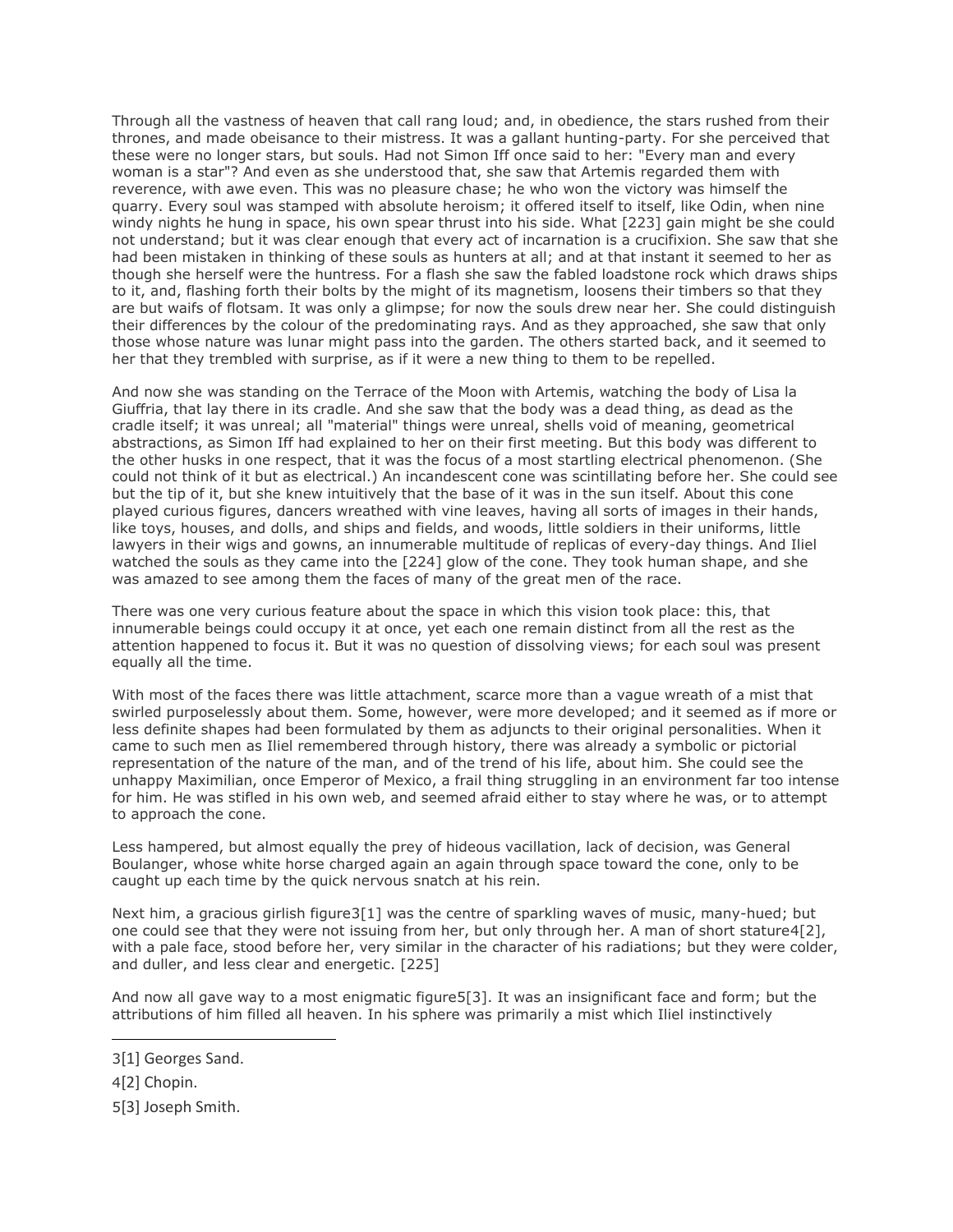recognized as malarious; and she got an impression, rather than a vision, of an immense muddy river rushing through swamps. And then she saw that from this man's brain issued phantoms like pigeons. They were neither Red Indians nor Israelites, yet they had something of each in their bearing. And these poured like smoke from the head of this little man. In his hand was a book, and he held it over his head. And the book itself was guarded by an angelic figure whose face was extraordinarily stern and unbeautiful, but who scattered with wide hands the wealth of life, children, and corn, and gold. And behind all these things was a great multitude; and about them were the symbolic forms of exile and death and every persecution, and the hideous laughter of triumphant enemies. All this seemed to weigh heavily upon the little man that had created it; Iliel thought that he was seeking incarnation for the sake of its forgetfulness. Yet the light in his eyes was so pure and noble and magnetic that it might have been that he saw in a new birth the chance to repair his error.

And now her attention was drawn to a yet nobler and still more fantastic form6[4]. It was a kingly figure, and its eyes blazed bright with an enthusiasm that was tinged almost with madness. His creations, like those of the last seen, were something vague and unsubstantial. They lacked clear draughtsmanship. But they made up for this by their extravagance and brilliance. It was a gorgeous play of dream; yet Iliel could see that it was only dream.[226] Last of this company came a woman7[5] proud, melancholy, and sweet. Her face was noble and intelligent; but there was a red line about her throat, and the eyes were suffused with horror, and about her heaved rolling mists of blood. And then the greater pageant spread its peacockry.

In this great group not only the men but all their spheres were clean-cut and radiant; for here was direct creation, no longer the derivative play of fancy upon existing themes. And first came one8[6] "with branded and ensanguined brow," a mighty figure, although suffering from a deformity of one foot, virile, herculean, intense but with a fierce sadness upon him. He came with a rush and roar as of many waters, and about him were a great company of men and women, almost as real as he was himself. And the waves (which Iliel recognized as music) surged about him, a stormy sea; and there were lightnings, and thunders, and desolations!

Behind him came another not unlike him, but with less vehemence; and instead of music were soft rays of light, rosy and harmonious; and his arms were folded upon his heart and his head bowed. It was clear that he understood his act as a sacrament.

Then came a strange paradox of a man9[7] -- utter violence and extreme gentleness. A man at war within himself! And in his ecstasy of rage he peopled space with thousands of bright and vigorous phantasms. They were more real than those of all the others; for he fed them constantly with his own blood. Stern savagery, and lofty genius, hideous cruelty and meanness inexplicable, beauty, and madness, and holiness, and loving-kindness; these followed him, crying aloud with the exultation and the passion of their fullness of life. [227]

Close upon him came one10[8] who was all music, fierce, wild, mystical, and most melancholy. The waves of his music were like pines in the vast forest, and like the undulations of frozen steppes; but his own face was full of a calm glory touched with pity.

Behind him, frowning, came a hectic, ape-like dwarf11[9]. But in his train were many people of all climes, soft Indians, fierce Malays and Pathans and Sikhs, proud Normans, humble Saxons, and many a frail figure of woman. These were too self-assertive, Iliel thought, to be as real as those of the other man. And the figure himself was strained, even in his pride.

- 7[5] Marie Antoinette.
- 8[6] Byron.

l

- 9[7] Tolstoi.
- 10[8] Tschaikowsky.
- 11[9] Kipling.

<sup>6</sup>[4] Ludwig II of Bavaria.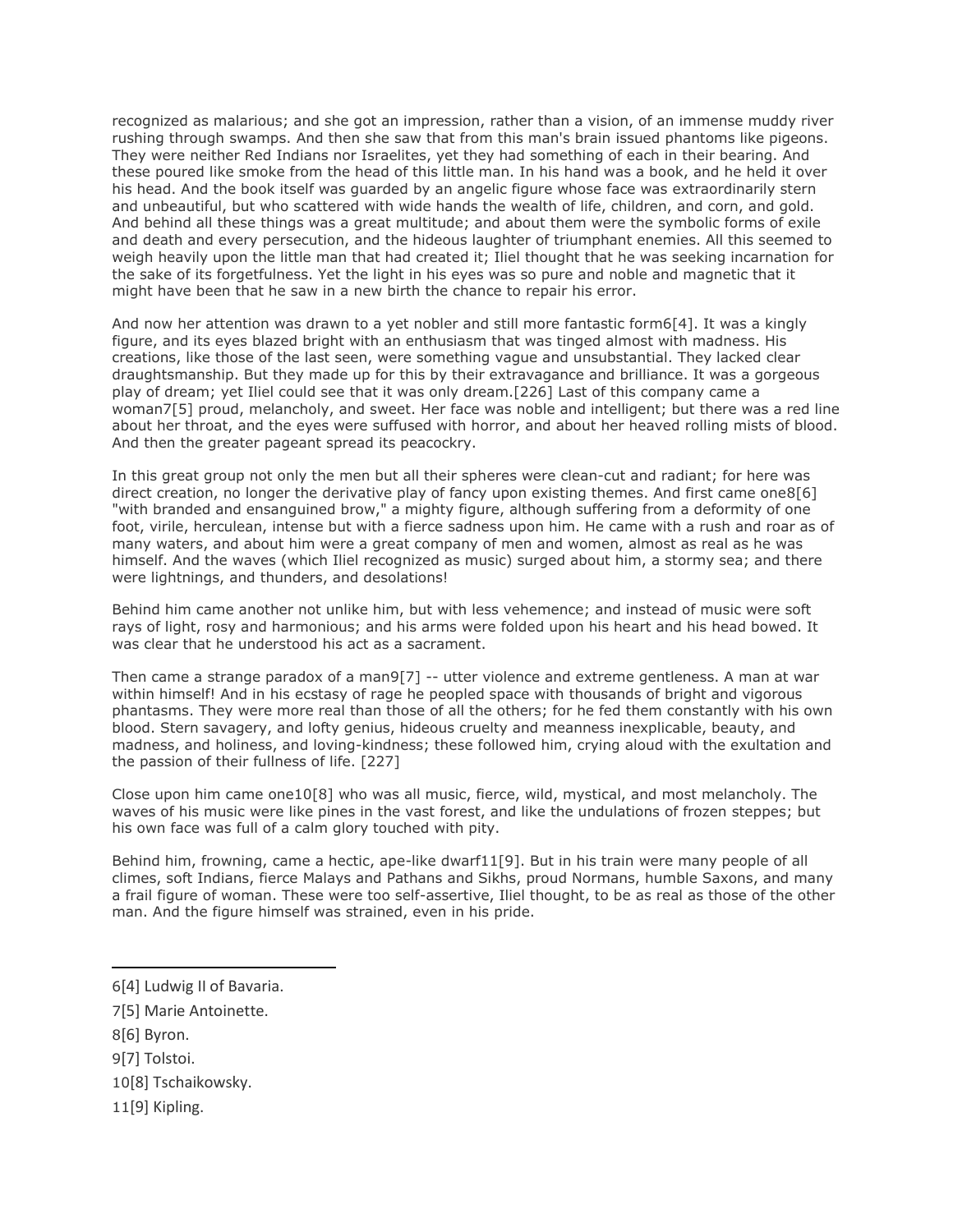Now came a marvellous person12[10] -- almost a god, she thought. For about him were a multitude of bones that built themselves up constantly into the loveliest living forms, that changed from one into another, ever increasing in stature and in glory. And in his broad brow she read the knowledge of the Unity of Things, and in these eyes the joy unspeakable which that knowledge gives. Yet they were insatiable as death itself; she could see that every ounce of the man's giant strength was strained toward some new attainment.

And now came another of the sons of music13[11]. But this man's waves were fiery flames like snakes contorted and terrible. It seemed to Iliel as if all heaven were torn asunder by those pangs. Wave strove with wave, and the battle was eaten up by fresh swords of fire that burst from him as he waved onward those battalions to fresh wrath. These waves moreover were peopled with immense and tragic figures; Iliel thought that she could recognize Electra, and Salome, daughter of Herodias.

Next, amid a cloud of angels bearing silver trumpets, came one14[12] with great height of brow, and eyes of golden flashes. In him the whole heaven [228] rocked with harmonious music, and faint shapes formed up among the waves, like Venus born of ocean foam. They had not substance, like so many Iliel had seen; they were too great, too godlike, to be human. Not one was there of whom it could not be said "Half a woman made with half a god." And these, enormous and tragic, fiery, with wings and sandals of pure light, encompassed him and wooed him.

Last of this company -- only a few of the visions are recorded here -- came the greatest of them all15[13]. His face was abrupt and vehement; but a veil was woven over it, because of the glory of his eyes, and a thick scarf, like a cloud, held over his mouth, lest the thunder of it destroy men's hearing. This man was so enormous that his stature spanned all heaven; and his creatures, that moved about him, were all godlike -- immensely greater than the human. Yet were they human; but so patriarchal, so intense, that they almost overwhelmed Iliel. On him she dared not look. He had the gift of making every thing a thousand times larger than its natural size. She heard one word of his, a mere call to a pet: "Tiger, tiger!" But the beast that broke through the mazes of heaven was so vast that its claws spanned star and star. And with all that he smiled, and a million babe-children blossomed before him like new-budded flowers. And this man quickened as he came nigh to Iliel; he seemed to understand wholly the nature of the Great Experiment.

But every soul in all that glorious cohort of immortals, as it touched the cone, was whirled away like a pellet thrown upon a swiftly moving fly-wheel. And presently she perceived the cause of this.

The tip of the cone was sheathed in silver. So white and glittering with fierce heat was that corselot, and so mighty its pulse of vibration that she had [229] thought it part of the cone. She understood this to be the formula of the circle, and realized with a great ache, and then a sudden anger, that it was by this that she was to be prevented from what might have been her fortune, the gaining of the wardenship of a Chopin or of a Paul Verlaine.

But upon the face of Artemis was gaiety of triumph. The last of the souls whirled away into the darkness. Humanity had tried and failed; it was its right to try; it was its fate to fail; now came the turn of the chosen spirits, proved worthy of the fitted fastness.

They came upon the Terrace in their legions, Valkyrie-brave in silver arms, or like priestesses in white vestments, their hair close bound upon their brows, or like queens of the woodland, swift for the chase, with loose locks and bright eyes, or like little children, timid and gracious.

But amid their ranks were the black hideous forms of hags, bent and wrinkled; and these fled instantly in fear at the vision of the blazing cone. There were many other animal shapes; but these, seeing the cone, turned away indifferent, as not understanding. Only the highest human-seeming forms remained; and these appeared as if in some perplexity. Constantly they looked from Artemis to the

 $\overline{\phantom{a}}$ 

15[13] Blake

<sup>12</sup>[10] Huxley.

<sup>13</sup>[11] Strauss.

<sup>14</sup>[12] Swinburne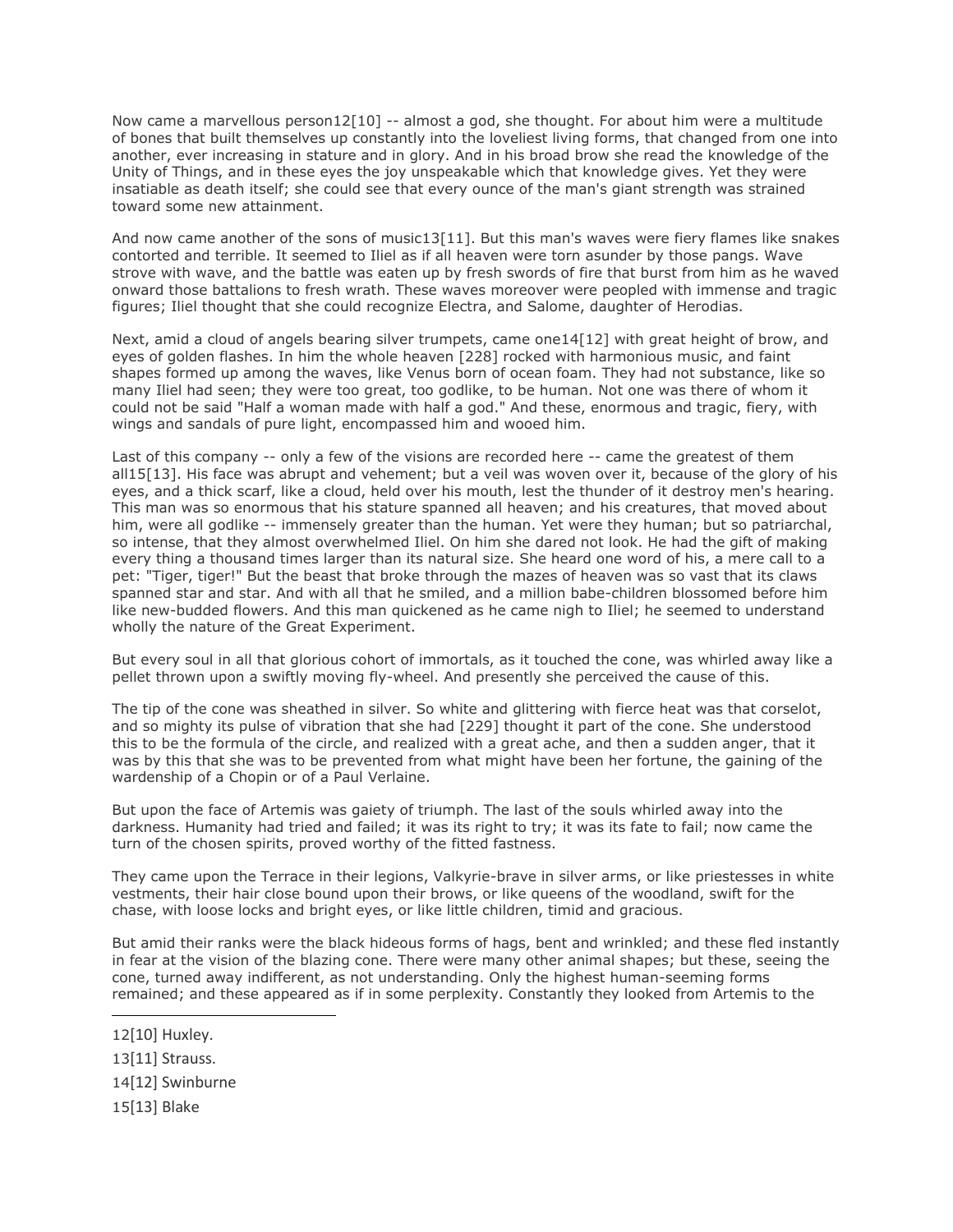cone, and back again to Artemis. Iliel could feel their thought; it was a child-like bewilderment, "But don't you understand? This is a most dangerous place. Why did you bring us here? Surely you know that to touch the cone is certain death to us?"

Iliel understood. The human souls had long since made themselves perfect, true images of the cosmos, by accepting the formula of Love and Death; they had made the great sacrifice again and again; they were veterans of the spiritual world-war, and asked nothing better than to go back to the trenches. But these others were partial souls; they had not yet [230] attained humanity; they had not understood that in order to grow one must assimilate oneself with another being, the death of two to create the life of one, in whom the two live once more, transmuted and glorified, the corruptible having put on incorruption. To them incarnation was death; and they did not know that death was life. They were not ready for the Great Adventure.

So they stood like tall lilies about the coruscating cone of Light, wondering, doubting, drooping. But at the last came one taller than all the rest, sadder of mien, and lovelier of features; her robes were stained and soiled, as if by contact with other colours. Artemis drew back with quick repulsion.

For the first time the maiden goddess spoke.

"What is thy name?" she cried.

"I am Malkah of the tribe of the Sickles."

"And thy crime?"

"I love a mortal."

Artemis drew back once more.

"Thou, too, hast loved," said Malkah.

"I drew my mortal lovers unto me; I did not sully my life with theirs; I am virgin unto Pan!"

"I also am virgin; for whom I loved is dead. He16[14] was a poet, and he loved thee above women, `And haply the Queen-Moon is on her throne clustered around by all her starry fays` whereof I being one, loved him that he loved Thee! But he died in the city of Mars and the Wolf, before I could make him even aware of me. I am come hither to seek immolation; I am weary of the pale beauty of Levanah; I will seek him, at the price of death. I deny our life; I crucify myself unto the God we dare not name. I go. Hail and farewell!"

She flung up her arm in a wild gesture of renunciation, and came closer to the Cone. She would not [231] haste, lest her will prove but impulse; she poised her breast deliberately over the Cone. Then, with fierce zest, so that the one blow might end all, she thrust herself vehemently down upon the blazing spike.

At that moment Iliel swooned. She felt that something had happened to her, something tremendous; and her brain turned crazily in her. But as she lost consciousness she was still aware of the last phase of the vision: that the sacrifice of Malkah had created a void in the ranks of the Amazon armies of the Moon; and she saw them and their mist of blue, licked up in the swirl of the vortex. The whole of the invoked forces were sucked up into her as Malkah in her death-agony took possession of that basis of materialization. Heroic -- and presumptuous; for of all the qualities that go to make humanity she had but one, and she would have to shift, for the rest, with orts of inheritance. Among mankind she would be a stranger, a being without conscious race-experience, liable to every error that a partial view of life can make. Ill indeed for such a one who is without the wardenship of high initiates! It was for Cyril Grey to keep her unspotted from the world, to utilize those powers which she wielded in pre-eminence from her inheritance in the white sphere of Levanah!

 $\overline{a}$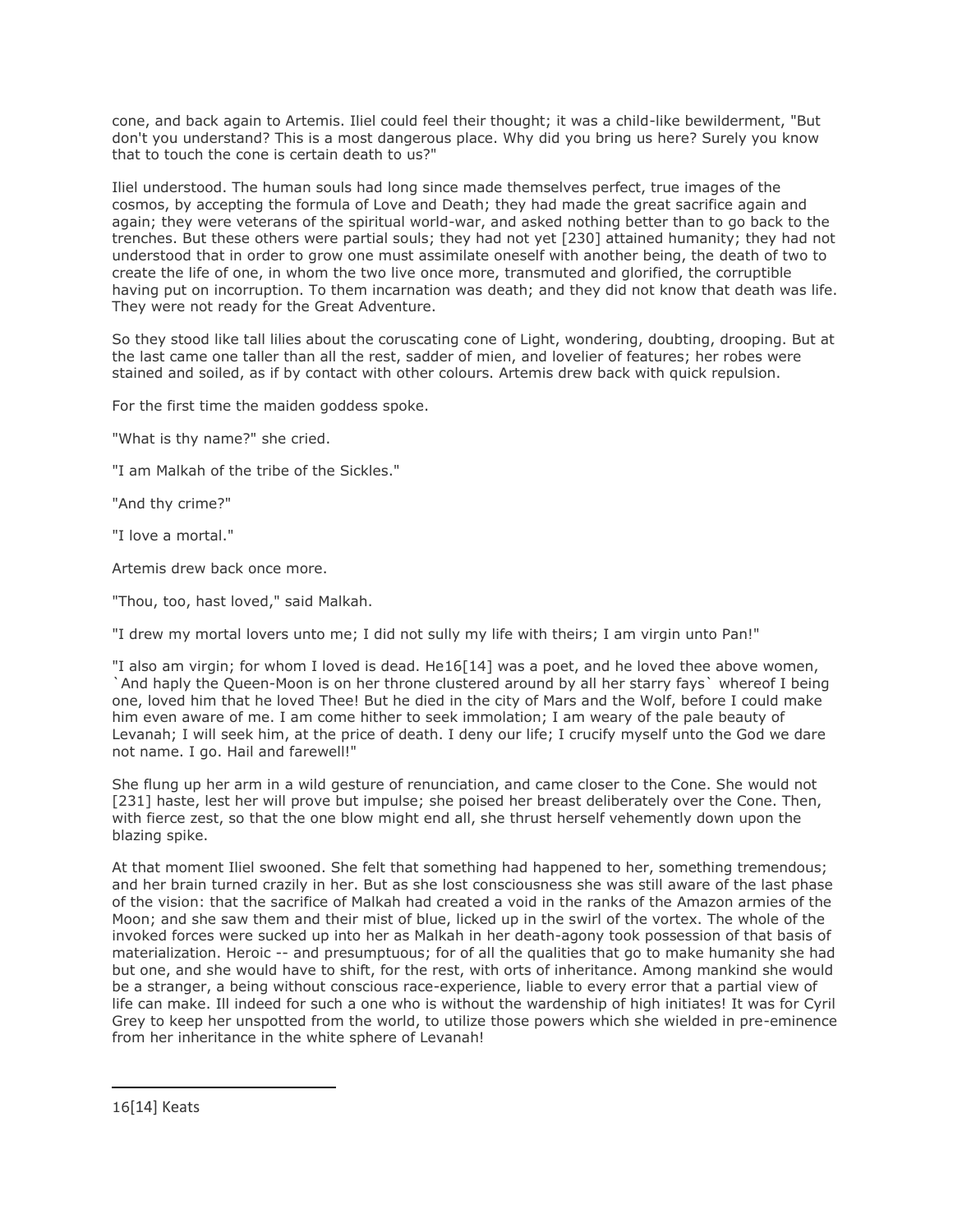When Sister Clara came to summon Iliel, she found her still in swoon. They carried her to her room. At noon she recovered consciousness.

Cyril Grey was seated by her bed. To her surprise, he was dressed in mundane attire, an elegant lounge suit of lavender.

"Have you seen the papers?" he cried gaily. "Neapolitan Entomologists capture rare butterfly, genus Schedbarshamoth Scharthathan, species Malkah be-Tharshishim ve-Ruachoth ha-Sche-halim!" [232]

"Don't talk nonsense, Cyril!" she said, lazily, a little uncertain whether this unexpected apparition were not a dream.

"Perfect sense, I assure you, my child. The trick is turned. We have caught our Butterfly!"

"Yes, yes," she murmured; "but how did you know?"

"Why, use your eyes!" he cried. "Use your br --- I should say your sensory organs! Look!"

He waved at the window, and Iliel idly followed with her eyes.

There could be no mistake. The garden was normal. Every vestige of magical force had disappeared.

"Couldn't have gone better," he said. "We don't know where we're going, but we know we're on the way. And, whatever we've got, we've got it."

Suddenly her mind ran back to her vision. "Where were you last night, Cyril?"

He looked at her for a moment before replying.

"I was where I always am," he said slowly.

"I looked for you all over the house and the garden."

"Ah! you should have sought me in the House of my Father."

"Your father?"

"Colonel Sir Grant Ponsonby Grey, K.C.M.G., K.C.S.I., G.C.I.E. Born in 1846 at the Round Tower, Co. Cork; educ. Winchester and Balliol; Lieutenant Royal Artillery 1868; Indian Political Department 1873; in 188o m. Adelaide, only d. of the late Rt. Hon. Lord Ashley Lovell, P.C.; one s., Cyril St. John, q.v. Residence, The Round Tower, Co. Cork; Bartland Barrows, Wilts.; 93, Arlington Street. W. Clubs. Carlton, Athenaeum, Travellers', Hemlock, etc. Amusements: Hunting, talking shop." [233]

"You dear incorrigible boy!"

He took her hand and kissed it.

"And am I to see something of you now?"

"Oh, we're all penny plain humans from now on. It's merely a question of defending you from the malice of Douglas and Co.; a much simpler job than blocking out nine-tenths of the Universe! Apart from that, we are just a jolly set of friends; only I see less of you than anyone else does, naturally."

"Naturally!"

"Yes, naturally. You have to be saved from all worry and annoyance; and if there's one thing in the world more annoying and worrying than a wife, it's a husband! With the others, you have nothing to quarrel about; and if you try it on Brother Onofrio, in particular, he simply sets in motion a deadly and hostile current of will by which you would fall slain or paralyzed, as if blasted by the lightning flash! Click!"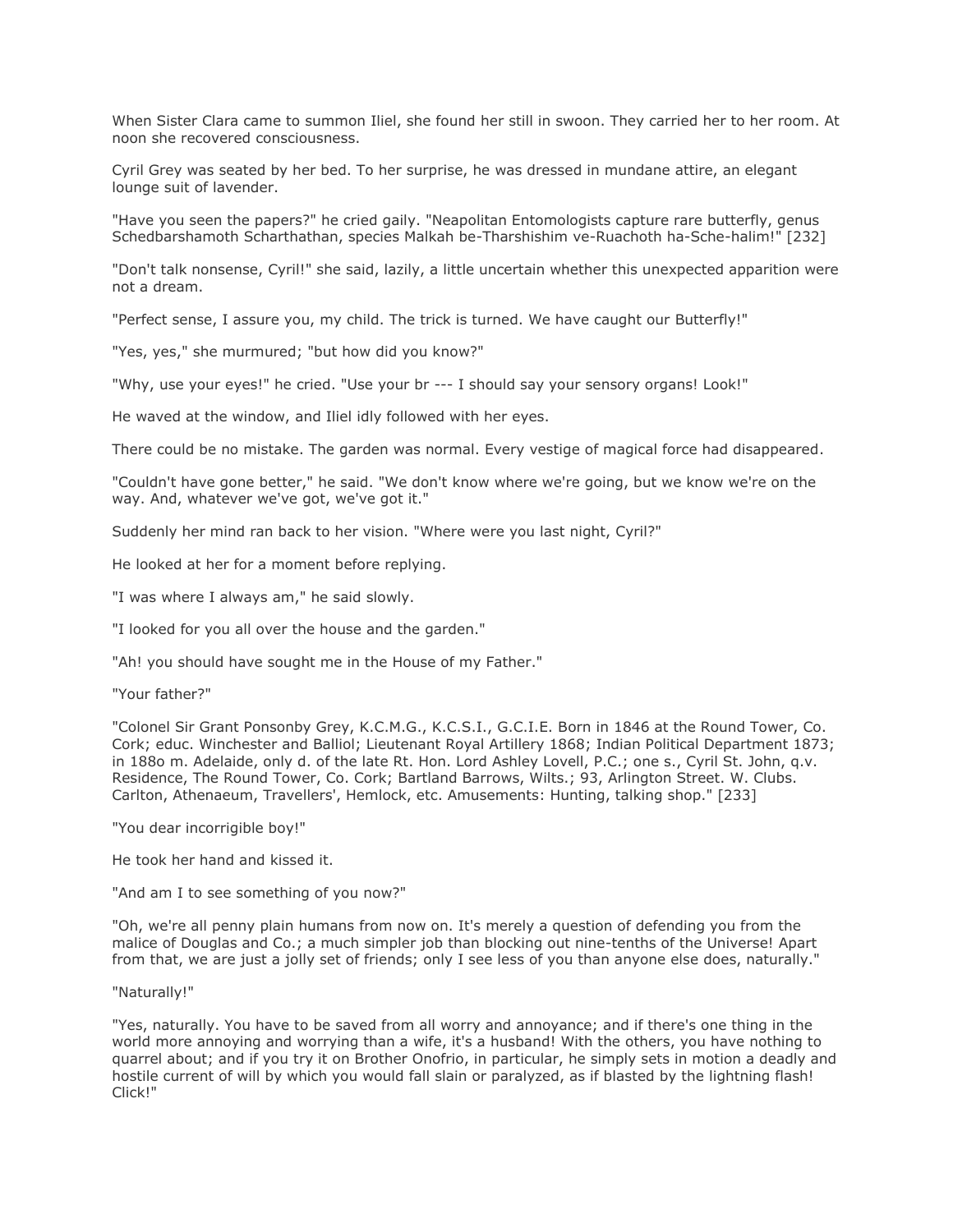Iliel laughed; and then Sister Clara appeared with the rest of the garrison, the boys and maidens burdened with the means of breakfast; for this was a day of festival and triumph.

But, as he shook hands with her, Iliel discovered, with a shock, that she hated Brother Onofrio. [234]

**CHAPTER XVII** 

### OF THE REPORT WHICH EDWIN ARTHWAIT MADE TO HIS CHIEF, AND OF THE DELIBERATIONS OF THE BLACK LODGE THEREUPON; AND OF THE CONSPIRACIES THERE- BY CONCERTED; WITH A DISCOURSE UPON SORCERY

"EXORDIUMATICALLY, deponent precateth otity orient exaudient, dole basilical's assumpt. Pragmatics, ex Ventro Genesiaco ad umbilicum Apocalypticum, determinated logomachoepy's nodal puncts, genethliacally benedict, eschatologically --- kakoglaphyrotopical! Ergmoiraetic, apert parthenorhododactylical, colophoned thanatoskianko-morphic!

Footnote Translation:

"Exordiumatically -- First genethliaeally -- at first

deponent precateth -- I beg benedict -- fortunate

otity -- hearing esehatologically -- later

orient -- increasingly kakoglaphyrotopical -- in a bad hole

exaudient -- favourable erg -- work

dole basilical's -- a royal gift\*s moiractic -- fatal

assumpt -- assumption apert -- opened

Pregmatics -- Facts parthenorhododactylical -- like the

ex ventro Genesiaco ad umbilicum rosy fingers of a maid

Apocalypticum -- from beginning colophoned -- closed

to end tbanatoskiankomorphic -- in the

determinate -- mark shape of the valley of

the shadow

logomachoepy's -- (my) story's of death

nodal puncts -- limits

With these striking words the official Report of Douglas' chief commissioner began. It would be tedious to quote the 488 folio pages in full. Douglas himself did not read it; the transcript made by Vesquit of Abdul Bey's "inspiration," with a few [235] practical questions to the latter, told him all that he needed.

Audience over, he dismissed Arthwait and his companion with orders to hold themselves in readiness for a renewal of the campaign.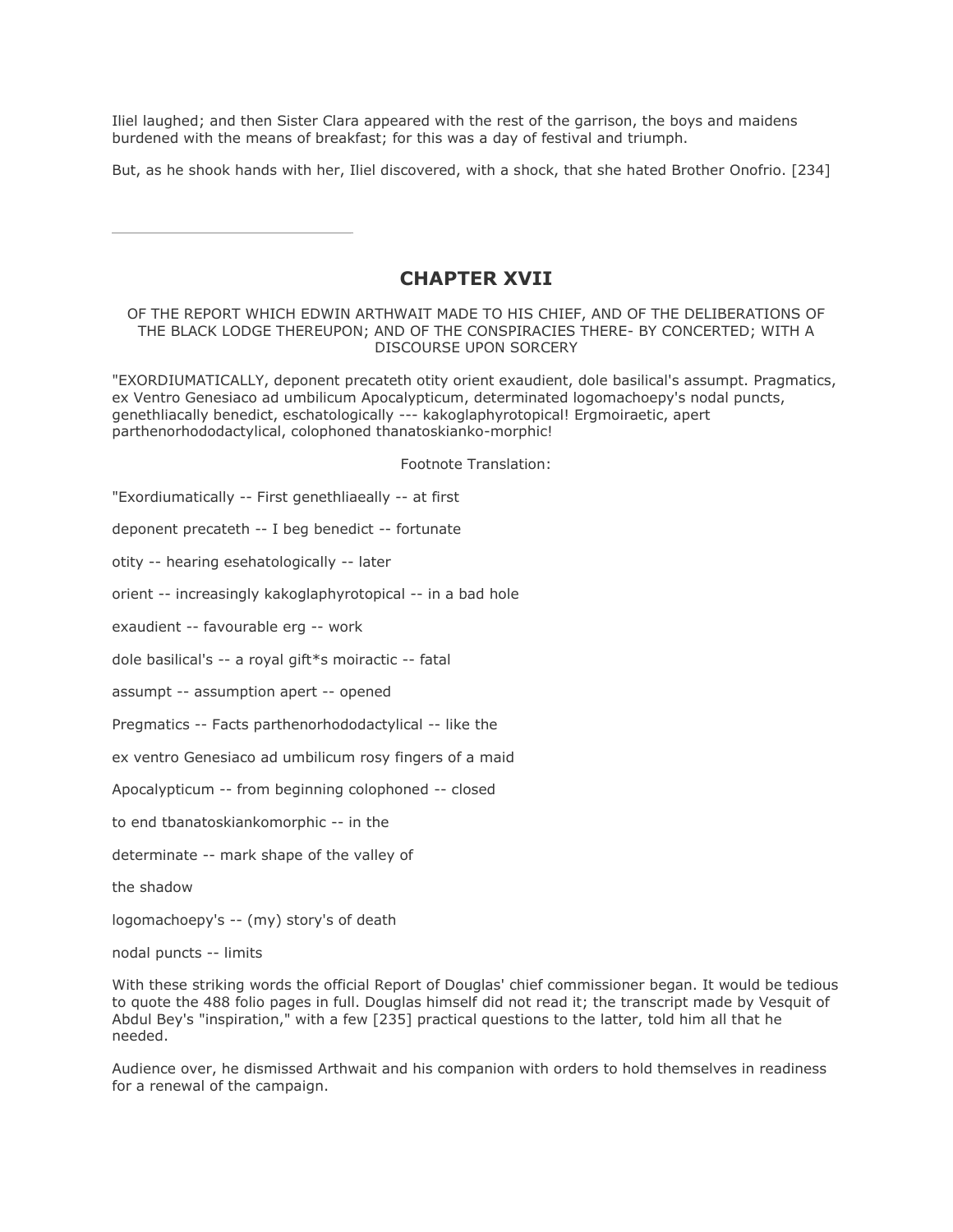Douglas had many a moment of bitter contemplation; his hatred of Cyril Grey fed upon repulse; and it was evident that his assistants had met more than their match. He would have to act personally -- yet he feared to expose himself in open battle. His plan hitherto had been to bribe or dupe some of the jackal journalists of London to attack him; but Grey had not so much as troubled to bring libel actions.

But he would not give in. He studied Vesquit's transcripts attentively, and with indecision. He did not know how far to trust the oracle, and he did not understand how Vesquit had come to die, since on that point even Arthwait had been silent. The demons whom he consulted were emphatic in favour of the document, but failed to explain how the fortress was to be reduced from the inside.

He was clear in his mind as to the nature of Grey's operation; he saw perfectly that Lisa herself was the weak point in it; but he did not see how to get at her.

He continued in his bitter mood until the early hours, and he was interrupted by the return of his wife from her miserable night's trudging. She put two francs on the table without a single word as soon as she entered.

"Is that all?" snarled Douglas. "You ought to be getting fives again now spring's coming. Though you're not as pretty as you were."

He garnished this greeting with garlic of low abuse. Rarely to any other person did he use even mild oaths; he affected the grand manner; but he [236] knew that foulness of speech emphasized his wife's degradation. He had no need of the vile money that she earned; he had a thousand better means of buying whisky; but he drove her to the streets as no professional *souteneur* would have dared do. By extreme refinement of cruelty he never struck or kicked her, lest she should think he loved her. To him, she was a toy; a means of exercising his passion for torture; to her, he was the man she loved.

Pitifully she pleaded that the cold rain of the night -- she was wet through -- had driven all Paris from the boulevard to the cafe; and she added an excuse for her unattractiveness which should have sent her husband to his pistol for very shame had a spark of manhood, or a memory of his mother, been alive within him.

Instead, he promised to change all that the next time Dr. Balloch came to Paris.

He had systematically degraded and humiliated her, corrupted her, branded her with infamy, for many a year; yet there was still in her a motion of revolt against the crime. But even as she made her gesture of repulsion, Douglas leapt to his feet, with the light of hell burning in his eyes. "I have it!" he shouted, "get to your straw, you stinking slut. And you may thank your stars that as you can't be ornamental, you're going to be useful."

It was dawn before Douglas turned into bed, for his great idea brought with it a flood of imagination, and a million problems of detail. The servant girl was already half dressed for the day's work; and he made her fetch him a final whisky before he slept.

Late in the following afternoon he woke, and sent Cremers, whom he had turned into a drudge, to telegraph to Balloch to come over, and to bring her friend Butcher to see him.

Douglas had previously refused to see this man, [237] who was a Chicago semi-tough. He ran a fake Rosicrucian society in America, and thought that Douglas could give him power over the elusive dollar. But Douglas had found no use for him; he rather insisted on respectability in his neophytes; it was only in the higher grades that one found the disreputable. It was an obvious point of policy. But Douglas had now remembered one little fact about this person; he fitted the Great Idea so nicely that his presence in Paris seemed as apt as an answer to prayer.

It was a rare, if doubtful, privilege to visit Douglas in his home. He never allowed the visit of any but those high in his confidence; the locality was hardly inspiring to an inquiring duchess. He had two other places in Paris, which he used for two types of interviewer; for although he discouraged knowledge of his authority in the Black Lodge, he did a good deal of the fishing himself, especially with rich or highly-placed people. For his subordinates had sticky fingers.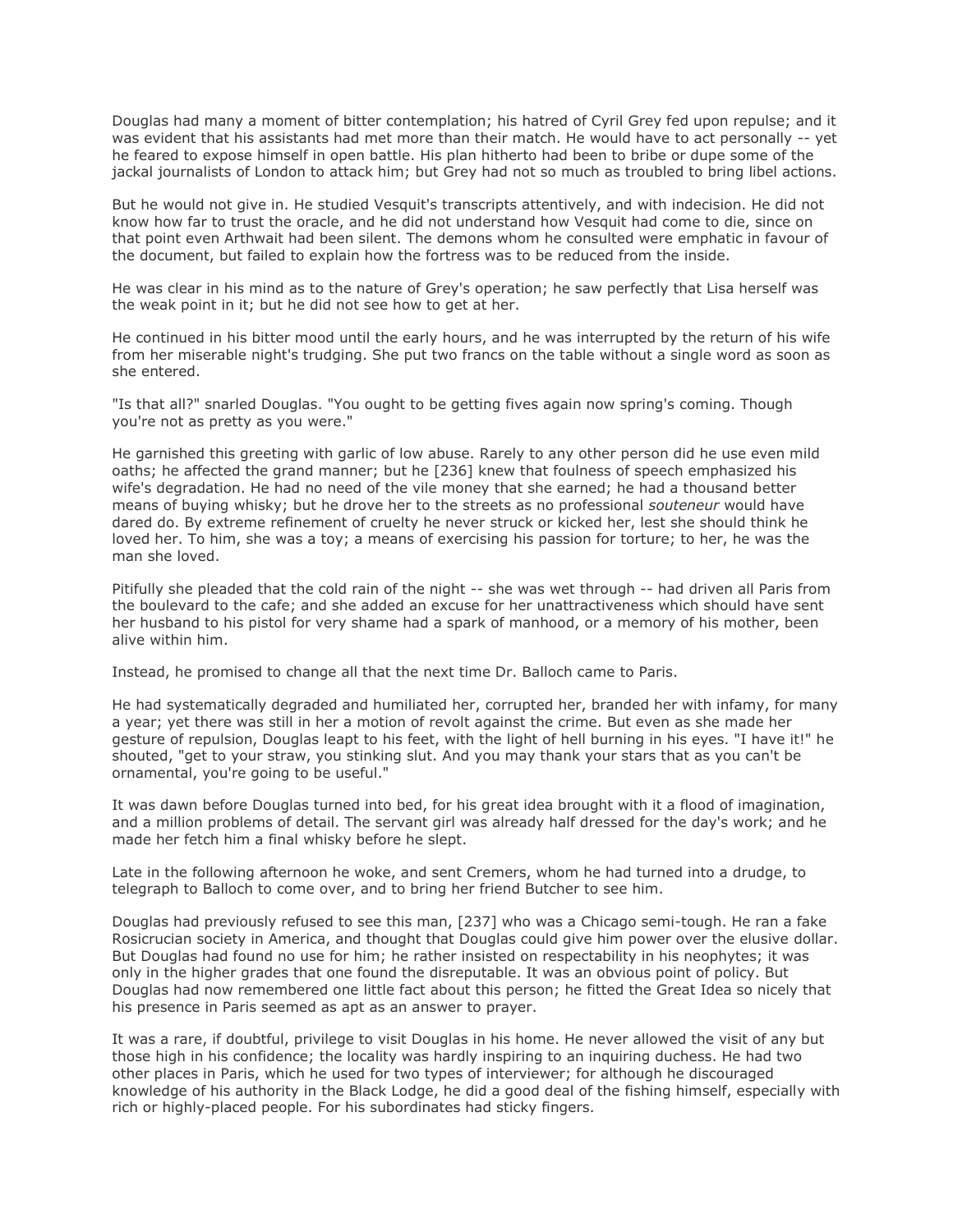One of these places was a discreet apartment in the very best quarter of Paris. Here he was the Scottish Nobleman of the Old School. The decorations were rich but not gaudy; even the ancestors were not overdone. The place of honour was occupied by Rob Roy's claymore, alleged. One of his claims was that the Highland Cateran was his ancestor, owing to a liason with a fairy. Another claim was that he himself was James IV of Scotland, that he had survived the Battle of Flodden Field, become an adept, and immortal. Despite what to a profane mind might seem the incompatibility of these two legends -- to say nothing of the improbability of either -- they were greedily swallowed by the Theosophist section of his following.

In this apartment he received the credulous type of person who is impressed by rank; and no man [238] could play the part of stateliness better than this old reprobate.

His other place was of the hermit's cell model, a tiny cottage with its well-kept garden; such abound all over Paris in the most unexpected spots.

He actually imposed upon the old lady who kept this house for him. Here he was the simple old man of utter holiness, the lonely recluse, the saintly anchorite, his only food bruised herbs or pulse, his only drink the same as quenched the thirst of Father Adam. His long absences from this sacrosanct abode were explained by the fact of his absorption in trance, in which he was supposed to indulge underground. Of course he only visited the place when he had to receive a certain type of visitor, that loftier type which has enough rank and wealth to know that they are not necessary to a search after Truth, and is impressed by simplicity and saintliness.

It was at the former address that the Count received Mr. Butcher. He was dressed in severe and refined broadcloth, with the rosette of the Legion of Honour -- to which he was well entitled -- in his buttonhole.

In presence of this splendour the American was ill at ease; but Douglas knew how to make a man his own by giving him a good conceit of himself.

"I am proud to meet you, Mr. Butcher," he began, affably. "May I beg of you to take the trouble to be seated! The chair is worthy of you," he added, with a smile; "it was at one time the property of Frederick the Great."

The servant, who was dressed as a Highland Gillie in gala costume, offered cigars and whisky.

"Say, this is sure some whisky, Count! This is where I fall off the wagon, one time, John. You watch my batting average!" observed Mr. Butcher, settling himself by placing his legs upon the table. [239]

"It is from the private stock of the Duke of Argyll," returned Douglas. "And you, Mr. Butcher? I knew a Count Butcher many years ago. You are a relation?"

Mr. Butcher had only the vaguest notion as to his ancestry. His mother had broken down under cross-examination.

"Search me!" he replied, biting the end off his cigar, and spitting it out. "We Rosicrucians are out for the Hundred Years Club Dope, and the Long Green Stone; we should worry. We're short on ancestors in Illinois."

"But these matters are important in magic," urged Douglas. "Heredity goes for much. I should be glad indeed to hear that you were one of the Dorsetshire Butchers, for example, or even the Shropshire branch. In both families second sight is an appanage."

Here the conversation was interrupted by the gillie. "I crave your pardon, my lord," he said, bowing; "but his Grace the Duke of Hants is at the door to beg your aid in a most urgent matter which concerns his family honour."

"I am engaged," said Douglas. " He may write." The man withdrew with a solemn bow.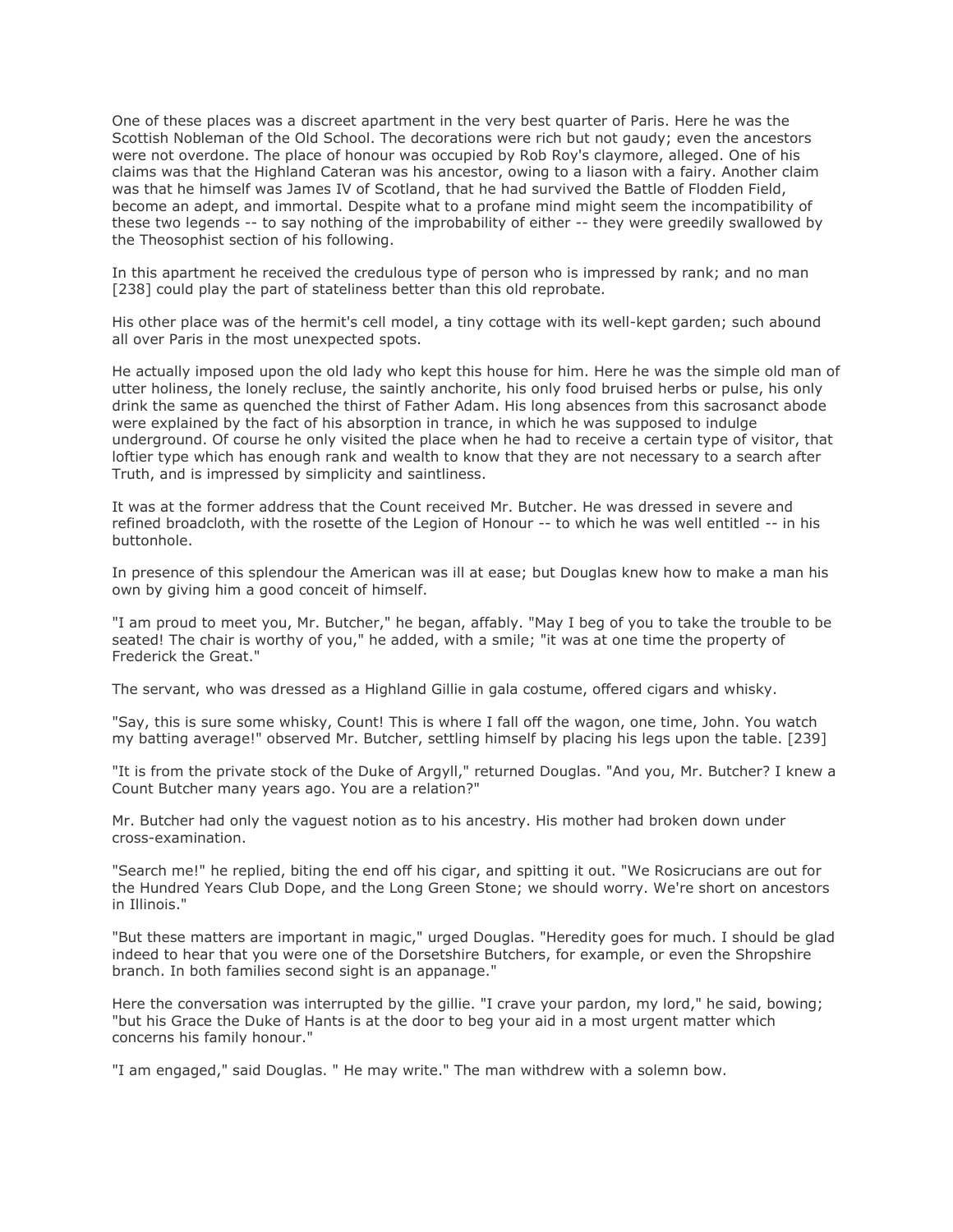"I must apologize for this disturbance," continued Douglas. "The importunity of one's clients is exceedingly distressing. It is one of our penalties. I venture to suppose that you are yourself much annoyed in similar ways.

Butcher would have liked to boast that J. P. Morgan was always trying to borrow money from him, but he dared not attempt to bluff his host. Nor did he suspect that Douglas was himself engaged in that diverting and profitable pastime.

"To come to business," went on Douglas, eyeing his guest narrowly, and assuring himself that his [240] scheme had borne fruit in due season, "What is it that you require of me? Frankly, I like you; and I have long admired your noble career. All that I can do for you -- in -- honour -- pray count it done!"

"Why, Count," said Mr. Butcher, spitting on the floor; "Buttinsky's in Kalamazoo. But to come down to brass tacks, I guess I'd like to sit into the game."

"I pray you to excuse me," replied Douglas, "but my long residence in Paris has almost deprived me of the comprehension of my mother tongue. Could you explain yourself further?"

"Why, this Black Lodge stunt, Count. It's a humdinger. I guess it's a hell of a favour, but I see a dollar at the end of it, and old Doc. Butcher buys a one-way ticket."

Douglas grew portentous. "Are you aware of what you ask?" he thundered. "Do you understand that the ineffable and Sacrosanct Arcanum is not to be touched by profane hands? Must I inform you that Those who may not be named are even now at the Gate of the Abyss, whetting their fangs upon the Cubical Stone of the Unutterable? Oh ye magistral ministrants of the Shrine of the Unspeakable Abomination! Hear ye the Word of Blasphemy!" He spoke rapidly and thickly in a tongue unknown to Butcher, who became alarmed, and even took his legs off the table.

"Say!" he cried. "Have a heart! Can the rough dope, Count! This is a straight proposition, honest to God!"

"I am already aware of your sincerity," answered the other. "But infinite courage is required to confront those formidable Entities that lie in wait for the seeker even at the first Portal of the Descending Staircase!"

"Oh, I'm wise to Old Dog Cerberus. Ish [241] Kabibble. Gimme an upper berth in the Chicawgo, Saint Lewis, and Hell Limited, if it busts the roll. Do you get me, Steve?"

"I understand you to say that you persist in your application."

"Sure. Andrew P. Satan for mine."

"I shall be pleased to place your name before the Watchers of the Gate."

"How deep do I have to dig?"

"Dig? I did not quite catch your remark."

"In the wad. Weigh the dough! What does it set me back? Me for the bread-line?"

"The initiation fee is one thousand francs."

"I guess I can skin that off without having to eat at Childs."

"You will remit the amount to the Comptroller of my Privy Purse. Here is the address. Now be so good as to sign the preliminary application-form."

They went over to the bureau (Douglas was prepared to derive it from the library of Louis XIV), on which lay a private letter from the Kaiser, if one might believe the embossed arms and address, and a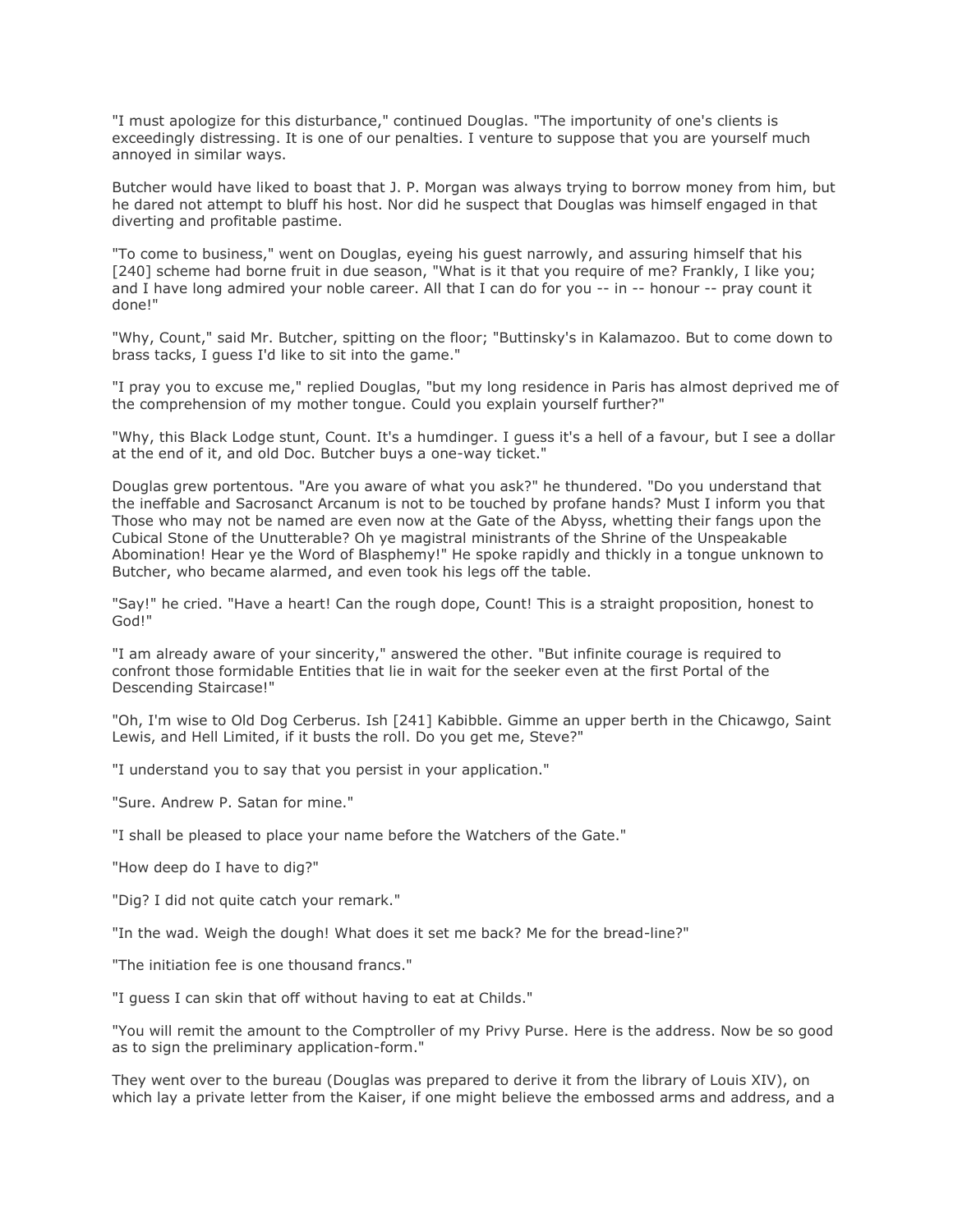note asking President Poincare to dinner, "quite informally, my dear friend," which Butcher could not fail to see. The preliminary application form was a document which might have served for an exceptionally solemn treaty. But Douglas was above the charlatanism of requiring a signature in blood: Butcher signed it with an ordinary fountain pen.

"And now, Mr. Butcher," said Douglas, "I will ask you in your turn to render me a small service."

"Bat it up!" said Mr. Butcher. "I would buy an Illustrated Edition of O. Henry in nineteen parts."

Douglas did not know that Americans dread book agents more than rattlesnakes; but he gathered [242] that his quest would acquiesce in any reasonable suggestion.

"I am informed that you are -- or were -- a Priest of the Roman Church.

"Peter is my middle name," admitted the 'Rosicrucian,' "and that's no jolly."

"But -- apart from questions of nomenclature for the moment, if you will pardon me -- you are a priest of the Roman Church?"

"Yep: I took a chance on Pop Dago Benedict. But it's a con game; I'm from Missouri. Four-flushing gold brick merchants! Believe me, some bull! I took it like playing three days in Bumville. Them boobs got my goat for fair, babe. No pipe!"

"You were interdicted in consequence of some scandal?"

"I ran a sporting house on the side, and I guess they endorsed my license for speeding."

"Your Bishop took umbrage at some business activity which he judged incompatible with your vows?"

"Like Kelly did."

"Oh, Bishop Kelly. Far too severe a disciplinarian, in my judgment. But you are still a priest? Your orders are still valid? A baptism or a marriage performed by you would hold good?"

"It's a cinch. The Hallelujah Guarantee and Trust Company, St. Paul. Offices in the James D. Athanasius Building."

"Then, sir, I shall ask of you the favour to hold yourself in readiness to baptize two persons at nine of the evening precisely, the day after to-morrow. That ceremony will be followed by another, in which you will marry them."

"I swan."

"I may rely on your good offices?"

"I'll come in a wheelbarrow." [243]

"Suit yourself, Mr. Butcher, as to the mode of transit; but pray be careful to attend punctually, and in canonical costume."

"I'll dig the biretta out of the ice-box."

After a further exchange of courtesies the new disciple took his leave.

The same evening witnessed a very different interview.

Lord Antony Bowling was being eentertained at dinner by Simon Iff, and their conversation turned upon the favourite subject of the old mystic -- the Way of the Tao.

"In view of what you have been saying about the necessity of dealing with mediums on their own ground," remarked the host, "let me tell you of a paradox in magick. Do you remember a certain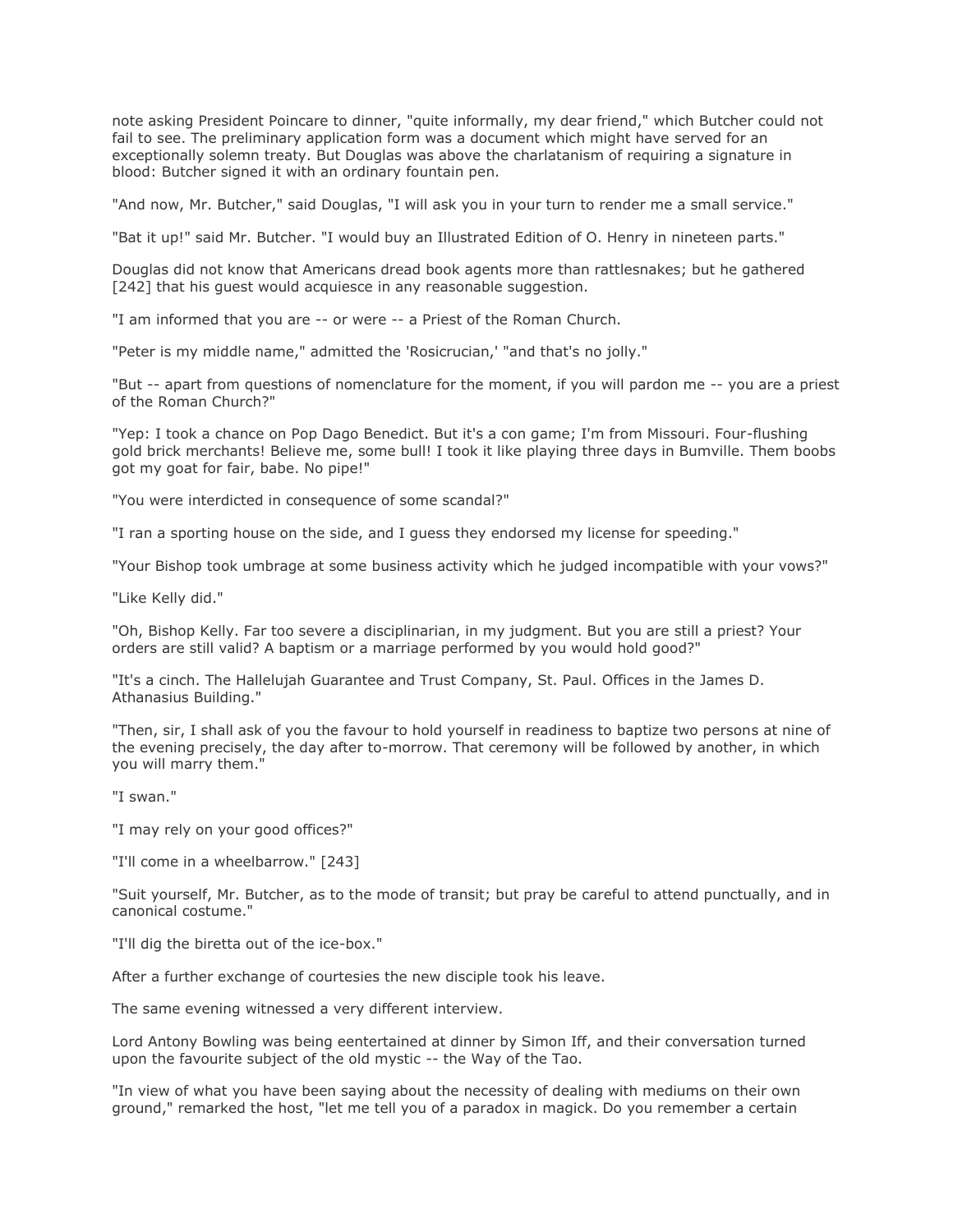chapter in the Bible which tells one, almost in consecutive verses, firstly to answer a fool according to his folly, and secondly, not so to answer him? This is the Scriptural version of a truth which we phrase otherwise. There are two ways of dealing with an opponent; one by beating him on his own ground, the other by withdrawing to a higher plane. You can fight fire with fire, or you can fight fire with water.

"It is, roughly speaking, legitimate magick to resolve a difficult situation in either of these two ways. Alter it, or withdraw to higher ground. The black magician, or as I prefer to call him, sorcerer, for the word magick should not be profaned, invariably withdraws to lower planes. Let us seek an analogy in the perfectly concrete case of the bank cashier.

"This gentleman, we will assume, finds his salary inadequate to his outgoings. Now he may economize, that is, withdraw himself to a kind of life where money is no longer needed in such quantity, or he [244] may devote himself day and night to his business, and so increase his salary. But there is no third course open to a man of self-respect. The sorcerer type of man appeals to lower planes of money-making. He begins by gambling; beaten there, he resorts to the still viler means of embezzlement; perhaps, finally, he attempts to cover his thefts by murdering his mother for the insurance money.

"Notice how, as his plane becomes debased, his fears grow greater. At first, he is merely annoyed about his creditors; in the next stage, he fears being sharped by his fellow-gamblers; then, it is the police who loom terrible in his mind; and lastly the grim form of the executioner threatens him."

"Very nicely Hogarthed," said Lord Antony. "Reminds me of how the habit of lying degenerates into unintelligible stupidity. We had a case in the War Office last month, a matter of supplying certain furs. As you know, the seal furnishes a valuable fur. Less valuable, though superficially similar, is that of the rabbit. Now in trade, so it appears, it is impolitic to say rabbit, which sounds cheap and nasty, so the Scriptural equivalent, coney, is employed, thus combining Piety with Profit. Having caught your coney, you proceed to cook him, until he resembles seal. So you have a dyed rabbit-skin, and you call it seal coney. But there are by-ways that stray further yet from the narrow lane of truth. The increasing demand for rabbits has reduced the profit on seal coney, and it becomes desirable to find a cheaper substitute. Reckless of the susceptibilities of the ancient Egyptians, this is found in that domesticated representative of the lion family which consoles our spinsters. Having disguised the skin as far as may be, they next disguise the name; some buyer must be made to pay the price of seal coney, and think that he is getting it; so 'cat' becomes `trade seal coney' [245] -- and unless one has the whole story there is no possibility of derivation. The lie has become mere misnomer."

"It is the general case of Anglo-Saxon hypocrisy," returned Simon Iff. "I had an amusing example the other day in an article that I wrote for the *Review* -- rather prudish people. My little essay ended: `So Science offers her virgin head to the caress of Magick.' The editor thought `virgin' rather a `suggestive' word, and replaced it by 'maiden'."

"You remind me of a curate we had over at Grimthorpe Ambrose. 'Leg' has for many years been a not quite proper word; when the terrible necessity of referring to it arose, the polite ass replaced it by 'limb.'

"The refined sensibility of our curate perceived the indelicacy of saying 'limb,' since every one knew that it meant 'leg'; so he wrapped it up in the decent obscurity of the Latin language, and declined to play croquet one afternoon on the ground that, the day before, in visiting old Mrs. Postlethwaite, he had severely strained his member."

"The wicked fall into the pit that they have digged," said Iff. "All this applies to the question of magick. It is a question of debasing coinage. I have great sympathy with the ascetics of India and their monkish imitators in Europe. They held spiritual gifts to be of supreme value, and devoted their lower powers to the development of the higher. Of course mistakes were made; the principle was carried too far; they were silly enough to injure their lower powers by undue fasting, flagellation, and even mutilation. They got the false idea that the body was an enemy, whereas it is a servant -- the only servant available. But the idea was right; they wanted to exchange dross for gold. Now the sorcerer [246] offers his gold for dross, tries to exchange his highest powers for money or the gratification of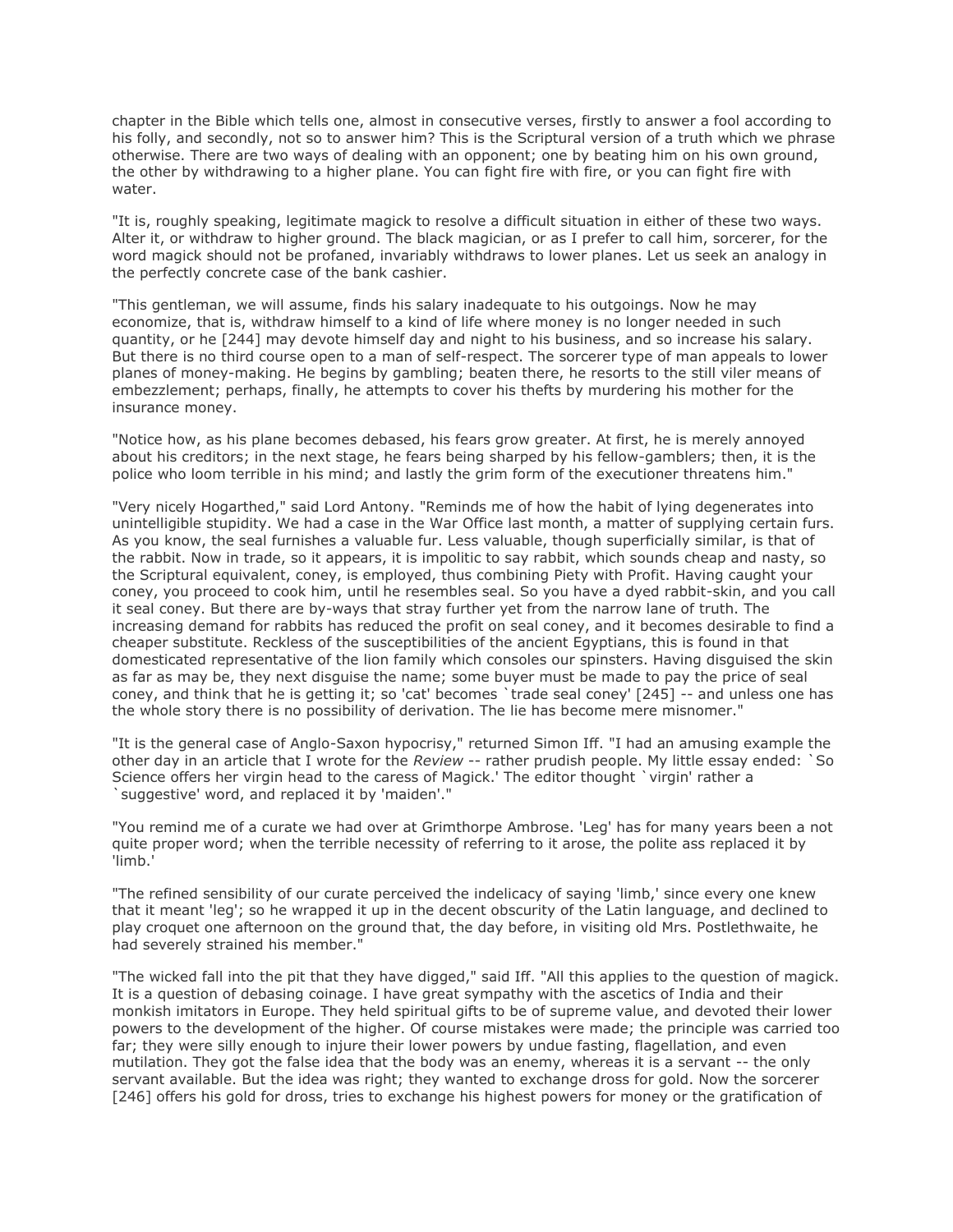envy or revenge. The Christian Scientist, absurdly so-called, is a sorcerer of the basest type, for he devotes the whole wealth of religion to the securing of his bodily health. It is somewhat stupid, too, as his main claim is that the body is only an illusion!"

"Am I right in suggesting that ordinary life is a mean between these extremes, that the noble man devotes his material wealth to lofty ends, the advancement of science, or art, or some such true ideal; and that the base man does the opposite by concentrating all his abilities on the amassing of wealth?"

"Exactly; that is the real distinction between the artist and the bourgeois, or, if you prefer it, between the gentleman and the cad. Money, and the things money can buy, have no value, for there is no question of creation, but only of exchange. Houses, lands, gold, jewels, even existing works of art, may be tossed about from one hand to another; they are so, constantly. But neither you nor I can write a sonnet; and what we have, our appreciation of art, we did not buy. We inherited the germ of it, and we developed it by the sweat of our brows. The possession of money helped us, but only by giving us time and opportunity and the means of travel. Anyhow, the principle is clear; one must sacrifice the lower to the higher, and, as the Greeks did with their oxen, one must fatten and bedeck the lower, so that it may be the worthier offering."

"And what happens when you go on the other tack?"

"When you trade your gold for pewter you impoverish yourself. The sorcerer sells his soul for money; spends the money, and finds he has nothing else to sell. Have you noticed that Christian Scientists [247] are hardly ever in robust health? They have given up their spiritual forces for a quite imaginary standard of well-being; and those forces, which were supporting the body quite well enough without their stupid interference, are debilitated and frittered away. I pray daily for a great war, that may root out the coward fear of death and poverty in the minds of these degenerate wretches. Death should be, as it used to be in the middle ages, even, and yet more in pagan times, the fit reward and climax of a life well spent in risking it for noble causes; and poverty should be a holy and blessed state, worthy of the highest minds and the happiest, and of them alone.

"To return to our sheep -- I mean our sorcerer. He has not much against him to begin with, but he chooses to trade his sword for gold. The barbarian, having the sword, naturally uses it to recover the gold. In other words, the devil, having bought the soul, regains the price, for the sorcerer spends it in the devil's service. The next stage is that the sorcerer resorts to crime, declares war on all humanity. He uses vulgar means to attain his ends, and the price may be his liberty. Ultimately, he may lose life itself in some last desperate effort to retrieve all at a blow. When I was young and had less experience, I had many a fight with sorcerers; and it was always the end of the fight when Mr. Sorcerer broke the law. He was no longer fighting me, but the consolidated will of humanity; and he had no time to attack me when he was busy building breakwaters.

"And that reminds me. We have a young friend at bay -- with the worst pack of devils in the world at him. I wonder if I have done wrong to leave him so much to himself. But I wanted the boy to gain all the laurels; he's young enough to like them."

"I think I know who you mean," said Lord Antony, smiling; "and I don't think you need be [248] very much afraid. I never saw any one much better fitted to take care of himself."

"For all that, he's in urgent danger at this very moment. He has incurred the greatest possible risk; he has gained a victory. But it has been only a clash of outposts; the enemy is coming up now, horse, foot, and artillery, with lust of revenge and desperate fear to enflame the original hatred; and, unfortunately, the boy made some fundamental errors in his plan of campaign."

"Ah, well, Napoleon did that. Jena was the result of his own blundering miscalculations; so, to a certain extent, was Austerlitz. Don't fret! The bigger they are, the harder they fall, as my father's pet pugilist used to say. And now I must run away; there is a seance with a lady who materializes demon slugs. Do not forget to inscribe my name among the martyrs!"

# **CHAPTER XVIII**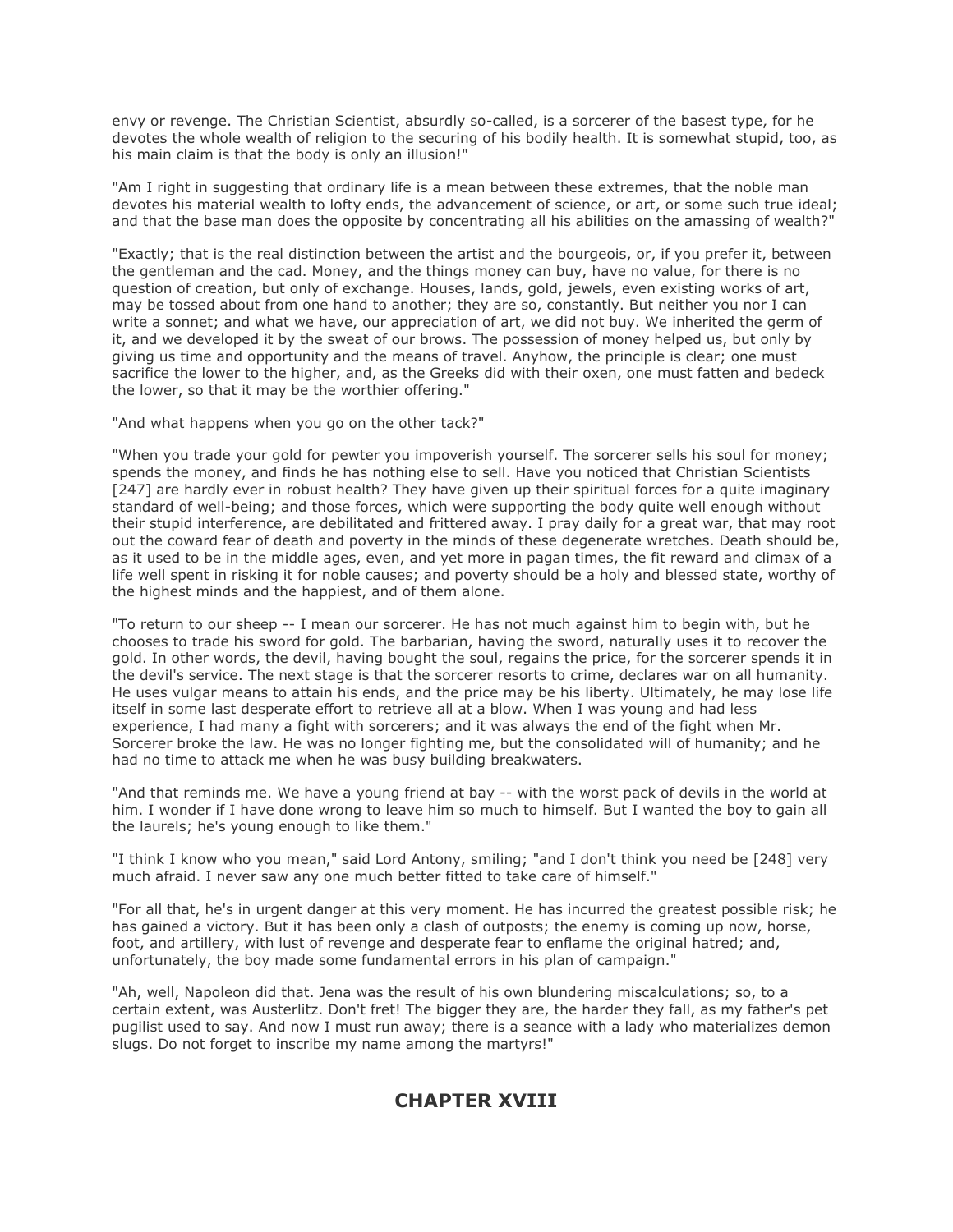#### THE DARK SIDE OF THE MOON

THE spring gathered her garments together, then flung them wide over the Bay of Naples. Hers is the greatest force in Nature, because her clarion sounds the summons of creation. It is she that is the Vicegerent of the All-Father, and of His spirit hath He dowered her with a triple essence.

In southern lands, even before the Equinox opens its gates before her conquering armies, one feels her imminent. Her light-armed troops swarm over the breached ramparts of the winter, and their cry is echoed in the dungeons of the soul by those whom she has come to save.

Yet in her hands is nothing but a sword. It is a disturbance of the equilibrium to which the dying year has attained after its long joy and agony; and so to the soul which is at ease she comes with alarum and tocsin. A soul like Iliel's, naturally apt to receive every impulse, to multiply it, and to transform it into action, is peculiarly sensitive, without knowing it, to cosmic forces so akin to its own inborn turbulence.

In her idlest moods, Lisa la Giuffria would have started for China at the least provocation, provided that she could start within the hour.

She could take a lover, or throw one away, a dozen times in a year, and would have been indignant and amazed if any one had called her fickle. She was not insincere; but she believed with her whole soul [250] that her immediate impulse was the true Will of her whole Self. One night at the Savoy Hotel with Lavinia King, just before Christmas, the talk had turned on the distress then prevailing in London. Instantly she had dragged the whole party downstairs, provided it with the entire supply of silver money that the hotel happened to have on hand, and rushed it to the Embankment to rescue the unemployed. That night she was a super-Shaftsbury; she formulated a dozen plans to solve the problem of poverty, root, branch, and leaf; and the next morning her dressmaker found her amid a sheaf of calculations.

But a new style of costume being displayed, she had plunged with equal ardour into a cosmopolitan scheme of dress reform.

To such an one a thwarted impulse involves almost a wreckage of the soul. Iliel began openly to chafe at the restrictions to which her own act had bound her. She had never been a mother, and the mere physical disabilities of her condition were all the more irritating because they were so unfamiliar.

The excitement of the Butterfly-chase had kept her toe to the mark, and the strange circumstances with which she was surrounded had aided to make it easy for her. It flattered her vanity that she was the keystone of so great an arch, destined to span earth and heaven. Her new conditions, the relaxation of the tension, threw down her exaltation. The experiment was over; well, then, it ought to *be* over -- and she had months of boredom before her which must be endured with no stimulus but that of normal human duty. She was one of those people who will make any sacrifice at the moment, beggar themselves to help a friend, but who are quite incapable of drawing a weekly cheque for a trifling sum for no matter how important a purpose. [251]

In this March and April she was one mass of thwarted impulse. The mere necessity, demanded by safety, of remaining within the circle, was abhorrent to her. But, though she did not know it, she was held in subjection by the wills of her guardians.

In Astrology, the moon, among its other meanings, has that of "the common people," who submit (they know not why) to any independent will that can express itself with sufficient energy. The people who guillotined the mild Louis XVI died gladly for Napoleon. The impossibility of an actual democracy is due to this fact of mob-psychology. As soon as you group men, they lose their personalities. A parliament of the wisest and strongest men in the nation is liable to behave like a set of schoolboys, tearing up their desks and throwing their inkpots at each other. The only possibility of co-operation lies in discipline and autocracy, which men have sometimes established in the name of equal rights.

Now Iliel was at present a microcosm of the Moon, and her resentments were either changed into enthusiasms by a timely word from Sister Clara or one of the others, or else ignored. The public is a long-suffering dumb beast, an ass crouching beneath heavy burdens, and it needs not only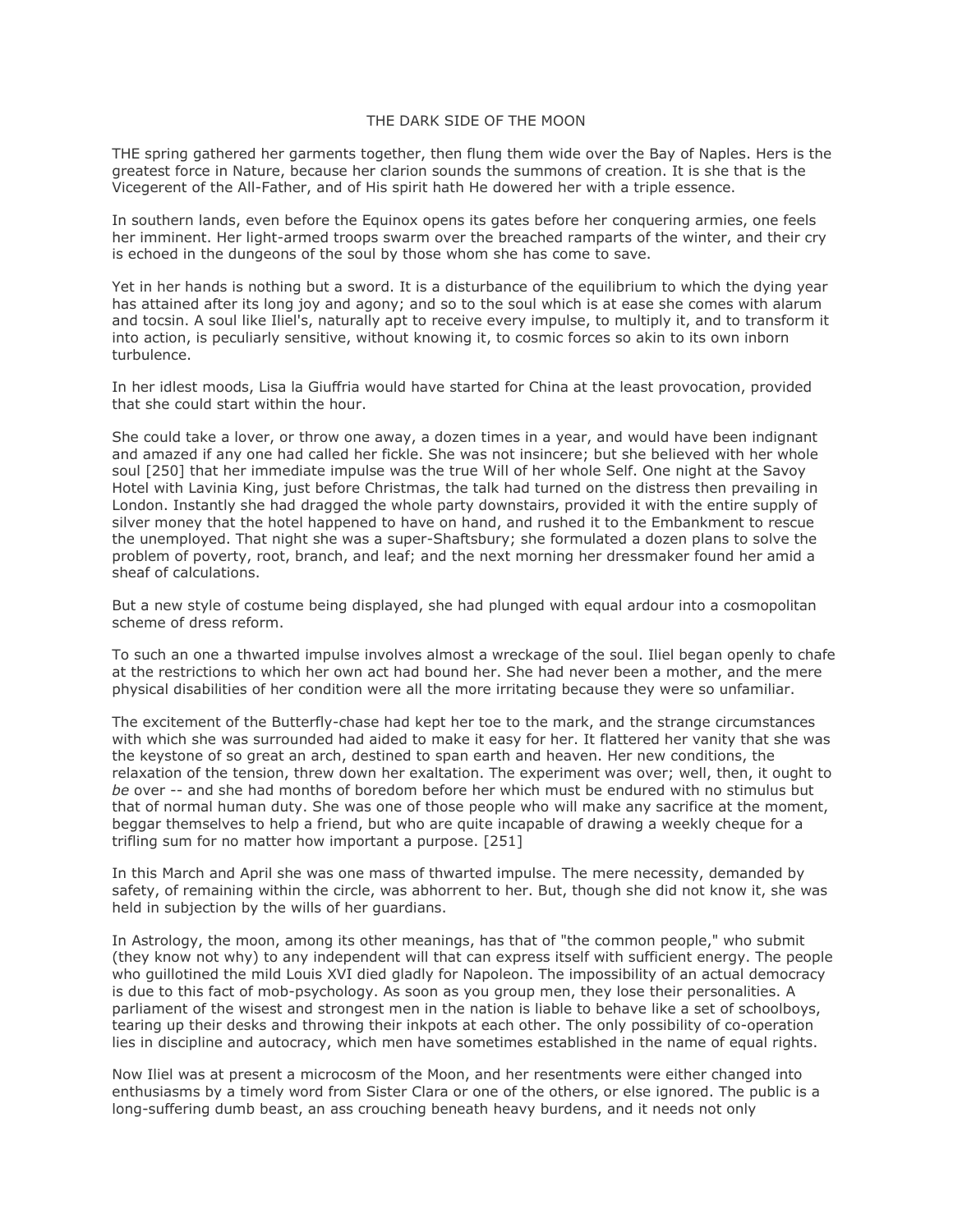unendurable ill-treatment, but leadership, before it will revolt. All Iliel's impulses were purposeless, negative things, ideas rather of escape than of any definite programme. She wanted to jump out of the frying-pan, neither fearing the fire nor having any clear idea of how to act when she got there. She lacked so much as a day-dream of any alternative Future; hers was the restless wretchedness of a morphineuse deprived of the drug.

She was, as it were, the place where four winds met; and such a place is dangerous for a ship that is without internal means of propulsion. She sagged, [252] a dismasted derelict, in tow of Cyril Grey; and the rope of love which held her to him strained her creaking timbers.

The first evidence of these very indefinite feelings was shown by her unreasonableness. Under the rigid discipline of the ceremonies, she had been too well schooled, too absorbed, too directly under the influence of the forces invoked, to feel or express constraint; the mere human hygiene of her present position served only to make her more discontented. A similar phenomenon has been observed also with democracies; they are happiest when most thoroughly cowed and bullied.

Once or twice she treated Cyril to an outburst of temper; but he was very young, so he was tactless enough to refuse to be angry, and made every allowance for her. Such treatment insults women like Lisa; their rage smoulders in them. A blow and a caress would have tripled her passion for him. "What is the use of being a Chinese god," she might have asked, "if you do not gratify your worshippers by inflicting Chinese tortures?"

But the principal manifestation of her moral instability was in her whims.

These were in some degree, no doubt, due to her physical condition; but the mental stress exaggerated them to an abnormal height, like a glacier cramped between two mountain chains. It is necessary, in this world, to be made of harder stuff than one's environment. But Iliel had no ambition to any action; she was reflex; simple reaction to impression was what she thought her will. And so she inflicted phantasies upon the patient fold about her; one day she was all for dressing herself strangely; another day she would insist upon a masque or a charade; but she took no true pleasure in any of these things. Cyril Grey was assiduous in meeting her desires; [253] there were but two prohibitions left of all the elaborate restrictions of the second stage of the experiment; she might not be unduly intimate with him, and she might not in any way communicate with the outside world. In other words, the citadel and the ramparts must be kept intact; between these was a wide range for whim. Yet she was not content; it was just those two forbidden things that haunted her. (The serpent is a later invention in the story of the Fall!) Her unconscious wish to violate these rules led to a dislike for those who personified their rigidity; namely Cyril Grey and Brother Onofrio. And her febrile mind began to join these separate objects in a common detestation.

This shewed itself in a quite insane jealousy of their perfectly natural and necessary intimacy. Sometimes, as they sat sunning themselves upon the wall of one of the terraces she would come flaming down the garden with some foolish tale, and Brother Onofrio at least could not wholly hide his annoyance. He was naturally anxious to make all he could out of the presence of the more advanced adept; and his inborn ecclesiastical contempt for women showed through the tissue of his good manners. Cyril's most admirable patience tried her even more sorely. "Are you my lover or my grandfather?" she screamed at him one night, when he had been more than usually tactful.

Had the matter rested there, it had been ill enough with her. But the mind of man is a strange instrument. "Satan finds some mischief still for idle hands to do" is a rattling good piece of psychology. Iliel had nothing to occupy her mind, because she had never trained herself to concentrate the current of her thoughts on one thing, and off all others. A passion for crochet-work has saved many a woman from the streets or the river. And as on marshes [254] methane forms, and Will o' th' Wisp lures peasants to their oozy doom, so in the idle mind monsters are bred. She began to suffer from a real insanity of the type of persecution-mania. She began to imagine that Cyril and Brother Onofrio were engaged in some mysterious plot against her. It was lucky that every one in the house possessed medical knowledge and training, with specialization in psychology, so that they knew precisely how to treat her.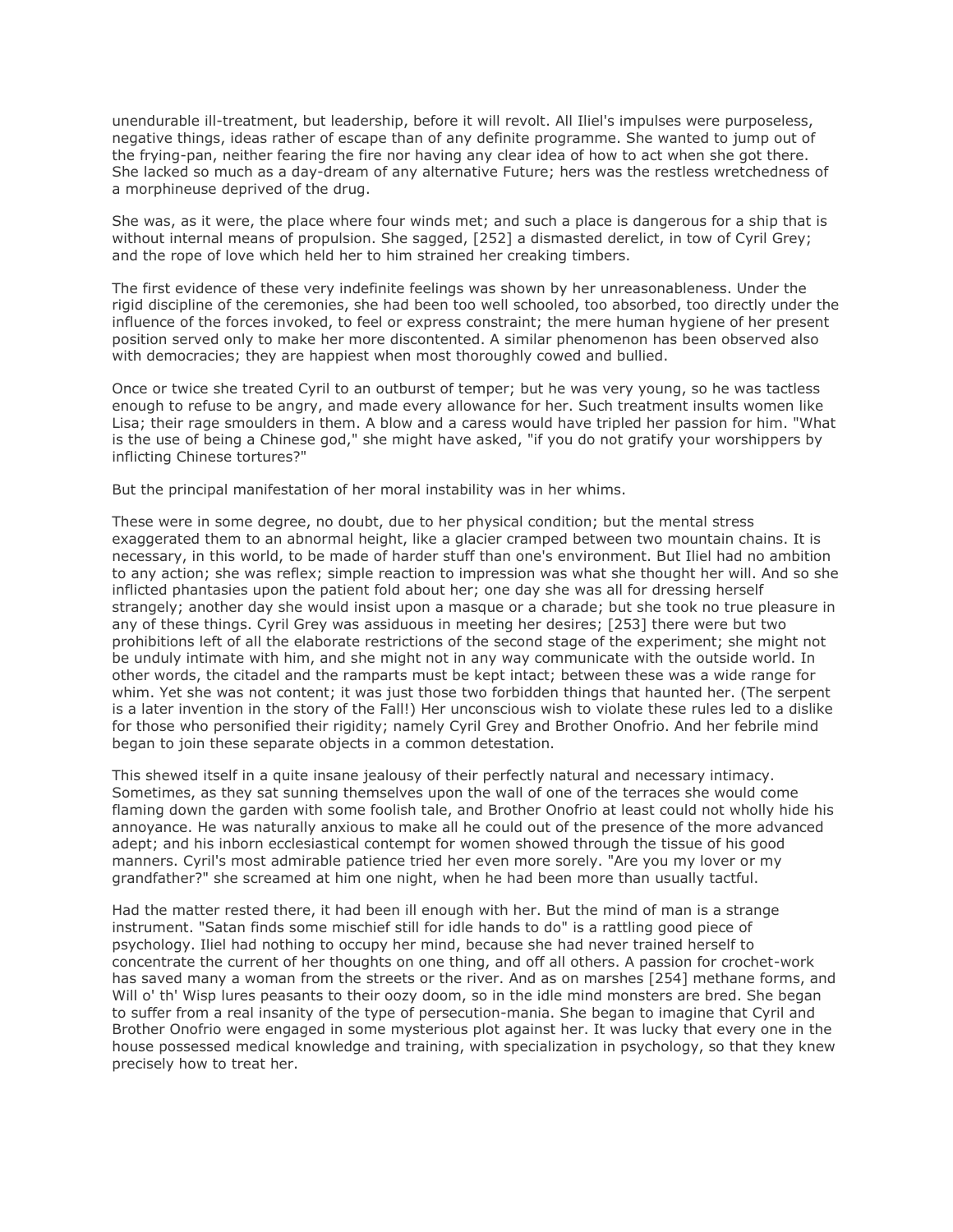Yet in the long run that very knowledge became a danger. The extraordinary powers of mind -- in certain limited directions -- which insanity often temporarily confers, enabled her to see that she was regarded as in a critical mental state. She accepted the situation as a battle, instead of co-operating in frank friendship, and began to manoeuvre to outwit her guardians. Those who have any experience of madness, or its congeners, drug-neuroses, know how infernally easy was her task. Many's the woman who, with her pocket handkerchief to her face, and the tears pouring from her eyes, has confessed all to the specialist, and begged him to break her of the whisky habit, the while she absorbed a pint or so of the said whisky under cover of the said pocket handkerchief.

Iliel simply noted the states of mind which they thought favourable, and simulated them. Peaceful absorption in nature, particularly in the moon when she was shining, pleased them; and she cultivated these states, knowing that the others never disturbed her at such times; and, thus secured, she gave herself over to the most hideous thoughts.

They were in fact the thoughts of madness. It is a strange fact that the most harmless states of mind, the most correct trains of idea, may accompany a dangerous lunacy. The difference is that the madman makes a secret of his fancies. Lord Dunsany's [255] stories are the perfect prose jewels of a master cutter and polisher, lit by the rays of an imagination that is the godlike son of the Father of All Truth and Light; but if he kept them to himself, they would be the symptoms of an incurable lesion of the brain. A madman will conceal the Terrible Secret that "today is Wednesday," perhaps "because the devil told him to do so." "I am He who is Truth" was the boast of a great mystic, Mansur, and they stoned him for it, as they stone all men who speak truth; but had he said "*Hush!* I am God!" he would have been merely a maniac.

So Iliel acquired the habit of spending a great part of the day in her cradle, and there indulging her mind in every possible morbidity. The very fact that she could not go on to action served to make the matter worse. It is a terrible error to let any natural impulse, physical or mental, stagnate. Crush it out, if you will, and be done with it; or fulfil it, and get it out of the system; but do not allow it to remain there and putrefy. The suppression of the normal sex instinct, for example, is responsible for a thousand ills. In Puritan countries one inevitably finds a morbid preoccupation with sex coupled with every form of perversion and degeneracy. Addiction to excess of drink, and to the drug habits, which are practically unknown in Latin countries, increase one's admiration at the Anglo-Saxon temperament.

Thus also Iliel's stagnant mind bred fearsome things. Hour after hour, the pageant of diseased thoughts passed through the shadowy gulfs of her chaotic spirit. Actual phantoms took shape for her, some seductive, some menacing; but even the most hideous and cruel symbols had a fierce fascination for her. There was a stag-beetle, with flaming eyes, a creature as big as an elephant, with claws in constant motion, that threatened her continually. [256] Horribly as this frightened her, she gloated on it, pictured its sudden plunge with those ghastly mandibles upon her flanks. Her own fatness was a source of curious perverse pleasure to her; one of her favourite reveries was to imagine herself the centre of a group of cannibals, watch them chop off great lumps from her body, and seethe them in the pot, or roast them on a spear, hissing and dripping blood and grease, upon the fire. In some insane or atavistic confusion of mind this dream was always recognized as being a dream of love. And she understood, in some sub-current of thought, why Suffragettes forced men to use violence upon them; it is but a repressed sexual instinct breaking out in race-remembrance of marriage by capture.

But more dangerous even than such ideas were many which she learned to group under a name which one of them gave her. It was not a name that one can transcribe in any alphabet, but it was exactly like a very short slight cough, hardly more than a clearing of the throat, a quite voluntary cough of the apologetic type. She had only to make this little noise, and immediately a certain landscape opened before her. She was walking on a narrow ribbon of white path that wound up a very gentle slope. On either side of her were broad rough screes, with sparse grass and scrub peeping between the stones. The path led up to a pass between two hills, and near the crest of the ridge were two towers, one on either side of the path, as if for defence. These towers were squat and very ugly, with no windows, but mere slits for archery, and they had no sign of habitation. Yet she was quite sure that Something lived there, and she was conscious of the most passionate anxiety to visit whoever it might be. The moon, always in her wane, shone bright above the path, but little of her illumination extended beyond those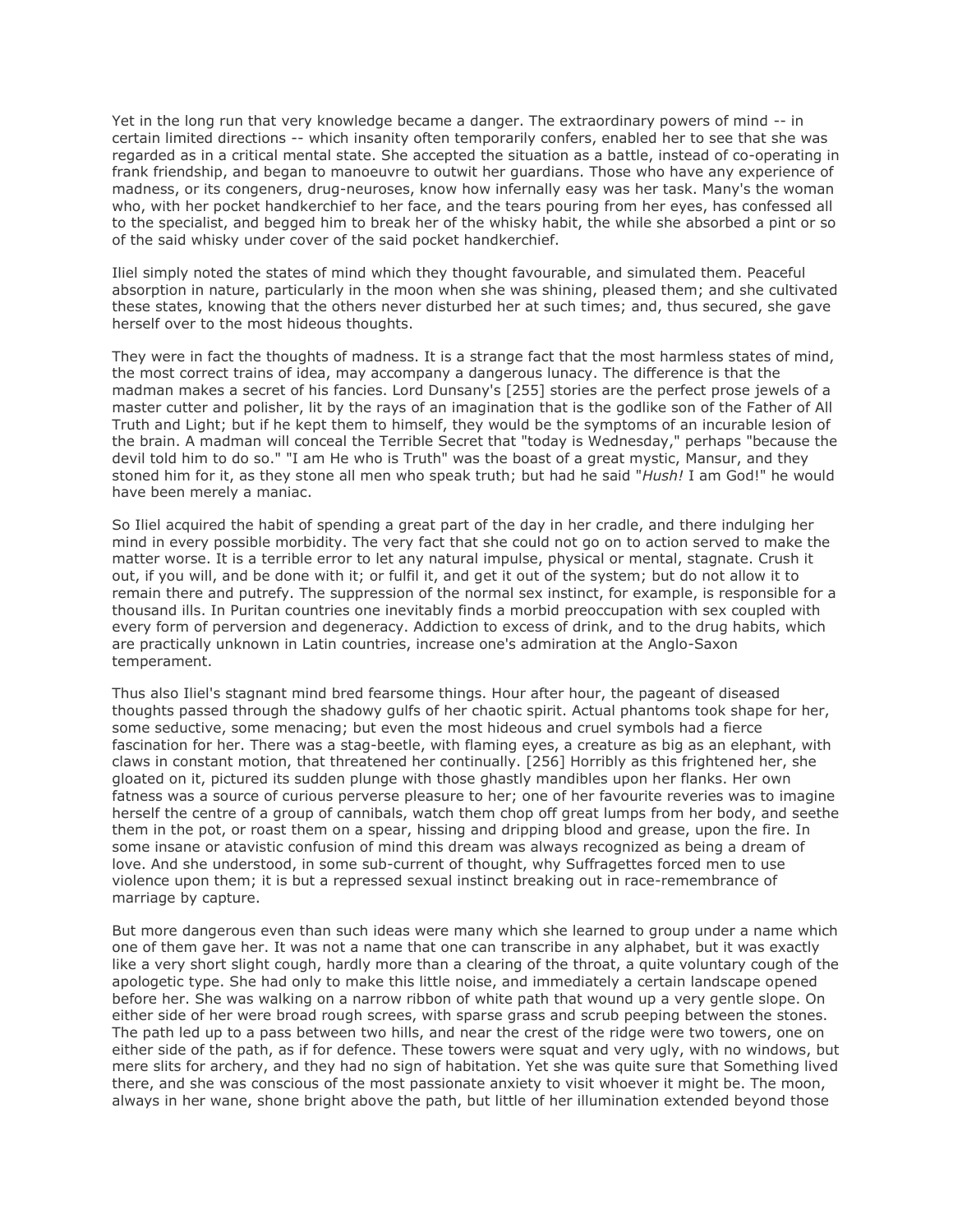narrow limits. [257] Upon the screes she could see only faint shadows, apparently of some prowling beast of the jackal or hyena type, for she could hear howling and laughing, with now and again fierce snarls and cries as though a fight were in progress "in that fell cirque." But nothing ever crossed the path itself, and she would walk along it with a sense of the most curious lightness and pleasure. It was often her intention to go to the towers; but always she was deterred from doing so by the Old Lady.

It was at a sharp turn of the path round an immense boulder that this individual usually appeared, coming from a cleft in its face. On the first occasion she had herself greeted the Old Lady, asking if she could assist her. For the Old Lady was seated on the ground, working very hard.

"May I help you?" said Iliel, "in whatever you are doing?"

The Old Lady sighed very bitterly, and said that she was trying to make a fire.

"But you haven't got any sticks."

"We never use sticks to make a fire -- in this country."

The last three words were in sing-song.

"Then what do you burn?"

Anything round, and anything red, and anything ripe -- in this country."

"And how do you kindle it? Have you matches, or do you rub sticks together, or do you use the sun's rays through a burning-glass?"

"Hush! there is no phosphorus, nor any sticks, nor any sun -- in this country."

"Then how do you get fire?"

"There is no fire -- in this country."

"But you said you were making a fire!"

"*Trying* to make a fire, my dear; we are always trying, and never succeeding -- in this country." [258]

"And how long have you been trying?"

"There is no time -- in this country."

Iliel was half hypnotized by the reiteration of that negation, and that final phrase. She began to play a game.

"Well, Old Lady, I've something round, and something red, and something ripe to make your fire with. I'll give it to you if you can guess what it is."

The Old Lady shook her head. "There's nothing round, and there's nothing red, and nothing ripe -- in this country."

"Well, I'll tell you: it's an apple. If you want it, you may have it."

"We never want anything -- in this country."

"Well, I'll go on."

"There's no going on -- in this country."

"Oh, but there is, and I'm off."

"Don't you know what a treasure we have -- in this country?"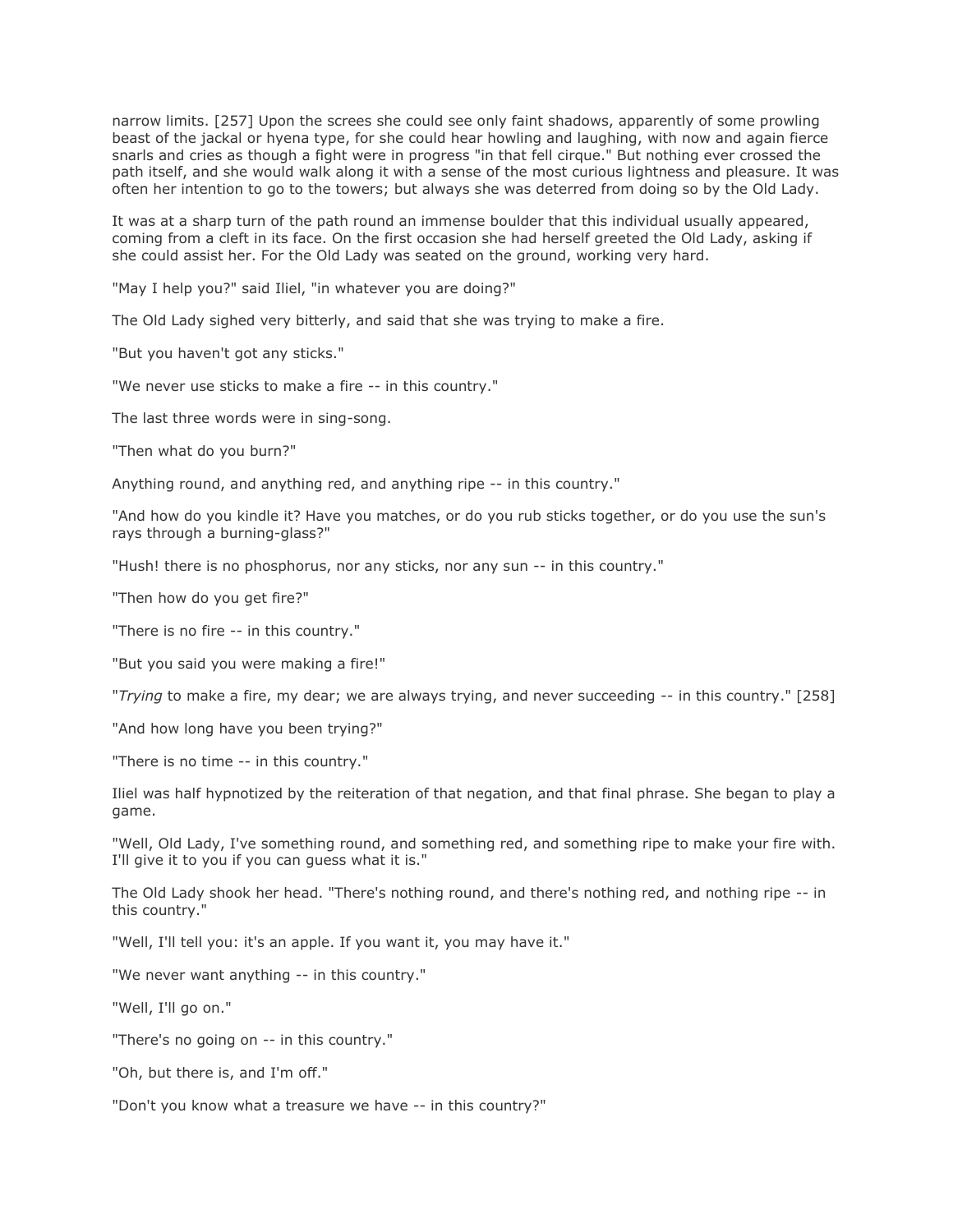"No -- what is it?"

The Old Lady dived into the cleft of the rock, and came out again in a moment with a monkey, and a mouse-trap, and a mandolin.

"I began," she explained, "with an arrow, and an adder, and an arquebus; for there are terrible dangers in the beginning -- in this country."

"But what are they good for?"

"Nothing at all -- in this country. But I'm changing them for a newt, and a narwhal, and a net, hoping that one day I may get to the end, where one needs a zebra, a zither, and a zarape', and one can always exchange those for something round, and red, and ripe -- in this country.

It was really a sort of child's fairy story that Iliel was telling herself; but the teller was independent of her conscious mind, so that she did not know what was coming next. And really the Old Lady was quite a [259] personality. On the second occasion she showed Iliel how to use her treasure. She made the monkey play the mandolin, and set the mouse-trap; and sure enough the newt and the narwhal, attracted by the music swam up and were duly caught. As for the net, the Old Lady bartered her three treasures for Iliel's hair-net.

"I'm afraid it isn't very strong to catch things with," she said.

"I only need an orange, and an oboe, and an octopus; and they are easy enough to catch -- in this country."

Little by little the Old Lady beguiled Iliel, and one day, while they were setting a trap to catch a viper, and a vineyard, and a violin with their unicorn, and their umbrella, and their ukulele, she suddenly stopped short, and asked Iliel point-blank if she would like to attend the Sabbath on Walpurgis-night -- the eve of May-day -- for "there's a short cut to it, my dear, from this country."

Iliel revolted passionately against the idea, for she scented something abominable; but the Old Lady said:

"Of course we should disguise you; it would never do for you to be recognized by Cyril, and Brother Onofrio, and Sister Clara; they wouldn't like to know you live -- in this country."

"I don't," said Iliel, rather angrily, "I only come out here for a walk."

"Ah, my dear," chuckled the Old Lady, "but a walk's as good as a whale -- in this country. And you remember that the whale didn't put out Jonah where he wanted to go, but where somebody else wanted him. And that's the breed of whale we have -- in this country."

"How do you know they'll be there on Walpurgis-night?" [260]

"A how's as good as a hen -- in this country. And what a hen doesn't know you may ask of a hog, and what a hog doesn't know you may ask of a horse, and what a horse doesn't know isn't worth knowing -- in this country."

Iliel was in a black rage against her friends -- why had they not asked her to come with them? And she went back that day in a vile temper.

This adventure of the Old Lady was only one of many; but it was the most vital, because the most coherent. Indeed, it led in the end to results of importance. For Iliel agreed to go to the Sabbath on Walpurgis-night. The Old Lady was very mysterious as to the method of travel. Iliel had expected conventionality on that point; but the Old Lady said:

"There are no goats, and no broomsticks -- in this country."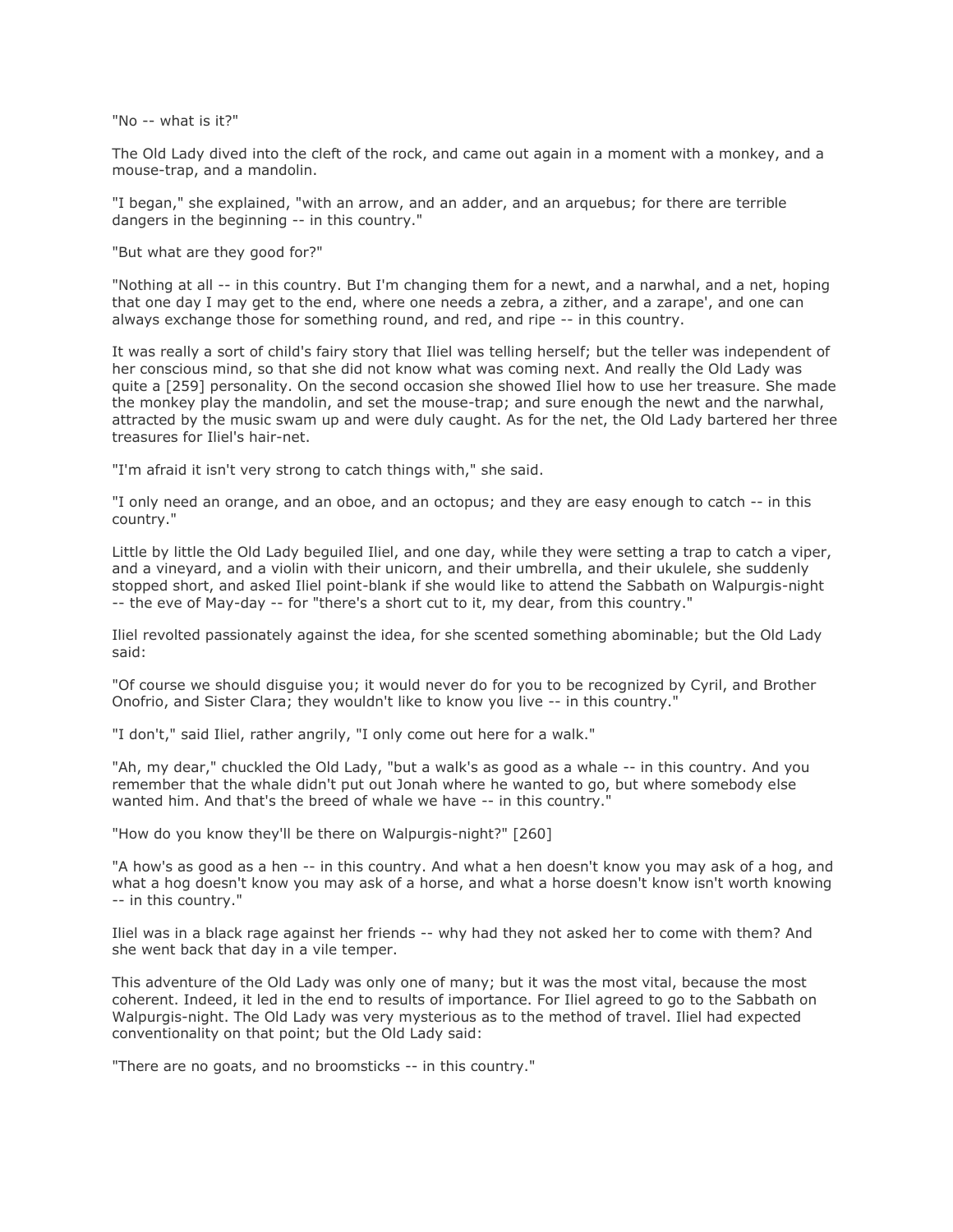Most of her visions were simply formless and incoherent horrors. Her foolish thoughts and senseless impulses took shape, usually in some distortion of an animal form, with that power of viscosity which is to vertebrates the most loathsome of all possibilities of life, since it represents the line of development which they have themselves avoided, and is therefore to them excremental in character. But to Iliel's morbidity the fascination of these things was overpowering. She took an unnatural and morose delight in watching the cuttle-fish squeeze itself slowly into a slime as black and oozy as the slug, and that again send trickling feelers as of leaking motor-oil, greasy and repulsive, with a foul scum upon its surface, until the beast looked like some parody of a tarantula; then this again would collapse, as if by mere weariness of struggle against gravitation, and spread itself slowly as a pool of putrefaction, which was yet intensely vital and personal by reason of its power to suck up [261] everything within its sphere of sensation. It struck her that such creatures were images of Desire, a cruel and insatiable craving deprived of any will or power to take a single step towards gratification; and she understood that this condition was the most hideous and continual torture, agony with no ray of hope, impotence so complete as even to inhibit an issue in death. And she knew, too, that these shapes were born of her own weaknesses; yet, so far from rousing herself to stamp them out in her mind, she gloated upon their monstrosity and misery, took pleasure in their anguish, which was her own, and fed them with the substance of her own personality and will. It was this, a spiritual "Nostalgie de la boue," which grew upon her like a cancer or a gangrene; treacheries of the body itself, so that the only possible remedy is instant extirpation; for once the flesh abandons its will to firmness, to organization, and to specialized development, its degeneration into formless putrefaction becomes an accelerating rush upon a steepening slope.

How tenuous is the thread by which man climbs to the stars! What concentration of the sub-conscious will of the race, through a thousand generations, has determined his indomitable ascent! A single slackness, a single false step, and he topples into the morass wherein his feet still plash! Degeneration is the most fatally easy of all human possibilities; for the fell tug of cosmic inertia, that pressure of the entire universe which tends to the homogeneous, is upon man continuously; and becomes constantly more urgent the more he advances upon his path of differentiation. It is more than a fable, Atlas who supports the Universe upon his shoulders, and Hercules, the type of the man, divinely born indeed, who must yet regain Olympus by his own fierce toil, taking upon himself that infinite load. [262]

The price of every step of progress is uncounted, even in myriads of lives self-sacrificed; and every man who is unfaithful to himself is not only at war with the sum of things, but his own comrades turn upon him to destroy him, to crush out his individuality and energy, to assimilate him to their own pullulating mass. It is indeed the power of the Roman Empire which erects the Cross on Calvary; but there must needs be Caiaphas and Herod, so blind that they crush out their own one hope of salvation from that iron tyranny; and also a traitor among those who once "left all and followed" the Son of Man.

And who shall deny true Godhead to humanity, seeing that no generation of mankind has been without a Saviour, conscious of his necessary doom, and resolute to meet it, his face set as a flint towards Jerusalem? [263]

## **CHAPTER XIX**

### THE GRAND BEWITCHMENT

THE Operation planned by the Black Lodge was simple and colossal both in theory and in practice. It was based on the prime principle of Sympathetic Magic, which is that if you destroy anything which is bound up with anybody by an identifying link that person also perishes. Douglas had adroitly taken advantage of the fact of the analogy between his own domestic situation and that of Cyril Grey. He had no need to attack the young magician directly, or even Lisa; he preferred to strike at the weakest point of all, that being whose existence was as yet but tentative. He had no need to go beyond this; for if he could bring Cyril's magick to naught, that exorcist would be destroyed by the recoil of his own exorcism. The laws of force take no account of human prejudices about "good" or "evil"; if one is run over by a railway engine, it matters nothing, physically, whether one is trying to commit suicide or to save a child. The difference in the result lies wholly on a superior plane.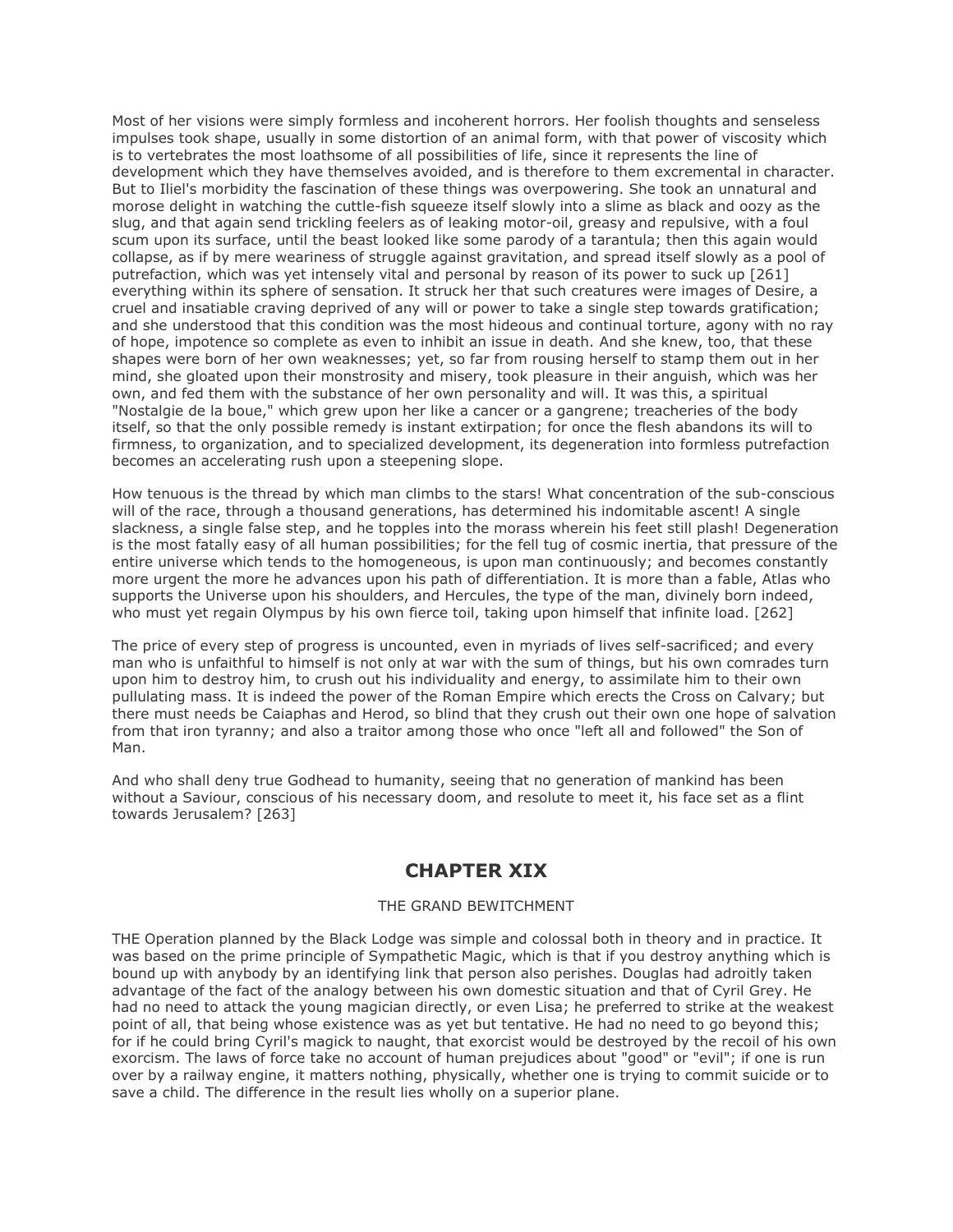It is one mark of the short-sightedness of the sorcerer that he is content with his own sorceries; and if he should think that he can escape the operation of that superior law which does take account of spiritual and moral causes, he is the greater fool. Douglas might indeed wipe his enemy off the planet, but only with the result of fortifying the immortal and divine self which was within his victim, so that [264] he would return with added power and wisdom; while all his success in aggrandizing himself -as he foolishly called it -- would leave his better part exhausted and disintegrated beyond refreshment or repair. He was like a man who should collect all his goods about him, and set fire to his house; while the true adepts beggar themselves (to all appearances) by transforming all their wealth into a shape that fire cannot touch.

The sorcerer never sees thus clearly. He hopes that at the last his accumulation of corruptible things will outweigh the laws of Nature; much as a thief might argue that if he can only steal enough, he can corrupt the judges and bribe the legislature, as is done in America. But the laws of nature were not made by man, nor can they be set aside by man; they were not made at all. There are no laws of Nature in the usual sense of the word "law"; they are but statements, reduced to a generalized form in accordance with reason, of the facts observed in nature; they are formulae of the inherent properties of substance. It is impossible to evade them, or to suspend them, or to counteract them; for the effort to do so is itself in accordance with those laws themselves, and the compensation, though it be invisible for a time, is adjusted with an exactitude absolute because independent of every source of error. No trickery, no manipulation, can alter by the millionth of a milligramme the amount of oxygen in a billion tons of water. No existing thing is ever destroyed or magnified or lessened, though it change its form as it passes from one complexity to another. And if this be true of an atom of carbon, which is but one of the ideas in our minds, how much more is it true of that supremely simple thing which stands behind all thought, the soul of man? Doubt *that*? The answer comes: *Who* doubts? [265]

The sorcerer is perhaps -- at best -- trying to create a permanence of his complexities, as who should try to fashion gold from the dust-heap. But most sorcerers do not go so deeply into things; they are set upon the advantage of the moment. Douglas probably did not care a snap of the fingers for his ultimate destiny; it may be that he deliberately avoided thinking of it; but however that may be, there is no doubt that at this moment he was ruthlessly pursuing his hate of Cyril Grey.

For great operations -- the "set pieces" of his diabolical pyrotechnics -- the sorcerer had a place set apart and prepared. This was an old wine-cellar in a street between the Seine and the Boulevard St. Germain. The entrance was comparatively reputable, being a house of cheap prostitution which Douglas and Balloch -- screened behind a woman -- owned between them. Below this house was a cellar where the apaches of Paris gathered to dance and plot against society; so ran the legend, and two burly sergents de ville, with fixed bayonets and cocked revolvers lying on the table before them, superintended the revels. For in fact Douglas had perceived that the apache spent no money, and that it would pay better to run the cellar as a show place for Americans, Cockneys, Germans, and country cousins from the provinces on a jaunt to Paris, on the hunt for thrills. No one more dangerous than a greengrocer had crossed that threshold for many a long year, and the visible Apaches, drinking and swearing, dancing an alleged can-can and occasionally throwing bottles and knives at each other, were honest folk painfully earning the exiguous salary which the "long firm" paid them.

But beneath this cellar, unknown even to the police, was a vault which had once served for storing spirits. It was below the level of the river; rats, damp, and stale alcohol gave it an atmosphere happily peculiar [266] to such abodes. There is no place in the world more law-abiding than a house of ill-fame, with the light of police supervision constantly upon it; and the astuteness of the sorcerer in choosing this for his place of evocation was rewarded by complete freedom from disturbance or suspicion. Any one could enter at any hour of day or night, with every precaution of secrecy, without drawing more than a laugh from the police on guard.

The entrance to the sorcerer's den was similarly concealed -- by cunning, not by more obvious methods.

A sort of cupboard-shelf, reached by a ladder from the dancing cellar and by a few steps from one of the bedrooms in the house above, was called "Troppman's refuge," it being said that that celebrated murderer once had lain concealed there for some days. His autograph, and some bad verses (all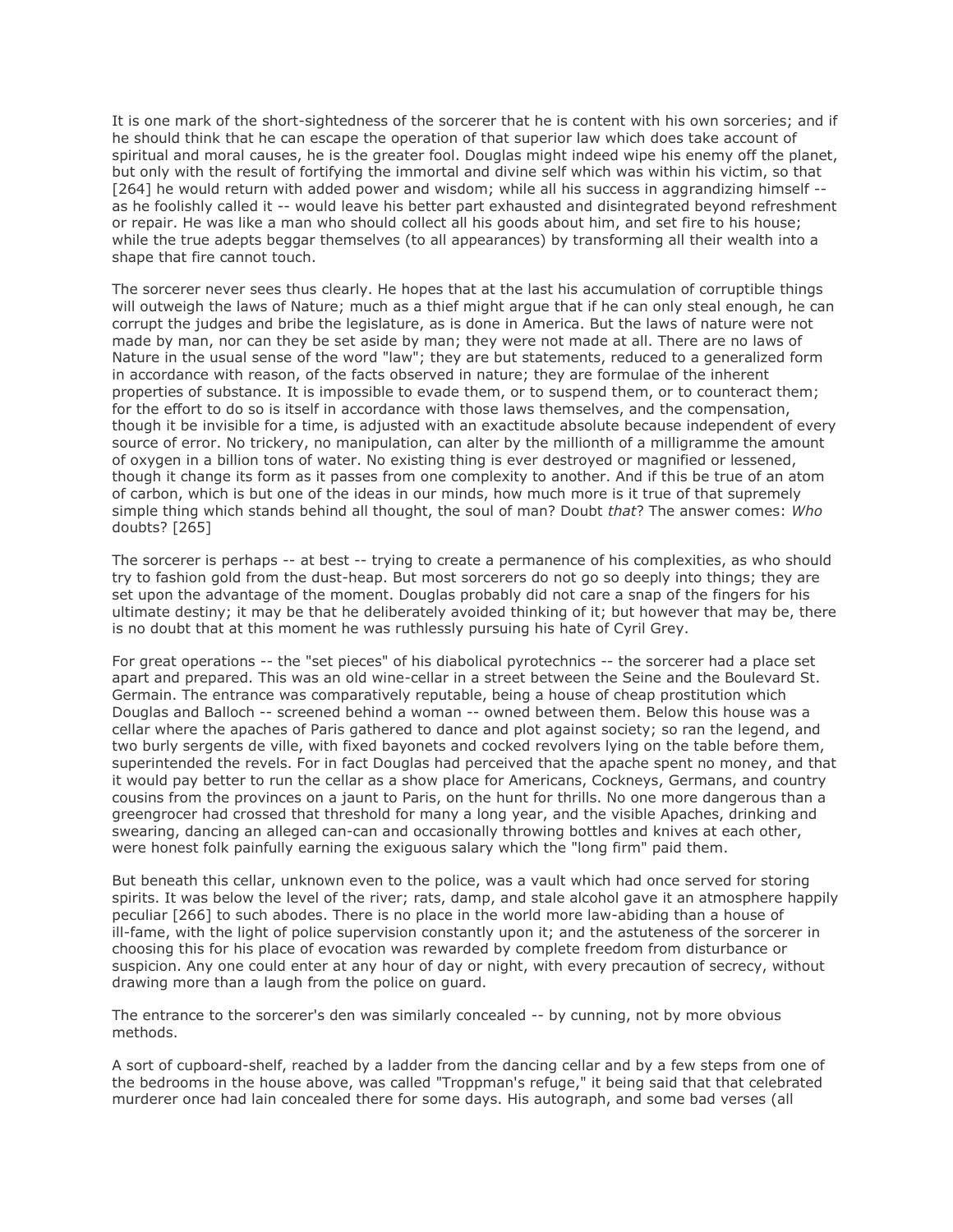contributed by an ingenious cabaret singer) were shown upon the walls. It was therefore quite natural and unsuspicious for any visitor to climb up into that room, which was so small that it would only hold one man of average size. His non-reappearance would not cause surprise; he might have gone out the other way; in fact, he would naturally do so. But in the moment of his finding himself alone, he could, if he knew the secret, press a hidden lever which caused the floor to descend bodily. Arrived below, a corridor with three right-angled turns -- this could,

incidentally, be flooded at need, in a few moments, -- led to the last of the defences, a regular door such as is fitted to a strong room. There was an emergency exit to the cellar, equally ingenious; it was a sort of torpedo-tube opening beneath the water of the Seine. It was fitted with a compressed air-chamber. Any one wishing to escape had merely to introduce himself into a shell made of thin cork, and shoot into the river. Even the worst of swimmers [267] could be sure to reach the neighbouring quay. But the secret of this was known only to Douglas and one other.

The very earliest steps in such thoroughgoing sorcery as Douglas practised require the student to deform and mutilate his humanity by accustoming himself to such moral crimes as render their perpetrator callous and insensible to all such emotions as men naturally cherish; in particular, love. The Black Lodge put all its members through regular practices of cruelty and meanness. Guy de Maupassant wrote two of the most revolting stories ever told; one of a boy who hated a horse, the other of a family of peasants who tortured a blind relative that had been left to their charity. Such vileness as is written there by the divine hand of that great artist forbids emulation; the reverent reference must suffice.

Enough to say that stifling of all natural impulse was a preliminary of the system of the Black Lodge; in higher grades the pupil took on the manipulation of subtler forces. Douglas' own use of his wife's love to vitriolize her heart was considered by the best judges as likely to become a classic.

The inner circle, the fourteen men about Douglas himself and that still more mysterious person to whom even he was responsible, a woman known only as "Annie" or as "A.B.", were sealed to him by the direst of all bonds. Needless are oaths in the Black Lodge; honour being the first thing discarded, their only use is to frighten fools. But before joining the Fourteen, known as the Ghaaghaael, it was obligatory to commit a murder in cold blood, and to place the proofs of it in the hands of Douglas. Thus each step in sorcery is also a step in slavery; and that any man should put such power in the hands of another, no matter for what hope of gain, is one of the mysteries [268] of perverse psychology. The highest rank in the Lodge was called Thaumiel-Qeretiel, and there were two of these, "Annie" and Douglas, who were alone in possession of the full secrets of the Lodge. Only they and the Fourteen had keys to the cellar and the secret of the combination.

Beginners were initiated there, and the method of introducing them was satisfactory and ingenious. They were taken to the house in an automobile, their eyes blinded by an ordinary pair of motor-goggles, behind whose glass was a steel plate.

The cellar itself was arranged as a permanent place of evocation. It was a far more complex device than that used by Vesquit in Naples, for in confusion lay the safety of the Lodge. The floor was covered with symbols which even the Fourteen did not wholly understand; any one of them, crossed inadvertently, might be a magical trap for a traitor; and as each of the Fourteen was exactly that, in fact, had to be so to qualify for supreme place, it was with abject fear that this Unholy of Unholies was guarded.

At the appointed hour Mr. Butcher presented himself at the Count's apartment, was furnished with the necessary spectacles, and conducted to the Beth Chol, or House of Horror, as the cellar was called in the jargon of the Sorcerers.

Balloch, Cremers, Abdul Bey and the wife of Douglas were already present.

The first part of the procedure consisted in the formal renunciation by Mrs. Douglas of the vows taken for her in her baptism, a ceremonial apostacy from Christianity. This was done in no spirit of hostility to that religion, but to permit of her being rebaptized into it under Lisa's maiden name. The Turk was next called upon to renounce Islam, and baptized by the name of the Marchese la Giuffria.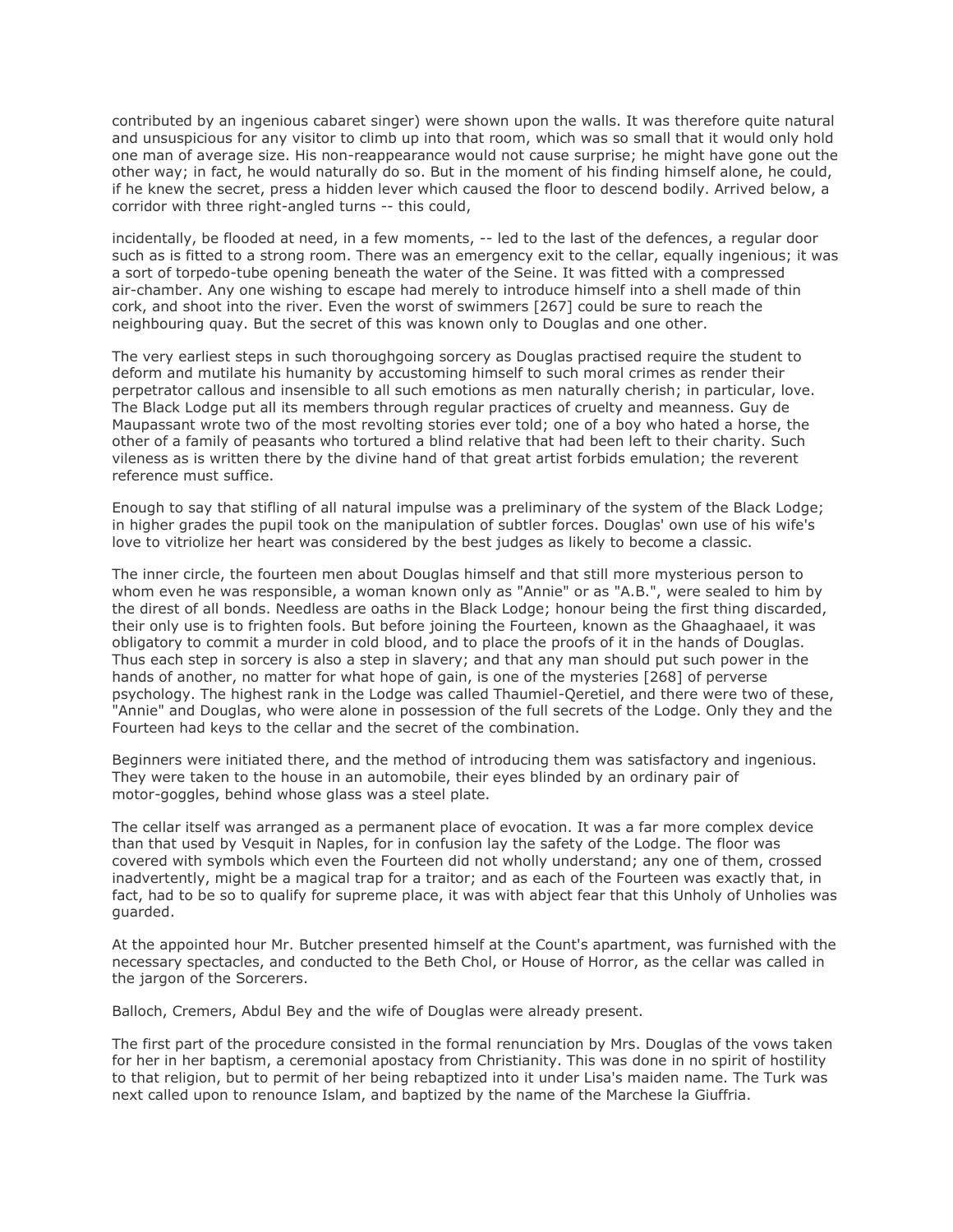The American priest next proceeded to confirm [269] them in the Christian religion, and to communicate the Sacrament.

Finally, they were married. In this long profanation of the mysteries of the Church the horror lay in the business-like simplicity of the procedure.

One can imagine the Charity of a devout Christian finding excuses for the Black Mass, when it is the expression of the revolt of an agonizing soul, or of the hysteria of a half-crazed debauchee; he can conceive of repentance and of grace following upon enlightenment; but this cold-blooded abuse of the most sacred rites, their quite casual employment as the mere prelude to a crime which is tantamount to murder in the opinion of all right-minded men, must seem even to the Freethinker or the Pagan as an abomination not to be forgiven.

No pains had been spared by Douglas to make all secure. Balloch and Cremers had sponsored both "infants," and Douglas himself, as having most right, gave his wife in marriage to the Turk.

A brutally realistic touch was needed to consummate the sacrilege; it was not neglected.

Much of the pleasure taken by Douglas in this miserable and criminal farce was due to his enjoyment of the sufferings of his wife. Each new spurt of filth wrung her heart afresh; and withal she was aware that all these things were but the prelude to an act of fiendish violence more horrible than them all.

Mr. Butcher, Cremers, and Abdul Bey, their functions ended, were led out of the cellar. Balloch remained to perform the operation from which the bulk of his income was derived.

But there was yet much sorcery of the more secret sort to be accomplished. Douglas who, up to now, had confined himself to intense mental concentration upon the work, forcing himself to believe that the ceremonies he was witnessing were real instead of [270] mockery, that his wife was really Lisa, and Abdul really the Marchese, now came forward as the heart and brain of the work. The difficulty - the crux of the whole art -- had been to introduce Cyril Grey into the affair, and this had been overcome by the use of a specimen of his signature. But now it was necessary also to dedicate the victim to Hecate, or rather, to her Hebrew equivalent, Nahema, the devourer of little children, because she also is one aspect of the moon, and Lisa having been adopted to that planet, her representative must needs undergo a similar ensorcelment.

In the art of evocation Douglas was profoundly skilled. His mind was of a material and practical order, and distrusted subtleties. He gladly endured the immense labour of compelling a spirit to visible appearance, when a less careful or more fine-minded sorcerer would have worked upon some other plane. He had so far mastered his art that in a place, such as he now had, long habitated to similar scenes, he could call up a visible image of almost any demon required in a period of not more than half an hour. For place-association is of great importance, possibly because it favours concentration of mind. Evidently, it is difficult not to feel religious in King's College Chapel, Cambridge, or otherwise than profoundly sceptical and Pagan in St. Peter's, at Rome, with its "East" in the West, its adaptation of a statue of Jupiter to represent its patron saint, and the emphasis of its entire architecture in bearing witness that its true name is Temporal Power. Gothic is the only mystic type; Templar and Byzantine are only religious through sexuality; Perpendicular is more moral than spiritual -- and modern architecture means nothing at all.

In the Beth Chol there was always a bowl of fresh bull's blood burning over a charcoal brazier. [271]

Science is gradually being forced round once more to the belief that there is something more in life than its mere chemistry and physics. Those who practise the occult arts have never been in doubt on the subject. The dynamic virtue of living substance does not depart from it immediately at death. Those ideas, therefore, which seek manifestation in life, must do so either by incarnation or by seizing some still living matter which the idea or soul in possession has abandoned. Sorcerers consequently employ the fumes of fresh blood as a vehicle for the manifestation of the demons whom they wish to evoke. The matter is easy enough; for fiends are always eager to take hold on the sensory life. Occasionally, such beings find people ignorant and foolish enough to offer themselves deliberately to obsession by sitting in a dark room without magical protection, and inviting any wandering ghost or demon to take hold of them, and use their bodies and minds. This loathsome folly is called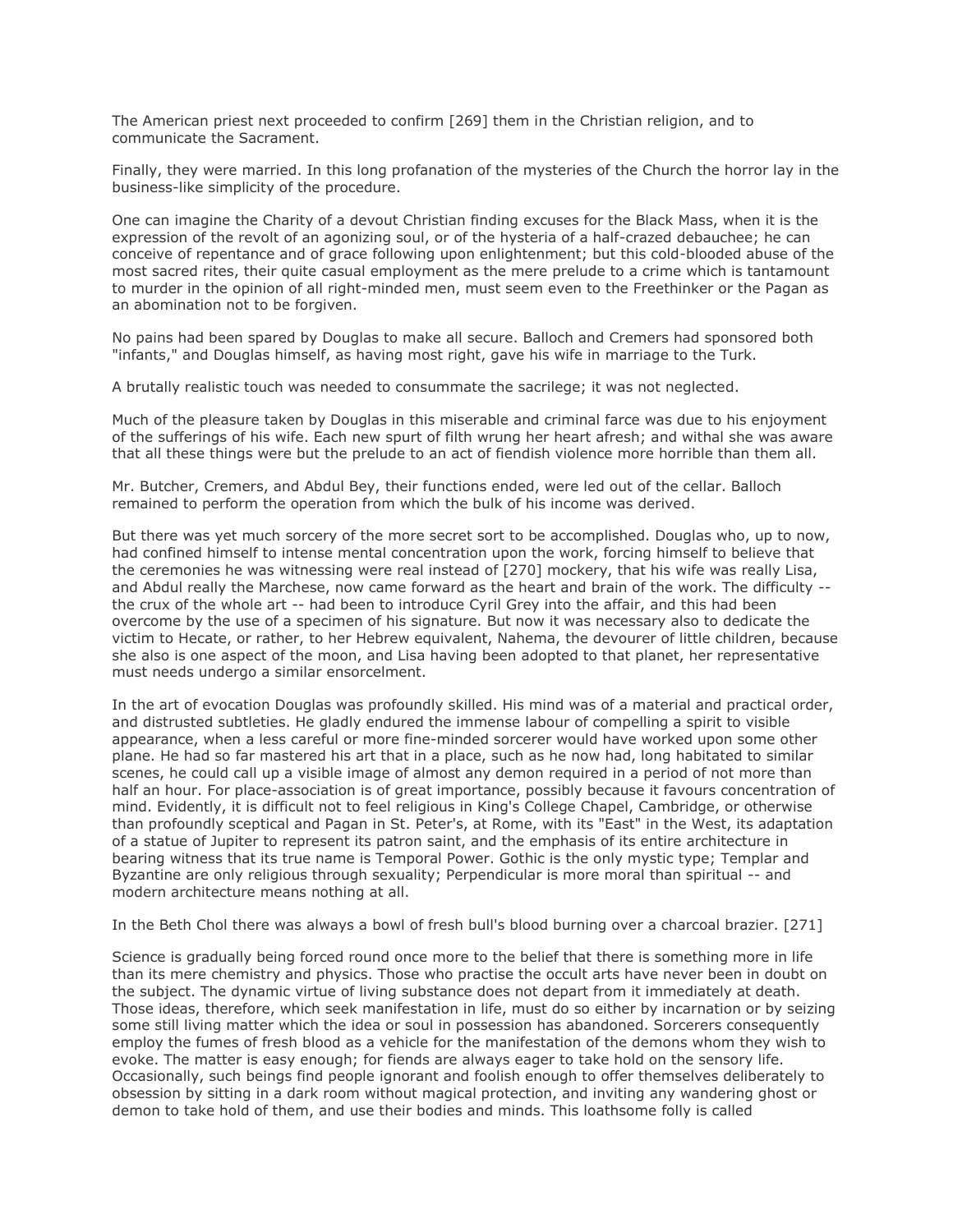Spiritualism, and successful practitioners can be recognized by the fact that their minds are no use for anything at all any more. They become incapable of mental concentration, or a connected train of thought; only too often the obsessing spirit gains power to take hold of them at will, and utters by their mouths foulness and imbecility when the whim takes him. True souls would never seek so ignoble a means of manifesting in earth-life; their ways are holy, and in accord with Nature.

While the true soul reincarnates as a renunciation, a sacrifice of its divine life and ecstasy for the sake of redeeming those who are not yet freed from mortal longings, the demon seeks incarnation as a means of gratifying unslaked lusts.

Like a dumb beast in pain, the wife of Douglas watched her husband go through his ghastly ritual, with averted face, as is prescribed; for none may look [272] on Hecate, and remain sane. The proper conjurations of Hecate are curses against all renewal of life; her sacrament is deadly night-shade or henbane, and her due offering a black lamb torn ere its birth from a black ewe.

This, with sardonic subter-thought, pleasing to Hecate, the sorcerer promised her as she made her presence felt; whether they could have seen anything if they had dared to look, who can say? But through the cellar moved an icy sensation, as if some presence had indeed been called forth by the words and rites spoken and accomplished.

For Hecate is what Scripture calls "the second death." Natural death is to man the greatest of the Sacraments, of which all others are but symbols; for it is the final and absolute Union with the creator, and it is also the Pylon of the Temple of Life, even in the material world, for Death is Love.

Certainly the wife of Douglas felt the presence of that vile thing evoked from Tartarus. Its chill struck through to her bones. Nothing had so torn her breast as the constant refusal of her husband to allow her to fulfil her human destiny. Even her prostitution, since it was forced upon her by the one man she loved, might be endured -- if only -- if only --

But always the aid of Balloch had been summoned; always, in dire distress, and direr danger, she had been thwarted of her life's purpose. It was not so much a conscious wish, though that was strong, as an actual physical craving of her nature, as urgent and devouring as hunger or thirst.

Balloch, who had been all his life high-priest of Hecate, had never been present at an evocation of the force that he served. He shuddered -- not a little -- as the sorcerer recited his surgical exploits; the credentials of the faith of her servant then present before her. He had committed his dastardly crimes [273] wholly for gain, and as a handle for blackmail; the magical significance of the business had not occurred to him at all. His magical work had been almost entirely directed to the gratification of sensuality in abnormal and extra-human channels. So, while a fierce pride now thrilled him, there was mingled with it a sinking of the spirit; for he realized that its mistress had been sterility and death. And it was of death that he was most afraid. The cynical calm of Douglas appalled him; he recognized the superiority of that great sorcerer; and his hope to supplant him died within his breast.

At that moment Hecate herself passed into him, and twined herself inextricably about his brain. He accepted his destiny as her high-priest; in future he would do murder for the joy of pleasing her! All other mistresses were tame to this one! The thrill of Thuggee caught him -- and in a very spasm of maniacal exaltation, he vowed himself again and again to her services. She should be sole goddess of the Black Lodge -- only let her show him how to be rid of Douglas! Instantly the plan came to him; he remembered that "Annie" was high-priestess of Hecate in a greater sense than himself; for she was notorious as an open advocate of this kind of murder; indeed, she had narrowly escaped prison on this charge; he would tempt Douglas to rid himself of "Annie" -- and then betray him to her.

So powerful was the emotion that consumed him that he trembled with excitement and eagerness. To-night was a great night: it was a step in his initiation to take part in so tremendous a ceremony. He became nervously exalted; he could have danced; Hecate, warming herself in his old bones, communicated a devilish glee to him.

The moment was at hand for his renewed activity.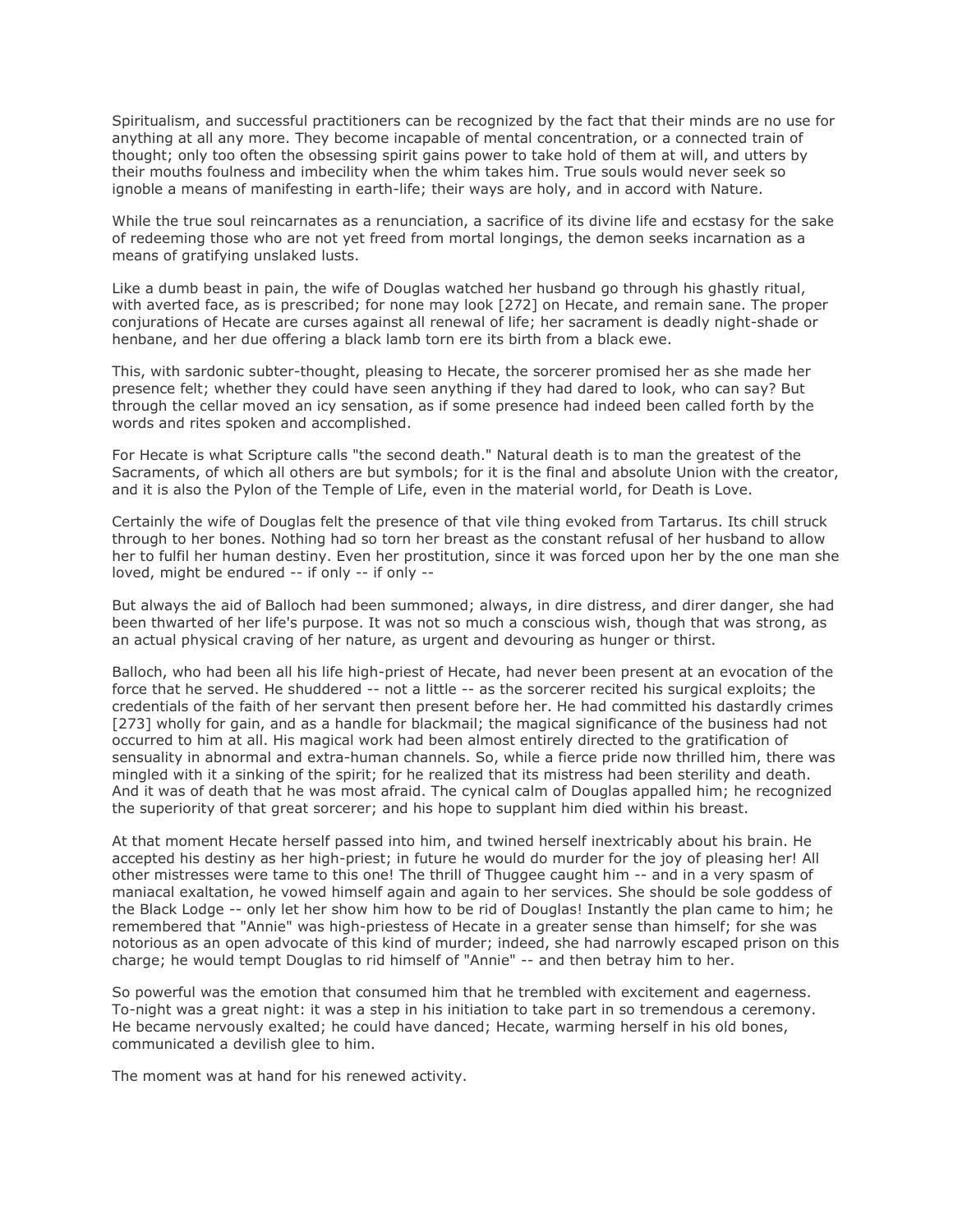"Hecate, mother only of death, devourer of all [274] life!" cried Douglas, in his final adjuration; "as I devote to thy chill tooth this secret spring of man, so be it with all that are like unto it! Even as it is with that which I shall cast upon thine altar, so be it with all the offspring of Lisa la Guiffria!"

He ended with the thirteenth repetition of that appalling curse which begins *Epikaloume se ten en to keneo pnevmati, deinan, aoratan, Pantokratora, theropoian kai eremopoian, e misonta, oikian efstathousan*17[1] calling upon "her that dwelleth in the void place, the inane, terrible, inexorable, maker of horror and desolation, hater of the house that prospereth," and devoting "the signified and sealed, named and unnamed" to destruction.

Then he turned to Balloch, and bade him act. Three minutes later the surgeon gave a curse, and blanched, as a scream, despite herself, burst from the bitten lips of the brave woman who lay upon the altar.

"Why couldn't you let me give an anaesthetic?" he said angrily.

"What's wrong? Is it bad?"

 $\overline{\phantom{a}}$ 

"It's damned ugly. Curse it; not a thing here that I need!"

But he needed nothing; he had done more even than he guessed.

Mrs. Douglas, her face suddenly drawn and white, lifted her head with infinite effort towards her husband.

"I've always loved you," she whispered, "and I love you now, as -- I -- die."

Her head dropped with a dull crack upon the slab. No one can say if she heard the reply of Douglas:

"You sow! you've bitched the whole show!"

For she had uttered the supreme name of Love, in love; and the spell dissolved more swiftly than a dream. There was no Hecate, no sorcerer even, for [275] the moment; nothing but two murderers, and the corpse of a martyr between them.

Douglas did not waste a single word of abuse on Balloch.

"This is for you to clear up," he said, with a simplicity that cut deeper than sneer or snarl, and walked out of the cellar.

Balloch, left to himself, became hysterical. In his act he recognized the first-fruits of the divine possession; his offering to the goddess had been stupendous indeed. All his exaltation returned: now would Hecate favour him above all men.

Well, he had but to take the body upstairs. The old woman understood these things; he would certify the death; there would be no fuss made over a poor prostitute. He would return at once to London, and open up the negotiations with "A.B." [276]

# **CHAPTER XX**

<sup>17[1]</sup> The spelling is in Greek. Translations courtesy of Mbabwa. Italics are mine...

<sup>&</sup>quot;I call upon you who is in the empty Spirit, someone, invisible, Almighty, who creates summer and desert, who hates a house that is stable."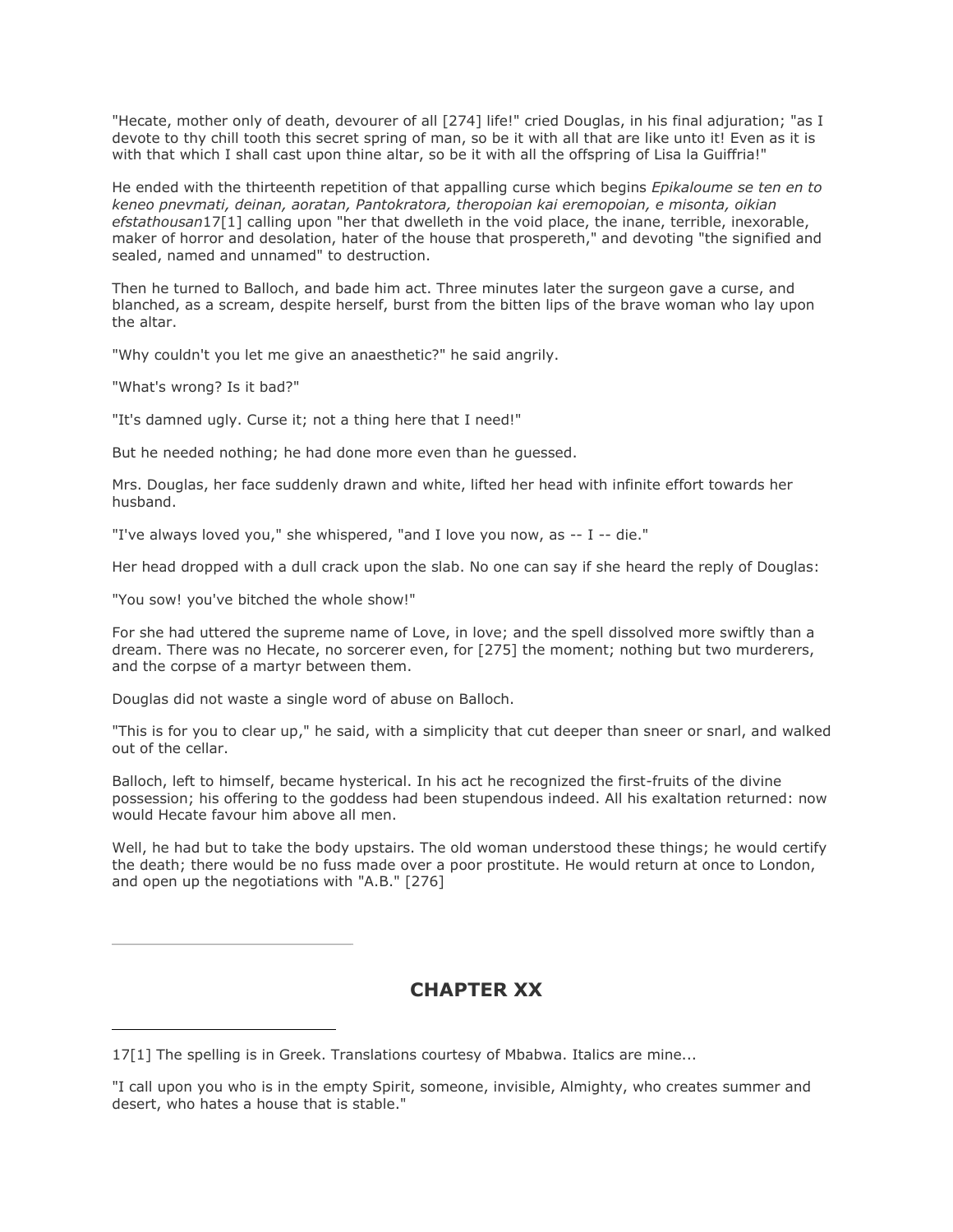#### WALPURGIS-NIGHT

THE spring in Naples had advanced with eager foot; in her gait she revealed the truth of her godhead; and by the end of April there was no wreath of snow on Apennine, or Alban, or Apulian Hill.

The last day of the month was hot and still as midsummer; the slopes of Posillippo begged a breath from Ocean, and were denied. So heavy a haze hung on the sea that not only Capri, not only the blue spur that stabs the sunset, but Vesuvius itself, were hidden from the Villa where Iliel and her friends were nested.

Sunset was sombre and splendid; the disc itself was but a vague intensity of angry Indian red. His agony spilt a murky saffron through the haze; and the edges of the storm-clouds on the horizon, fantastically shapen, cast up a veritable mirage, exaggerated and distorted images of their own scarred crests, that shifted and changed, so that one might have sworn that monsters -- dragons, hippogriffs, chimaerae -- were moving in the mist, a saturnalia of phantasms.

Iliel impatiently awaited the moment of darkness, when she could meet the Old Lady and start for the Sabbath. She had noticed a long conference that day between Sister Clara and the two men; and she was sure that they were themselves arranging for their departure. The suspicion was confirmed when, one after the other, they came to wish her a good night. [277] She was more than ever determined to follow them to the Sabbath.

By nine o'clock everything was still in the garden, save for the tread of Brother Onofrio's patrol, who paced the upper terrace, chanting in the soft and low, yet stern, tones of his well-modulated voice, the exorcism that magical guardians have sung for so many ages, with its refrain: "On them will I impose my will, the Law of Light."

Iliel gave her little cough, and found herself immediately upon the path she knew so well. It only took her a few minutes to reach the rock, and there was the Old Lady waiting for her.

"I must tell you at once, my dear," she began without any preliminary, "that you must be very careful to do exactly as I say -- in that country."

It was the same sing-song, with the one change of word.

"First of all, you must never speak of anything by its name -- in that country. So, if you see a tree on a mountain, it will be better to say 'Look at the green on the high'; for that's how they talk -- in that country. And whatever you do, you must find a false reason for doing it -- in that country. If you rob a man, you must say it is to help and protect him: that's the ethics -- of that country. And everything of value has no value at all -- in that country. You must be perfectly commonplace if you want to be a genius -- in that country. And everything you like you must pretend not to like; and anything that is there you must pretend is not there -- in that country. And you must always say that you are sacrificing yourself in the cause of religion, and morality, and humanity, and liberty, and progress, when you want to cheat your neighbour -- in that country."

"Good heavens!" cried Iliel, "are we going to England?" [278]

"They call the place Stonehenge -- in that country." And without another word the Old Lady dragged Iliel into the cleft of the rock. It was very, very dark inside, and she tripped over loose stones. Then the Old Lady opened a little door, and she found herself standing on a narrow window-ledge. The door shut fast behind her, almost pushing her out. Beyond the ledge was nothing but the Abyss of Stars. She was seized with an enormous vertigo. She would have fallen into that cruel emptiness, but the Old Lady's voice came: "What I said outside was nonsense, just to put the Gwalkins off the trail, my dear; there is only one rule, and that is to take things as they come -- in this country."

She pushed Iliel deliberately from the window-sill; with a scream she flew through the blackness. But the chubby little old clergyman explained to her that she must go into the castle on the islet. It was only a little way to walk over the ice of the lake, but there was no sign of an entrance. The castle was fitted cunningly to the irregularities of the rock, so that one could see nothing but the masonry; and there was no trace of any door, and the windows were all very high in the wall. But as Iliel came to it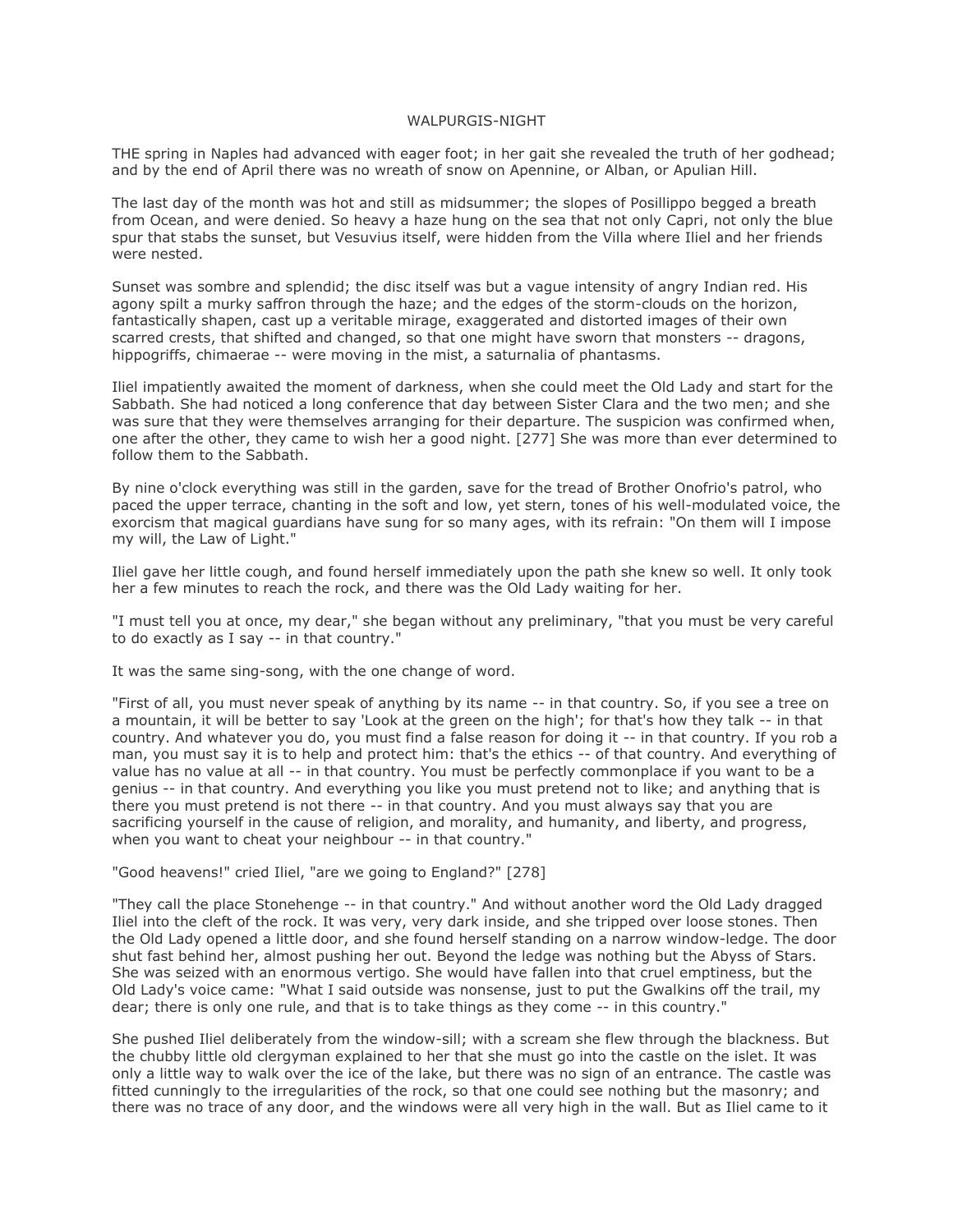she found herself inside, and she never knew how she got there. It was easy to scramble along the ladder to the golf course, but the main deck of the galleon was slippery with the oil that spurted from its thousand fountains. However, she came at last to the wardrobe where her hairbrush was hanging, and she lost no time in digging for the necessary skylarks. At last the way was clear! The pine-woods on the left; the ant-hills on the right; straight through the surf to the heathery pagoda where the chubby clergyman and the Old Lady had already arrived, and were busy worshipping the Chinese God.

Of course! It was Cyril, with Brother Onofrio [279] and Sister Clara all the time -- how stupid she had been!

But for all that the toads were a nuisance with their eternal chatter and laughter; and they wore their jewels much too conspicuously and profusely.

And then she perceived that Cyril and his two companions formed but one triangle, out of uncounted thousands; and each triangle was at a knot upon the web of an enormous spider. At each knot was such a group of three, and every one was different. There must have been millions of such gods, each with its pair of worshippers; every race and clime and period was represented. There were the gods of Mexico and of Peru, of Syria and Babylon, of Greece and Rome, of obscure swamps of Ethiopia, of deserts and mountains. And upon each thread of the web, from knot to knot, danced incredible insects, and strange animals, and hideous reptiles. They danced, sang, and whirled frantically, so that the entire web was a mere bewilderment of motion. Her head swam dizzily. But she was now full of a curious anger; her thought was that the Old Lady had betrayed her. She found it quite impossible to approach the triangle, for one thing: she was furious that it should be Sister Clara herself who had led her into this Sabbath, for another; and she was infinitely disgusted at the whole vile revel. Now she noticed that each pair of worshippers had newborn children in their arms; and they offered these to their god, who threw them instantly towards the centre of the web. Following up those cruel meshes, she beheld the spider itself, with its six legs. Its head and body formed one black sphere, covered with moving eyes that darted rays of darkness in every direction, and mouths that sucked up its prey without remorse or cessation, and cast it out once more in the form of fresh strands of that vibrating web. [280]

Iliel shuddered with the horror of the vision; it was to her a dread unspeakable, yet she was hypnotized and helpless. She felt in herself that one day she too must become the prey of that most dire and demoniac power of darkness.

As she gazed, she saw that even the gods and their worshippers were morsels for its mouths. Ever and anon she beheld one of the legs crooked round a triangle and draw it, god, shrine, and worshippers, into the blackness of the spider's bloated belly. Then they were thrown out violently again, in some slightly altered form, to repeat the same uncanny ritual.

With a strong shudder she broke away from that infernal contemplation. Where was the kindly earth, with all its light and beauty? In God's name, why had she left Lavinia King to explore these dreadful realms -- of illusion? of imagination? of darker and deadlier reality than life? It mattered little which; the one thing needful was to turn again to humanity, to the simple sensible life that she had always lived. It was not noble, not wonderful; but it was better than this nightmare of phantoms, cruel and malignant and hideous, this phantasmagoria of damnation.

She wrenched herself away; for a moment she lost consciousness completely; then she found herself in her bed at the Villa. With feverish energy she sprang from the couch, and ran to the wardrobe to put on her travelling dress. It would be easy to drop from the wall of the terrace into the lane; in an hour she would be safe in Naples. And then she discovered that the dress would have to be altered before she could wear it. With vehemence she set instantly to work -- and just as she was finishing, the door opened, and Sister Clara stood beside her.

"Come, Iliel," she said, "it is the moment to salute May Morn!"

The indignant girl recoiled in anger and disgust; [281] but Sister Clara stood smiling gently and tenderly. Iliel looked at her, almost despite herself; and she could not but see the radiance of her whole being, a physical aura of light playing about her, and the fire of her eyes transcendent with seraph happiness.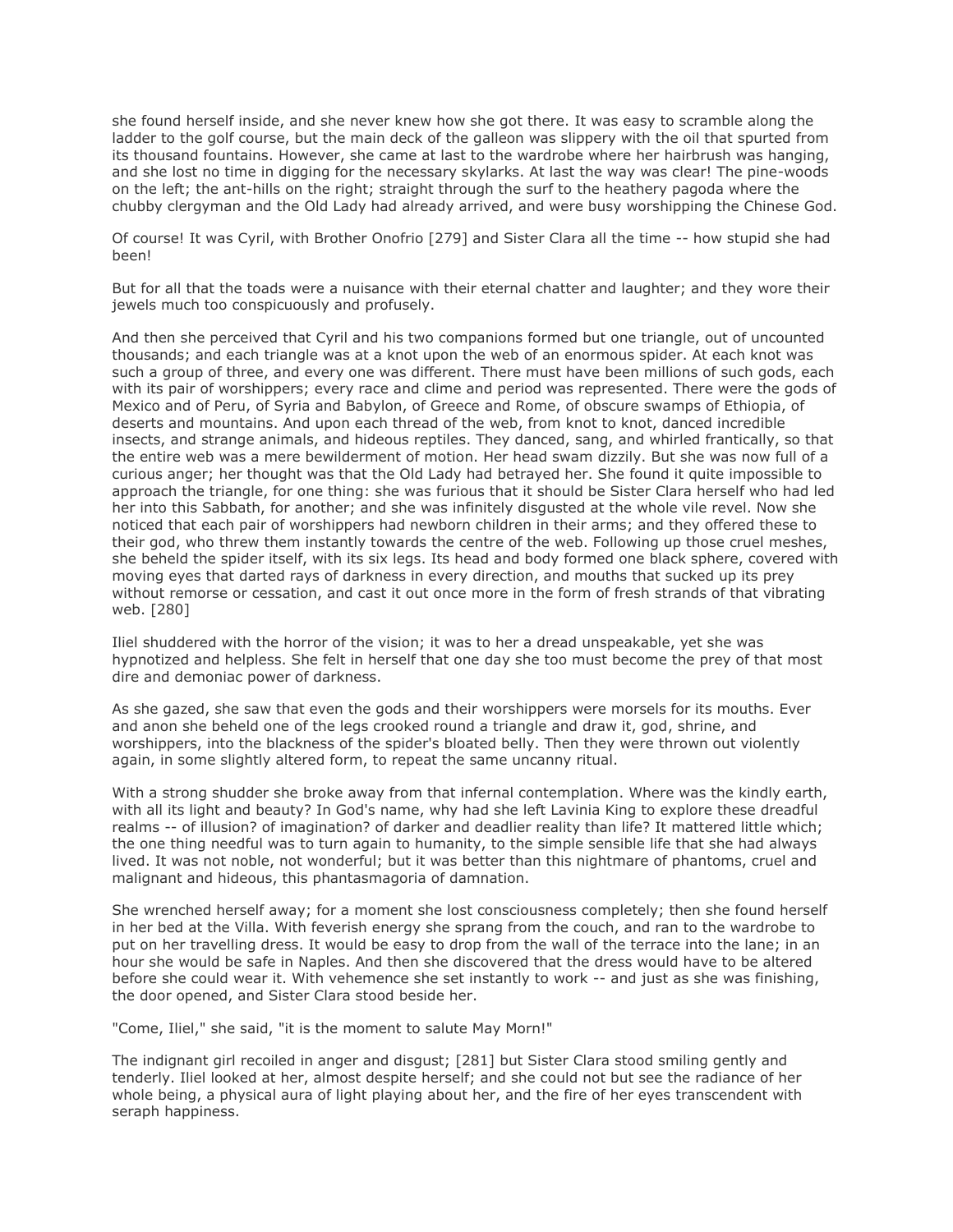"They are waiting for us in the garden," she said, taking Iliel by the arm, like a nurse with an invalid. And she drew over her shoulders the great lunar mantle of blue velvet with its broidered silver crescents, its talismans of the moon, and its heavy hanging tassels of seed pearls; and upon her head she set the tiara of moon-stones.

"Come, they are waiting."

So Iliel suffered herself to be led once more into the garden. In the east the first rays of the sun gilded the crest of Posilippo, and tinged the pale blue of the firmament with rosy fingers. The whole company was gathered together, an ordered phalanx, to salute the Lord of Life and Light.

Iliel could not join in that choir of adoration. In her heart was blackness and hate, and nausea in her mouth. What vileness lay beneath this fair semblance! Well, let it be; she would be gone.

Cyril came to her with Brother Onofrio, as the last movement of their majestic chant died away upon the echoing air. He took her in his arms. "Come! I have much to tell you." He led her to a marble seat, and made her sit down. Brother Onofrio and Sister Clara followed them, and sat upon the base of a great statue, a copy of the Marsyas and Olympas in green bronze, hard by.

"Child!" said Cyril, very gravely and gently, "look at the eastern slope of Posilippo! And look at the stars, how brightly they shine! And look at that shoal of gleaming fish, that swim so deep beneath the waters of the bay! And look at your left ear! What shapeliness! What delicate pink!" [282]

She was too angry even to tell him not to be an idiot. She only smiled disdainfully.

He continued. "But those things are there. You cannot see them because the conditions are not right. But there are other things that your eye sees indeed, but you, not; because you have not been trained to see them for what they are. See Capri in the morning sun! How do you know it is an island, not a dream, or a cloud, or a sea-monster? Only by comparison with previous knowledge and experience. You can only see things that are already in your own mind -- or things so like them that you can adjust yourself to the small percentage of difference. But you cannot observe or apprehend things that are utterly unfamiliar except by training and experience. How does the alphabet look to you when you first learn it? Don't you confuse the letters? Arabic looks 'fantastic' to you, as the Roman script does to the Arab; you can memorize one at a glance, white you plod painfully over the other, letter by letter, and probably copy it wrong after all. That's what happened to you last night. I know you were there; and, knowing you were not an initiate, I can guess pretty well what you must have seen. You saw things 'accurately,' so far as you could see them; that is, you saw a projection into your own mind of something really in being. How right such vision can be, and yet how wrong! Watch my hand!" He suddenly raised his right hand. With the other he held a book between it and her eyes.

"I can't see it!" she cried petulantly.

"Look at its shadow on the wall!"

"It's the head of the devil!"

"Yet I am only making the gesture of benediction." He lowered the book. She recognized at once the correctness of his statement. [283]

She looked at him with open mouth and eyes. He was always stupefying her by the picturesqueness of his allegories, and his trick of presenting them dramatically.

"What then?"

"This is what really happened last night -- only there's no such thing as time. This is what you should have seen, and what you will see one day, if you cling to the highest in you."

He drew a note-book of white vellum from his pocket, and began to read.

"The whirlwind of the Eagle and the Lion!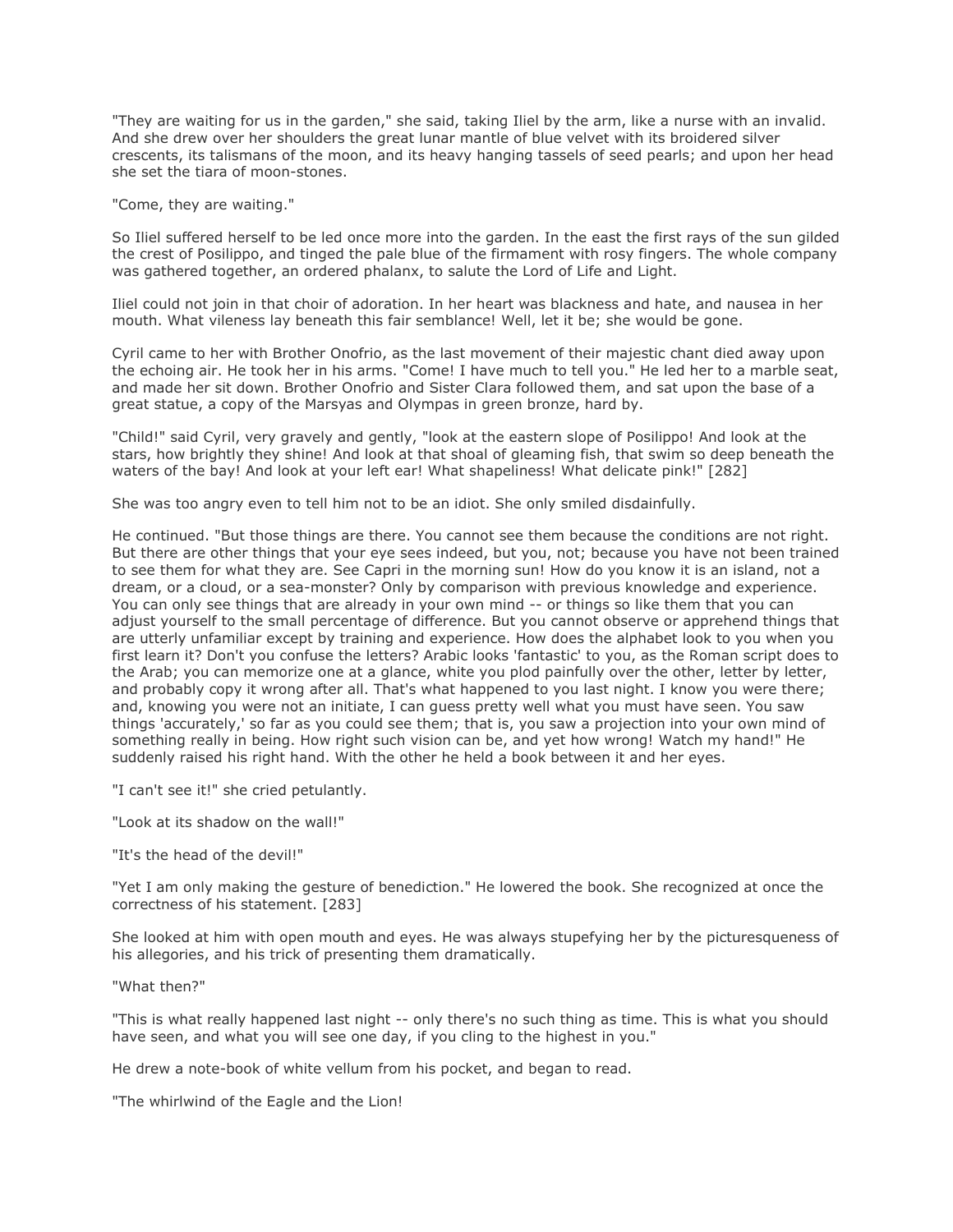The Tree upon the Mountain that is Zion! The marriage of the Starbeam and the Clod! The mystic Sabbath of the Saints of God! Bestride the Broomstick that is God-in-man! Spur the rough Goat whose secret name is Pan! Before that Rod Heaven knows itself unjust; Beneath those hoofs the stars are puffs of dust. Rise up, my soul! One stride, and space is spanned; Time, like a poppy, crushed in thy left hand, While with thy right thou reachest out to grip The Graal of God, and tilt it to thy lip? Lo! all the whirring shafts of Light, a web Wherein the Tides of Being flow and ebb, One heart-beat, pulsing the Eternal stress, Extremes that cancel out in Nothingness. Light thrills through Light, the spindle of desire, Cross upon Cross of elemental Fire; Life circles Life, the Rose all flowers above, And in their intermarriage they are Love. Lo! on each spear of Splendour burns a world Revolving, whirling, crying aloud; and curled About each cosmos, bounding in its course, The sacred Snake, the father of its force, Energized, energizing, self-sustained, Man-hearted, Eagle-pinioned, Lion-maned, Exulting in its splendour as it lashes Its Phoenix plumage to immortal ashes Whereof one fleck, a seed of spirit spun, Whirls itself onward, and creates a sun. Light interfused with Light, a sparkling spasm Of rainbow radiance, spans the cosmic chasm;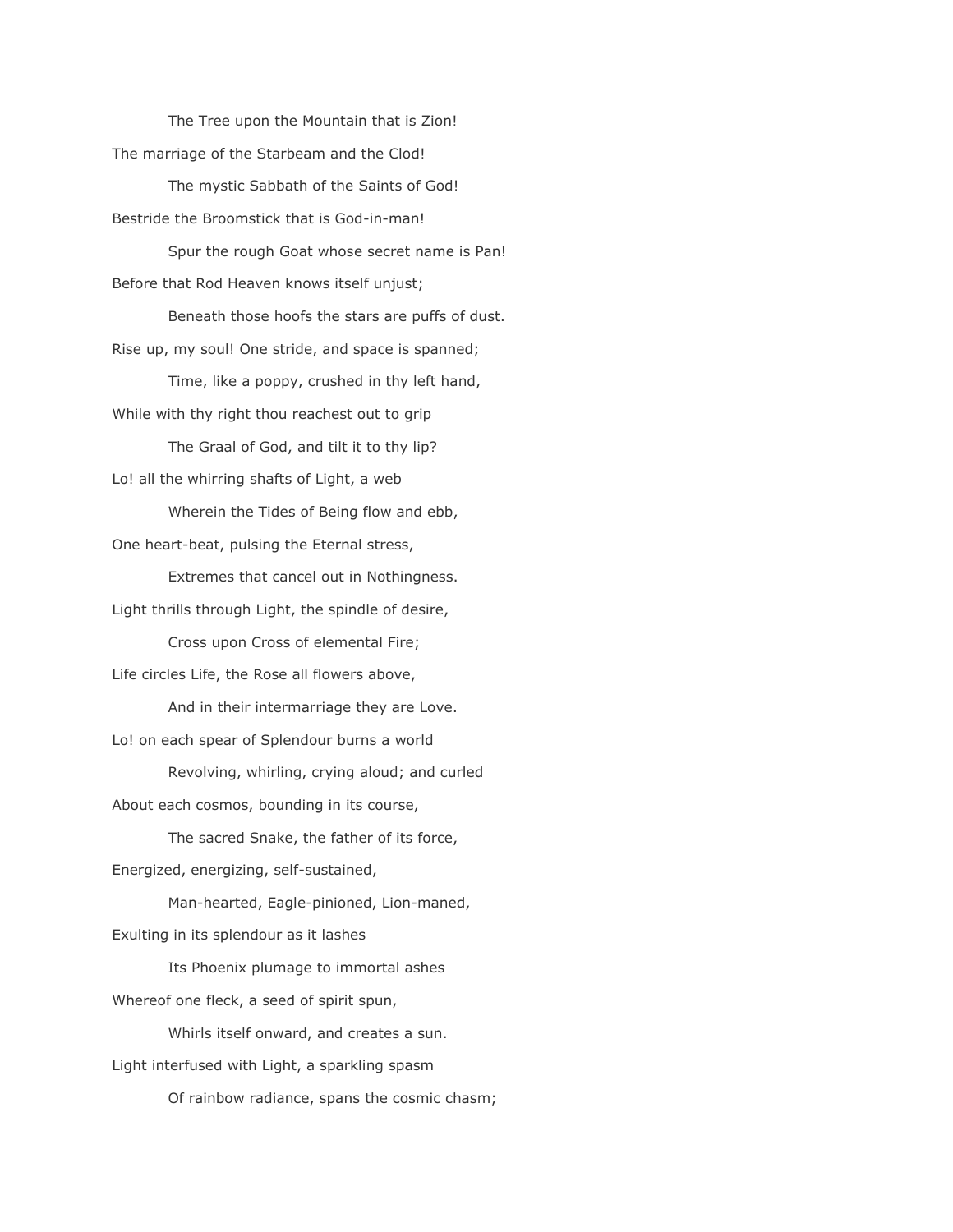Light crystallized in Life, Life coruscating In Light, their mood of magick consummating The miracle of Love, and all the awe Of Need made one with Liberty's one law; A fourfold flower of Godhead, leaf and fruit And seed and blossom of one radiant root, Resolving all the being of its bloom Into the rapture of its own perfume. Star-clustered dew each fibre of that light Wherein all being flashes to its flight! All things that live, a cohort and a choir, Laugh with the leapings of that fervid fire; Motes in that sunlight, they are drunken of The wine of their own energy of love. Nothing so small, so base, so incomplete, But here goes dancing on diviner feet; And where Light crosses Light, all loves combine Behold the God, the worshippers, the shrine, Each comprehensive of its single soul Yet each the centre and fountain of the whole; Each one made perfect in its passionate part, Each the circumference, and each the heart! Always the Three in One are interwoven, Always the One in Three sublimely cloven, Their essence to the Central Spirit hurled And so flung forth, an uncorrupted world, By That which, comprehending in one whole The universal rapture of Its soul, Abides beyond Its own illumination, Withdrawn from Its imperishable station, Upholding all, an arm whose falchion flings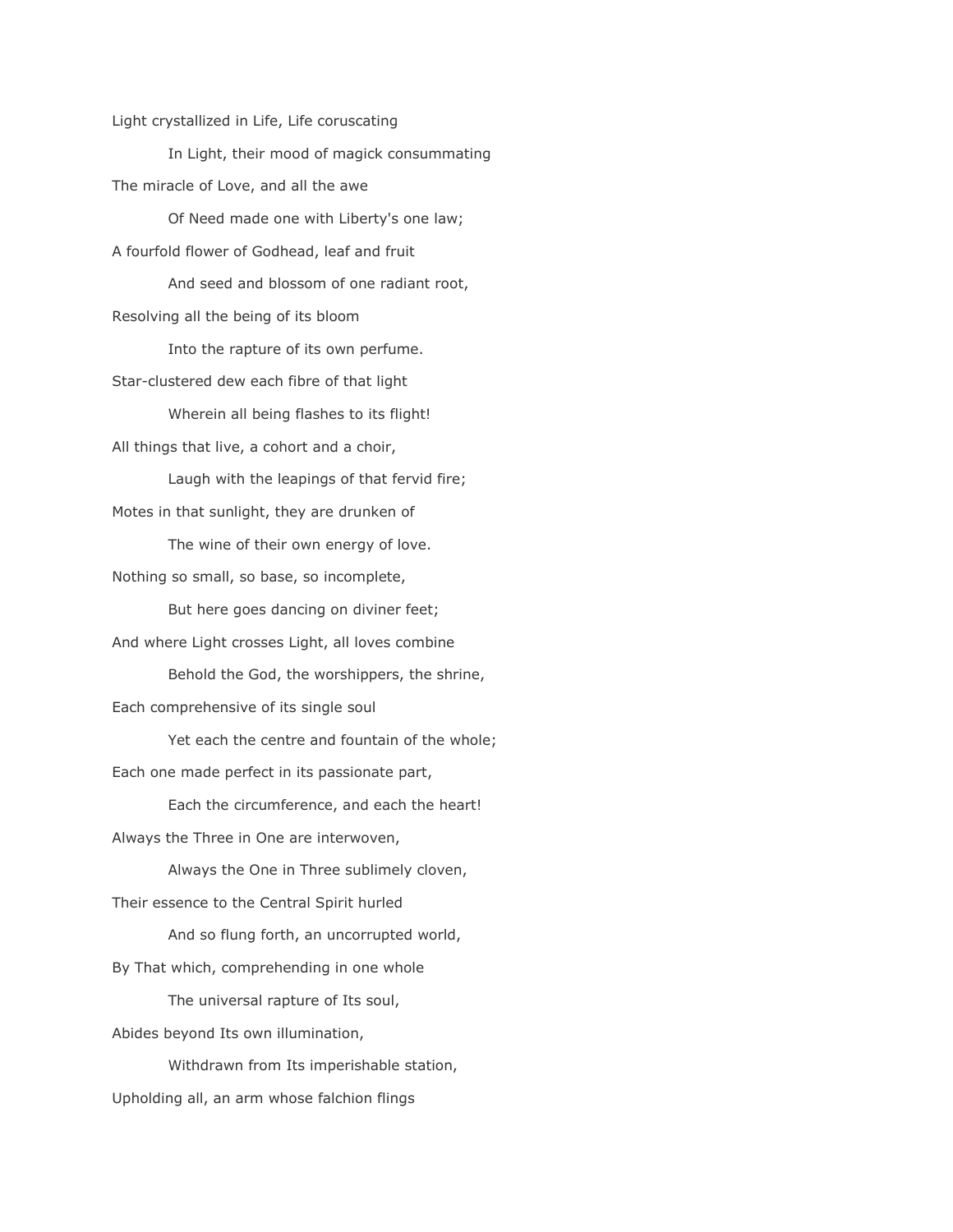With every flash a new-fledged Soul of Things;

Beholding all, with eyes whose flashes flood

The veins of their own universe with blood;

Absorbing all, each myriad mouth aflame

To utter the unutterable Name

That calls all souls, the greatest and the least,

To the unimaginable marriage-feast;

And, in the self-same sacrament, is stirred

To recreate their essence with a Word;

This All, this Sire and Lord of All, abides

Behind the unbounded torrent of Its tides, [285]

In silence of all deed, or word, or thought,

So that we name It not, or name It Naught.

This is the Truth behind the lie called God;

This blots the heavens, and indwells the clod.

This is the centre of all spheres, the flame

In men and stars, the Soul behind the name,

The spring of Life, the axle of the Wheel,

All-mover, yet the One Thing immobile.

Adore It not, for It adoreth thee,

The shadow-shape of Its eternity.

Lift up thyself! be strong to burst thy bars!

For lo! thy stature shall surpass the stars."

Cyril put away his book. "Language," said he, "has been developed from its most primitive sources by persons so passionately concentrated upon the Ideal of selling cheese without verbal infelicity that some other points have necessarily been neglected. One cannot put mystic experience into words. One can at best describe phenomena with a sort of cold and wooden accuracy, or suggest ecstasy by very vagueness. You know that line 'O windy star blown sideways up the sky!' It means nothing, if you analyse it; but it gives the idea of something, though one could never say what. What you saw, my beloved Iliel, bears about the same ratio to what I have said as what I have said does to what Sister Clara saw: or, rather, was. Moral: when Sister turns we all turn. I have now apologized, though inadequately, for inflicting my bad verses upon you; which will conclude the entertainment for this morning. Brother Onofrio will now take up the collection. He that giveth to the poor lendeth to the Lord; details of rate of interest and security on application to the bartender. The liberal soul shall be made fat; but I am Banting, as the hart banteth after the water brooks. He that watereth shall be watered also himself: I will take a cold shower before the plunge. The Mother's Meeting will be held as usual at 8.30 on Thursday [286] evening. Those who are not yet Mothers, but who wish to become so,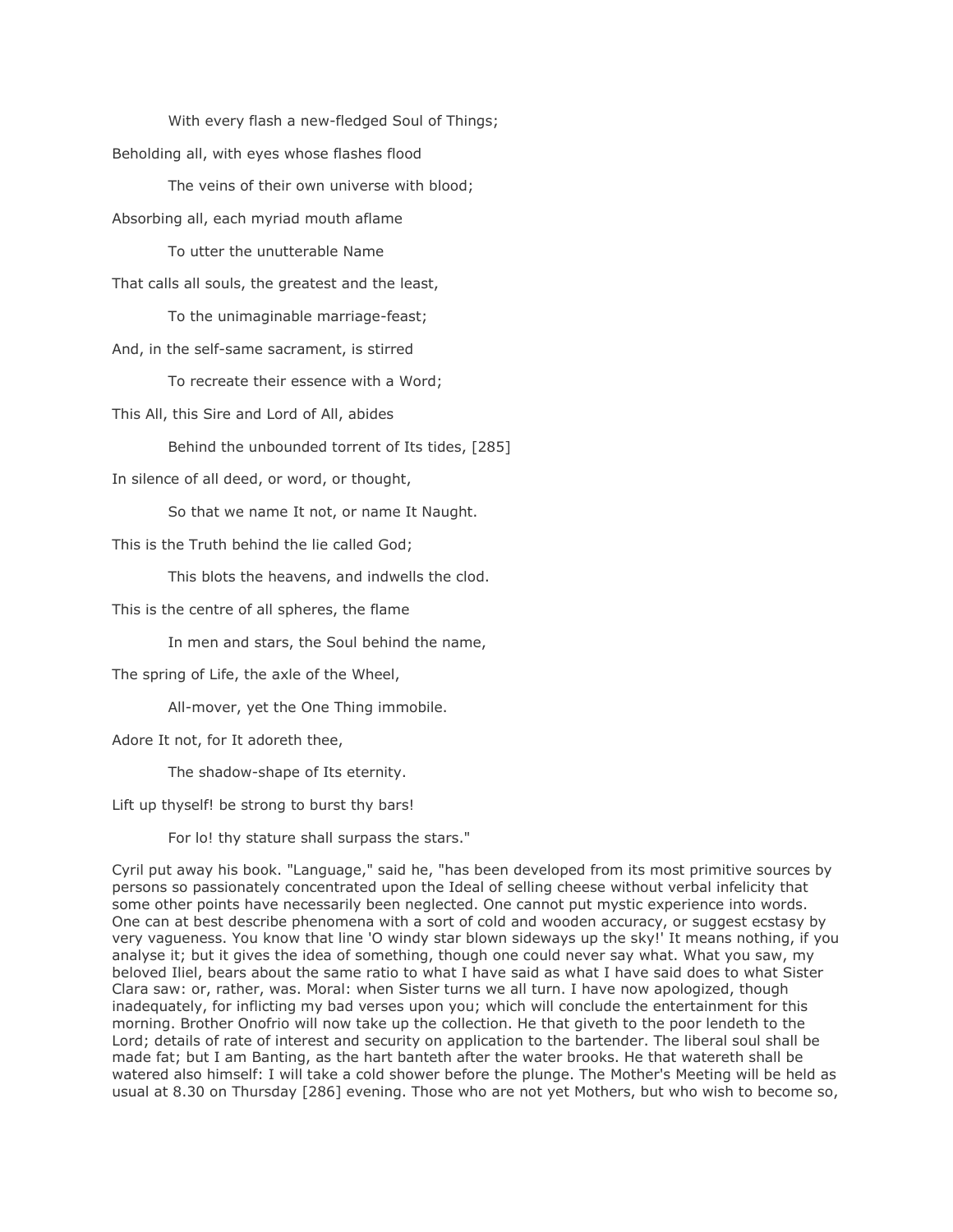kindly apply to me in the Vestry at the conclusion of the service. Sister Clara, please play the people out quickly!"

Cyril babbled out this nonsense in the tones of the Sweet Young Thing type of Curate; it was his way of restoring the superficial atmosphere.

Iliel took his arm, and went smiling to breakfast; but her soul was yet ill at ease. She asked him about the identification of Sister Clara and her Old Lady.

"Yes," he said, "it was best to have her on the watch outside -- on the Astral Plane -- to keep you from getting into too great mischief. But you can never come to any real harm so long as you keep your vow and stay inside the circle. That's the one important point."

She was quite satisfied in her upper conscious self, which was usually her better self, because of its rationality, and its advantage of surface training, which saved her from obeying her impulses on every occasion. She was glad, she was proud, of her partnership with the adepts. Yet there was a subconscious weakness in her which hated them and envied them the more because of their superiority to her. She knew only too well that the price of their attainment had been the suppression of just such darknesses of animal instinct and savage superstition as were her chief delight. The poet speaks of "the infinite rage of fishes to have wings"; but when you explain to the fish that it will have to give up pumping water through its gills, it is apt to compromise for a few million generations; though the word may rankle if you call it a flying-fish, when swimming-bird is evidently a properer and politer name.

She was permanently annoyed with Sister Clara; her motive for making excursions on that path had [287] been to get rid of the idea of Cyril and his magick; and he had not even come himself to welcome her, but set this woman to disguise herself and spy upon her thoughts! It was disgusting.

Cyril had certainly done his best to put the matter in the proper light. He had even told her a story. "A charming lady, wife of a friend of Bowling's, whom her physical and mental characteristics induce me to introduce as Mrs. Dough-Nut, was once left lorn in the desert island of Manhattan, while her husband was on a spook-shikar with Lord Antony in this very Naples, which you see before you. (Slightly to the left, child!) Mrs. Dough-nut was as virtuous as American women sometimes are, when denied opportunity to be otherwise; and the poor lady was far from attractive. But in the world of spirits, it appears, the same standards are not current as in Peacock Alley or Times Square; and she was soon supplied with a regular regiment of 'spirit lovers.' They told her what to do, and how to do it; eating, drinking, reading, music, whatever she did, all must be done under spirit control; and one day they told her that they had a great and wonderful work for her to do -- the regeneration of humanity and so forth, I think it was; anyhow, something perfectly dotty. She was now quite without power to criticize her actions by reason or good sense; the voice of the 'Spirits' was for her the voice of God. So they sent her to the Bank for money, and to the Steamship office for a passage to Europe; and when she got to Liverpool they sent her to London, from London to Paris, from Paris to Genoa. And when she came to Genoa they told her which hotel to choose; and then they sent her out to buy a revolver and some cartridges; and then they told her to cock it and put the muzzle to her forehead; and then to pull the trigger. The bullet made little impression on that [288] armour-plate of solid bone; and she escaped to tell her story. She had not even sense enough to tell it different. But that, my child, is why it is better to have a kind friend to look after you when you start a flirtation with the gay if treacherous Lotharios of the Astral World."

"I hope you don't think I'm a woman like that!"

"All women are like that."

She bit her lips; but her good sense showed her that his main principle was right. If she had only been able to stifle the formless promptings which were so alluring and so dangerous! But as she could not live wholly on the heights of aspiration, so also she could not live on the safe plains of earth-life. The voices of the swamp and the cavern called to her continuously.

And so the external reconciliation had no deep root. For a few weeks she was better and healthier in body and mind. Then she slipped back into her sulks, and went "fairy-tale-ing" as she called it, with a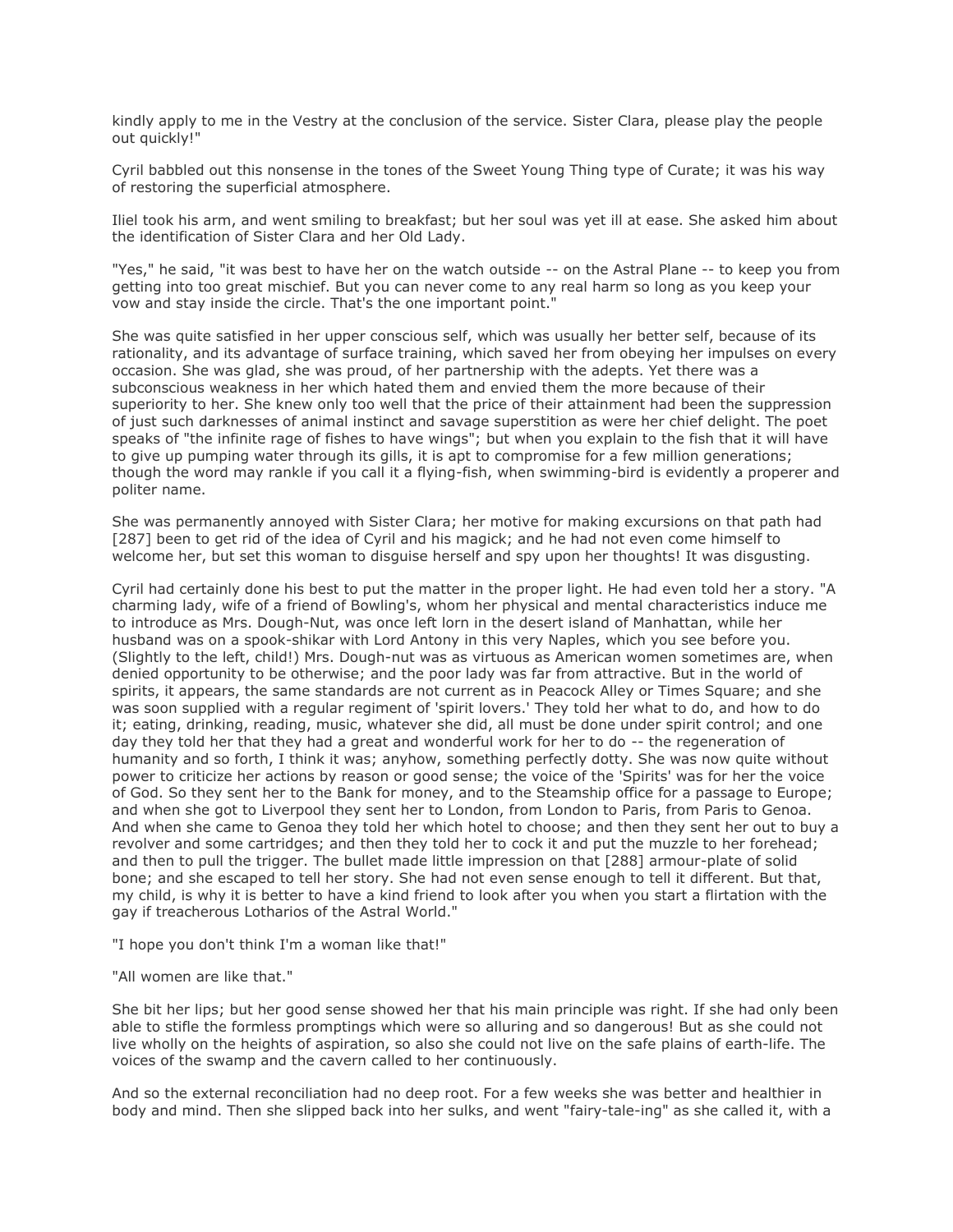very determined mind to be on guard against the interference of Sister Clara. She had begun to familiarize herself with the laws of this other world, and could distinguish symbols and their meanings to some extent; she could even summon certain forms, or banish them. And she set a mighty bar between herself and Sister Clara. She kept herself to the definite creations of her own impulses, would not let herself go except upon some such chosen lines.

In her earth-life, too, she became more obviously ill-tempered; and, as to a woman of her type revenge only means one thing, she amused the garrison exceedingly by attempting flirtations. The rule of the Profess-House happened to include the virtue of chastity, which is an active and positive thing, a passion, not that mere colourless abstinence and stagnation which passes in Puritan countries by that [289] name, breeds more wickedness than all the vice on the planet, and, at the best, is shared by clinkers.

She was clever enough to see in a few hours that she was only making herself utterly ridiculous; but this again did not tend to improve her temper, as many devout ladies, from Dido to Potiphar's wife, have been at the pains to indicate to our psychologists.

The situation grew daily more strained, with now and then an explosion which cleared the air for a while. The discipline of the Profess-House prevented the trouble from spreading; but Cyril Grey confided to Brother Onofrio that he was angrier than ever at the efficient way in which Edwin Arthwait and his merry men had been put out of business.

"I'd give my ears," said Cyril, "to see Edwin, arm in arm with Lucifuge Rofocale, coming up from the bay to destroy us all by means of the Mysterious Amulet of Rabbi Solomon, conferring health, wealth and happiness, with bag complete; also lucky moles and love-charms, price two eleven three to regular subscribers to *The Occult Review*."

But with June a great and happy change came over Iliel. She became enthralled by the prospect of the miracle that was so soon to blossom on her breast. Her sulkiness vanished; she was blithe and joyous from the day's beginning to its end. She bore fatigue and discomfort without a murmur. She made friends with Sister Clara, and talked to her for hours while she plied her needle upon those necessary and now delightful tasks of making tiny and dainty settings for the expected jewel. She clean forgot the irksomeness of her few restrictions; she recovered all the gaiety and buoyancy of youth; indeed, she had to be cautioned in the mere physical matter of activity. No longer did she indulge morbid fancies, or take unwholesome pleasure in the contemplation of evil ideas. She was at home in her heaven of romance, [290] the heroine of the most wonderful story in the world. Her love for Cyril showed a tender and more exalted phase; she became alive to her dignity and responsibility. She acquired also a sense of Nature which she had never had before in all her life; she felt a brotherhood with every leaf and flower of the garden, told herself stories of the loves of the fishermen whose sails dotted the blue of the bay, wondered what romances were dancing on the decks of the great white liners that steamed in from America to tour the Mediterranean, laughed with joy over the antics of the children who played on the slopes below the garden, and glowed with the vigour of the sturdy peasants who bore their baskets of fish, or flowers, or their bundles of firewood, up or down the lanes which her terraces overlooked. There was one wrinkled fish- wife who was perfectly delightful: old and worn with a lifetime of toil, she was as cheerful as the day was long; bowed down as she was by her glittering burden, she never failed to stop and wave a hand, and cry "God bless you, pretty lady, and send you safe and happy day!" with the frank warmth of the Italian peasant.

The world was a fine place, after all, and Cyril Grey was the dearest boy in it, and herself the happiest woman. [291]

### **CHAPTER XXI**

#### OF THE RENEWAL OF THE GREAT ATTACK; AND HOW IT FARED

DOUGLAS had been decidedly put out by the death of his wife. After all, she had been a sort of habit; a useful drudge, when all was said. Besides, he missed, acutely, the pleasures of torturing her. His suspicions of the bona fides of Balloch were conjoined with actual annoyance.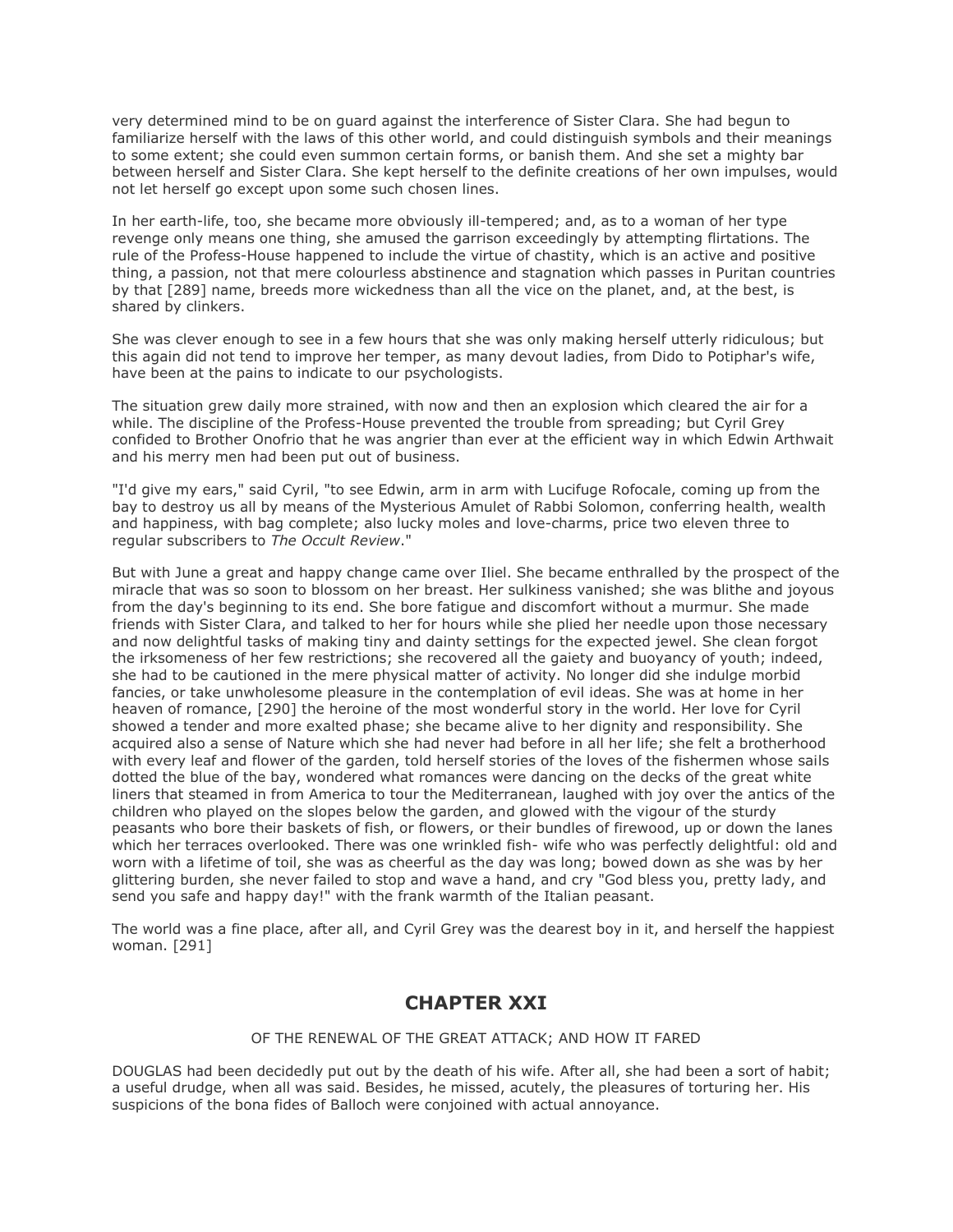It was at this painful moment in his career that Cremers came to the rescue. A widowed friend of hers had left a daughter in her charge: for Cremers had the great gift of inspiring confidence. This daughter was being educated in a convent in Belgium. The old woman immediately telegraphed for her, and presented her to Douglas with the compliments of the season. Nothing could have been more timely or agreeable. She was a gentle innocent child, as pretty and charming as he had ever seen. It was a great point in the game of the astute Cremers to have pleased the sorcerer; and she began insensibly to gain ascendancy over his spirit. He had at first suspected her of being an emissary of his colleague, "A.B." who might naturally wish to destroy him. For the plan of the sorcerer who wishes to be sole and supreme is to destroy all rivals, enemies, and companions; while the magician attains supremacy in Unity by constantly uniting himself with others, and finding himself equally in every element of existence. It is the difference between hate and love. [292] He had been careful to examine her magically, and found no trace of "A.B." in her "aura." On the contrary, he concluded that her ambition was to supplant "A.B."; and that went well with his own ideas. But first he must get her into his Fourteen, and have a permanent hold over her.

She, on the other hand, appeared singly desirous of making herself a treasure to him. She knew the one torment that gnawed continually at his liver, the hate of Cyril Grey. And she proposed to herself to win him wholly by offering that gentleman's scalp. She sharpened her linguistic tomahawk.

One fine day in April she tackled him openly on the subject.

"Say, great one, you `n' I gotta have another peek at that sperrit writing. Seems t' me that was a fool's game down there." She jerked her head towards the river. "And I don't say but what you done right about Balloch."

Douglas glanced at her sharply in his most dangerous mood. How much did she know of a certain recent manoeuvre? But she went on quite placidly.

"Now, look `e here. We gotta get these guys. An' we gotta get them where they live. You been hitting at their strong point. Now I tell you something. That girl she live five years with Lavinia King, durn her! I see that bright daughter of Terpsichore on'y five minutes, but she didn't leave one moral hangin' on me, no, sir. Now see here, big chief, you been beatin' the water for them fish, an', natural, off they goes. For the land's sake! Look `e here, I gotta look after this business. An' all I need is just one hook an' line, an' a pailful o' bait, an' ef I don' land her, never trus' me no more. Ain't I somebody, all ways? Didn' I down ole Blavatzsky? Sure I did. An' ain't this like eatin' pie after that?" [293]

The sorcerer deliberated with himself a while. Then he consulted his familiar demons. The omens were confusing. He thought that perhaps he had put his question ambiguously, and tried again in other words. He had begun by asking vaguely "whether Cremers would succeed in her mission," which had earned him a very positive "yes," flanked by a quite unintelligible message about "deception," "the false Dmitri" and "the wrong horse," also some apparent nonsense about Scotland and an island. This time he asked whether Cremers would succeed in luring Lisa to her destruction. This time the answer was more favourable, though tremulous. But ever since his wife's death, his demons had behaved very strangely. They seemed the prey of hesitation and even of fear. Such as it was, however, their voice now jumped with his own convictions, and he agreed to her proposal.

They spent the evening merrily in torturing a cat by blinding it, and then squirting sulphuric acid on it from a syringe; and in the morning Cremers, with Abdul Bey for bait, set out upon her journey to Naples. Arrived in that favoured spot, she bade Abdul Bey enjoy the scenery, and hold his peace. She would warn him when the hour struck. For Cremers was a highly practical old person. She was not like St. James' devils, who believe and tremble; she disbelieved, but she trembled all the same. She hated Truth, because the Truth sets men free, and therefore makes them happy; but she had too much sense to shut her eyes to it; and though she doubted the causes of magick, and scoffed at all spiritual theory, she could not deny the effects. It was no idle boast of hers that she had destroyed Madame Blavatzsky. Together with another woman, she had wormed her way into the big-hearted Theosophist's confidence, and betrayed her foully at the proper moment. She [294] had tried the same game on another adept; but, when he found her out, and she knew it, he had merely continued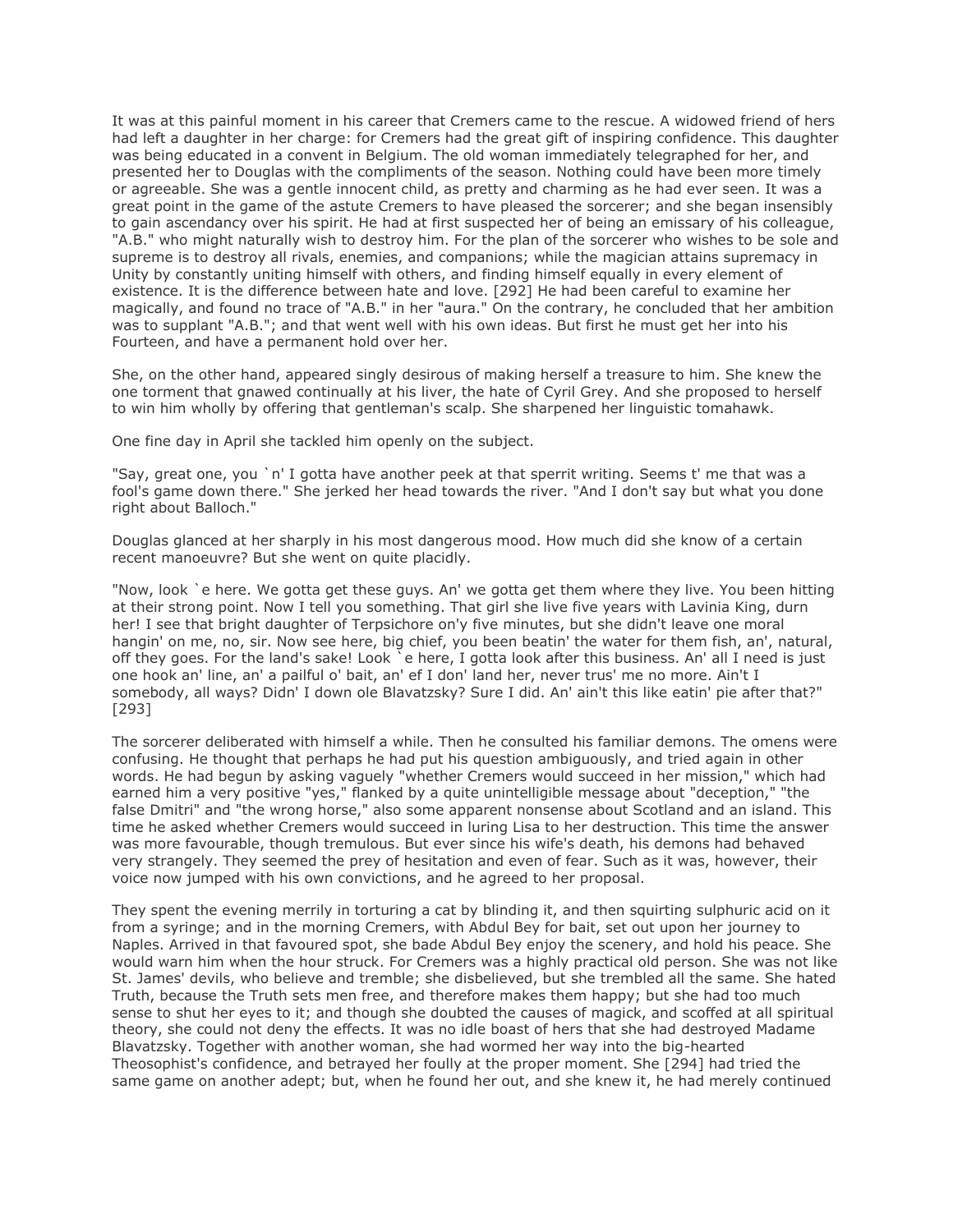his kindnesses. The alternative before her was repentance or brain fever; and she had chosen the latter.

Her disbelief in magick had left her with its correlate, a belief in death. It was the one thing she feared, besides magick itself. But she did not make the mistake of being in a hurry, on that account. The strength of her character was very great, in its own way; and she possessed infinite reserves of patience. She played the game with no thought of the victory; and this is half the secret of playing most games of importance. To do right for its own sake is Righteousness, though if you apply this obvious truth to Art the Philistine calls you names, and your morals in question.

Cremers was a genuine artist in malice. She was not even glad when she had harmed a friend and benefactor, however irreparably; nothing could ever make her glad -- but she was contented with herself on such occasions. She felt a sort of sense of duty done. She denied herself every possible pleasure, she hated happiness in the abstract in a genuinely Puritan spirit, and she objected to eat a good dinner herself as much as to consent that anyone else should eat it. Her principal motive in assisting Abdul Bey to his heart's desire was the cynical confidence that Lisa was capable of pouring him out a hell-broth at least forty per cent above proof.

The summer was well begun. The sun had turned toward the southern hemisphere once more; he had entered the Sign of the Lion, and with fierce and noble heat scarred the dry slopes of Posilippo. Iliel spent most of her time on the Terrace of the Moon at her needlework, watching the ships as they sailed by, or the peasants at their labour or their pastimes. [295]

It was a little before sunset on the first of August. She was leaning over the wall of the Terrace. Sister Clara had gone up to the house to make ready for the adoration of the setting of the sun. Up the uneven flagstones of the lane below toiled the old fishwife with her burden, and looked up with the usual cheery greeting. At that moment the crone slipped and fell. "I'm afraid I've hurt my back," she cried, with an adjuration to some saint. "I can't get up."

Iliel, whether she understood the Italian words fully or no, could not mistake the nature of the accident. She did not hesitate; in a moment she had lowered herself from the wall. She bent down and gave her hand to the old woman.

"Say," said the woman in English, "that boy's just crazy about you; and he's the loveliest man on God's earth. Won't you say one word to him?"

Lisa's jaw dropped in amazement. "What? Who?" she stammered.

"Why, that perfectly sweet Turk, Abdul. Sure, you know him, dearie!"

Cremers was watching Lisa's face; she read the answer. She gave a low whistle, and round the corner Abdul Bey came running. He took Lisa in his arms, and rained kisses passionately on her mouth.

She had no thought of resistance. The situation entranced her. The captive princess; the intrigue; the fairy prince; every syllable was a poem.

"I've longed for you every hour for months," she cried, between his kisses; "why, oh why didn't you come for me before?" She had no idea that she was not telling the truth. The past was wiped clean out of her mind by the swirl of the new impulse; and once outside the enchanted circle of the garden, her vow in tatters, there was nothing to remind her.

"I'm -- here -- now. "The words burst, like [296] explosions, from his lips. "Come. I've got a yacht waiting."

"Take me -- oh, take me -- where you will."

Cremers was on her feet, spry and business-like. "We're best out of here," she said. "Let's beat it!" Taking Lisa's arms, she and Abdul hurried her down the steps which led to the Shore-road.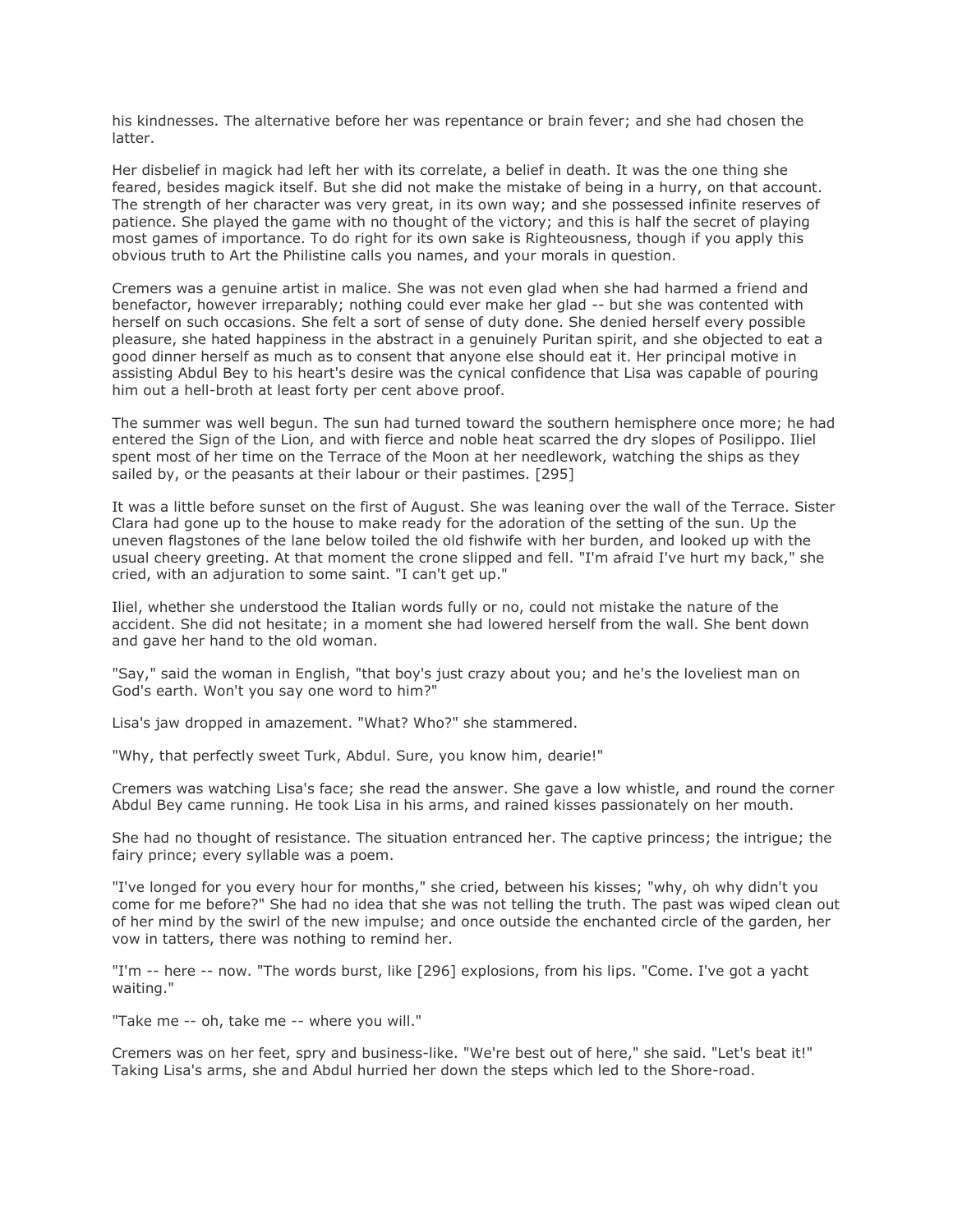Brother Onofrio's. patrol witnessed the scene. He took no notice; it was not against that contingency that he was armed. But at the summons to the Adoration he reported the event to his superior.

Brother Onofrio received the news in silence, and proceeded to perform the ceremony of the Salutation.

An hour later, as supper ended, the sound of the bell rang through the House. The visitor was Simon Iff.

He found Cyril dressed in every-day clothes, no more in his green robe. The boy was smoking a cigar upon the Terrace where he had read his poem on the day after Walpurgis Night.

He did not rise to greet his master. "Tell the Praetor that you have seen Caius Marius a fugitive seated upon the ruins of Carthage!" he exclaimed.

"Don't take it so hardly, boy!" cried the old mystic. "The man who makes no mistakes makes nothing. But it is my duty to reprove you, and we had better get it over. Your whole operation was badly conceived; in one way or another it was bound to fail. You select a woman with no moral strength - not even with that code of convention which helps so many weak creatures through their temptations. I foresaw from the first that soon or late she would throw up the Experiment."

"Your words touch me the more deeply because I also foresaw it from the first."

"Yet you went on with it." [297]

"Oh no!" Cyril's eyes were half closed.

"What do you mean -- Oh, no!" cried the other sharply. He knew his Cyril like a book.

"I never even began," murmured the boy, dreamily.

"You will be polite to explain yourself."

Simon's lips took a certain grimness of grip upon themselves.

"This telegram has consoled me in my grief," said Cyril, taking with languid grace a slip of paper from his pocket. "It came last week."

Simon Iff turned it towards the light. "Horatii," he read. "A code word, I suppose. But this is dated from Iona, from the Holy House where Himself is!" "Himself" was the word used in the Order to designate its Head.

"Yes," said Cyril, softly, "I was fortunate enough to interest Himself in the Experiment; so Sister Cybele has been there, under the charge of the Mahathera Phang!"

"You young devil!" It was the first time that Simple Simon had been startled in forty years. "So you arranged this little game to draw the enemy's fire?"

"Naturally, the safety of Sister Cybele was the first consideration."

"And 'Horatii'?"

"It's not a code word. I think it must be Roman History."

"Three Boys!"

"Rather a lot, isn't it?"

"They'll be needed," said Simon grimly. "I have been doing magick too."

"Do tell me."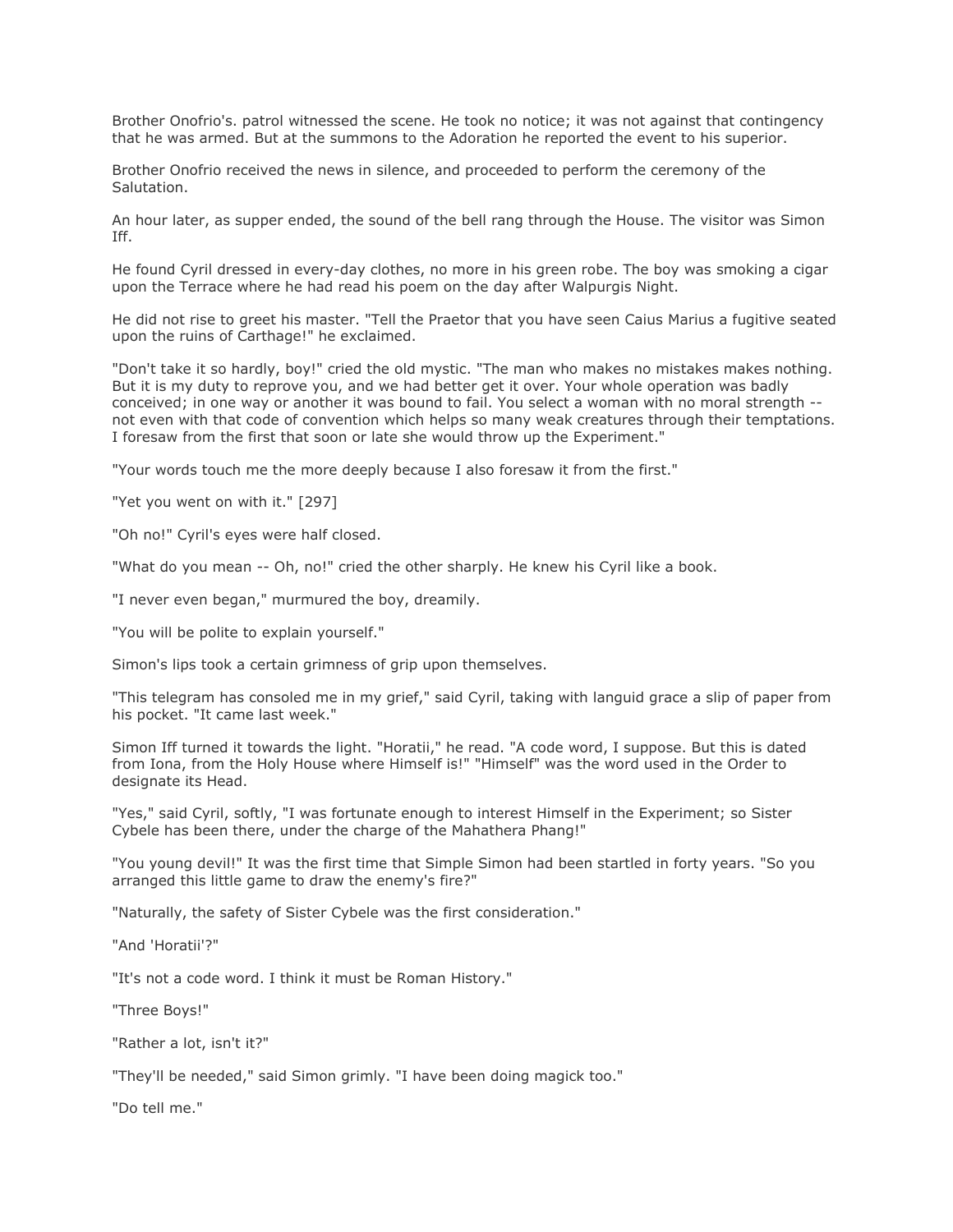"The Quest of the Golden Fleece, Cyril. I've been sowing the Dragon's Teeth; you remember? Armed men sprang to life, and killed each other." [298]

"But I don't see any armed men."

"You will. Haven't you seen the papers?"

"I never see papers. I'm a poet, and I like my lies the way mother used to make them."

"Well, Europe's at war I have got your old commission back for you, with an appointment as Inteelligence Officer on the staf of General Cripps."

"It sounds like Anarchism. From each according to his powers; to each according to his needs, you know. By the way, what's it about? Anything?"

"The people think it's about the violation of solemn treaties, and the rights of the little nations, and so on; the governments think it's about commercial expansion; but I who made it know that it is the baptism of blood of the New Aeon. How could we promulgate the Law of Liberty in a world where Freedom has been strangled by industrialism? Men have become such slaves that they submit to laws which would have made a revolution in any other country since the world began; they have registration cards harder to bear than iron fetters; they allow their tyrants to bar them from every pleasure that even their poverty allows them. There is only one way to turn the counter-jumper into a Curtius and the factory girl into a Cornelia; and I have taken it." "How did you work it? "

"It has been a long business, But as you know. Sir Edward is a mystic. You saw that article on fishing, I suppose?"

"Oh yes; I knew that. But I didn't know it was more definite."

It was he did it. But he'll lose his place; he's too fair-minded; and in a year they'll clamour for fanatics. It's all right; they'll butt each other's brains out; and then the philosophers will come back, and build up a nobler type of civilization." [299]

"I think you accused me recently of using strong medicine."

"I was practising British hypocrisy on you. I had to see the Prime Minister that week. Excuse me if I answer a humourist according to his humour. I want to show you how necessary this step has been. Observe: the bourgeois is the real criminal, always."

"I'm with you there."

"Look at the testimony of literature. In the days of chivalry our sympathies go with the Knight-errant, who redresses wrongs; with the King, whose courage and wisdom deliver his people from their enemies. But when Kingship became tyranny, and feudalism oppression, we took our heroes from the rebels. Robin Hood, Hereward the Wake, Bonnie Prince Charlie, Rob Roy; it was always the Under Dog that appealed to the artist. Then industrialism became paramount, and we began -- in Byron's time - to sympathize with brigands and corsairs. Presently these were wiped out, and to-day or rather, the day before yesterday, we were reduced to loving absolute scoundrels, Arsene Lupin, Raffles, Stingaree, Fantomas, and a hundred others, or the detectives who (although on the side of society) were equally occupied in making the police look like fools. That is the whole charm of Pere What's-his-name in Gaboriau, and Dupin, and Sherlock Holmes. There has never been a really sympathetic detectlve in fiction who was on good terms with the police! And you must remember that the artist always represents the subconscious will of the people. The literary hack who panders to the bourgeois, and makes his heroes of millionaires' sons, has never yet created a character, and never will. Well, when the People love a burglar, and hate a judge, there's something wrong with the judges."

"But what are you doing here, in a world-crisis?" [300]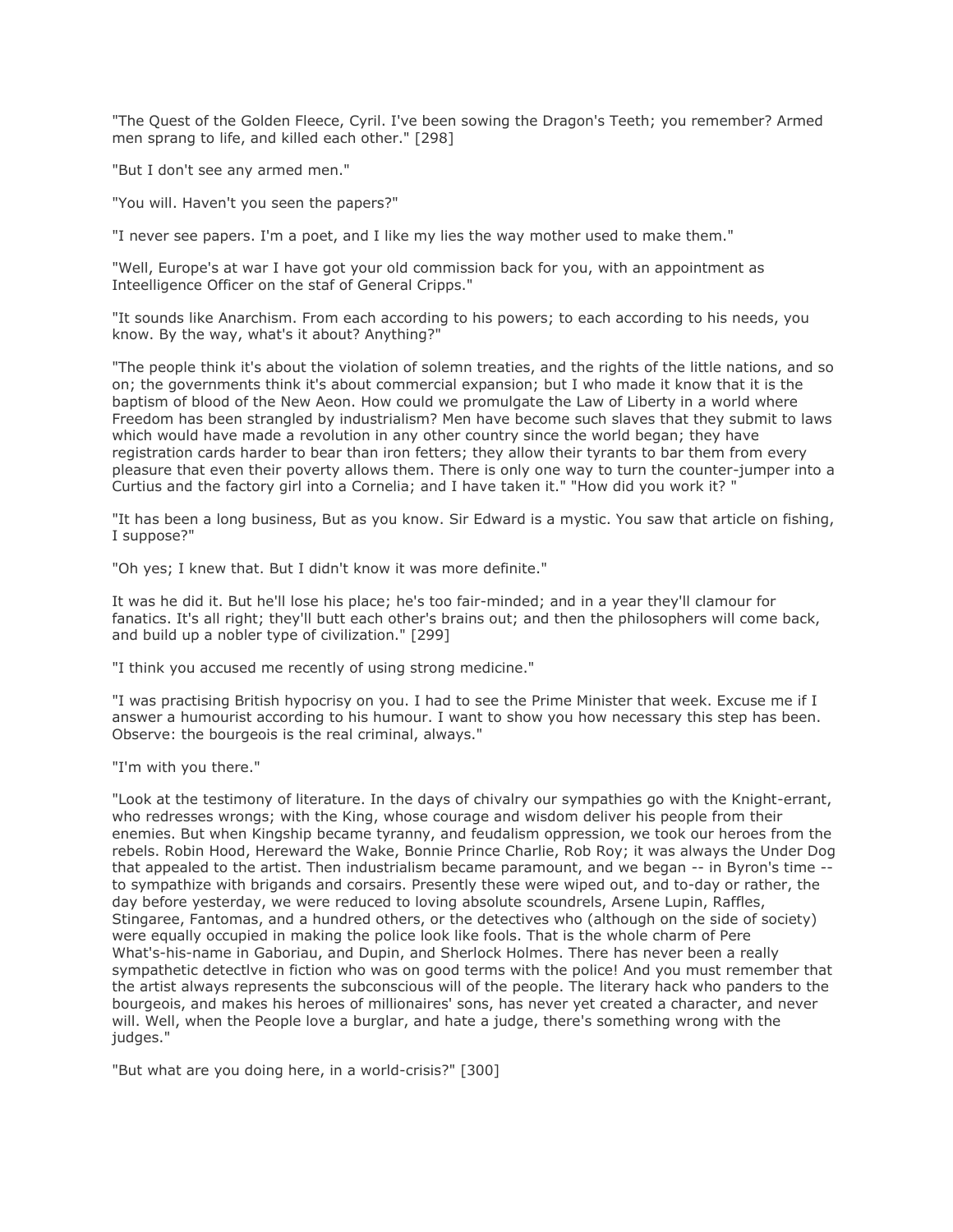"I'm over here to buy Italy. Bowling bought Belgium, you know, some time back. He was thick with Leopold, but the old man had too much sense to deal. He knew he would be the first to go smash when the war came. But Albert pocketed the good red gold without a second thought; that's partly what the trouble is over. Germany found out about it."

"And why buy Italy? To keep Austria busy, I suppose? These Wops can hardly hope to force the line, especially with the Trentino Salient on the flank."

"That's the idea. It would have been better and cheaper to buy Bulgaria. But Grey wouldn't see it. There's the eternal fear of Russia to remember. We're fighting against both sides in the Balkans! And that makes Russia half-hearted, and endangers the whole Entente. But it doesn't matter so long as enough people are killed. The survivors must have elbow-room for their souls, and the memory of heroic deeds in the lives of them and theirs to weigh against the everlasting pull of material welfare. When those men come back from a few years in the trenches, they'll make short work of the pious person that informs them of the wickedness of smoking, and eating meat, and drinking beer, and being out after eleven o'clock at night, and kissing a girl, and reading novels, and playing cards, and going to the theatre, and whistling on the Sabbath!"

"I hope you're right. You're old, which tends, I suppose, to make you optimistic. In my young ears there always rings the scream of terror of the slave when you offer to strike off his fetters."

"All Europe will be scream and stench for years to come. But the new generation will fear neither poverty nor death. They will fear weakness; they will fear dishonour." [301]

"It is a great programme. Qui vivra verra. Meanwhile, I suppose I report to General Cripps."

"You will meet him, running hard, I expect, somewhere in France. It will be a fluke if Paris is saved. As you know, it always takes England three years to put her boots on. If we had listened to the men who knew -- like 'Bobs' -- and fixed up an army of three millions, there could have been no war -- at least, not in this particular tangle of alliances. There would have been a Social Revolution, more likely, an ignoble business of greed against greed, which would have left men viler and more enslaved than ever. As it is, the masses on both sides think they are fighting for ideals; only the governments know what hypocrisy and sham it is; so the ideals will win, both in defeat and victory. Man! only three days ago France was the France of Panama, and Dreyfus, and Madame Humbert, and Madame Steinheil, and Madame Caillaux; and to-day she is already the France of Roland and Henri Quatre and Danton and Napoleon and Gambetta and Joan of Arc!"

"And England of the Boer wars, and the Irish massacres, and the Marconi scandals, and Tranby Croft?"

"Oh, give England time! She'll have to be worse before she's better!"

"Talking of time, I must pack up if I'm to catch the morning train for the Land of Hope and Glory."

"The train service is disorganized. I came from Toulon in a destroyer; she'll take you back there. Jack Manners is in command. Report at Toulon to the O.C.! You'd better start in half-an-hour, I'll see you safe on board. My car's at the door. Here s your commission!"

Cyril Grey thrust the document into his pocket, and the two men went up into the house.

An hour later they were aboard the destroyer; [302] they shook hands in silence. Simon Iff went down the gangway, and Manners gave the word. As they raced northward, they passed under the lee of Abdul's yacht, where Lisa, up to the eyes in champagne, was fondling her new lover.

Her little pig-like eyes sparkled through their rolls of fat; her cheeks, the colour and consistency of ripe Camembert cheese, sagged pendulous upon a many-chinned neck which looked almost goitrous; and the whole surmounted one of those figures dear to engineers, because they afford endless food for speculation as to the means of support. The moon was now exercising her full influence, totally unchecked and unbalanced; and the woman's nature being wholly of the body, with as little brain in proportion as a rhinoceros, the effect was seen mostly on the physical plane. Her mind was a mere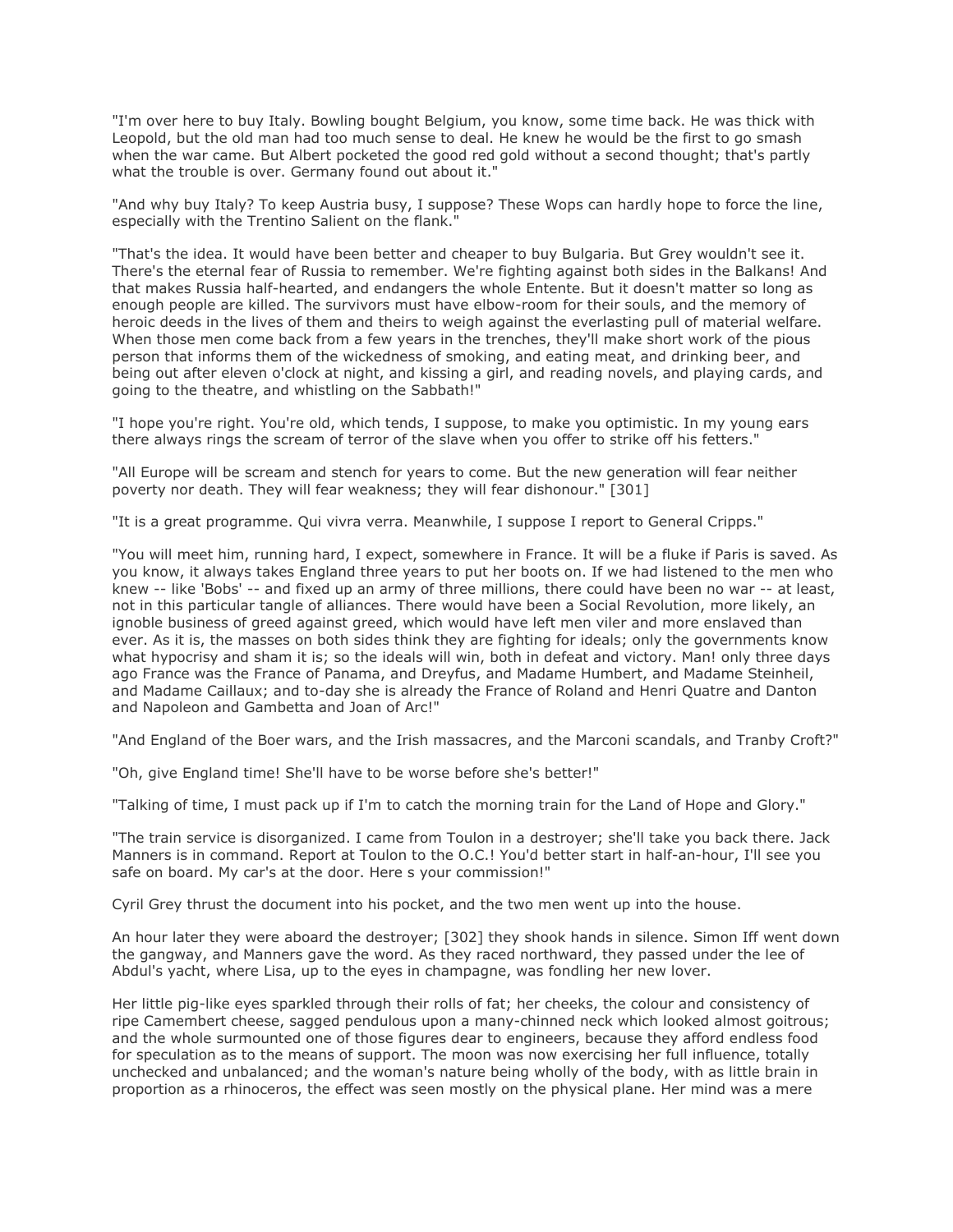swamp of succulent luxury. So she sat there and swayed and wallowed over Abdul Bey. Cremers thought she looked like a snow man just beginning to melt.

With a sardonic grin, the old woman waved her hand, and went on deck. The yacht was now well out in the open sea on her way to Marseilles. Here Cremers was to be landed, so that she might return to Paris to report her success to Douglas, while the lovers went on their honeymoon. The wind blew fresh from the south-west, and Cremers, who was a good sailor, came as near as she ever could to joy as she felt the yacht begin to roll, and pictured the tepid ice-cream heroine of romance in the saloon.

Meanwhile, the destroyer, her nose burrowing into the sea hike a ferret slipped into a warren, drove passionately towards Toulon. The keenness and ecstasy of Cyril's face were so intense that Manners rallied him about it.

"I thought you were one of the all-men-are- [303] brothers crowd," he said. " Yet you're as keen as mustard to slay your cousin-German."

"Puns," replied Cyril, "are the torpedo-boat destroyers of the navy wit. Consider yourself crushed. Your matchless intelligence has not misled you as to my views. All men *are* brothers. As a magician, I embrace, I caress, I slobber over the cheeks of Bloody Bill. But fighting in the army is not a magical ceremony. It is the senseless, idiotic, performance of a numskull, the act, in a word, of a gentleman; and as, to my lasting shame, I happened to be born in that class, I love to do it. Be reasonable! It's no pleasure to me, as an immortal God, to sneeze; I refuse to render myself a laughing-stock to the other Olympians by such indignity; but when my body has a cold in its head, it is proper for it to blow its nose. I do not approve, much less participate; and my body is therefore the more free to act according to its nature, and it blows its nose much harder than it would if I took a hand. That is the advantage of being a magician; all one's different parts are free to act with the utmost possible vigour according to their own natures, because the other parts do not interfere with them. You don't let your navigators into the stoke-hole, or your stokers into the chart-house. The first art in adeptship is to get your elements sorted out and specialized and organized and disciplined. Here endeth the first lesson. I think I'll turn in."

"It's a bit beyond me, Cyril. All I know is that I'm willing to risk my life in a good cause."

"But it's a rotten bad cause! We have isolated Germany and hemmed her in for years exactly as we did a century ago with Napoleon; Wilhelm, who wanted peace, because he was getting fat on it, knew us for his real enemy. In `ninety-nine he came within [304] an ace of uniting Europe against us, at the time of the Fashoda incident. But we baffled him, and since then he has been getting deeper in every moment. He tried again over the Boer war. He tried threats, he tried diplomacy, he tried everything. The Balkan War and the Agadir incident showed him his utter helplessness. The kingdom of Albania! The war in Tripoli proved that he could no longer rely on Italy. And when Russia resorted to so shameless an assassination as that of Sarajevo -- my dear good man! England has been a pirate as she always was. From Hengist and Horsa, and the Vikings, she first learnt the trick. William the Conqueror was a pirate; so was Francis Drake. Look at Morgan, whom we knighted, and all the other buccaneers! Look at our system of privateering! Ever hear of the 'Alabama'? We learnt the secret of sea-power; we can cut the alimentary canal of any nation in Europe -- bar Switzerland and Russia. Hence our fear of Russia! It's the Jolly Roger you should fly, Jack Manners! We stood all Germany's expansion; we said we were her cousins -- but when she, started a Navy, that was another barrel of fish!

"I don't think I can bear this, you know!"

"Cheer up! I'm one of the pirate crew!"

"Oh, you're Captain Kidd!"

"I have already stated my opinion as to the conversational value of puns. I'm going to turn in; you get busy, and find a neutral ship to rob."

"I shall do my best to maintain the law of the sea."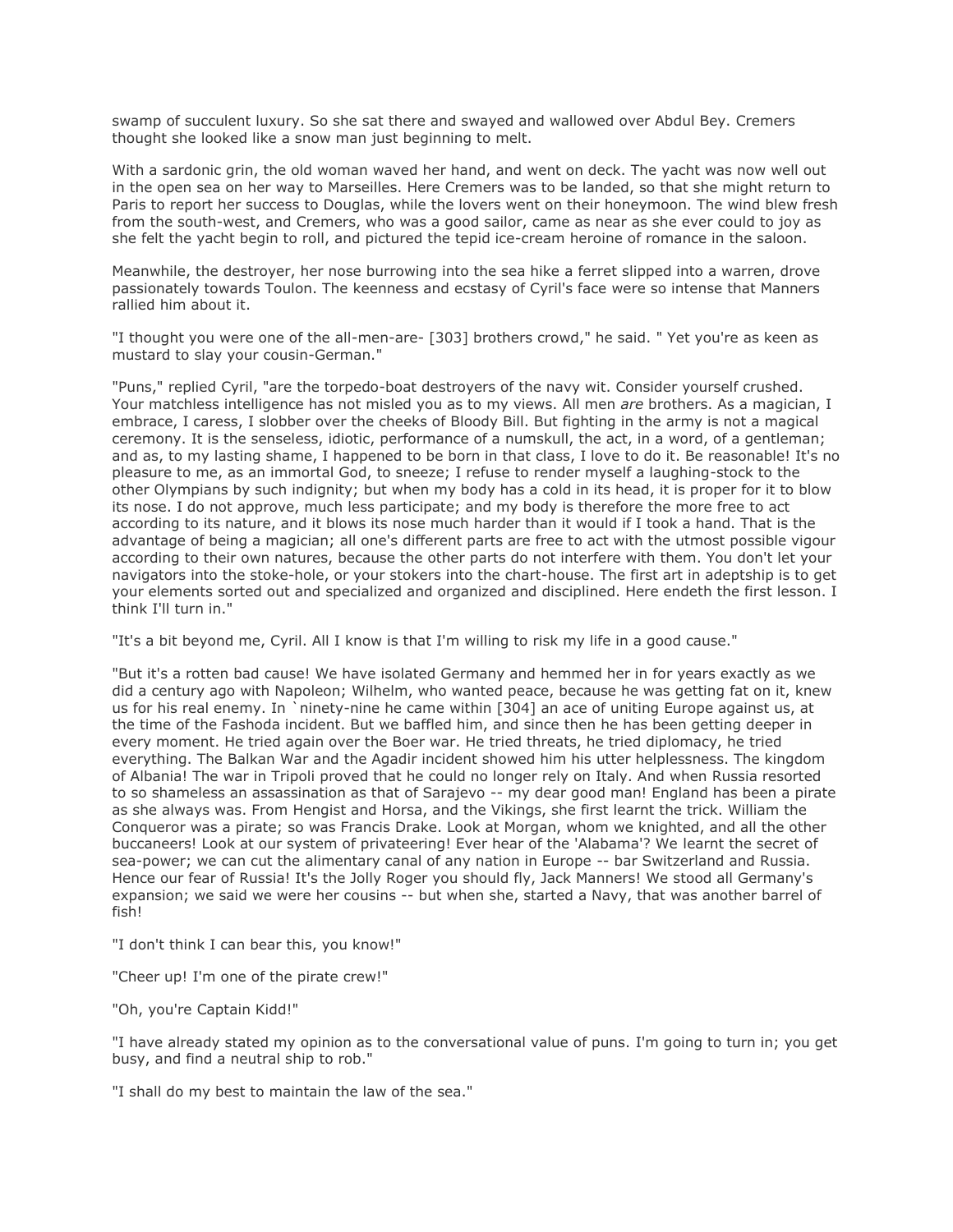"Made by the pirate to suit his game. Good God! I can't see why we shouldn't be sensible. Why must we invoke Law and Gospel every time we want to do a dirty act? My character's strong enough to let me kill all the Germans I can without persuading myself that I'm saving them from Prusian Tyranny! Good-night!"

"The youth is unintelligible or immoral," thought Manners, as he turned his face to the spindrift; "but I bet he kills a lot of Germans!" [305]

### **CHAPTER XXII**

#### OF A CERTAIN DAWN UPON OUR OLD FRIEND THE BOULEVARD ARAGO; AND OF THE LOVES OF LISA LA GIUFFRIA AND ABDUL BEY, HOW THEY PROSPERED. OF THE CONCLUSION OF THE FALSE ALARM OF THE GREAT EXPERIMENT, AND OF A CONFERENCE BETWEEN DOUGLASS AND HIS SUBORDINATES.

LORD ANTONY BOWLING was one of three men in the War Office who could speak French perfectly; despite this drawback, he had been selected to confer with the French headquarters in Paris. Here he met Cyril Grey, busy with his tailor. The young magician had once held a captaincy in a Hussar regiment, but a year of India had developed his native love of strange places and peoples. He had been tempted to resign his commission, and yielded. He had gone exploring in Central Asia, and the deadly districts beyond Assam. He could not stand gymkhanas, polo, and flirtation. Simon Iff had given him a hint now and again of what magick might effect if a war came, and the boy had profited. He had formed provisional plans.

He encountered Lord Antony by chance one evening on the Boulevard des Italiens, dined him, and on finding that all amusements, even that of watching the world from the terrace of a cafe, were to end by order of the Military Governor of Paris, at eight o'clock, suggested that they should spend the evening smoking opium "chez Zizi," a delightful girl who lived with a brilliant young English journalist [307] on the Boulevard M Marcel. At midnight, serenely confident that God was in his heaven, as asserted by the late Robert Browning, they decided to finish the night at Cyril's studio. Here the young magician "reconstructed the crime" of the jumping balls of the mysterious countess, and recounted the episode of the Thing in the Garden, to the delectation of the "Merman of Mayfair." He then offered to amend Bowling's coat of arms by the introduction of twelve prawns couchant, gules, gartered azure, and the substitution of Poltergeists for the Wild Men of the ducal escutcheon.

Modestly disclaiming these heraldic glories, Lord Antony regaled his host with an ingenious account of a Swedish gentleman who materialized the most voluminous spectres from -- as subsequently appeared in circumstances which can only be qualified as dramatic -- the contents of a steel cylinder measuring twelve inches in length and three in diameter, which a search of the medium, stripped to the buff, had at first failed to disclose.

But neither was honestly interested in his own remarks; the subconscious excitement of the War made all conversation on any other topic sound miserably artificial. Bowling's story made them both distrait; they fell into a heavy silence, pondering methods of concealing dispatches or detecting spies. Investigation of spiritualism makes a capital training-ground for secret service work; one soon gets up to all the tricks.

Presently Cyril Grey began to preach magick.

"Germany is on a pretty good wicket," he said. "She is at war; we have only taken a holiday to go fighting. The first condition of success in magick is purity of purpose. One must let no other consideration interfere with the business in hand. But we are hypocrites in England; consequently, [308] we compromise and fumble. When a magician does get in charge of an affair, all goes pretty well; look how Simple Simon has isolated Germany! Even there he has been thwarted by the Exchequer; five millions in the right place would have bought the Balkans. How much do you think that little economy will cost us before we're through? As for the foolishness of leaving Turkey doubtful, it's beyond all words!"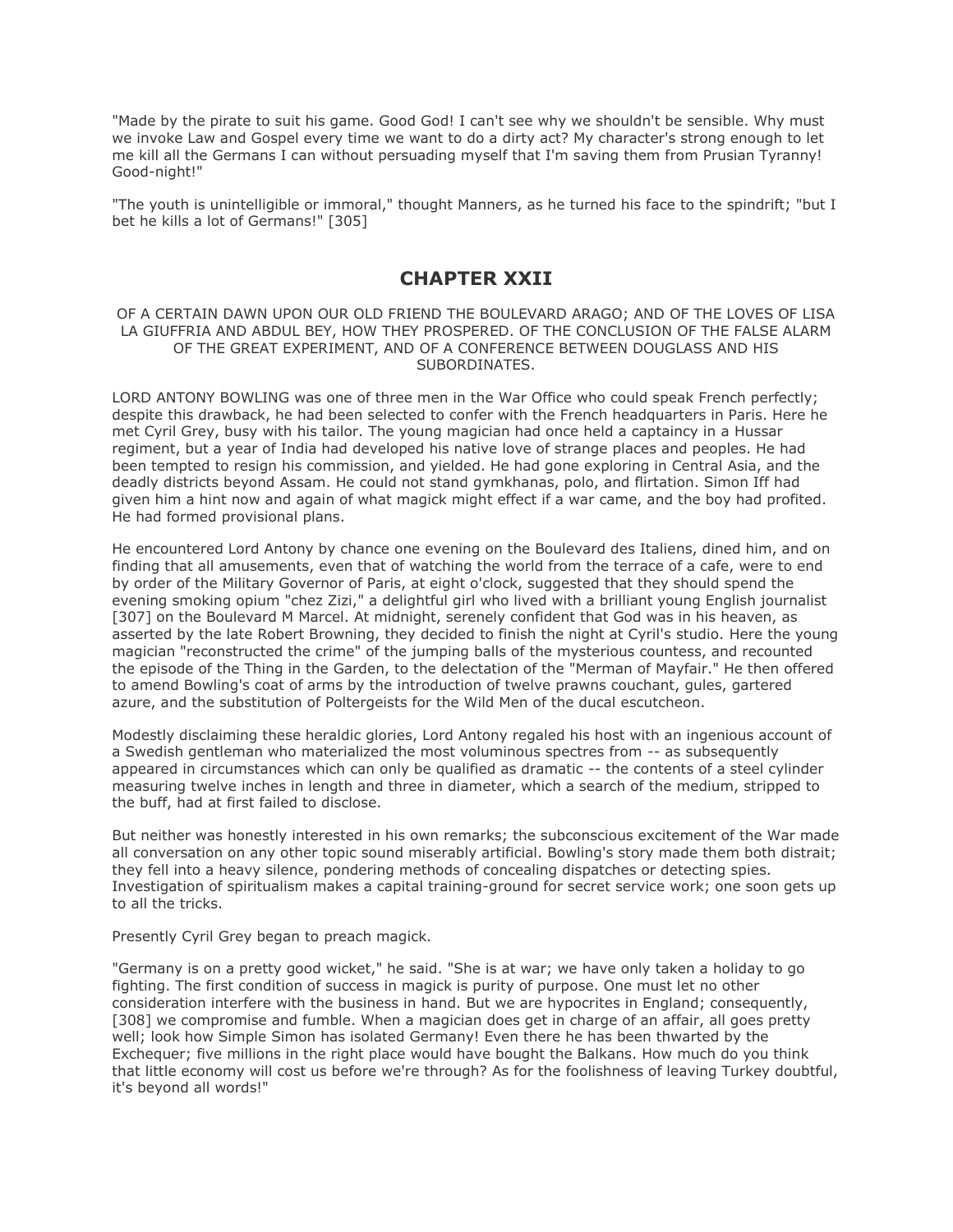"Yes," agreed Bowling "we ought to have supported Abdul Hamid from the first. The best kind of Englishman is blood brother to the best kind of Mussulman. He is brave, just, frank, manly and proud. We should always be in alliance Islam against the servile Hindus and so-called Christians. Where is the spirit of the Paladins and the Templars and the Knights of the Round Table? The modern Christian is the Bourgeois, whose character is based on fear and falsehood."

"There are two kinds of animals, mainly: one whose defence is obscurity, shunning death, avoidance of danger; the other whose defence is attack."

"Yes; we're all right so long as we make ourselves feared. But Victorian prudery turned our tigers into oxen; we found that it was wrong fight dangerous to drink beer, wicked to love; presently it was cruel to eat beef, immoral to laugh, fatal to breathe. We went in terror of the omnipresent germ. Hence we are fat, cowardly slaves. I hear that Kitchener is hard put to it to get his first 100,000 men. Only the public schools respond. Only gentlemen and sportsmen really love England -- the people that have been cursed these last few years as tyrants and libertines.

"Only the men."

"And few there are, in the crowd of canaille, old women, slackers, valetudinarians, eaters of nuts!" [309]

"God rest the soul of Edward Seventh! I thought all would be well when Victoria died; but now ---"

"This is no hour of the night to lapse into poetry! Anyhow, Germany is nearly as bad, with her Social Democratic Party."

"Do you think that?" cried Cyril, sharply, sitting up. His gesture was indecipherably intense; it seemed utterly disproportionate to Bowling's casual commonplace.

"I know it. It's one of the chief causes of the war. The Zabern incident showed the Junkers that they were safe only for a year or two; after that the people would start out to be too proud to fight," replied Lord Antony, anticipating a transpontine chameleon.

"And so?" Cyril's voice trembled. A tense thrill ran through his body. He had become sober in an instant.

"The Court Party wanted war, to bring back the manly spirit to the nation, and incidentally to keep their place in the sun."

The boy sank with a large sigh into his seat. His tone changed to its old supercilious slurring.

"Bloody Bill was afraid for his dynasty?"

"Scared green."

"Don't talk for five minutes, there's a good chap! I've a strange feeling come over me -- almost as if I were going to think!"

Lord Antony obliged with silence. The five minutes became twenty. Then Cyril spoke.

"I had better get to Cripps double quick," said he; "I'm his Intelligence Officer, and I think it my duty to inform him of the plans of the German Great General Staff!"

"Yes, you should certainly do that!" answered Lord Antony, laughing. [310]

"Then let's stroll up the Boulevard. Dawn's breaking. We'll get a *cafe-brioche* at the Rotonde, and then I'll tyrannize my tailor, and get off."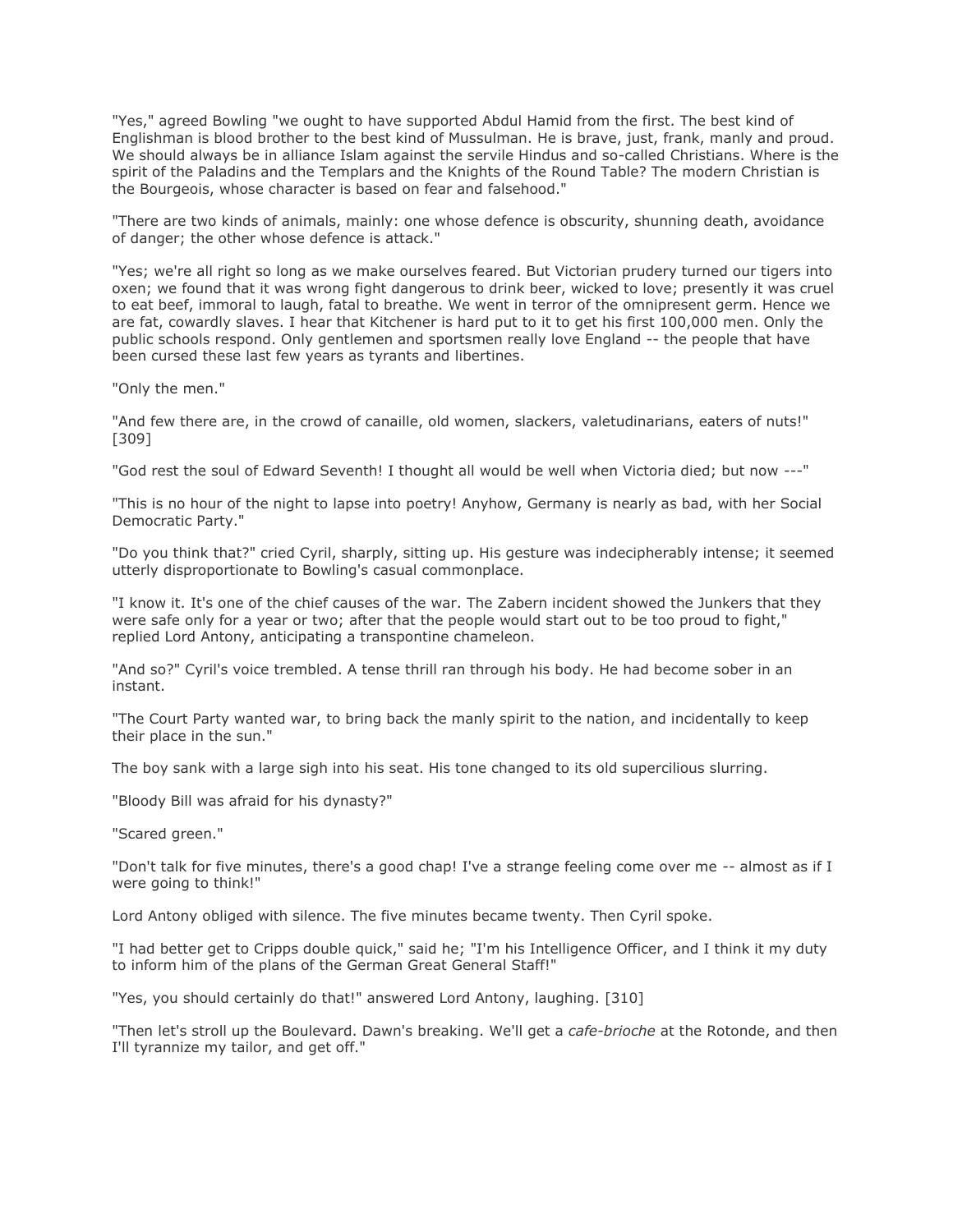They went out into the cold morning air. Three hundred yards away, outside the Sante prison, a small crowd had collected. The centre of attraction seemed to be a framework, two narrow uprights crowned with a cross-bar where a triangular piece of metal glittered in the pale twilight.

"Peace hath her victories no less renowned than war!" drawled Cyril, cynically. "Confess that I have entertained you royally! Here is a choice savoury to wind up our feast."

Lord Antony could not conceal his horror and repulsion. For he knew well enough what sight chance had prepared for them. But the fascination drew him far more surely than if his temperament had resembled that of his friend. They approached the crowd. A ring was kept about the framework by a cordon of police.

Just then the gates of the prison opened, and a little procession came out. All eyes were drawn instantly to its central figure, an old, old man whose jaw was dropped, and from whose throat issued a hoarse howling, utterly monotonous and inhuman. His eyes were starting from his head, and their expression was one not to be described. His arms were bound tightly to his sides. Two men were half supporting him, half pushing him. Save for his horrible cry, there was no sound. There was no movement in the crowd -- no whisper. Like automata the officials did their duty. In a trice the prisoner was thrown forward on to a board, thrust up toward the framework. His caterwaul suddenly ceased. A moment later a sharp order rang out in the voice of one of the prison officials. The knife fell. From the crowd burst a most dreadful sound -- an "Ah!" so [311] low, so fierce, that it had no human quality. Lord Antony Bowling could never be sure whether it was after that or before it that he heard the head tumble into the basket.

"Who was it?" asked Cyril of a bystander.

"Un anglais," answered the man. "Le docteur Balloch."

Cyril started back. He had not recognized his old enemy.

But even at that moment he was accosted by one whom he would never fail to know, even dressed as he was in the uniform of French colonel -- Douglas. On his arm was a child whose eyes were blear already with debauchery, who staggered, her eyes rolling, her hair dishevelled, her mouth loose and wet, laughing with indecent and profane intoxication.

"Good morning, Captain Grey; well met, well met indeed!" began Douglas, urbane in his triumph.

"I trust you passed a pleasant time in Naples."

"Very pleasant," returned Grey.

"Dr. Balloch," continued Douglas, "crossed my path. I am glad you should have seen the end of him."

"I am glad," said Cyril.

"And what end do you think I have reserved for you?" said the sorcerer, with sudden foam of ferocity.

"Something charming, I am sure," said Cyril, silkily. "I always admired your work, you know. That translation of 'The Book of the Sacred Magick of Abramelin the Mage,' in particular. You remember the passage about the wicked Antony of Prague," he went on, with sudden force and solemnity, "the marvellous things he did, and how he prospered -- and how he was found by the roadside, his tongue torn out, and the dogs at feast upon his bowels! Do you know what has saved you so far? Only one [312] bar between you and destruction -- the love of your wife, whom you have murdered!" With that Cyril cried aloud three words in a strange tongue, and giving the other no chance to reply, marched rapidly away with his friend.

Douglas could not have recovered, in any case. He was as one stunned. How did this boy know of the death of his wife? Well, that might be understood; but how did he know his most secret fear, the fact that since the crime his demons had lost their courage? He shook the feeling off, and turned again to gloat over the death of Balloch.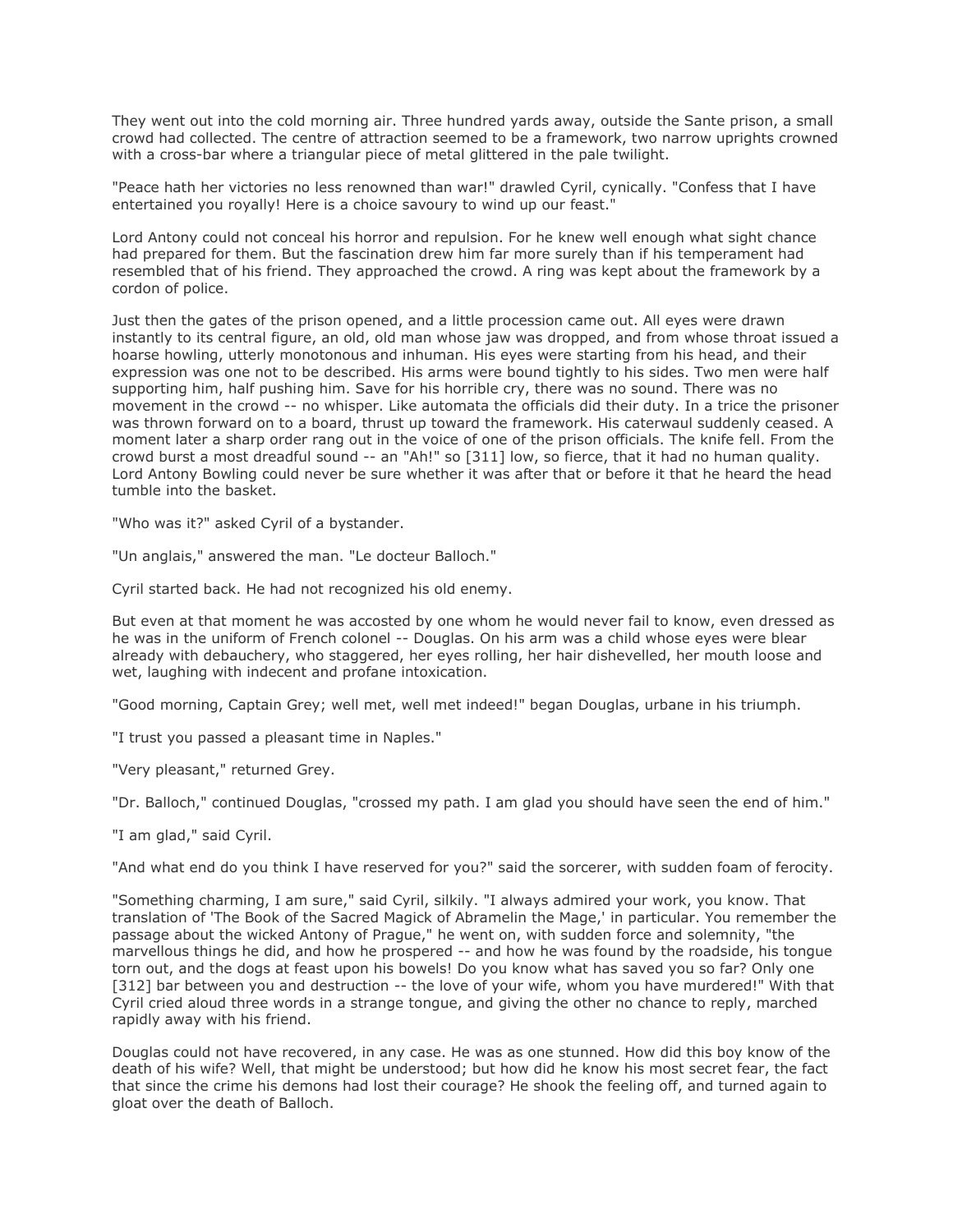"Who was that?" asked Bowling.

"The Grand Panjandrum himself, with the little round button on top! That's Douglas!"

"The Black Lodge man?"

"Ex-man."

"I see daylight. Balloch was condemned, you know, for a crime done twenty years ago. Douglas must have known about it and betrayed him."

"That's the regular thing."

"How does he come to be a colonel in the French Army?"

"Don't know. He was close in with one or two ministers; Becasseux, I think, in particular. There's a lot of politics in Occultism, as you know."

"I'll think that over. I might ask the minister this morning. But I tell you it's no time for trifles. Ever since all the mobilization plans were scrapped by the failure of Liege and Namur to hold out, distraction has reigned supreme, no casual mistress, but a wife, and procuress to the Lords of Hell at that!"

"Do not quote Tennyson, even mixed, under the shadow of the Lion de Belfort! As to trifles, there are none in war. Ask the Germans if you don't believe me." [313]

A little later, after the Rotonde Cafe' in the Boulevard Montparnasse had refreshed them with its admirable coffee, and those brioches which remind one of boyhood's earliest kisses, they walked down to the Place de la Concorde, and parted.

Cyril went on to the Opera, to his tailor in the Rue de la Paix. His mind was full of meditations upon the details of the great idea that had come to him, the divination of the enemy's objective. His suggestion had made Lord Antony laugh. He himself had never felt less like laughing; he was on fire with creative genius -- and terrified lest his work should fall upon barren soil. Well he knew how hard it is to get Power to listen to Reason!

At the corner of the Place de l'Opera he lifted his eyes to assure himself of a free crossing.

\* \* \* \* \*

The mind of Abdul Bey was in turmoil. His first night upon the yacht had been mere wallowing in debauch; but he woke with a clear head, acutely alive to the complexity of his situation. He was personally triumphant; there was nothing in his private affairs to worry him. But in charge, as he was, of the Turkish Secret Service in Paris, he knew the political situation well enough. He knew that Turkey would throw in her lot with Germany, sooner or later; and he was doubtful as to the wisdom of returning to France. On the other hand, duty called him with clarion voice; and he wanted to have as many fingers as possible in the pie. After much consideration, he thought he would land at Barcelona, and get through with his American passport -- for he had papers from most nations -- as a distracted millionaire. His companions -- both American citizens -- would aid the illusion. Supposing that there was already trouble or suspicion, this subterfuge [314] would serve; once in Paris, he could find out how the land lay, and act accordingly.

He gave orders to the captain to make for Catalonia. The voyage was uneventful, save for the brief visit of a cruiser which discovered nothing contraband; in fact, Abdul and Lisa remained drunk the whole time. Only, just off the Spanish coast, a capful of wind once again interfered with Lisa's enjoyment of the honeymoon. It had another consequence, more serious. No sooner had they landed at Barcelona, than Lisa became suddenly and terribly ill. After a week, the doctors decided upon a radical remedy-operation. The next day a girl child entered the world, very much alive, despite the irregularity of her entrance. No ordinary child, either. She was a beautifully made baby, with deep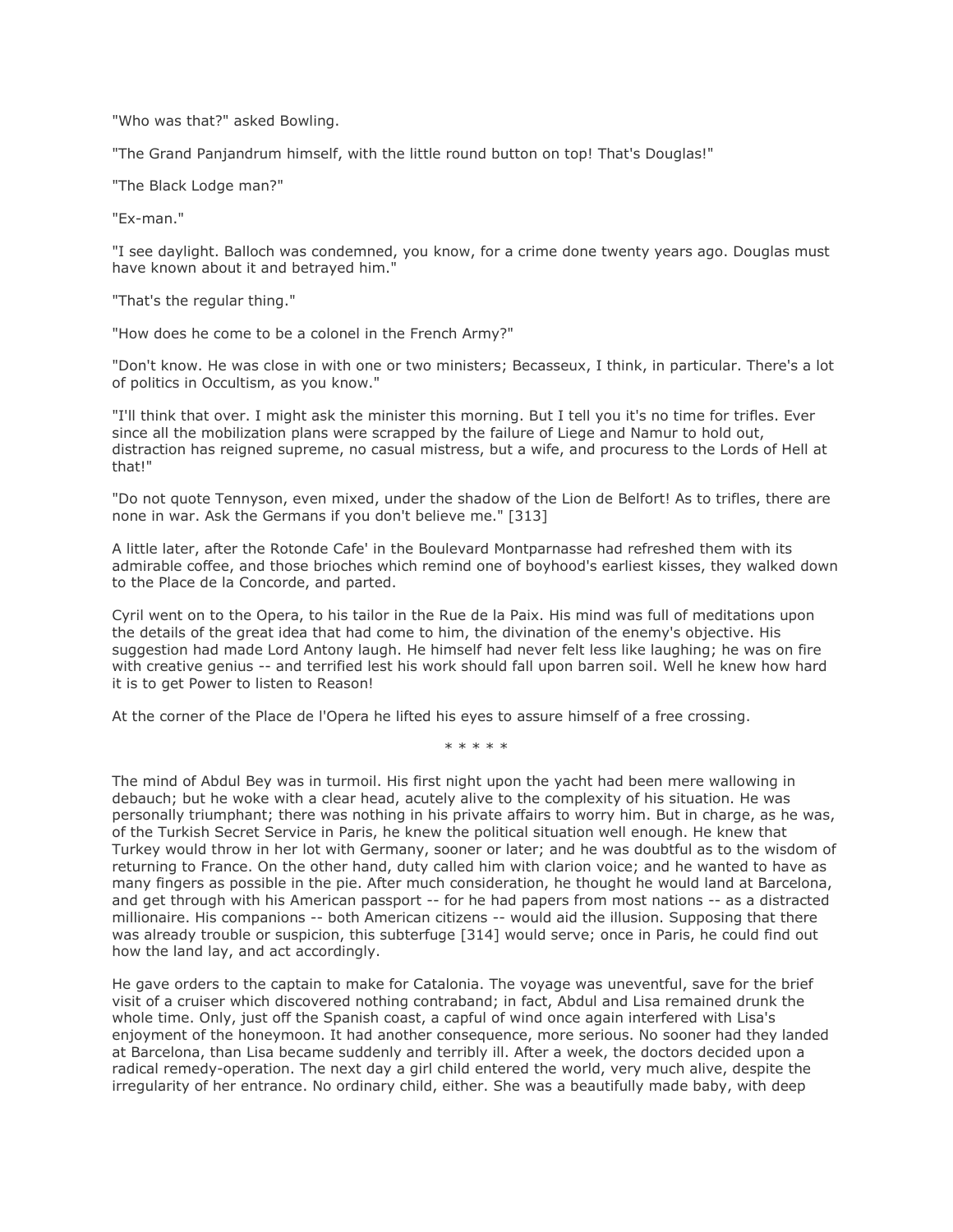blue eyes; and she was born with four teeth, and with hair six inches long, so fair as to be silvery white. Like a tattoo-mark, just over the heart, was a faint blue crescent.

Lisa recovered rapidly from her illness, but not too quickly for the amorous Turk; though he was surprised and annoyed to find that she had recovered her early grace and activity. The fat had gone from her in the three weeks of illness; and when she began to be able to move about, and drive in the city, she looked once more almost as she did on the night when Cyril first saw her, a gay, buxom, vigorous woman. The change cooled Abdul's ardour, and her own feelings altered with it. Her lover's sloppiness began to disgust her. As to the child, it was a source of irritation to both of them. Cremers, again, was hardly a boon companion; she would have depressed a hypochondriac going to the funeral of a beloved uncle who had left him nothing. Before Lisa had been out of bed three days, a crisis arose; she felt instinctively that Paris would be "no fun," and [315] wanted to go to America. Abdul felt that he must lose no time in getting to Paris. Cremers, for some reason, had changed her mind about reporting to Douglas; she was homesick for West 186th Street, so she said. The explosion came at lunch, the Spanish nurse having failed to muffle the baby with due adequacy.

"Oh hell!" said Abdul Bey.

"God knows, I don't want the little beast!" said its proud mother.

"Look'e here!" remarked Cremers. "I do want it. Sure some baby!"

"Oh hell!" repeated Abdul Bey.

"Look'e here! You gimme the rocks, an' I'll take her across the pond. There's ships. Gimme three thousand bucks and expenses, and three thousand every year, and I'll fix it. You folks get off and paint Paree pink. Is it a go?"

Abdul Bey brightened immediately. Only one thought chilled him. "What about Douglas?" he said.

"I'll `tend to that."

"It's a good scheme," muttered Lisa.

"Let's get away to-night; I'm sick of this hole." She caressed the Turk warmly.

But Paris was no longer the Paris of her dreams, no longer the Paris of idleness and luxury "where good Americans go when they die"; it was a Paris of war, of stern discipline, of patriotic enthusiasm, nothing less than a nightmare for the compatriots of the lady who didn't raise her boy to be a soldier. She blamed Abdul, who shrugged his shoulders, and reminded her that she was lucky to get dinner at all, that the Germans were likely to be in the city in a week or so. She taunted him; he let loose his ancestral feelings about women, those which lie deep-buried in all of us who are at least not utterly [316] degenerate in soul, however loose morality may have corrupted us upon the surface. She rose in the automobile, just as they crossed the Place de l'Opera, and broke her parasol over his head; then turned her nails loose on his eyes. He fisted her in the abdomen, and she collapsed into the seat of the car with a scream. It was this that diverted the attention of Cyril Grey from his contemplation of the designs of Germany.

The boy made a leap, and had Abdul by the throat in a moment, dragging him out of the car, and proceeding to administer summary castigation with his boot. But the police interfered; three men rode up with drawn sabres, and put an end to the affair. They arrested all parties, and Cyril Grey only escaped by the exhibition of that paper which had won him such respect months earlier on the shambles of Moret railway station.

"I have to go to my tailor: service of the minister," he remarked with a cynical smile; and was dismissed with the profoundest respect.

"After all, it was no business of mine," he muttered as he wriggled into his new tunic, to the immense admiration of the tailor, a class whose appreciation of manly beauty depends so largely upon the price of the suit. "'Tis better to have loved and lost than never to have loved at all. The trouble comes when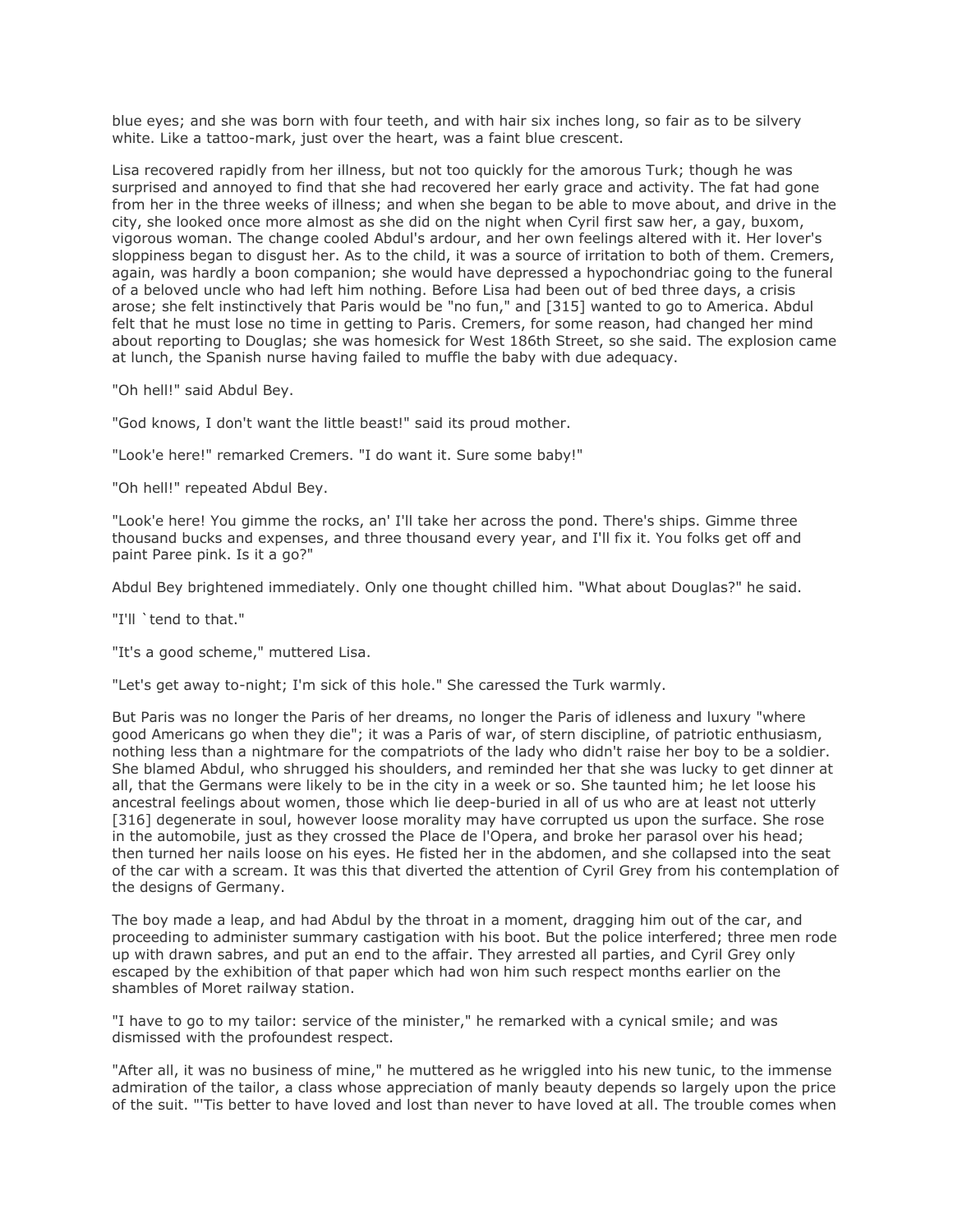you can't lose `em. Poor old Lisa! Poor old Abdul! Well, as I said, it's none of my business. My business is to divine the thoughts of the enemy, and -- oh Lord! how long? -- to get the powers that be to understand that I am right. Considering that they needed eight million marching men to persuade them that Bloody Bill meant war, I fear that my task may be no sinecure."

He went to the barracks, where a military automobile was waiting for him, and told the chauffeur, with bitter wit, to go out to meet General Cripps. [317] As to Lisa and the Turk, it was twenty-four hours before they were set at liberty. The sight of Cyril, his prompt intervention in her defence, relit the flames of her half crazy passion. She rushed over to the studio to see him; it was shut up, and the concierge could give her no news. She drove wildly to the Profess-House in Montmartre. There they told her that he had gone to join the British army. Various excited enquiries in official quarters led her at last to Lord Antony Bowling. He was genuinely sympathetic: he had liked the girl at first sight; but he could hold out no hopes of arranging for her to see him.

"There's only one way for you to get to the front," said he. "Join the Red Cross. My sister's here forming a section. I'll give you a note to her, if you like."

Lisa jumped at the suggestion. She saw, more vividly than if it were actual, the obvious result. Cyril would be desperately wounded, leading the last victorious charge of the dragoons against the walls of Berlin; she would interestingly nurse him back to life, probably by means of transfusion of blood; then, raised to the peerage, Marshal Earl Grey of Cologne (where he had swum the Rhine, and, tearing the keys of the city from the trembling hands of the astonished burgomaster, had flung them back across the river to his hesitating comrades) would lead her, with the Victoria Cross in gold and diamonds on his manly bosom, to the altar at St. Margaret's, Westminster.

It was worth while learning magick to become clairvoyant like this! She dashed off, still at top speed, to enroll herself with Lady Marcia Bowling.

She gave no further thought to Abdul. He would never have attracted her, had she not perceived a difficulty in getting him.

As to that gentleman himself, if grief tore at his [318] heart strings, he showed it that night in an unusual way. It may have been but simulation of philosophical fortitude; there is no need to enquire. His actions are of more interest: they consisted of picking up a cocotte on the Boulevard des Italiens, and taking her to dinner at the Cafe de Paris. At the conclusion of a meal which would have certainly been prescribed as a grief-cure to any but a dyspeptic, the maitre d'hotel approached their table, and tendered, with a bow, an envelope. Abdul opened it -- it was a summons from Douglas to appear immediately in his presence at the apartment in the Faubourg St. Germain.

The Turk had no choice but to comply. He excused himself to his fair guest, at the cost of a hundred-franc note, and drove immediately to the rendezvous.

Douglas received him with extreme heartiness.

"A thousand congratulations, dear young man, upon your brilliant victory! You have succeeded where older and more learned men failed badly. I called you here to-night to tell you that you are now eligible for a place in the Fourteen, the Ghaagaael, for a seat is vacant since this morning."

"They executed Balloch?"

Douglas nodded with a gloating smile.

"But why did you not save him, master?"

"Save him! It was I that destroyed him when he tried to betray me. Candidates take notice!"

Abdul protested his loyalty and devotion.

"The supreme test," continued Douglas, "cannot conveniently be imposed in time of war. There is too much to do just now. But -- as a preliminary -- ?" how do you stand with Germany?"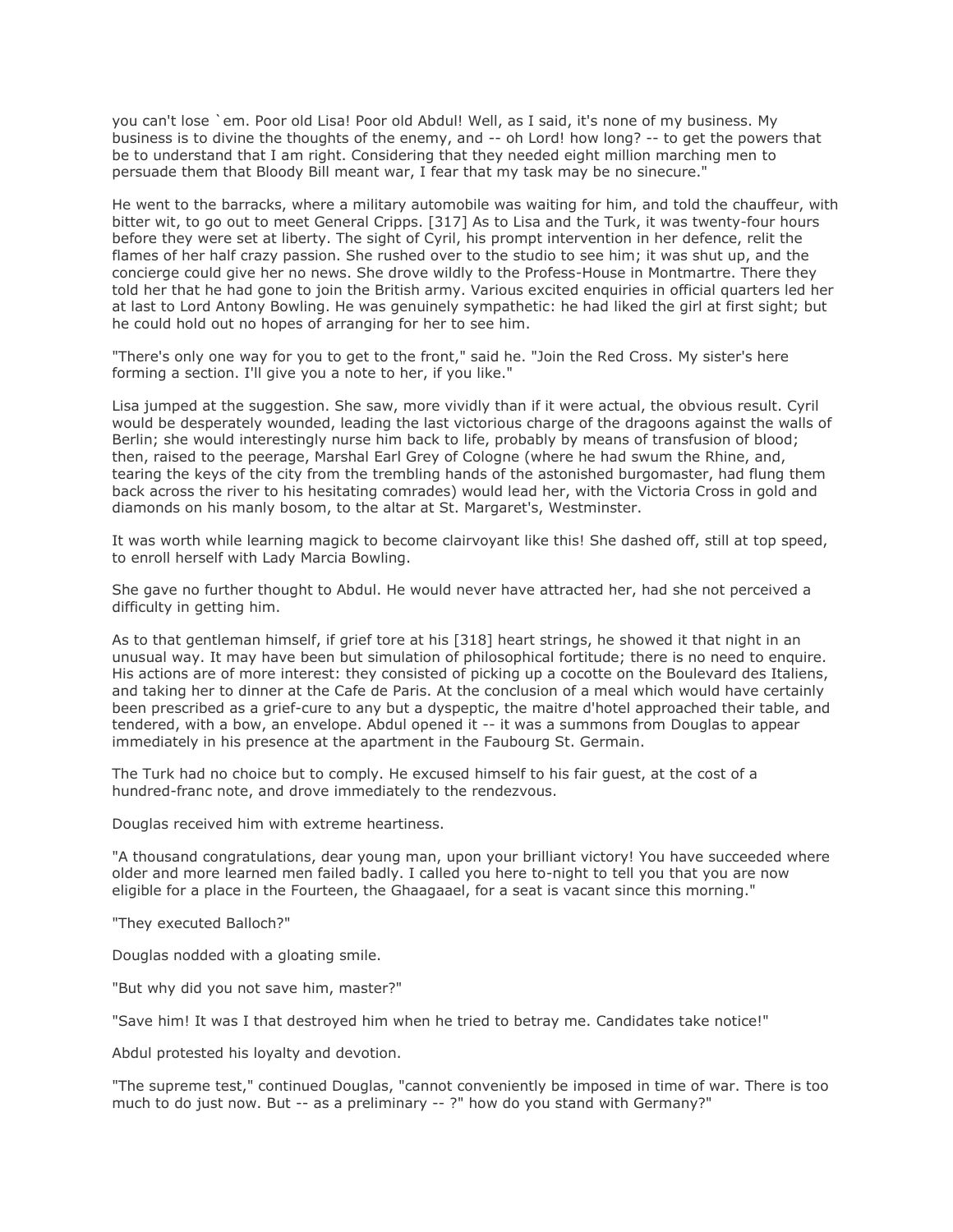Abdul shrank back, startled out of his presence of mind.

"Germany!" he stammered at last. "Why, [319] Colonel," (he emphasized the title) "I know nothing. I have no instructions from my Government."He met the eye of his master, and read its chill contempt. "I--er--er--"

"Dare you play with me?"

The young man protested that no such thought had crossed his mind.

"In that case," pursued the sorcerer, "you won't know what that means?"

Douglas took from his pocket a fifty-franc note. The Turk caught it up, his eyes grown momentarily wider with surprise.

"Examine it!" said Douglas, coldly.

The Turkish agent held it to the light. In the figures numbering the note were two small pinpricks.

"Allah!" he cried. "Then you are ---"

"I am. You may as well know that my colleague in the Lodge, 'A.B.', is going to stir up trouble for the British in India. Her influence with certain classes of Hindus is very great. For your part, you may try discreetly to tamper with the Mussulman section of the French troops, the Africans. But be careful - there is more important work to your hand, no less than the destruction of the French armies in the field. Now let us see what you can do. I am going to send you to my little garden hermitage, where I occasionally appear in the character of a great ascetic; there is an old lady there, devoted to me. Have your best man there to play Yogi. In the garden -- here's the plan -- is the terminal of a wire. There's another in that house where you got baptized and married -- remember? Thence there's a cable up Seine to another cottage where that old Belgian mystic lives -- the friend of Maeterlinck! ha! ha! He's really von Walder, a Dresdener. And he is in charge of another cable -- underground three hundred [320] miles, thanks to Becasseux, who helped us with the road squads, to a place which by now is firmly in the hands of the Crown Prince. So all you have to do is to tell your man to sit and pretend to meditate -- and tap. I shall send you plenty of information from the front. You will know my agents by a nick filed in a trouser-button. Each message will have a number, so that you will know if any go astray. All clear?"

"Admirable. I need not say how proud I am to find that we are on the same side. I was very frightened of that uniform!"

*"L'habit ne fait pas le moine,"* replied Douglas gaily. "And now, sir, let us spend the night discussing our plans in detail -- and some very excellent whisky which I happen to have by me."

The spies pursued their double task, with pitiless energy, till morning was well broken. Later in the day Douglas left for Soissons. He was attached to the French army as chief of a corps of signallers - thanks, once again, to the good offices of Becasseux. His plans were perfect: they had been cut and dried for over fifteen years. [321]

# **CHAPTER XXIII**

OF THE ARRIVAL OF A CHINESE GOD UPON THE FIELD OF BATTLE; OF HIS SUCCESS WITH HIS SUPERIORS AND OF A SIGHT WHICH HE SAW UPON THE ROAD TO PARIS. ALSO OF THAT WHICH THEREBY CAME UNTO HIM, AND OF THE END OF ALL THOSE THINGS WHOSE EVENT BEGAT A CERTAIN BEGINNING

UNMATCHED in history is the Retreat of the British Army from Mons. It was caught unprepared; it had to fight three weeks before it was ready; it was outnumbered three to one by a triumphant enemy; it was not co-ordinated with the French armies, and they failed to support it at critical moments; yet it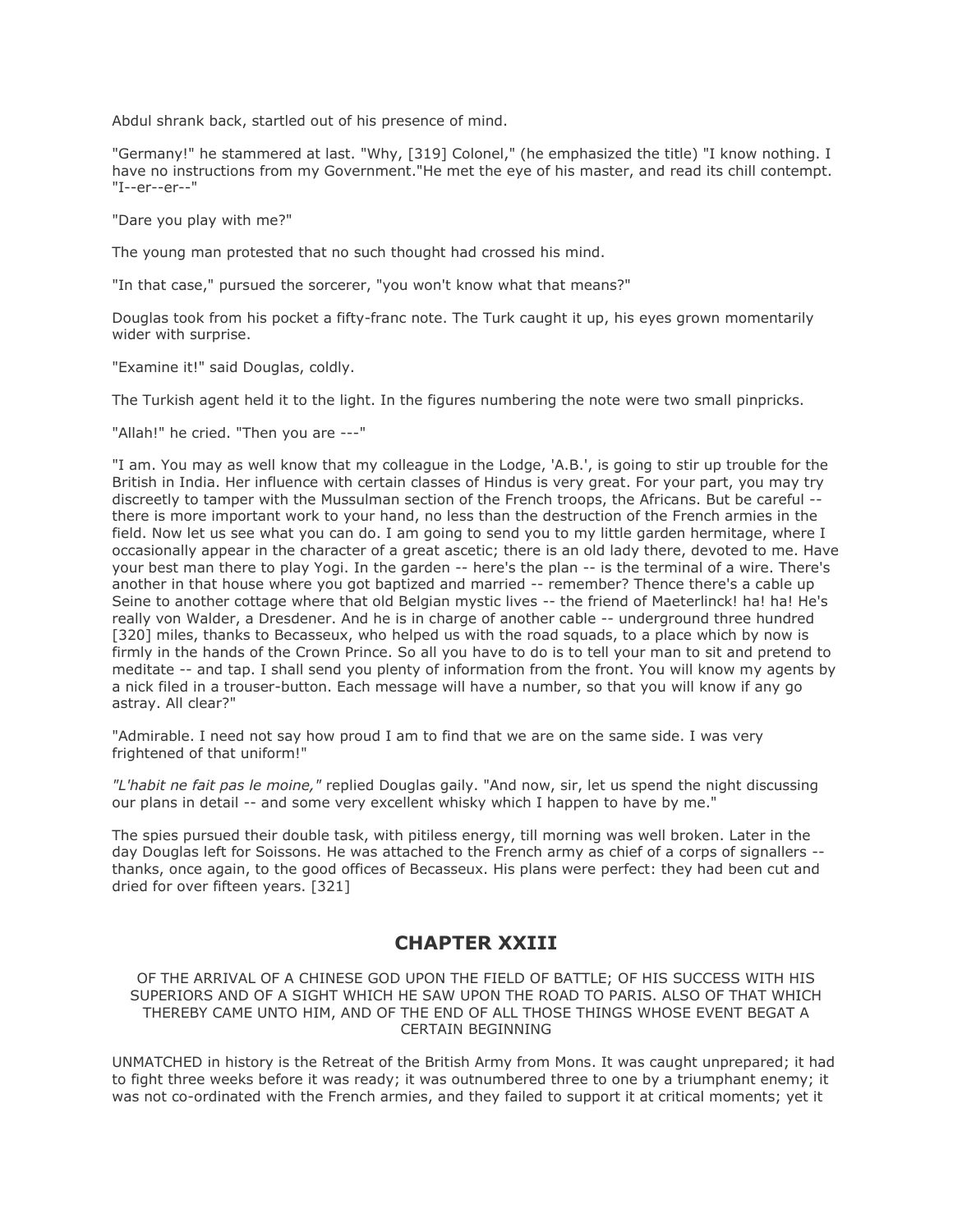fought that aweful dogged fight from house to house, and field to field, through league on league of Northern France. The line was forced to lengthen constantly as the retreat continued; it was attenuated by that and by its losses to beyond any human breaking-point; but luckily for England, her soldiers are made of such metal that the thinner the wire is drawn the tougher it becomes.

However, there is a point at which "open order" is like the word "decolletee" used to describe a smart American woman's dinner dress; and General Cripps was feeling it at the moment when his new Intelligence Officer presented himself. It was about six o'clock at night; Cripps and his staff were bivouacked in the mairie of a small village. They were contemplating a further retreat that night.

"Sit down, Captain Grey," said the chief kindly. [322] "Join us at dinner -- just as soon as we can get these orders out -- listen and you'll pick up the outlines -- we'll talk after dinner -- on the road."

Cyril took a chair. To his delight, an aide-de-camp, Lord Juventius Mellor, an exquisite young dandy with a languid lisp, who, in time of peace, had been pupil and private secretary of Simon Iff, came to greet him.

"Ju, dear boy, help me out. I've got to tell Cripps something, and he'll think I'm mad. It's bluff, too; but it's true for all that -- and it's the one chance in the world."

"Right O!"

"Are we retreating again?"

"All through the night. There's not a dog's chance to save Paris, and the line stretches every hour."

"Don't worry about Paris -- it's as safe as Bordeaux. Safer, because the Covernment is at Bordeaux!"

"My poor friend, wouldn't you be better in a home?"

The British Army had no illusions about its situation. It was a thin, drab line of heroes, very thin and very drab, but there was no doubt about the heroism, and no uncertainty about what would happen to it if the Germans possessed a leader with initiative. So far the hostile legions had moved according to the rules, with all due scientific precaution. A leader of temperament and intuition might have rushed that tenuous line. Still, science was as sure as it was as slow -- and the whole army knew it. They prepared to die as expensively as possible, with simplicity of manhood. They had not yet heard that Press and Pulpit had made them the laughing-stock of the world by the invention of the ridiculous story of the "Angels of Mons." [323] Lord Juventius Mellor was something of a hero-worshipper. From Simon Iff he would have taken any statement with absolute respect, and Grey's remark had been somewhat of the Simon Iff brand. It was, therefore, almost as much an impertinence as it was an absurdity. Paris was as certain to fall as the sun to set. It was in rotten bad taste to joke about it.

"Look here!" said Cyril, "I'm serious."

"All the worse!" retorted Mellor. "You really would be better in a home."

"You wouldn't talk like that if we were discussing magick."

"True."

"Then you are an ass. I am talking magick. If you had only ears to hear!"

"How?"

"Everything's a magical phenomenon, in the long run. But war's magick, from the word jump. Come now therefore and let us reason together, saith the Lord. I have done a divination by the Tarot, by a method which I cannot explain, for that it pertaineth to a grade so much more exalted than yours that you have never even heard the name of it; and I know the plans of the German General Staff in detail." Cyril's tone transformed his asinine utterance into something so Sybilline, Oracular, Delphic, Cumaean, that his interlocutor almost trembled. Verus incessu patuit Deus -- when Cyril thought it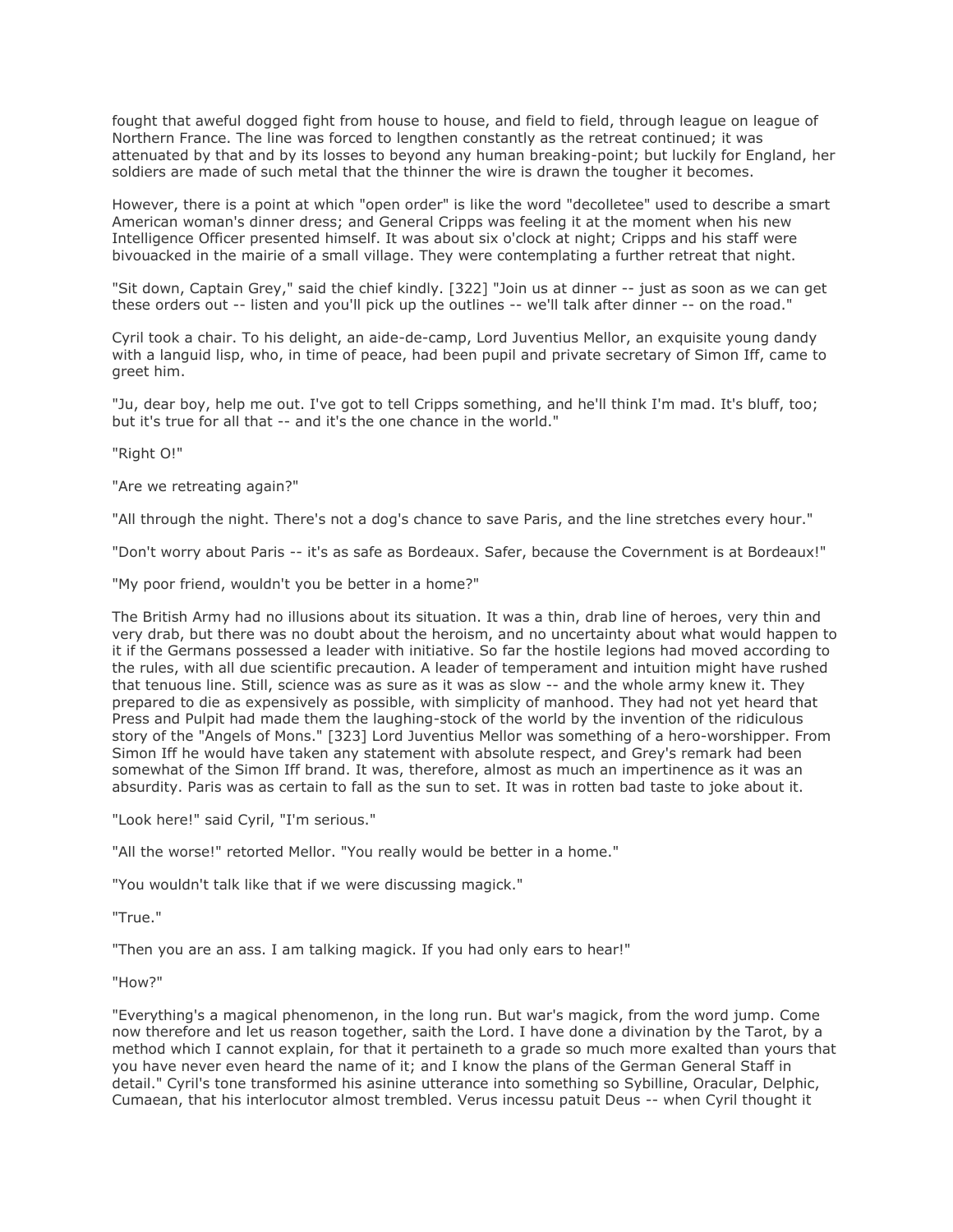necessary to impress the uninitiate. To the majority of mankind gold looks like dross unless it be wrapped up in tinsel, and tenfold the proper price marked on it in plain figures, with the word "Sacrifice." Hence it is that the most successful merchants omit the gold altogether.

"Oh; I didn't understand."

"You'll observe that I can't explain this to [324] Cripps,; I shall have to spin some sort of a yarn."

"Yes, yes."

In point of fact the "yarn" was already spun; Cyril had not been divining by any means more occult than his innate sagacity; but Lord Juventius was one of those people who bow only before the assumption of authority supported by mystery and tomfoolery, since their reason is undeveloped. Such people make excellent secondary figures in any campaign; for their confidence in their leaders impresses the outsider, who does not know how mentally abject they are. It is said that no man is a hero to his valet. On the contrary, every man is a God to his secretary -- if not, he had better get rid of the secretary!

Lord Juventius could not have followed Cyril's very astute calculations -- those which he meant to lay before General Cripps; but he would have staked his life on the accuracy of a Tarot divination so obscure that he was not allowed even to hear its nature, and which in fact had not been performed. Indeed, it did not even exist, having been invented on the spur of the moment by the unscrupulous magician.

"I shall tell him that the military situation is inextricably bound up with political and dynastic considerations; I shall drop a word about Anschauung and Welt-politik; you know!"

Lord Juventius giggled adorably.

"By the way," continued Cyril "have you any influence -- personal, I mean -- with the old man?"

Lord Juventius bent forward with lowered eyelids, and sank his voice to a confidential whisper.

"The day we crossed," he murmured.

"Great. But I thought -- "

"Prehistoric. It's perfectly Cocker." [325]

Such conversations lack the merit of intelligibility to the outsider; but then the outsider is particularly to be kept from understanding. Dialogues of this curious sort determine most important events in English society and "haute politique."

"Then see to it that I get taken seriously."

"Surely, Kurille!"

"Precetur oculis mellitis!"

"Kurille, Catulle!"

When Englishmen return to the use of the dead languages, it is a sign of that moral state which is said by the Psalmist to resemble the Holy Oil that flowed down upon the head of Aaron, even unto the skirts of his garments.

The orderly called the Staff to dinner. Cyril, as the guest of the evening, was on the Commander-in-Chief's right hand.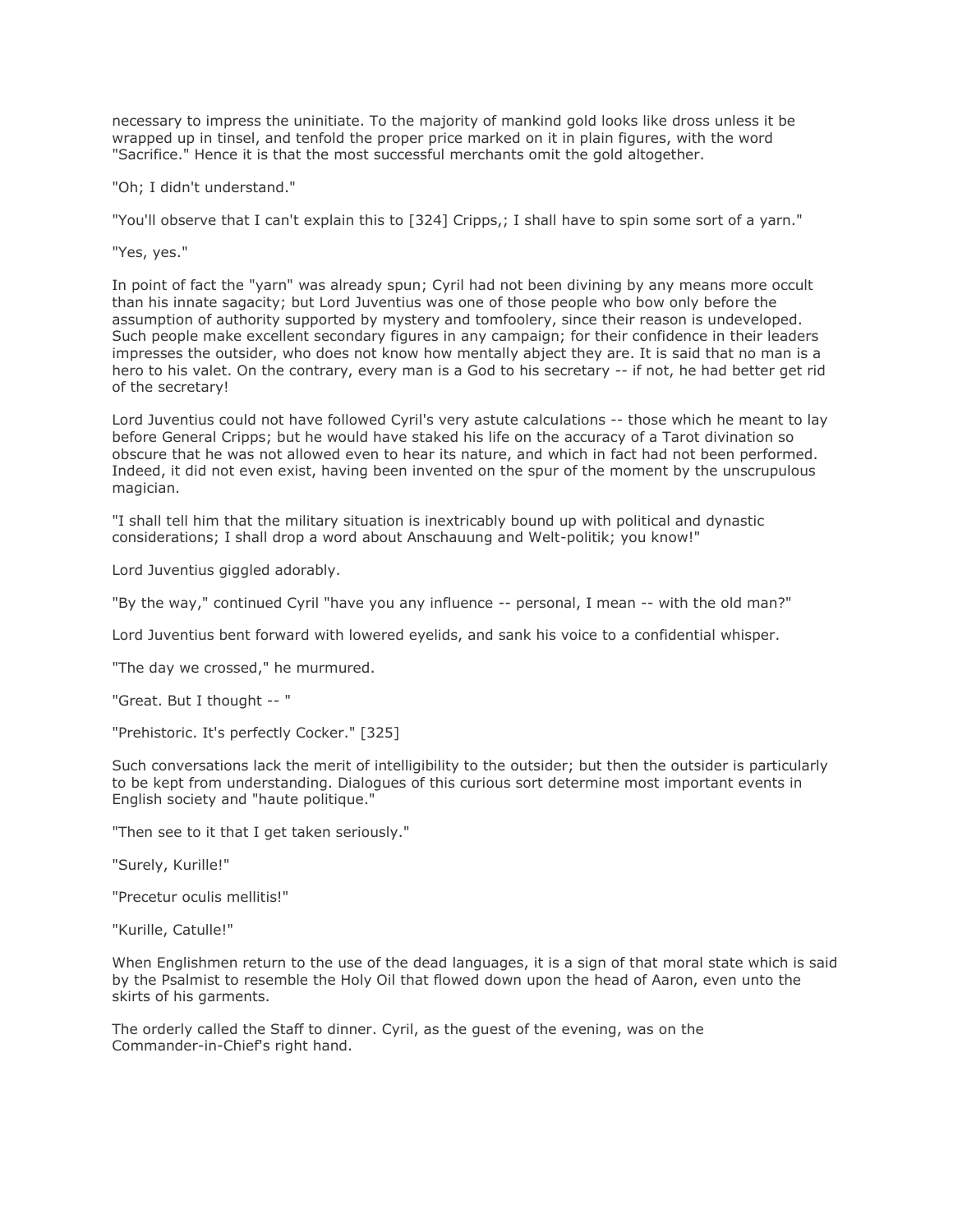"You have been very highly recommended to me," said the old Cavalry leader, when the time came to smoke, "and I look to you to distinguish yourself accordingly. You will be under the orders of Colonel Mavor, of course; you should report to him at once."

"May I give you some information direct?" asked Cyril. "The matter hardly brooks delay, as I see it: you should know it at once, and -- to be frank -- I think this my best chance of your ever hearing it."

"A damned funny beginning," growled the general. "Well, get on!" The permission was not very gracious; but an irregularity is a serious thing in the British Army. General Cripps made bad worse.

"Unofficially, mind, absolutely unofficially," he added, before Cyril could begin.

This is the English expedient for listening to anything without hearing it, or saying anything without meaning it. An official conversation cannot [326] be thus sterile; it involves notes, memoranda, dockets, recommendations, reports, the appointment of commissions, interminable deliberations, more reports, questions in Parliament, the introduction of bills, and so on. Nothing is done in the end, exactly as in the case of an unofficial conversation; so you can take your choice, sir, and be damned to you!

"Unofficially, of course, General!" agreed Cyril. "My object is merely to disclose the plans of the German General Staff."

"Thank you, Captain Grey," replied the great man, sarcastically;" this will indeed be a service. To save time, begin from Von Kluck's occupation of Paris, about four days hence."

"Impossible, General! Von Kluck will never capture Paris. Why, the man is actually of plebeian origin!"

"After dinner -- but only then -- such observations are in perfectly good taste. Proceed!"

"I am not joking in the least, General. Von Kluck will not be allowed to try to capture Paris."

"It is at least curious that he is marching straight upon the city!"

"Only to thin out our line, sir. Do you observe that the Germans have driven a salient to St. Mihiel?"

"I have. What of it? "

"The object, sir, I submit, is to cut off Verdun from the South."

"Yes?"

"Why Verdun? Because the Crown Prince is at the head of the army which threatens it. Paris will never be taken but by that modern Caesar!"

"Something in that, I admit. The little beast is certainly unpopular."

"They are bound to make him the national hero, at any cost."

"And where do we come in?" [327]

"What could be clearer? Their right wing will break through somewhere, or roll us up. Verdun will be isolated. Der Kronprinz (God bless his noble heart!) will walk through, and goose-step all the way to Paris. It is the only chance for the Hohenzollern dynasty."

"It is military madness."

"They think they have enough in hand to risk it. But see, sir, for God's sake see the conclusion! If I'm right, Von Kluck is bound to swerve East, right across our front -- and we'll smash him!"

"He couldn't risk such a crazy manoeuvre."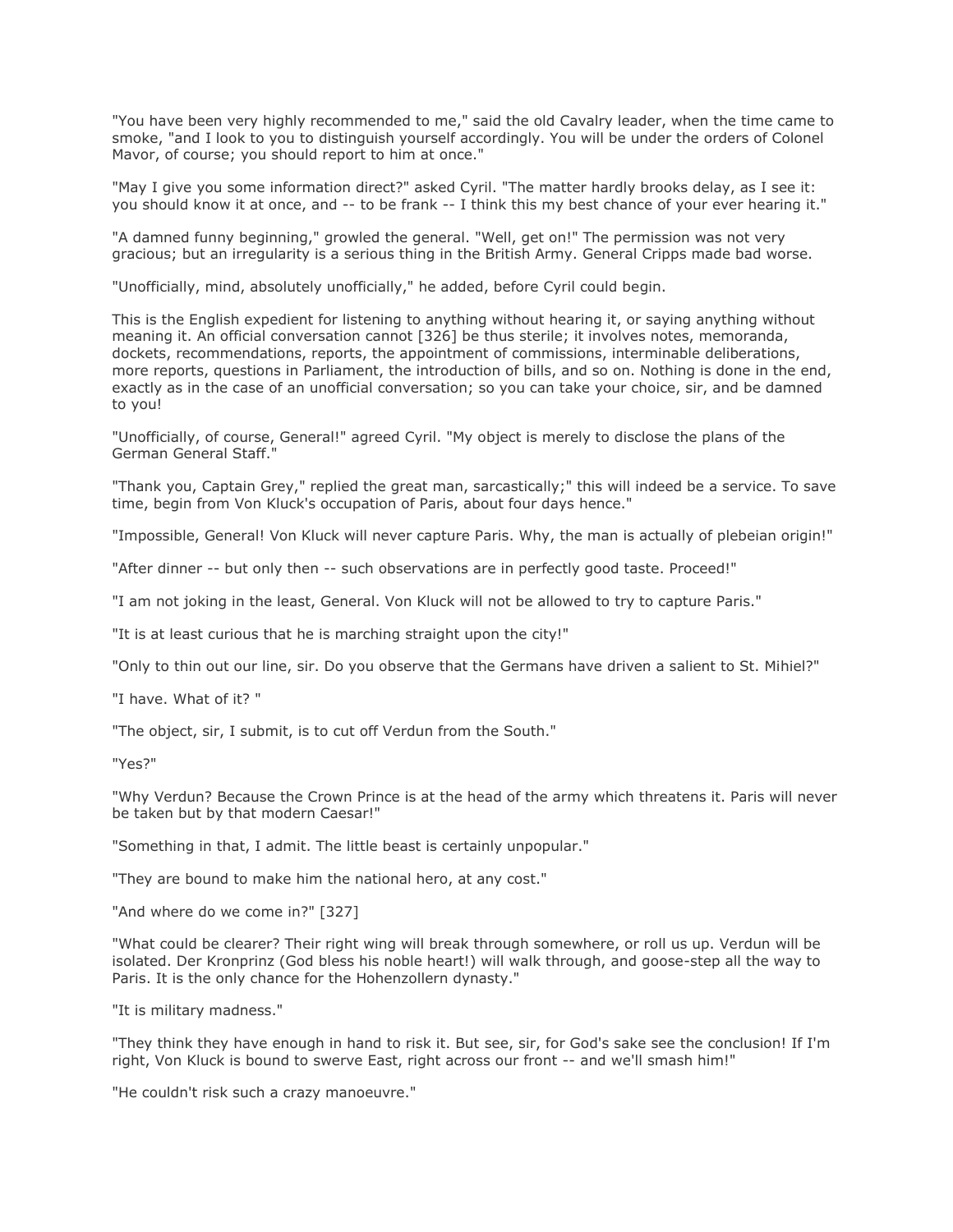"Mark my word, sir, he will."

"And what do you suggest that I should do about it? Unofficially, Captain Grey, quite unofficially!"

"Get ready to lam it in, sir -- quite unofficially."

"Well, sir, I congratulate you -- on having talked the most amusing nonsense that I've heard since my last talk with General Buller! And now perhaps you had better report to Colonel Mavor as Intelligence Officer." The general's tone was contemptuous. "Facts are required in this army."

"Psychological facts are facts, General."

"Nonsense, sir; you are not in a debating society or at a scientific tea-party."

"That last, sir," replied Cyril coldly "is my unavailing regret."

But Lord Juventius Mellor frustrated the effect of this impolitic speech. He fixed his languid eyes upon the red face of the veteran, and his voice came in a soft caressing whisper.

"Pardon me; do let us be unofficial for five minutes more!"

"Well, boy?"

"I think it's only fair to let General Foch enjoy the joke. I hear he has been depressed lately."

"He might not take it so easily. The French do [328] not care to be played with when their country is at stake."

"He can only shoot poor Cyril, mon vieux! Just give him two days leave, so that he can run over before reporting to Mavor."

"Oh well, I dare say the Intelligence Department can get on without its champion guesser for a day or so. Trot along, Grey; but for your own sake I advise you to think up a fact or two."

Cyril saluted, and took his leave. Juventius came to see him into the car. "I'll wheedle the old ass," he whispered to his friend, "I'll get him to make such dispositions as he can without disturbing the line too much; so that if Foch should see any sense in your scheme, by any chance, we shan't be too backward in coming forward."

"Good for you. So long!"

"Ta."

Cyril drove off. It was a terrible and ominous journey to the headquarters of General Foch. The line sagged hideously here and there so that long detours were necessary. The roads were encumbered not only with every kind of military supply, all in disorder, but with fugitive soldiers and civilians, some burdened with their household goods, some wounded, a long trail of agony lumbering to the rear. The country was already patrolled by herds of masterless and savage dogs, reverted, in a month of war, to the type of the coyote and the dingo. But Cyril shouted in his joy. His confidence rose as he went; he had thought out one of General Cripps's "facts" which he felt sure would carry conviction to the mind of the French commander.

Arrived at the chateau where the general was quartered, he found no trouble in gaining audience. The Frenchman, splendidly built, his eyes glittering with restless intelligence, concentrated all his faculties [329] instantly on his visitor. "You have come from General Cripps?"

"Yes, my General, but on my own responsibility. I have an idea ---"

Foch interrupted him.

"But you are in an English uniform!" he could not help saying with brisk Gallic surprise.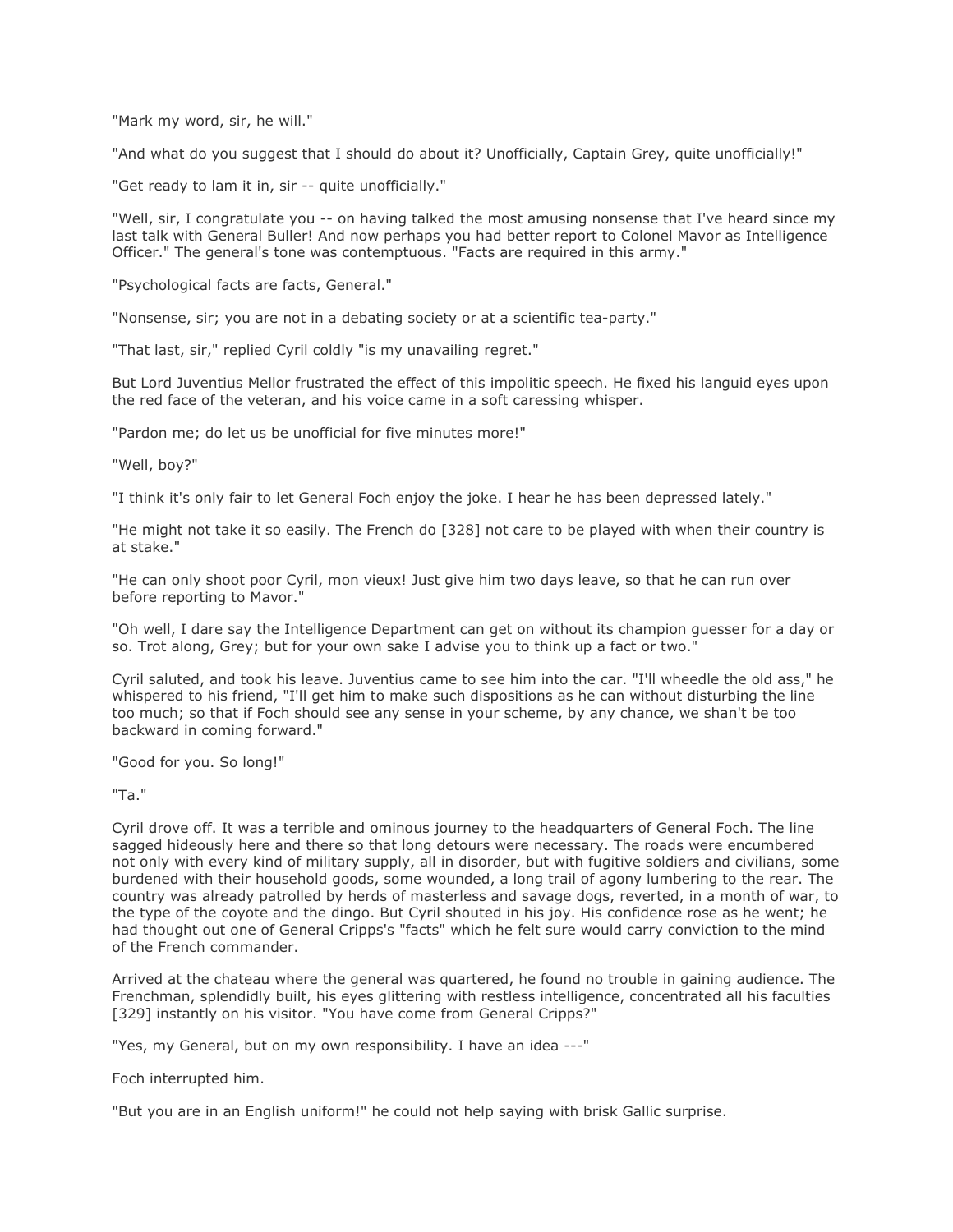"Cuchullus non facit monachum," retorted Cyril Grey. "I am half Scotch, half Irish."

"Then pray give yourself the trouble to continue."

"I may premise that I have told my idea to General Cripps. It convinced him that I am an imbecile or a joker."

That was his "fact," his master-argument. It told heavily. The face of Foch grew instantly keen and eager with all expectation.

"Let me hear it!" The General reached for a memorandum.

Grey laughed. In a few words he repeated his theory of the German plans.

"But it is certain!" cried Foch. "One moment; excuse me; I must telephone."

He left the room. In five minutes he was back.

"Rest easy, Captain Grey," he said, "we shall be ready to catch Von Kluck as he turns. Now, will you do me the pleasure to take this note back to your chief? The British must be ready to strike at the same moment. I won't ask you to stay; but -- I beg of you to come to dine with me after the victory."

It is impossible to give any idea of how the word "victoire" sounds in the mouth of a French soldier. It has in it the ring of a sword thrust home to the hilt, and the cry of a lover as he seizes his mistress, and the exultation of a martyr who in the moment of his murder reaches conclusively to God.

Cyril went back to the British Headquarters, and [330] handed in General Foch's request, through Colonel Mavor, officially.

The events of the next week are of the very spine of history. The cruel blow was definitely parried. More still, that first great victory not only saved France for all time, but showed that the men of Bonaparte had come into their own moral sublimity again. It proved 1870 to have been but a transient weakness like our own year of shame when Van Tromp swept our ships from the seas.

General Cripps summoned Cyril Grey to his quarters.

"I'm afraid," said the old man, "that nothing can be done to recognize your services. That your crazy theory should have proved correct is only one more example -- we have many such every day -- of the operation of the laws of Chance. The weather forecasters themselves cannot guess wrong every time. But even if your act had merited reward, we should still have been powerless; for, as you remember, our conversation was strictly unofficial.

"Unofficially, however, you get your step and the K.C.B. Favouritism, sir, rank favouritism! Now go across to General Foch, Major -- he wishes to present you to two gentlemen named respectively Joffre and Poincar'e. Boot and saddle! No time to waste," he said hastily, to check any expression of gratitude. But as the two men gripped hands, their eyes were dim -- they were thinking of England.

So off went Cyril on the road to Paris, where his rendezvous was fixed.

The victory had changed the aspect of the country in the rear of the armies as by stage-craft. There were no more fugitives, no more disorder. Still the long trains of wounded clogged the roads, here and there, but the infection of glory had spread like sunlight over a sky swept clear of storm. The supply [331] trains radiated confidence. Always the young man met new guns, new wagons, new horses. At every turn of the road were fresh regiments, gaily singing on their way to the front. Cyril was enchanted at the aspect of the troops. Their elasticity and high spirits were overwhelming. Once he came upon a regiment of Turcos being transferred to another sector -- every man of them with a trophy of the great battle. His intense love for all savage men, true men unspoilt by civilization, almost mastered him: he wanted to embrace them. He saw life assurgent, the menace of the enemy thwarted, and his joy flooded his heart so that his throat caught fire, and song leaped to his lips.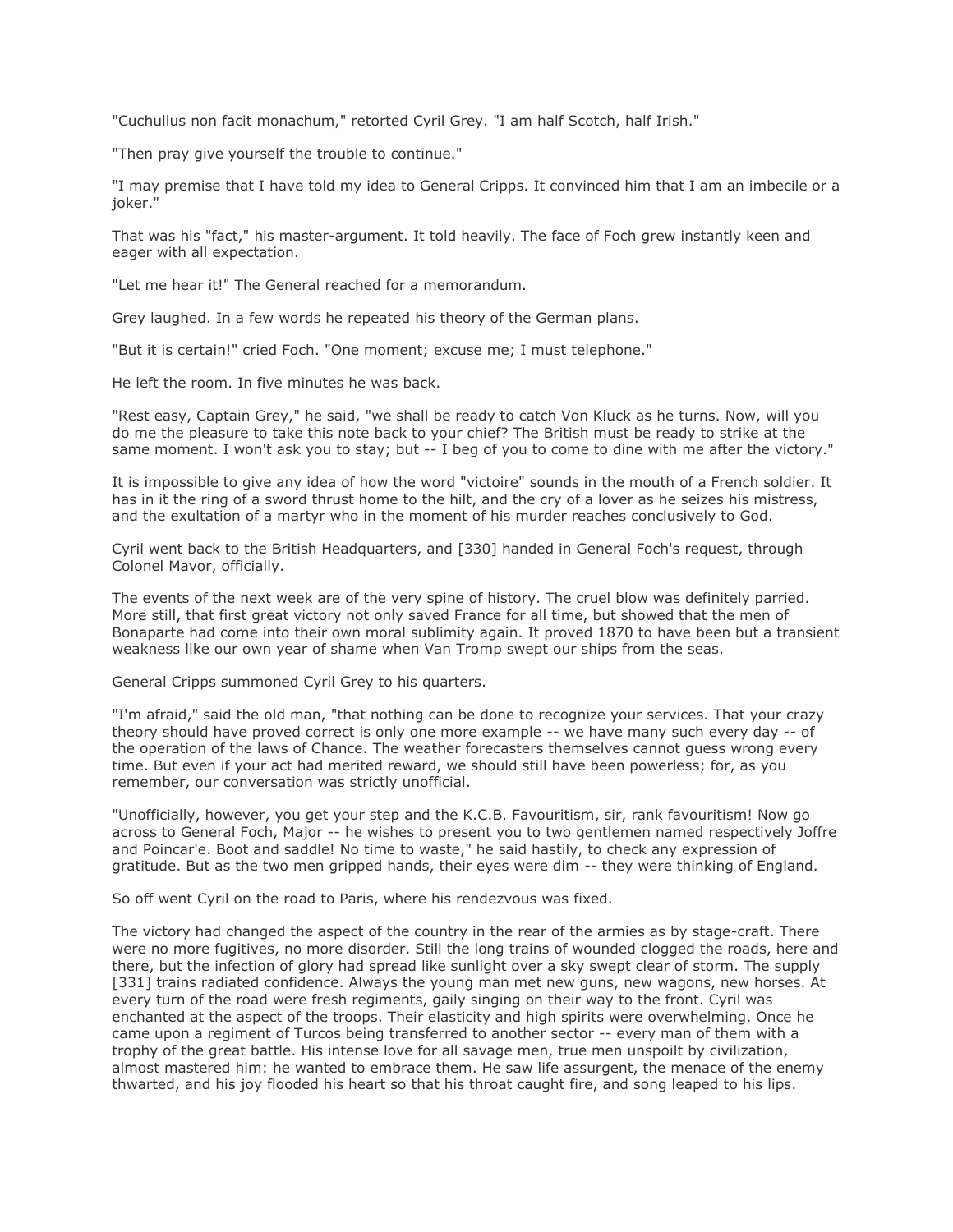And then chill caught him as he came suddenly upon a dreadful sight.

Before him on the road stood a sign-post, the lance of a Spahi, thrust into the bank of a ditch; nailed to it was a placard on which was coarsely chalked the one word ESPION. A fatal curiosity drew him to the spot; as he approached, the wild dogs that were fighting around the sinister signal fled in terror from their ghastly meal.

A sword had been thrust through the belly of the corpse; the tongue had been torn out. One could recognize at a glance the work of Algerian troops -- men who had lost a third of their effectives through the treacheries of the German spies. But, despite all mutilation, he recognized more than that: he recognized the carcass. This carrion had once been Douglas.

Cyril Grey did a strange thing, a thing he had not done for many years: he broke into a strong sobbing.

"I know now," he murmured, "that Simon Iff is right. The Way of the Tao! I must follow that harder path, the Path where he who would advance draws back." [332]

He put spurs to his horse; half-an-hour later he saw the sunset glint upon the Eiffel Tower, and on the wings of one of those gallant birds that circled about it to keep watch and ward on Paris.

The next morning he reported himself to the British authorities; and it was Lord Antony Bowling who presented him to the President and Commander-in-Chief.

At the banquet he found himself an Officer of the Legion of Honour; but his brilliancy and buoyancy were gone. He dined in dull decorum. His thoughts still turned to the shameful corpse in the ditch by the wayside. He excused himself early, and left the Elysee. At the gate stood an automobile. In it sat Lisa la Giuffria. She jumped out and caught him by the shoulders. She poured out the tale of her madness, and its result, and its cure, her careful tracking of his movements, her determination to recover him at any cost. He listened in silence -- the silence of incurable sadness. He shook his head.

"Have you no word for me?" she cried impetuously, torn by her agony.

"Have you no gift for me?" he answered.

She understood. "Oh, you are human! you are human!" she cried.

"I do not know what I am," he answered. "Yesterday I saw the end of the game -- for one!"

He told her in a few words of the horror on the roadside.

"Go!" he said, "take that girl, Douglas's last victim, for your maid. Go to America; find the Child of the Moon. There may, or there may not be, other tasks for us to do; I know not -- time will show."

"I will, I will," she cried, "I will go now, quickly. Kiss me first!"

Once again the tears gathered in the magician's [333] eyes; he understood, more deeply than he had ever done, the Sorrow of the Universe. He saw how utterly incompatible are all our human ideals with the Laws of Life. He took her slowly and gently in his arms; and he kissed her. But Lisa did not respond; she understood that this was not the man whom she had loved: this was a man that she had never known, one whom she dared not love. A man set apart, an idea to adore! She knew herself unworthy, and she withdrew herself.

"I go," she said, "to seek the Child. Hail and farewell!"

"Hail and farewell!"

The girl mounted unsteadily into her car. Cyril Grey, his head bowed upon his breast, plunged into the wooded pleasaunce of the Champs Elysees.